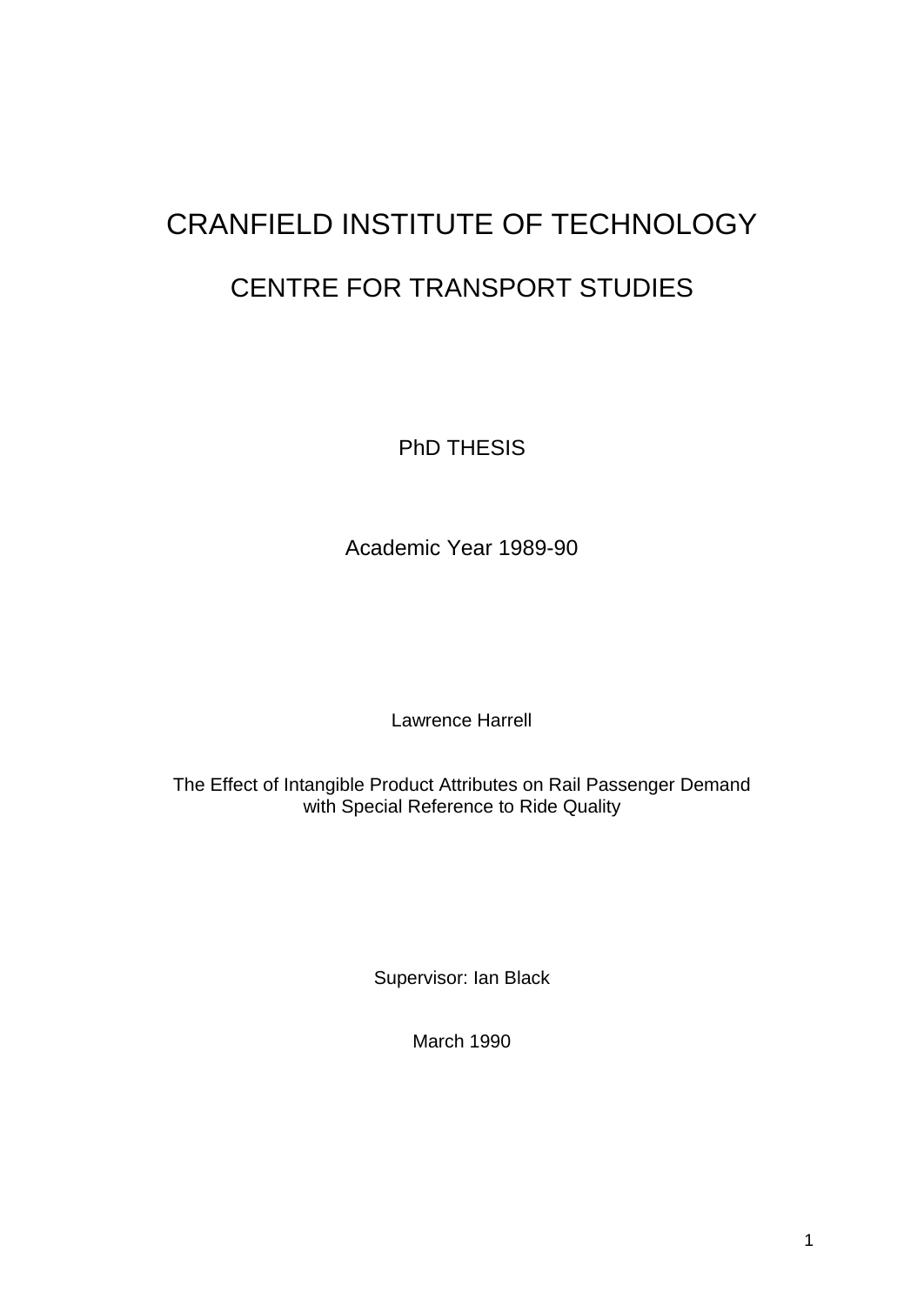**To Mum and Dad**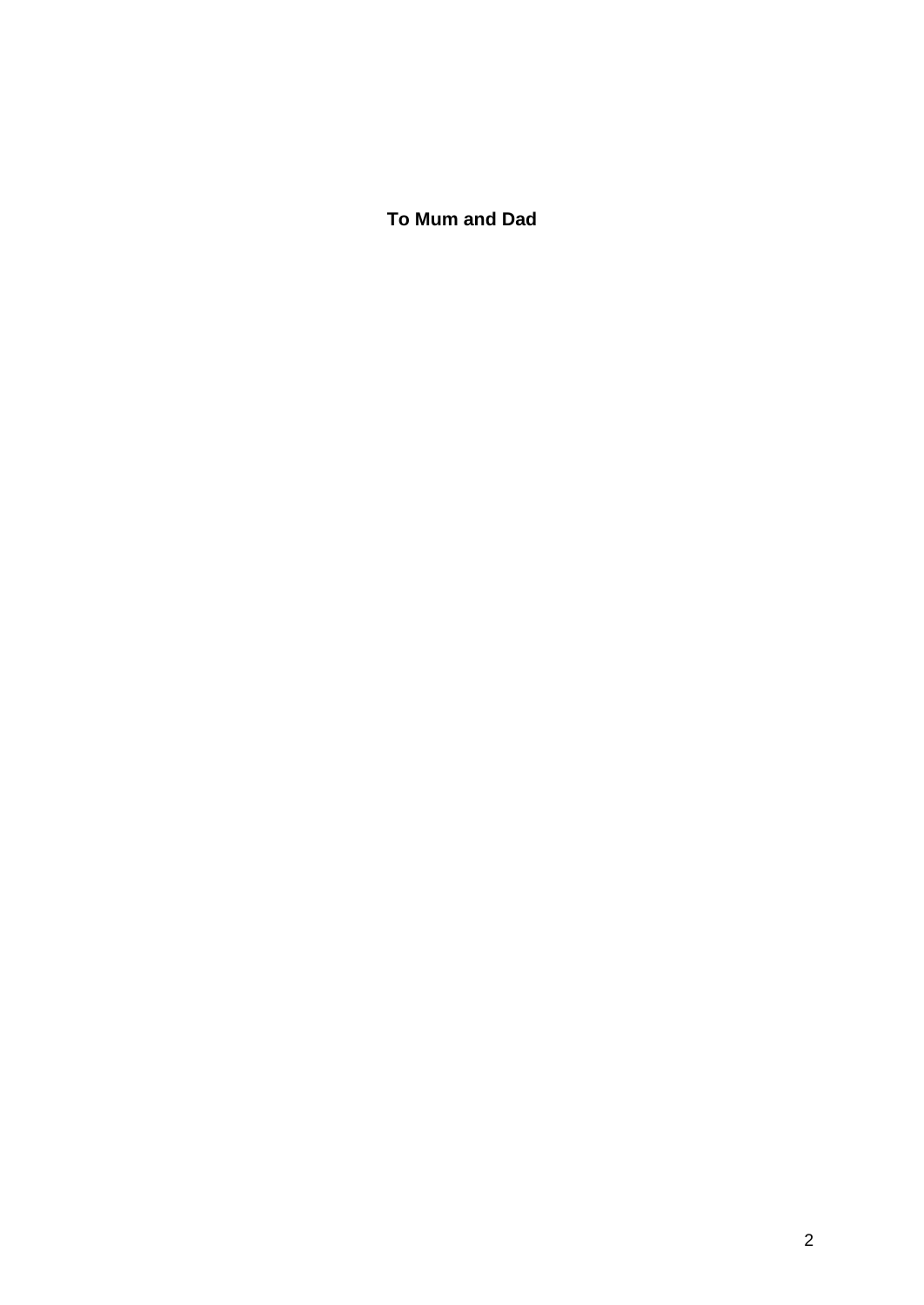# **Abstract**

This study set out to investigate the value consumers place on less tangible product attributes. Although some work has been done in the past, to establish the relative importance of intangible attributes; very few studies have attempted to produce a financial value for a change. The research was conducted in a rural railway environment and so the product considered was a train journey. The main intangible attribute chosen for the study was ride quality.

Rural railway services make significant losses and as a result have been threatened with closure. Reducing track maintenance (and thus ride quality) on these routes offers considerable scope for cost reduction. But, very little was known about the response of demand to changes in ride quality. Any results obtained could, therefore, make a contribution to maintaining railway services in areas of limited public transport.

Although this study concentrated on the railway ride problem, it is believed that the method developed during this research would be applicable, with some modification, to other topics.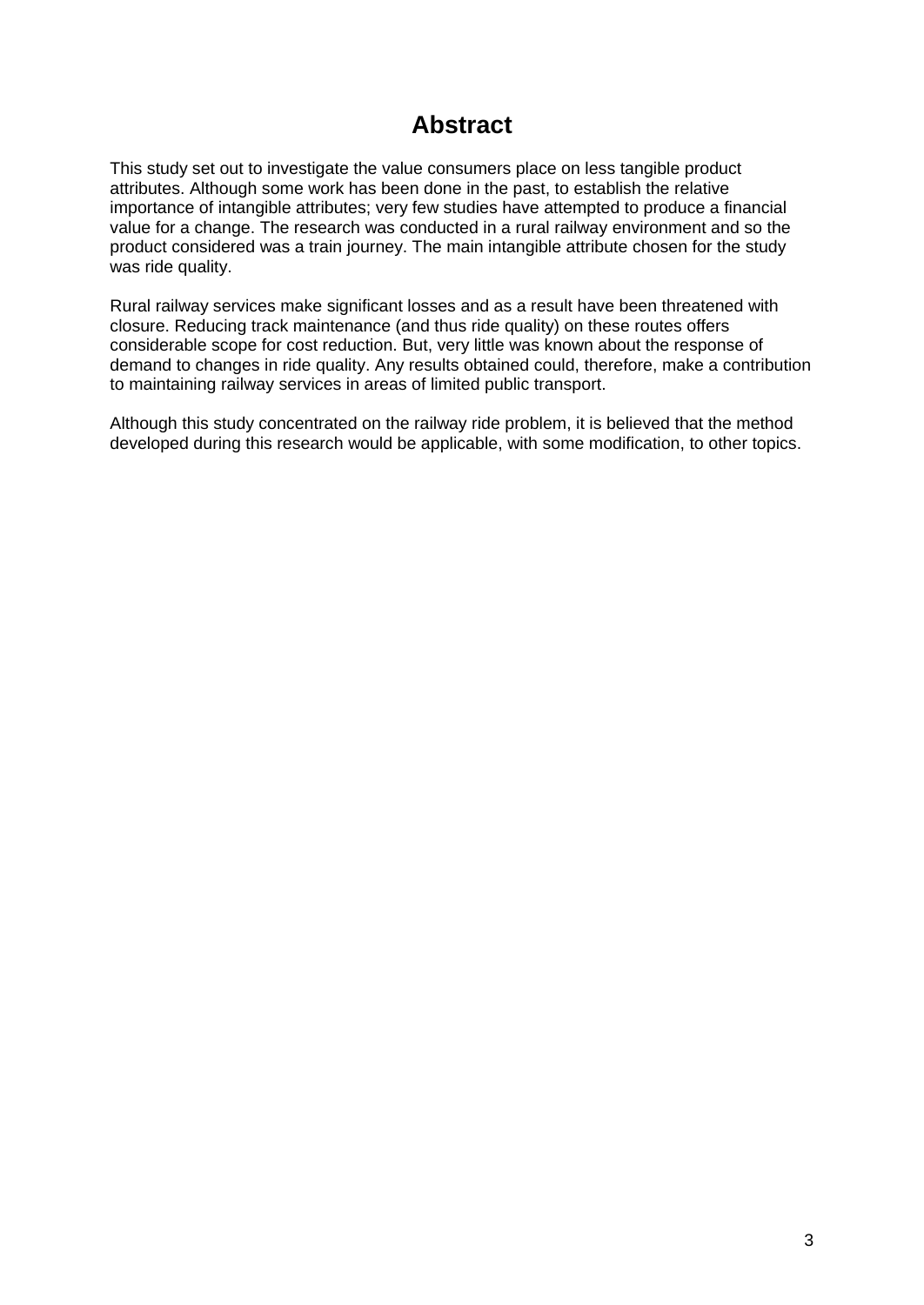# **Acknowledgements**

I wish to acknowledge the support of the following individuals and organisations, without which this research would never have been completed.

My supervisor Ian Black, for guiding me through a sometimes frustrating process and for his excellent proof-reading.

All the staff and students at C.T.S, who have been involved in the research, especially Dr. John Towriss.

I would like to thank all those in British Rail who assisted me in the project. Dr. David Round (of the Railway Technical Centre, Derby) made considerable efforts throughout the research. Peter Dunkerly (also R.T.C, Derby) for his help in setting up the research. Peter Ryan (ex British Rail Provincial, Swindon) for his help in setting up the interviews on the Bristol-Weymouth line. All the guards who worked on the Bristol-Weymouth line during 1989, for making the data collection so enjoyable and trouble free.

I would like to thank my parents for supporting me all through my extended education. My grandparents and great aunt for their financial assistance. Also my sisters Katrina and Vanessa.

I would like to thank Amanda Rolfe for enduring the troubles of the first year. To all the Waterloo Boys: Kevin "Hippy", Dave "Thug", Matt "Cyclist", Andy "Farmer", Martin "Tart", Daffyd and Soapy for keeping me sane during the last half of the research. Thanks especially to Kevin for his psychological and multivariate statistical advice, also to Daffyd for his help with proofing.

Finally, my thanks to Ami(ga) for the long hours of work with few complaints.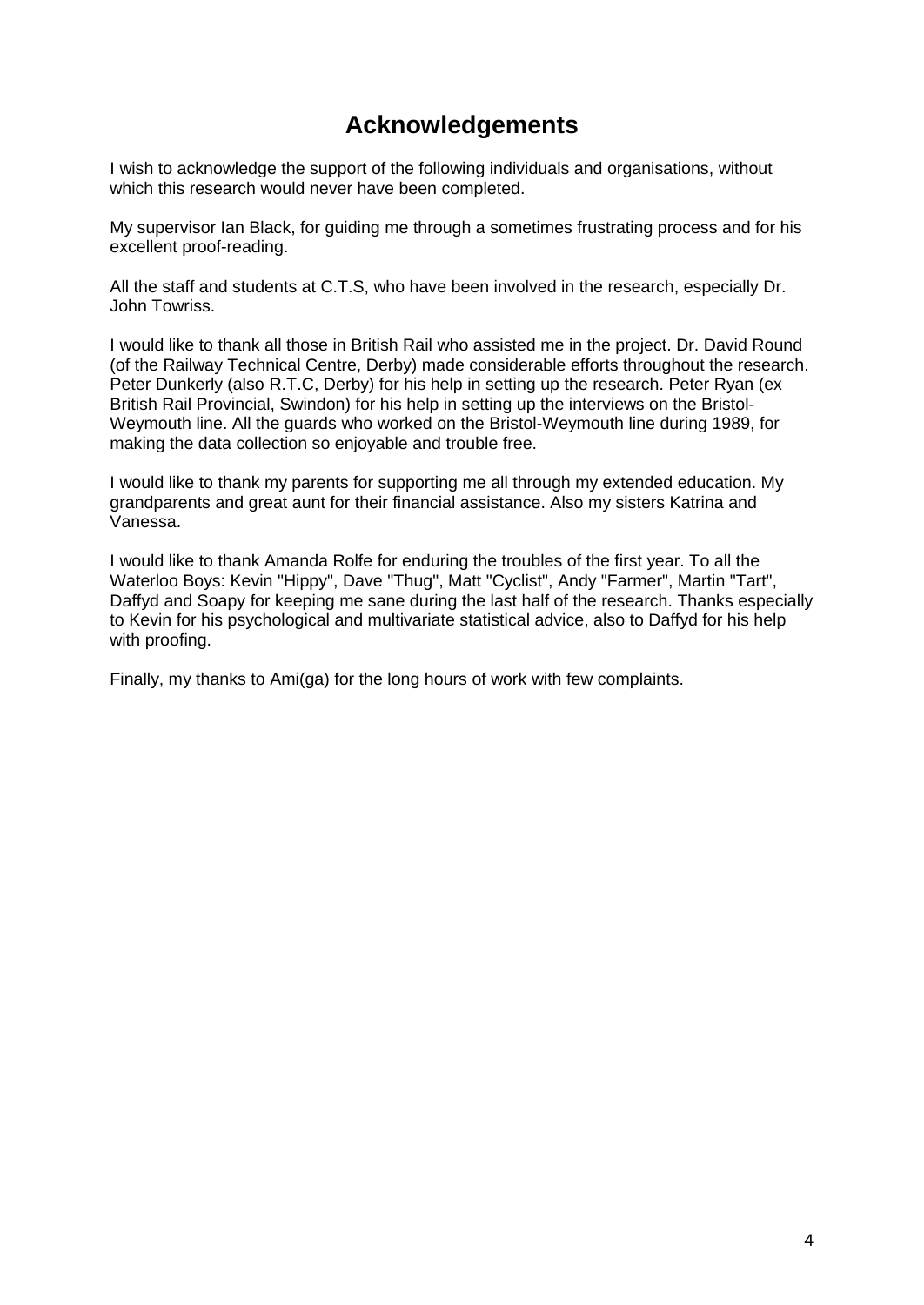# **Contents**

| 1. GENERAL:<br>1<br>$\mathbf 1$<br>2. THE RURAL PUBLIC TRANSPORT PROBLEM:<br>$\begin{array}{c} 2 \\ 2 \\ 2 \end{array}$<br><b>3. RURAL RAILWAYS:</b><br>3.1. BASIC PROBLEM:<br>3.2. BACKGROUND TO THE PROBLEM:<br>$\overline{\mathbf{4}}$<br>3.3. BUS/COACH REPLACEMENT OF SERVICES:<br>$\frac{5}{5}$<br>3.4. JUSTIFICATION FOR RURAL RAIL SERVICES:<br>3.5. THE OUTLOOK AND NEED FOR A VALUATION OF RIDE:<br>$\overline{6}$<br>3.6. THE PROBLEMS OF VALUING RIDE:<br>$\overline{7}$<br><b>4. OBJECTIVES:</b><br>$\overline{7}$<br><b>5. GENERAL APPROACH:</b><br><b>CHAPTER TWO PROBLEM BACKGROUND</b><br><u>9</u><br>1. INTRODUCTION:<br>9<br>$\boldsymbol{9}$<br>2. RIDE QUALITY - ENGINEERING BACKGROUND:<br><b>3. GENERAL RIDE/VIBRATION RESEARCH:</b><br>11<br>3.1. GENERAL RESEARCH INTO RIDE AND COMFORT:<br>11<br>12<br>3.2. THE INTERNATIONAL AND BRITISH STANDARDS:<br>13<br>3.3. INTERNATIONAL STANDARD - MEASUREMENT GUIDELINES:<br><b>4. RAILWAY RIDE/VIBRATION RESEARCH:</b><br>14<br>5. RAILWAY RESEARCH INTO INTANGIBLE ATTRIBUTES:<br>15<br>15<br><b>5.1. STATION FACILITIES:</b><br>16<br>5.2. GENERAL ROLLING STOCK ATTRIBUTES:<br>21<br>5.3. PROVINCIAL ROLLING STOCK ATTRIBUTES:<br><b>6. THE PREVIOUS ATTEMPT TO VALUE INTANGIBLE ATTRIBUTES:</b><br>24<br>6.1. GENERAL:<br>24<br>24<br>6.2. PRIORITY EVALUATOR:<br>25<br>6.3. PRELIMINARY FINDINGS:<br>6.4. UTILITY MODEL:<br>26<br>28<br>6.5. CRITIQUE:<br>29<br>7. CURRENT PRACTICE:<br>8. CONCLUSIONS:<br>29<br>30<br>8.1. GENERAL:<br>8.2. POINTERS FROM PREVIOUS RESEARCH:<br>30<br><b>CHAPTER THREE DEVELOPING THE RESEARCH</b><br>32<br><b>1. INTRODUCTION:</b><br>32<br>2. THEORIES OF CHOICE BEHAVIOUR:<br>32<br>2.1. COGNITIVE THEORIES:<br>32<br>34<br>2.2. BEHAVIOURAL THEORIES:<br>34<br>2.3. OVERVIEW:<br>3. INVESTIGATING CHOICE BEHAVIOUR:<br>35<br>35<br>3.1. GENERAL:<br>3.2. REVEALED PREFERENCE TECHNIQUES:<br>36<br>3.3. STATED PREFERENCE TECHNIQUES:<br>37<br>3.3.1. GENERAL:<br>37 | <b>CHAPTER ONE INTRODUCTION</b> | 1 |
|------------------------------------------------------------------------------------------------------------------------------------------------------------------------------------------------------------------------------------------------------------------------------------------------------------------------------------------------------------------------------------------------------------------------------------------------------------------------------------------------------------------------------------------------------------------------------------------------------------------------------------------------------------------------------------------------------------------------------------------------------------------------------------------------------------------------------------------------------------------------------------------------------------------------------------------------------------------------------------------------------------------------------------------------------------------------------------------------------------------------------------------------------------------------------------------------------------------------------------------------------------------------------------------------------------------------------------------------------------------------------------------------------------------------------------------------------------------------------------------------------------------------------------------------------------------------------------------------------------------------------------------------------------------------------------------------------------------------------------------------------------------------------------------------------------------------------------------------------------------------------------------------------------------------------------------------------------------------------------|---------------------------------|---|
|                                                                                                                                                                                                                                                                                                                                                                                                                                                                                                                                                                                                                                                                                                                                                                                                                                                                                                                                                                                                                                                                                                                                                                                                                                                                                                                                                                                                                                                                                                                                                                                                                                                                                                                                                                                                                                                                                                                                                                                    |                                 |   |
|                                                                                                                                                                                                                                                                                                                                                                                                                                                                                                                                                                                                                                                                                                                                                                                                                                                                                                                                                                                                                                                                                                                                                                                                                                                                                                                                                                                                                                                                                                                                                                                                                                                                                                                                                                                                                                                                                                                                                                                    |                                 |   |
|                                                                                                                                                                                                                                                                                                                                                                                                                                                                                                                                                                                                                                                                                                                                                                                                                                                                                                                                                                                                                                                                                                                                                                                                                                                                                                                                                                                                                                                                                                                                                                                                                                                                                                                                                                                                                                                                                                                                                                                    |                                 |   |
|                                                                                                                                                                                                                                                                                                                                                                                                                                                                                                                                                                                                                                                                                                                                                                                                                                                                                                                                                                                                                                                                                                                                                                                                                                                                                                                                                                                                                                                                                                                                                                                                                                                                                                                                                                                                                                                                                                                                                                                    |                                 |   |
|                                                                                                                                                                                                                                                                                                                                                                                                                                                                                                                                                                                                                                                                                                                                                                                                                                                                                                                                                                                                                                                                                                                                                                                                                                                                                                                                                                                                                                                                                                                                                                                                                                                                                                                                                                                                                                                                                                                                                                                    |                                 |   |
|                                                                                                                                                                                                                                                                                                                                                                                                                                                                                                                                                                                                                                                                                                                                                                                                                                                                                                                                                                                                                                                                                                                                                                                                                                                                                                                                                                                                                                                                                                                                                                                                                                                                                                                                                                                                                                                                                                                                                                                    |                                 |   |
|                                                                                                                                                                                                                                                                                                                                                                                                                                                                                                                                                                                                                                                                                                                                                                                                                                                                                                                                                                                                                                                                                                                                                                                                                                                                                                                                                                                                                                                                                                                                                                                                                                                                                                                                                                                                                                                                                                                                                                                    |                                 |   |
|                                                                                                                                                                                                                                                                                                                                                                                                                                                                                                                                                                                                                                                                                                                                                                                                                                                                                                                                                                                                                                                                                                                                                                                                                                                                                                                                                                                                                                                                                                                                                                                                                                                                                                                                                                                                                                                                                                                                                                                    |                                 |   |
|                                                                                                                                                                                                                                                                                                                                                                                                                                                                                                                                                                                                                                                                                                                                                                                                                                                                                                                                                                                                                                                                                                                                                                                                                                                                                                                                                                                                                                                                                                                                                                                                                                                                                                                                                                                                                                                                                                                                                                                    |                                 |   |
|                                                                                                                                                                                                                                                                                                                                                                                                                                                                                                                                                                                                                                                                                                                                                                                                                                                                                                                                                                                                                                                                                                                                                                                                                                                                                                                                                                                                                                                                                                                                                                                                                                                                                                                                                                                                                                                                                                                                                                                    |                                 |   |
|                                                                                                                                                                                                                                                                                                                                                                                                                                                                                                                                                                                                                                                                                                                                                                                                                                                                                                                                                                                                                                                                                                                                                                                                                                                                                                                                                                                                                                                                                                                                                                                                                                                                                                                                                                                                                                                                                                                                                                                    |                                 |   |
|                                                                                                                                                                                                                                                                                                                                                                                                                                                                                                                                                                                                                                                                                                                                                                                                                                                                                                                                                                                                                                                                                                                                                                                                                                                                                                                                                                                                                                                                                                                                                                                                                                                                                                                                                                                                                                                                                                                                                                                    |                                 |   |
|                                                                                                                                                                                                                                                                                                                                                                                                                                                                                                                                                                                                                                                                                                                                                                                                                                                                                                                                                                                                                                                                                                                                                                                                                                                                                                                                                                                                                                                                                                                                                                                                                                                                                                                                                                                                                                                                                                                                                                                    |                                 |   |
|                                                                                                                                                                                                                                                                                                                                                                                                                                                                                                                                                                                                                                                                                                                                                                                                                                                                                                                                                                                                                                                                                                                                                                                                                                                                                                                                                                                                                                                                                                                                                                                                                                                                                                                                                                                                                                                                                                                                                                                    |                                 |   |
|                                                                                                                                                                                                                                                                                                                                                                                                                                                                                                                                                                                                                                                                                                                                                                                                                                                                                                                                                                                                                                                                                                                                                                                                                                                                                                                                                                                                                                                                                                                                                                                                                                                                                                                                                                                                                                                                                                                                                                                    |                                 |   |
|                                                                                                                                                                                                                                                                                                                                                                                                                                                                                                                                                                                                                                                                                                                                                                                                                                                                                                                                                                                                                                                                                                                                                                                                                                                                                                                                                                                                                                                                                                                                                                                                                                                                                                                                                                                                                                                                                                                                                                                    |                                 |   |
|                                                                                                                                                                                                                                                                                                                                                                                                                                                                                                                                                                                                                                                                                                                                                                                                                                                                                                                                                                                                                                                                                                                                                                                                                                                                                                                                                                                                                                                                                                                                                                                                                                                                                                                                                                                                                                                                                                                                                                                    |                                 |   |
|                                                                                                                                                                                                                                                                                                                                                                                                                                                                                                                                                                                                                                                                                                                                                                                                                                                                                                                                                                                                                                                                                                                                                                                                                                                                                                                                                                                                                                                                                                                                                                                                                                                                                                                                                                                                                                                                                                                                                                                    |                                 |   |
|                                                                                                                                                                                                                                                                                                                                                                                                                                                                                                                                                                                                                                                                                                                                                                                                                                                                                                                                                                                                                                                                                                                                                                                                                                                                                                                                                                                                                                                                                                                                                                                                                                                                                                                                                                                                                                                                                                                                                                                    |                                 |   |
|                                                                                                                                                                                                                                                                                                                                                                                                                                                                                                                                                                                                                                                                                                                                                                                                                                                                                                                                                                                                                                                                                                                                                                                                                                                                                                                                                                                                                                                                                                                                                                                                                                                                                                                                                                                                                                                                                                                                                                                    |                                 |   |
|                                                                                                                                                                                                                                                                                                                                                                                                                                                                                                                                                                                                                                                                                                                                                                                                                                                                                                                                                                                                                                                                                                                                                                                                                                                                                                                                                                                                                                                                                                                                                                                                                                                                                                                                                                                                                                                                                                                                                                                    |                                 |   |
|                                                                                                                                                                                                                                                                                                                                                                                                                                                                                                                                                                                                                                                                                                                                                                                                                                                                                                                                                                                                                                                                                                                                                                                                                                                                                                                                                                                                                                                                                                                                                                                                                                                                                                                                                                                                                                                                                                                                                                                    |                                 |   |
|                                                                                                                                                                                                                                                                                                                                                                                                                                                                                                                                                                                                                                                                                                                                                                                                                                                                                                                                                                                                                                                                                                                                                                                                                                                                                                                                                                                                                                                                                                                                                                                                                                                                                                                                                                                                                                                                                                                                                                                    |                                 |   |
|                                                                                                                                                                                                                                                                                                                                                                                                                                                                                                                                                                                                                                                                                                                                                                                                                                                                                                                                                                                                                                                                                                                                                                                                                                                                                                                                                                                                                                                                                                                                                                                                                                                                                                                                                                                                                                                                                                                                                                                    |                                 |   |
|                                                                                                                                                                                                                                                                                                                                                                                                                                                                                                                                                                                                                                                                                                                                                                                                                                                                                                                                                                                                                                                                                                                                                                                                                                                                                                                                                                                                                                                                                                                                                                                                                                                                                                                                                                                                                                                                                                                                                                                    |                                 |   |
|                                                                                                                                                                                                                                                                                                                                                                                                                                                                                                                                                                                                                                                                                                                                                                                                                                                                                                                                                                                                                                                                                                                                                                                                                                                                                                                                                                                                                                                                                                                                                                                                                                                                                                                                                                                                                                                                                                                                                                                    |                                 |   |
|                                                                                                                                                                                                                                                                                                                                                                                                                                                                                                                                                                                                                                                                                                                                                                                                                                                                                                                                                                                                                                                                                                                                                                                                                                                                                                                                                                                                                                                                                                                                                                                                                                                                                                                                                                                                                                                                                                                                                                                    |                                 |   |
|                                                                                                                                                                                                                                                                                                                                                                                                                                                                                                                                                                                                                                                                                                                                                                                                                                                                                                                                                                                                                                                                                                                                                                                                                                                                                                                                                                                                                                                                                                                                                                                                                                                                                                                                                                                                                                                                                                                                                                                    |                                 |   |
|                                                                                                                                                                                                                                                                                                                                                                                                                                                                                                                                                                                                                                                                                                                                                                                                                                                                                                                                                                                                                                                                                                                                                                                                                                                                                                                                                                                                                                                                                                                                                                                                                                                                                                                                                                                                                                                                                                                                                                                    |                                 |   |
|                                                                                                                                                                                                                                                                                                                                                                                                                                                                                                                                                                                                                                                                                                                                                                                                                                                                                                                                                                                                                                                                                                                                                                                                                                                                                                                                                                                                                                                                                                                                                                                                                                                                                                                                                                                                                                                                                                                                                                                    |                                 |   |
|                                                                                                                                                                                                                                                                                                                                                                                                                                                                                                                                                                                                                                                                                                                                                                                                                                                                                                                                                                                                                                                                                                                                                                                                                                                                                                                                                                                                                                                                                                                                                                                                                                                                                                                                                                                                                                                                                                                                                                                    |                                 |   |
|                                                                                                                                                                                                                                                                                                                                                                                                                                                                                                                                                                                                                                                                                                                                                                                                                                                                                                                                                                                                                                                                                                                                                                                                                                                                                                                                                                                                                                                                                                                                                                                                                                                                                                                                                                                                                                                                                                                                                                                    |                                 |   |
|                                                                                                                                                                                                                                                                                                                                                                                                                                                                                                                                                                                                                                                                                                                                                                                                                                                                                                                                                                                                                                                                                                                                                                                                                                                                                                                                                                                                                                                                                                                                                                                                                                                                                                                                                                                                                                                                                                                                                                                    |                                 |   |
|                                                                                                                                                                                                                                                                                                                                                                                                                                                                                                                                                                                                                                                                                                                                                                                                                                                                                                                                                                                                                                                                                                                                                                                                                                                                                                                                                                                                                                                                                                                                                                                                                                                                                                                                                                                                                                                                                                                                                                                    |                                 |   |
|                                                                                                                                                                                                                                                                                                                                                                                                                                                                                                                                                                                                                                                                                                                                                                                                                                                                                                                                                                                                                                                                                                                                                                                                                                                                                                                                                                                                                                                                                                                                                                                                                                                                                                                                                                                                                                                                                                                                                                                    |                                 |   |
|                                                                                                                                                                                                                                                                                                                                                                                                                                                                                                                                                                                                                                                                                                                                                                                                                                                                                                                                                                                                                                                                                                                                                                                                                                                                                                                                                                                                                                                                                                                                                                                                                                                                                                                                                                                                                                                                                                                                                                                    |                                 |   |
|                                                                                                                                                                                                                                                                                                                                                                                                                                                                                                                                                                                                                                                                                                                                                                                                                                                                                                                                                                                                                                                                                                                                                                                                                                                                                                                                                                                                                                                                                                                                                                                                                                                                                                                                                                                                                                                                                                                                                                                    |                                 |   |
|                                                                                                                                                                                                                                                                                                                                                                                                                                                                                                                                                                                                                                                                                                                                                                                                                                                                                                                                                                                                                                                                                                                                                                                                                                                                                                                                                                                                                                                                                                                                                                                                                                                                                                                                                                                                                                                                                                                                                                                    |                                 |   |
|                                                                                                                                                                                                                                                                                                                                                                                                                                                                                                                                                                                                                                                                                                                                                                                                                                                                                                                                                                                                                                                                                                                                                                                                                                                                                                                                                                                                                                                                                                                                                                                                                                                                                                                                                                                                                                                                                                                                                                                    |                                 |   |
|                                                                                                                                                                                                                                                                                                                                                                                                                                                                                                                                                                                                                                                                                                                                                                                                                                                                                                                                                                                                                                                                                                                                                                                                                                                                                                                                                                                                                                                                                                                                                                                                                                                                                                                                                                                                                                                                                                                                                                                    |                                 |   |
|                                                                                                                                                                                                                                                                                                                                                                                                                                                                                                                                                                                                                                                                                                                                                                                                                                                                                                                                                                                                                                                                                                                                                                                                                                                                                                                                                                                                                                                                                                                                                                                                                                                                                                                                                                                                                                                                                                                                                                                    |                                 |   |
|                                                                                                                                                                                                                                                                                                                                                                                                                                                                                                                                                                                                                                                                                                                                                                                                                                                                                                                                                                                                                                                                                                                                                                                                                                                                                                                                                                                                                                                                                                                                                                                                                                                                                                                                                                                                                                                                                                                                                                                    |                                 |   |
|                                                                                                                                                                                                                                                                                                                                                                                                                                                                                                                                                                                                                                                                                                                                                                                                                                                                                                                                                                                                                                                                                                                                                                                                                                                                                                                                                                                                                                                                                                                                                                                                                                                                                                                                                                                                                                                                                                                                                                                    |                                 |   |
|                                                                                                                                                                                                                                                                                                                                                                                                                                                                                                                                                                                                                                                                                                                                                                                                                                                                                                                                                                                                                                                                                                                                                                                                                                                                                                                                                                                                                                                                                                                                                                                                                                                                                                                                                                                                                                                                                                                                                                                    |                                 |   |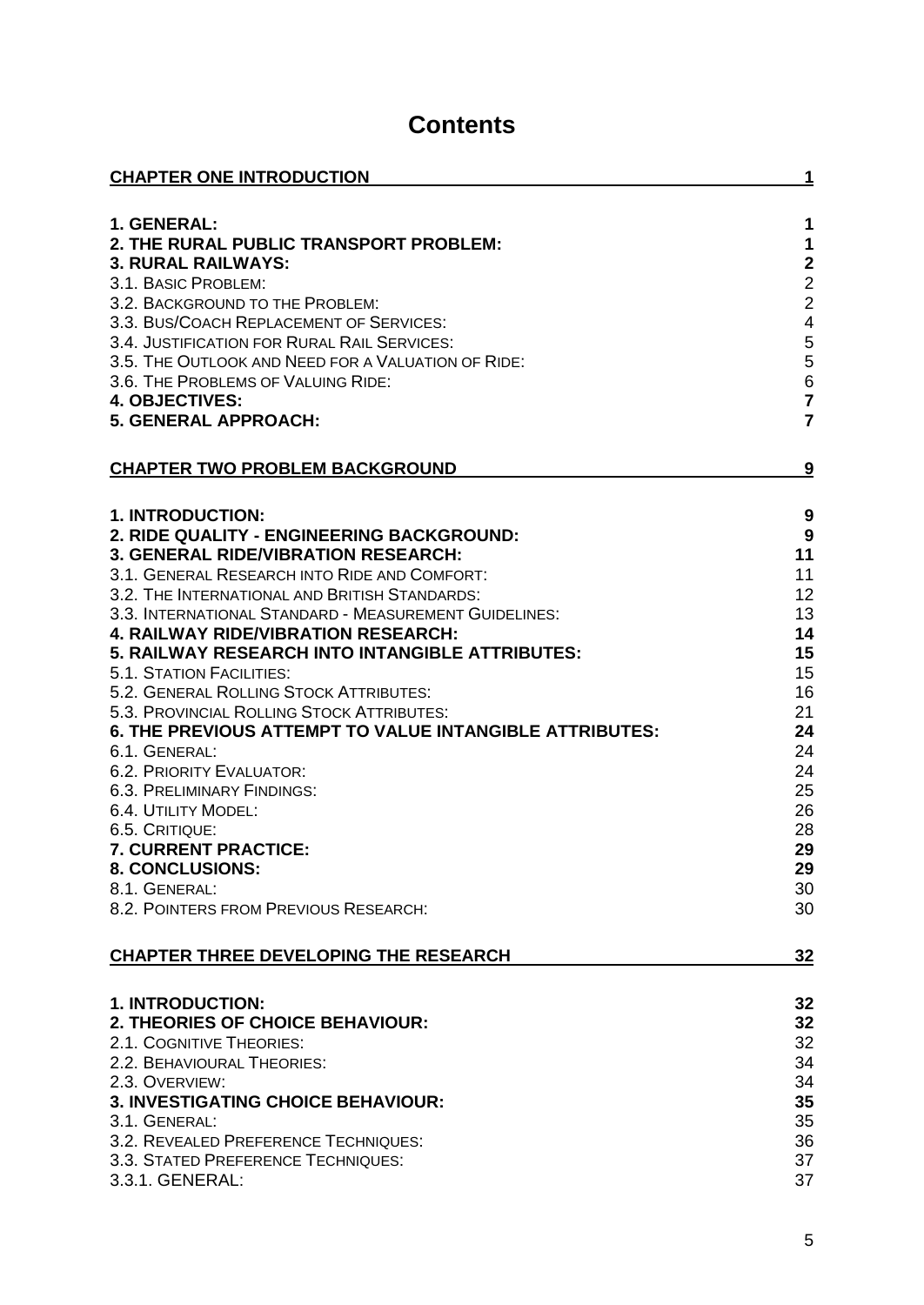| 3.3.2. OPEN ENDED ELICITATION:                                                         | 37        |
|----------------------------------------------------------------------------------------|-----------|
| 3.3.3. TRADE-OFF ANALYSIS:                                                             | 37        |
| 3.3.4. IMPORTANCE RATINGS:                                                             | 38        |
| 3.3.5. SUBJECTIVE PROBABILITY MEASURES:                                                | 38        |
| 3.3.6. PAIRED COMPARISONS:                                                             | 38        |
| 3.3.7. INFORMATION SEARCH:                                                             | 38        |
| 3.4. TECHNIQUE CONCLUSIONS:                                                            | 38        |
| <b>4. POSSIBLE APPROACHES:</b>                                                         | 39        |
| 5. TEXTUAL SCALE DIFFERENCE IN RIDE:                                                   | 40        |
| 6. ACTUAL CHANGE IN RIDE - DIFFERENCES IN STOCK:                                       | 41        |
| <b>6.1. DIFFERENT SUSPENSIONS ALONE:</b>                                               | 41        |
| 6.2. DIFFERENT ROLLING STOCK:                                                          | 42        |
| 6.2.1. REVEALED PREFERENCE:                                                            | 42        |
| 6.2.2. STATED PREFERENCE - TIME-SERIES:<br>6.2.3. STATED PREFERENCE - CROSS-SECTIONAL: | 42        |
| 7. ACTUAL CHANGE IN RIDE - DIFFERENCES IN TRACK:                                       | 43<br>43  |
| 7.1. TIME-SERIES:                                                                      | 43        |
| 7.2. CROSS-SECTIONAL:                                                                  | 44        |
| 7.2.1. REVEALED PREFERENCE:                                                            | 44        |
| 7.2.2. STATED PREFERENCE:                                                              | 45        |
| 8. METHODS WORTHY OF FURTHER INVESTIGATION:                                            | 45        |
| <b>9. BASIC STATED PREFERENCE ISSUES:</b>                                              | 45        |
| 10. ISSUES TO BE CONSIDERED IN THE PRELIMINARY INVESTIGATION:                          | 46        |
|                                                                                        |           |
| <b>CHAPTER FOUR GENERAL INVESTIGATION</b>                                              | <u>48</u> |
|                                                                                        |           |
|                                                                                        |           |
| <b>1. INTRODUCTION:</b><br>2. CHOICE OF DEPTH INTERVIEW TECHNIQUE:                     | 48<br>48  |
| <b>3. SAMPLE CHARACTERISTICS:</b>                                                      | 48        |
| <b>4. APPROACH AND INTERVIEWER INTRODUCTION:</b>                                       | 50        |
| <b>5. ELEMENTS ELICITED:</b>                                                           | 51        |
| 5.1 LANGUAGE:                                                                          | 51        |
| 5.2. SENSITIVITY TO AND ISOLATION OF RIDE:                                             | 51        |
| 5.3. OTHER INFORMATION:                                                                | 51        |
| 6. THE INTERVIEW CHECKLIST AND LOGIC BEHIND IT:                                        | 51        |
| 7. ANALYSIS OF RESULTS:                                                                | 54        |
| 8. RESULTS OF THE INTERVIEWS:                                                          | 54        |
| 8.1. RESULTS - LANGUAGE:                                                               | 54        |
| 8.1.1. Ride:                                                                           | 54        |
| 8.1.2. Comfort:                                                                        | 55        |
| 8.1.3. Old Train:                                                                      | 55        |
| 8.2. RESULTS - SENSITIVITY:                                                            | 56        |
| 8.2.1. Change Noticed:                                                                 | 56        |
| 8.2.2. More Use Of Train:                                                              | 56        |
| 8.2.3. Past Experience:                                                                | 56        |
| 8.2.4. Ability To Isolate Attributes:                                                  | 57        |
| 8.2.5. Salience:                                                                       | 57        |
| 8.3. RESULTS - GENERAL:                                                                | 57        |
| 8.4. RESULTS - THE EFFECTS OF RIDE:<br>9. SUMMARY OF FINDINGS:                         | 60<br>60  |
| 10. IMPLICATIONS FOR THE REST OF THE RESEARCH:                                         | 61        |
|                                                                                        |           |
|                                                                                        |           |
| <b>CHAPTER FIVE DESIGN OF DETAILED RIDE INVESTIGATION</b>                              | 62        |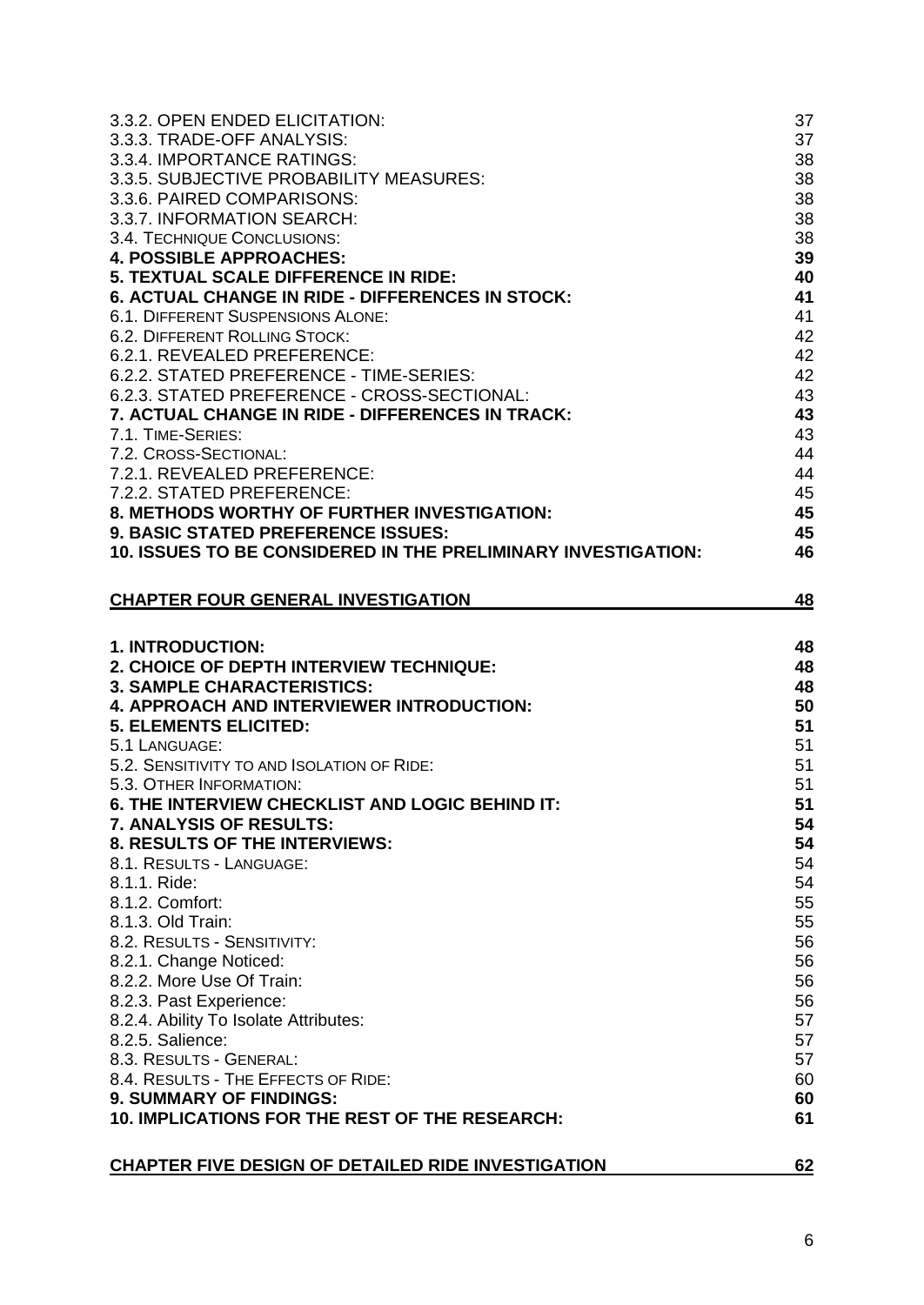| 1. INTRODUCTION:                                                           | 62       |
|----------------------------------------------------------------------------|----------|
| 2. RELATIONSHIPS OF SCALES:                                                | 62       |
| 3. POTENTIAL ERRORS (WITH ALL TECHNIQUES) AND THEIR MINIMISATION:          | 63       |
| 3.1. SAMPLE CHARACTERISTICS:                                               | 63       |
| 3.1.1. Sample Error:                                                       | 63       |
| 3.1.2. Sample Bias:                                                        | 63       |
| 3.2. ENVIRONMENTAL EFFECTS:                                                | 64       |
| 3.3. INTERFERENCE EFFECTS:                                                 | 64       |
| 3.4. OTHER EFFECTS:                                                        | 65       |
| 4. TEXTUAL SCALE APPROACH - ON-TRAIN AND HOUSEHOLD:                        | 65       |
| 4.1. INTRODUCTION:                                                         | 65       |
| 4.2. DEVELOPMENT OF THE TEXTUAL RIDE SCALE:                                | 65       |
| 4.3. OPTIMISING A TEXTUAL RIDE SCALE:                                      | 66       |
| 4.3.1. General Issues:                                                     | 66       |
| 4.3.2. Scale Construction:                                                 | 67       |
| 4.4. THE CHOSEN SCALE:                                                     | 69       |
| 4.5. APPLICATION OF THE TEXTUAL RIDE SCALE:                                | 71       |
| 4.5.1. Importance Of Minimising Standard Errors:                           | 71       |
| 4.5.2. Size And Representativeness Of Sample:                              | 71       |
| 4.5.3. Controlling For Changes Between Scale Construction And Application: | 71       |
| 4.6. NUMBER OF TEXTUAL RIDE LEVELS TO BE VALUED:                           | 72       |
| 4.7. ALTERNATIVE RESEARCH DESIGNS:                                         | 72       |
| 4.7.1. General:                                                            | 72       |
| 4.7.2. Repeated Verses Independent Measures:                               | 72       |
| 4.7.3. Dependent (One Journey):                                            | 74       |
| 4.7.4. Dependent (Many Journeys):                                          | 75       |
| 4.7.5. Independent:                                                        | 76       |
| 4.7.6. Conclusions On Experimental Design:                                 | 77       |
| 5. ACTUAL CHANGE IN RIDE - STOCK CHANGE - STATED PREFERENCE - TIME-        |          |
| <b>SERIES:</b>                                                             | 77       |
| 5.1. BASIC APPROACH:                                                       | 77       |
| 5.2. DETAILS OF THE TECHNIQUE:                                             | 78       |
| 5.2.1. Relationship Of Results To Engineering Ride:                        | 78       |
| 5.2.2. Obtaining A Sample Of Respondents:                                  | 78       |
| 5.2.3. Recalling And Isolating Ride:                                       | 79       |
| 5.2.4. Replicating The Original Travel Decision:                           | 80       |
| 5.2.5. Applying Results To The Population:                                 | 81       |
| 6. ACTUAL CHANGE IN RIDE - STOCK CHANGE - STATED PREFERENCE - CROSS-       |          |
| <b>SECTIONAL:</b>                                                          | 81       |
| 6.1. BASIC ISSUES:                                                         | 81       |
| 6.2. CHOICE OF ROLLING-STOCK CONTRAST:                                     | 82       |
| 6.3. CHOICE OF SURVEY LOCATION:                                            | 82       |
| 7. ACTUAL CHANGE IN RIDE - SUSPENSION/TRACK - STATED PREFERENCE -          |          |
| <b>CROSS-SECTIONAL:</b>                                                    |          |
|                                                                            | 83       |
| 7.1. INTRODUCTION:                                                         | 83<br>83 |
| 7.2. CHOICE OF TECHNIQUE:                                                  |          |
| 7.3. CURRENT-TRIP TECHNIQUE:                                               | 84       |
| <b>8. CONCLUSIONS AND IMPLICATIONS FOR LATER RESEARCH:</b>                 | 84       |
| 8.1. INTRODUCTION:                                                         | 84       |
| 8.2. DEVELOPING TEXTUAL SCALE LOCATIONS:                                   | 85       |
| 8.3. OTHER INFORMATION:                                                    | 85       |
| 8.3.1. The Effects Of Personal And Other Characteristics:                  | 85       |
| 8.3.2. The Effects Of Hyper-Sensitivity:                                   | 85       |
| 8.3.3. The Effect Of The Decision Environment:                             | 85       |
| 8.3.4. The Consistency Of Respondents' Ratings:                            | 86       |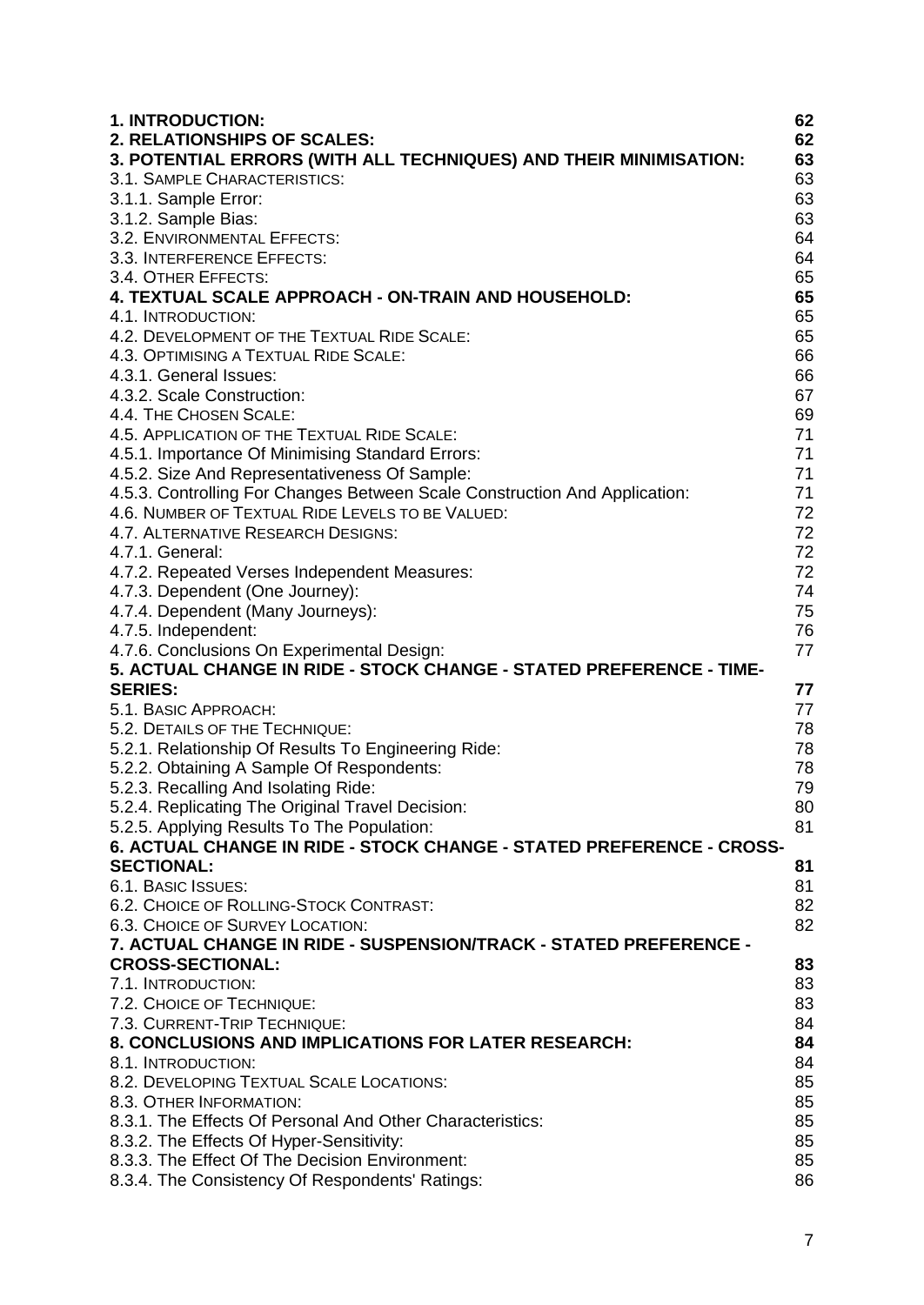| 8.3.5. The Distribution Of Perceptions For A Given Engineering Level:                 | 86         |
|---------------------------------------------------------------------------------------|------------|
| 8.3.6. The Ability To Detect Small Differences In Engineering Ride:                   | 86         |
| 8.3.7. Level Of Respondents' Experience:                                              | 86         |
| 8.3.8. Linearity Of Ride Valuation:                                                   | 86         |
| 8.3.9. Ride Values Of Previous Infrequent/Non-Users Different:                        | 86         |
| 8.4. INTERVIEW AND SAMPLE DESIGN:                                                     | 86         |
| <b>CHAPTER SIX RIDE AND OTHER ATTRIBUTES</b>                                          | <u>88</u>  |
| 1. INTRODUCTION:                                                                      | 88         |
| 1.1. THE OPPORTUNITY FOR FURTHER ANALYSIS:                                            | 88         |
| 1.2. SURVEY DETAIL AND STRUCTURE OF ANALYSIS:                                         | 88         |
| <b>2. GENERAL RESULTS:</b>                                                            | 88         |
| 3. RELATIONSHIPS WITH RIDE ASSESSMENTS:                                               | 91         |
| 3.1. GENERAL ISSUES:                                                                  | 91         |
| 3.2. RELATIONSHIPS WITH PERSONAL CHARACTERISTICS:                                     | 91         |
| 3.2.1. General:                                                                       | 91<br>91   |
| 3.2.2. Ride By Purpose:<br>3.2.3. Ride By Sex:                                        | 92         |
| 3.2.4. Ride By Age:                                                                   | 92         |
| 3.2.5. Ride By Job:                                                                   | 92         |
| 3.2.6. Ride By Travel Regularity:                                                     | 93         |
| 3.2.7. Overview:                                                                      | 93         |
| 3.3. UNIVARIATE RELATIONSHIPS WITH OTHER STOCK ATTRIBUTES:                            | 93         |
| 3.3.1. General:                                                                       | 94         |
| 3.3.2. Ride By Assessment Of Seating:                                                 | 94         |
| 3.3.3. Ride By Assessment Of Heating/Ventilation:                                     | 94         |
| 3.3.4. Ride By Assessment Of Noise:                                                   | 94         |
| 3.3.5. Ride By Assessment Of Lighting:                                                | 95         |
| 3.3.6. Ride By Assessment Of Ability To Read:                                         | 95         |
| 3.3.7. Ride By Assessment Of View:<br>3.3.8. Ride By Assessments Of Other Attributes: | 95<br>95   |
| 3.4. MULTIVARIATE ANALYSIS - GENERAL:                                                 | 96         |
| 3.4.1. Factor Analysis:                                                               | 96         |
| 3.4.2. Correlation Analysis:                                                          | 97         |
| 4. SUMMARY:                                                                           | 99         |
| <b>5. CONCLUSIONS:</b>                                                                | 100        |
| <b>CHAPTER SEVEN DETAILED RIDE INVESTIGATION</b>                                      | 101        |
| 1. INTRODUCTION:                                                                      | 101        |
| 2. DESIGN OF INITIAL SURVEY:                                                          | 101        |
| 2.1. GENERAL QUESTIONNAIRE ISSUES:                                                    | 101        |
| 2.2. CHOICE OF ENGINEERING RIDE LEVELS FOR ASSESSMENT:                                | 102        |
| 2.2.1. Initial Approach:                                                              | 102        |
| 2.2.2. Findings From The Survey:                                                      | 103        |
| 2.3. DURING QUESTIONNAIRES:                                                           | 104        |
| 2.4. AFTER QUESTIONNAIRES:                                                            | 104        |
| 2.5. SAMPLING:                                                                        | 105        |
| 3. INITIAL ENGINEERING RIDE MEASUREMENTS:<br>3.1. GENERAL APPROACH:                   | 106<br>106 |
| 3.2. LIMITATIONS:                                                                     | 106        |
| 4. RESULTS OF INITIAL SURVEY:                                                         | 108        |
|                                                                                       |            |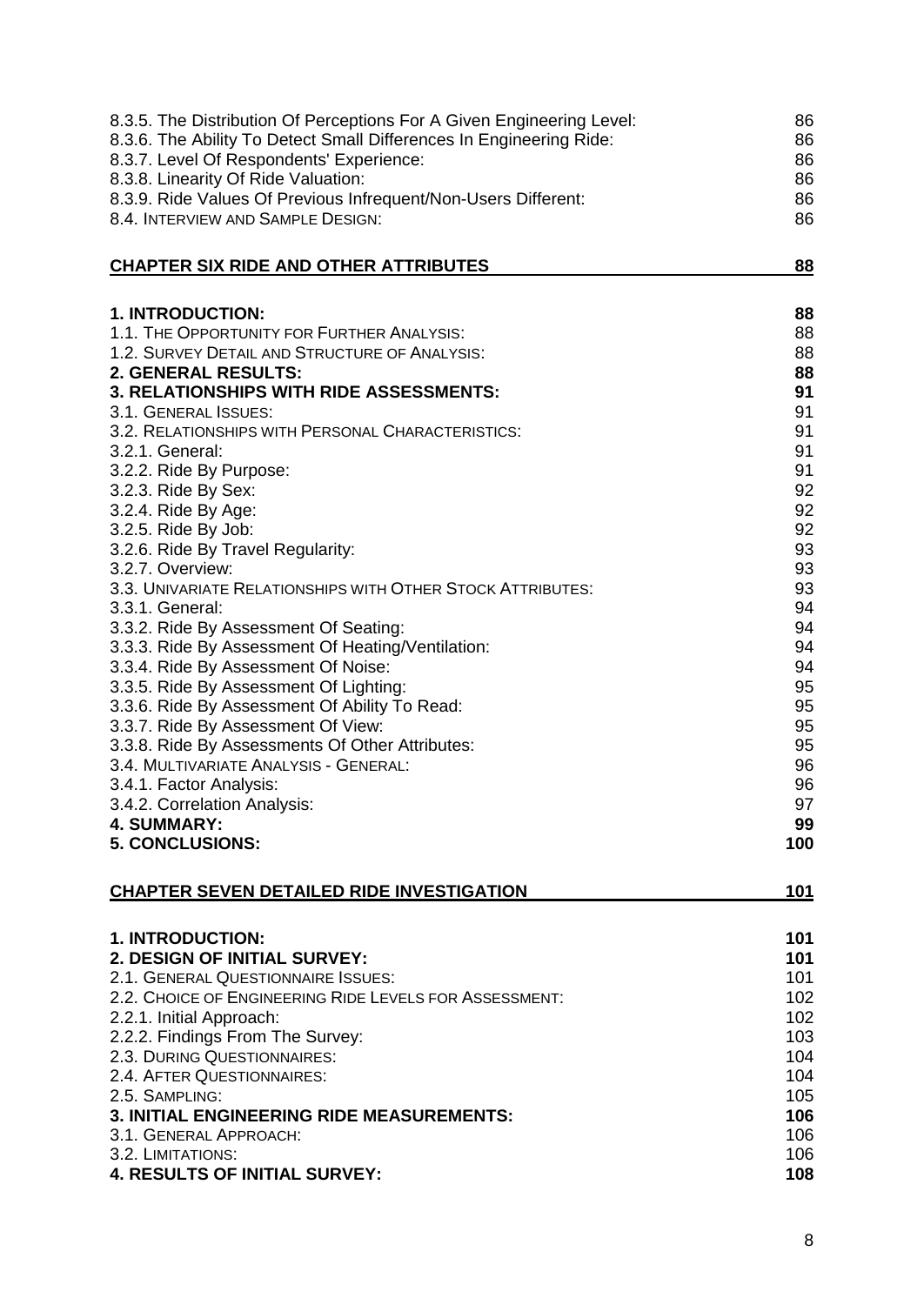| 4.1. EFFECTS OF PERSONAL AND OTHER CHARACTERISTICS:                                                              | 108        |
|------------------------------------------------------------------------------------------------------------------|------------|
| 4.1.1. Ride By Type Of Unit:                                                                                     | 109        |
| 4.1.2. Ride By Position:                                                                                         | 109        |
| 4.1.3. Ride By Experience Of Other Lines:                                                                        | 109        |
| 4.1.4. Ride By Personal Characteristics:                                                                         | 109        |
| 4.1.5. Ride By Need To Stand On The Current Trip:                                                                | 109        |
| 4.1.6. Ride By Experience Of Standing Generally:                                                                 | 109        |
| 4.1.7. Ride By Importance Of A Ride Improvement (On Train):                                                      | 110        |
| 4.1.8. Ride By Importance Of A Ride Improvement (At Home):                                                       | 110        |
| 4.2. EFFECTS OF HYPER-SENSITIVITY:                                                                               | 110        |
| 4.2.1. Difference Between Variances:                                                                             | 110        |
| 4.2.2 Difference Between Means:                                                                                  | 112        |
| 4.3. SENSITIVITY OF RIDE PERCEPTIONS:                                                                            | 112        |
| 4.4. CONSISTENCY OF RIDE PERCEPTIONS:                                                                            | 113        |
| 4.5. EFFECT OF THE DECISION ENVIRONMENT:                                                                         | 113        |
| 4.6. THE EFFECT OF TRIP DURATION ON RIDE ASSESSMENTS:                                                            | 114        |
| 4.7. EXPERIENCE OF OTHER LINES:                                                                                  | 115        |
| 4.8. COMPARISONS OF OVERALL RIDE ASSESSMENTS:                                                                    | 115        |
| 5. SECOND SURVEY - ASSESSMENTS OF ENGINEERING RIDE FOR OTHER ROLLING                                             |            |
| <b>STOCK:</b>                                                                                                    | 116        |
| 5.1. INTRODUCTION:                                                                                               | 116        |
| 5.2. SURVEY DESIGN:                                                                                              | 117        |
| 5.3. IMPLEMENTING THE SURVEY:                                                                                    | 118        |
| 5.4. ENGINEERING RIDE MEASUREMENTS:                                                                              | 119        |
| 5.5. CHARACTERISTICS OF RESPONDENTS:                                                                             | 119        |
| 5.6. COMPARISONS OF RIDE PERCEPTIONS BETWEEN TRAINS:                                                             | 120        |
| 5.7. LINEARITY OF RIDE PERCEPTIONS:                                                                              | 122        |
| <b>6. SUMMARY OF FINDINGS:</b>                                                                                   | 122        |
| 6.1. THE PROBLEMS OF THE TRACK SECTIONS APPROACH:                                                                | 124        |
| 6.1.1. Size Of Changes In Engineering Ride:                                                                      | 125        |
| 6.1.2. Implementation Of A Track Section Approach:                                                               | 125        |
| <b>7. IMPLICATIONS OF RESULTS:</b>                                                                               | 126        |
| <b>CHAPTER EIGHT VALUATION OF RIDE - METHOD</b>                                                                  | 127        |
|                                                                                                                  |            |
| 1. INTRODUCTION:                                                                                                 | 127        |
| 2. BASIC SURVEY DESIGN:                                                                                          | 127        |
| 2.1. PRE-TESTING AND PILOTING:                                                                                   | 127        |
| 2.2. SELECTION OF THE STUDY ENVIRONMENT:                                                                         | 127        |
| 2.3. SELECTION OF SERVICES:                                                                                      | 128        |
| 2.4. SELECTION OF PASSENGERS:                                                                                    | 128        |
| 2.4.1. Passengers Changing Trains:                                                                               | 128        |
| 2.4.2. Approaches Referring To The Previous Train:                                                               | 129        |
| 2.4.3. Other Issues:                                                                                             | 130        |
| 2.5. SAMPLING BIAS:                                                                                              | 130        |
| 2.5.1. The Need To Identify Bias:                                                                                | 130        |
| 2.5.2. Sources Of Bias:                                                                                          | 130        |
| 2.5.3. Conclusions:                                                                                              | 131        |
| 2.6. GENERAL QUESTIONNAIRE DESIGN:                                                                               | 131        |
| <b>3. ECONOMIC BACKGROUND:</b>                                                                                   | 132        |
| 3.1. THE UTILITY MODEL:                                                                                          | 132        |
| 3.2. THE RELATIONSHIP BETWEEN DEMAND AND THE VALUES OF ATTRIBUTES:                                               | 132        |
| <b>4. VALUATION OF RIDE AFTER A SIGNIFICANT CHANGE IN ROLLING STOCK:</b><br>5. PRINCIPLES OF TRADE-OFF ANALYSIS: | 133<br>134 |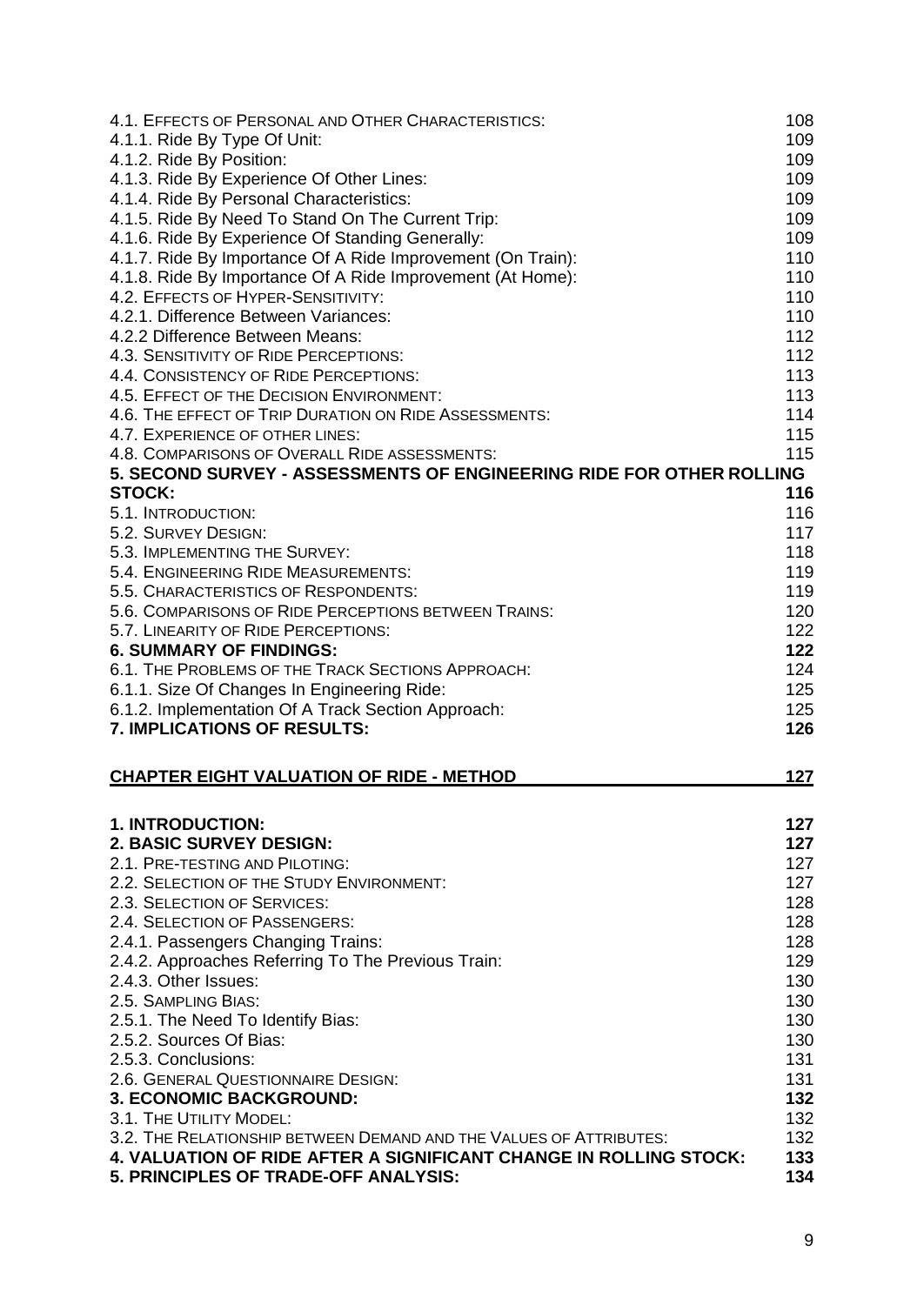| 5.1. FOUNDATION:                                         | 134        |
|----------------------------------------------------------|------------|
| 5.2 IMPLEMENTATION:                                      | 134        |
| 5.3. DESIGN:                                             | 134        |
| 5.4. ANALYSIS:                                           | 136        |
| 5.5 CRITIQUE:                                            | 137        |
| <b>6. THE GENERAL TRADE-OFF DESIGN:</b>                  | 137        |
| 6.1. INTRODUCTION:                                       | 137        |
| 6.2. NUMBER AND LEVELS OF ATTRIBUTES:                    | 137        |
| <b>6.3. CHOICE OF ASSESSMENT:</b>                        | 138        |
| 6.3.1. Priority Evaluator:                               | 138        |
| 6.3.2. Chosen Approach:                                  | 138        |
| 6.3.3. Customisation Of Trade-Offs:                      | 139        |
| 6.3.4. The Rating Scale:                                 | 140        |
| 6.4. NUMBER OF OPTIONS AND SIMULATION:                   | 141        |
| 6.4.1. Introduction:                                     | 141        |
| 6.4.2. Experimental Designs:                             | 141        |
| 6.4.3. The Simulation Procedure:                         | 143        |
| 6.4.4. Simulation Results:                               | 144        |
| 6.5. TRADE-OFF IMPLEMENTATION:                           | 145        |
| 6.5.1. General:                                          | 145        |
| 6.5.2. Order Of Card Presentation:                       | 145        |
| 6.5.3. Trade-Off Card Design:                            | 146        |
| 6.5.4. Error Trapping:                                   | 147        |
| 6.5.5. Conclusions:                                      | 147        |
| 6.6. CODING:                                             | 147        |
| 6.7. ANALYSIS:                                           | 148        |
| 6.7.1. General Procedure:                                | 148        |
| 6.7.2. Repeated Measures V' Cross-Sectional Calibration: | 149        |
| 7. CONCLUSIONS:                                          | 149        |
| <b>CHAPTER NINE VALUATION OF RIDE - RESULTS</b>          | <u>150</u> |
|                                                          |            |
| 1. INTRODUCTION:                                         | 150        |
| <b>2. COMPARABILITY OF RESULTS:</b>                      | 150        |
| 3. CHANGE IN STOCK APPROACH:                             | 151        |
| 3.1. RESULTS:                                            | 151        |
| 3.2. VALIDITY OF RESULT:                                 | 151        |
| <b>4. TRADE-OFF APPROACHES:</b>                          | 152        |
| 4.1. GENERAL:                                            | 152        |
| 4.2. REPEATED MEASURES RESULTS:                          | 152        |
| 4.3. CROSS-SECTIONAL RESULTS:                            | 152        |
| 4.4. VALIDITY OF RESULTS:                                | 152        |
| <b>5. MODELLING RIDE VALUES:</b>                         | 153        |
| <b>6. SUMMARY AND CONCLUSIONS:</b>                       | 154        |
| <b>CHAPTER TEN SUMMARY AND CONCLUSIONS</b>               | 156        |
|                                                          |            |
| 1. INTRODUCTION:                                         | 156        |
| 2. METHOD USED:                                          | 156        |
| 2.1. GENERAL:                                            | 156        |
| 2.2. APPLICABILITY OF THE METHOD:                        | 156        |
| <b>3. GENERAL FINDINGS OF THE RESEARCH:</b>              | 157        |
|                                                          |            |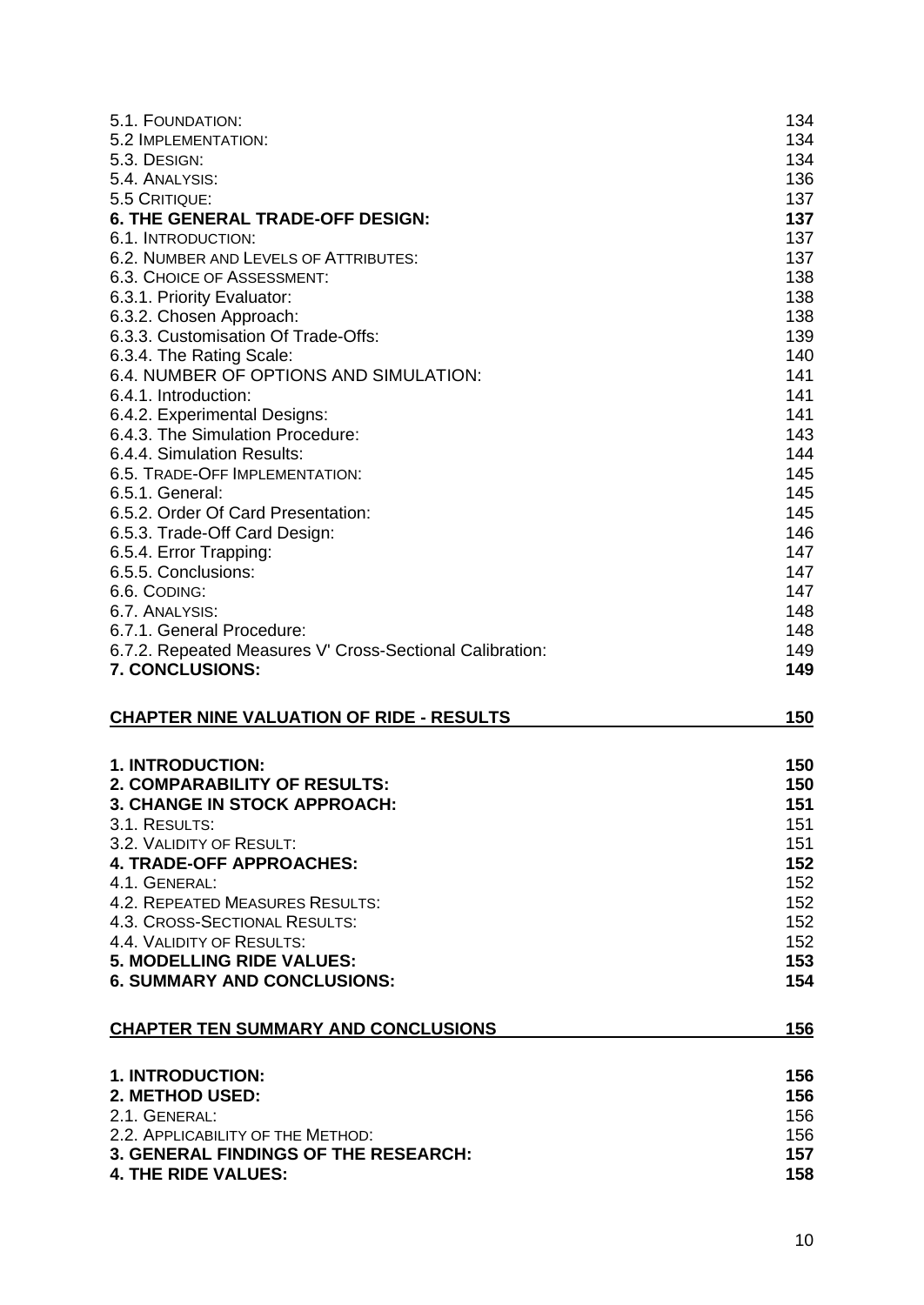| <b>5. APPLICATION OF RESULTS:</b>          | 159 |
|--------------------------------------------|-----|
| <b>6. IMPLICATIONS OF THE RESULTS:</b>     | 159 |
| <b>7. RECOMMENDATIONS FOR FURTHER WORK</b> | 159 |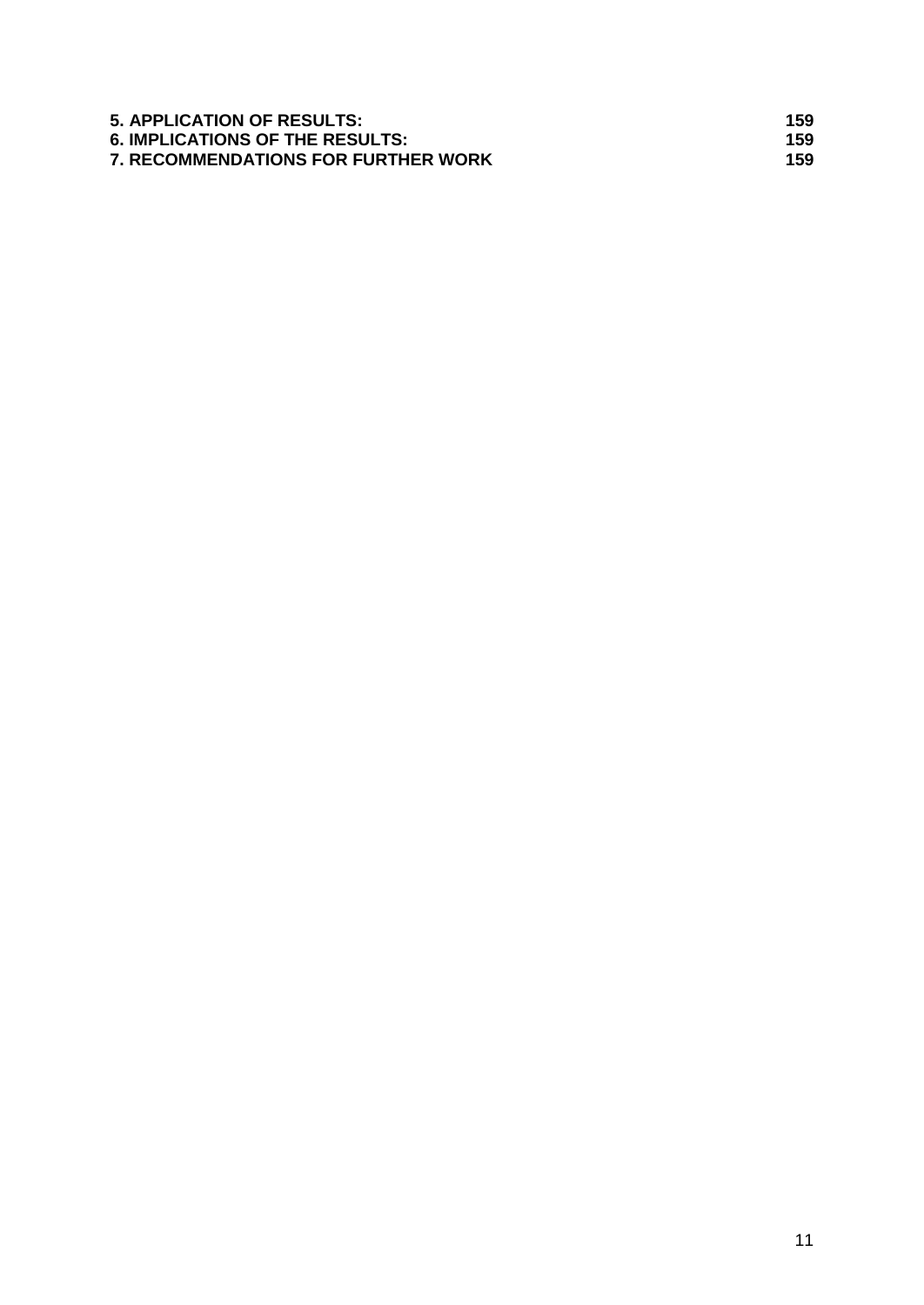# **Chapter One Introduction**

# **1. GENERAL:**

This research investigates peoples' views on the design of rural railways. The method developed in the work should be applicable in many other environments.

In this research rural railways are defined as: lines that are not dominated by limited stop inter-city services or commuter flows. Such rural lines are known in British Rail as, "Other Provincial Services". The research considers intangible product attributes, defined as: attributes for which there is no ubiquitous form of measurement. A main objective is to establish the financial value of a change in the level of such attributes, from now on this is referred to as the value of the attribute.

# **2. THE RURAL PUBLIC TRANSPORT PROBLEM:**

A number of authors (for example: Hillman and Whalley (1980), Moseley (1979), Nash (1982) and St John-Thomas (1963)) have described the problems of rural transport.

Everyone needs accessibility, which Moseley (1979) defines as, "Peoples' ability to reach the things that are important to them". The need for accessibility in rural areas is heightened by, "The inadequacy of employment opportunities, selective depopulation and repopulation, the isolation and loneliness of certain vulnerable groups and the dis-proportionately high cost of providing services" (Moseley (1979)).

Providing rural public transport, to meet this need, has always been difficult. The demand for rural transport is low and the population widely spread, with people needing to visit the larger concentrated centres. This reduces the viability of public transport operation, as conventional forms are too inflexible to effectively tap such dispersed demand. Rural railways, with their fixed single track are particularly bad in this respect.

Overall, the level of transport available in rural areas has never been as good as it is now, because the private car has had a liberating effect on most of the community. But for those without cars, mobility is restricted and in some cases no public transport is available at all. Moseley (1979) states that, "Accessibility is very unequally distributed in rural areas. Not only do places or villages differ considerably in this respect, but so, too, do individual people".

According to the Government Statistical Service (1989) 36% of households do not have the use of a car - though this figure is lower in rural areas (for example, Transport and Road Research Laboratory (1980)). The people in the community who tend to be deprived, in this sense, are concentrated among: the poor, the old, children and housewives - who are left without the family car when the husband goes to work. These groups are, in many ways, those who can least afford to be isolated and this must detract from their enjoyment of rural life.

These problems have been exacerbated in recent years by a number of trends (for example, Nash (1982)):

a). Continued growth in car ownership has reduced the already limited custom for public transport. A less direct effect of increased car ownership has been a reduction in the profits made on urban and inter-urban routes. Traditionally this surplus has been used to crosssubsidise rural services - this is no longer possible.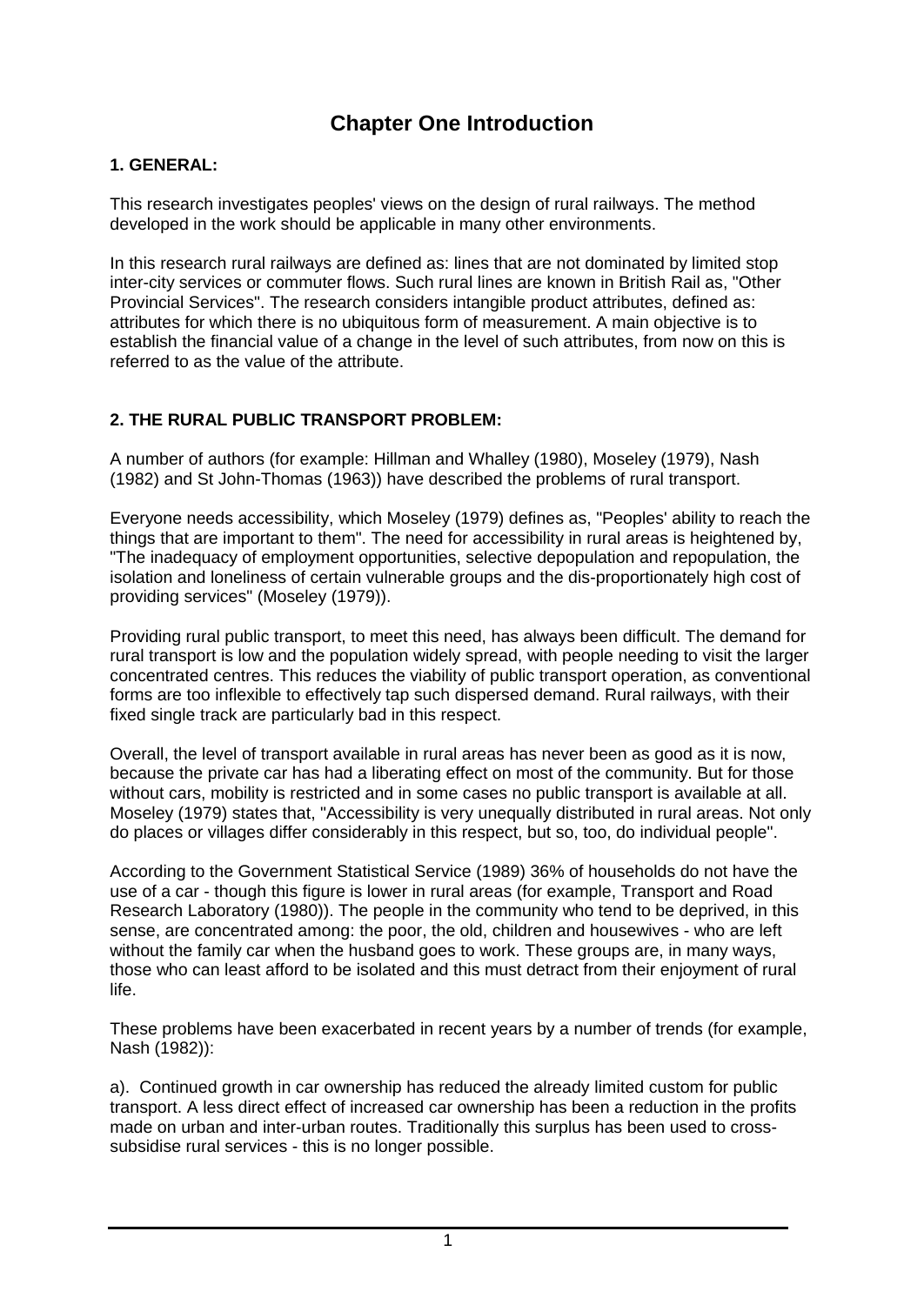b). A rise in the real cost of rural service provision has meant that fewer rural settlements now have facilities such as post offices and shops; these services being concentrated in larger villages and towns.

c). The trend of rural de-population has continued in many of the least accessible areas, further reducing demand for public transport.

d). An ageing population and greater traffic hazards, mean that walking and cycling are less practical than they were in the past.

Due to these problems, it has long been recognised that public transport has to be subsidised to some degree. However experience has shown, that without careful management, the cost of provision can escalate to a point where the service is cut back or withdrawn completely (for example, Hamilton and Potter (1985)).

# **3. RURAL RAILWAYS:**

#### **3.1. Basic Problem:**

Rural railways have always been associated with financial difficulties. During their heyday, when even the remotest areas were served, it was doubtful whether much of the system made a profit (for example, Keen (1978) and Kilvington (1983)). Despite this, little was done to change the pattern of services until the 1960's.

The basic problem with rural railways is the large infrastructure overhead, typically accounting for 30-40% of costs (for example, Nash (1982)). With rural services there are few passengers to contribute towards these fixed costs and so the service makes a loss. The low potential demand is reduced further by the infrequent service and thus inconvenience, associated with it.

# **3.2. Background to the Problem:**

Many authors have described the haphazard development of rural railways (for example: Freeman-Allan (1985), Gammell (1983), Hedges and Whitehouse (1980), St John-Thomas (1977), St John-Thomas and Whitehouse (1986) and Nock (1957)).

Most rural railways were constructed during the late 19th century and formed the first large scale public transport system in these areas. The lack of a coherent planning framework, meant that a significant number of these lines were not built primarily to serve existing settlements; but rather to stop a competitor gaining (sole) access to major centres, for civic pride, or as speculative ventures. Further, the whims of aristocratic landowners could determine the alignment of routes. The results of these policies have important consequences today: some settlements have two or more unconnected stations on opposite sides of the town, or stations several miles from the settlement they are supposed to serve.

Rural railways began to lose traffic in the 1930's with the development of bus services. On Nationalisation in 1948, British Rail took control of the large number of rural routes. The network and its operation had changed little since construction. By the late 1950's the private car began to have an impact and the network became very unprofitable. Although some attempts were made to rationalise the system, it was not until Dr. Beeching's report in 1963 that any real progress was made. The report stated that, in 1961, one half of the network carried only 4-5% of total traffic and that the railway had become almost insignificant in rural areas (British Railways Board (1963)).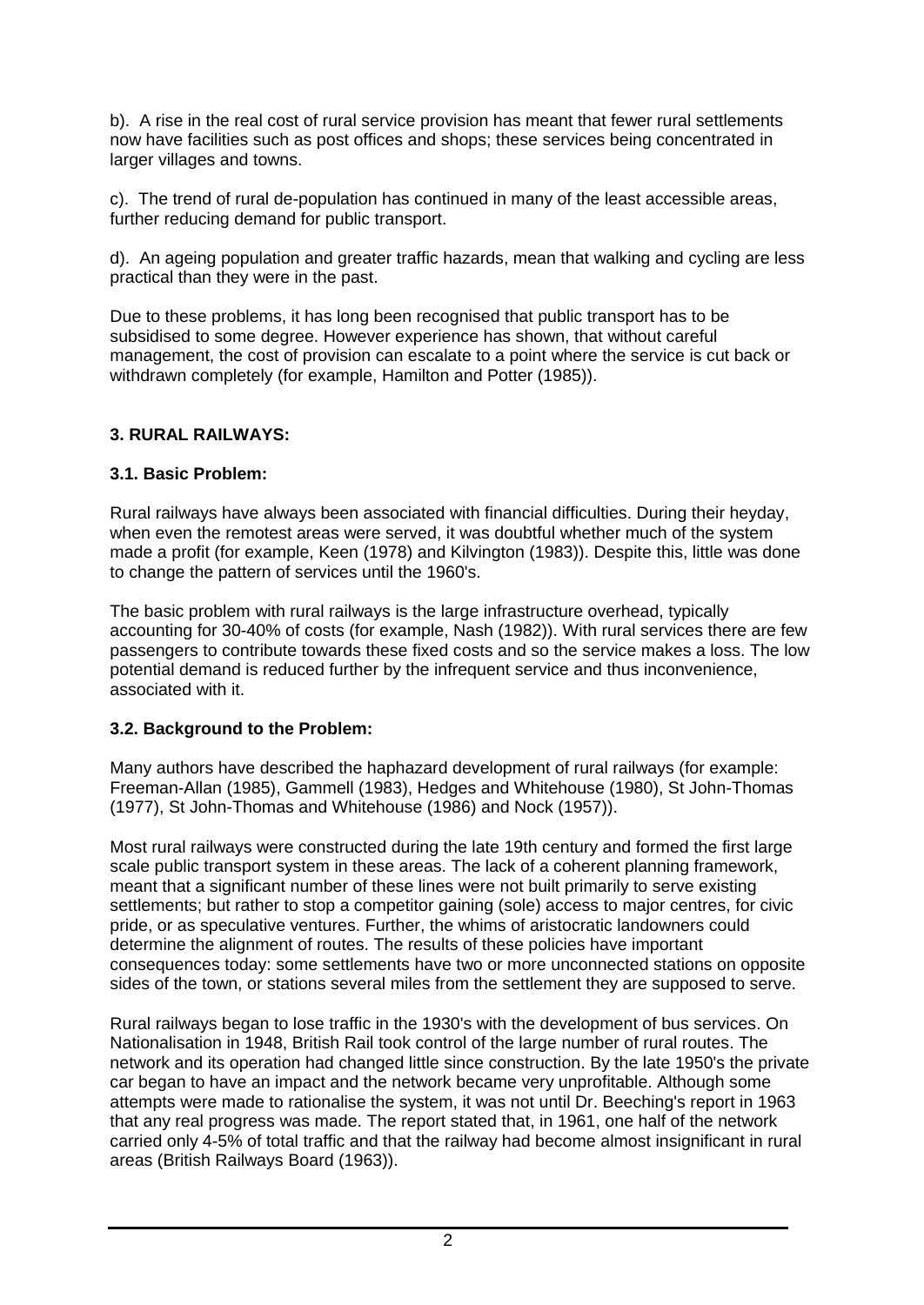When the report's recommendations were implemented, the rail network shrank from 20,237 miles in 1963, to 15,242 miles by 1968. But, before the report had its full effect the 1968 Transport Act began to question its implementation. The social consequences of rail closures were now also to be considered. As a result, some lines and services scheduled for closure under the Report have survived, notably those in the Scottish Highlands.

From the Beeching era until the early 1980's, the lines that remained were gradually rundown to reduce costs. Stations were unmanned, capacity was reduced, investment and maintenance were cut. While these policies reduced the cost of operations they tended to make the services less attractive, reducing patronage still further.

By the early 1980's it was clear that major investment would be needed to prevent the widespread withdrawal of rural services. By 1982 British Rail's rural services were loosing 17.9 pence per passenger mile and only 1% of rural services were covering their direct operating costs (Kilvington (1983)).

During this period a series of studies were conducted that suggested solutions to the problem (Association of County Councils et al (1983), Central Transport Consultative Committee (September 1979), Policy Studies Institute (1981) and the Serpell Committee (1983)). The Serpell Committee was the most radical and proposed a series of cuts to the network. However, these recommendations produced such an outcry, that the Government (publicly) abandoned the idea of any significant cuts in the network. The Government thus authorised sufficient investment to remove any immediate threat.

In 1982 the whole structure of British Rail's management changed, to make it more business orientated (Reid (1982), Nash (1985)). Since this change, the responsibility for rural railways has been clearly assigned to British Rail's Provincial Sector.

Rural railways are currently supported by the P.S.O. (Public Service Obligation) grant, in return for which British Rail are expected to run a service comparable to that of 1975. Local authorities can, and have, topped up the P.S.O. grant to enable British Rail to run additional services on a marginal cost basis.

During the 1980's the Government have consistently reduced the P.S.O. grant to Provincial. Provincial have had considerable success in reducing their losses to the new grant levels.

This financial improvement has taken place both through cost reduction and taking better advantage of market opportunities. This is described by, for example, Railway Gazette International (May 1985) and Abbott (March 1986).

The increase in marketing activity is illustrated by the large amount of promotional literature produced by the Sector, for example: (Provincial (1982, 1985, 1986, 1987, 1987)).

Cost reduction has been achieved through the introduction of new more efficient rolling stock - Sprinters and Pacers (British Railways Board (1985 and 1986), Ford (June 1986), Haresnape (1985 and 1986), Perren (June 1986), Rail Engineering International (1985), Rail Power (October 1985 and July 1986) and Railway Gazette International (November 1981, July 1982, January 1983 and July 1984). These new trains have not been without their problems, being more cramped than those they replaced and having greatly reduced luggage space. The Pacers in particular have proved unreliable (David (January 1988) and Beresford et al (1986)).

New signalling practices have greatly reduced the amount of manpower required (for example: Apperson (February 1987) and Railway Gazette International (February 1981 and November 1982)).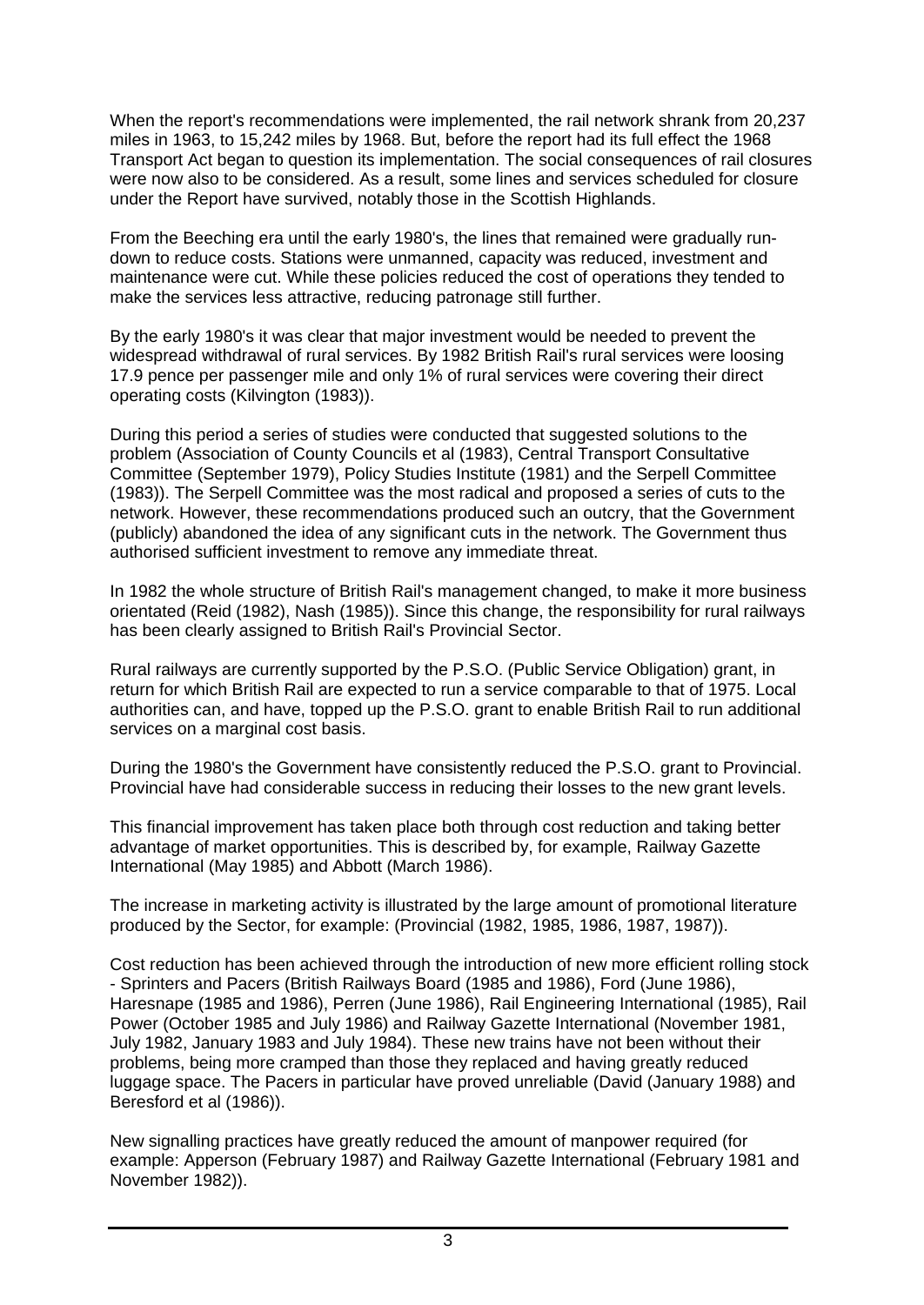The current financial position is depicted in British Rail's Annual Report. Provincial's gross income in 1988/9 was £274.1 million. Losses in 1988/9 were £465.9 million, reduced from £661 million in 1984/5 (1989 prices). Total operating expenses per mile have been cut, from £10.31 in 1984/5 (1989 prices) to £8.66 in 1988/9 (British Railways Board (1989)).

In 1986 Provincial accounted for 58% of British Rail's stations, 34% of train miles and 53% of route miles - illustrating the relatively low intensity of the use of its track (British Rail Provincial (April 1986)). It should be noted that these figures include commuter services outside London, which are also part of Provincial - if urban services are removed the figures are lower.

#### **3.3. Bus/Coach Replacement of Services:**

The problems of railways in rural areas, mean that their replacement by buses or coaches is often suggested. Public road transport is more flexible, with a much smaller overhead and so should be more viable in rural areas. For example, Keen (1978) cites the advantages of bus substitution to be, "Smaller vehicle, freedom from scheduling limitations of single lines and junctions, the ability to penetrate the market square and detour to the village".

Bus/coach replacement of rail services was attempted on a wide scale after the Beeching cuts, but was not always successful. So few passengers transferred to the substitute services, that many were abandoned after only a few years with no closure enquiry (Hamilton and Potter (1985), Hillman and Whalley (1980)). Even more recent cases of substitution, have proved unsuccessful. For example, the bus service that replaced the Bridport to Maiden Newton line (closed in 1975) was within a few months of closure carrying, "Only one quarter of the ex-rail passengers" (Hamilton and Potter (1985)).

A number of reasons have been proposed for the past failure of bus/coach substitution. For example, the Railway Development Society (1977) lists: limited luggage space - especially for prams and cycles, a poorer ride, longer journey times, inadequate connections with remaining rail services, no toilets, cramped conditions, inability to read/work and unreliability during bad weather and summer congestion. The flexibility of road services has tempted operators into serving additional places along the route, further increasing journey times.

Some still advocate bus/coach substitution, arguing that the problems of the past were only a result of poor implementation. It is suggested that bus/coach replacement would be more effective, if the services were operated by British Rail, allowing integration with the rail network. Keen (1978) argues that, "The failures alleged and in considerable measure real of past closures have, in my view, very little to do with the change of mode".

Examples of alternative bus/coach services at an eighth of the cost of current rail services are still quoted. But, many studies assume the same number of passengers will use the substitute service, are based on generalised railway costings and compare a poorly run railway with an efficient bus/coach operation (for example, Macbriar (July 1983)).

The Serpell Report suggested that, if certain conditions were met, a widespread bus/coach replacement of rural rail services would be desirable (Serpell Committee (1983)). One of these conditions was that British Rail should have some control over replacement services. British railway companies have operated road services in the past, but these have been soldoff - this could happen again in the future.

Serpell argued that replacement services should be more secure and subsidised by Central, rather than Local, Government. But, replacement road services can still be withdrawn without closure proceedings (for example, Hamilton and Potter (1985)) and so do not currently offer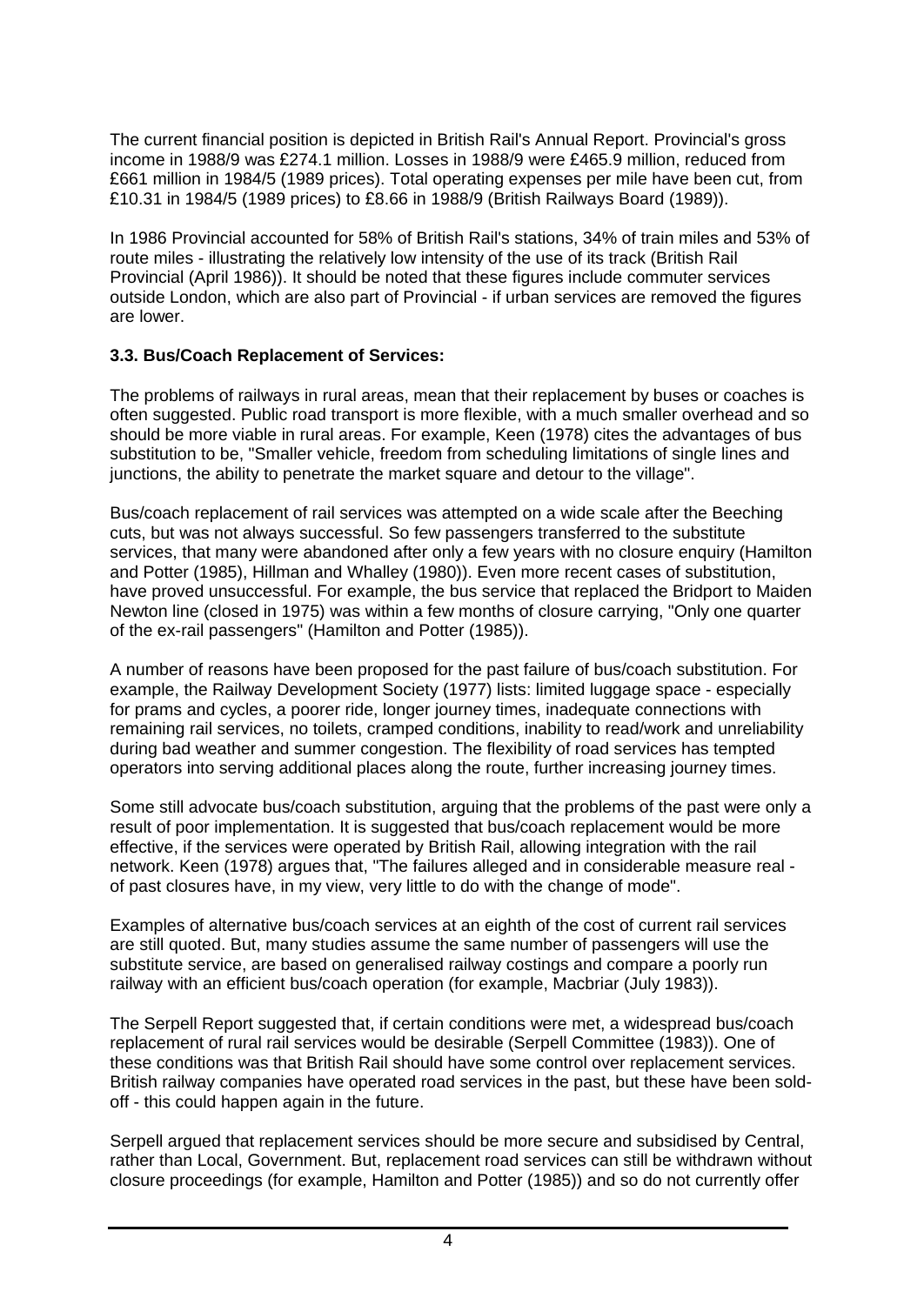a secure alternative service. The latest Monopolies and Mergers Report was not convinced of the benefits of replacement services (Monopolies and Mergers Board (1989).

#### **3.4. Justification for Rural Rail Services:**

Apart from the need to ensure mobility for the disadvantaged and the problems with bus/coach substitution, there are a number of reasons why rural rail services are maintained (for example, Railway Development Society (1977 and 1984)).

The cost of reinstating a railway means that closure is nearly always irreversible. A bus/coach service can be reinstated quickly and at a minimal cost. There have been occasions where, with hindsight, closure should not have occurred. New traffic flows could result from the development of new settlements, discoveries of natural resources, or rerouting of inter-urban services.

Some rural railways have been shown to produce significant contributory revenue for primary routes (Polytechnic of Central London (February 1976)). The closure of rural services could cause previously remunerative mainlines to become unprofitable.

Rural railways sometimes provide journey times that cannot be matched by an alternative bus/coach service, without considerable investment in new roads. Examples of this can be seen at Gunnislake in Cornwall (St John-Thomas (date unknown)) and the Cambrian Coast in Wales (Department of Transport (1969)).

Rural lines in some areas make an important contribution to the local economy, by bringing in tourists during the summer. A number of these lines are used as a leisure attraction, as well as a form of transport (especially in the Scottish highlands). An alternative bus/coach service would not offer this attraction. Such lines often relieve congested narrow roads during the summer and help to contain rural depopulation.

Many lines have survived because they serve government, or military installations. Examples could be, ports and nuclear power stations. It is also argued that some lines have survived, because they serve marginal constituencies.

Few of these reasons are overwhelming and so it is important that losses are contained, if services are to be maintained.

# **3.5. The Outlook and Need for a Valuation of Ride:**

Further reductions in costs are therefore required to secure the future of the rural rail network. The most effective way of achieving this, is to reduce expenditure on the fixed overhead. A major component of this is the cost of track maintenance, any change in which will affect the quality of ride offered to customers (and consequently the number of people who use the service).

The new trains, recently introduced on rural lines, have much better suspensions. This means that rural rail passengers now experience a significantly better ride. It may now be possible to reduce track maintenance on these lines, while still providing the user with a better level of ride than with the old rolling stock. Even if track quality was reduced by 25% on Provincial routes, the ride would still be better than on InterCity routes - with the latters' higher speeds (Frederick (October 1987)).

British Rail would like to optimise the relationship between ride quality and revenue. A decision therefore has to be made on how far to reduce track maintenance, to maximise the profitability of the service.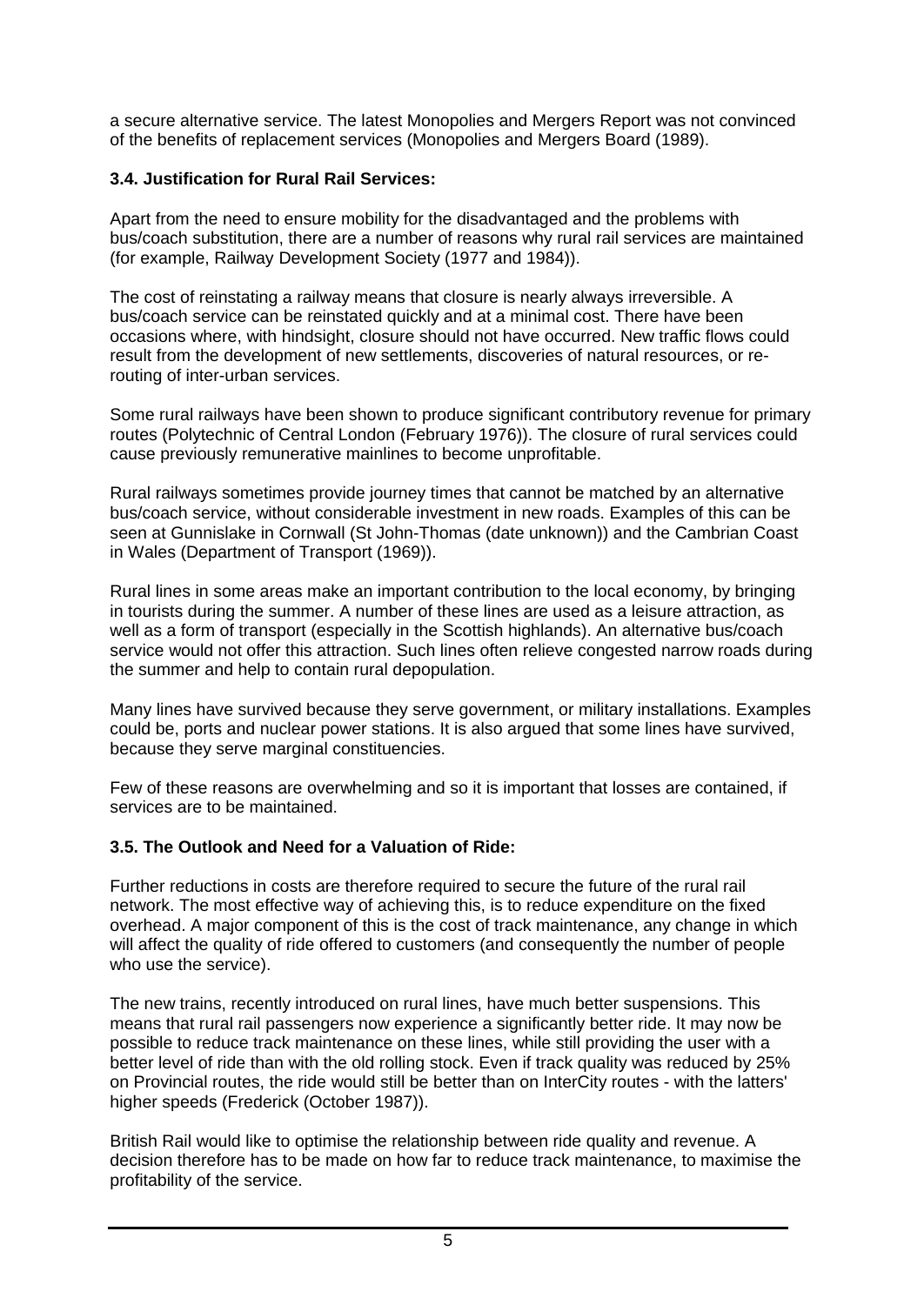British Rail (Derby) have developed models that relate track maintenance expenditure, to the ride quality felt by passengers (Frederick (October 1987)). The less obvious results of changes in track maintenance, have also been researched by British Rail. These effects include changes in: the costs of traction energy, the number of derailments, the amount of suspension maintenance and the damage to track components and ballast from changed dynamic loads (Frederick (October 1987) and Round (November 1987)).

British Rail are therefore able to state what the engineering costs of any change in track maintenance are and what the resulting change in ride quality is. They believe that a 30-50% reduction in maintenance costs could be possible, saving £20 million (Round (November 1987)).

What British Rail are not currently able to determine, is the effect of changes in track maintenance (and thus ride quality) on the demand for services. Clearly the rougher ride is made, the more passengers and thus revenue will be lost. British Rail need to know the number of passengers that would be lost from any change, so that the size of this revenue loss can be reliably estimated - this is therefore the main aim of the research.

#### **3.6. The Problems of Valuing Ride:**

There are a number of factors that make it difficult to establish a value for a change in ride quality. The main problem is one of scaling. With most attributes that have been successfully valued in the past, respondents are fully conversant with the system of measurement. For example, journey time is measured in hours and fares in pounds. If a researcher asks for a response to a £5 increase in fares, the respondent knows almost immediately how that will affect him.

British Rail measure ride quality using I.S.O. (International Standards Organisation) weighted m/s2 R.M.S. (root mean square). Presenting a change in these units for a respondent to value, is not likely to produce satisfactory results. People do not deal with these measurements on a day-to-day basis and so cannot be expected to comprehend the scales used by engineers. This difficulty of comprehension is exacerbated, as there is no undisputed measure of engineering ride (see chapter two).

If respondents cannot be presented with engineering measures of ride, some other comprehensible form of scaling has to be developed. The only way to achieve this is to produce scales that are relevant to peoples' experience. Such scales might be based on sensations associated with various ride levels, for example: travel sickness or the inability to write.

The problem with alternative sensation scales is that they are open to wide interpretation and so are not directly related to engineering measures. This means that it can be difficult to establish, the change in ride that respondents have valued. One way around this would be to develop a scale based on the ride in a number of different trains previously used by the respondent. The ability of respondents to comprehend such alternative scales is clearly dependent on their level of experience. Care must therefore be taken to ensure that valuation samples have sufficient experience.

Producing a value for a change in ride quality is further complicated, as peoples' perceptions of ride may be interfered with by other attributes - particularly noise. These problems are discussed in detail later in the thesis.

For these reasons, little is known about the effects of intangible product attributes (like ride) on purchase behaviour - this is especially the case in the transport industry. All that is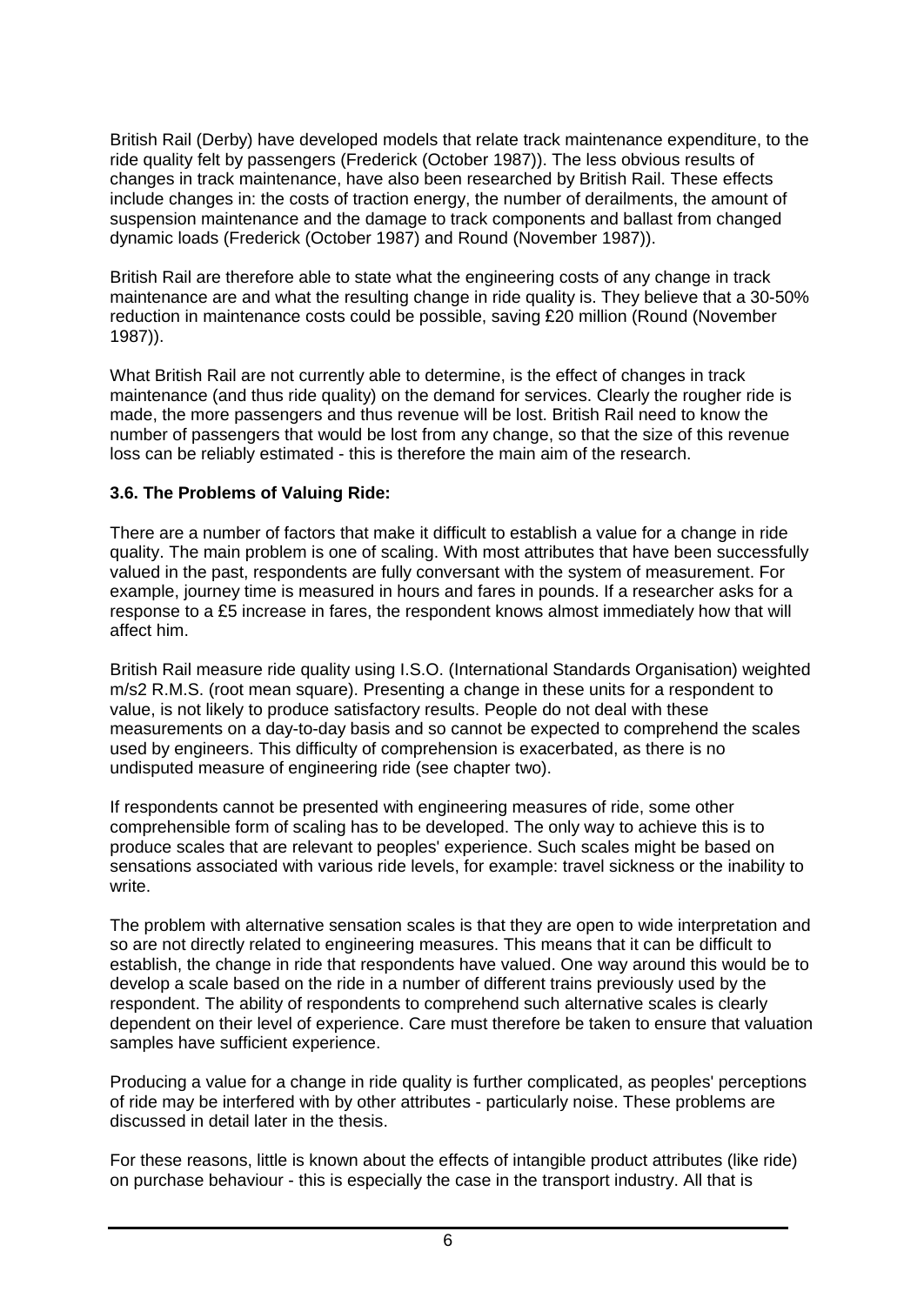available to transport undertakings are a series of acceptable vibration levels - some of which were produced using less than scientific procedures (see chapter two).

Only one study has attempted to produce a financial value of ride. This was carried out for British Rail's InterCity Sector (M.V.A. (May 1986)). The M.V.A. study did find a value of ride; but the descriptions offered to passengers were so vague, that it is difficult to establish the levels of engineering ride that were valued. These figures were also not designed for rural routes.

# **4. OBJECTIVES:**

The major objective of this research, is to establish a monetary value for a change in ride quality. Other objectives were included: if they would help validate the method, provide insights into the choice process, or would be useful to British Rail.

a). To develop a method that would enable the value of ride (and other intangible attributes) to be estimated, implicit in this are the following sub-objectives.

b). To establish the ways in which ride quality affects passengers and the language they use to describe this.

c). To look at the importance of ride quality relative to other intangible attributes.

d). To investigate the factors that may contaminate passengers' ride assessments and valuations, including the effects of: hyper-sensitivity, recall error, the ability to isolate ride from other intangible attributes, the decision environment, assessment consistency and the sensitivity of perceptions.

e). To establish whether the value of ride is linear.

f). To consider the factors that influence the value of ride and to produce a model to estimate the effects of a ride change, for a number of rail services with different characteristics.

# **5. GENERAL APPROACH:**

The objectives are achieved in a multiphase study.

To successfully establish a value of ride, it is important that more knowledge is obtained about the assessment and valuation of intangible attributes. The first part of the research (chapter two) concentrates on an investigation of the previous work in these areas and draws any relevant information from this, for the development of the research programme.

The next stage is to establish all the possible techniques (chapter three) for estimating a value of ride. Each of these is considered in turn and either eliminated (if it is clearly impractical) or developed. At this stage it is realised, that some form of general investigation into peoples' responses to ride quality is required.

FIGURE 1.1. THE MULTI-STAGE APPROACH.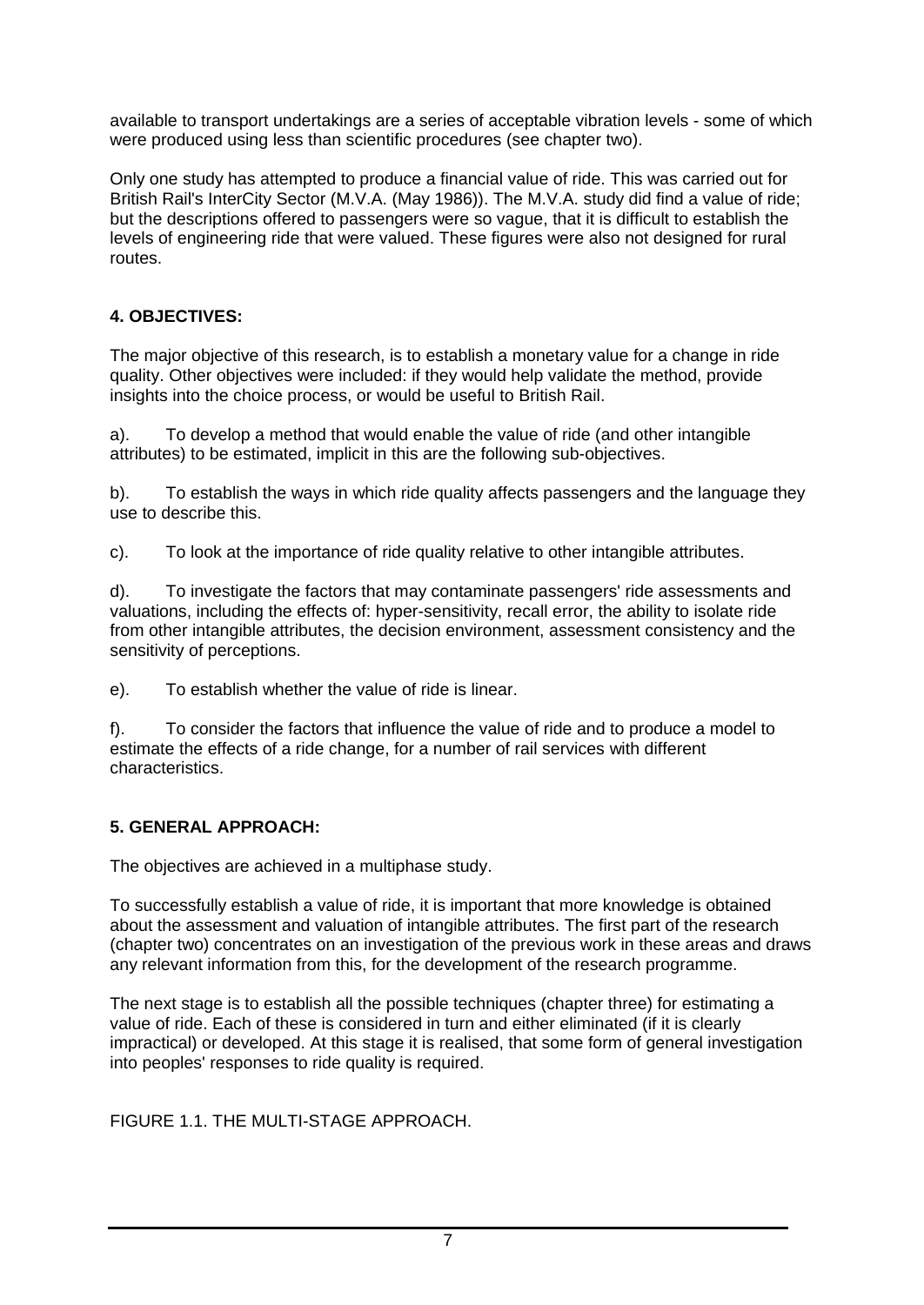

Once this is completed, the results of a series of depth interviews are analysed (chapter four). This attempts to produce an unambiguous form of language and generally investigate the way in which ride quality affects passengers.

The methodology is then developed in detail (chapter five). All the options that have reached this stage, involve one or two unknowns that have to be investigated, before the techniques can be implemented. These unknowns might be, for example: whether the value of ride is linear, or how well people can remember past ride levels. The areas where further information is required are established and ways of obtaining this considered.

This is followed by the detailed analysis of ride ratings produced in a general quality of service study, conducted for British Rail Provincial, in which the author was involved (chapter six). The relationships between ride and other intangible attributes are considered using this large data set.

Next a series of detailed structured interviews are considered, in which passengers assessed levels of engineering ride (chapter seven). The relationship between ride and other intangible attributes is also studied at this point. Many significant findings are produced. The implications for the design of the ride valuation exercise are discussed. This enables three valuation approaches to be isolated for implementation in the final stage.

Finally the three valuation approaches are developed and implemented, each successfully producing ride values (chapter eight). Results are reported, compared and their significance discussed. These values are considered in the light of the only previous research conducted in this area (M.V.A. (May 1986)).

Finally the research is concluded, the significance of the results is considered and their practical value assessed (chapter nine).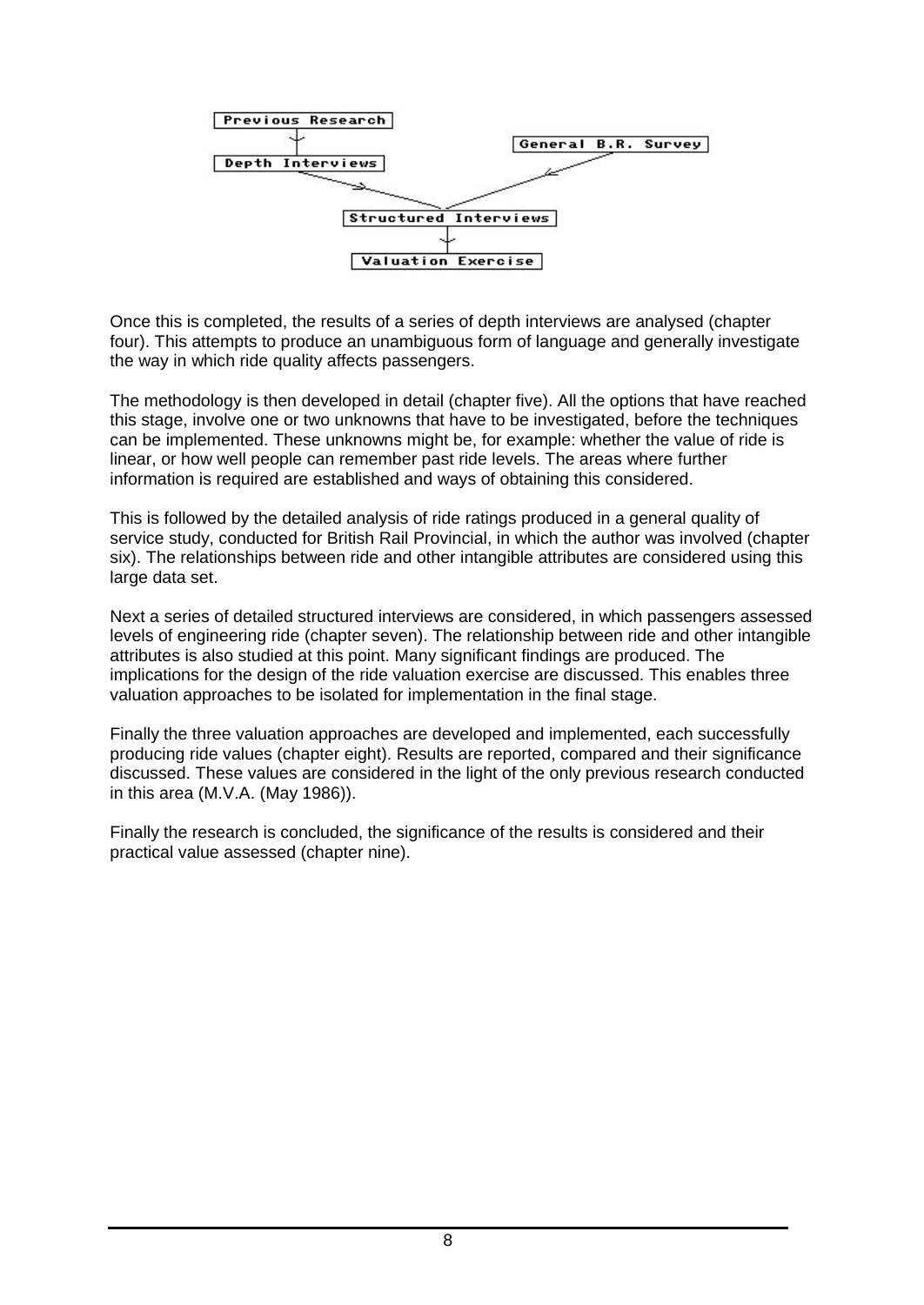# **Chapter Two Problem Background**

#### **1. INTRODUCTION:**

As stated in chapter one, little work has been done to establish the value of intangible attributes: this is especially the case with ride quality. Nevertheless, research has been done in related areas. For example, previous work has been carried out to examine people's response to various levels and axes of movement. Work has also been completed to establish the importance (and sometimes values) of other intangible attributes.

Studying the results of previous research, is likely to indicate the most effective way of achieving the objectives of this thesis. The application of this knowledge, is therefore likely to ensure an efficient development of an approach. The findings of previous research can also be compared to the results produced in the thesis. This may provide insights into the choice process and could give some indication of the validity of the results.

The previous work covered in this review is grouped into the following headings: general ride/vibration research, railway ride/vibration research, railway research into intangible attributes and previous attempts at ride valuation.

#### **2. RIDE QUALITY - ENGINEERING BACKGROUND:**

Before going any further, the term, "Ride quality" should be more clearly defined (see: International Standards Organisation (1985), British Standards (1987), Hewgill (September 1974)).

Ride generally refers to the movements felt by a passenger, while travelling in a vehicle. Ride quality is a composite of: vertical, lateral and longitudinal linear accelerations, plus the rotational movements of pitch, yaw and roll. The rate of change of any of these accelerations (jerk) is also important.

Longitudinal (X) accelerations are usually the result of the vehicle starting and stopping; as rural trains do not generally (de)accelerate rapidly, this movement is of limited significance to the Provincial rail passenger.

Lateral (Y) acceleration is mainly the result of cornering. This is important, as trains can exert strong lateral forces while they are guided round corners by the track.

Vertical (Z) accelerations are caused by bumps and dips in the track. This can also be significant on rail, especially at junctions.

Pitch refers to rotational movement, caused by the up and down motion of the ends of the vehicle: this is usually caused by sudden changes in a vehicles speed. This is not one of the most significant movements on a train.

FIGURE 2.1. COMPONENTS OF RIDE QUALITY.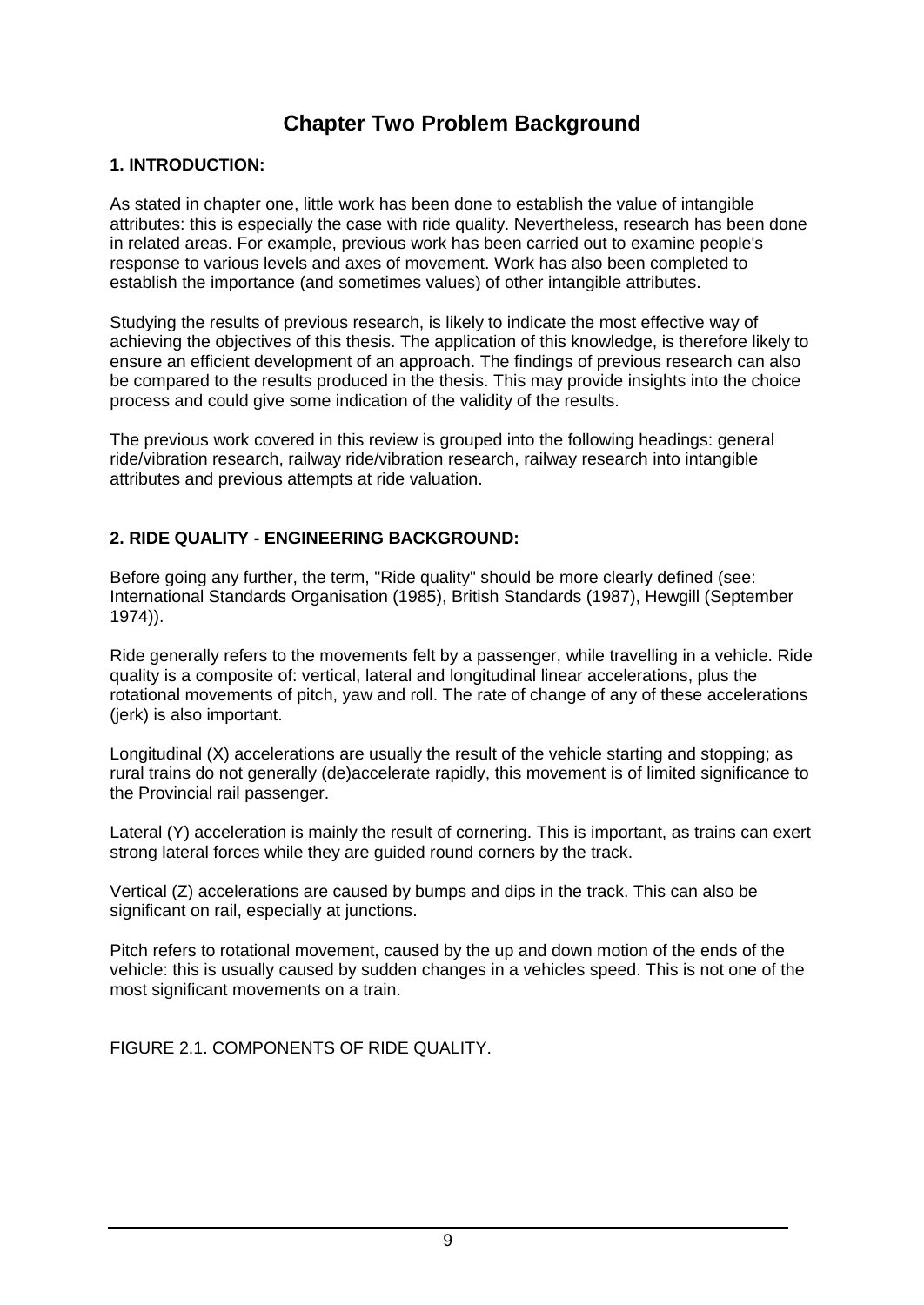

Roll is a rotational movement, caused by the up and down motion of the sides of the vehicle. Roll can be produced while curving: by the cant on bends and the, lateral "Give" in the coach suspension. This movement can have a significant effect in rail travel.

Yaw is a rotational movement, brought about by the side to side motion of the ends of the vehicle. This is of limited significance to the rail passenger.

Acceleration is usually measured in units of metres per second squared (m/s2) or g (9.8 m/s2). Jerk is measured in metres per second cubed (m/s3), with pitch, yaw and roll in units of radians per second. In this paper these measures of ride will be referred to as engineering measures, in order to avoid confusion with the ride ratings developed later. The position of a passenger relative to the axes of rotation, often means that a rotational movement has the same effect as a combination of linear movements. Rotational movements can therefore be partially accounted for, by linear measurements (International Standards Organisation (1985)).

The motion of a vehicle can be considered a combination of different sinusoidal vibrations. Such an analysis assumes that each acceleration is repeated infinitely, so that a series of continuous waves can be used to represent it.

These sinusoidal vibrations are described in terms of their frequency and amplitude (see figure 2.2). The frequency of a vibration, is dependent on the amount of time taken for a vibrating body to complete its cycle and return to its rest position. The faster the vibration, the more cycles will be completed in a second. The number of cycles per second is recorded in Hertz (Hz), which is the standard measure of frequency. Figure 2.2. represents a sinusoidal vibration of 1 Hz. The second important measurement is that of amplitude. This is the maximum amount by which a vibrating body is displaced from its point of rest, at a given frequency.

FIGURE 2.2. VIBRATION MEASUREMENT.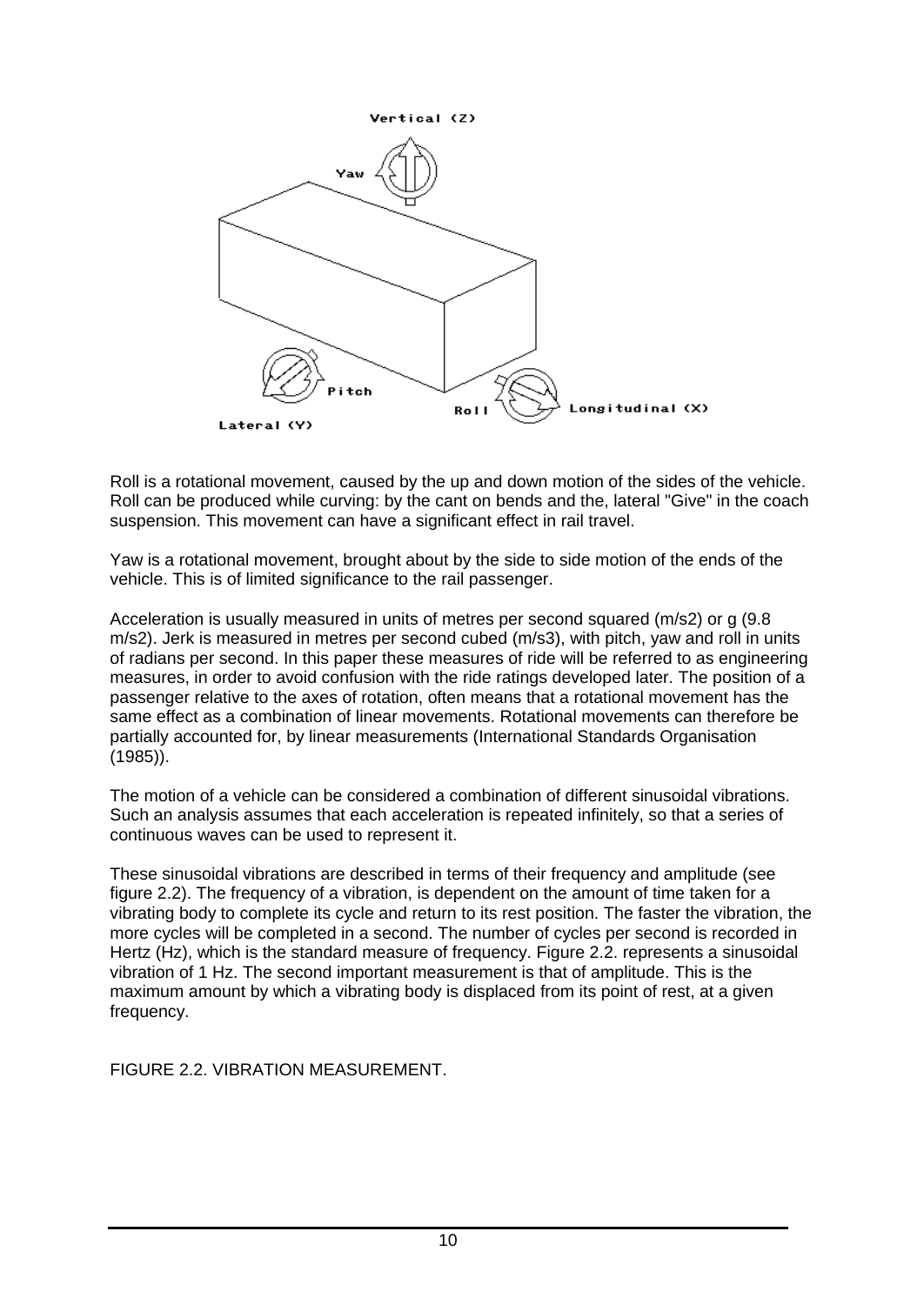

The various frequencies of vibration can be isolated and measured. It has been found that humans are more sensitive to certain frequencies. The British Standard (1987) states that, "The manner in which vibration affects health, activities, comfort and motion sickness is dependent on the vibration frequency". The vibration components at each frequency are thus usually weighted differently. These weights generally follow, either the International (1985) or British Standard (1987) on human exposure to vibration.

Vibrations are usually considered in two or three wavebands. Below 0.5 Hz. they are felt as movement by the passenger, 0.5 Hz. to 25 Hz. are felt as vibrations, while 25 Hz. to 20 KHz. produce sound. This connection between ride and sound, makes it difficult for people to completely isolate the two. This is one of the major difficulties when attempting to produce valid ride ratings.

To be able to analyse vibration over a period, it is necessary to find some way of averaging it. As the movements will be both negative and positive, an arithmetic average would result in a mean of zero. The absolute values of the accelerations could be used, but the most common measure is that of the root mean square (R.M.S). The R.M.S. measure gives increased emphasis to large accelerations.

Although it is clear that the overall ride quality must be some combination of the above vibrations, there is no undisputed way of doing this. The vibrations of each axis therefore has to be reported separately.

# **3. GENERAL RIDE/VIBRATION RESEARCH:**

# **3.1. General Research into Ride and Comfort:**

Early research (for example, Aspinall (1960)) identified the link between the amplitude/frequency of vibrations and passenger comfort. Volunteers were generally driven around a circuit, in cars fitted with accelerometers and gyros - measuring linear and rotational movements respectively. Passengers were then asked for their opinions, which could be compared to engineering measures of ride. As such experiments developed, certain parts of the frequency spectrum were identified as causing more discomfort and levels of equal discomfort were established.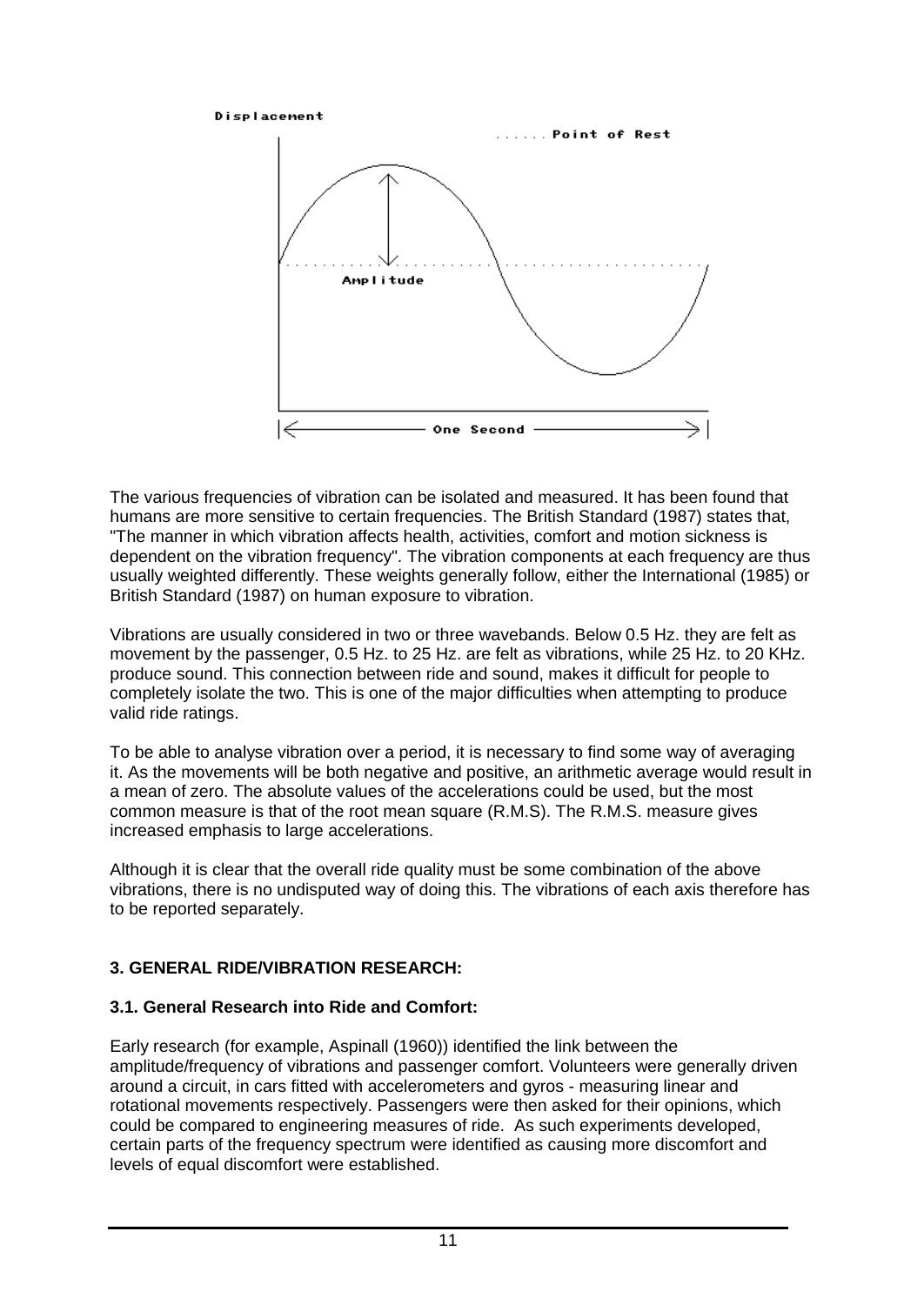Much of the early research used members of staff to measure perceptions (for example: Aspinall (1960), Aspinall and Oliver (1964), Cooper et al (1978), Cooper et al (1978), Cooper et al (1980)) and they often knew what the experiment was about - resulting in hypersensitivity. Either of these factors could give rise to unrepresentatively harsh comments (Cooper et al (1978), Cooper et al (1978), Cooper et al (1980)).

Generally perceptions of ride comfort have been measured using a descriptive scale, for example: comfortable, acceptable, uncomfortable, very uncomfortable (Cooper et al (1978)). Although high correlations have been found between these subjective and engineering measures, "There is a considerable variation in the ratings of riding comfort within each acceleration band" (Cooper et al (1978)).

Some researchers have attempted to go further, producing universal ride quality models that can relate engineering measures to perceptions. Leatherwood et al (1979) shows how difficult this is, as a number of factors interrelate. It was found that the frequency components of ride do not always add - there appears to be no set rules as to how vibrations of various frequencies combine. Noise has been found to interfere with people's perceptions of ride. Under the limited test conditions, Leatherwood et al (1979) found that sound had an additive effect with movement vibration.

A further indication of the interrelationships with ride comes from Stewart (1979). In this study the sensory input to passengers was altered. It was found that those wearing blindfolds, or earplugs gave the best correlations between perceived and engineering ride. Those given a written task found all levels of ride worse, than those who were not. Generally respondents carrying out tasks produced lower correlations. But, Stewart's tests were done using psychology students and not the public.

A bus study (where accelerations are greater than on a train) found that passengers were able to anticipate the accelerations from the road ahead and made stereotyped movements to minimise the effects (Leyland Vehicles et al (1978)). On the modern Provincial trains, passengers cannot see the line ahead and are therefore less able to compensate for movements.

Leyland found that longitudinal accelerations caused significant problems on buses and that the point where passengers were reacting to accelerations was the point where subjective comments changed to uncomfortable. Stabilising poses were adopted by seated, as well as standing passengers. It was found that elderly passengers were often unable to exert enough force on stanchions to remain upright, other passengers remained stable unless the movements were unexpected.

# **3.2. The International and British Standards:**

The British (1987) and International Standards (1985) summarise previous vibration research. They list the effects of vibration, which include: changes in levels of arousal, motivation and fatigue, the acquisition of information via the senses, information processing, interference with activities, discomfort, motion sickness and deterioration of health.

Vision is the sense most affected by vibration. Although suspected, it is difficult to show that vibration affects the cognitive process. Passengers' movements can be made difficult and less precise in the presence of vibration. Low frequency vibration (below 0.5 Hz. - usually in the vertical (Z) axis) can result in motion sickness: characterised by pallor, vomiting and nausea. However, in some cases the effects of vibration can be pleasurable, for example in a fairground.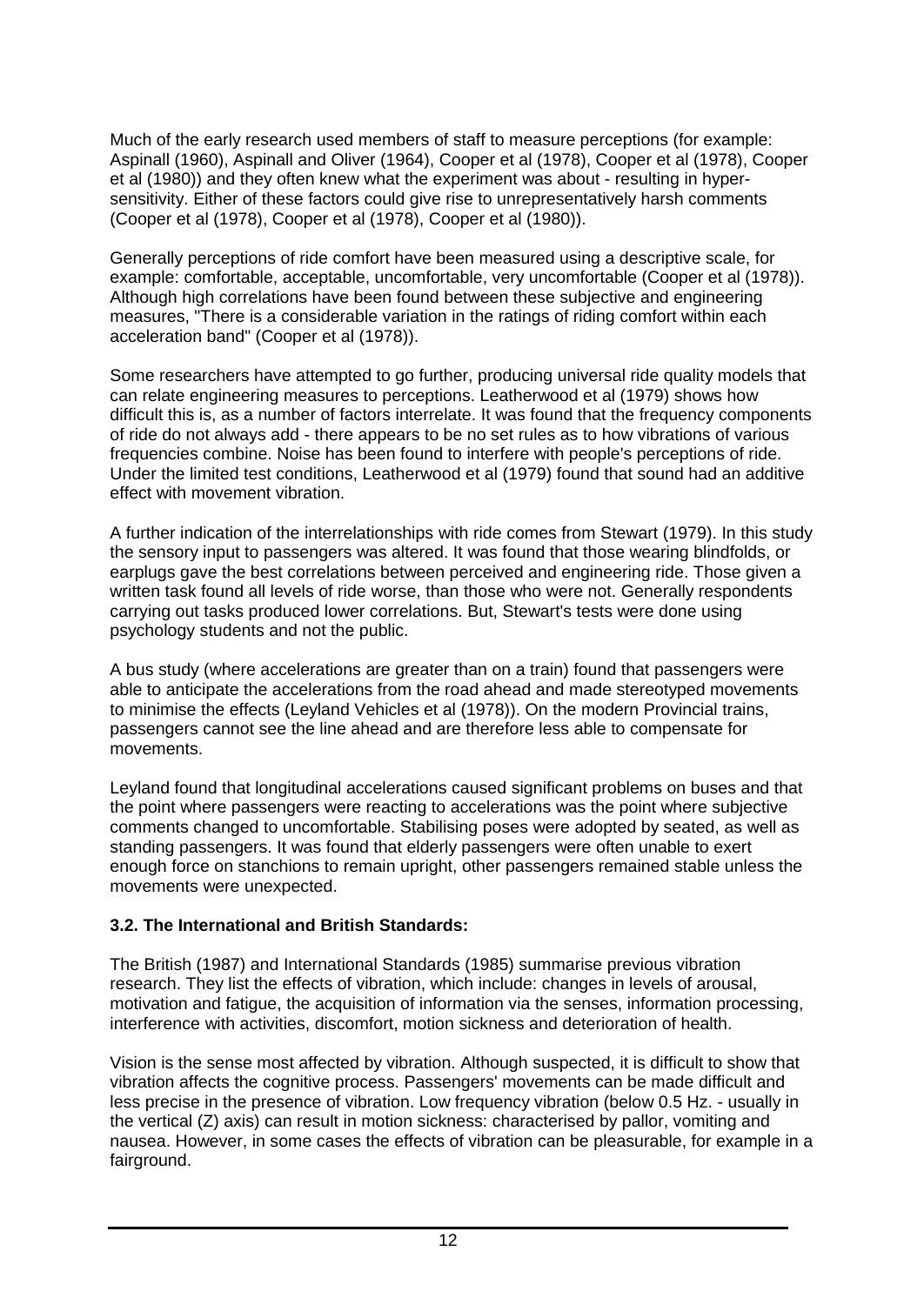Factors known to influence human susceptibility to vibration effects, are: age, sex, size, experience, expectation, arousal, motivation, financial involvement, body posture, activities, vibration magnitude, vibration frequency, vibration axis, light, smell and drugs (British Standards (1987), Koffman (October 1968)). Women are more prone to motion sickness than men and young children are particularly sensitive - though immune under 18 months.

British Rail research suggests that passenger comfort (at secondary railway speeds) is best related to the vector sum of International Standards Organisation (I.S.O) weighted vehicle accelerations (Frederick (October 1987)). British Rail thus recommend the use of the I.S.O. proposals on measurement. The I.S.O. state that there is insufficient evidence to produce firm recommendations about measurement - though some universal guidelines are presented.

# **3.3. International Standard - Measurement Guidelines:**

Variation in ratings, both within and between people, mean that the I.S.O. guidelines are based on the average response to vibration. Tables of sensitivity are available for linear accelerations in each of the three axes, though there is little information available on the effects of roll.

The International Standard specifies limits, for a number of frequencies between 1 and 80 Hz. The most sensitive vibration frequencies for humans are in: the X and Y axes below 2 Hz. and in the Z axis between 4-8 Hz. Tolerance has been found to fall with increased exposure, though it is suspected there is some degree of recovery between bouts of vibration.

Several levels of exposure have been established. A reduced comfort boundary (related to reading, writing and eating) has been derived from transport studies and is assumed to lie at about 1/3 of of the fatigue-decreased proficiency level.

According to the International Standard, vibration should be measured at the interface between the body and the supporting structure. The primary quantity used in the measurement of accelerations is m/s2. The magnitude of a vibration should be expressed in R.M.S. If vibrations are very peaky, this standard may not be appropriate. Angular accelerations should be measured in radians per second.

There is no evidence about the interaction of vibrations at various frequencies. So where vibrations of different frequencies occur simultaneously, vibrations should be recorded separately, with the R.M.S. acceleration for each considered relative to the guidelines. If the vibrations are concentrated in a 1/3 octave band (an octave band is double the frequency for example: 2, 4, 8,... Hz) or less, the R.M.S. of the whole band is taken.

One overall figure can be used to describe motion in a single plane, if the frequency components are weighted and the weighting quoted with the results. These weighted measurements are compared with the frequency levels in the critical wavebands, for each axis, to determine their acceptability. In most practical cases the difference between measuring every 1/3 octave band and an overall weighting, "Is small". But if one is working near the limits of exposure, the more precise method is recommended. As this thesis was not working near the boundary, weighted overall measures could be used.

If vibrations occur in more than one axis simultaneously, the limits for each axis are applied separately. If the magnitudes are similar in each axis, the X and Y components are multiplied by 1.4 and the weighted vector sum of the three axes considered. The effects of the combined motion, in this case, can be greater than in any single axis.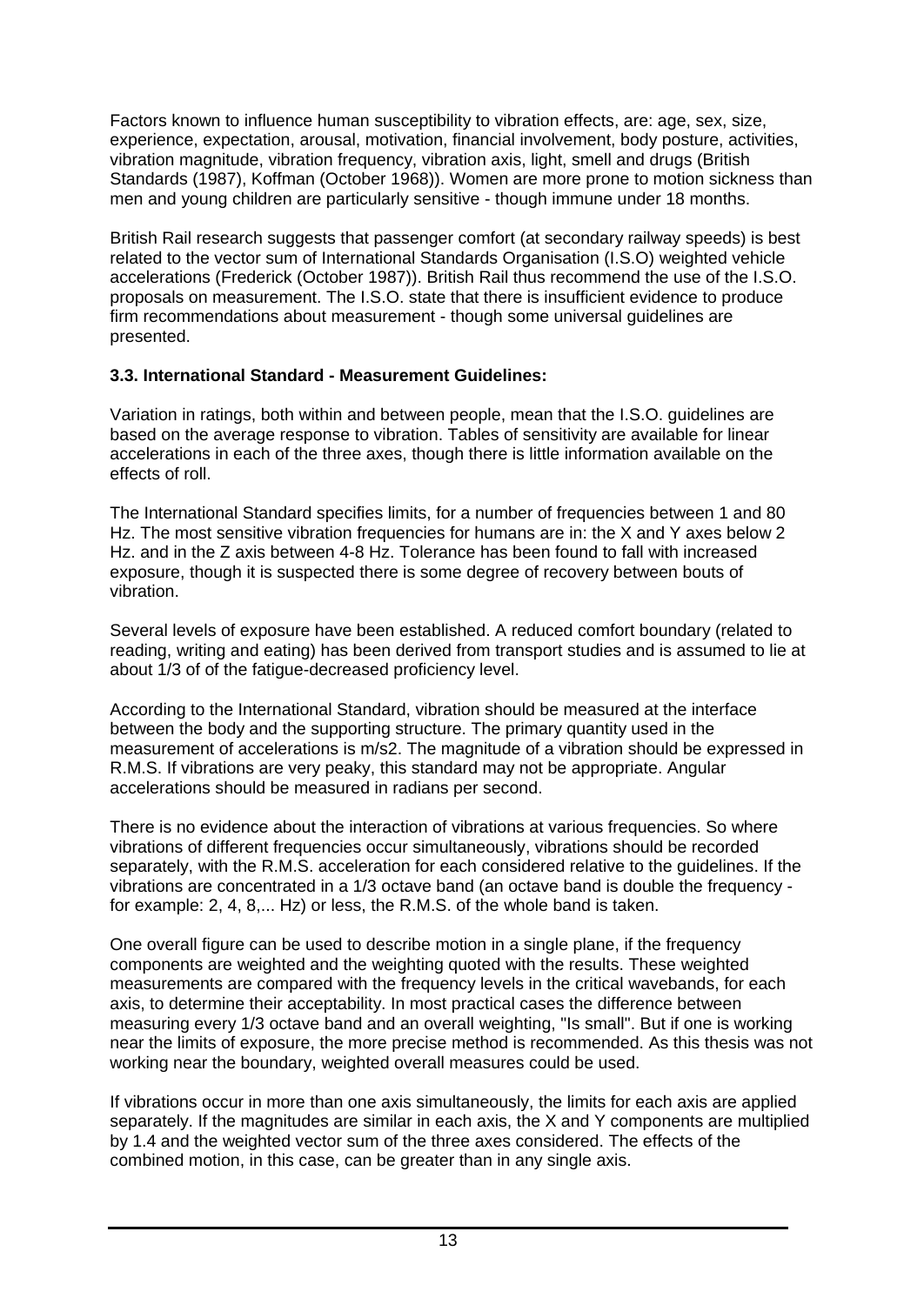# **4. RAILWAY RIDE/VIBRATION RESEARCH:**

One of the earliest railway ride tests was conducted by British Rail in 1949 (Reeves (date unknown)). The study was done to standardise track quality after nationalisation. A series of tests was carried out using a train and a trolley-bus.

British Rail officials sat in vehicles, facing the walls, as they were accelerated at various speeds. The details of the next curve were announced in advance to the officials, the thirteen occupants then graded the accelerations as:

- $0 =$  Nothing noticed.
- $1 =$  Just noticeable.
- $2 =$  Noticeable.
- 3 = Pronounced.
- 4 = Very pronounced, but not at all uncomfortable.
- 5 = Strong and slightly uncomfortable.
- $6$  = Rather uncomfortable.

They concluded that the boundary between comfortable and uncomfortable was 1.22 m/s2 (equivalent to between 6.5 and 7.70° cant deficiency). Sensation number two was selected for the new standard (equivalent to 3.50° cant deficiency).

This research has a number of weaknesses. A group of middle-aged male railway engineers cannot be considered a representative sample. Assessments are likely to be biased due to the respondents' personal characteristics, detailed knowledge and wide experience. The fact that the characteristics of each curve were announced in advance would have made assessments even less representative, as staff would have been able to prepare for any movement. This may also have caused their assessments to be hyper-sensitised.

British Rail later produced curves (Koffman (October 1968)) showing how passenger tolerance varies with vibration frequency and journey length. A ride index (based on these curves) was produced and the value of 3.25 was chosen as acceptable, in both the vertical and horizontal planes. This was later reduced to 2.5 for long distance and 2.8 for commuter stock.

Much of the ride work on railways, in this country, is associated with the development of the Advanced Passenger Train (A.P.T). The aim of the A.P.T. was to increase speeds round curves, without detracting from passenger comfort, by tilting the carriages. Although conventional trains could corner faster without leaving the rails, speeds were limited by passenger comfort and track geometry/maintenance (Reeves (date unknown), Pollard (November 1984), Harborough (May 1986), Chappell (March 1984), Chappell (February 1986), Harborough (July 1986)).

In the A.P.T. tests, trains were run at various speeds above line speed and passenger reactions were gauged. The tests were carried out using British Rail staff (women and older people were under-represented) who knew what they were measuring. Passengers did not, however, know whether they were on a fast or slow run. Most passengers were seated, but some were asked to stand or walk about.

Passengers completed a questionnaire at the end of a trip, where they rated ride between, "Very comfortable" and, "Very uncomfortable". Passengers were asked to press a button, when they considered the lateral ride unacceptable. On average this happened every 2/3 mile. Video cameras were fitted to observe movements in the coaches, but the results were thought to be of little value.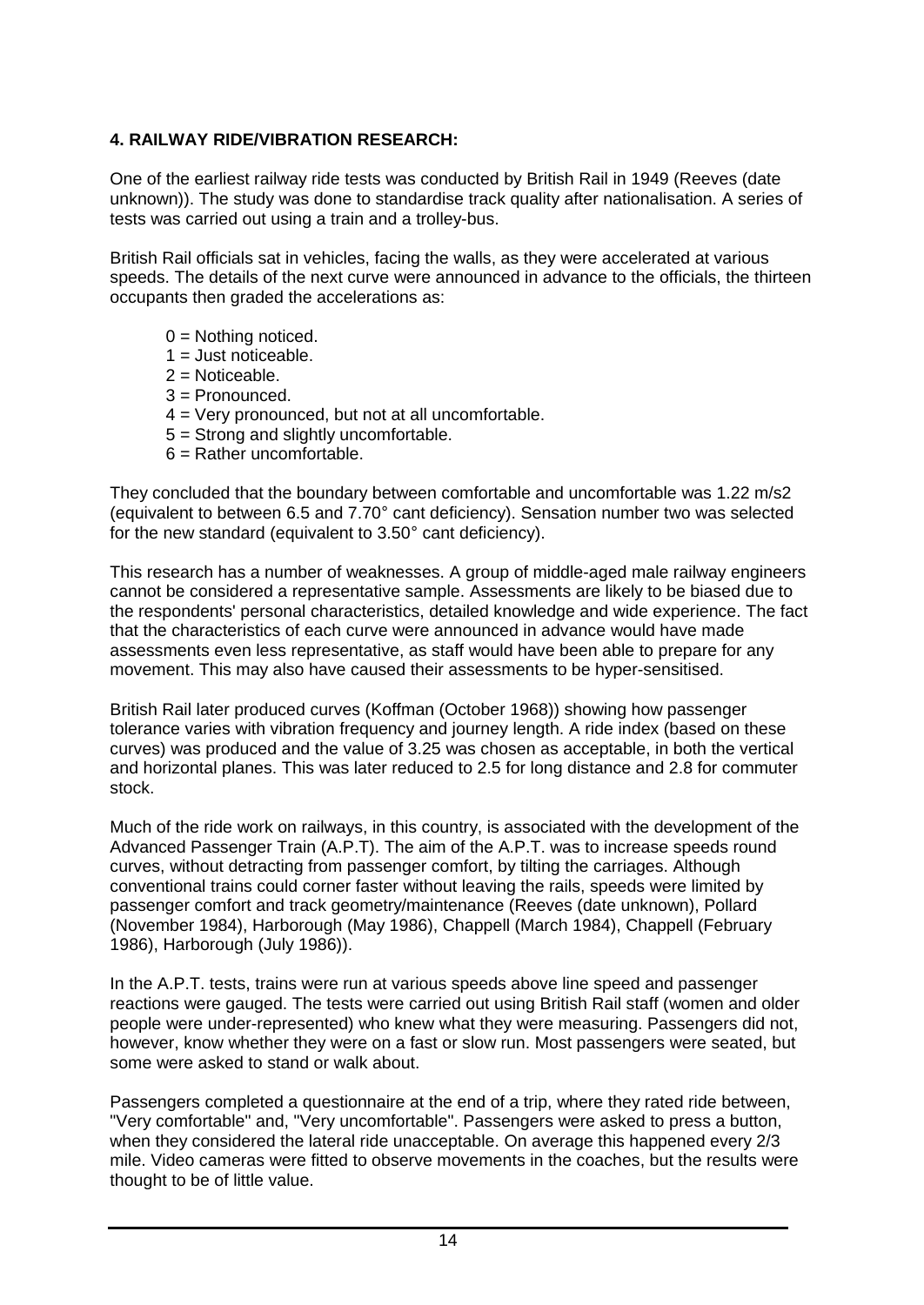Walking passengers were the most critical of ride, followed by standees and seated passengers. Lateral vibrations were the main problem, though the steady state lateral accelerations produced during a curve, were not. Irregularities had a greater effect when they occurred on curves. Passengers appeared to experience more severe problems when they were not expecting a jolt, as the entrance to a curve was assessed more severely than the exit. No significant differences in response were found, between positions in the coach.

When the train kept to line speeds, 12% of standees were unhappy with the ride, though only 2% of those seated were. Each 10 m.p.h. increase in speed (over the line speed) approximately doubled the number of upset passengers. There were a wide range of perceptions and no, "Jumps" where large groups of passengers became dissatisfied.

The A.P.T's tilting mechanism was found to considerably reduce passenger discomfort. Some errors of perception were evident, as passengers reported improvements in vertical ride when the tilt system was in operation (tilt does not affect this). This suggests passengers have some difficulty in separating lateral and vertical ride.

Finally equations were derived that could predict the proportion of passengers (seated and standing) who would be dissatisfied at any level of engineering ride.

The validity of this research is again challenged by its use of staff as respondents. This sample was also biased towards middle-aged males - although not as badly as earlier research. Asking respondents to hold a button to record discomfort meant they were constantly aware of their assessment role. This may have generated over-critical assessments because of hyper-sensitivity.

# **5. RAILWAY RESEARCH INTO INTANGIBLE ATTRIBUTES:**

# **5.1. Station Facilities:**

One of the earlier attempts to value intangible attributes was made by Vorhees and Associates (March 1971). They were asked to estimate a value for improvements in station facilities at Edinburgh Waverley. This was achieved by asking passengers about today's journey in a structured questionnaire. A hypothetical approach was used and an alternative station was described, as like Marks and Spencers or Euston - but with no structural alterations. Respondents were then shown a photograph of a new train indicator display and plans for the alterations to the station. Interviewees were asked to decide whether they were prepared to pay a premium (a proportion of their current fare) to obtain the improvements. Those who would pay the premium were asked what was the maximum they would pay, for the new facilities. Those who would not pay the premium, were asked if they would pay any less to gain the facilities. Generally, 70% of the interviewees were prepared to pay.

This study was based on current users of the service, who may be happier with the facilities than less frequent users. The method of establishing the financial value of the improvements was also rather crude and could be easily manipulated by the respondent. The researchers also discovered a flaw in their method. Many of the respondents had not experienced the new station at Euston and so were thinking about the old station during the exercise.

Copley et al (date unknown) also considered station investment. In this study facilities were initially considered as a series of attribute levels (for example, covered seating or no station staff). An important feature of this research was its attempt to value intangible attributes. For this to be achieved the levels of such attributes had to be described, this was done using a series of illustrated descriptions.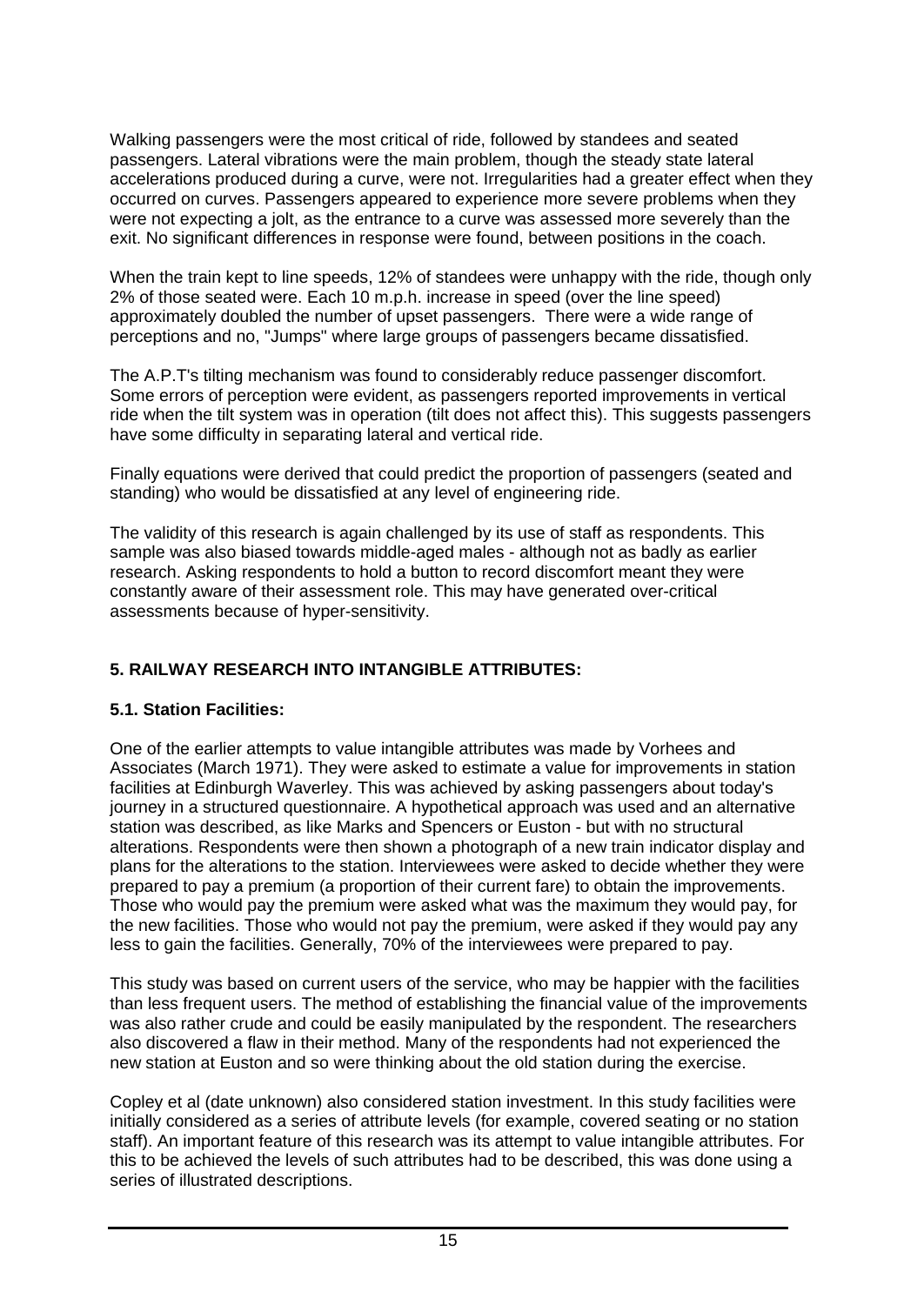The relative value of these attributes was established using a priority evaluator. This is a trade-off game, where respondents are allocated pretend money that they can spend on improvements to a station. The improvements that a respondent buys, indicates his relative valuation of the attributes.

In the next stage two bundles of station attribute improvements were traded-off with known attributes, to enable the monetary value of the station's facilities to be established. This was achieved by asking respondents to rank nine hypothetical journeys in order of preference.

It is clear from this study that values can be estimated for intangible attributes, using various forms of trade-off analysis. Although this work has successfully developed levels for intangible attributes, these techniques are unlikely to be useful when valuing ride. Most of the attributes considered by Copley et al are more tangible than ride and thus have some form of measurement that is comprehensible to the public. Station facilities are also more amenable to illustration than ride.

Comfort attributes are often considered to have little effect on the demand for rail travel. But a study (which attempted to model the demand for new stations) in West Yorkshire found that for 30% of rail trips, comfort was the only factor that could explain the decision to use this mode (Preston (1987)).

#### **5.2. General Rolling Stock Attributes:**

Research Projects (December 1968) produced one of the first rolling stock studies. They surveyed the London-Portsmouth route, interviewing passengers, businessmen at work and people at home.

On-train respondents were given a list of twelve attributes and asked to state whether they were essential (E), desirable or unnecessary. The results are presented below in terms of importance according to the E rating (approximate figures). Most important were cleaner train toilets E: 42%, followed by newer trains E: 27%, quieter/smoother trains E: 26%, better heating/ventilation E: 25%, more seating E: 23% etc. Respondents were now asked to select only three improvements. These were generally: quieter/smoother trains, newer trains & cleaner train toilets.

In the household survey, interviewers again presented respondents with a series of attributes (which were different from the on-train set). The approximate results were (in order of importance): cheaper fares 58% (not considered on-train), bigger station car parks 40%, newer trains 22% and modernised stations 20%.

In an attempt to produce valuations for rolling stock improvements, Research Projects developed an economic game. Passengers were shown photographs of an alternative train, while the differences were explained by the interviewer. Respondents were then asked if they preferred the alternative. Those who preferred it, were asked whether they would pay a supplement (dependent on the length of their journey, varying between 6d and 2/-) 55% of non-daily users and 25% commuters opted to pay the supplement. Those who would pay a supplement were then asked how much they were prepared to pay.

There was evidence from the interviews that ride quality was a major issue - a number of passengers spontaneously commented on it. Some passengers were actually frightened because of it. When new trains (4-VEP's) were introduced, 80% of passengers had noticed the improvement in ride.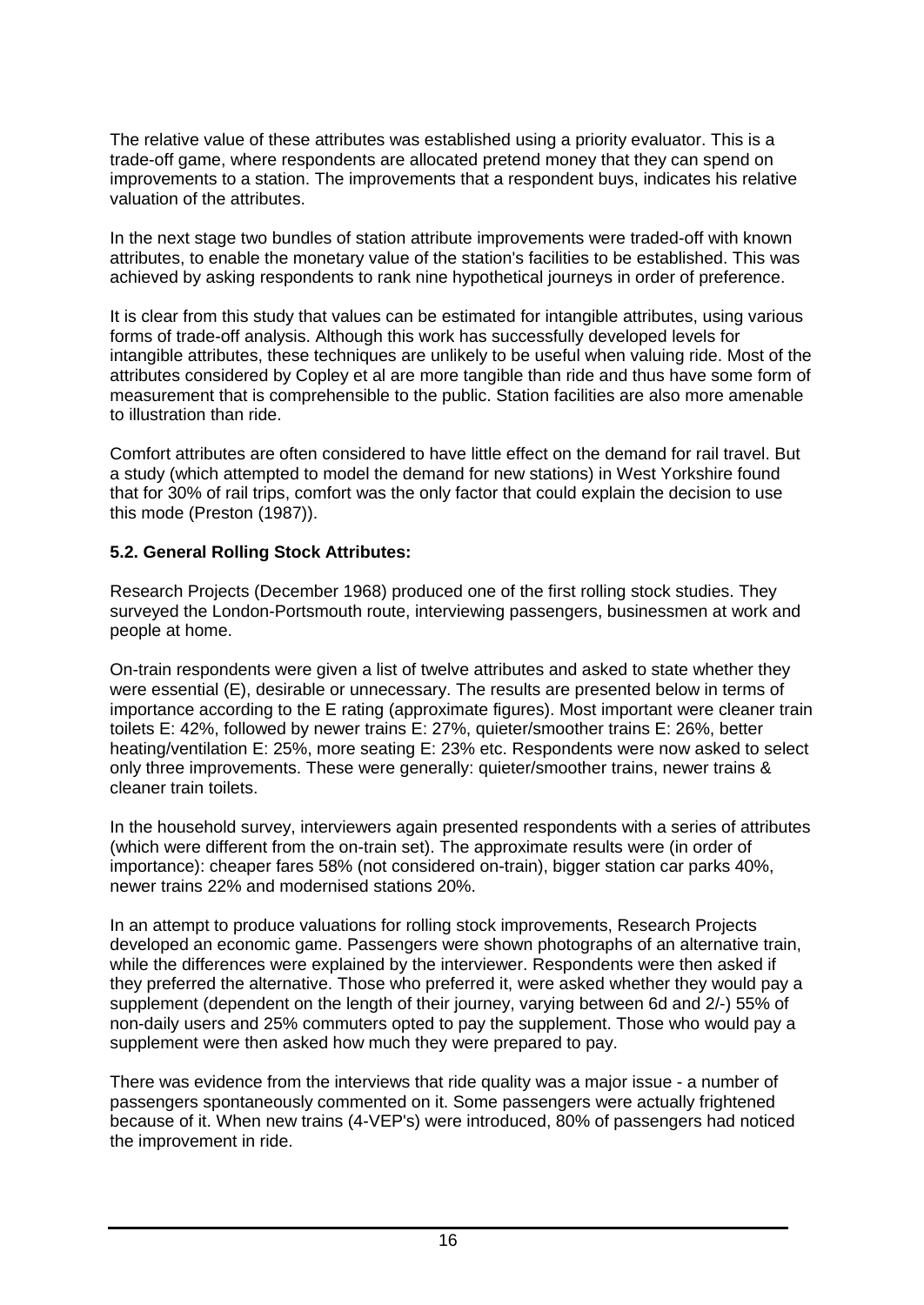This study was one of the first that attempted to value an intangible attribute. However, its direct approach is more open to abuse by respondents than more recent trade-off designs. It therefore offers little help with the development of the thesis. Although ride appears very important in this study, it should be remembered that trains were much more rougher riding when this survey was done.

M.I.L. Research (1982) conducted interviews in London and the South East, just before the introduction of new Class 455 trains, which significantly improved the service. A household survey, based on rail users, was used because of the complexity of the approach. M.I.L. carried out approximately 2,500 interviews among people aged 16-70, that had used Network South East at least four times in the last year.

M.I.L. listed the improvements wanted by passengers (shown in order of importance). 9% wanted better furnishing or heating, 7% better staff, 7% waiting rooms or toilets, 6% more trains, 6% reduce fares/cost, 5% faster booking, 4% cleaner stations, 3% better catering, 3% more late night trains, 2% better trains, 2% more easily operable doors, 2% more nonsmoking, 2% more through-trains and 2% less vandalism and graffiti (8% produced other comments). Ride did not appear. Those who used the train most, were more concerned with quality factors. Passengers were also asked whether they would prefer, improved services at no extra cost (chosen by 61%) or the same service and 5% lower fares (chosen by 35%).

Finally, an attempt was made to value service attributes, using a trade-off game. A number of levels for each attribute and the price of changing them, were specified. Respondents could pay to change any attribute's level. The attributes were divided into two groups, primary and secondary. Primary attributes cost twice as much to change, as secondary ones. The primary attributes were: overcrowding, frequency of service, punctuality, journey time and age of carriages. The secondary attributes were: cleanliness, seating comfort, interchange, cleanliness of windows and information on disruptions. Ride was not included in either set of the attributes.

By noting the proportion of the sample, that were prepared to pay a given percentage of fare to improve an attribute, M.I.L. were able to estimate elasticities for each attribute.

Unfortunately the levels of intangible attributes were poorly described and clearly capable of broad interpretation. For example, the levels of, information on disruptions were: "Very poor", "Poor", "Fair", "Good" and, "Very good". These descriptions are so unrelated to objective measures, that any elasticities produced would be almost impossible to apply.

Steer Davies and Gleave (S.D.G) conducted a study, to establish the best way of replacing the stock then on the London-Bournemouth line (S.D.G. (April 1983)).

The first stage consisted of approximately 100 depth interviews and group discussions, with rail passengers and users of other modes. This established what people considered to be the most significant differences between old and new trains.

In the second stage 200 semi-structured interviews were conducted, both on the London-Bournemouth and London-Swindon lines. Interviews were done on the Swindon line, as this would allow ratings to be compared for old (Bournemouth) and new (Swindon) stock.

Twice as many people were dissatisfied with the Bournemouth service, as were with the Swindon one. Apart from the difference in trains, S.D.G. considered these lines to be similar, but there were many other significant differences. The Swindon line was associated with significantly shorter journey times (using 125 m.p.h. trains, a speed that could never be achieved on the Bournemouth line) and is less congested in the peak. Both these features may account for some of the difference in ratings between the services.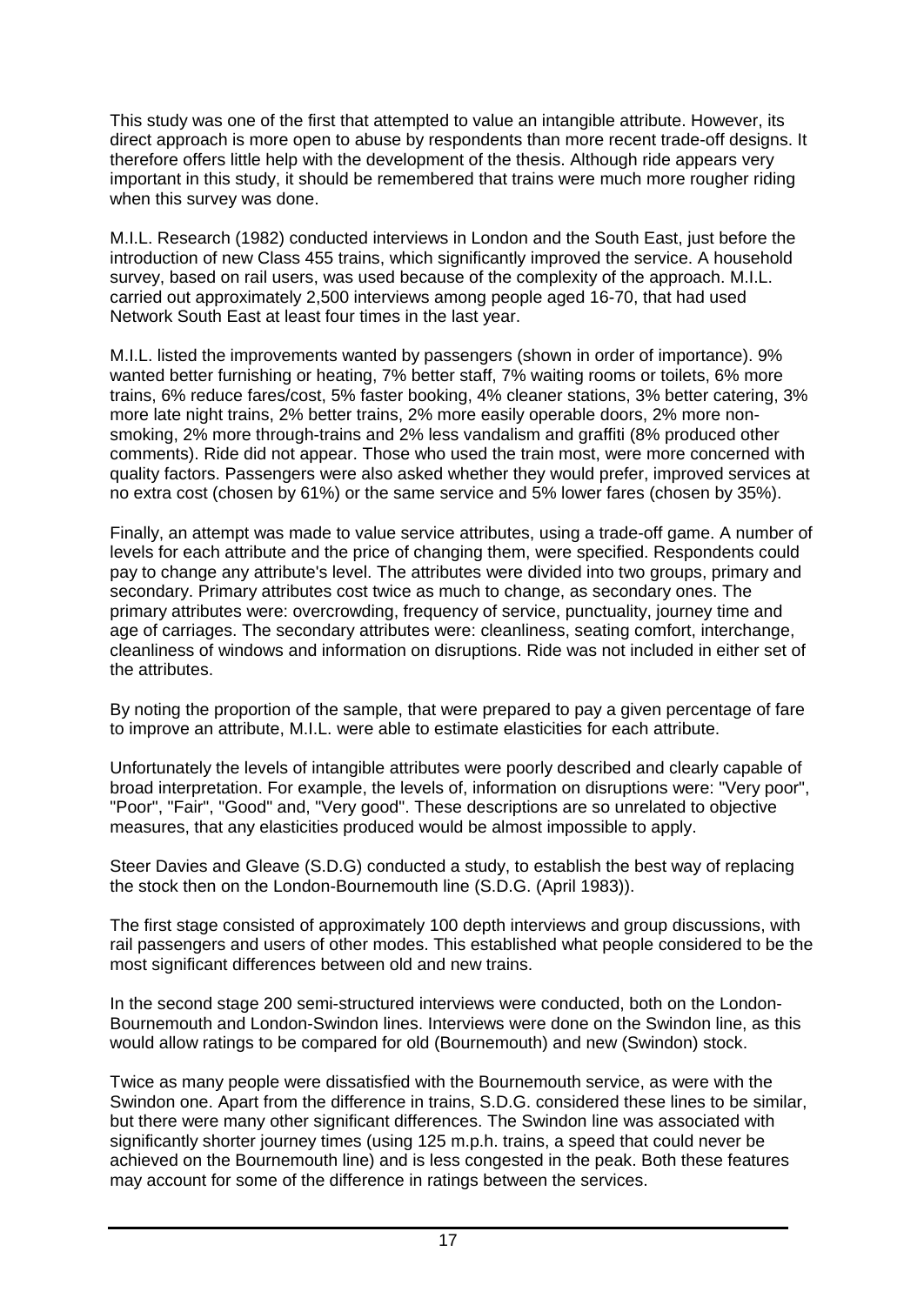Passengers, on both lines, were asked to compare the two stocks. Photographs were successfully used to distinguish between them. 60% of passengers on each route had experience of the other stock (or an equivalent). Those who did not have this experience, were given descriptions by the interviewer. These descriptions were, unfortunately, often presented in a leading way.

The Bournemouth (4-REP/4-TC) stock was compared to Swindon's Mark 3 coaches in four categories: cleanliness, roughness, noise and newness. The old stock was considered worse in every category, even though there was little measurable difference in cleanliness. Respondents managed to isolate a number of attributes including: upholstery, seat design, noise/ride, compartments and trimmings. Though they found it difficult to specify particular attributes, that caused dissatisfaction with the Bournemouth stock.

A crude attempt was made to estimate the overall value of new stock, by asking passengers whether they would pay more (to have it - Bournemouth, or to keep it - Swindon). 75% were prepared to pay 10% extra and 37% would pay 20% more.

In the final phase 3,000 random postal questionnaires were sent out, along the London-Bournemouth line. People who made more than one trip per year, were asked what they considered to be the best and worst two features of a train trip to London. No account was taken of the strength of these feelings and it may have been useful to ask all respondents about a trip by train, however infrequently they use it, as the perceptions of infrequent users may be different. In this context, it is interesting to note that the postal sample (infrequent users) were slightly more reluctant to pay for improvements, than the on-train sample. Nevertheless the S.D.G. study is one of the few that has attempted to tackle infrequent users.

The best five features of the service were (in order): speed 67%, frequency 40%, the ability to read/work on train 28%, reliability 19% and general comfort 19%. The worst five features were: fares 59%, dirty old trains 31%, travel from Waterloo 18%, travel to station 16%, speed 13% and rough ride 7%.

It is interesting that the ride on the old service, was considered so poor that 7% of postal respondents volunteered comments about it.

M.I.L. Research (April 1984) distributed 3,970 self-completion questionnaires on InterCity trains to and from Euston, Paddington and Kings Cross. They found that 70% of passengers thought the ability to get a seat was the most important feature of a trip. This was followed, a long way behind, by (in order): heating/ventilation, cleanliness, cleanliness of toilets, smoothness of ride and the availability of buffet services. The remainder (in order): luggage space, the availability of a restaurant car, window cleanliness and on-train information were relatively unimportant to passengers. Generally the top positions were maintained across the routes surveyed.

Respondents then rated the attributes of the current service. None of the attributes were considered poor, averaging 3.5 or above, on a five point scale - "Very poor" (1) to, "Very good" (5). Seat availability came top, being considered above good (4.1 - 4.4) on the scale. Luggage, heating/ventilation, buffet, cleanliness and smoothness of ride were considered just below good (3.4 - 4.0). The availability of a restaurant car and window cleanliness were slightly lower (3.3 - 3.6). Toilet cleanliness and on-train information gained the lowest ratings (3.2 - 3.5) though they were still considered favourable.

The features that attracted the most divergent opinions were: seat availability, smoothness of ride, window cleanliness and the availability of a restaurant car. M.I.L. suggested that some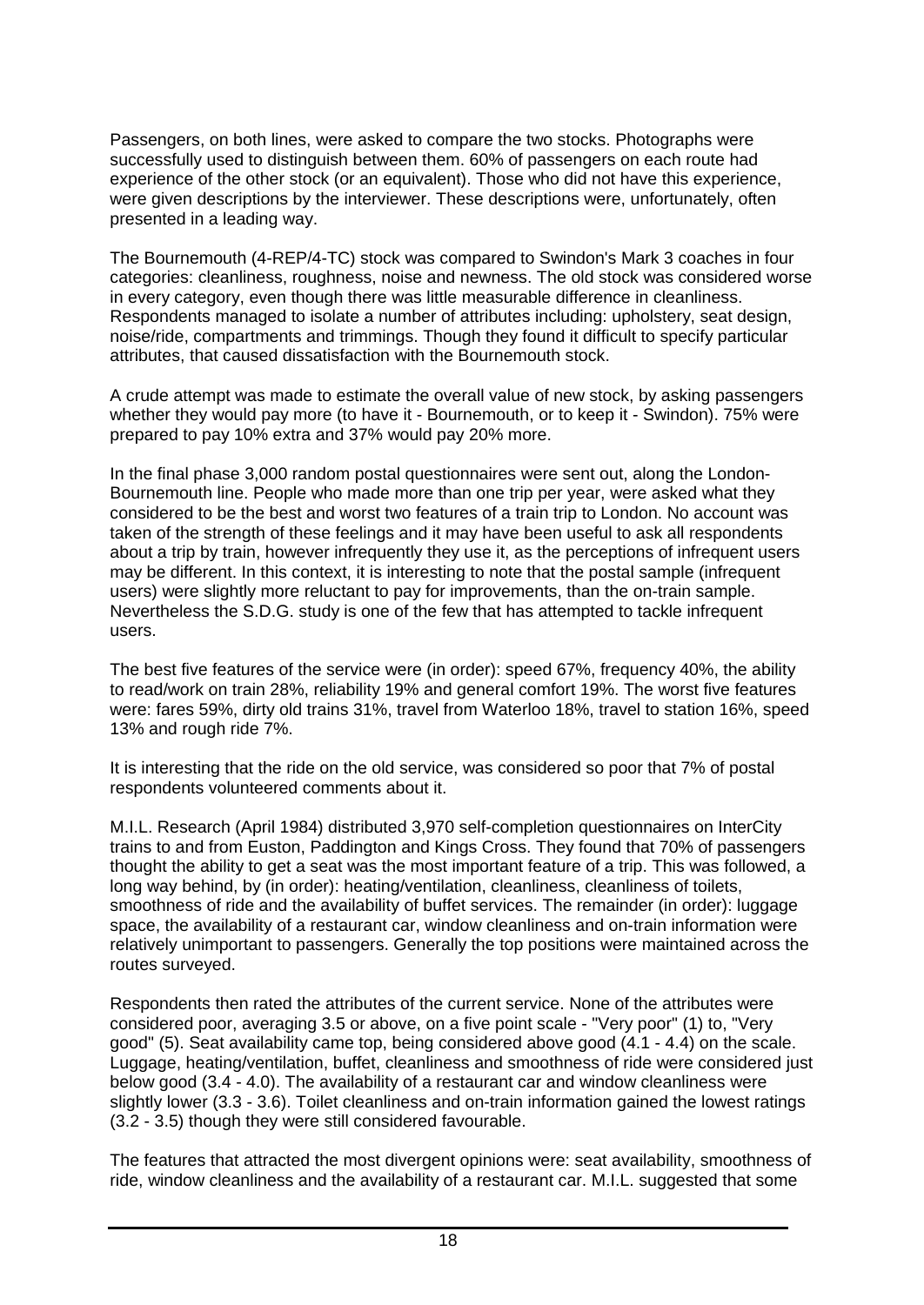of the spread in ride and restaurant ratings, resulted from differences between the services of each region. For example, the Paddington respondents considered ride to be smoother than passengers on other routes - which reflects reality.

M.V.A. (May 1985) conducted a two stage study into passengers' reactions to new trains in the South East. The main aim of this, was to establish a value for new rolling stock. Initially people were approached on stations and general information about them and their journey was collected, they were then invited to participate further. All respondents, whose journeys were greater than four miles, completed a questionnaire at home. Those who were considered suitable after this, then completed a second questionnaire.

Respondents were asked to rank nine alternative journeys in order of preference. The journeys were defined by four factors: journey time, cost, reliability and whether the stock was, "Old" or, "New". From the choices made, the value of each factor could be estimated. Reliability was found to be very important - twenty times more than new stock. Over the whole sample the average value for new stock was 9% of fare - with a confidence interval of (2.3 - 16.1%).

Respondents were next asked to assess the importance of eleven attributes and the performance of the old and new stock with each attribute. Respondents were reminded of the trains with photographs. People could find it difficult to recall the old stock, even though M.V.A. had chosen survey locations where new stock had been introduced within the last 18 months.

Each attribute was rated as: "Very important" (1), "Fairly important" (2) or, "Not important" (3). The performance of each train was rated as: "Very good" (1), "Good" (2), "Average" (3), "Poor" (4), "Very bad" (5). Both scales were treated as simple intervals, allowing average scores to be produced. These are presented in the tables 2.1 and 2.2.

TABLE 2.1: IMPORTANCE OF ATTRIBUTES (IN ORDER).

| <b>Ventilation in Summer</b>   | 1.26 |
|--------------------------------|------|
| <b>Clean Carriages</b>         | 1.30 |
| Good Chance of a Seat          | 1.30 |
| Heating in Winter              | 1.39 |
| <b>Support While Standing</b>  | 1.50 |
| Ease of Getting On/Off         | 1.59 |
| <b>Comfortable Seats</b>       | 1.61 |
| Smooth Ride                    | 1.63 |
| <b>Open Spacious Carriages</b> | 1.90 |
| Luggage                        | 2.19 |
| <b>Colour Scheme</b>           | 2.52 |

The new stock was generally preferred to the old, except for ventilation in summer, seat comfort and support while standing. New stock was synonymous with: open/spacious carriages, cleanliness, comfortable seats, smooth ride, ease of getting on/off, layout, decor/colour. But for almost everyone: cost, frequency, reliability & getting a seat were more important. Virtually no difference was found with luggage and the probability of getting a seat.

TABLE 2.2: PERFORMANCE OF OLD AND NEW STOCK (BEST PERFORMING STOCK UNDERLINED).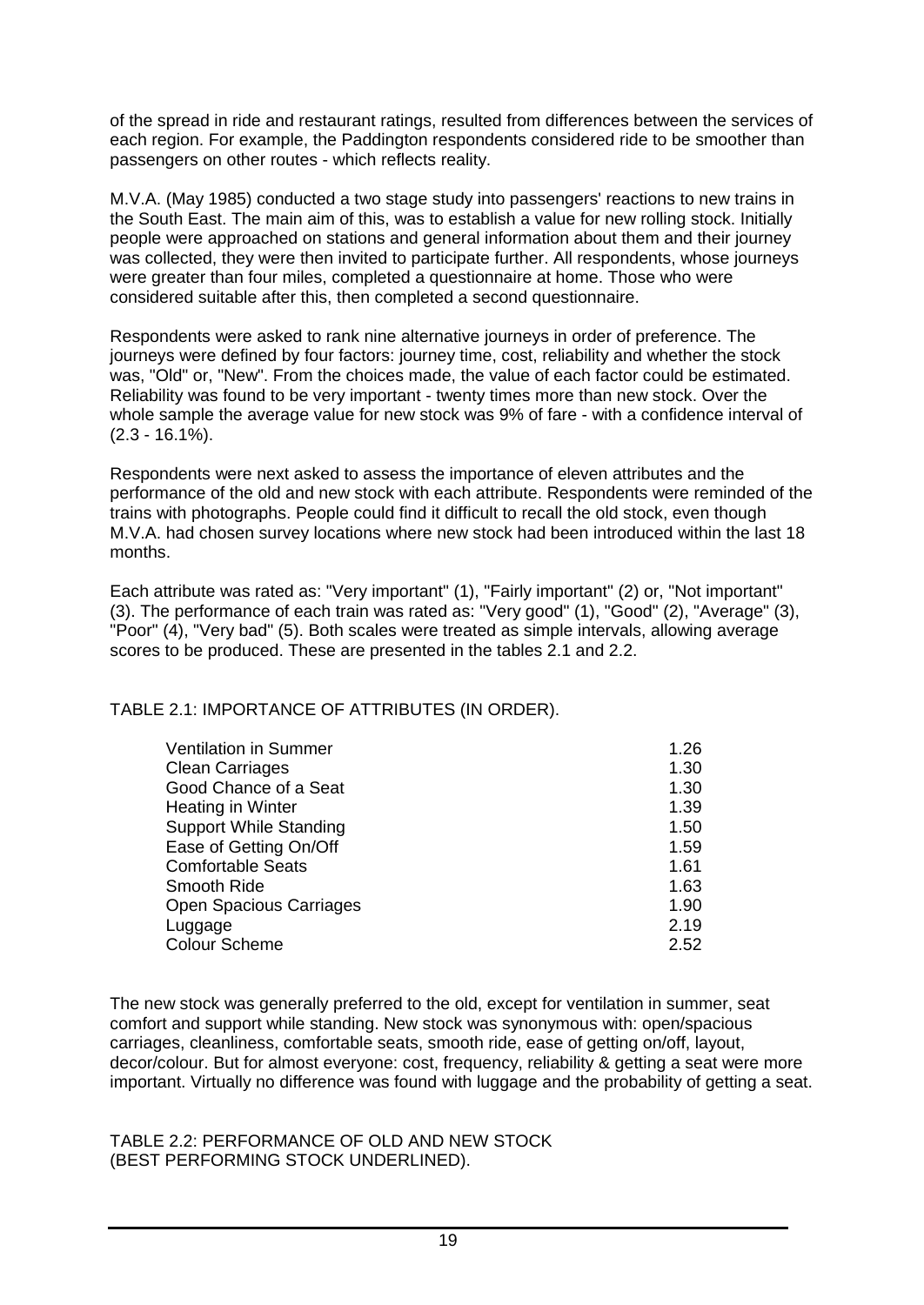|                                | <b>NEW</b> | <b>OLD</b> |
|--------------------------------|------------|------------|
|                                |            |            |
| <b>Colour Scheme</b>           | 2.30       | 3.23       |
| Smooth Ride                    | 1.78       | 3.15       |
| <b>Clean Carriages</b>         | 2.43       | 3.43       |
| Heating in Winter              | 1.96       | 2.71       |
| Ease of Getting On/Off         | 2.46       | 2.85       |
| Luggage                        | 2.76       | 2.75       |
| <b>Ventilation in Summer</b>   | 3.12       | 2.49       |
| <b>Comfortable Seats</b>       | 2.74       | 2.61       |
| <b>Support While Standing</b>  | 3.29       | 2.92       |
| <b>Open Spacious Carriages</b> | 2.14       | 3.38       |
| Good Chance of Seat            | 2.56       | 2.51       |

When disaggregating the results, M.V.A. found that peak travellers were more concerned with crowding and ventilation. Older people were more interested in: smoothness of ride, warmth, comfort of seats and spaciousness. The elderly, surprisingly, gave less priority to, standing support. Women showed more concern for the train environment, than men.

This research shows ride to be relatively unimportant, even relative to other comfort attributes, like heating. The removal of passengers making very short journeys has biased the sample and may have affected the results. Some of the attribute levels presented in the trade-off were ambiguous, for example, "Your train is quite often more than five minutes late". It is not easy to attach an objective measure of punctuality to such a statement and the findings are therefore difficult to apply. Describing the alternative trains as, "Old and, "New" is emotive and could have generated an excessive valuation of stock.

Nevertheless, this is one of the few rail studies which has conducted choice exercises at home, in the the appropriate decision environment (which can have a big effect, see chapter 3). M.V.A. have also used a more advanced (trade-off) approach for estimating values than previous rolling stock research.

M.V.A. (January 1988) recently carried out investigative interviews with passengers on comfort and other attributes. Ride was included under the, "Comfort" heading, which included a small number of negative and positive statements about ride.

Headings were scored according to the proportion of statements that were negative, for business, commuter and leisure trips. Comfort had 39-49% negative statements (one of the lowest). Other scores were: toilets 92-100%, maintenance and safety 90-100%, information 80-91%, cramped 72-87%, cleanliness of stations 72-82%, cleanliness of trains 71-81%, catering 69-75%, price 59-81%, network coverage 62-80%, staff 44-70%, general appearance 35-69%, reliability 36-59%, speed and journey time 9-33%, miscellaneous 9- 33% and quality of mode 0-6%. The most mentioned heading (negative and positive) was reliability, followed by cleanliness and comfort.

Within comfort, comments were made on: disabled facilities, luggage space, heating, seats, ride, lighting, ventilation, smoking, noise, doorways and tables. Generally, in the comfort heading, the most frequent comments were about ride. Three times more people liked the ride than disliked it (the Class 455 units in the survey, are good in this respect). There was a slight difference in priorities between groups, with commuters complaining more about overcrowding.

Further information on passengers' views is available from the consumer bodies that represent them. Their findings are available in a series of reports (Central Transport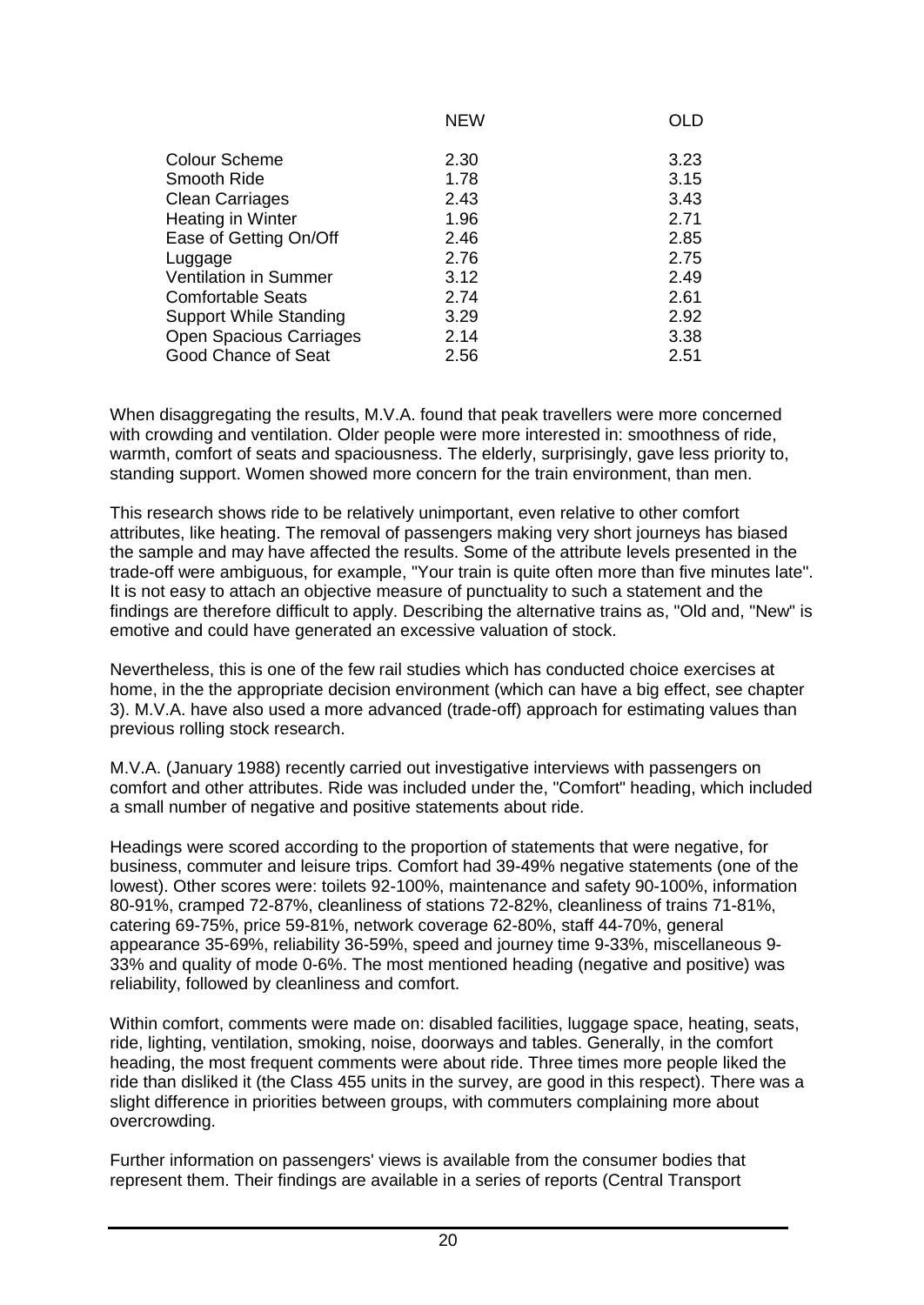Consultative Committee (June 1987 and June 1988), Transport Users Consultative Committee (September 1987)). Information is also available from letters in journals (for example, Modern Railways and Rail) or newspapers. It should be noted that such information is biased, as it mainly represents the views of passengers who complain.

These sources suggest, that there is some concern with the new trains being introduced. There are a number of design features the public are unhappy with, though ride does not appear to be one of them. The problems are (in no particular order): lack of luggage space especially for cycles and pushchairs, obstructed views - often caused by seats not aligning with windows, reduced legroom, narrow seats, overcrowding, lack of toilets, inadequate ventilation and a noisy environment. Such problems are particularly apparent in the Provincial sector.

Finally information is available from, "Monitor" surveys conducted by the business sectors at regular intervals. Network South East's six monthly monitor suggests that passengers are, in general, satisfied with ride.

# **5.3. Provincial Rolling Stock Attributes:**

Steer, Davies and Gleave (August 1982) conducted a study to see how passengers reacted to a new railbus, on a rural railway line in Wales. Ride quality was measured on a scale of: "Very Smooth", "Fairly Smooth", "Neither", "Fairly Rough" and, "Very Rough".

Attribute ratings were established, both for the stock then being used (1950's-60's generation diesel multiple units - D.M.U's) and the Class 140 railbus. S.D.G. noted a fatigue effect, as the ride (and some other) ratings deteriorated with distance.

One innovation of this research was the use of, "Squiglograms" to further investigate the effects of ride quality. These are pictorial representations of the kind of ride experienced by the passenger. Respondents were asked to select the one that most effectively portrayed the movements they felt.

FIGURE 2.3: EXAMPLES OF SQUIGLOGRAMS.



Squiglogram responses give some idea of whether the ride was characterised by jolts from jointed track, or long wave vertical motion caused by suspension damping. Unfortunately, such techniques would be of little use when trying to value ride, as the pictures cannot be effectively related to engineering measures.

Respondents considered the railbus smoother while changing gear, accelerating and decelerating. It was also considered smoother on continuous track. But the D.M.U's smoother ride over rail joints, more than compensated for this and was therefore considered to offer the better overall ride.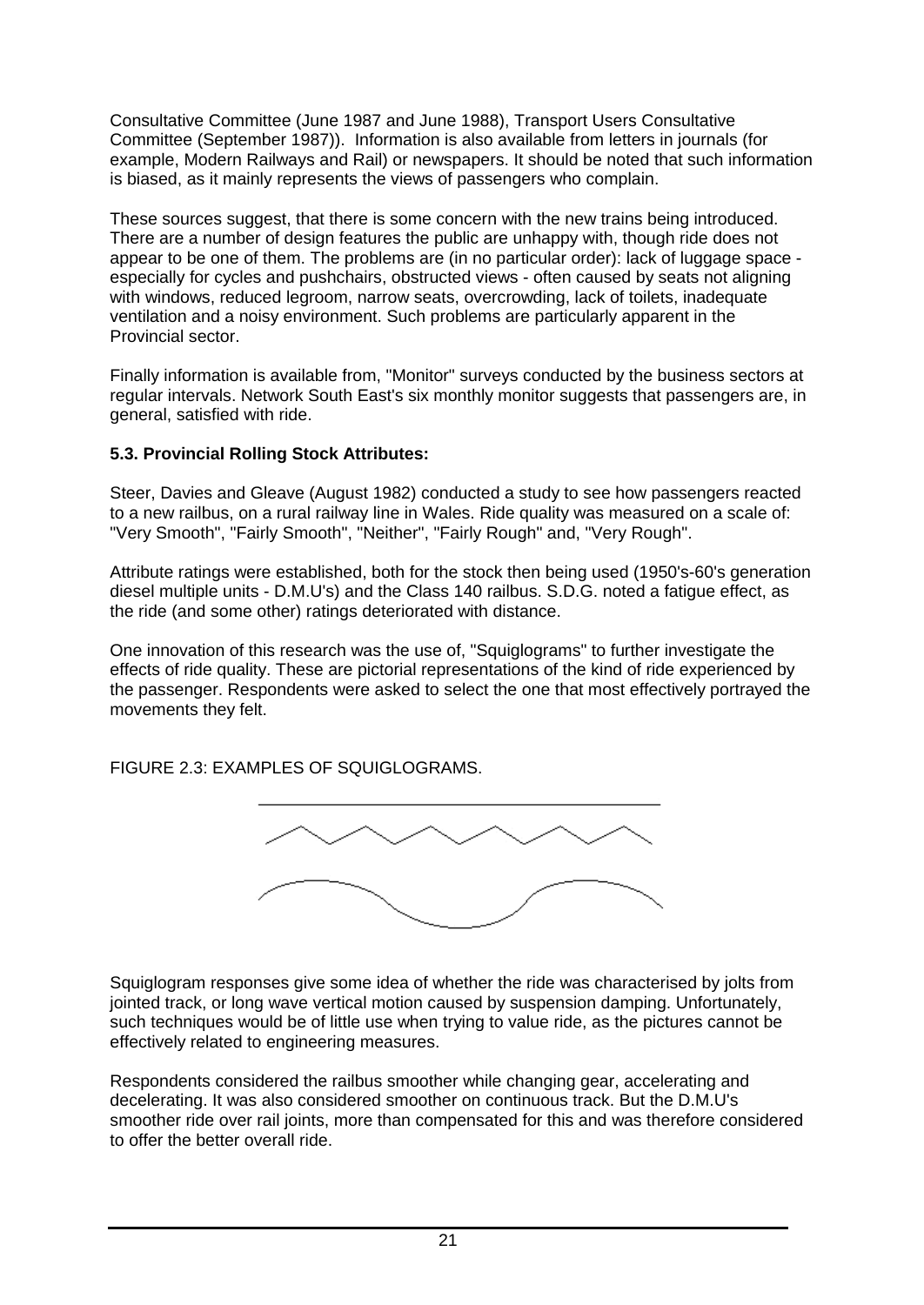Steer, Davies and Gleave et al (November 1981 and January 1983) have conducted other research to compare various forms of Provincial rolling stock. These investigations used the same rating scales, as the Welsh research, allowing comparisons to be made.

S.D.G. compared three types of train: Class 140 railbuses (including the prototypes: L.E.V. and R.3), conventional D.M.U's and the Class 210 (a new more costly conventional unit). Investigating these results should provide some interesting insights into people's perceptions of ride.

| <b>UNIT</b> | <b>VERY</b><br><b>SMOOTH</b> | <b>FAIRLY</b><br><b>SMOOTH</b> | <b>NEITHER</b> | <b>FAIRLY</b><br><b>ROUGH</b> | <b>VERY</b><br><b>ROUGH</b> |
|-------------|------------------------------|--------------------------------|----------------|-------------------------------|-----------------------------|
| R.3. (5)    | 18                           | 52                             | 7              | 18                            | 3                           |
| L.E.V. (4)  | 6                            | 41                             | 9              | 28                            | $\overline{7}$              |
| 140(1)      | 11                           | 41                             | 15             | 24                            | 5                           |
| 140(2)      | 5                            | 42                             | 15             | 28                            | 8                           |
| 140(3)      | 4                            | 17                             | 10             | 56                            | 10                          |
| D.M.U. (1)  | 3                            | 44                             | 12             | 31                            | 7                           |
| D.M.U. (2)  | 3                            | 53                             | 18             | 21                            | 4                           |
| D.M.U. (3)  | 6                            | 42                             | 10             | 35                            | 6                           |
| D.M.U. (6)  | 3                            | 41                             | 15             | 34                            | 3                           |
| 210(6)      | 47                           | 41                             | 5              | 6                             |                             |

TABLE 2.3: RIDE RATINGS FOR ALL STOCK (%).

MISSING VALUES ACCOUNT FOR THE REST

(1) Birmingham - Stratford on Avon.

(2) Preston - Colne.

(3) Swansea - Shrewsbury.

(4) Unspecified Route.

(5) Unspecified Route.

(6) Unspecified Route.

S.D.G. found that the initial reaction to the ride of the railbuses was more severe and that opinions mellowed, as experience of the vehicle increased. It is clear from table 2.3, that a vehicle's ride is significantly affected by the track. On poor track the D.M.U. was preferred to the Class 140; but as track quality improved the Class 140's ratings increased further than those of the D.M.U. So on high quality track, the ride of the Class 140 was preferred to that of the D.M.U.

The Class 210 unit was very popular with passengers, they often likened it to an InterCity 125. This appeal is illustrated, by the proportion of respondents that were satisfied with ride quality and noise levels - compared to the old D.M.U.

TABLE 2.4: PROPORTION OF PASSENGERS SATISFIED WITH RIDE AND NOISE (%).

| ATTRIBUTE | 210 | D.M.U. |
|-----------|-----|--------|
|           |     |        |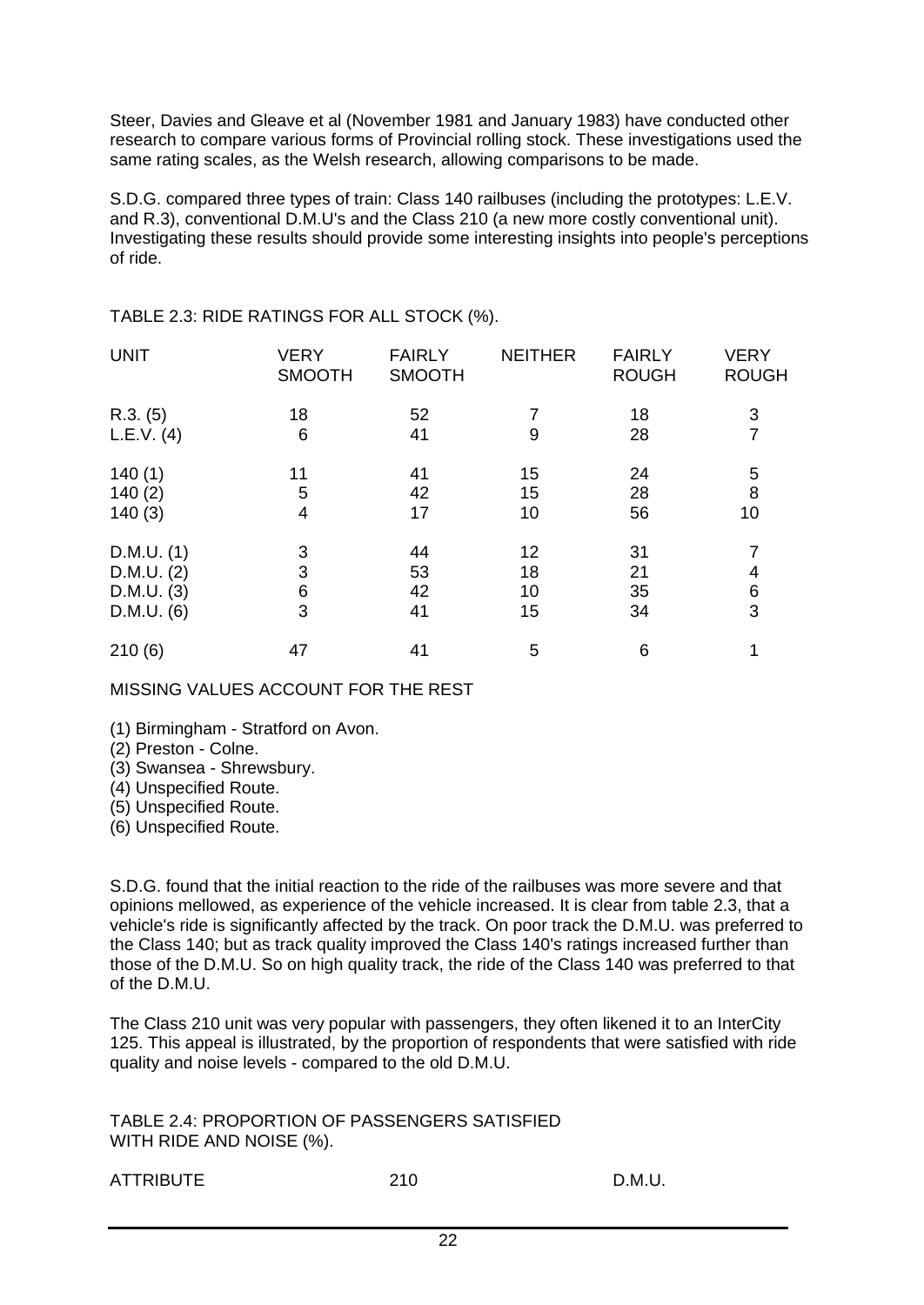| <b>RIDE</b>  | 88% | 44% |
|--------------|-----|-----|
| <b>NOISE</b> | 80% | 22% |

Although the overall ratings for a given train on each track section are different (this may not be significant), a cross-sectional study was used and so we cannot be sure that individuals could distinguish between the ride of each track section.

According to the, "Squiglograms" the railbus types were characterised by a notchy ride (35- 40% passengers chose such an option). In fact the Class 140 was commented on as having, "Square wheels" - illustrating the problems of railbuses on jointed track. The D.M.U's were considered to have more of a wave motion (60-70% passengers). The most popular response for the Class 210 was a straight line (44%), though 37% thought it had an oscillatory motion. Only 9% of respondents considered the D.M.U. ride to be like a straight line.

The A.B. Group Ltd. (June 1984) also investigated passengers' attitudes to new Provincial trains. Ride was described to respondents as, "Motion". This research failed to find a significant difference, between the mean ride scores for old D.M.U's and the Class 141 railbus. These means were calculated from ordinal data and so the result, although plausible, is not really valid.

Advertising Principles Ltd (November 1986) conducted further research, into the effects of the introduction of an enhanced railbus (Class 143) in the North East. They produced a three phase study. Phase one considered the old D.M.U's, phase two was done immediately after the introduction of the Class 143's and phase three was done several months after this.

The change in attribute ratings, after the introduction of the new trains, indicates the size of, "Newness effects". These occur when newly introduced products achieve higher than expected ratings, because of a kind of novelty value. A Small deterioration in attribute scores was noticed in phase three.

The Class 143's out-performed the old D.M.U's in all areas, apart from luggage space. However, there was still considered room for improvement with: ride, seats, ventilation and noise.

The ride quality ratings of all three phases are shown in table 2.5. Again, "Motion" was also used to describe ride quality.

TABLE 2.5: MOTION SCORES (%)

| PHASE 1<br>D.M.U. | PHASE 2<br>143 | PHASE 3<br>143 |
|-------------------|----------------|----------------|
| 8                 | 24             | 16             |
| 34                | 45             | 44             |
| 26                | 20             | 24             |
| 20                | 8              | 10             |
| 12                | 3              | 5              |
|                   |                |                |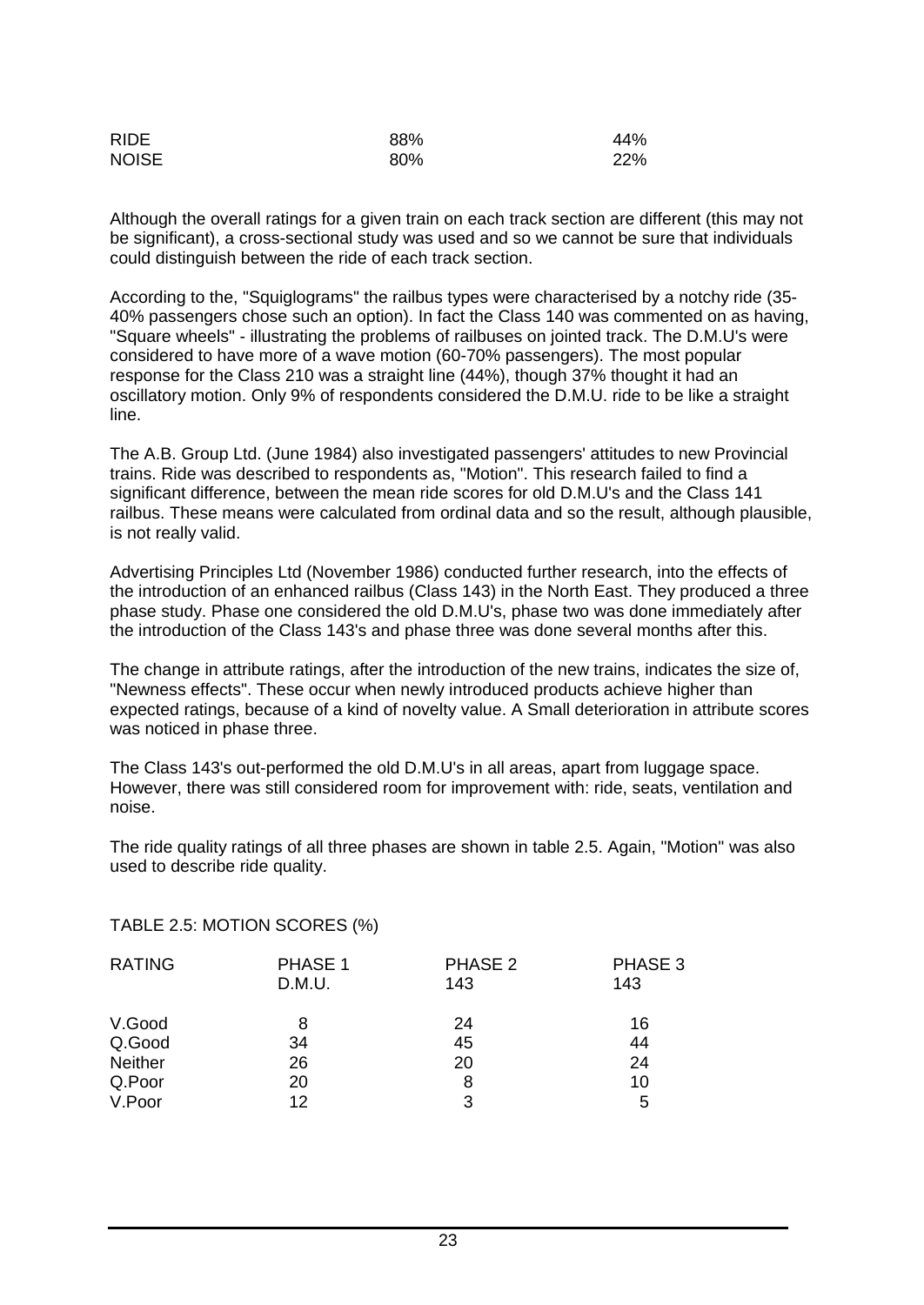Hudson, Payne and Iddiols (August 1987) compared a more conventional replacement train (Class 150) with the old D.M.U's. They found that the Class 150's were perceived to have a smoother ride than old D.M.U's.

The final piece of research concerns an attempt by Steer, Davies and Gleave (March 1984) to estimate the passenger reaction to an experimental passenger coach.

A new body, designed by British Leyland, was placed on an early 1960's British Rail Mark 1 underframe (with B4 bogies). This experimental coach was then placed in a rake of early 1970's Mark 2f air conditioned coaches (also mounted on B4 bogies). As both types of coach used the same bogies, engineering ride should be similar. Apart from this, there were few similarities between the coaches.

Approximately 160 people were interviewed in each type of coach, both groups had similar personal characteristics. Respondents were asked to compare attributes between the Leyland and Mark 2f coaches.

Perceptions of ride were measured, using both ratings and Squiglograms. Ride ratings were not significantly different between coaches, even though many other attributes were rated differently. Oscillatory movements were the most common response for both types of coach. The fact that ride perceptions were the same for both types of coach, suggests that Halo, Newness and contamination effects were minimal.

The similarity of ride assessments is particularly significant: as the Leyland coach (which had opening windows) was perceived to be significantly noisier, than the air conditioned Mark 2f's. Despite the close association of ride and noise, respondents appear to have isolated the two.

# **6. THE PREVIOUS ATTEMPT TO VALUE INTANGIBLE ATTRIBUTES:**

#### **6.1. General:**

The M.V.A. (May 1986) InterCity rolling stock study, is the only work that has attempted to estimate the values of intangible attributes, including ride and is thus worth more detailed attention.

# **6.2. Priority Evaluator:**

Valuations were produced for the individual attributes of a stock improvement package. This was done using a game, called a priority evaluator (P.E). Each respondent was shown a board, on which a series of attributes were listed - at various levels. The cost of achieving each level was also shown.

The number of attributes on the board, was limited by what respondents were able to consider in a single experiment. It was felt that large errors would result, from doing separate experiments for each attribute. The attributes presented were: heating and ventilation, quality of seating, internal layout, on-train information, decor, cleanliness, toilet facilities, doors, luggage facilities, staff and ride quality.

Four levels of each attribute were presented. The levels were chosen on the basis of what appeared to be just noticeable to interviewees (during the preliminary interviews) and what were (according to British Rail) feasible investment options. Pictures for the extreme levels on the P.E. board were included to make the task easier.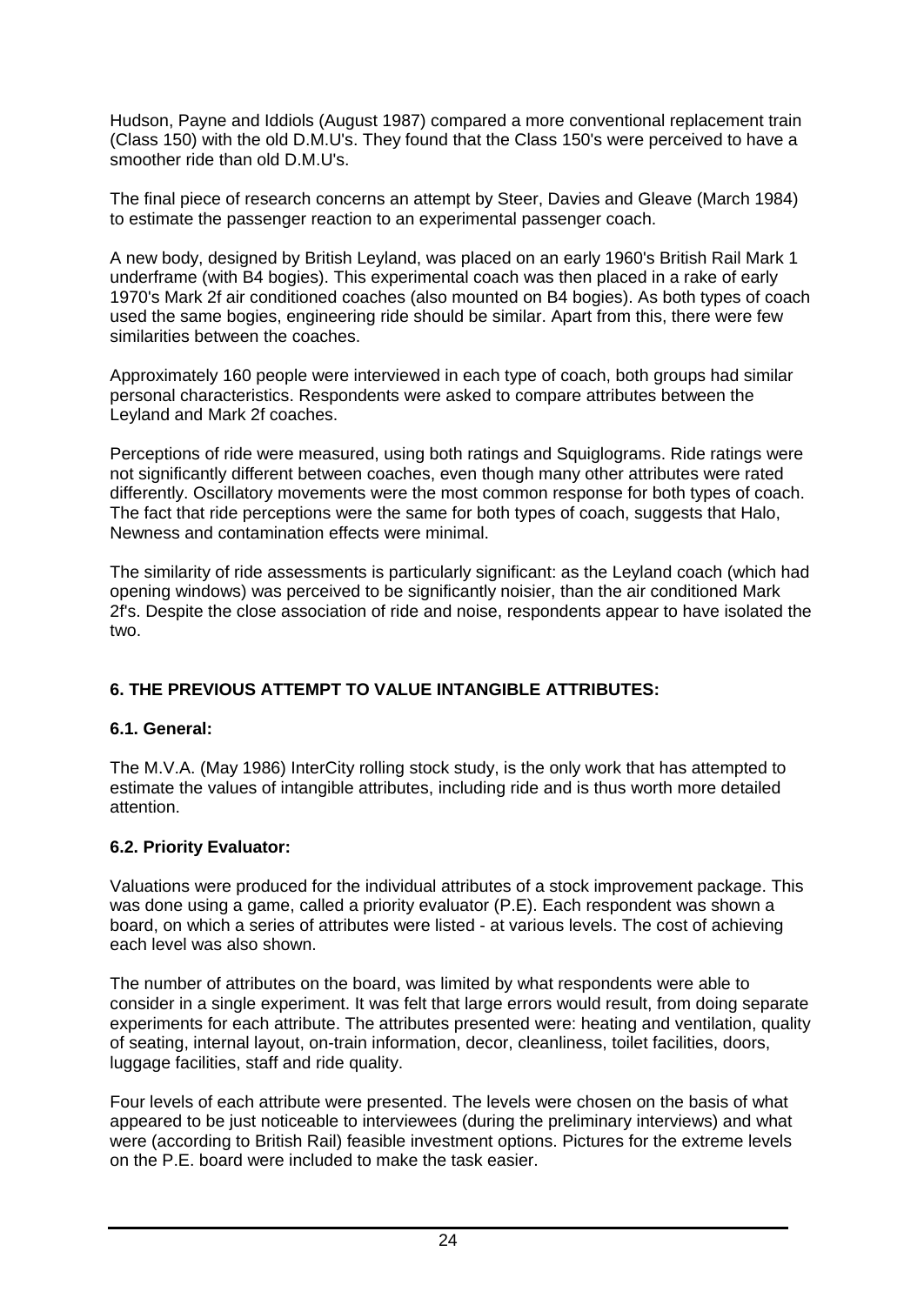Ride was one of the most expensive elements to improve. The exact ride descriptions and costs were:

- Level 1. Rough ride with frequent jerks, sufficient to spill drinks from a cup. Cost: 0.
- Level 2. Generally smooth ride, but occasional jerks sufficient to spill drinks from a cup. Cost: 2.
- Level 3. Ride quality smooth, but handwriting not very easy due to vibration. Cost: 6.
- Level 4. Very smooth ride, almost like home or office. Cost: 10.

Respondents were asked to identify the existing level of each attribute on the board. They were given a budget, that they could use, to buy improvements listed on the board (indicating the importance they attached to each attribute).

The budgets given to respondents, were designed so that they could only reach the highest levels in some attributes. This ensured that respondents had to trade-off improvements. Respondents were given 15 or 25 units (moderate and high investment levels) depending on the exercise. They did not have to exhaust their budget, as this may have caused strange allocations.

#### **6.3. Preliminary Findings:**

Wide variations were found in the perception of current attribute levels, even within the same groups of stock and individuals. These differences may be partly due to maintenance, but it is most likely to result from varying perceptions.

Current ride quality was generally considered to be, in the middle two levels. The mean assessed level of ride, for all passengers, was 2.4.

TABLE 2.6: PERCEPTIONS OF RIDE LEVELS ON MARK 3 COACHES.

| <b>CLASS</b> | LEVEL      | LEVEL | LEVEL        | LEVEL       |
|--------------|------------|-------|--------------|-------------|
|              | <b>ONE</b> | TWO   | <b>THREE</b> | <b>FOUR</b> |
| First        | 14         | 53    | 42           | 5           |
| Standard     | 17         | 94    | 69           | 8           |

Passengers were interviewed on Mark 3 coaches, some of which had been refurbished. M.V.A. identified Halo and Newness effects. A Halo effect occurs, when improvements in various attributes complement each other. This means that passenger satisfaction is greater for the whole package, than the sum of the individual attributes. The Newness effect inflates the benefits attributable to new stock during its early life.

Refurbished carriages tended to received more favourable ratings. For example, passengers reported a slightly smoother ride on the refurbished stock, even though all coaches used the same bogies. It is suggested some of this difference may be the result of the Newness and Halo effects. M.V.A. suggested two other possible causes. The refurbished coaches may have had more recently serviced bogies - though no relationship was found. The improved levels of at-seat service on the refurbished trains would have reduced passengers' need to move about.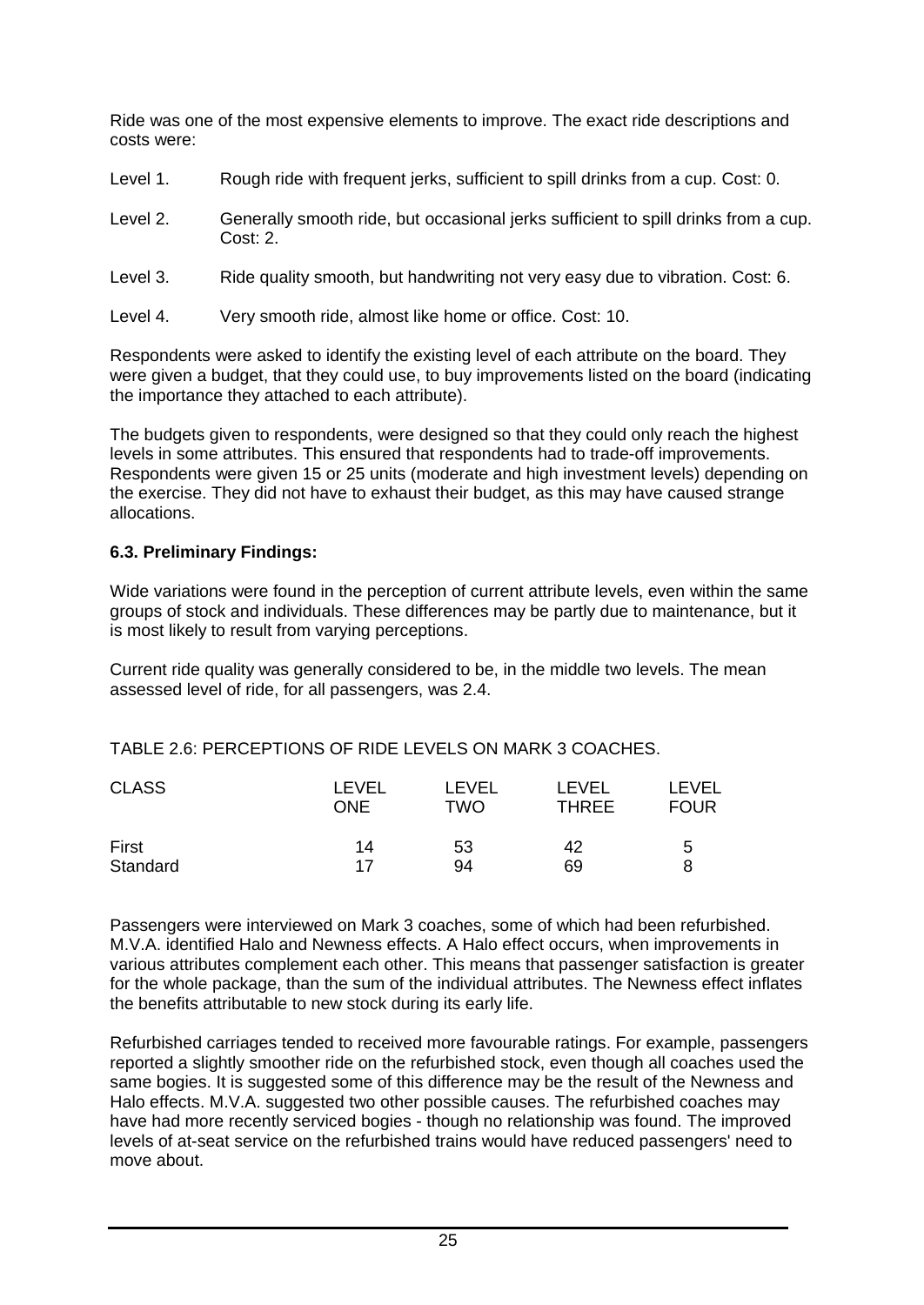M.V.A. asked respondents to value attribute levels that were not related to a particular train, in an attempt to contain Halo and Newness effects.

Quality of ride was identified as an important aspect of stock quality and one with which respondents were not satisfied. Passengers tended to associate this with the track, rather than the rolling stock. It was found that the better travelled passengers, were able to distinguish between the ride levels of the routes they used. Respondents considered the Great Western Main Line the smoothest, followed by the East Coast Main Line and the West Coast Main Line. This order corresponds with engineering opinions expressed in, for example, Modern Railways. The ability of passengers to make such comparisons, could be of value later in the thesis.

Respondents felt that ride quality should be improved to give greater comfort and to allow activities not currently possible. A minority found it intolerably difficult to drink or walk at present. Sway was seen as more of a problem than vibration or judder. It was suggested, that at-seat service would reduce the need for passengers to move around and therefore contain the effects of ride. First Class passengers were keenest to improve ride quality, or (if this was not possible) at-seat service. Standard class passengers seemed to reserve their budget for other attributes like: seat quality, layout and facilities. Most respondents were appreciative of recent improvements, realising the great cost involved.

Noise and quality of ride were said to acquire importance as the trip progressed. The extent of this importance, was partly dependent on the activities planned during the trip. Business travellers, in particular, found when writing that, "Sway and vibration made this activity difficult". Other passengers were not generally disturbed by movement, apart from sudden jerks. The latter movements were only really seen to be a problem, when moving or drinking.

#### **6.4. Utility Model:**

To determine the value of each attribute, M.V.A. developed a method that could establish the change in utility that results from a movement between any attribute levels. This method is explained below, using ride quality as an example.

An individual who believes ride quality to be at level one, has the option (subject to his budget) of moving to any higher level. Such a movement will increase that individual's utility. But, before this individual decides to allocate any of his budget to this improvement, he has to consider the utility he might gain by spending the units on something else (opportunity cost). For example, an improvement in noise levels may yield more satisfaction than the better ride. So only a proportion of the sample (who gain more utility from the better ride, than they lose by not spending the units on something else) will choose to buy an improvement in ride.

M.V.A. assumed that the utility gained from a series of improvements in any attribute, is additive. Further, respondents will not all experience the same gain in utility, from a given movement. In the absence of any better information, M.V.A. assumed that the distribution of individual utility gains (resulting from an attribute improvement) was normal.

To obtain an overall value for the utility gained from a movement between an attribute's levels, the mean gain in utility has to be estimated.

FIGURE 2.4: ESTABLISHING THE MEAN GAIN IN UTILITY.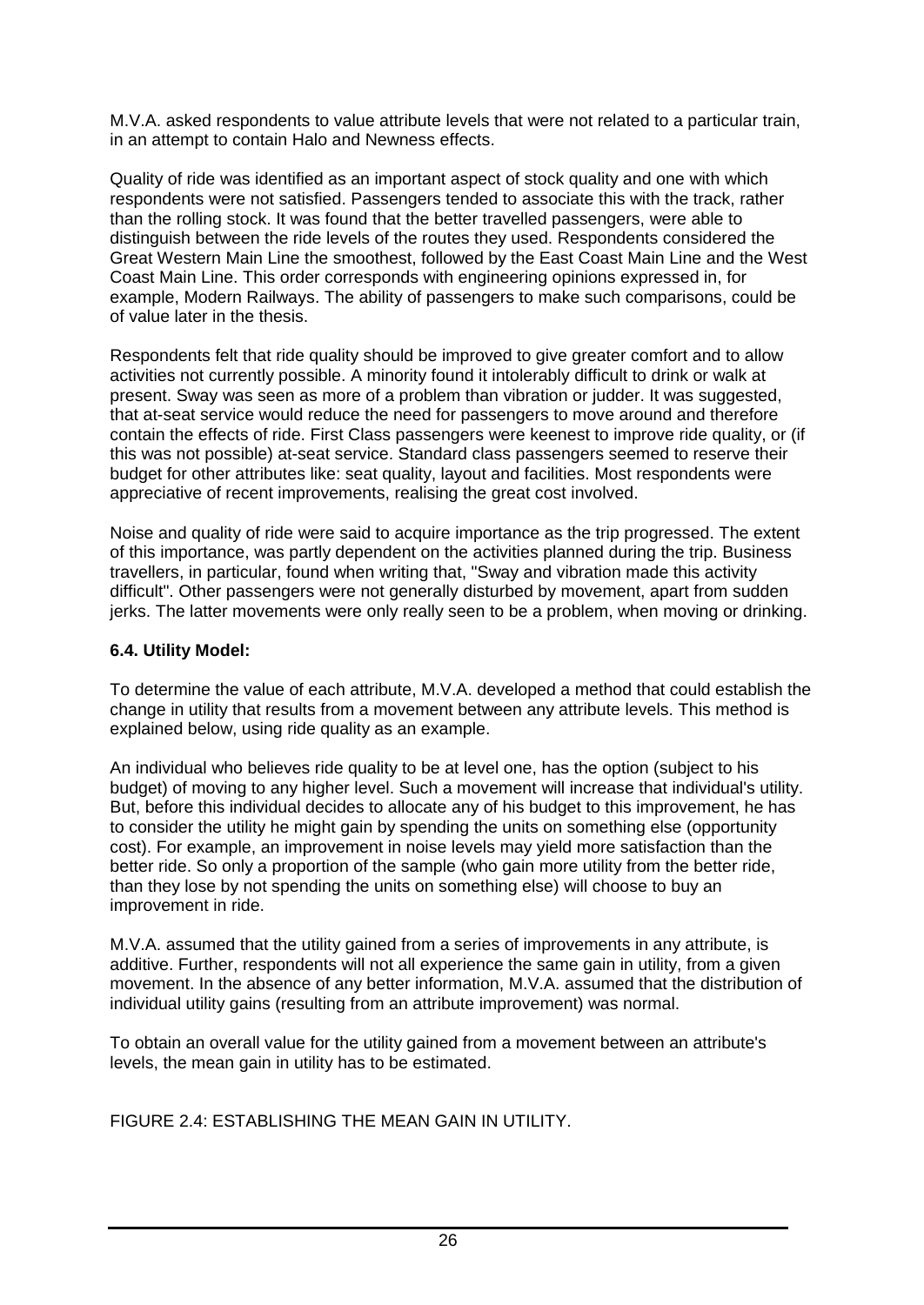

To illustrate the procedure, we assume that ride is currently considered to be at level one. We want to establish the mean gain in utility for a change from level one to level two. Suppose 83  $\frac{1}{3}$ % of respondents have chosen to move from level one to level two, at a cost of (say) three units. We know that these respondents will have gained at least three units worth of utility from this move. It follows that 16  $2/3$ % of respondents, would have gained less than 3 units worth of utility and so have chosen not to allocate any of their budget to this improvement.

We can show this position on a graph - with utility on the X axis and the number of respondents on the Y axis. This graph shows the distribution of respondents' values for the change in ride between level one and level two. M.V.A. have assumed that this distribution is normal. The mean value for this change in ride will therefore lie at the centre (with 50% either side), it is this value that we want to establish.

From a table of normal curve areas: we can see that the 16 2/3% of respondents with ride values below three units, are located to the left of one standard deviation below the mean. We can therefore say that the mean ride value is one standard deviation above three units. If we can establish the size of this standard deviation, we can estimate the mean ride value. M.V.A. assumed that the standard deviation was equal to the mean divided by two.

In our example the mean can now be established by solving the equations below:

| Standard Deviation = Mean - 3<br>Standard Deviation = $^{Mean/2}$ |                   |
|-------------------------------------------------------------------|-------------------|
| Mean - $3 = \frac{Mean}{2}$                                       | (Multiply by two) |
| 2 x Mean - 6 = Mean                                               | (Subtract mean)   |
| Mean -6 = 0                                                       | (Add 6)           |
| Mean = 6                                                          |                   |

A large standard deviation was chosen, to reflect the respondents' broad perceptions of current attribute levels. M.V.A. also wanted to ensure that only a small portion of the distribution would be negative. The chosen value, implied that 2.5% of respondents would derive negative utility from any upward movement. M.V.A. produced a sensitivity analysis for this value and found little variation as a result of changes to their assumption.

When a respondent had selected two rolling stock improvement packages (moderate and high investment) these were valued in a further trade-off exercise. Respondents ranked nine cards containing customised levels of fare and journey time, as well as the stock improvement packages. Once this procedure was completed, the value of each change in an attribute could be stated.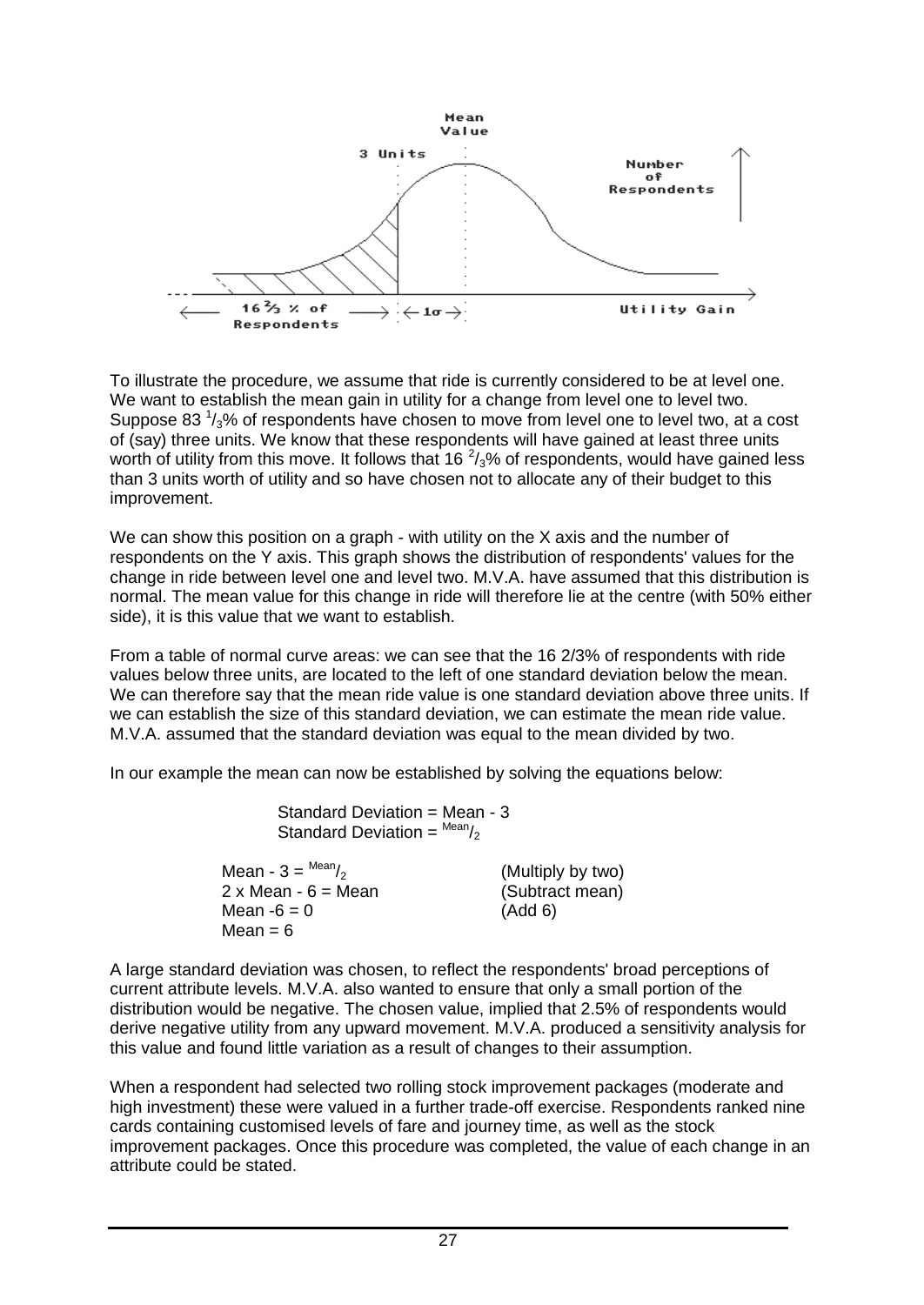M.V.A. expressed these attribute values as a, "% of fare". For example, if the value of a given change in ride was 3% of fare, a passenger paying £10 for his ticket would (on average) consider this change worth thirty pence. This change in ride would therefore have the same effect on patronage as a 3% change in fares.

Standard errors are provided for the valuation estimates, but they do not include the error from the stated preference experiments. The values obtained for the overall investment packages are shown below.

TABLE 2.7: VALUES OF COMPLETE ROLLING STOCK PACKAGES.

| <b>INVESTMENT</b> | <b>FIRST CLASS</b> | <b>STANDARD CLASS</b> |
|-------------------|--------------------|-----------------------|
| <b>LEVEL</b>      | VALUE (% OF FARE)  | VALUE (% OF FARE)     |
| Moderate          | $7.9 + - 2.9$      | $8.0 +/- 1.6$         |
| High              | $11.1 + - 3.7$     | $14.5 + - 3.4$        |

Although the values, in percentage of fares are similar for First and Standard Class passengers - First Class fares are higher, producing a result one would expect. As each individual is valuing their ideal package, these figures probably overestimate the value of, "Real" new stock. From comparing the average expenditure on an attribute with that of each individual, M.V.A. recommend a write-down of 80% on these figures.

The estimated values of the ride change between each level, are shown below.

#### TABLE 2.8: RIDE VALUES (% OF FARE).

(Moderate Investment)

| <b>CLASS</b>      | $1 - 2$ | $2 - 3$ | $3 - 4$ |
|-------------------|---------|---------|---------|
| First             | 1.13    | 2.55    | 3.46    |
| Standard          | 0.99    | 2.33    | 3.69    |
| (High Investment) |         |         |         |
| First             | 2.23    | 2.85    | 3.87    |
| Standard          | 1.04    | 2.31    | 3.64    |

#### **6.5. Critique:**

M.V.A's was one of the first attempts to value intangible product attributes. One would therefore expect some weaknesses in the method.

It could be argued, that as trade-off exercises do not present respondents with a decision whether to travel, the results may be invalid (for example, Louviere (January 1988)). The method used by M.V.A. (and many others) infers the choices respondents would make, from the results of the trade-off games.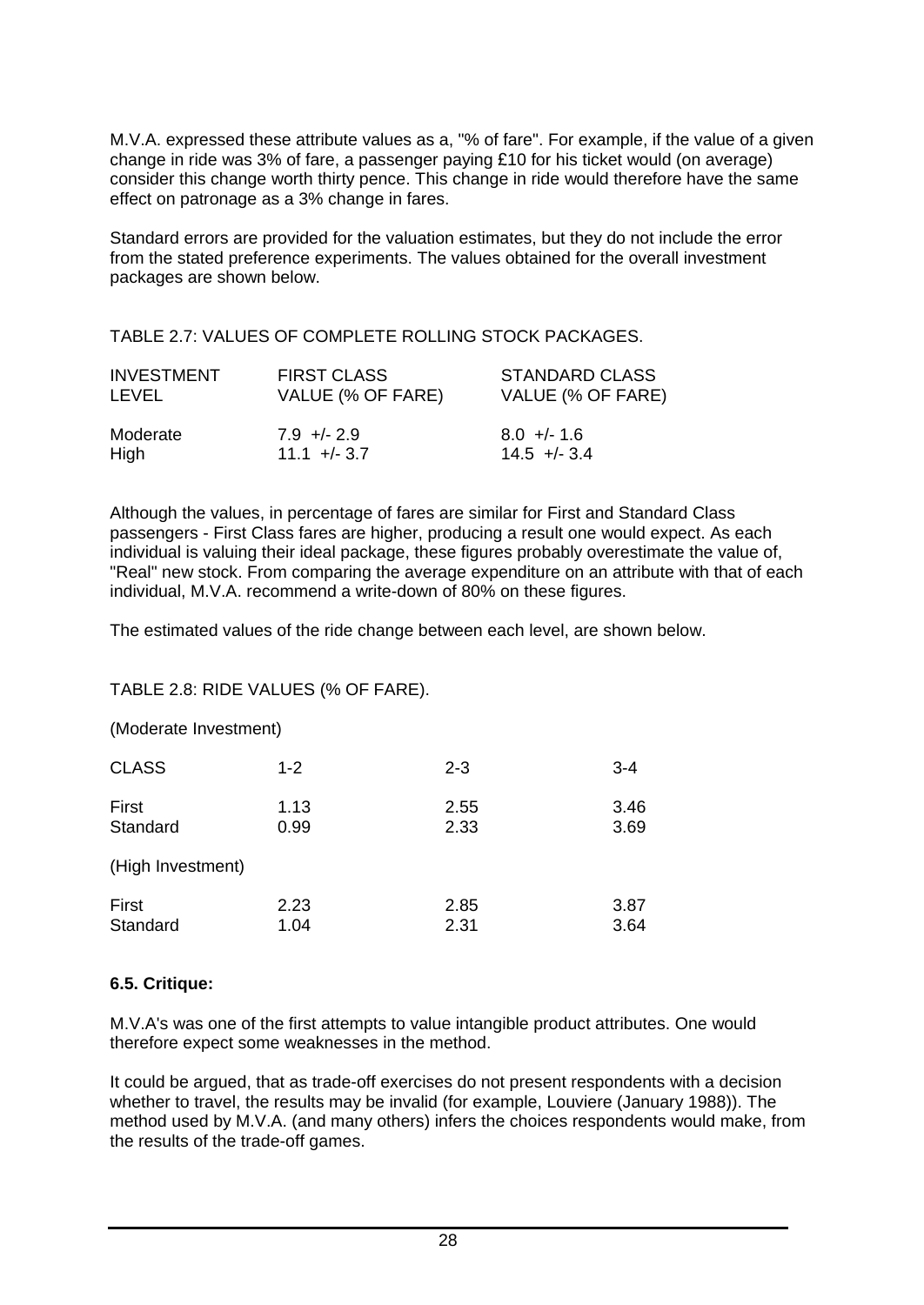Asking respondents to value abstract attribute levels has contained Halo and Newness effects. But as these levels were not related to specific trains and therefore individuals' experiences, respondents may have had difficulty visualising the levels they were supposed to be valuing (for example, Kroes et al, Fowkes et al, Bradley, Hensher et al (January 1988) and Green et al (September 1978)). There is clearly a trade-off here, between the errors caused by Halo and Newness effects and those resulting from inaccurate interpretation of attribute levels.

The assumptions used to establish mean utility values for moves between an attribute's levels are open to question. Such assumptions would not be necessary, if a simpler form of trade-off (for example, ranking or rating a series of attribute combinations) had been used. But, sensitivity analysis showed changes in assumptions to have little effect. Also the need to value large number of intangible attributes, would have made the implementation of a simple trade-off difficult.

Perhaps the biggest single weakness with the research is that the attribute levels, valued by respondents, bear little resemblance to technical measurements. This is especially the case with ride. The vagueness of the four ride descriptions, means that it has been very difficult to apply M.V.A's ride values. Even where the results have been applied, the values have to be considered very cautiously. So despite the care was taken to produce accurate results, their practical use is limited.

The overall values of rolling stock produced by the research are also flawed, as each individual was valuing a different package. These values can therefore only be used as a broad guide.

Finally M.V.A's values were generated for InterCity and may not be applicable in a Provincial environment.

Although there are problems with M.V.A's findings, this was only a first attempt in a difficult area. The M.V.A. research does provide some useful results, giving ride values that can be usefully compared with any figures produced later in the thesis. A number of insights are also provided by M.V.A, that should make any future investigation easier and more accurate.

The weaknesses of M.V.A's research and the need for a Provincial value of ride, mean that further research is required into intangible attributes.

## **7. CURRENT PRACTICE:**

The ride descriptions valued by M.V.A. have been related (as far as possible) to levels of engineering ride via, "A perceived ride index". The vagueness of M.V.A's descriptions mean that they are associated with a wide range of possible engineering levels. British Rail have chosen engineering levels that suggest the maximum value of ride (Frederick (October 1987)).

Previous research suggests that attribute values on Provincial services are lower than those on InterCity services (British Railways Board (June 1986)). This means that M.V.A's ride values are arbitrarily reduced (by the same order as other attributes' values) when applied to Provincial services. The uncertainty involved in the application of these ride values shows the need for further research.

#### **8. CONCLUSIONS:**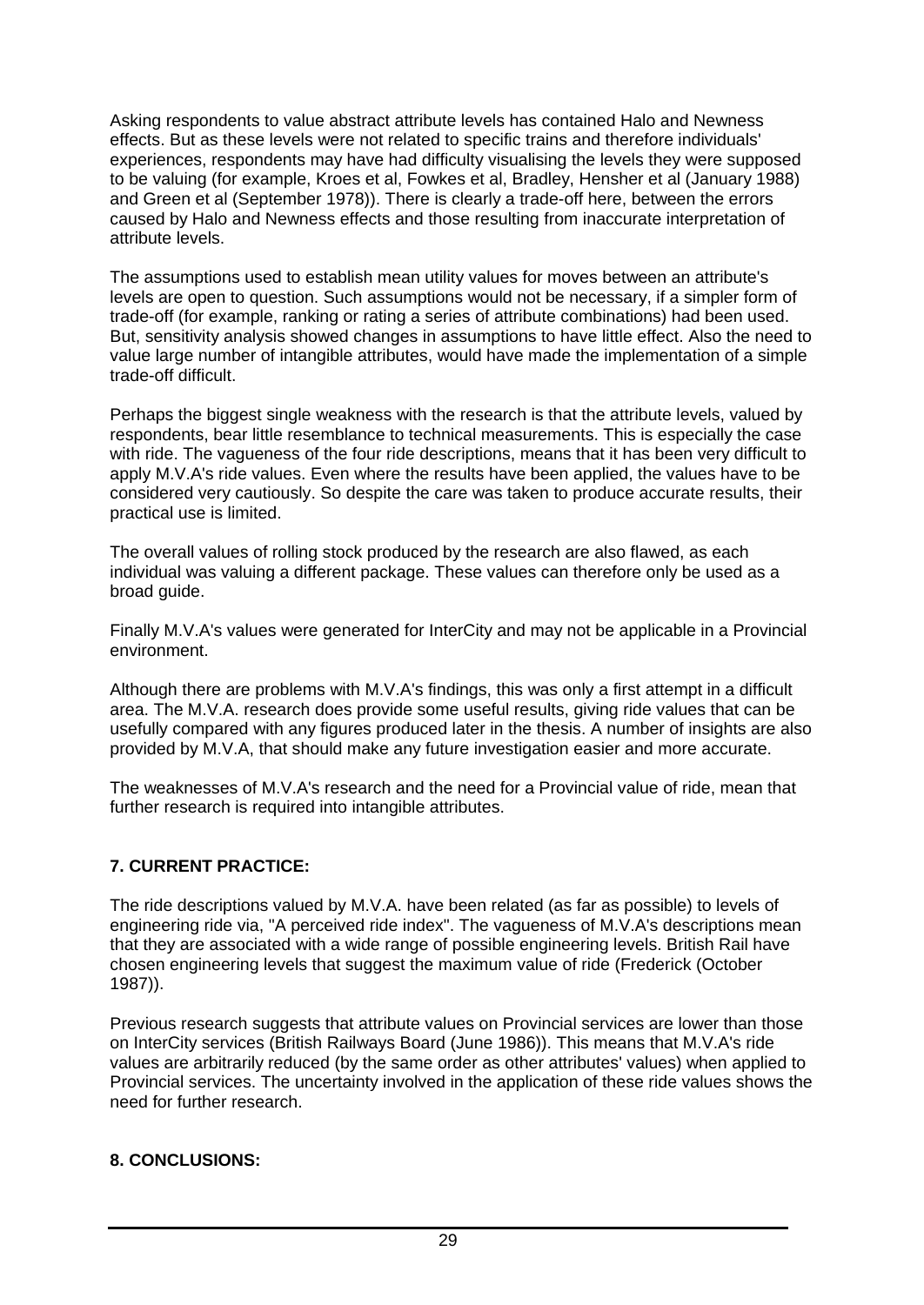## **8.1. General:**

Much of the work on ride quality is designed to find the tolerance limits of humans, these boundaries usually range from discomfort to those affecting health. Some research has attempted to compare engineering measures of ride with perceptions. A summary of the results is available in the various standards (British Standards (1987), International Standards Organisation (1985), International Standards Organisation (1985)).

Only one study has gone a stage further (M.V.A. (May 1986)) and tried to identify how levels of ride quality affect the demand for travel - the main objective of this thesis. The indirect relevance of much of the previous work means that it can only provide pointers for the design of the thesis. Nevertheless by reading broadly, a picture has been built that should enable the research to more effectively progress.

#### **8.2. Pointers from Previous Research:**

The following issues have been highlighted by the review of previous work in ride and related areas.

It is difficult to combine vibrations into a single ride figure: so a series of values have to be reported to describe engineering ride. When considering the ride of railway vehicles, many of the accelerations have been found to be so small that they can be ignored. Those omitted are pitch, yaw and often longitudinal acceleration. Roll is observed infrequently and generally only with work on high speed curving. The ride of the vehicle can mean that roll and lateral acceleration have similar effects on passengers. The availability of equipment and low significance of longitudinal acceleration and roll in previous work, means that this work will use only lateral and vertical acceleration measures.

Assessments of ride can be affected by a number of factors. These are listed below. Hypersensitivity and the use of (experienced) staff volunteers can produce over critical results. People produce widely varying ride assessments (partly due to vague scaling). Women appear to more affected by vibration and generally the older one gets the less effect vibration has. There may be a fatigue effect, causing ratings to deteriorate over longer journeys.

The wide interpersonal variations reported in this review (for example, Cooper et al (1978) and M.V.A. (May 1985)) mean that sampling has to be carefully controlled, if ride values are to be representative of the population.

Passengers whose activities are interfered with by ride (for example, writing or walking) are likely to produce more severe ratings. Passengers who are able to anticipate movements are less likely to be affected by ride (making the modern designs of multiple unit, with no forward view, appear questionable).

Noise could be a serious contaminant in ride quality ratings. M.V.A. have identified the Halo and Newness effects, which may also interfere with ratings. It appears that people can isolate intangible attributes, though there is no agreement on the level of interference from other attributes. Only a few studies have produced results that give direct indications of Halo and contamination effects - these were found to be negligible. However, a small Newness effect has been identified. Despite the ambiguity of these results, care will have to be taken to minimise such effects.

Early attempts to establish values for intangible attributes used fairly crude techniques, taking little account of non-engineering research. People were often just asked, how much they would pay for a change. This is clearly open to abuse by the respondent, as it quite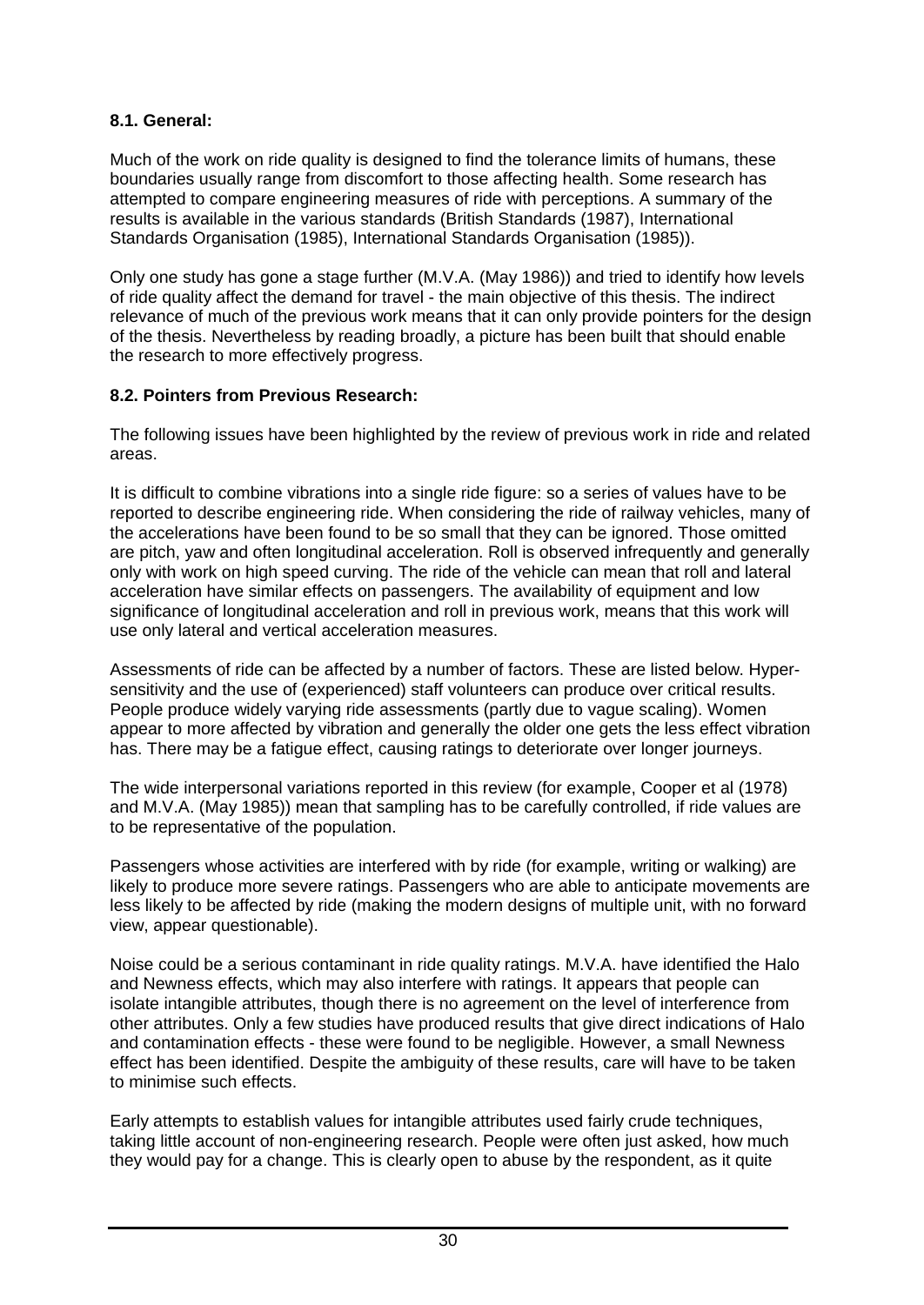obvious what the research is attempting to discover. Such an approach is also further removed from an actual choice situation, than the conjoint techniques used in marketing.

The descriptions of attribute levels, used in much of the previous work, are vague and so any values that have been obtained are difficult to apply. For example ride levels have been described, as rough and smooth. M.V.A. made some attempt to improve the scaling of ride perceptions by mentioning physical consequences, like the spilling of drinks. But clearly a more precise descriptive scale has to be developed, that can be related to engineering measures.

A number of studies have asked respondents to compare different trains, that they have used. It appears that passengers are able to remember journeys, on other trains in the past and photographs have been successfully used to differentiate between them. People seem to be able to distinguish ride between trains, though not necessarily between track sections.

There is some disagreement, between surveys, on the importance of ride quality. It appears that the importance of an attribute, may be related to the levels currently experienced by the passenger. Those studies that found ride to be unimportant were done on InterCity coaches and Class 455 units - on which the ride is good. The ride experienced by those respondents who considered it important, was significantly worse.

M.V.A. have established a series of ride values from interviewing passengers. But, there are indications that infrequent users may have lower values for such improvements. M.V.A's values have other weaknesses and so this research attempts to produce a method, that will generate more valid intangible attribute values.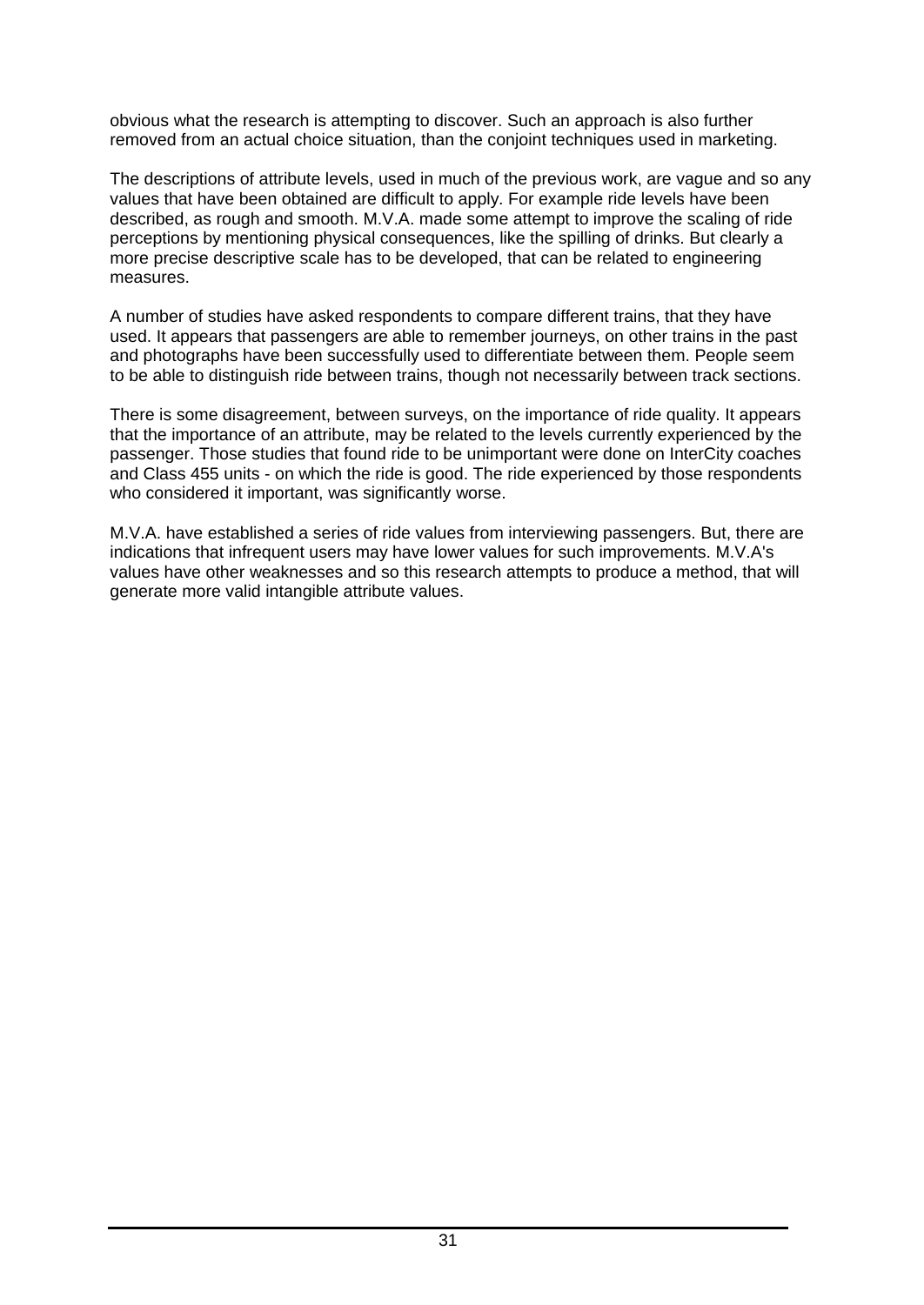# **Chapter Three Developing the Research**

## **1. INTRODUCTION:**

The main aim of this chapter is to develop a series of practical approaches for estimating the value of a change in ride quality.

The main choice theories developed in previous marketing and psychology studies are described. The ways in which choice behaviour can be investigated are then considered. The application of these methods in the environment of this study are then considered. From this, all the possible ways of establishing a ride value are outlined and assessed on the basis of the knowledge gleaned from previous work (described in chapter two). Those approaches that are clearly impractical, or unlikely to produce significant results, are not to be given further consideration.

FIGURE 3.1: DEVELOPMENT OF APPROACHES.



The approaches that survive the initial evaluation are discussed in slightly more detail. It becomes clear from this, that a preliminary investigation (described in the next chapter) is necessary before the remaining techniques can be developed further. The issues to be considered in this further investigation are discussed.

# **2. THEORIES OF CHOICE BEHAVIOUR:**

Foxall (1983) describes two schools of choice behaviour. The first group are the cognitive theorists who argue that people make decisions in a conscious calculated way. The other group are the behaviourists who believe that decisions are made in a less ordered way.

# **2.1. Cognitive Theories:**

Cognitive theories are more conventional. It is argued that everyday experiences cause individuals to be constantly bombarded with information. An individual's ability to recognise such information via their senses is greater than their ability to process it effectively. To avoid overload, this information is rapidly processed in short term memory using a series of filters which cut out unnecessary information.

Information passing through individuals' filters is processed, generating over time, a series of beliefs and consequently attitudes - with regard to themselves, issues and objects. Attitudes can be defined as, "A learned predisposition to behave towards an object in a given way" (Tuck (1976)). An example may be, "I hate travelling to work by train". The development of these attitudes may in turn modify an individual's views of the relevance of any future information and will thus determine the shape of the filtering system in the future.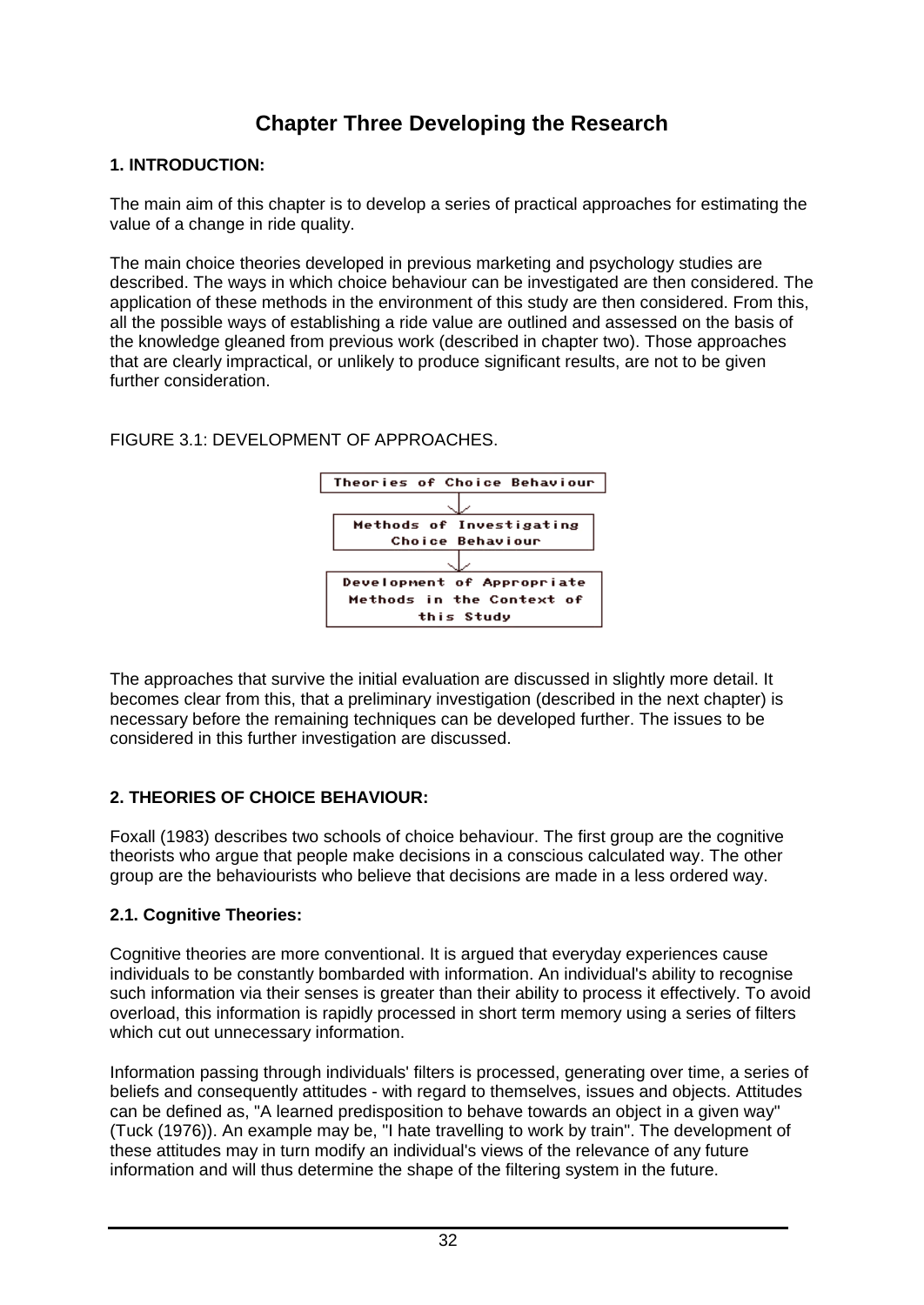Fishbein has produced one of the most renowned cognitive theories. This is outlined below, both as an example and also because it provides some useful pointers for later research in this thesis.

One of the main cognitive theories of choice behaviour is that of Fishbein. His research suggests a series of relationships between beliefs, attitudes and behaviour. Fishbein has developed techniques for eliciting the most influential or, "Salient" beliefs behind an individual's choice process (Tuck (1976), Towriss (July 1981), Towriss (January 1984), Foxall (1983)).

Fishbein states that actual behavior is strongly related to intended behaviour; though the greater the gap between establishing behavioural intentions and the act, the weaker the relationship between them.

#### Behaviour ≈ Behavioural Intentions

Behavioural intentions are a function of attitudes to the act and normative beliefs (what other people think about the act). It is important to measure attitudes to the act and not attitudes to the object, as the latter is not specific enough - producing inaccurate results.

 $BI = W1$  ATTACT + W2 NB

| -BI       | Behavioural Intention.        |
|-----------|-------------------------------|
| W1, W2    | Weights.                      |
| <b>NB</b> | Normative beliefs.            |
| ATTACT    | The attitude towards the act. |

Attitudes are said to be a function of beliefs about the act. Beliefs have two components: an evaluative aspect and the strength (probability) in which the belief is held. A belief might be, "Going to work by train is slow".

ATTACT =  $\Sigma$  { B E }

B Strength of the Belief about the act. E How favourable, or not, the belief is.

The final part of the equation is concerned with normative beliefs. An example might be, "My wife does not like me using the train to get to work". Normative beliefs are also made up of two elements: the belief itself and the desire to comply with it. This part of the equation has been found to add little to the model and so is often left out.

 $NB = \sum$  { SNB MC }

| <b>SNB</b> | Strength and direction of normative belief. |
|------------|---------------------------------------------|
| МC         | Motivation to comply with normative belief. |

People appear unable to manipulate more than five to nine beliefs when making a decision. Consumers have been been found, when making complex decisions, to use an attribute to cut-off certain alternatives to simplify the process. The attribute chosen will be one where there is a great difference between the choices (Bither and Klein (September 1987)).

Fishbein argues that individuals will concentrate on the beliefs that are most important to them, in distinguishing between choices. These salient beliefs should be the most readily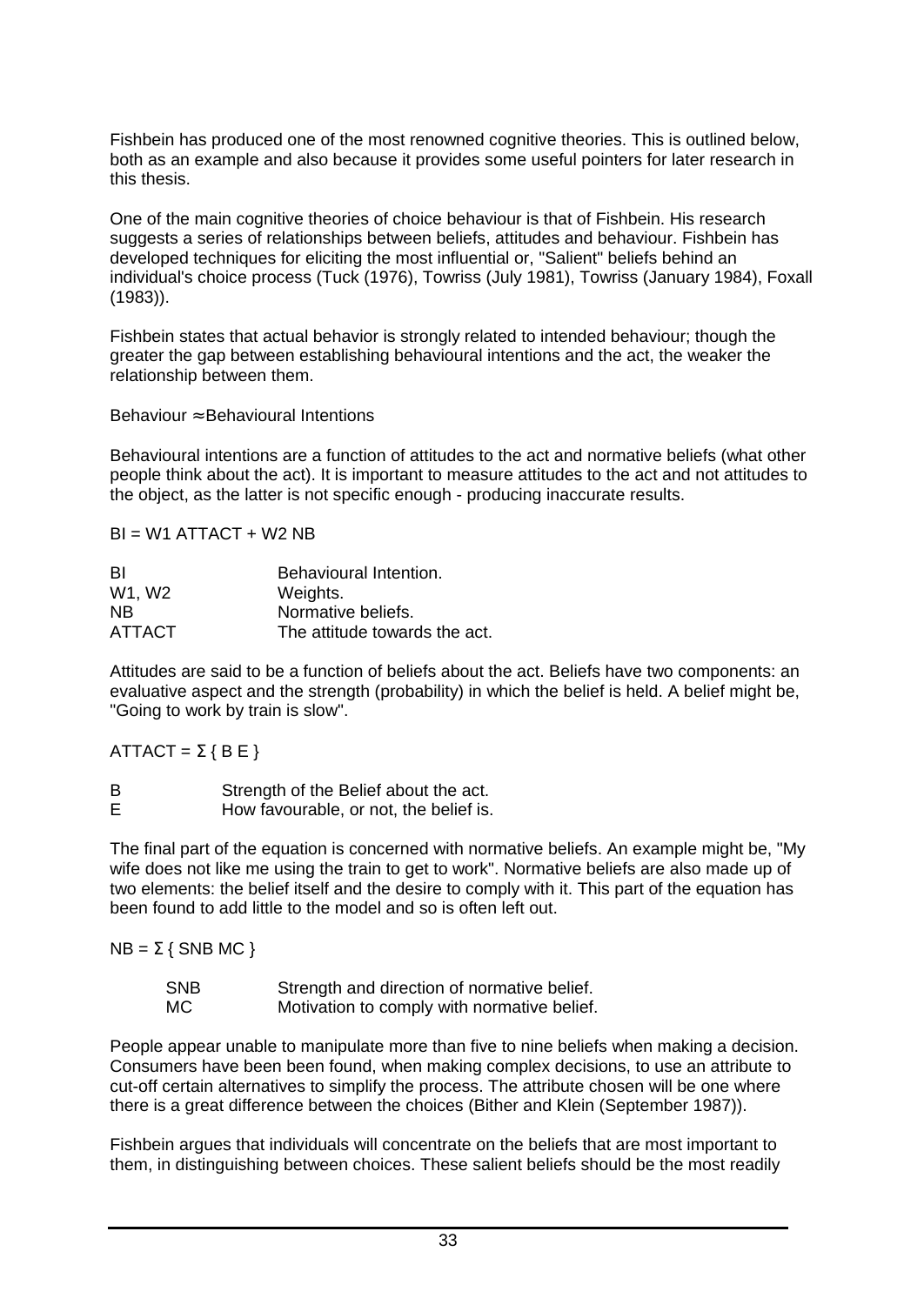elicited. To achieve this, the respondent is presented with an open question about a specific act like, "What comes readily to mind, when thinking about going to work by train?".

## **2.2. Behavioural Theories:**

Foxall (1983) describes an alternative explanation of choice behaviour known as, "Behaviourism". This school believe that man is not a rational decision making animal, as Fishbein et al indicate. Behaviourists therefore argue that there is no point in studying conscious choice processes.

Behaviourists suggest that beliefs and attitudes are formed by behaviour and not vice-versa. The experience of past decisions will therefore generate decisions in the future. They suggest that individuals are creatures of habit and only change their behaviour when something forces them to. If this was the case, the existence of an improved rail service (with a smoother ride) would not affect a car user - until his vehicle became unavailable and he was forced to try the new service. This person now has experience of the new rail service and may change his attitude to it.

Behaviourists believe that the decision environment has an important effect on purchase decisions, this has been shown by, for example, Ginter and Miller (February 1979). An individual's beliefs and attitudes will change with the environment. It is therefore important to measure the elements of a decision in the place where the decision is made. Behaviourists suggest that only where very situation specific measures are used, is there much of a relationship between attitudes and behaviour.

The link between the decision environment and purchase decisions, means that great care must be taken when designing hypothetical choice situations. Fowkes and Wardman (January 1988)) state that, "As the values increasingly diverge from individuals' experiences or from what appears plausible, the stated preference responses can be expected to become less reliable". As individuals have, "Widely different experiences" an attempt should be made to produce a customised design to minimise any error.

Cognitists have conventionally assumed that an individual conducts a search to find a product that solves a problem. But search costs will mean that not every possibility is investigated. Behaviourists argue, that in reality very few are. Foxall (1983) states, that it has been consistently found, that many consumers have little regard for information made available to assist in the choice process: habit or unconscious decision making, is thought to control many choice situations. Behaviourists argue that a simple everyday decision like, whether to avoid a small puddle, would not be the result of some rational decision making process. Cognitists would argue that such a decision is made, perhaps almost unconsciously, before the puddle is reached.

## **2.3. Overview:**

Cognitist theories (like the Fishbein model) have provided an understanding of the way people make choices, successfully relating beliefs, attitude and behaviour. But to be able to make predictions of aggregate behaviour, these theories have to be developed one stage further. This is generally done using microeconomic utility theory. Such approaches have been able to estimate values for intangible attributes and are described in detail later in this chapter and the following ones.

Neither of the two theories are without weakness. For example, Cohen and Miniard (February 1979) suggest that there is a flaw with the Fishbein approach: as the normative element in the model is not really separable from the individual's attitudes.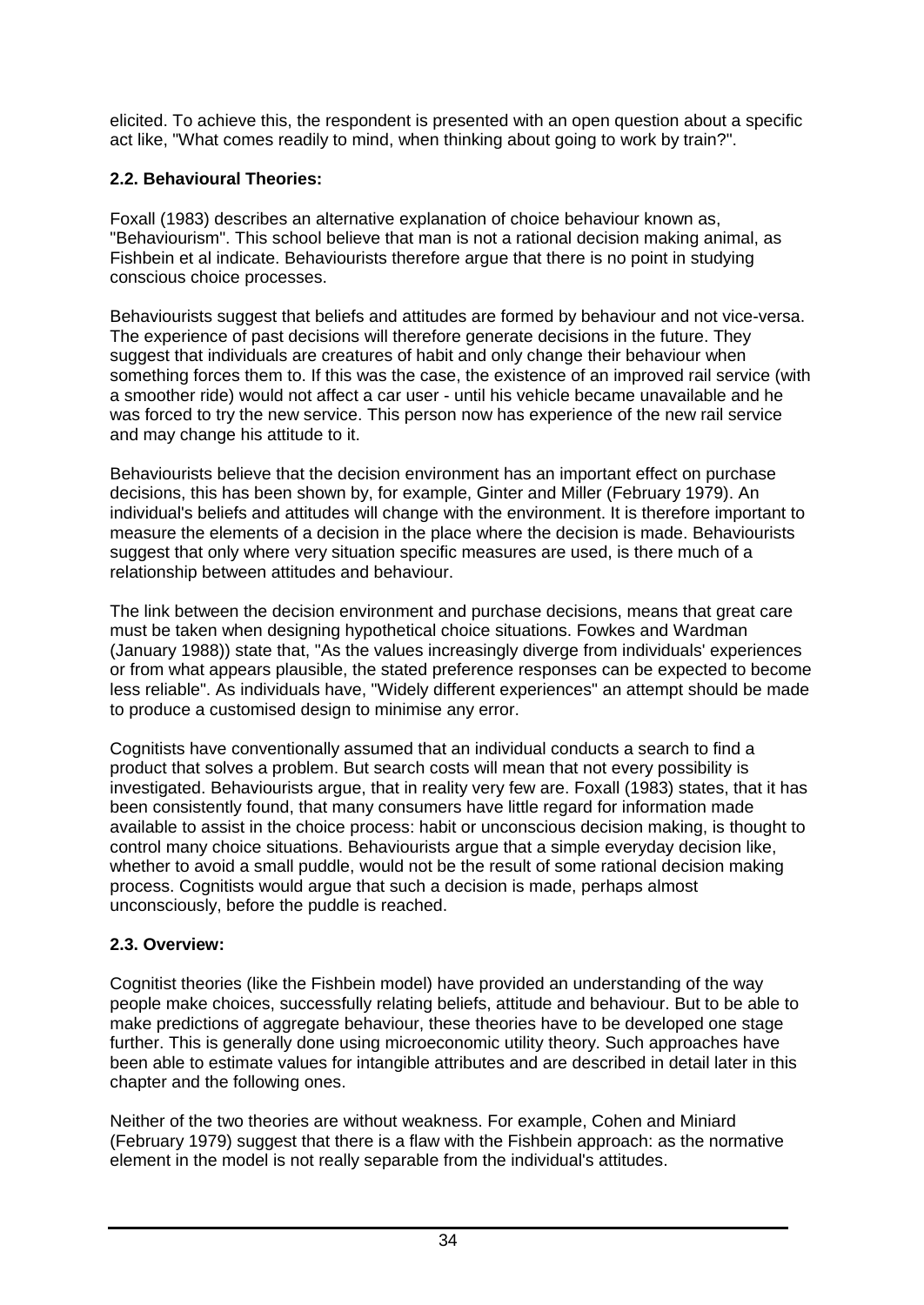The behaviourist view is also contradicted by some evidence. It is implausible to suggest, that an enhanced rail service would only attract additional users who were forced to try it out. This may apply to some individuals, but the introduction of such services in the past (British Railways Board (June 1986)) have shown effects that are too large to be explained by this alone.

Although Foxall (1983) describes the two explanations of choice behaviour as rivals, closer examination makes this dichotomy less apparent. Foxall admits that there may be two types of choice: low involvement where the outcomes are not dramatic and little mental effort is undertaken and high involvement, where there may be a conscious choice process.

It could also be possible (when faced with a recurring decision, like a journey to work) that a cognitive choice is made at the beginning and the outcome then becomes habitual, until something happens that forces a change. However Foxall states that such splits are not yet supported by evidence.

Although the behaviourist approach may provide some new insights into the choice process, it is more of a critique than a theory and it is therefore difficult to use it predictively. Even if the decision process is not conscious, as argued by the behaviourists, it may still be rational. This means that it can be modelled, using similar techniques to those successfully developed - based on a cognitive hypotheses.

#### **3. INVESTIGATING CHOICE BEHAVIOUR:**

#### **3.1. General:**

On the basis of the discussion in the previous section, it is clear that any attempt to examine and predict choice behaviour is best based on a cognitive hypothesis. This can be related to microeconomic utility theory (for example, Laidler (1981)) which is conventionally used to model choice behaviour. The microeconomic theory is now outlined.

Any activity undertaken by an individual is associated with some level of satisfaction (utility). It is hypothesised that individuals are rational and will thus choose the course of action that maximises this utility (or minimises disutility). The demand for any product is thus related to the amount of utility individuals associate with its consumption.

Transport is unusual as it is not usually demanded for its own sake, it is generally required by individuals so that they can take part in some activity (for example, to reach work, go shopping or get to the cinema). Transport can thus be said to have a derived demand as it is a means to an end. The cost of transport in time, money etc. is likely to reduce the utility associated with the activity it is used to reach. It is therefore important to consider the net amount of utility gained from both the travel and the activity at its end. If this net utility is below the net utilities associated with other activities, the individual will not demand the trip.

As an example consider an individual with three options: staying at home, a journey to work by bus and a journey to work by train, these yield five, ten and fifteen utils respectively. We would expect (if there were no other alternatives) this individual to take the train to work.

It is argued that an individual does not know the exact level of utility they will gain from pursuing a choice: they therefore make an estimate of the consequences (Tuck (1976)). This estimate is based on a subjective probability distribution and is the level of utility the individual expects to gain from choosing an alternative (expectancy value model). This subjective probability element can be related to the strength in which beliefs about the action are held.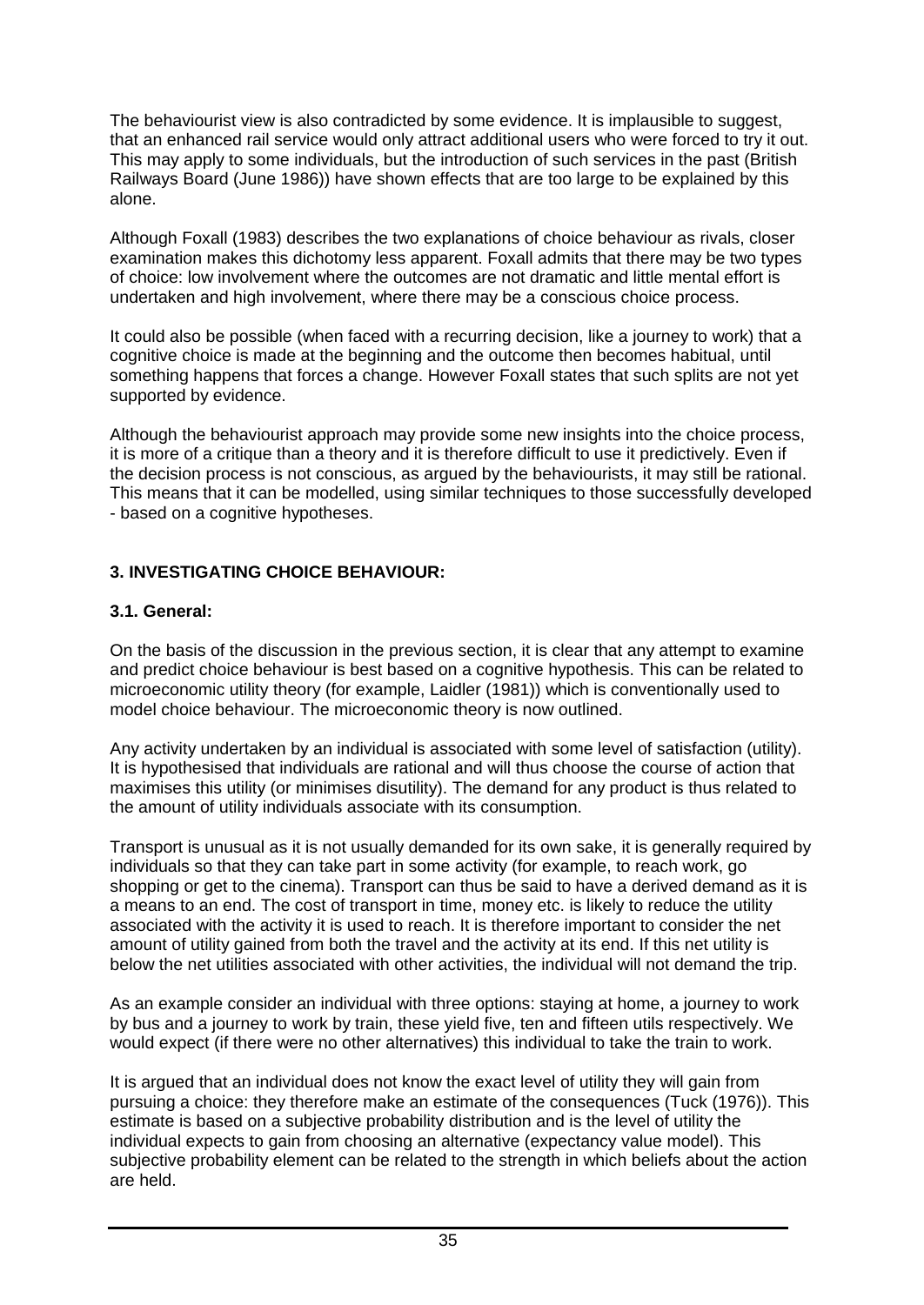Choice of Action = f [UO1, UO2, UO3... UOn]

UOx = Expected Utility associated with Option X.

No investigation into consumer choice is likely to correctly estimate the utility any individual associates with a particular course of action. We cannot obtain all the information on which such choices are based and so our predictions will be generated from imperfect information. It is therefore not possible to precisely predict an individual's behaviour.

When trying to predict choices, this problem of imperfect information is tackled using random utility theory (for example, Ben-Akiva and Lerman (1985), Bates (January 1988), Fowkes and Wardman (January 1988)). According to this theory, the utility associated with any choice is made up of the component we are able to determine from any investigation and a random element.

 $UOx = Dx + ex$ 

Dx = Determined Utility. ex = Error Term - Random Element.

The choice between options is therefore specified in terms of probability. The assumptions made about the distribution of this error term determine the form of model that is developed. For example, "A Weibull distribution yields the most commonly used form of random utility model, the multinomial logit model" (Fowkes and Wardman (January 1988)).

Any good or service can be looked at as a combination of the attributes that make it up. For example a particular rail service may be considered: quick, expensive, difficult to reach and comfortable.

Consumers are believed to begin a choice process by identifying a need. This need can be satisfied by certain product attributes. For example, an individual may feel a need to get to work faster. The performance of each product with respect to attributes associated with this need is determined through a search and learning process. Consumers then make judgements of the merit of having attributes at certain levels. This information is integrated to form overall impressions of various products (Louviere (1988)).

The utility an individual associates with any good or service, can thus be broken down into a series of part utilities for each attribute. It is the relative sizes of these part utilities that determine an attributes value. If one of these utilities represents the money cost of the option, we are able to state the value of any attribute in financial terms.

Utility of Option = f [Ua1, Ua2, Ua3... Uan]

 $Uax = Utility$  associated with attribute x.

This exact form of this model varies between studies, for example part utilities may be added or multiplied. Additive forms are generally the most popular (Kroes and Sheldon (January 1988)).

The two main groups of techniques that can be used to estimate the coefficients of the attributes in such a model are now described.

## **3.2. Revealed Preference Techniques:**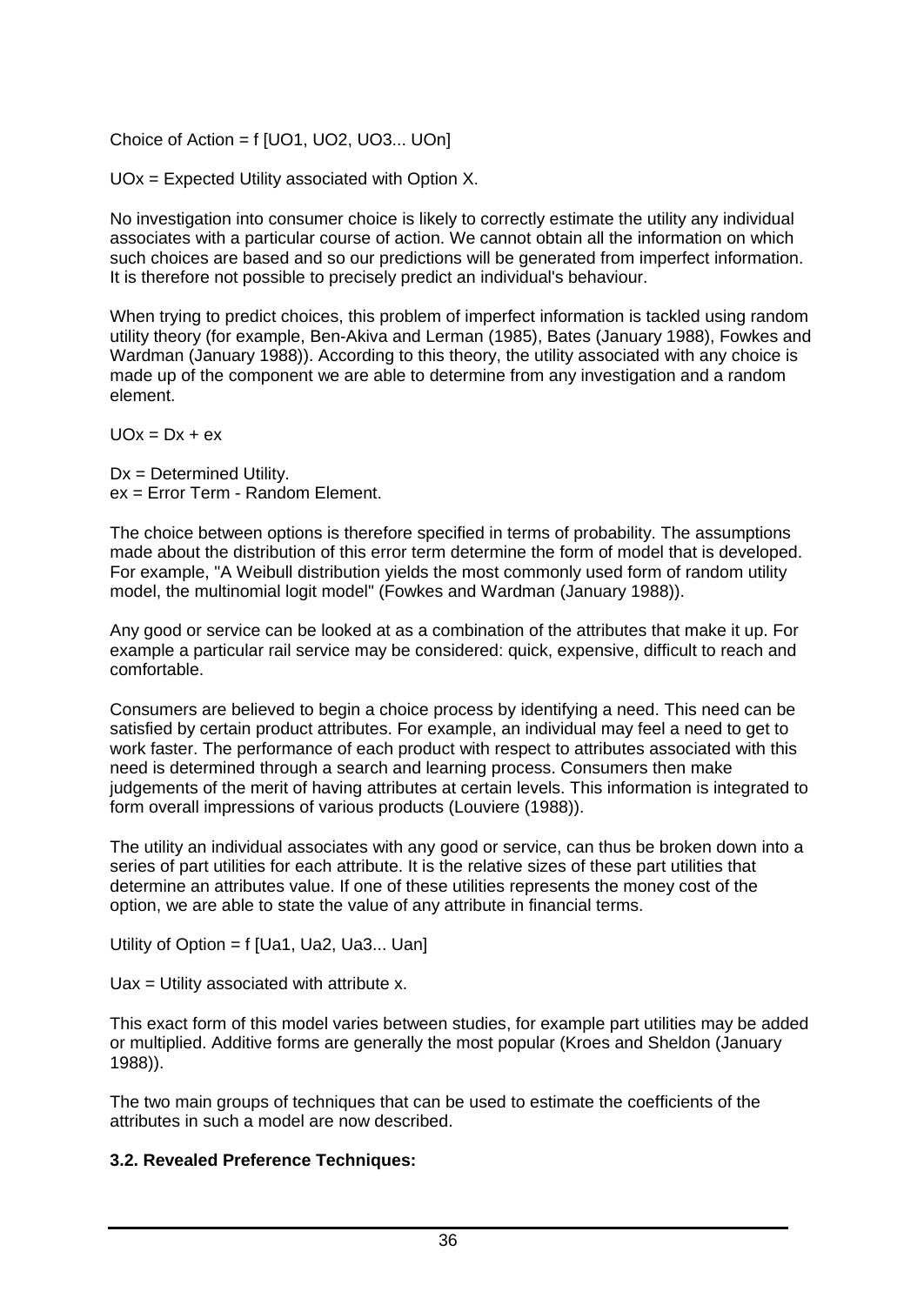With revealed preference techniques the choices individuals make in real situations are observed. Attribute levels for each possible choice are also noted. This information allows estimates of the utilities associated with options and attribute levels to be established. This is usually done using mathematical techniques, like regression or maximum likelihood.

This approach is best illustrated with an example. Assume competing train and coach services, the train costs £2 and the coach £1. The train takes half an hour and the coach one hour. If an individual chooses the train, he reveals that his value of journey time is greater than £2 an hour.

Unfortunately the procedure is rarely this simple. In our example the train may have been more comfortable and had more luggage space than the coach - our consumer may have spent some of the extra money on these features. Isolating attributes from each other is one of the major difficulties with the approach. For a revealed preference approach to be successful we must therefore find a situation where the attribute we wish to study is one of the few that varies.

These issues are discussed in more detail later in this chapter, where the implementation of a series of revealed preference approaches is considered.

## **3.3. Stated Preference Techniques:**

# 3.3.1. GENERAL:

Revealed preference techniques have traditionally been used in the study of demand. However in recent years stated preference techniques have evolved to a point where they are also capable of producing predictive models of choice behaviour.

Heeler et al (February 1979) and Brinberg et al (March 1986) list a number of ways of measuring attribute importance - though not necessarily values. This can be done through: Open ended elicitation, trade-off analysis, importance ratings, subjective probability measures, paired comparisons, or information search. These techniques are outlined below. Although they are described separately, there have a number of common features and some research has combined aspects of each.

# 3.3.2. OPEN ENDED ELICITATION:

Open ended elicitation, involves respondents stating the attributes that come readily to mind, while thinking about a choice decision. The ease with which the attributes are extracted, gives an indication of their importance in the choice process. This is characterised by the Fishbein approach, described earlier.

But Fishbein's technique has to be applied very specifically for it to succeed. It is also very difficult to make aggregate predictions of behaviour on the basis of these attitudes and beliefs (Tuck (1976), Foxall (1983)). Furthermore, as the Fishbein technique only identifies the, "Salient" or most important beliefs about an action, the effect of intangible attributes (like ride) may be too subtle to be picked up. However the Fishbein approach may still be useful in indicating how salient ride is.

# 3.3.3. TRADE-OFF ANALYSIS:

Trade-off analysis estimates values for attributes by asking respondents to rate certain products characterised by different levels of specified attributes. To compare these alternatives respondents have to trade one attribute for another. For example, a choice may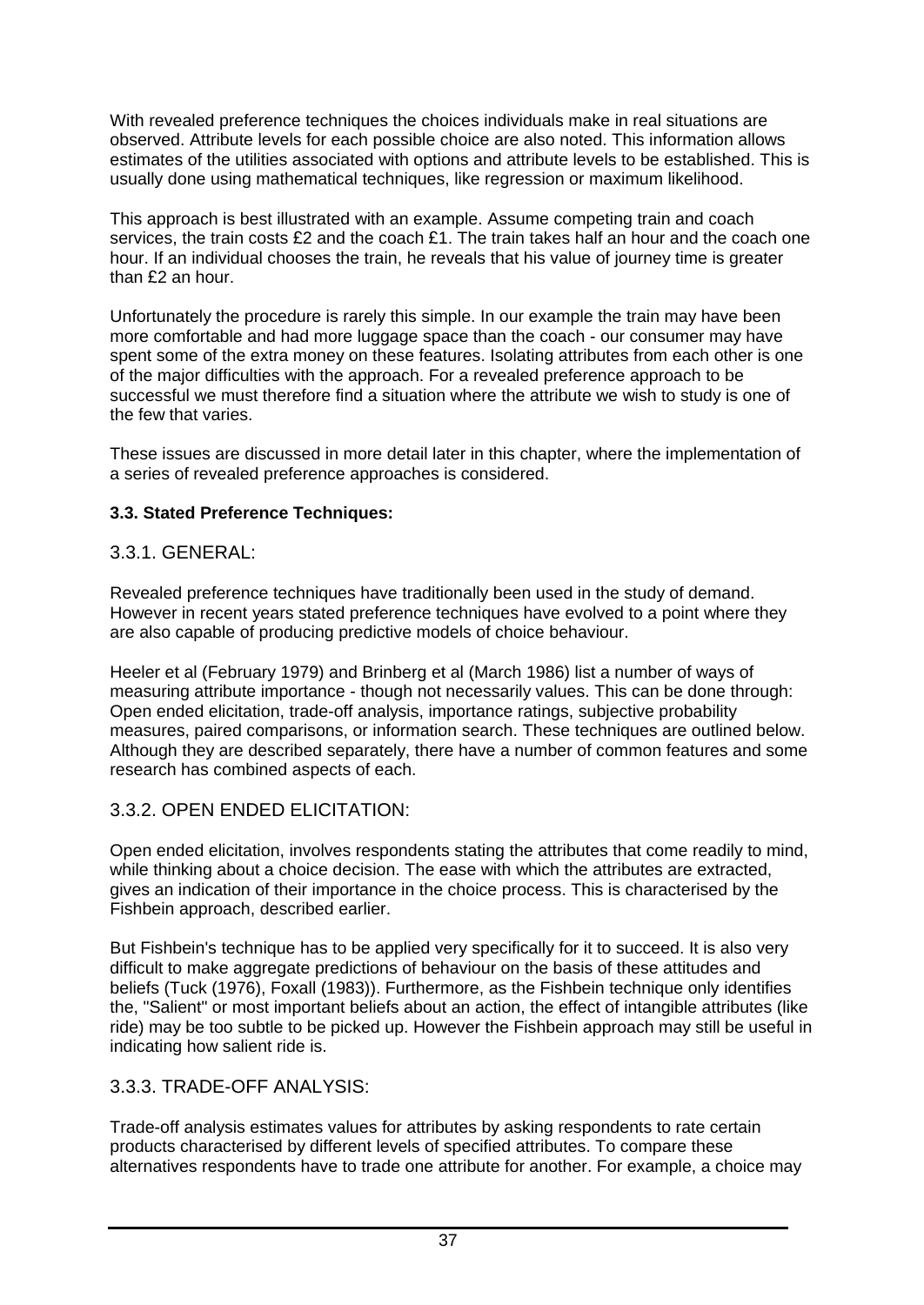have to be made between a fast expensive car and a slow cheap car, the respondent thus has to trade speed with cost. Best and McCullough (February 1979) argue that trade-off analysis generally, is stable over time and reliable. These techniques are described in more detail later (chapter eight) where a trade-off model is developed.

## 3.3.4. IMPORTANCE RATINGS:

With importance ratings, respondents are directly asked to rate a series of attributes on some consistent scale. It is suggested that techniques, like this, where respondents do not have to trade attributes can lead to excessively high ratings (for example, Guilford (1954)).

## 3.3.5. SUBJECTIVE PROBABILITY MEASURES:

Subjective probability measures establish the importance of attributes by asking respondents the probability of them choosing a product, while varying the levels of each attribute individually. The size of each attributes' effect on the probability of choosing the product, indicates the importance of the attribute. An adaptation of this technique may be able to generate attribute values.

## 3.3.6. PAIRED COMPARISONS:

With a paired comparison approach, subjects are presented with pairs of attributes and asked to indicate which of the two would be more important to them, in evaluating some product. This is done for all possible pairs of attributes, allowing estimates of importance to be made. But again this approach does not provide values for attributes and the production of individual estimates is not possible with this technique (Ackerman et al (March 1986)).

## 3.3.7. INFORMATION SEARCH:

One of the main information search approaches, uses the Information Display Board. With this technique respondents are asked to make a hypothetical choice: they then take information about the products from a display board until they have enough to make a choice. By doing this respondents reveal the attributes that were most important to them while making the decision.

## **3.4. Technique Conclusions:**

From the previous discussion it is clear that the most effective way to produce a value for a change in ride quality, would be to develop techniques based on the standard microeconomic utility model. For any rail journey ride quality would be one of the attributes represented in such a model. This thesis has to find a way of isolating the utility associated with various levels of this attribute. By expressing these utilities relative to those of money, we are able to produce a financial value of a ride change.

There are two broad groups of techniques that can be used to isolate the utility associated with changes in levels of ride quality, these are used in the next section to generate a series of possible approaches. After the initial review it would appear that stated preference techniques are most likely to be successful.

Although there are many such techniques for measuring the importance of product attributes, importance may not indicate value. There are a number of reasons for this. The relationship between importance and value may not be linear (for example, Tuck (1976)). When making independent assessments people often rate all attributes as important. Trade-off analysis or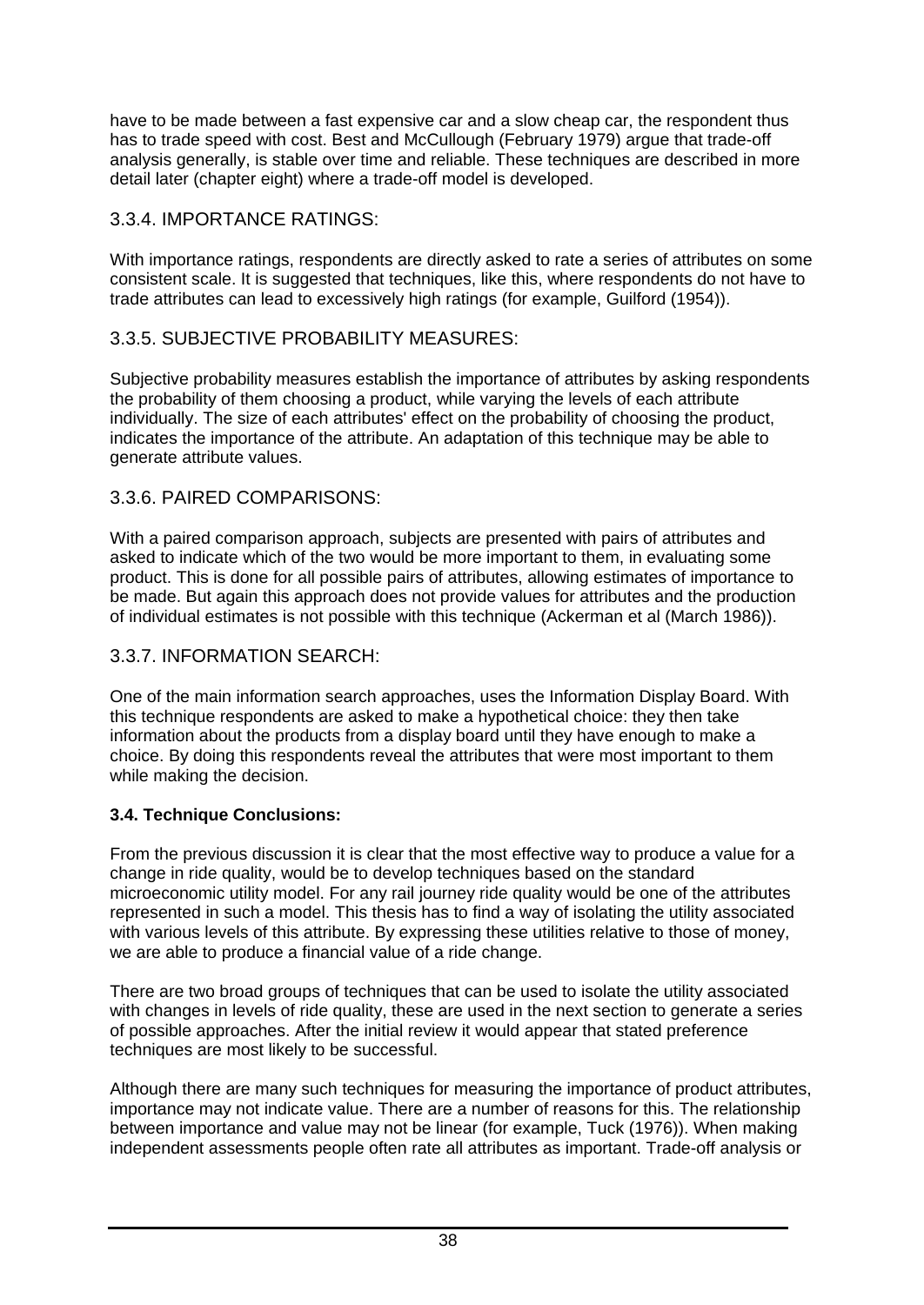an adaptation of subjective probability measures offer the most potential for establishing a ride value - allowing predictions of aggregate behaviour to be made.

Other techniques may also be of use in the research. An open elicitation approach, such as that developed by Fishbein, could help establish the importance of ride in the early stages of the work.

It is also clear from Fishbein's work, that respondents can only handle a very limited number of attributes (between five and nine) when making a choice decision. If such a choice process is to be simulated later in the research, even fewer attributes could be used, as respondents will have less motivation than in a real situation.

Situational characteristics appear to have a very important effect when measuring the decision process. It has been found that behavioural predictions are less reliable, when data is collected in an inappropriate environment.

## **4. POSSIBLE APPROACHES:**

The ways of producing a valuation of ride can be looked at as a hierarchy (see figure 3.2).

FIGURE 3.2: POSSIBLE VALUATION APPROACHES.



To establish a value for a change in ride quality, a series of people must consider the difference between two levels of engineering ride. They must then value this change in terms of something - probably money. As mentioned in chapter one the major difficulty with this procedure, is that engineering measures of ride are meaningless to the general public. We cannot therefore present people with engineering measures of ride and expect them to place a sensible value on the difference between them.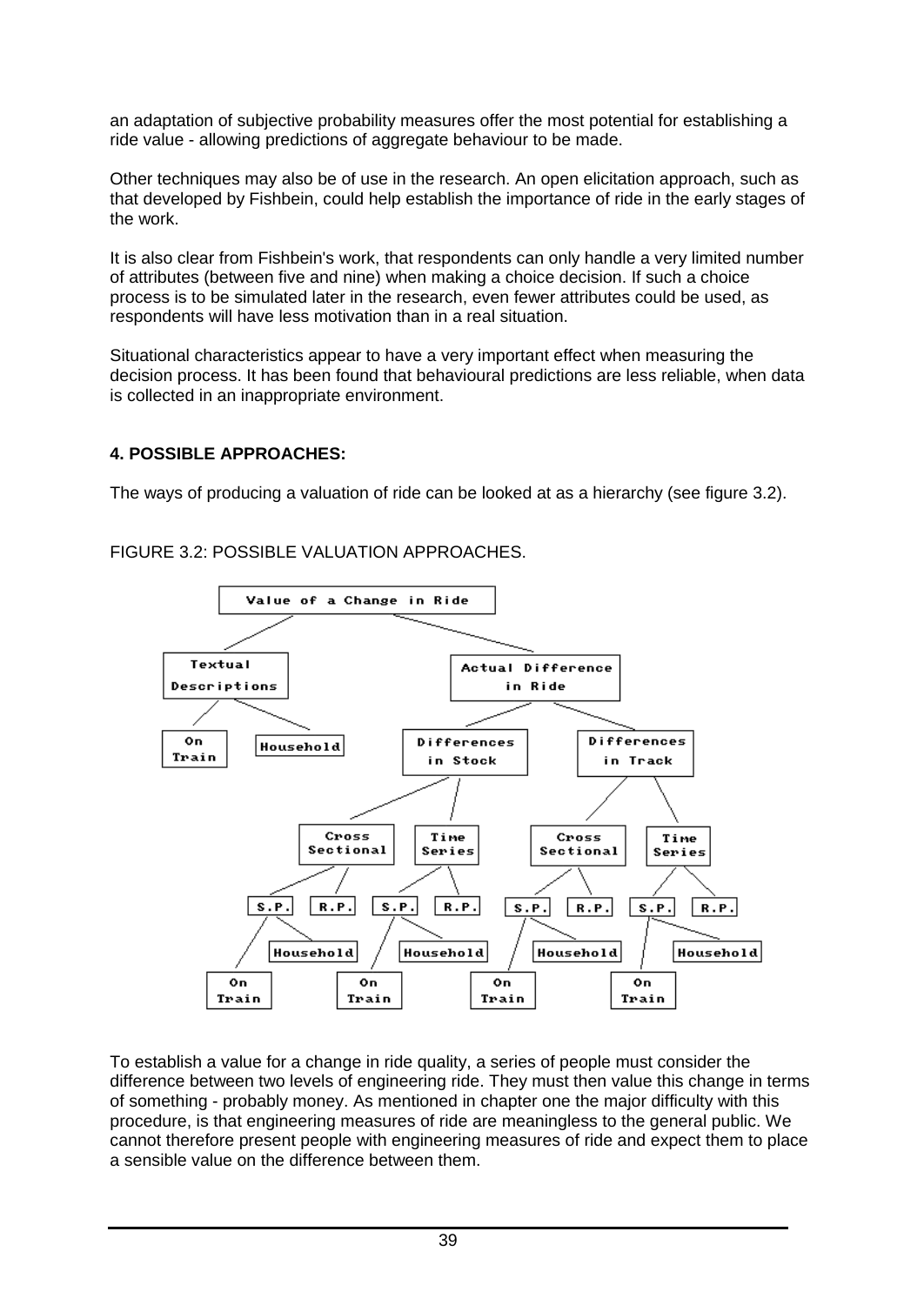Respondents must be presented with descriptions of ride that they can relate to, based on their experience of travel. These descriptions should be linked to technical scales, so that they act as a proxy for engineering ride measures. The way in which these proxy measures are presented and the method used to value them are the main elements of any ride valuation approach.

Respondents can be presented with two basic forms of alternative ride measurement. Firstly they can be presented with actual levels they have directly experienced. For example, "Your train journey from London to Bedford last week". Alternatively they can be presented with textual descriptions of ride levels based on their general travel experience. For example, "The ride is so rough that your drink spills frequently".

Looking at the actual changes in ride experienced by respondents, reveals a further division of techniques. From the previous chapters it is clear that, the ride felt by passengers results from the roughness of the track and the way that a vehicle compensates for the this roughness. Ride quality is therefore influenced by the quality of the track and the quality of a vehicle's suspension. Other factors can also affect the sensations felt by a passenger, but these are of less importance. Changes in either track or suspension, could make an attempt at ride valuation possible.

Directly experienced ride levels can be compared for one service over time (time-series) or between a number of services at a point in time (cross-sectional).

The effects of changes in ride quality can be measured using either stated or revealed preference techniques. Stated preference approaches can be implemented as an on-train or home based survey.

The groups of techniques that result from this discussion are now considered in turn. An approach based on textual descriptions of ride is developed first. Approaches based on ride levels experienced with different stock are then considered. Finally, valuing differences in ride produced by varying track quality are discussed.

## **5. TEXTUAL SCALE DIFFERENCE IN RIDE:**

This approach would deal with the ride scale problem by developing a series of textual ride descriptions, which are comprehensible to respondents and related to measures of engineering ride. Respondents would be asked to value movements along this alternative scale using stated preference techniques. Changes in ride quality would be traded-off by respondents against known attributes like fare or journey time.

A textual ride scale must fulfill two main requirements. Firstly it must be directly related to engineering measures of ride. If this is not so, we will be unable to determine the levels of engineering ride that respondents have produced a value for. This will make the results of limited practical value - this is precisely the problem experienced with M.V.A's value of ride (M.V.A. (May 1985)).

Secondly the textual scale must be easily comprehended by the general public. If the scale is not clearly understood, respondents will not be sure what levels of engineering ride they are valuing. If respondents have difficulty interpreting the scale, they may not take the task seriously - producing meaningless results. They may even fail to complete the exercise reducing the response rate. Respondents may also make a best guess. Any such guesses are likely to be more varied than the respondents' real values of a change in ride. Presenting respondents with a poorly constructed textual ride scale is likely to result in a lack of precision that will reduce the practical value of the findings.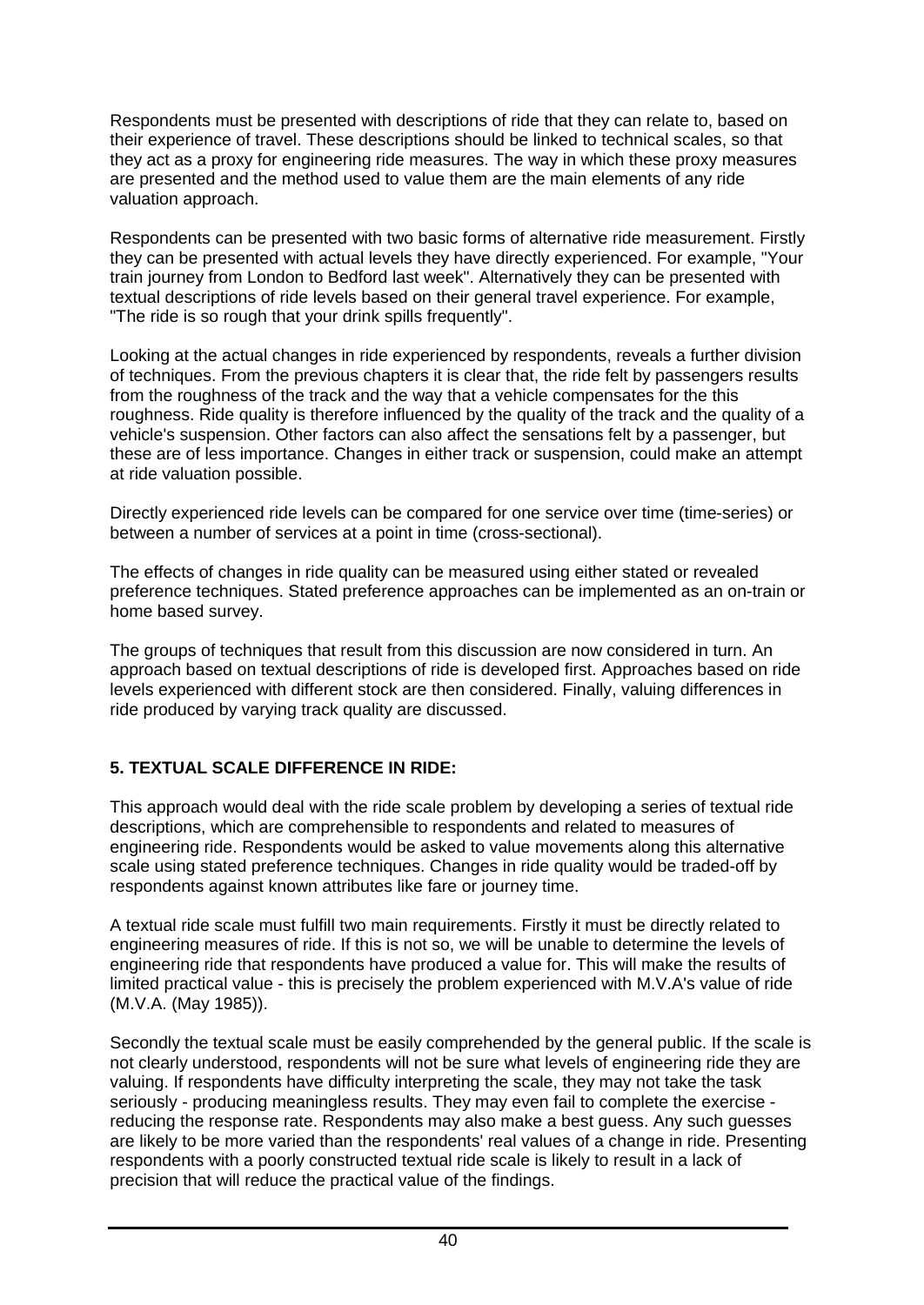Initially it seems that the best way to generate an effective textual scale, would be to consider events objectively associated with particular levels of engineering ride. Such a scale could be based on: injury, sickness, inability to read, inability to write, or the spilling of drinks. The most effective of these events would appear to be the spilling of drinks, as this could be directly related to accelerations on a train.

Such a scale could use a series of objective statements, such as, one spill per hour etc. Spilling of drinks is likely to be something previously experienced by the majority of passengers. But, the drinks phenomenon is only a representation of peak values of ride and cannot be easily related to an average (R.M.S) measure. So even with the drinks measure, which initially appears the most effective, there would be only a loose relationship between engineering ride and the textual scale.

This textual scale approach is similar in a number of ways to the approach used by M.V.A, which is the only study to have produced a value of ride. It is therefore wise to give this approach further consideration. But before proceeding any further with this approach, it is important that we establish a suitable form of language for the textual scale. This is best done using a depth interview (described in the next chapter). Langauge could be investigated by asking, for example, "What is meant by ride?" or, "How rough is this service?".

This approach could be implemented as an on-train or home based exercise. At this stage both will be considered for further development, as the technique can operate in both environments with little alteration. The effects of the choice of survey location (for example, sampling and the decision environment) will be considered later.

# **6. ACTUAL CHANGE IN RIDE - DIFFERENCES IN STOCK:**

With this group of methods respondents are asked to value differences between actual ride experiences, associated with various forms of rolling stock. These differences in engineering ride would result from the different suspensions employed on the rolling stock. Suspensions can differ both between and within, types of rolling stock.

# **6.1. Different Suspensions Alone:**

Ideally we would be dealing with a series of similar trains each with different bogies, thus offering various levels of engineering ride. In such a case, the only differences between the trains would be ride quality. Any valuation of the differences between trains would therefore be almost solely due to ride quality. Unfortunately this situation rarely occurs naturally. In the past a number of similar Mark 1 coaches were fitted with bogies of very different riding characteristics (for example, Glover (1987)). Unfortunately few of these coaches still exist especially with the older rough-riding B1 bogey.

In an ideal world two coaches of the same multiple unit would be modified, so each offered a different level of engineering ride. Passengers could then be quizzed about the differences between them. If the same train was run over a particular route for any stretch of time, it may even be possible to observe effects on the seating positions of regular travellers. Such passengers could be asked if there was any reason for them selecting their seat. Each coach could be painted slightly differently, so that respondents could distinguish between them.

But such an approach is clearly not practical with a Ph.D. thesis. The idea of finding two similar trains with different riding characteristics therefore has to be abandoned.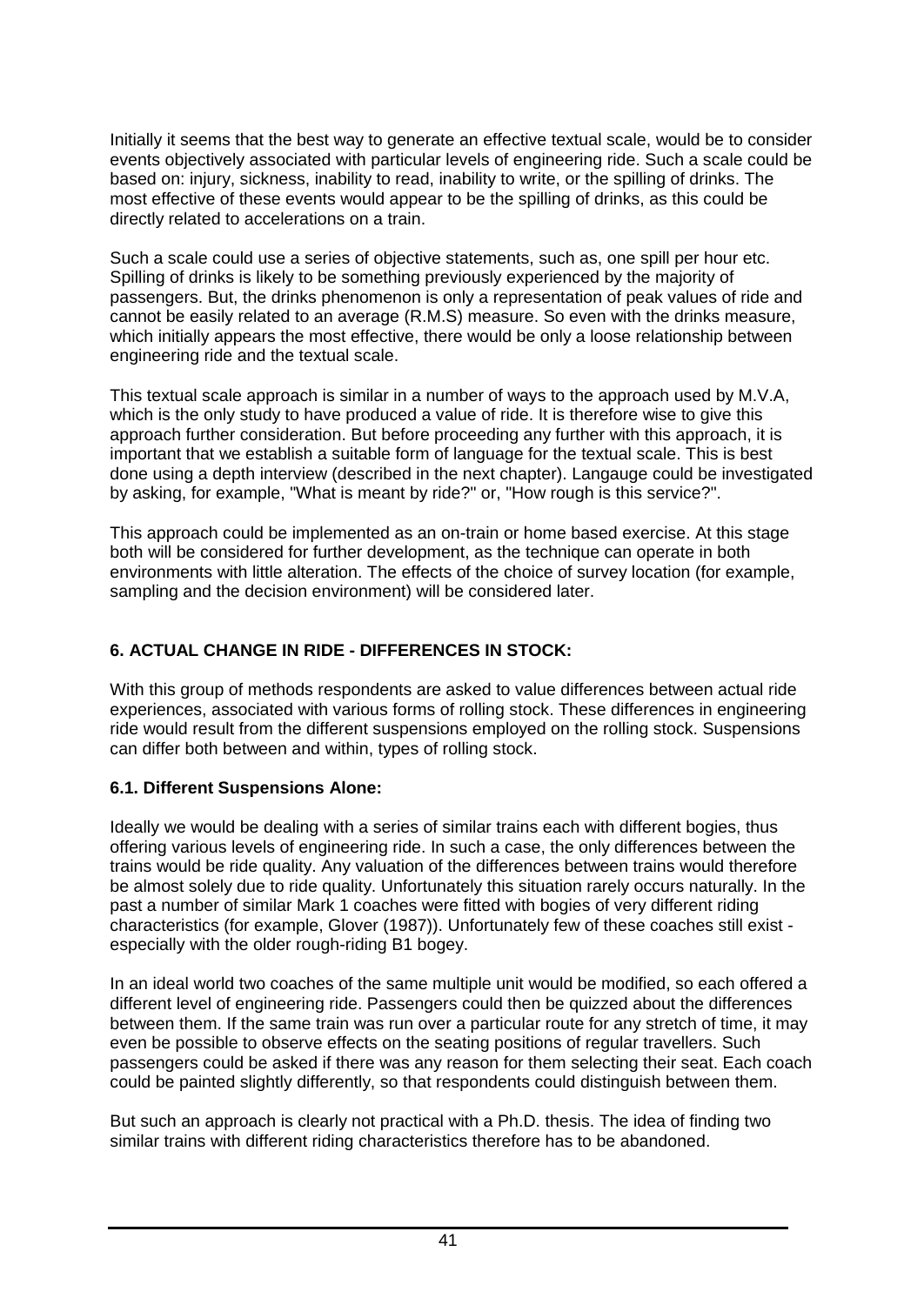## **6.2. Different Rolling Stock:**

In this case respondents would be considering the difference in ride between a number of different types of train. This would mean that ride would not be the only difference between the trains. The ride effect therefore has to be isolated from the effects of all the other changes in attributes.

## 6.2.1. REVEALED PREFERENCE:

A revealed preference approach would mean acquiring patronage figures for a number of origin-destinations, served by stock with different levels of ride. Each origin-destination's patronage levels could be related to the level of ride experienced, using some form of mathematical model. This would allow the value of ride to be estimated.

Unfortunately there is one unsurmountable problem with this approach. Ride will not be the only difference between trains. Those with the best ride will tend to be of a newer design, most other attributes will also have improved in the new trains. This means that all the independent variables, representing stock attributes, will vary together - resulting in perfect multicollinearity (for example, Groebner and Shannon (1985)). Generally this perfect multicollinearity (singularity) makes it impossible to isolate the ride effect from those of other attributes. For example, if ride was the only attribute included in the model it would be greatly over-valued, as it would act as a proxy for all the other improvements.

The near impossibility of producing a value for ride with such an approach, means that it will not be given further consideration.

## 6.2.2. STATED PREFERENCE - TIME-SERIES:

This approach would be implemented after the introduction of new trains (with a better level of ride quality) on a line. The most effective way of developing an such an approach, would be to consider the effect on passengers of a reduction in ride quality to its original level.

The effect of the ride improvement, resulting from the introduction of the new stock, could be estimated. But this would be considerably more difficult than estimating the value of a reduction to the original level. For example, estimating the value of the ride improvement, would mean establishing the number of journeys made by our sample, before the new stock was introduced. We would then have to isolate the proportion of the change in trip rates that was due to ride, rather than other improvements. The isolation of ride, in such a general case, would be extremely difficult. Such an approach is likely to suffer from major recall errors, as it is unlikely that travellers can accurately remember their trip rates of up to six months ago.

Predicting a value for a reduction in ride quality is more appropriate for what British Rail Provincial have in mind. By implementing the approach after the ride improvement, a group of previously infrequent users would be included in the sample. Finding a representation of such people, when considering the value of a ride improvement, would be very difficult. No attempt will therefore be made, to estimate the value of a ride improvement with this approach.

This group of approaches tackle the ride scaling problem, by referring to the ride levels associated with certain trains. People will be selected on the new trains, who have experience of the previous trains. People who do not have experience of the previous stock would be excluded from the survey, as such passengers could not give a realistic valuation of the change in ride. All respondents thus have experience of two engineering ride levels.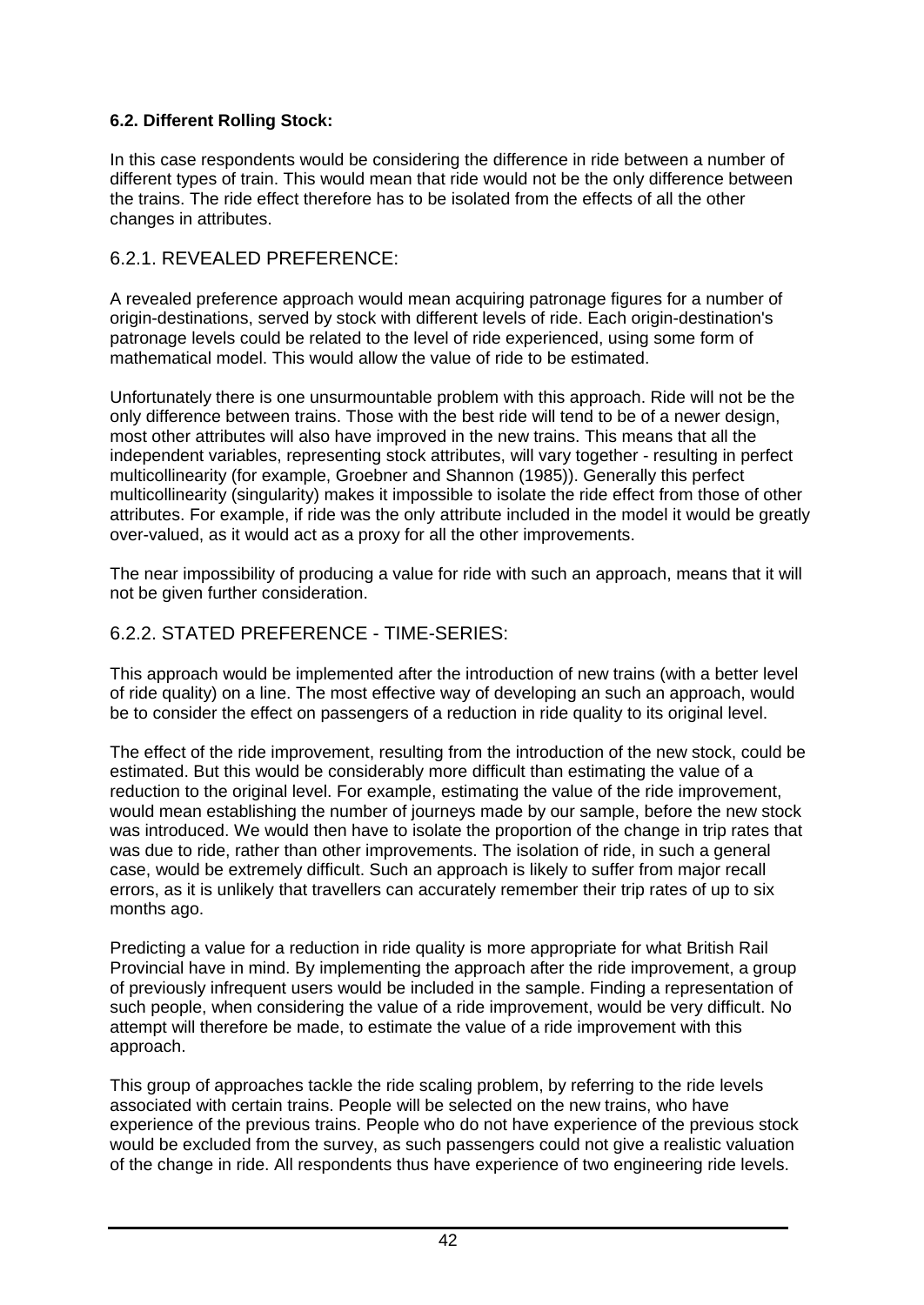Interviewees would be asked to think back to when their decision to travel was made; hypothetically giving them time to plan for alternatives (Harrell (1987)). Passengers would then be asked to re-make this decision assuming the previous levels of ride quality. The proportion of current passengers who would no longer make today's trip would allow an estimate to be made of the value of ride.

Engineering ride would be measured on the route before and after the introduction of new stock. This allows the stated change in patronage to be related to a change in engineering ride.

This technique could be applied as a household survey - asking a respondent about his last or next trip. Fishbein states, that to effectively investigate the way people make decisions, we should obtain information just before the actual decision (for example, Tuck (1976)). Considering a respondent's last trip is therefore less likely to reveal choice processes, than interviewing just before or during that trip.

The best household approach would be to ask a respondent about his next trip. But, the low trip rates on rural lines, would make it very difficult (in a household survey) to find enough people who were planning their next trip. For example, Centre for Transport Studies (1989) found that 68.2% of passengers used the train less than once a week. This household approach will therefore not proceed.

This technique assumes, that all passengers expected to travel on the new train and had a good idea of what it was like, at the time of the decision. Implementation is therefore likely to be most effective, if it is done some time after the introduction of the new stock. However the greater the lag after introduction, the greater the error in recalling the ride of the old stock.

Despite these problems it is believed that this approach has sufficient potential for it to be developed further.

## 6.2.3. STATED PREFERENCE - CROSS-SECTIONAL:

This approach would again mean finding respondents who have experience of a number of types of stock. The ride scaling problem is again tackled by referring to the ride of actual trains on a specified line. But in this case, a line would be selected where both trains were running together. This means that the ride on both trains will be fresh in respondents' minds.

With this approach respondents have not been able to assume that their current trip would be on the new stock. So we have to estimate the effect on respondents, of the differences in ride quality, using a hypothetical trip. To ensure an accurate response this hypothetical trip should be as close to reality as possible. A value for the change in ride would be produced by asking respondents to choose between a series of imaginary trips characterised by different levels of ride and other attributes.

As a hypothetical trip is being considered this approach could be implemented on-train or at home. The issues involved in this decision are discussed more fully in chapter five.

## **7. ACTUAL CHANGE IN RIDE - DIFFERENCES IN TRACK:**

This group of approaches are based on respondents having experienced a number of levels of ride, as a result of differences in track quality.

#### **7.1. Time-Series:**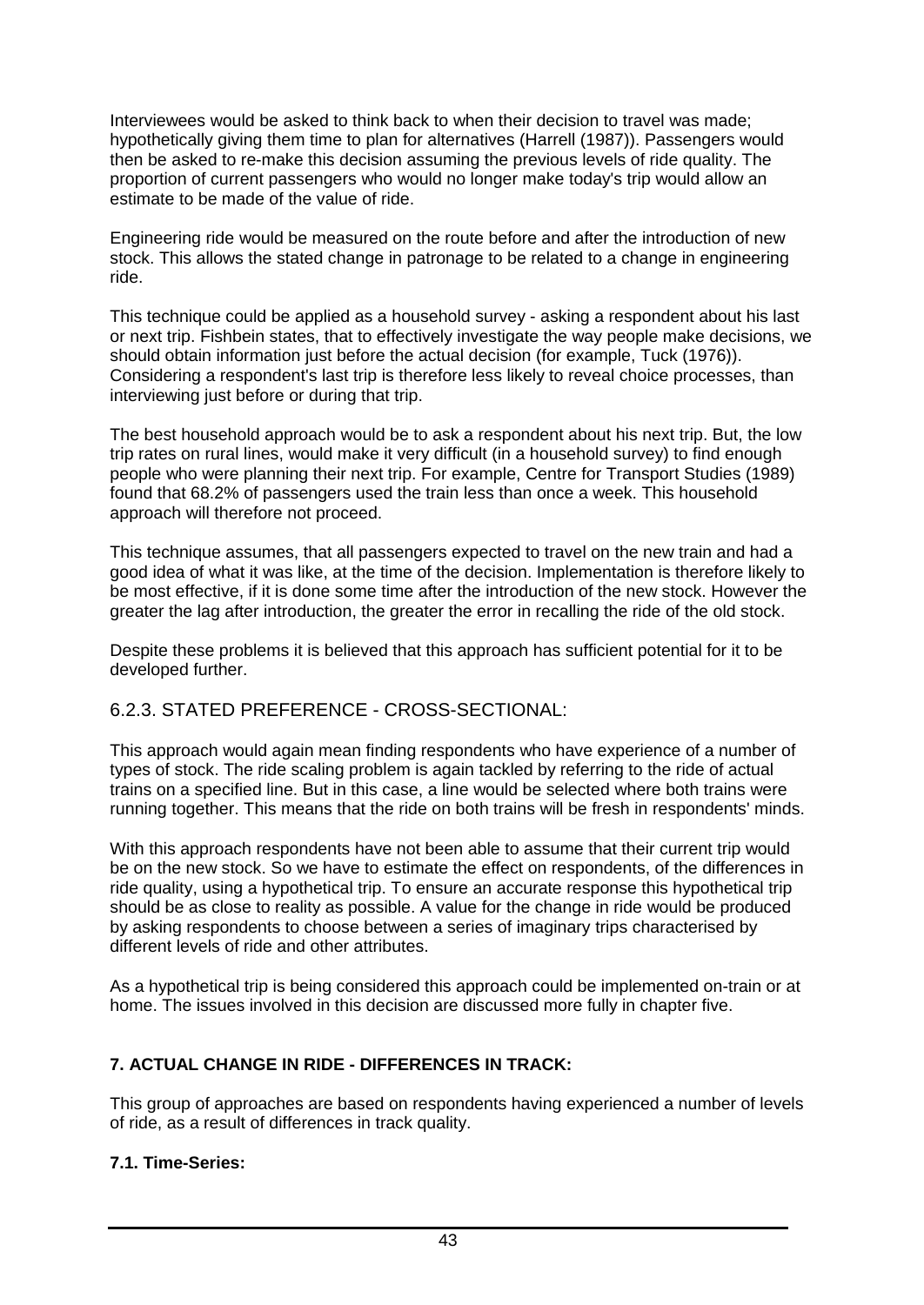These approaches rely on finding a line where track quality has recently been changed, resulting in a different level of ride quality. In the past this has often occurred as a result of laying continuously welded rail (for example, Cooper (1984)). Respondents could compare the current ride with their memories of the previous ride and indicate the value they place on the difference.

But, there are a number of problems with such approaches. As the old situation has been eliminated, it will be difficult to establish the size of the change in engineering ride that respondents are valuing. Previous levels would probably have to be estimated, by looking at other un-modernised lines.

For these approaches to be effective, the change in track quality would have to happen quickly to reduce recall error. But, it is rare for large sections of a route to be modified in a short period and such a situation is very unlikely to be found during this research. If implementation was delayed until the full replacement of track, recall error is likely to be severe. Intermediate experiences of ride would also interfere with respondents' memories of the original ride level (Baddeley (1982)). If the study were done before the full replacement of track, the difference in engineering ride over a particular journey would be small.

Changes in track quality are often associated with corresponding changes in journey times. Overall the difference in ride experienced by the passenger before and after the change in track quality is therefore likely to be small.

These time-series approaches will therefore not be developed further.

#### **7.2. Cross-Sectional:**

This approach would mean finding a series of origin-destinations characterised by different standards of track and thus ride quality.

## 7.2.1. REVEALED PREFERENCE:

With a revealed preference approach we would need to compare levels of patronage for a series of origin-destinations. By applying mathematical modelling techniques we could then estimate the effect of differences in ride quality on these patronage levels.

This form of revealed preference technique is likely to be more successful than that discussed previously (which considered the effect of ride differences between trains). But, there are unfortunately still difficulties, even with this, more promising revealed preference technique.

Variations in ride, produced by differences in track quality, are likely to have a very small effect on patronage. This means that there will be insufficient co-variation in ride and patronage, for an effect to be isolated using revealed preference techniques (for example, Kroes and Sheldon (January 1988)). Even if the services on each route are similar, there will be differences in other factors which have a far greater effect on patronage. For example, population size and characteristics, location of stations, and unexplained effects. The Transport and Road Research Laboratory (1980) state that such difficulties will result in, "Unreliable estimates of their individual effects so that little confidence can be placed in forecasts of the effects of changes in them".

These more important differences would have to be specified in any model, or the ride variable may act as a proxy for their effects. Any model would therefore need a substantial number of independent variables. A large sample of origin-destinations would have to be considered, to explain the effects of all the independent variables.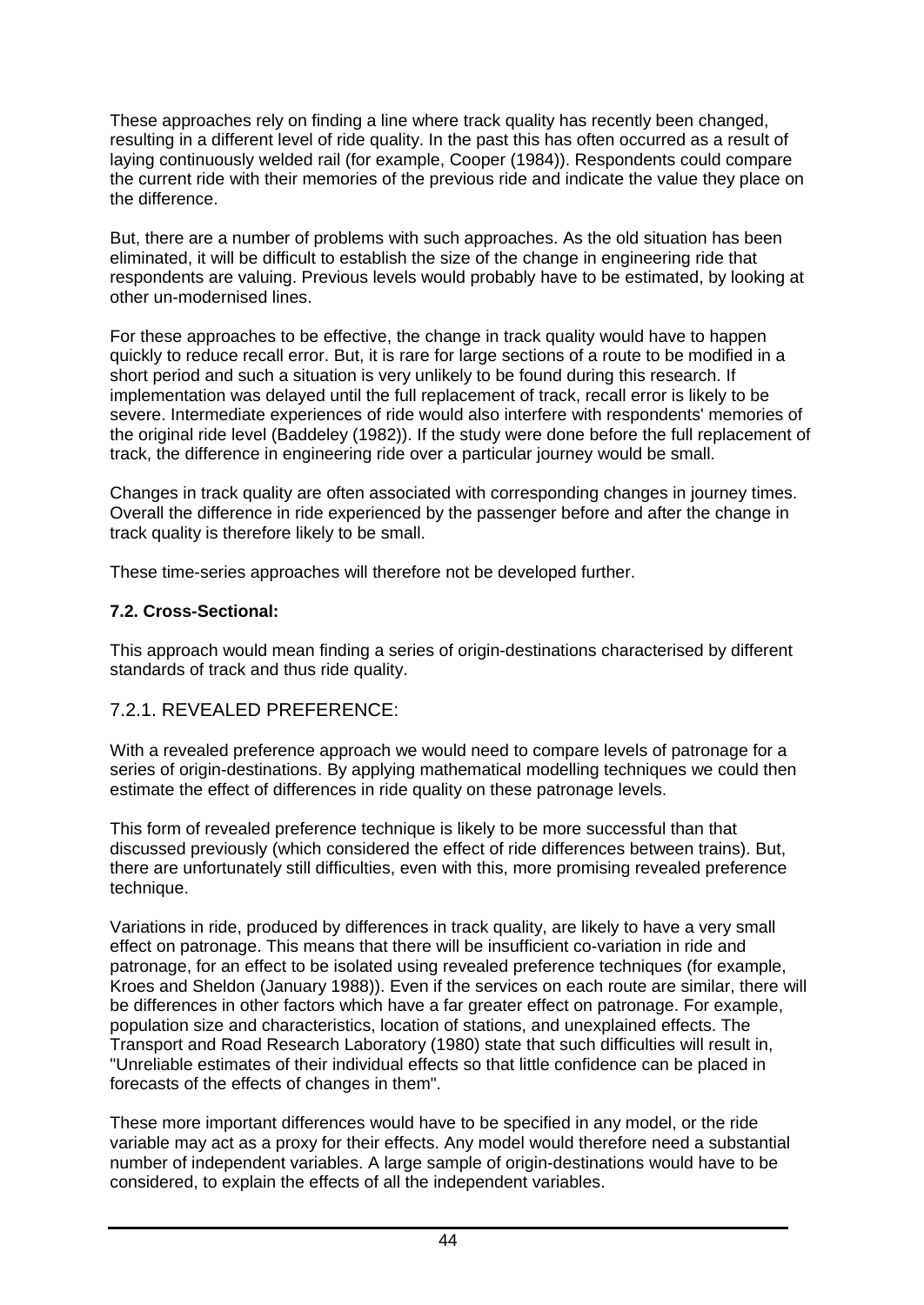At the start of this research Provincial patronage data was still patchy, despite the introduction of improved computerised ticketing procedures, for example PORTIS. It may therefore have been difficult to establish flows for a large number of origin-destinations.

A revealed preference model, in such circumstances, is unlikely to produce a usable value of ride. Even if it did, the large amount of data required would make this an inefficient way of proceeding. None of the previous work in this area, reviewed in chapter two, was based on revealed preference techniques. Nash (1982) states that, "For many aspects of quality which are difficult to measure (comfort, cleanliness, convenience of exact timings) market research techniques are almost inevitably chosen". This revealed preference approach is therefore not be developed.

## 7.2.2. STATED PREFERENCE:

There are two ways of developing this technique. We could ask respondents to compare the ride quality of various trips they had made, with the same stock, on different track sections. Alternatively we could find a long distance route comprising of a variety of track standards. Respondents could then be asked to compare sections of their current trip. The former approach could be implemented as a household survey.

Both these approaches rely on respondents having experience of a number of ride levels in the same stock. Respondents' perceptions of ride and the corresponding engineering levels, could be measured throughout the routes. The value respondents attached to the differences in ride, that they had experienced, could then be estimated. This estimation would probably be made using some form of trade-off task.

## **8. METHODS WORTHY OF FURTHER INVESTIGATION:**

The previous discussion has greatly reduced the number of possible techniques for establishing a value of ride. Only the following groups of approaches are considered worth developing later in the research:

- a). Textual Scale Change in Ride: On-train and Household.
- b). Actual Change in Ride Stock Change: Stated Preference Time Series On-train.
- c). Actual Change in Ride Stock Change: Stated Preference Cross-Sectional Ontrain and Household.
- d). Actual Change in Ride Difference in Track: Stated Preference Cross-Sectional On-train and Household.

## **9. BASIC STATED PREFERENCE ISSUES:**

Although all revealed preference techniques have been rejected (as they were clearly incapable of producing useful results) this is not to say that the preferred stated preference approaches are flawless. They are however more likely to yield some form of ride value.

There are a number of issues that have to be considered with these stated preference approaches. As the research develops the weaknesses of these approaches will be discussed in more detail and remedies for these shortcomings discussed. Some of these issues would be usefully investigated in a preliminary interview, these are considered below.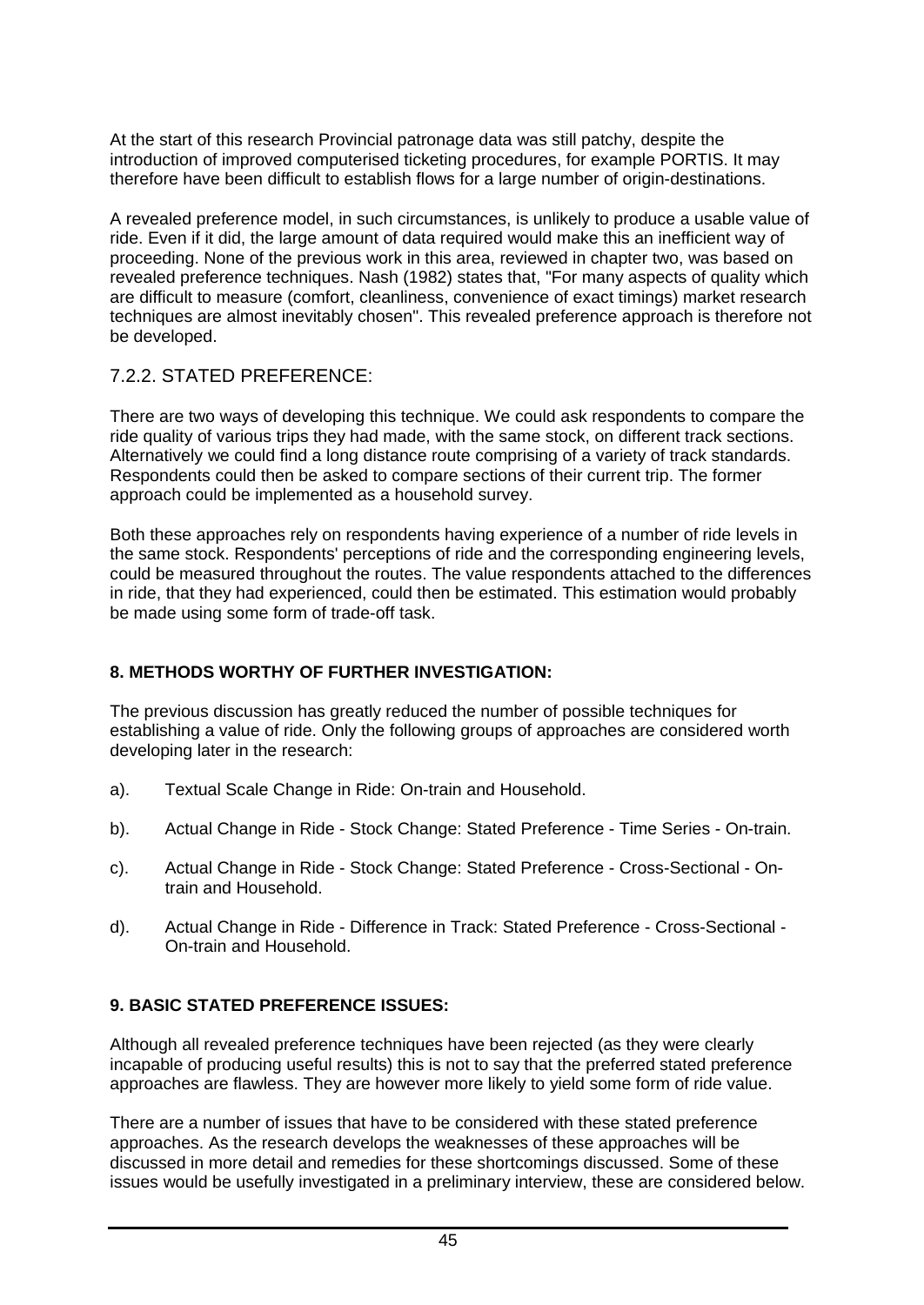We have already seen from the discussion of scaling methods for the textual scale approach, that the form of language used by members of public (as opposed to engineers) to describe ride and its effects has to be studied. This will allow respondents to be presented with tasks that are comprehensible and unambiguous.

It is important to discover how sensitive peoples' perceptions of ride are and to what extent they notice changes in ride. This is especially important when considering differences in ride produced by the track, as the worst track will be traversed at lower speeds - evening out differences in ride.

Interference effects have to be investigated as they could affect respondents' ability to isolate ride from other attributes. These effects can take three forms, "Newness", "Halo" and, "Contamination" effects. There is a good deal of overlap between them and each author appears to have his own definition.

The Halo effect causes the ratings of individual attributes to be coloured by an overall impression of un/favourableness. The Newness effect occurs because a new train has a sort of novelty value, increasing the ratings of attributes. Contamination occurs where respondents are unable to completely isolate one attribute from another - this is expected between ride and noise. If it was found that respondents have difficulty in isolating ride from other attributes, those approaches based on individuals' experiences of ride could be invalidated. These effects are discussed in more detail in chapter five.

It is important, with all stock based approaches, to find unemotive ways of referring to old and new trains. A way has to be found of describing previous levels of ride, without suggesting they were inferior. These descriptions must also ensure, that respondents know which stock they are being asked about.

People may become hyper-sensitised if they know we are interested in ride. This may cause people, who did not consider the change in ride to be important, to attach an inflated value to it. One way of countering this may be to ask passengers, after a change, whether they detected a difference in any quality of service attribute (so as not to lead them into a belief that ride had changed). If no ride difference was mentioned, its value could be assumed to be zero.

Assuming passengers who have not detected a change in ride have a value of zero may seem severe. It could be argued that ride may subconsciously be an important element in the change. However, the work of Fishbein et al (for example, Tuck (1976)) suggests that individuals can report the salient beliefs that determine their choice decisions. Even if there was this subconscious element, it is unlikely that an individual who has not noticed a change in ride could accurately value it. One problem with this is that, as the travel decision was made in the past, ride may have been salient and is no longer (or vice-versa).

#### **10. ISSUES TO BE CONSIDERED IN THE PRELIMINARY INVESTIGATION:**

To proceed with the approaches selected in this chapter, there are a number of areas that need to be investigated. Initially this is done using unstructured depth interviews (developed in the next chapter). Further issues are considered later, allowing the methodology to be developed in more detail.

The issues to be considered in the preliminary interviews are listed below: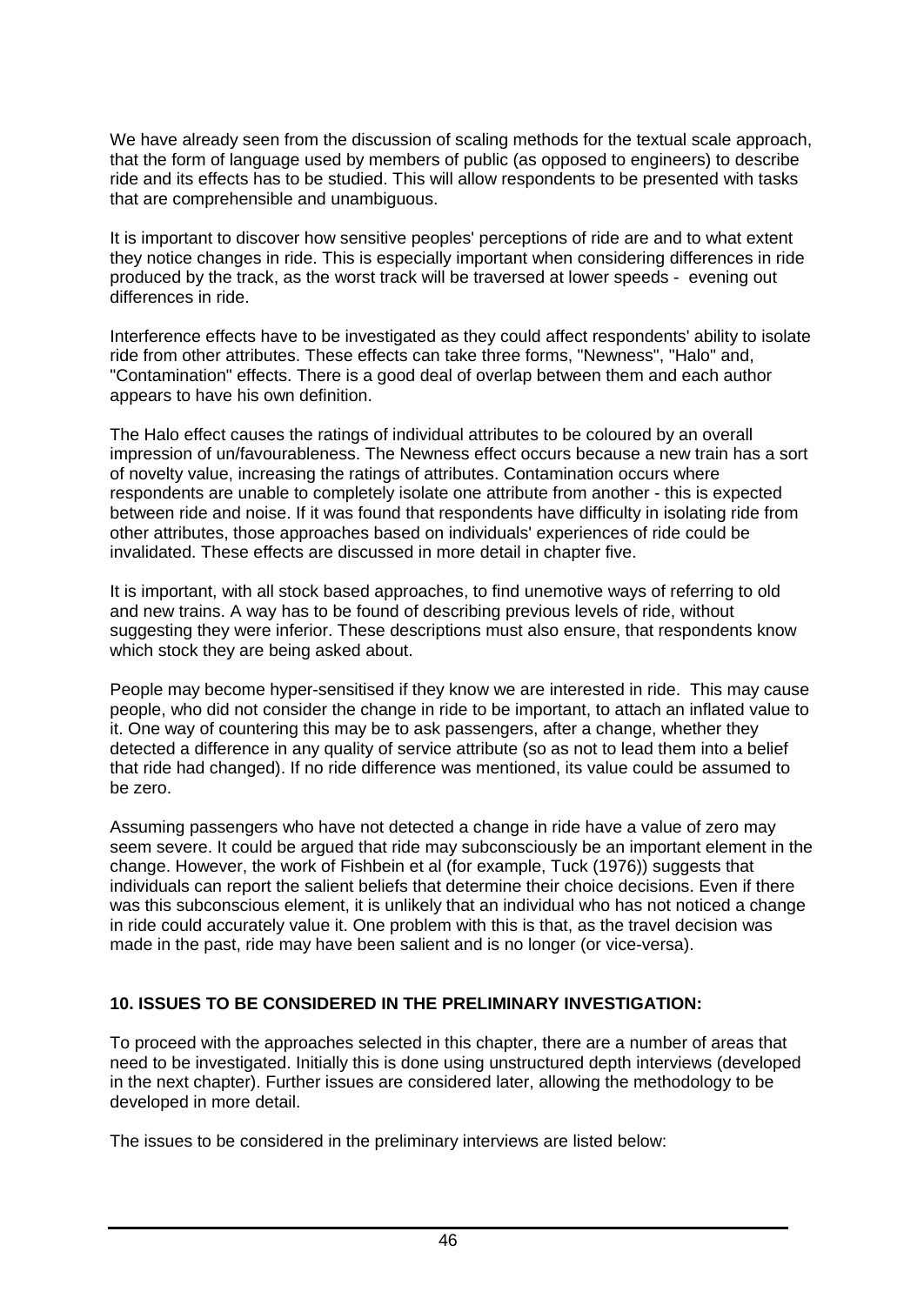- a). To establish what ride quality means to the public and to generate an effective descriptive scale.
- b). To investigate how sensitive people are to changes in engineering ride.
- c). To consider the operation and scale of interference effects. To investigate ways of minimising Newness, Halo and Contamination effects.
- d). To find ways of referring to the ride of old and new stock without using emotive language.
- e). To investigate the effects of hyper-sensitivity. To consider whether a change in ride is significant, if it is not mentioned by a respondent.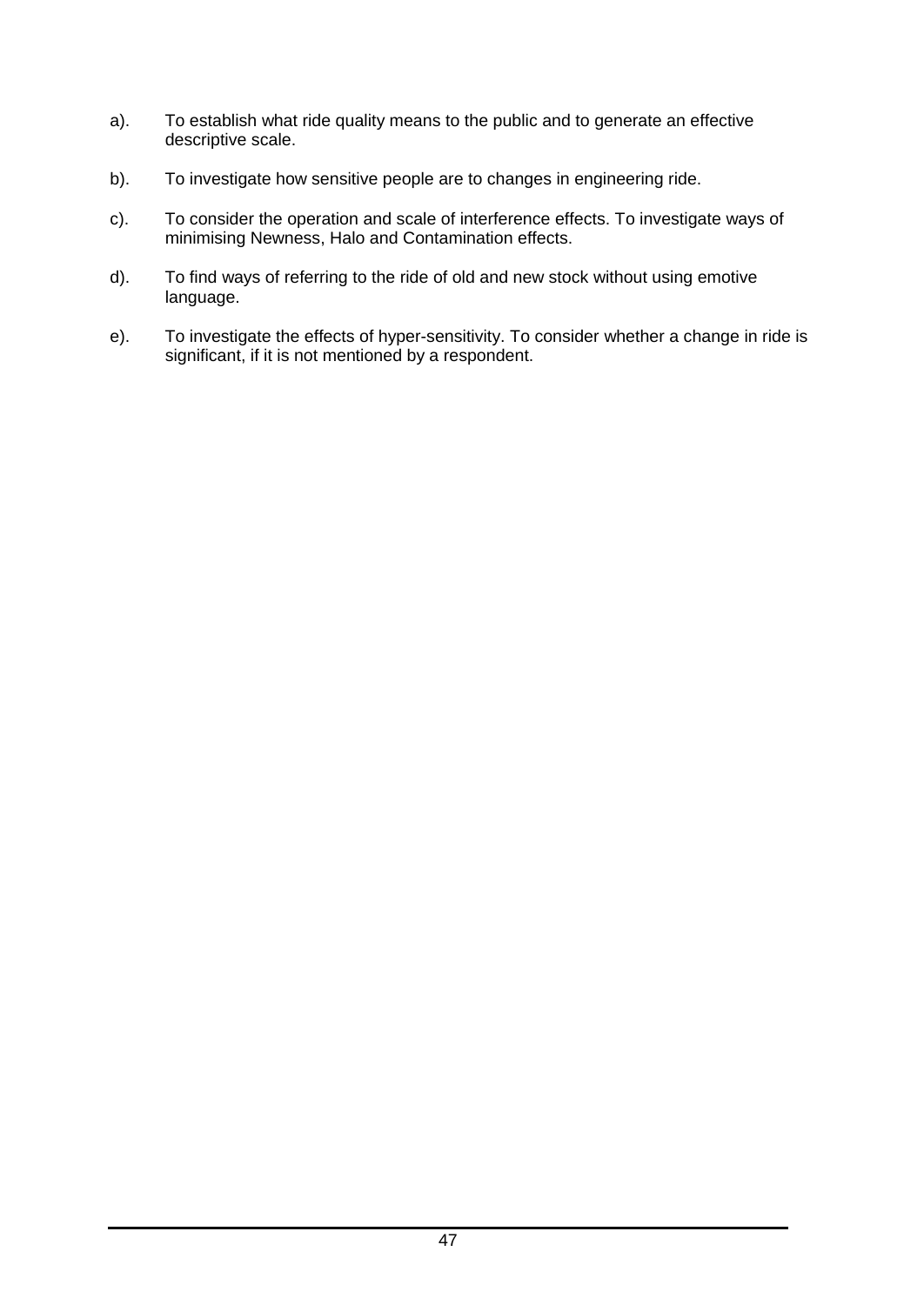# **Chapter Four General Investigation**

#### **1. INTRODUCTION:**

This chapter describes the development of the initial investigation into the passengers' responses to levels of ride quality. As noted in the previous chapters, in order to satisfy the objectives of this thesis it is first necessary to conduct a general investigation into the ride issue. A number of issues have to be considered at this stage to enable the effective development of the work. These issues were defined at the end of the previous chapter and are chiefly concerned with the form of language used by the public to describe ride and gauging their sensitivity to any changes. The results of the interviews and their implications for the research, are discussed.

The interviews were conducted on the London-Poole, Network South East, line during July and August 1988. Although this is not a rural line, there were a number of reasons for conducting the interviews on it. New stock had been recently introduced that Provincial considered to be a considerable improvement for the passenger, part of this was a significantly better ride. This overall improvement would allow an investigation of peoples' ability to isolate the change in ride from that of other attributes. The layout of such trains and the long journeys being undertaken made this service more suitable for depth interviewing than many Provincial lines. The London-Poole line was also easily accessible.

## **2. CHOICE OF DEPTH INTERVIEW TECHNIQUE:**

This exercise was conducted in the form of a depth interview. This is an interview with no rigid format and could almost be considered a guided conversation. There are a limited number of set questions and prompts to which the interviewer can add to investigate a issue in detail.

Depth interviews were chosen for the initial research as they are the most effective way of establishing a general picture of the issues involved. They also allow any interesting leads to be followed up (for example, Social and Community Planning Research (1972), Applied Psychology Unit (1988), Transport and Road Research Laboratory (1980), Open University (1979)).

By using such a general format respondents are able to talk around the full range of the subject and thus provide insights that the interviewer may have missed, during the desk based study. The Transport and Road Research Laboratory state that, "They offer a deeper understanding of travel behaviour in individual circumstances and, to the extent to which the understanding can be generalised, it may provide pointers to the ways in which present empirical models can be improved".

By carrying out the depth interviews at this early stage in the research, it is still possible to alter the later research design, as a result of any new insights.

## **3. SAMPLE CHARACTERISTICS:**

A sample size of thirty-three was obtained, which corresponds with that suggested in the literature (for example, Social and Community Planning Research (1972)). The small sample and the possibility of variation across people (see chapter two) meant that a quota sample was used to ensure a representation of various types of people. This, it was hoped, would allow some attempt at identifying differences between types of people. The sample size and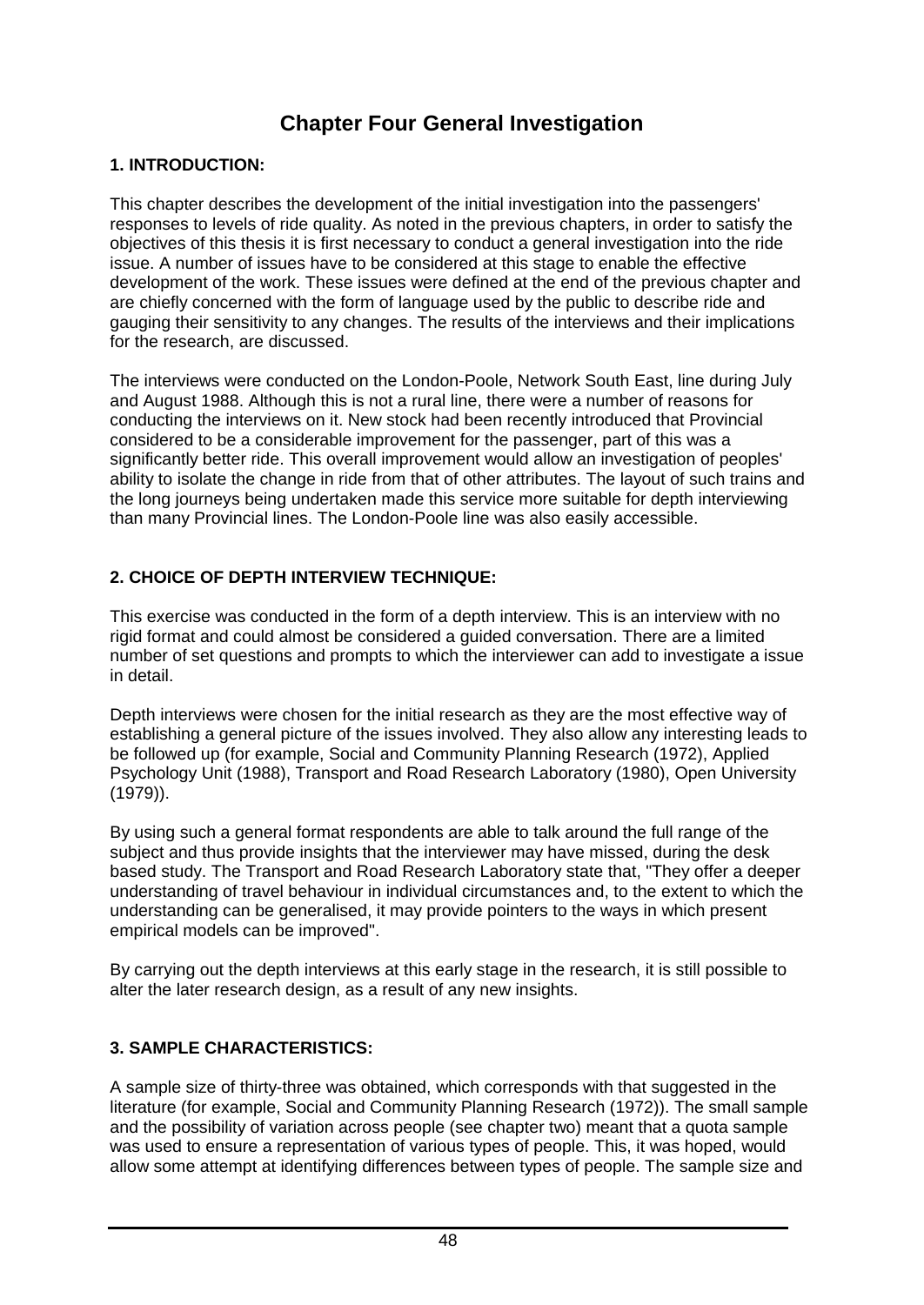application of such quotas means that the overall sample may not be representative of the population of potential rail users.

The sample consisted of (approximately) one quarter first class and three-quarters second class, within this a 50:50 male:female split was chosen. The age breakdown was done equally on the basis of: young (under 30), middle aged (30-50), and senior (50 plus). Age was not asked - so this is an approximation.

| <b>First Class</b>           | 9           | <b>Standard Class</b>            | 24          |
|------------------------------|-------------|----------------------------------|-------------|
| Male                         | 5           | Male                             | 12          |
| Under 30<br>30-50<br>50 plus | 0<br>3<br>2 | Under 30<br>30-50<br>50 plus     | 3<br>6<br>3 |
| Female                       | 4           | Female                           | 12          |
| Under 30<br>30-50<br>50 plus | 2<br>2<br>0 | Under 30<br>$30 - 50$<br>50 plus | 4<br>5<br>3 |

#### TABLE 4.1: SAMPLE STRUCTURE.

The interviews were carried out over one week and were mostly conducted on off-peak services. Generally semi-fast services were caught to Waterloo and fast services back following the pattern of working of the new stock. Passengers were approached on the train, if they fitted the sample requirement and were sitting alone in a group of four seats. Lone travellers were selected as it was their particular language that was wanted, not that of a group. However on two occasions groups, of three travellers, were interviewed together in the form of a mini group discussion. The elimination of groups travelling together could have biased the results, though this is considered unlikely, as the sample was spread fairly evenly over different categories of people.

It is important to stress that the sample size is small and if broken down into sub-samples we are dealing with very small numbers. It should also be noted that, as with all on-train surveys, frequent travellers are over-represented. Less frequent users would only be picked up in a household survey and they may have different attitudes towards rail.

When asked about coach as an alternative, passengers were very dismissive, this may not be the case with a more realistic representation of the population. So to increase patronage, the peculiar characteristics of the infrequent user may have to be investigated. There was very little evidence of people making extra trips as a result of the new trains. This could be the result of: only some of the new stock being in service and, for passengers west of Bournemouth, the problems of changing at Bournemouth.

Bias may have also resulted from too little coverage of peak passengers, as it was not possible to sit next to respondents and record an interview. Some interviews were conducted on peak trains after they had thinned out and a number of commuters were interviewed, who happened to be leaving work early. Nevertheless the sample is biased towards the off-peak user.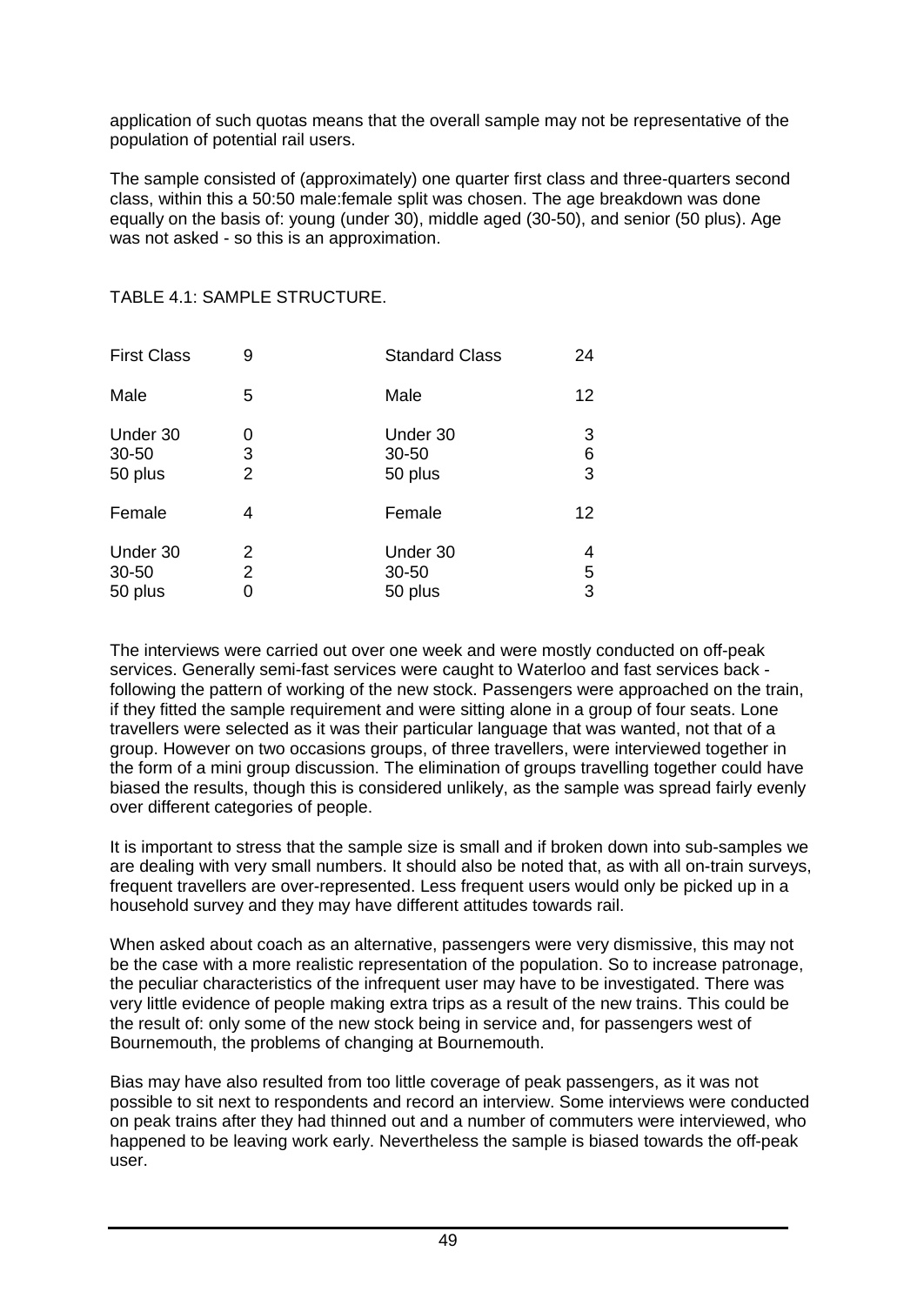#### **4. APPROACH AND INTERVIEWER INTRODUCTION:**

The interviewer's lack of experience of depth interviews, meant that some M.Sc. students were used to pilot the whole procedure. A number of changes were made as a result of the pilots. These consisted of five full interviews and approximately twenty discussions with students etc, about the wording of the more difficult questions.

During the interview, notes were made on a checklist form. The interview was also taperecorded unless the respondent appeared unhappy with this arrangement (this only happened once). Once the reasons for the recording, and its confidential nature, were explained there was usually no objection to a tape-recording. Recording the interview ensured that people were not misinterpreted and that any bias could be investigated by an independent source. It also proved impossible to write down everything that was said, while keeping the flow of the interview going. Finally the recording was found valuable when interpreting the rough notes made during the interview. Listening to the recordings showed little evidence of leading questions or any other problems.

It was agreed with N.S.E. that late trains would be avoided, to ensure that passengers' responses were unbiased. In practice this never happened, though one train was missed out as it was replaced by old stock at the last minute. The interviews took approximately ten minutes to complete, though it also took about ten minutes (sometimes more) to find a candidate that fitted the sample. After the interview, respondents usually had some general comments to make and so they were wound-down, usually taking five minutes, after the interview.

The interviewer was introduced to passengers as discussing, the trains on this line. This introduction may have caused some people to concentrate too much on local issues, when asked about British Rail in general. However the local angle did appear to make people more interested. The original introduction was more detailed, but proved to be too much of a mouthful on a busy train. It was found most effective to give a short introduction and then expand if the respondent wished to know more before committing themselves.

Ride was not mentioned in the introduction so that all language was developed independently by the respondent. As the interviews could be long, it was important that sufficient time was available in which to interview passengers. This, convenience and the current mixture of old and new stock, made the Poole line the choice for the depth interviews.

The interviews took place on the new stock - so that respondents were able to think about the changes that had occurred. The interview started with a filter question, to eliminate people who do not have experience of the previous trains. It turned out that virtually everybody had.

To ensure that the respondent was thinking about the same previous trains as the interviewer, photographs were used as a reminder. These photographs showed the inside and out of an empty 4-CIG unit (appendix two). The coach had the new, "Bright stripey" seating material and although not strictly identical to the 4-REPS and 4-TC's previously used on the line, the differences were not noticeable to passengers. Seven people were using the new trains for the first time and so their statements are the result of first impressions. These impressions may be more or less favourable than more experienced travellers views.

The interviewer followed a list of questions and prompts in a specific order, using the same language for each respondent. The interviewee was encouraged to talk, until he began to repeat himself or wandered off the subject. The next question/prompt was then issued. The interviews flowed so well that some respondents were giving information required by later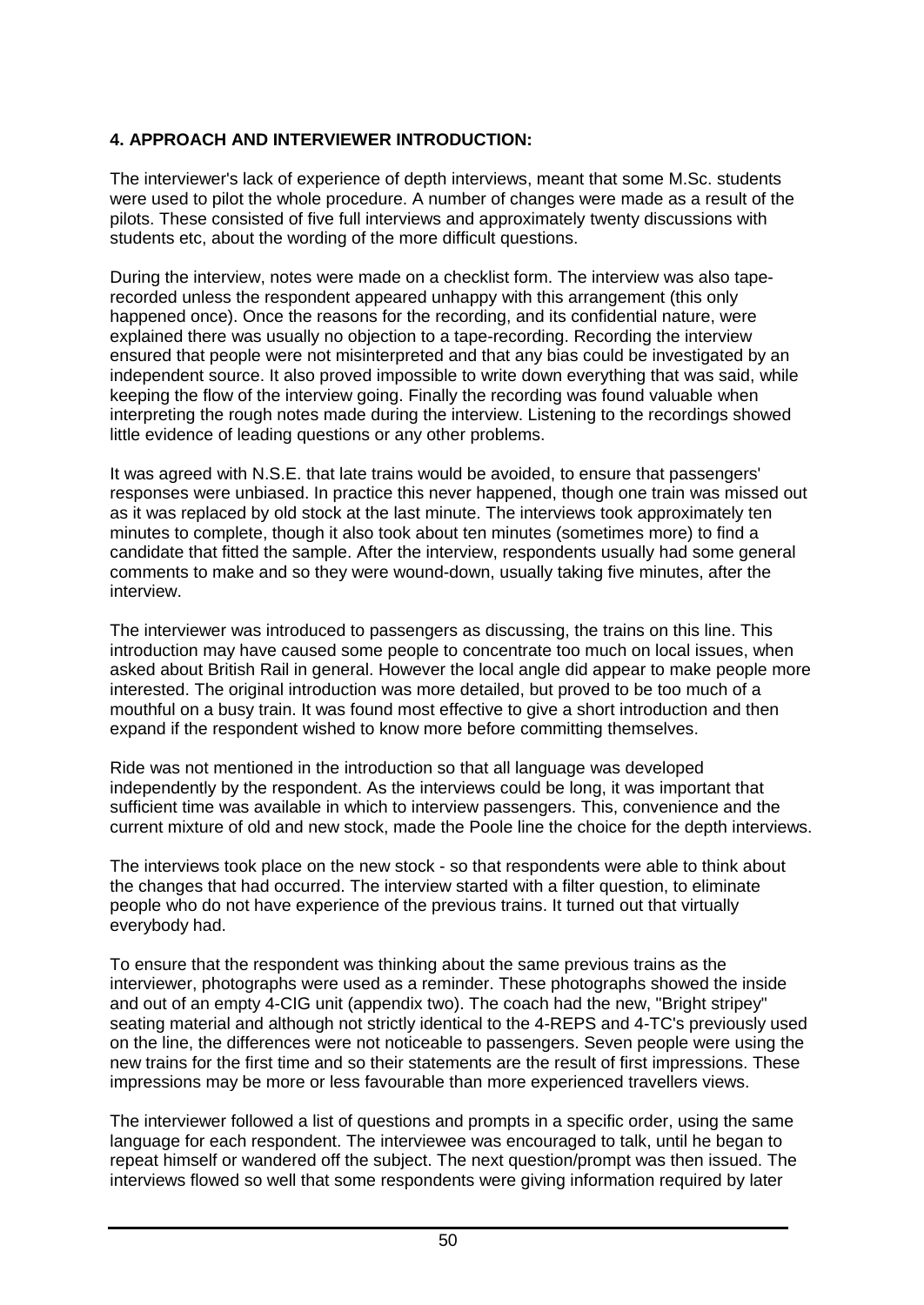questions before being asked. Following questions therefore had to be asked carefully, to avoid giving the impression that previous answers were ignored. Any interesting comments were followed up - the checklist therefore represented the minimum form of interview. A brief description of the interviewee was written to put the statements into context.

It was important that passengers realised what the context of each question was. The questions were generally about their whole experience of train travel, rather than just the trip they were on. As mentioned previously, a number of passengers jumped straight into the local scene - partly because of the wording of the introduction and also because it was the only line they had experience of. This did cause some problems, as passengers were not clear when asked about the effects of ride, whether they were being asked about the new trains, the old trains, or generally. Some of these problems could have been resolved by piloting the interviews on-train instead of on students. But such a pilot would be very difficult to arrange and as this was only a preliminary interview, the student pilots were felt to be a reasonable compromise.

## **5. ELEMENTS ELICITED:**

The following elements were studied in the depth interviews:

## **5.1 Language:**

This covered the words used to describe ride (for example, bumpiness etc). Care was taken to produce a term that covered all elements of ride - vertical and lateral accelerations. The relationship between noise and ride was investigated. An unemotive way of referring to old and new stock was also looked for.

## **5.2. Sensitivity to and Isolation of Ride:**

People were asked to talk about the changes with the new stock. This was intended to give some indication of the respondents ability to separate out the various attributes. It also told us whether the change in ride was noticed.

## **5.3. Other Information:**

Some more general information was elicited, which was given to N.S.E. It was also expected that passengers would bring up some points, that had been overlooked in the desk study.

# **6. THE INTERVIEW CHECKLIST AND LOGIC BEHIND IT:**

S.1 introduced the interviewer to the respondent and reassured the latter of the genuineness and confidentiality of the approach.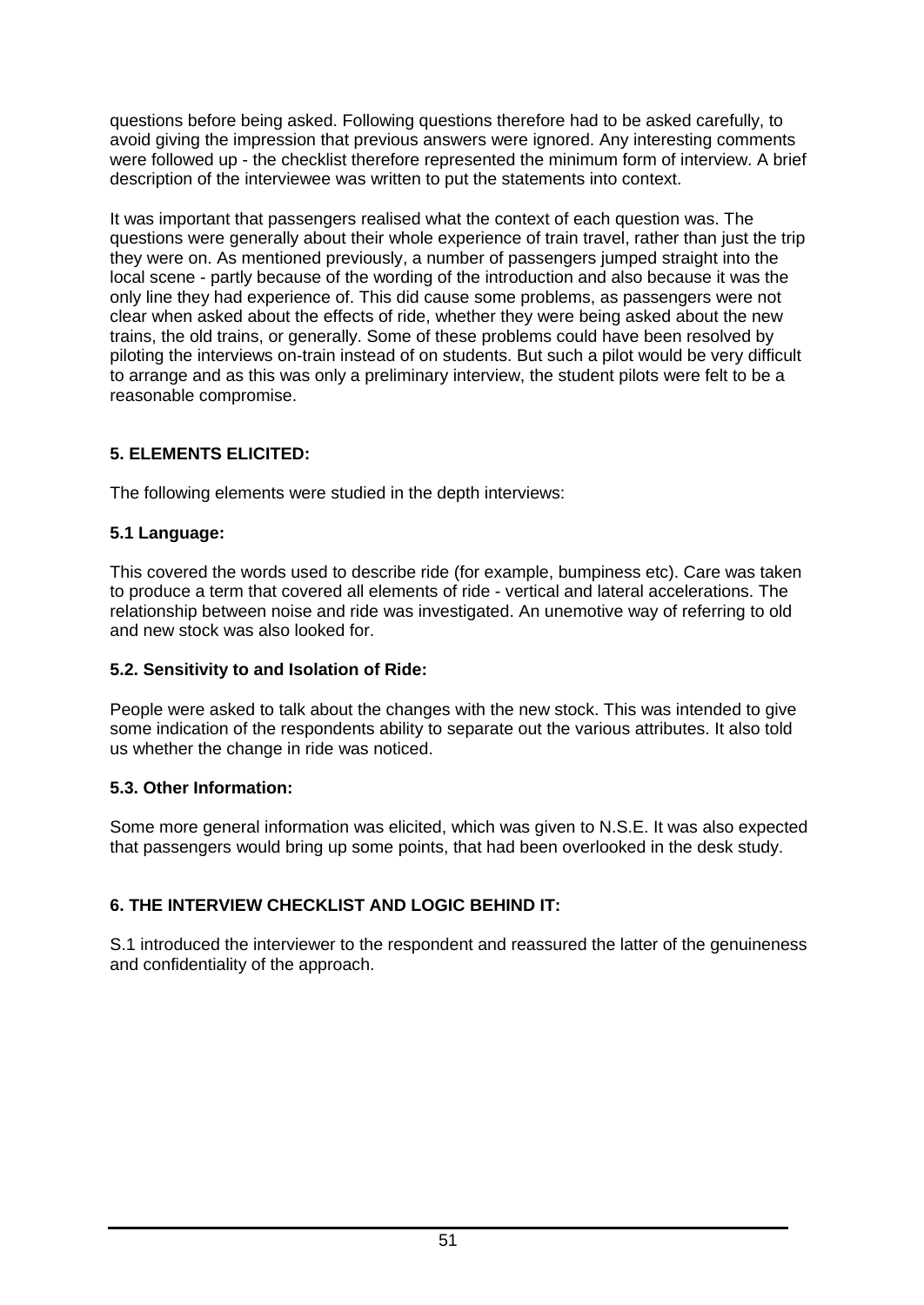## FIGURE 4.1: DEPTH INTERVIEW CHECKLIST.

S> represents a statement by the interviewer. Q> represents a question. P> represents a prompt.

- S.1> I am sorry to trouble you. I am doing research on the trains on this line for my Ph.D. Could I please record a ten minute interview with you?
- Q.1> This type of train is replacing that shown in the photograph. When did you last use one of the trains that are being replaced? <If never, end interview>
- Q.2> Thinking about your experience of rail travel in Britain. What, if any, features are you are unhappy with?
- S.2> From now on think only about your journeys on this particular line.
- Q.3> What, if any, changes have you noticed in the quality of your journeys with the introduction of these trains?
- P.1> Anything else? <Repeat until nothing else>
- Q.4> Which, if any, of these changes might make you more or less likely to use the train?
- P.2> <Read the changes back that they have noticed>
- Q.5> What do you understand by the phrase, comfort of the train? <Show card>
- Q.6> What do you understand by the phrase, being moved around by the motion of the train? <Show card>
- Q.7> Describe the effects, if any, this being moved around has on your journeys.
- P.3> Some people have problems reading or drinking on a train.
- $Q.8$  How big a change, if any, would you say there has been in the See Q.6 of a journey with the introduction of these trains?
- S.3> Thank you very much for your help.

| Age: |  |  | Sex: M F Class: 1st Standard |
|------|--|--|------------------------------|
|      |  |  |                              |

Q.1 acted as a filter, so that passengers who did not have experience of both trains were eliminated. It was also used to see, if people with more distant memories of the previous trains gave different results to those with recent memories. This it was hoped would give an indication of the effectiveness of time-series approaches.

Q.2 was a warm up question to establish rapport with the interviewee. It also served to get the passenger thinking about his decision to travel by train and to see whether ride quality was really an issue with the interviewee.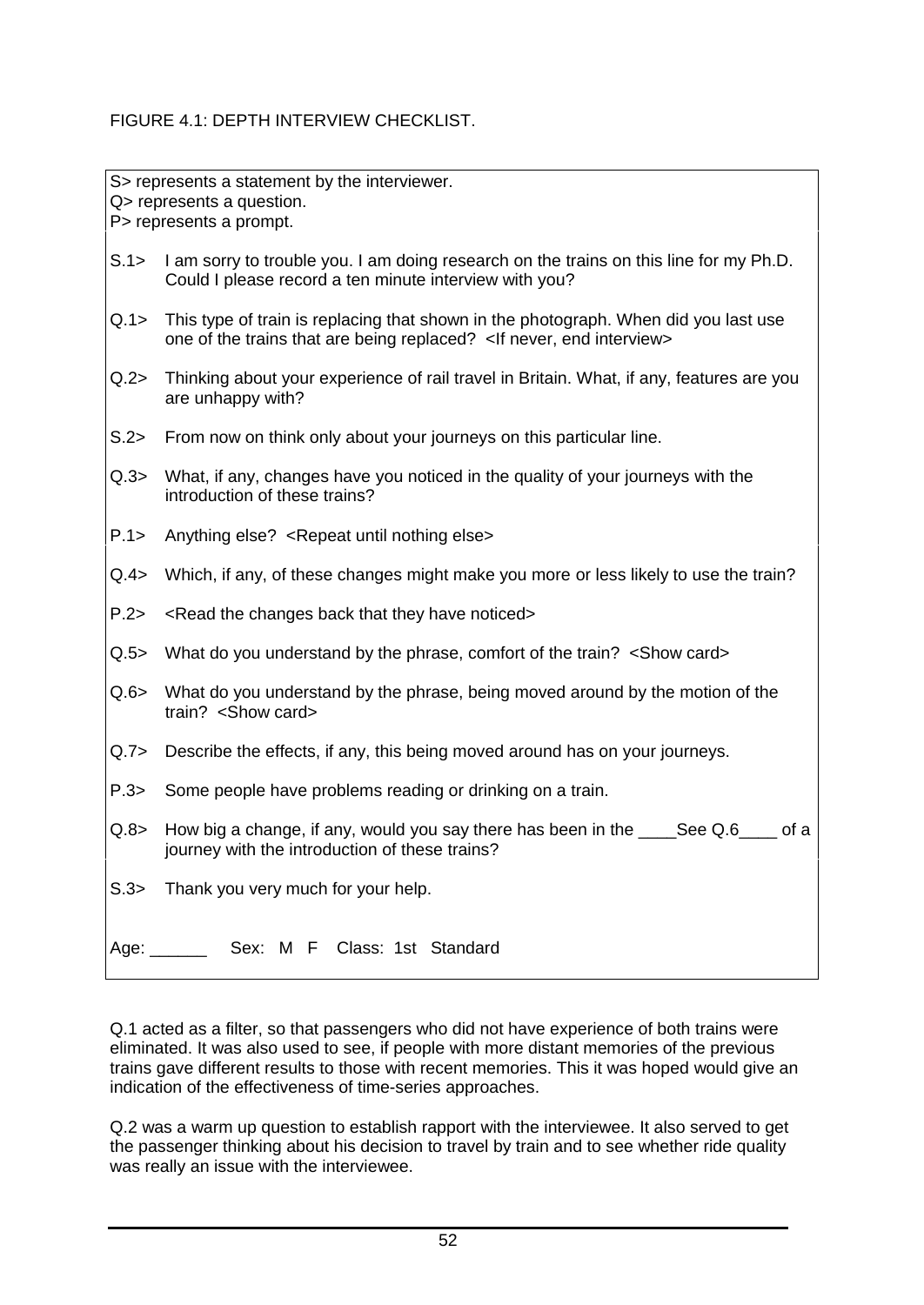S.2 made the next questions specific to the Poole line, so that comments could be related to rolling stock that was familiar to the respondent.

Q.3 attempted to find words to describe the old and new stock. It also attempted to see, if the change in ride between the two stocks had been noticed. It thus went some way, to establishing how sensitive passengers are to changes in ride. By asking about quality in general, this question also looked at the perception of change. Ride may not have come out in this question, which would indicate its low priority in the change. If ride did not come out, it would have come out later in the more specific questions, so this lack of precision was not a problem. It was found that quality did not always include stock, so respondents were prompted with, "Thinking about the coaches themselves".

It should be noted that in all the questions the phrase, "If any" was used, so that respondents were not forced to produce issues by the wording of the question.

P.1 encouraged the respondent to exhaust his list of changes.

Q.4 was introduced to test whether changes in ride, if noticed, did make a difference to the respondents desire to travel by train. Q.4 thus gave an indication of the relative importance of the ride issue, for the design of the later surveys. There was an attempt to identify the direction of the effects, if any, as a result of the new train. Although commuters may say, "I have no choice than to use the train", they may still make off-peak trips where there is more choice. It was hoped that any deterrence effects of ride, would be identified here. With hindsight this question should have concentrated more specifically on ride. So many changes were noticed, that it was difficult to get respondents to give an indication of deterrence for each change.

P.2 was to remind passengers of the factors they believed had changed, as a result of the introduction of different trains.

Q.5 tried to identify what passengers associated with the word comfort. If perceptions were sufficiently narrow this word may be used later on.

Q.6 This represented an attempt to produce a phrase that meant, "Ride" to the general public. Roget's thesaurus was used in an attempt to find an acceptable phrase. During piloting the statement in this question was re-written a number of times to reduce the range of perceptions.

The first interviews used the phrase, "Involuntary movements of the passenger, caused by the train". "Movements of the passenger", concentrated on the passengers movements rather than the trains. This meant that respondents could not talk about the speed, or number of stops made by the train (as they did in the pilots) when asked about the movement of the train. "Involuntary" is used to eliminate movements that were not caused by the ride of the train, such as, walking to the buffet. The second part of the phrase states that, the movements are, "Caused by the train", as involuntary movements could be caused by other passengers on a crowded train. This therefore removes the effects of crowding from the statement.

It was decided that this movement phrase was a little complex and so a card was produced to display the phrase for the respondent to read as well. There were no problems with the phrase in the pilot, but the card was thought to be a useful safeguard. So that passengers would not think there was anything special about the movement phrase, a card was also shown for the comfort phrase.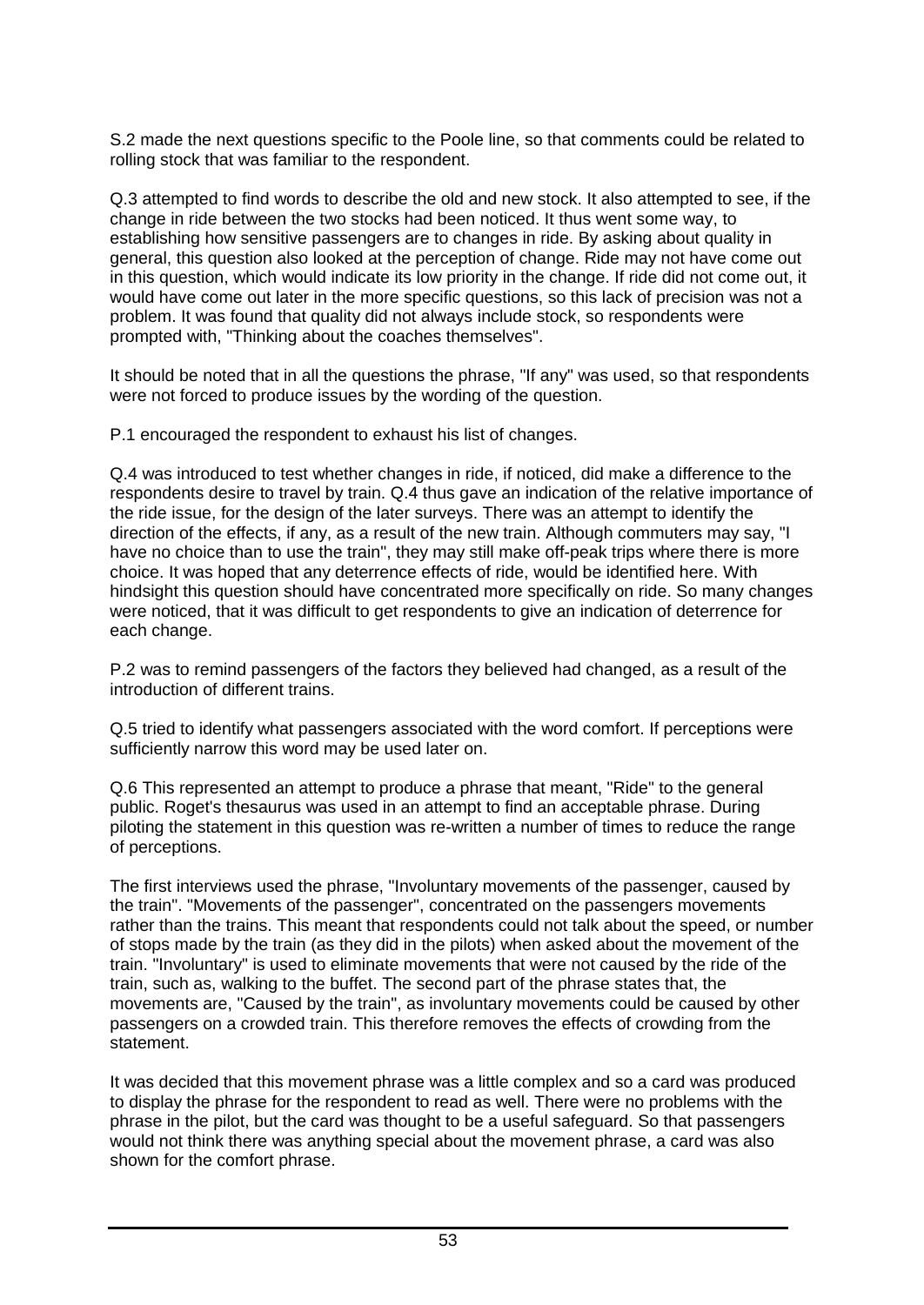This initial movement phrase was generally successful, though it was clear that passengers were having to think carefully about it. One or two people clearly found it too much effort and started talking about being pushed by other passengers etc. Some people just admitted they did not understand. As a result the phrase was changed twice during the interviews. Roughly half the respondents were tested using the original phrase and a quarter with each of the two replacement phrases. The second movement phrase left out, "Involuntary", as it was realised that if the movement was caused by the train, it must be involuntary. "Involuntary" was the word that appeared to be causing difficulty.

The second sentence was now found to give too little stress to forced movement. A greater proportion of respondents now began to talk about walking to the buffet, or failed to understand the question. The third and final phrase was most successful, "Being moved around by the motion of the train". Everyone understood this quickly and it appeared to cover all the elements of ride quality. Moreover people did not include anything other than ride quality with this phrase.

Q.7 This was an attempt to establish the language used by the passenger, to describe events on the train. It was also useful later on, when considering the deterrent effects of ride on passengers.

P.3 Was a prompt to generate more of the passengers own language and experiences associated with the movement of the train.

Q.8 tested two elements: firstly, if a ride improvement was not salient - was it noticed. It is suggested by Fishbein et al, that if such an attribute is not mentioned then it is not important. This question was intended to give some indication here. Secondly, whether a respondent can reliably remember the levels of comfort of the old stock. We may have got the reply, "I can't remember" or other non specific indications. This therefore gave us an indication of whether a respondent, would be able to gauge a change in ride between two trains over time. This possibility had to be considered if a time-series approach is used later.

## **7. ANALYSIS OF RESULTS:**

The recording of each interview was transcribed and entered into a word-processor (for ease of reference), along with any notes made during the interview. Amenable data was then examined using a form of content analysis. Other information was grouped into categories and presented in a more general form.

The importance of content analysis was shown, by the difference between the interviewer's recollection of facts and those revealed through the analysis.

## **8. RESULTS OF THE INTERVIEWS:**

## **8.1. Results - Language:**

## 8.1.1. Ride:

As noted earlier, after three attempts a phrase was found that appeared to mean, "Ride" to all those interviewed. "Being moved around by the motion of the train", managed to extract a number of phrases to describe particular aspects of ride. Some alternative phrases were also developed by respondents. Listed below are the words/phrases used by each interviewee.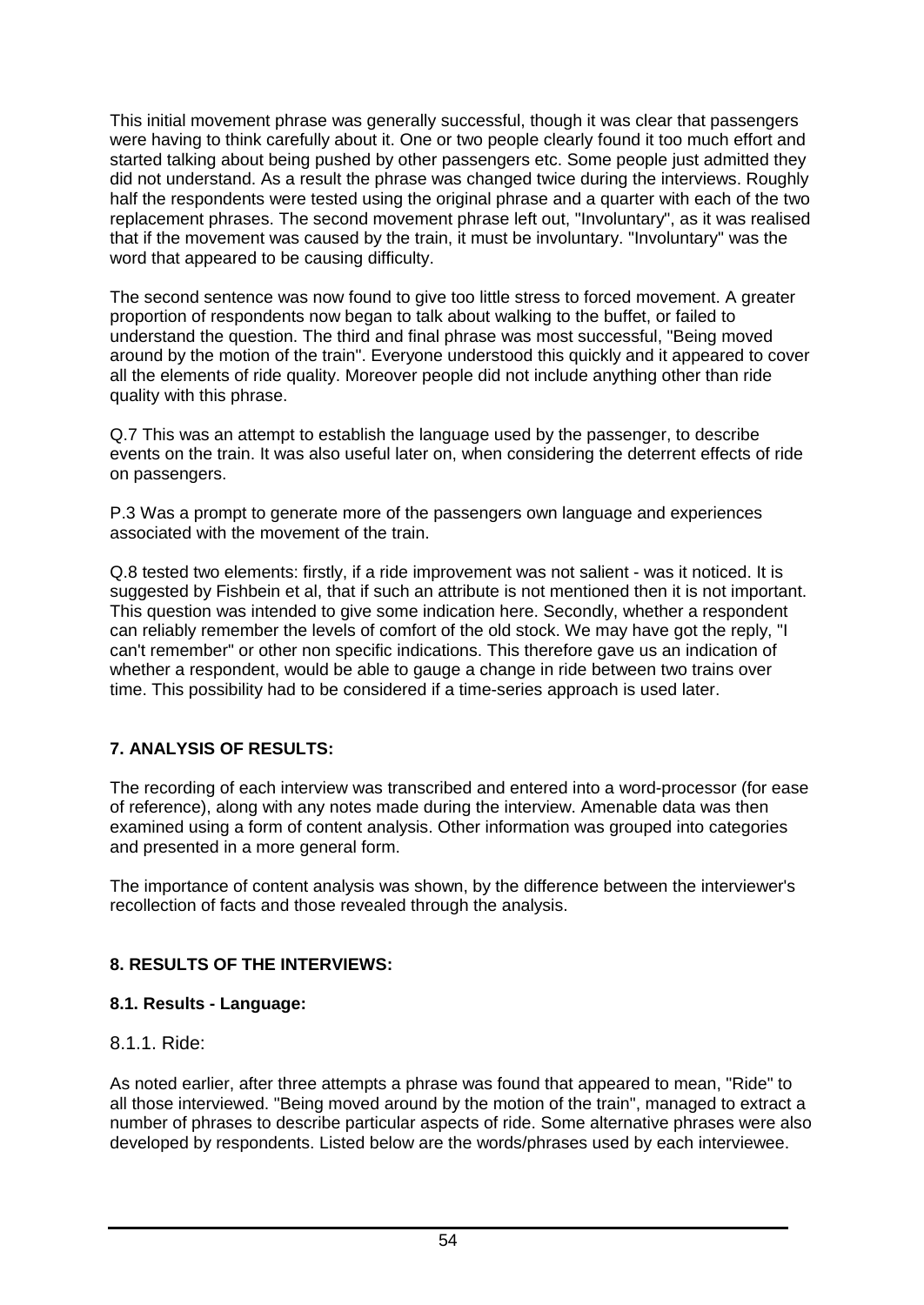1). Streamlined, smooth-running, shaken-about, tipped-around. 2). Jolting. 3). Shake you all over the shop, ride. 4). Motion of the train, smoother. 5). Rocking-about, smoothness, smoother ride. 6). Smoother acceleration and braking, lurch-about. 7). Steadiness, smooth. 8). Smoother. 9). Getting jerked, smooth. 10). Smooth. 11). Jerk-about, better ride. 12). Smooth run. 13). Jerkiness, smoother. 13). Smoother ride, no jerks. 15). Floating. 16). More stable, jolted-around. 17). Train jolting, really smooth. 18). Smoother ride. 19). Heel, vertical acceleration. 20). Rocking about. 21). Heebie-geebies. 22). Jolted-about, smoother. 23). Smoother ride. 24). Jerked. 25). Shaken-around. 26). Jerked-about. 27). Swaying, lurching, smooth. 28). Comfortable ride, smoothness, jogged-around. 29). Smoothness. 30). Swaying from side-to-side. 31). Smooth journey. 32). Smooth journey. 33). Roll, ride, up and down motion.

It is clear from the phrases set out above that, "Smooth/ness" is the most common. 20 people mentioned this word out of the sample. 6 people mentioned, "Jerk/ed" and 4 mentioned, "Jolt/ing". As suspected, the technical term, "Ride quality" (used in places, by M.V.A) was not frequently used by the public. Smoothness appears to cover most facets of ride quality, while jerks and jolts technically only cover the rate of change of acceleration (m/s3). So, "Smoothness" may be of use in later work, while the other two phrases will be less useful.

Although, "Smoothness" seems a more elegant phrase than, "Being moved around by the motion of the train", the latter has now been tested. It may be that a, "Smooth journey" is also associated with a lack of problems on the trip. Perhaps the best solution would be the phrase, "Smoothness of ride": this has the precision of the technical term, while using the everyday language of passengers. This phrase will therefore be tested during the pilots of the next stage of the research.

Although trying to disaggregate a small sample is hazardous, it has been tried to examine relationships that may affect the results later. Doing this by class of travel and sex showed nothing. A significant variation with age was found. A null hypothesis can be rejected at a 95% level of confidence (Chi-squared 5.58, 1 d.f). We can therefore say, that people over 50 are less likely to use, "Smoothness" to describe ride quality.

## 8.1.2. Comfort:

It was thought that the public would perceive ride to be a large part of comfort, meaning that comfort could be a key phrase later on. But previous work has shown, that phrases like comfort and convenience cover a mass of variables and mean different things to each person. This research found similar problems with the phrase, "Comfort of the train". Some people narrowed the meaning down to, solely the seat they were sitting on. Others included: ride quality, buffet car, harassment by other passengers, ventilation, luggage, space, noise, reliability, parking, smoking, view, toilets, decor, cleanliness, ventilation, overcrowding, staff, and arrangement of seats. Generally ride quality was not seen as a major element of this phrase.

## 8.1.3. Old Train:

It was hoped that non-emotive ways would be found to refer to the old and new trains. The words, "Old" and, "New" were deliberately not used by the interviewer - unless the respondent had previously used them. The aim of this was to avoid the use of words that gave the impression of one form of stock being better than another. The words, "Previous" and, "Replacement" were successfully used during the interviews. But even these words may suggest the replacement is an improvement. The words volunteered, by the respondents, to describe the two types of train were in almost all cases, "Old" and, "New". Occasionally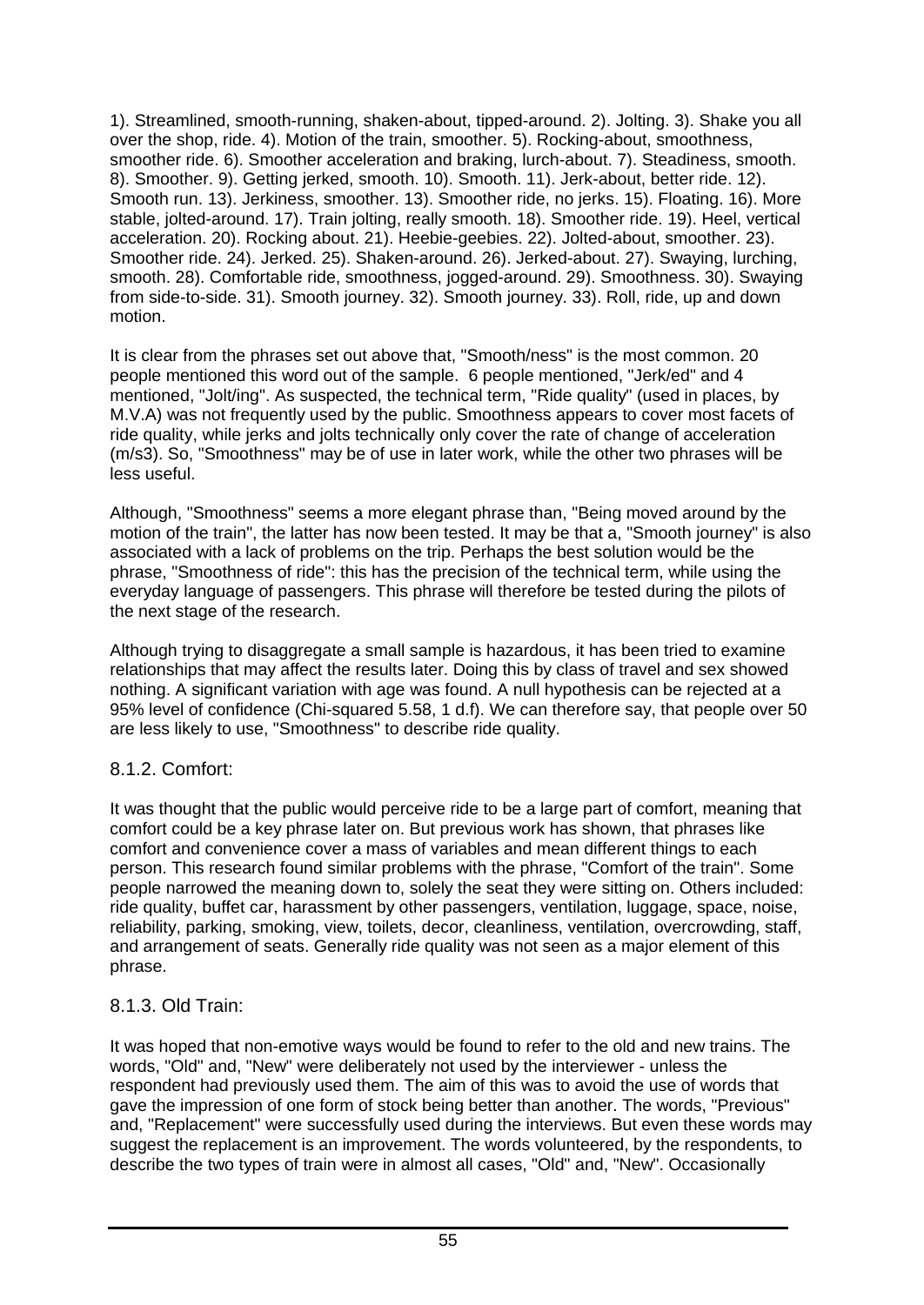passengers referred to the trains by their official names, "REPS/TC's" and, "Wessies/Wessex Electrics".

Once it was established which train was which, respondents tended to refer to the characteristics of the two trains, using, "Now" and, "Then". This latter approach could easily cause confusion, especially if not all the previous stock has been replaced. Perhaps the most effective way of tackling this, is to use photographs of the old and new trains. The stock can then be referred to as, "This" and, "That" train. Obviously if photographs are to be used, care must be taken to ensure that lighting etc. is the same with each stock. In this stage of the research, a photograph was shown of the exterior of the previous train, plus the interior of a standard class coach (appendix two). Photographs were not shown of the replacement train, as all the interviews took place on these. It was therefore possible to say, "Think of the differences between this train and the one shown in the photograph".

## **8.2. Results - Sensitivity:**

## 8.2.1. Change Noticed:

Ride quality was seen, by N.S.E, as one of the major changes with the introduction of the new stock. It is interesting to see to what extent the public agrees with this. The tables of changes below, show that ride was seen to have improved by most people. In fact sixteen people gave ride as one of the changes noticed with no prompting (seven of the sixteen suggested there had been a substantial change).

Of the remaining passengers, nine mentioned the change when asked about the, "Ride" phrase, and four noticed it only when asked specifically if it had changed with the stock. Thus twenty nine people, had to some degree noticed an improvement in ride. The others were unable to tell whether it had changed or not.

## 8.2.2. More Use Of Train:

Seventeen respondents who mentioned the improvement in ride were probed, to see if this improvement alone would make them use the train more. Only three people thought this was likely. In the general question (which asked about the features of British train travel, passengers were unhappy with) ride quality was well down the list. It thus seems that ride (at typical levels) is not a central factor in the decision to use the train.

Passengers were also asked if the introduction of the new rolling stock, would be likely to increase their use of the line. A large number of people commented, that they only used the train for work and so it made no difference. Such passengers were then asked if they would make more non-work trips as a result of the improvement in the service. Again very few suggested that they would, as most would still use the car for non-work trips. Generally it was agreed that the journey was more pleasurable with the new train, but that this would not cause them to make any extra trips. 11 people (33%) stated that they were more likely to use the train as a result of the improvements.

## 8.2.3. Past Experience:

Relating the sensitivity of the passenger, to the time since the they last experienced the previous stock, failed to show any statistically significant relationship. This is illustrated in the table below. It should be noted that no one suggested that they could not remember what the old trains were like.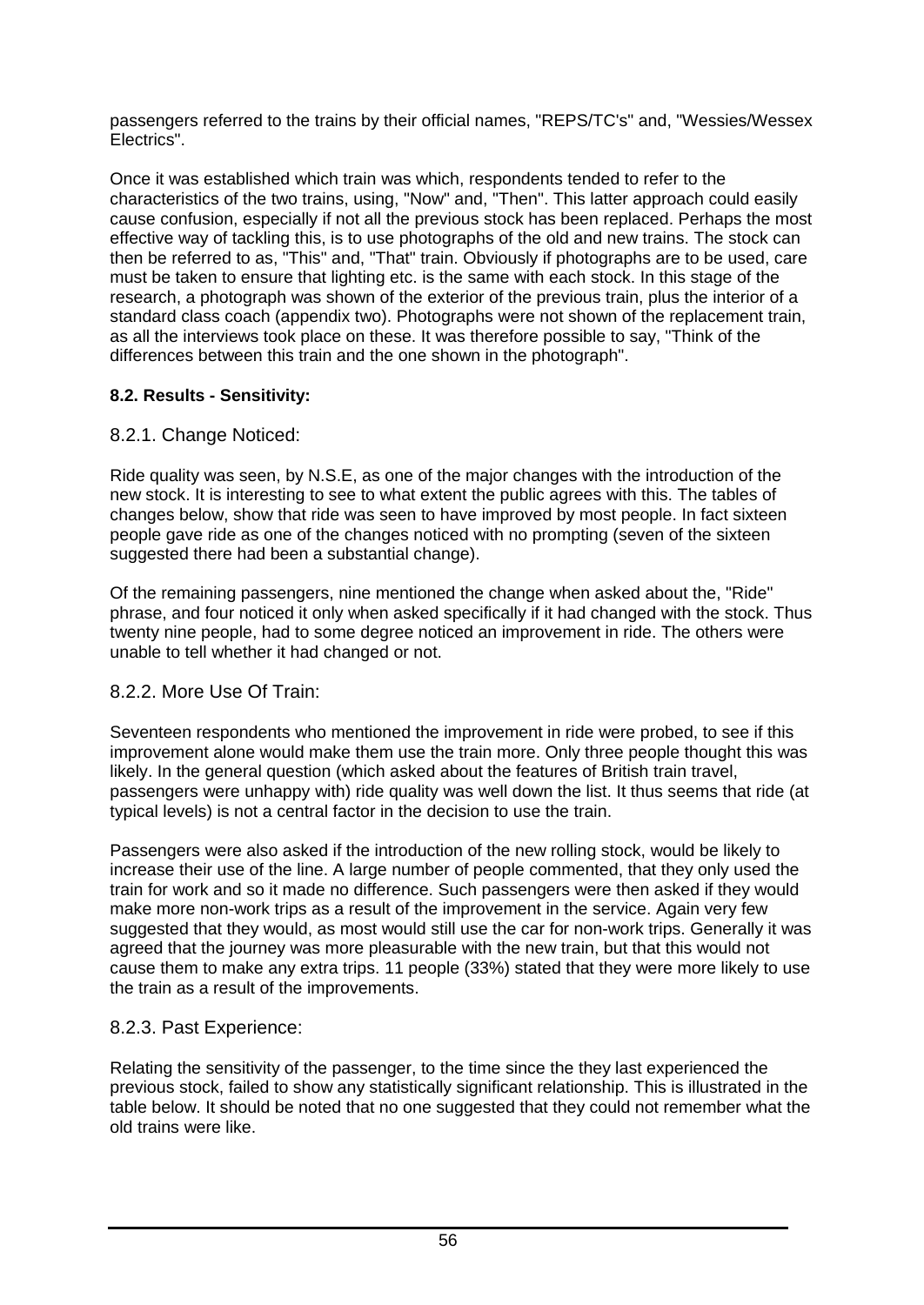#### TABLE 4.2: SALIENCE OF THE CHANGE IN RIDE.

|                    | (LAST USED PREVIOUS STOCK) |              |               |
|--------------------|----------------------------|--------------|---------------|
|                    | TODAY                      | IN LAST WEEK | <b>LONGER</b> |
| <b>SENSITIVITY</b> |                            |              |               |
| Volunteered        | 6                          | 5            | 5             |
| Semi volunteered   |                            | 5            | 4             |
| Asked              |                            |              |               |
| No change noticed  |                            |              |               |

#### 8.2.4. Ability To Isolate Attributes:

Statements made by passengers indicated that they were able to separate out the ride change from other changes with the stock. There seemed to be little expressed relationship between ride and noise - the, "Ride" phrases did not cause noise to be mentioned at all. Only two passengers stated that some of the ride improvement could be psychological, being related to an improved environment generally.

#### 8.2.5. Salience:

An attempt was made to see, whether the salience of a ride change was indicative of its importance to the respondent. It was proposed that if ride was not freely given as one of the changes, the difference in ride was unimportant or not noticed. Eight respondents did not mention changes in ride before question eight and so were asked if they had noticed a difference. Of those asked: only one said it was a lot smoother and he had made earlier comments about the smoothness of the new trains (though these were not clear enough to count as a volunteered improvement). Of the remainder, three said there was a slight improvement, one considered only the jerk during starting to have reduced and three people failed to notice any change at all.

There is therefore an indication here, that if the change was not volunteered, ride was not an important (at the levels experienced by the passenger) or noticed issue. These findings may mean, that the salience of ride can be used later, to filter out respondents who find ride unimportant. However these findings are tentative and if this approach is to be used, more work may have to be done in this area.

#### **8.3. Results - General:**

Respondents produced many general comments about ride and other attributes during the depth interviews. These comments are now considered, both to give a broad view of the ride issue and an indication of its importance relative to other attributes.

For analysis respondents' comments are grouped into a series of categories - there may be some overlap between them. The frequency with which comments, about each attribute were made, are illustrated in the tables below. All comments were volunteered (by interviewees and others) during the interviews, or wind down period. Some other comments have been included that were made during off-the-record discussions. These latter statements are not recorded in the comment frequency tables. These results represent the issues salient to people during the interview period. The limitations of the sample, mean that care must be taken with interpretation.

The comments below are divided between general British Rail results (table 4.3) and those specifically related to the new trains on the Poole line (table 4.4). The general comments are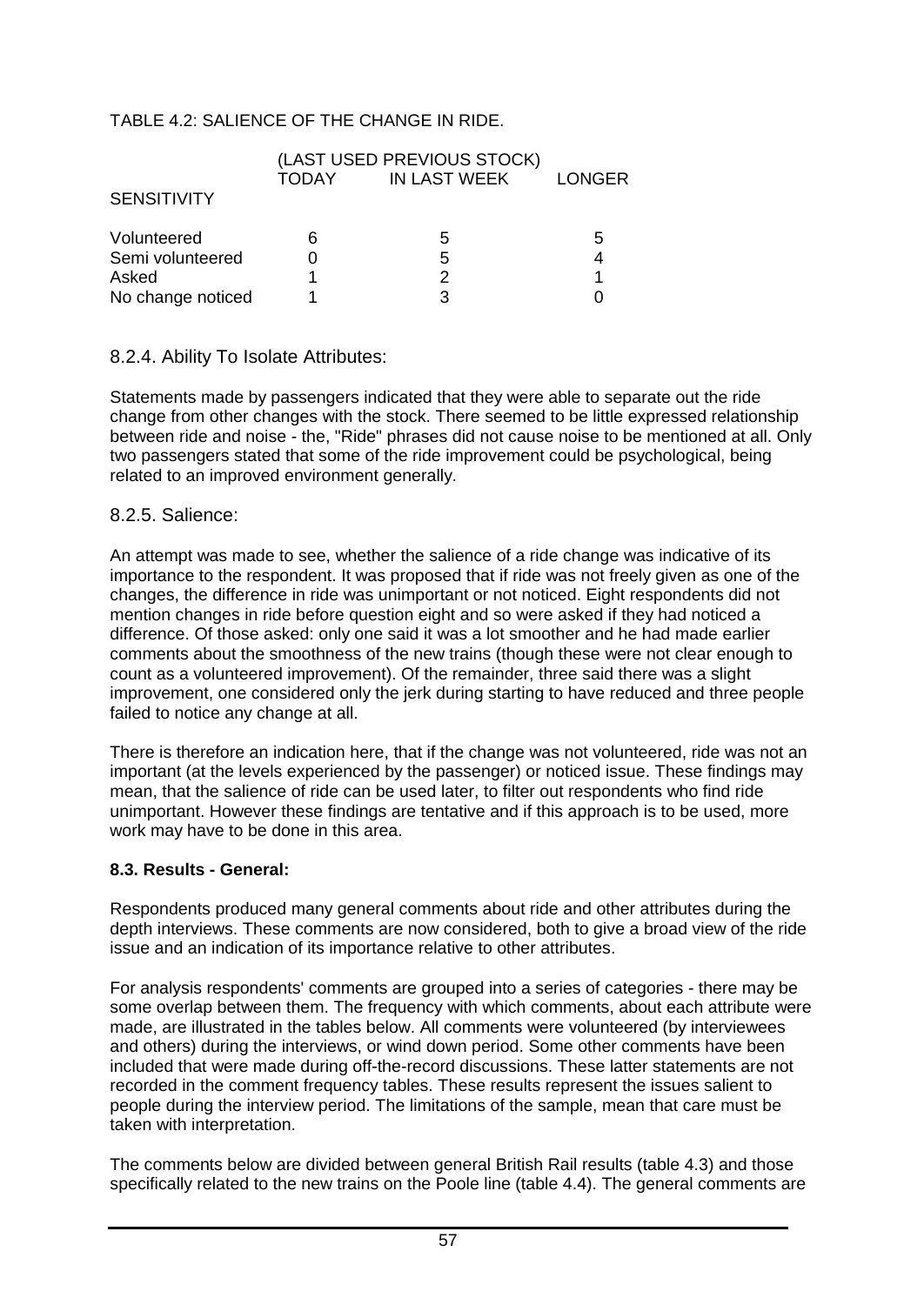heavily biased towards N.S.E. services, as this is where most of the passengers experience of British Rail is gathered. Results are presented in order of badness.

#### TABLE 4.3: COMMENT FREQUENCY (INTERVIEWS ONLY) GENERAL. (ordered by net badness: bad - good comments)

|                                                                                                         | GOOD   | <b>BAD</b>                         |
|---------------------------------------------------------------------------------------------------------|--------|------------------------------------|
| Punctuality/cancellations                                                                               |        | 14                                 |
| Overcrowding                                                                                            |        | 11                                 |
| <b>Cleanliness</b>                                                                                      |        | 11                                 |
| Passenger Information<br>Gen condition of stock<br>Buffet inc availability                              |        | 5<br>$\mathbf 5$<br>5              |
| Ventilation<br><b>Toilets</b><br>Journey time<br>Smoking accommodation                                  | 1 More | 4<br>4<br>$\overline{4}$<br>3 Less |
| <b>Staff Knowledge</b><br>Luggage<br><b>Timetables</b>                                                  |        | $\frac{3}{3}$                      |
| Staff lack of<br>Price<br>Smoothness<br><b>Noise</b><br>Personal security<br>Sunday services<br>Legroom |        | 2 2 2 2 2 2 2                      |
| Staff untidy<br>Queues for tickets<br>Inconsiderate passengers<br>Telephone enquiries                   | 1      | 1<br>1<br>1<br>1                   |

It is clear from table 4.3 that three issues were considered particularly important by the sample: punctuality, overcrowding and cleanliness. Ride quality was not considered to be one of the most important issues, in fact it was equal fourteenth with only two adverse comments. These people saw the bumpy rough running of stock to be a problem.

TABLE 4.4: COMMENT FREQUENCY (INTERVIEWS ONLY) BOURNEMOUTH LINE. (N.T. = New Train, ordered as above)

|                        | <b>IMPROVED</b> | <b>WORSE</b> |
|------------------------|-----------------|--------------|
| N.T. legroom/seat size |                 |              |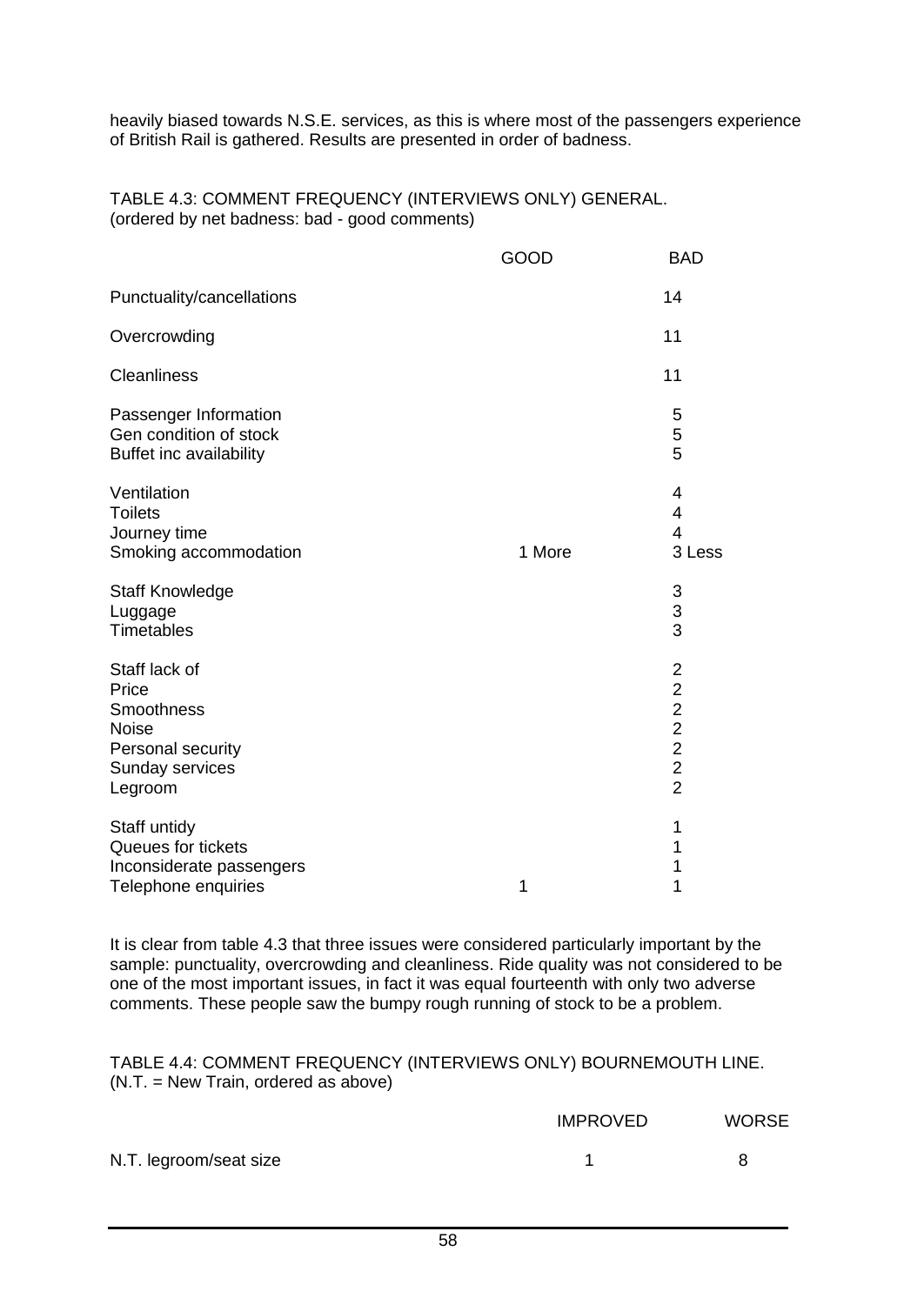| N.T. changing at Bournemouth                                                                 |                                                             | 5                                  |
|----------------------------------------------------------------------------------------------|-------------------------------------------------------------|------------------------------------|
| N.T. exterior doors                                                                          | $\overline{2}$                                              | 6                                  |
| N.T. layout/travelling backwards                                                             | 4                                                           | $\overline{7}$                     |
| N.T. luggage<br>N.T. claustrophobia/plasticy                                                 | $\mathbf 1$                                                 | $\mathbf{3}$<br>$\overline{2}$     |
| N.T. seat design<br>N.T. reliability<br>N.T. cheap and nasty<br>N.T. buffet<br>N.T. cosiness | $\frac{3}{2}$                                               | $\overline{4}$<br>3<br>1<br>1<br>1 |
| N.T. glamour<br>N.T. litter facilities<br>N.T. privacy<br>N.T. crowded                       | 1<br>1<br>1<br>1                                            |                                    |
| N.T. phone<br>N.T. speed                                                                     | $\overline{c}$<br>$\overline{2}$                            |                                    |
| N.T. toilets<br>N.T. newness/modern<br>N.T. information                                      | $\ensuremath{\mathsf{3}}$<br>$\ensuremath{\mathsf{3}}$<br>3 |                                    |
| N.T. space<br>N.T. windows<br>N.T. interior doors                                            | 4<br>4<br>$\overline{4}$                                    |                                    |
| N.T. comfort generally                                                                       | 9                                                           |                                    |
| N.T. decor (colour, carpets)<br>N.T. cleanliness                                             | 10<br>10                                                    |                                    |
| N.T. ventilation/draughts<br>N.T. smoothness volunteered<br>N.T. quietness                   | 13<br>16                                                    | 20                                 |

Considering the comparison between the old and new trains on the Poole line, ride was a much more significant issue. Ride was the second most positive change, generating sixteen favourable comments. Only the change in noise generated more (twenty) comments.

The smoother ride was noticed by most passengers. Jerks seemed to have been reduced and this was especially noted when starting or stopping. Some suggested that the improvement could be partly psychological, because of other improvements with the stock. A number of passengers made comments to the effect, that the change in ride was, "Not that crucial". Activities were often used to gauge the change in ride, for example, "You can now write on the tables" or, "It is easier to walk". This use of activity measures, meant that people could see the benefits of the smoother ride. Using such measures later in the research could be a problem as some passengers never drank or moved down the aisle. The ride on the old trains was characterised by remarks like, "Awful", "Getting thrown around" and, "People falling in to one another".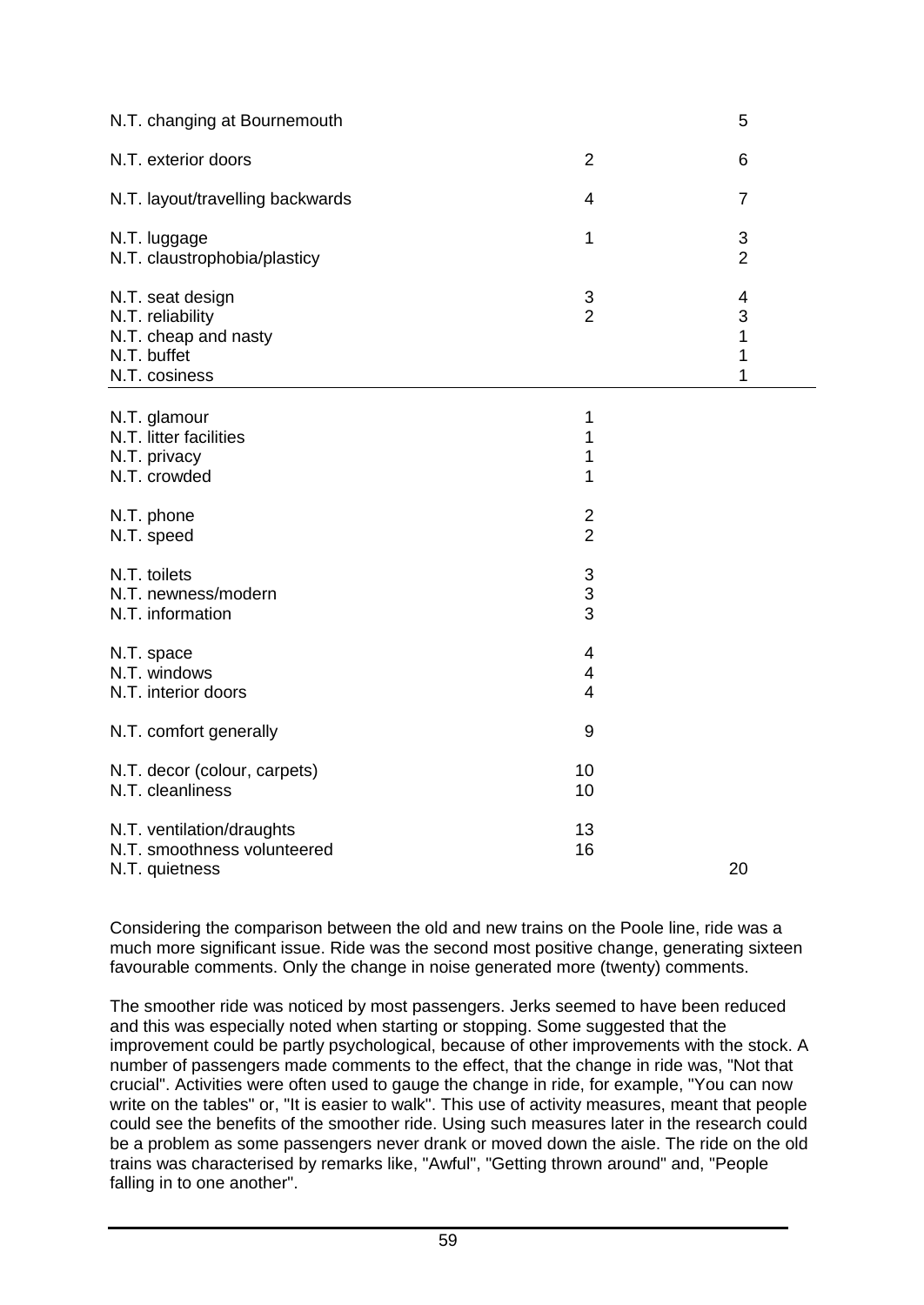Some passengers noticed more swaying and rolling motions than previously. This slight long wave motion, it was said, could make one queasy.

#### **8.4. Results - The Effects of Ride:**

Drinking was seen as a problem by about half the sample. This was especially the case if the cup was too full. It was considered easier on the new trains.

Reading was considered a problem by about a third of the respondents. A number suggested that it was only a problem on the old trains.

Writing was also seen to be easier on the new train. This was commented on slightly more often than reading. Although writing was generally possible, a number of people stated that it would be difficult to read. These problems could make working on the train a problem.

Although walking did not come up as frequently as other difficulties associated with ride, this was partly because a number of interviewees did not have much experience of it. Even so, the problems of crashing into fixtures and other passengers were mentioned by about a quarter of the respondents. Some elderly passengers had stayed in their seats, because of the fear of the consequences of moving around to get cups of coffee etc.

A number of comments were made about the physical sensations associated with ride. These ranged from feeling sick (at the extreme) to annoyance and being tired/exhausted. Some people suggested that one got used to it as part of rail travel. Some passengers felt nervous because of the movements, especially when standing or walking.

Other comments were: That the movement of the train helped make you sleep, although one passenger complained that big jerks kept waking her up. Also, "Difficult to put on make-up", "Good for the circulation", "Gives a sensation of speed".

#### **9. SUMMARY OF FINDINGS:**

These preliminary interviews generated a series of findings, that will affect the design of the rest of the research.

Passengers were interviewed on new trains just introduced to the London-Poole line. Respondents took part in depth interviews that were based on a checklist of questions and prompts. These interviews were tape-recorded to allow checks for leading and other biases. The results were then transcribed and content analysed.

Thirty-three passengers were selected using a quota system. This meant that interviewees were roughly equally divided by sex and age. Interviews were done mainly on off-peak services, though there is some representation of peak users. Although this is a small probably biased sample, it is believed that the general information produced about passengers' views on ride issues is valid.

Photographs (appendix two) were used in an attempt to remind respondents of the previous trains. Carefully taken (representative) pictures proved the most effective way of referring to the previous trains in an unemotive way. All the verbal descriptions tested, either implied the old trains were inferior or confused the respondents.

The best phrase, developed during the interviews, to describe ride quality to the public was, "Being moved around by the motion of the train". The most common word used by people in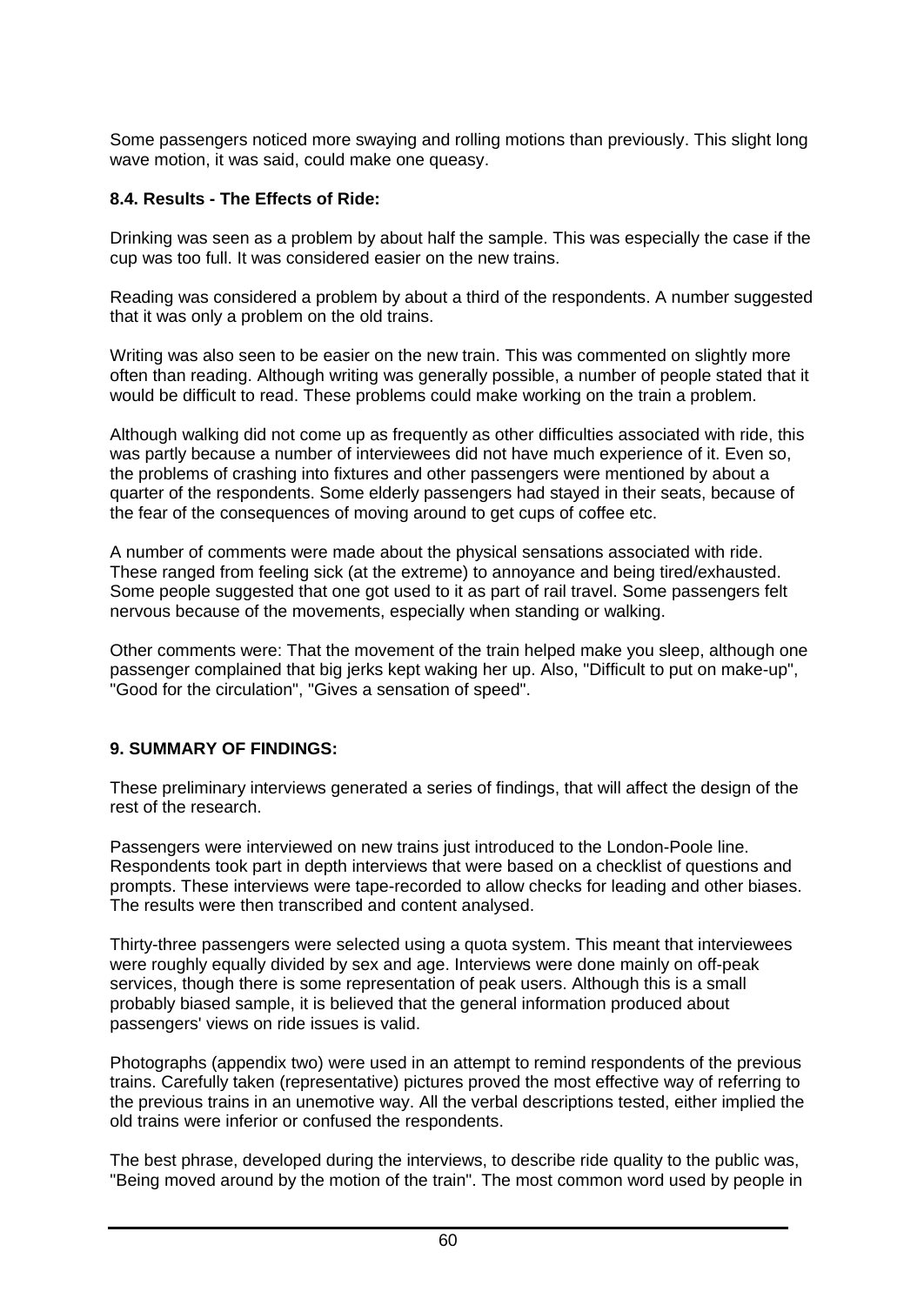response to this was, "Smoothness". It is therefore suggested that the term, "Smoothness of ride" should used (subject to piloting) in the remainder of the research. A, "Comfort" phrase was found to have considerably different meanings to each respondent.

When asked about the features of British Rail that made passengers unhappy, ride quality was well down the list. However ride was one of the most noticed improvements with the new stock. Most people (88%) saw ride quality as having improved, as a result of the introduction of the new trains. Women may be slightly less sensitive to the change. Ride quality, at current levels, does not seem to be a major issue in the decision whether to use rail. Though, a few people (33%) suggested the ride improvement may encourage them to make extra trips.

Approximately half the sample volunteered comments about the change in ride, with no prompting. There is an indication that if the change is not volunteered - ride is of less, but still of some, importance. This suggests, that in later work, all people should be asked to value a change in ride - even if they do not volunteer it.

Passengers' statements inferred that they were able to isolate ride from other attributes and surprisingly questions about ride did not cause noise to be mentioned. Although respondents generally considered themselves able to isolate ride, some mentioned that part of the improvement could be, "Psychological". A detailed analysis of ride ratings, between trains, may therefore display some contamination. This makes a further analysis of this issue necessary.

The most commonly elicited problems associated with ride were: about drinking, followed by writing, reading and walking. A few passengers were worried about the consequences of ride on such activities. As only about half the sample commented on the problems of drinking (the most frequently mentioned problem) a significant number of passengers appear not to have related ride to these activities. It therefore seems that trying to establish a universally applicable ride scale, based on such activities, would be difficult.

## **10. IMPLICATIONS FOR THE REST OF THE RESEARCH:**

The information extracted during these interviews lays the foundations for future work. There is now a form of language with which to conduct further investigations and an effective unemotive way of referring to various types of stock. Passengers also seem to notice the change in engineering ride between the trains and seem to be able to isolate this ride effect.

These facts make it appear more likely that a stated preference approach - particularly one based on the differences in engineering ride between trains, is likely to succeed.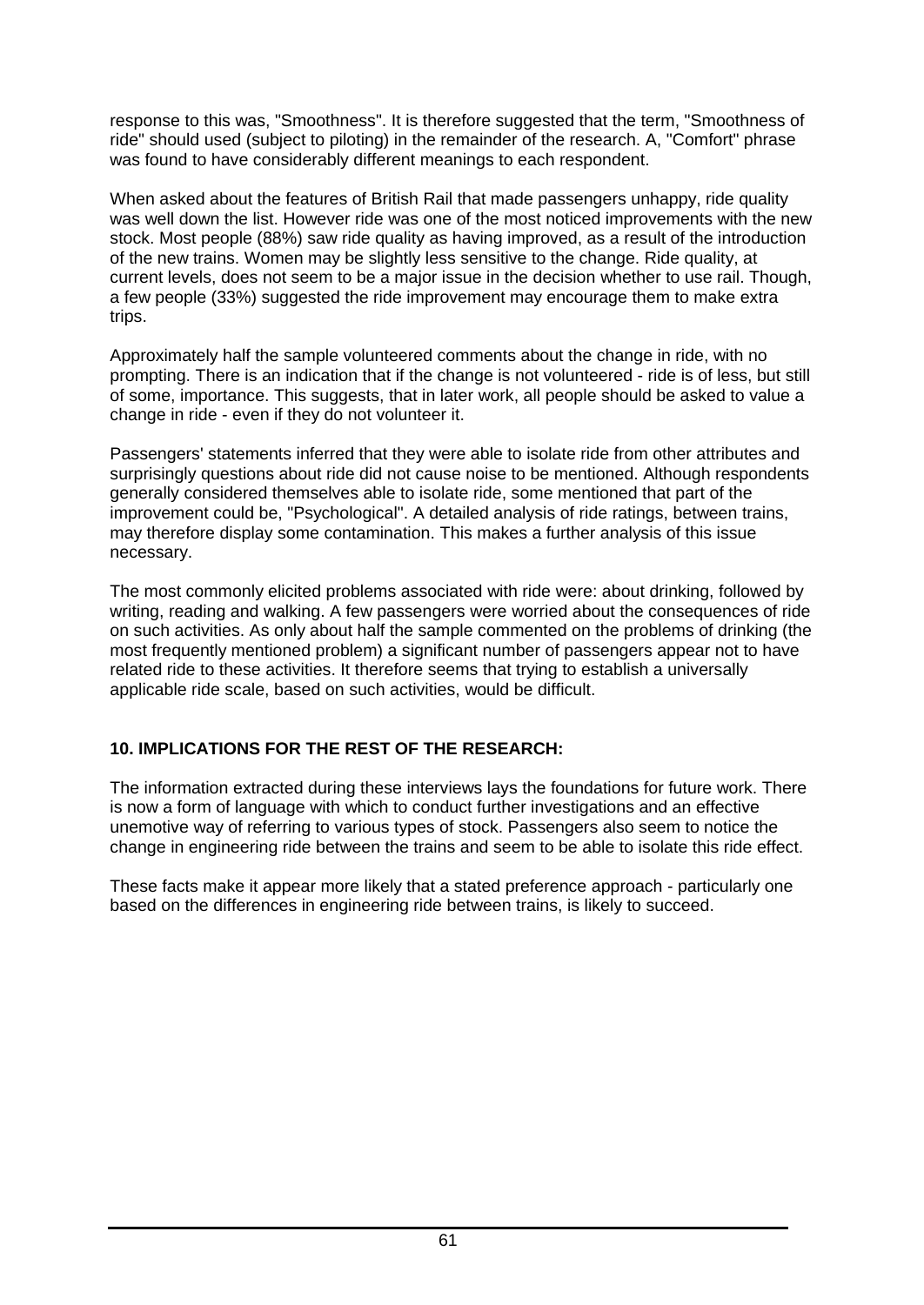# **Chapter Five Design of Detailed Ride Investigation**

#### **1. INTRODUCTION:**

In this chapter the techniques that were considered likely to produce a value of ride (after the initial discussion in chapter three) are developed in detail. The findings of the depth interviews (chapter four) are applied in this context. The information needed to choose and implement a final selection of valuation techniques is also considered.

First general issues that will affect any ride valuation technique are discussed. Each approach is then investigated in turn. Although each possible approach is considered separately, there is a great deal of overlap between the techniques. Many issues considered in the earlier approaches, are relevant to those developed later.

#### **2. RELATIONSHIPS OF SCALES:**

As mentioned in chapter one, a major problem when attempting to place a value on a change in intangible attributes, is the difficulty of scaling.

#### FIGURE 5.1: RELATIONSHIPS OF SCALES.



This investigation attempts to place a financial value on changes in engineering ride, represented by the top scale. As stated earlier respondents are not familiar with the measurements of the engineering ride scale. We cannot therefore present them with changes on this scale to value.

There are two groups of ways of tackling this measurement problem. We can present respondents with directly experienced levels of engineering ride, for example the ride on the train yesterday. Or we can produce an alternative (textual) scale based on descriptions of ride.

This textual scale has to be related to the scale of engineering ride, so that we know what change respondents are valuing. There is no precise way linking these scales.

Once respondents have been presented with a change in engineering ride (in one of these forms) to value, they have to decide what difference this would make to their level of satisfaction. Individuals thus relate the change in engineering ride to a change in utility. There is further scope for error in this transformation.

From this discussion it is clear that the textual scale approach involves an extra transformation. This implies a greater potential for error. However this approach has a number of advantages over the directly experienced ones. For example the valuation sample do not need as much experience of real ride levels, this allows a more representative valuation sample.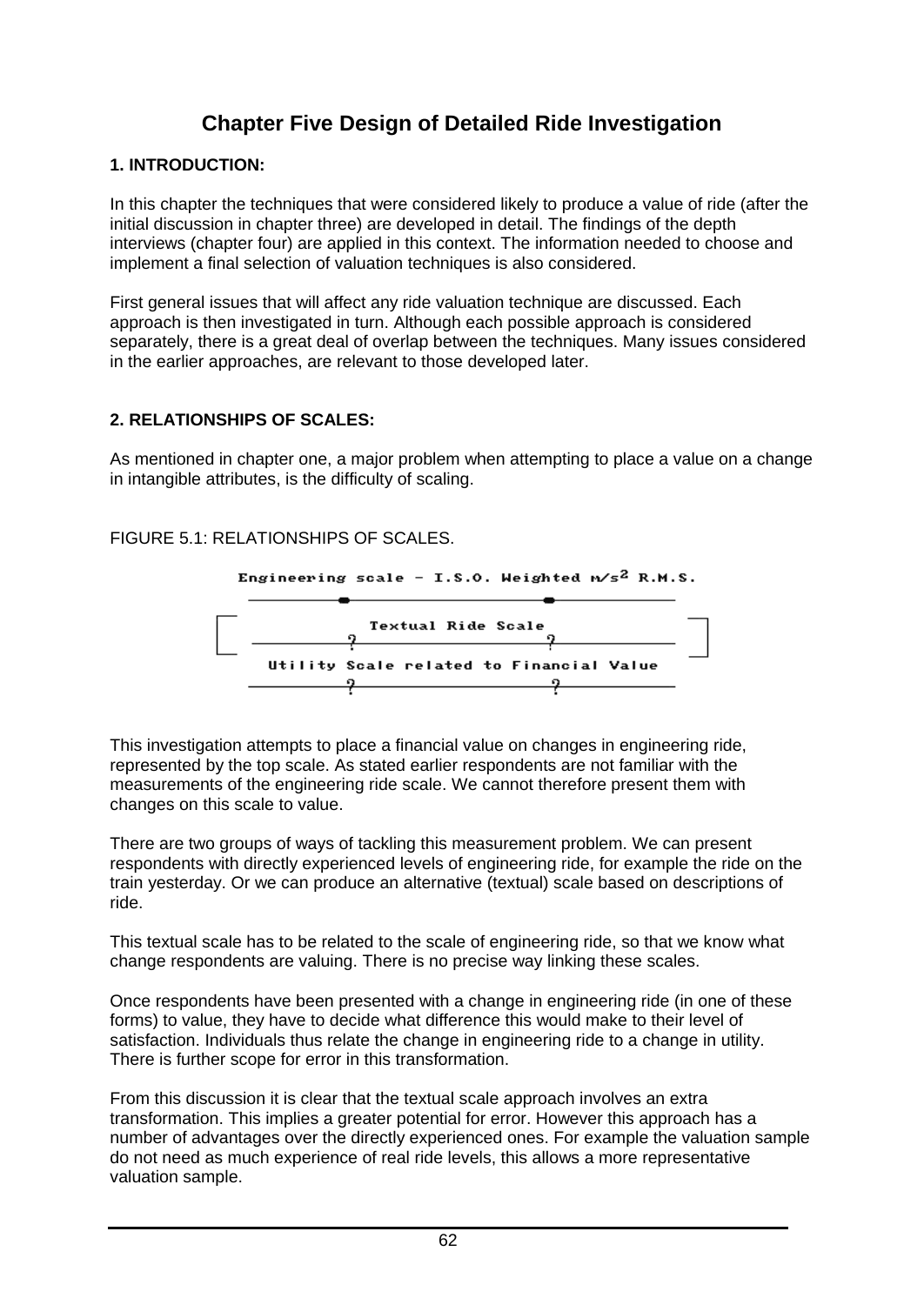When selecting valuation approaches we are concerned with the accuracy of these transitions. The issues that could affect this accuracy are discussed in detail in this chapter. Those issues about which little is known, will be investigated later in the research allowing a sensible choice of valuation approaches.

### **3. POTENTIAL ERRORS (WITH ALL TECHNIQUES) AND THEIR MINIMISATION:**

To successfully establish a value of ride, all potential errors must be identified and then taken account of. Only stated preference approaches have passed the preliminary analysis and all are based on the model described above, thus some errors are common to all. Although it is possible that some of the errors may offset each other, it is unlikely that the extent of this offsetting will be known and it is therefore still important to minimise each error.

#### **3.1. Sample Characteristics:**

### 3.1.1. Sample Error:

Each individual is likely to have a different value for a given change in ride quality, we thus have to use the mean value to represent the population (all potential rail users). As we will only examine a part of the population, the sample's mean is likely to be different from the population's. The larger the variation of ride values, the greater the likelihood of sample error and therefore the less precise our results will be. This error is best contained by maximising the size of the sample.

### 3.1.2. Sample Bias:

It is likely that certain types of people and trips have consistently different values of ride. If the proportion of such groups in the sample is not representative of the population, results will be biased - regardless of sample size.

It is therefore important to note how ride values vary with personal and other characteristics. This would indicate any biases in the sample and allow ride values to be generated for a greater range of environments. It may be possible to produce some form of model based on these variations. For example, it is suspected that trip length and purpose will affect the values of ride held by respondents.

One of the most important influences on a sample's ride value is likely to be the regularity with which respondents have to stand. Standees are known to be more critical of ride than seated passengers. It is therefore likely that passengers with greater experience of standing will have higher values of ride. This issue is of increasing importance because of greater overcrowding, as a result of extra demand not matched by stock replacement.

A seating verses ride trade-off could become an important issue in this thesis; the more seats and the less the need to move around, the poorer ride can be. Further investigation into this area may be worthwhile. Previous work has only compared respondents' perceptions while they were experiencing the ride. A travel decision is likely to be made after the event and on the basis of more than one experience. It would therefore be useful to compare individuals' perceptions of ride after the event, with the number of times they have stood.

Closely related to the sampling problem is that of non/infrequent-users, it is expected that the latter may be differently critical of ride quality than more frequent users. Non/infrequent users may thus have to be taken account of in the research design. This could mean that the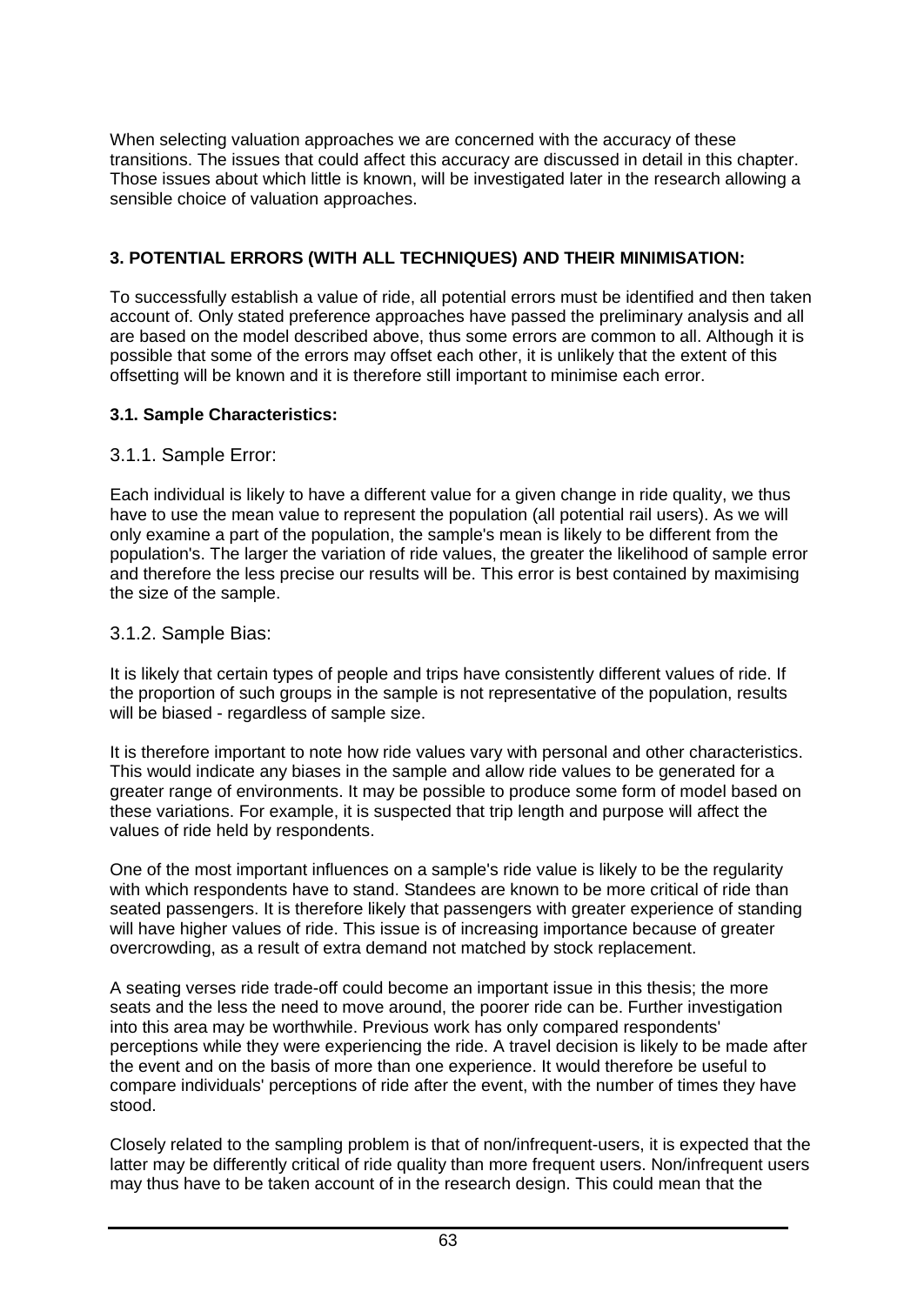valuation exercises have to be done as a household survey. One obvious technique for securing a representative sample of such users would be to construct a representative panel of respondents. These people would be sent on a series of journeys - ensuring that they had sufficient ride experience. But the restrictions of a Ph.D. and the need to avoid hypersensitising respondents makes this exercise impractical.

It is clear that sample bias could have an important adverse effect on the results. This error is best tackled by ensuring that the structure of the sample reflects the population. If this is not possible the size and direction of the likely effects should be determined, so that results may be compensated.

### **3.2. Environmental Effects:**

Related to sample error is that caused by situation. It is suggested in previous research (chapter three) that decisions can only be accurately replicated in the decision environment. If this is the case with travel decisions, we must find where the decision to travel by train was made. We must also ensure that any questions about the travel decision are asked in the appropriate environment. Meeting these requirements would make the design of any valuation exercises more complex. For example all valuation approaches may have to be implemented using home based interviews.

An investigation into environmental effects therefore seems justified. We must establish whether there is any difference between the points elicited in the decision environment and those gained on-train.

#### **3.3. Interference Effects:**

Earlier work has shown that respondents may have difficulty isolating and rating a single intangible attribute (like ride) because of interference effects. There are three related forms of effect (discussed in chapter three). If we are to value a change in ride quality an attempt must be made to contain, "Halo", "Newness" and, "Contamination" effects.

Interference effects occur when the general impression towards an object colours an assessment of a particular attribute. Basically, ratings are contaminated (Guilford (1954)). This makes it difficult for a respondent to isolate one attribute and make a reliable assessment of it. It has been suggested that ride quality and noise are connected in this way. So two trains with the same engineering ride, but different levels of sound insulation, could be assessed as having different levels of ride quality by passengers.

Guilford, when reviewing rating scales, states that such effects are worse where:

- a). The trait is not easily observable.
- b). The trait is not normally singled out, or discussed.
- c). The trait is not clearly defined.
- d). The trait involves reactions with other people.
- e). The trait is of moral importance.

The first two categories clearly relate to ride quality, while the third could. Interference effects could therefore have a significant effect on the validity of the results and thus on the research design.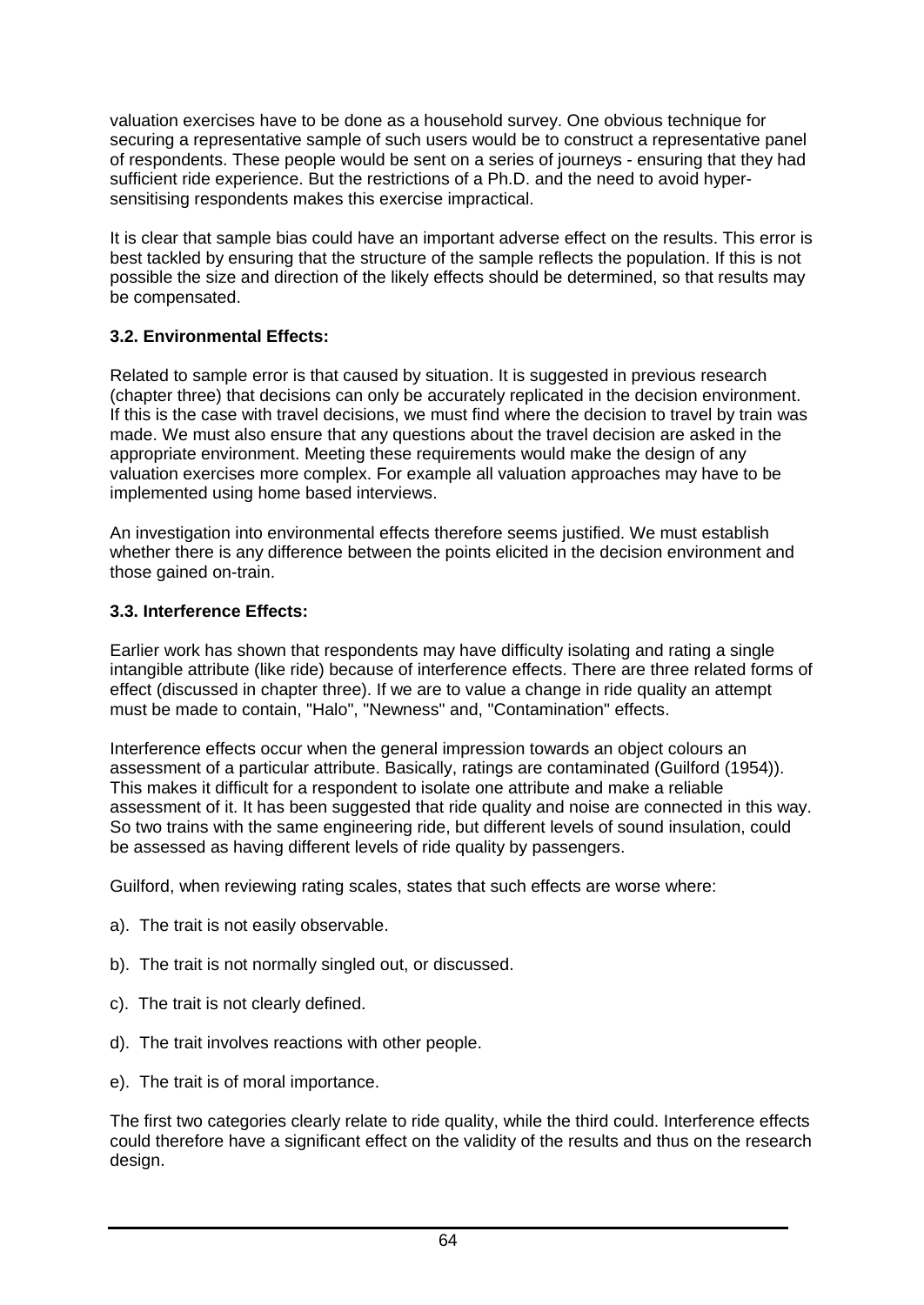Although there are considered to be a number of different types of interference effect, the distinction between them is not entirely clear. For example a new train would achieve higher ratings than an identical old one. This difference in ratings could be considered the result of a Newness effect. But the new train would probably be cleaner, perhaps resulting in a Halo or Contamination effect.

The existence of interference effects means that it is important that typical days (with no abnormal events) are selected for surveys. All stated preference surveys will be biased by peoples disposition at the time (a bad day at the office) but this is a random bias, one caused by a a late train etc. is not and could reduce the accuracy of the results.

# **3.4. Other Effects:**

It is important to consider whether the relationship between changes in engineering ride and financial values (via utility) is linear. If this is not the case, a given change in engineering ride may have a different financial value at different points on the engineering ride scale.

It should be stressed that all stated preference approaches are dealing with hypothetical decisions and not observed behaviour. So any results could be falsified or just incorrect (Moser and Kalton (1971)). As respondents' tasks could be related to policy changes, it is possible that responses may be exaggerated in an attempt to obtain improvements. To minimise such difficulties it should be ensured that questions are relevant to the respondent, non-leading and unambiguous. Hypothetical decisions should be as simple as possible, whilst being realistic. Valuation exercises should not be too, "Obvious" - reducing respondents' opportunities to manipulate results.

# **4. TEXTUAL SCALE APPROACH - ON-TRAIN AND HOUSEHOLD:**

# **4.1. Introduction:**

This approach involves a unique problem. As with this technique respondents have to perceive levels of engineering ride from locations on a textual scale; with the other techniques, levels of engineering ride are directly experienced. The difficulty of this translation is illustrated in M.V.A's report (May 1986): passengers were asked to select the most appropriate textual ride description for the train they were on - the chosen descriptions were widely spread.

With such an approach it is important to note, that we are not assuming that respondents say, "This location on the textual scale means 2 m/s2 R.M.S. to me". But that individuals will visualise certain sensations from a location on the textual scale, which are a proxy for an engineering level of ride. To be able to use any value of ride produced by the research, we must be able to find the engineering measures for which the sensations are a proxy.

As mentioned in section 2, interpersonal variations mean that it is likely, that each respondent perceives the relationship between engineering ride and the textual scale differently. For a valuation of ride to be successful, we must be able to associate a single engineering ride measure with each location on the textual scale (which is not easy) and recognise this is an average.

# **4.2. Development of the Textual Ride Scale:**

Initially the most promising way to generate a textual ride scale appeared to be to develop a universal textual scale based on activities (for example: sickness, inability to read, write, walk). Descriptions could be given to respondents that were directly related to engineering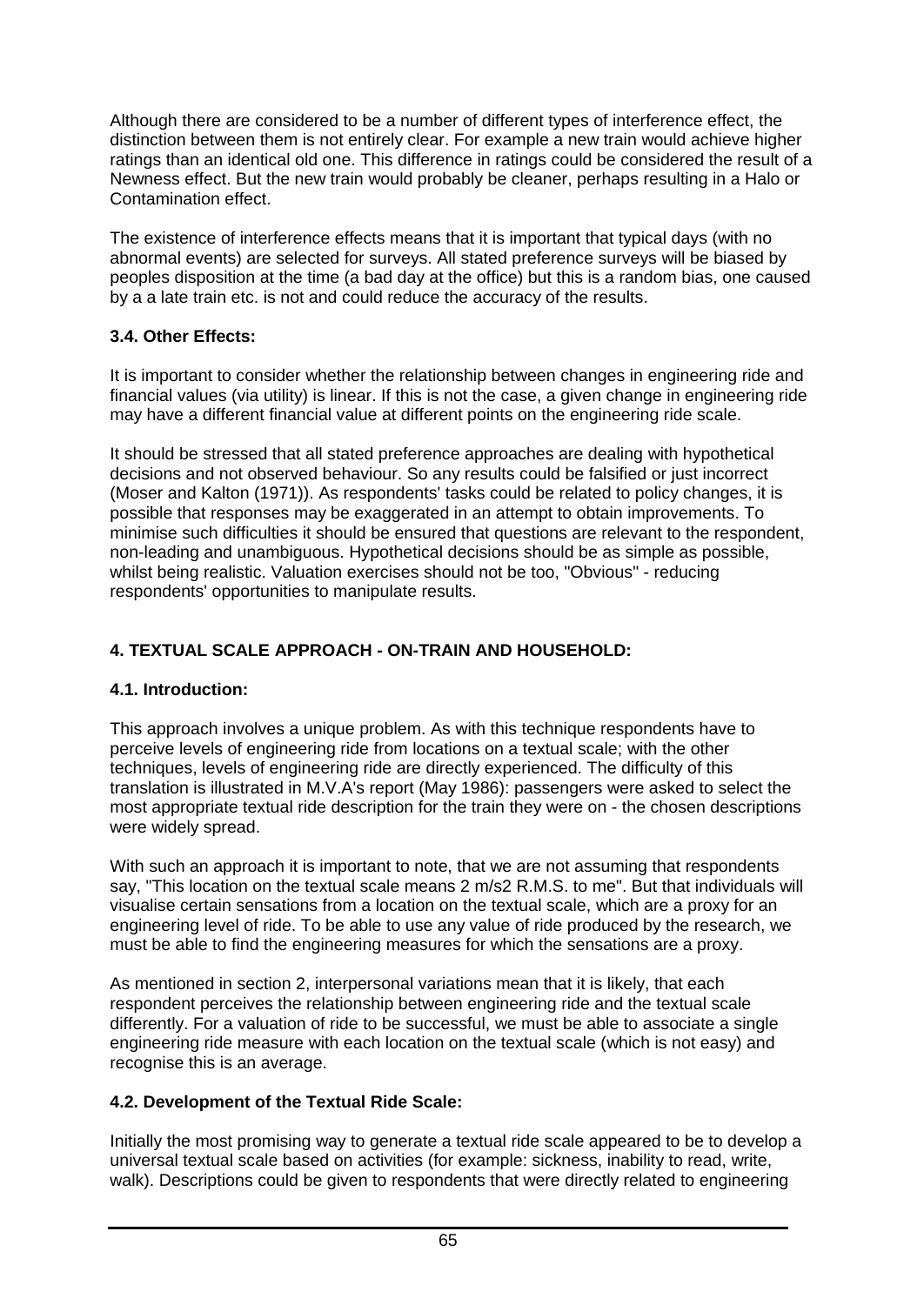ride measures. However the depth interviews have shown that this approach would be unlikely to succeed. Although one can say that certain activities would be more difficult than others (at a given level of engineering ride) respondents differed in their ranking of the difficulty of activities and a number had no experience of some activities on-train.

Many activities only relate to certain aspects of ride. For example drinking problems are generally associated with peak movements or jerks; sickness is often associated with long wave up and down motions. This means that different activity measures are not directly comparable as they are measuring different elements of ride quality.

It is thus clear that the only way to proceed with the hypothetical approach is to use a textual scale that is not derived from engineering ride measures - similar to that used by M.V.A (May 1986). An example of such a scale would be: very smooth ride, smooth ride, acceptable ride, rough ride, very rough ride. Although M.V.A's scale was not quite this imprecise, the difficulty of relating their findings to engineering ride measures has proved a significant obstacle in the implementation of their results. In M.V.A's case the levels of engineering ride which corresponded to the textual descriptions were arbitrarily chosen by British Rail. Thus despite the care taken by M.V.A. to produce an effective stated preference design, the small value of ride and the imprecision of the relationship between textual and engineering measures makes their results almost meaningless.

As M.V.A's textual descriptions are not related to specific trains, their results do not contain any interference effects. But this research considers it more important to have ride values that can be applied, than to totally eliminate interference effects. Even so with textual locations developed from the same stock running over different qualities of track, any interference effects should be controlled. The only difference between textual ride locations would therefore be due to ride quality (section 4.7.3).

A textual ride scale (that can be effectively related to engineering ride measures) will thus have to be developed if the hypothetical approach is to progress.

# **4.3. Optimising a Textual Ride Scale:**

# 4.3.1. General Issues:

We must ensure that the textual ride scale is constructed in a way that minimises error, so that any interpersonal variations in ratings are caused solely by differences in tastes. Oppenheim (1966) states that, "The use of ratings invites the gravest dangers and possible errors, and in un-tutored hands the procedure is useless". Meister (1985) agrees that rating scales are vulnerable to biases and errors. He also states that graphic rating scales are harder to score and their results may imply a degree of precision and accuracy which is unwarranted.

However Meister (1985) concludes by saying that rating scales, "Can reflect both the direction and degree of opinion/attitude. The results are amenable to analysis by conventional statistical tests. Graphic rating scales permit as fine discrimination as the respondent is capable of making. They usually take less time to answer than other types of items, can be applied to almost anything, and are generally more reliable than two-way multiple choice items". The errors and variations likely from using a textual ride scale are considered below, in the order in which they would be generated by a respondent.

First the respondent has to establish that he is required to give his personal rating to certain aspects of a rail journey. It is therefore important that the instructions and descriptions along the scale are unambiguous and easily understood. Clear and concise everyday words must be used in place of the technical jargon associated with this subject. The information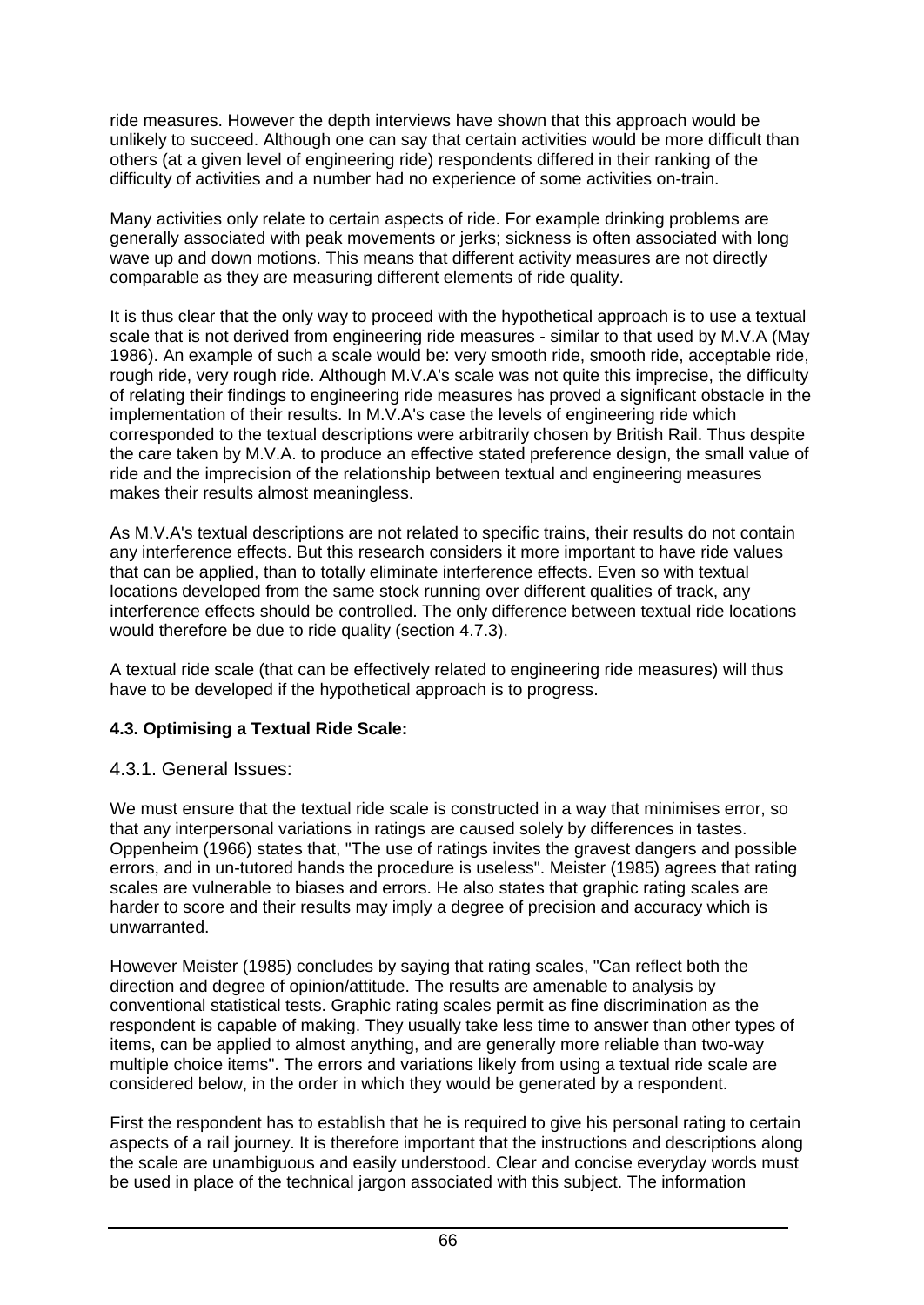collected in the depth interviews and piloting of the proposed designs should ensure these requirements are satisfied.

Second the respondent has to establish what he is required to assess. It is important that each person considers ride quality alone while carrying out the scaling exercise - so that the textual measures developed are valid. It follows from this that each respondent should see the task in the same way; thus care has to be taken to ensure that the instructions and descriptions along the textual scale are interpreted in the same way by a variety of respondents. Any differences in locations recorded on the scale must be (as far as possible) purely a reflection of differences in engineering ride levels.

There is bound to be some interference from other attributes (section 3.3) but it is believed that the depth interviews have provided sufficient information to create a scale that minimises such problems. Other interference is controlled by randomisation. For example a ratee in a bad mood is assumed to be balanced out by other ratees, who are in a better mood. These problems are discussed in more detail later.

Finally the respondent has to consider where to place his ratings on the textual scale. An important consideration here is the way in which the scale is anchored. Anchors are the labels attached to rating scales at specified points, enabling respondents to place assessments at a location on the scale. For example the scale illustrated later has two anchor points: "Very rough ride - Drinks spill frequently" and, "Don't notice train is moving". Unfortunately such anchors are likely to be associated with different levels of engineering ride by each respondent. Some people would see, "Very rough ride" occurring at lower levels of engineering ride than other people. The reliability of the scale is closely related to this - it is important that if the same assessment was done a number of times by a respondent, the same location would result.

# 4.3.2. Scale Construction:

Rating scales can be divided into two groups. There are continuous graphic scales, where respondents mark a position along a line and discrete scales where respondents mark one of a limited number of options. The issues involved in constructing such scales, in the context of this research, are now discussed.

Each person's rating of ride quality is likely to be affected by their experience, which will modify their beliefs of what is possible and acceptable. This suggests that individuals with different experiences of travel may rate levels of engineering ride differently.

It is likely that the acceptable level of ride quality increases over time. This point is illustrated by a study carried out in the late 1960's (Research Projects (1968)) when 4-VEP rolling stock was introduced. The respondents in 1968 considered this, then new, stock to be characterised by a smooth ride. However in later research (Steer, Davies and Gleave (1983)) respondents gave similar stock a poor ride quality rating. This is despite likely improvements in track and continued maintenance of the old stock. Thus a mean textual rating of 4.2 for a particular engineering ride level today, may fall to 3.2 for the same experience in ten years time. These changes must be considered if such ratings are to be used over time.

It is important that the experience gained from the previous use of rating scales, is used to enhance the design of the textual ride scale. Guilford (1954) lists the errors usually associated with rating scales:

a). Error of Leniency: When producing assessments of individuals, respondents rate people they know higher than they should. Some respondents are aware of this and over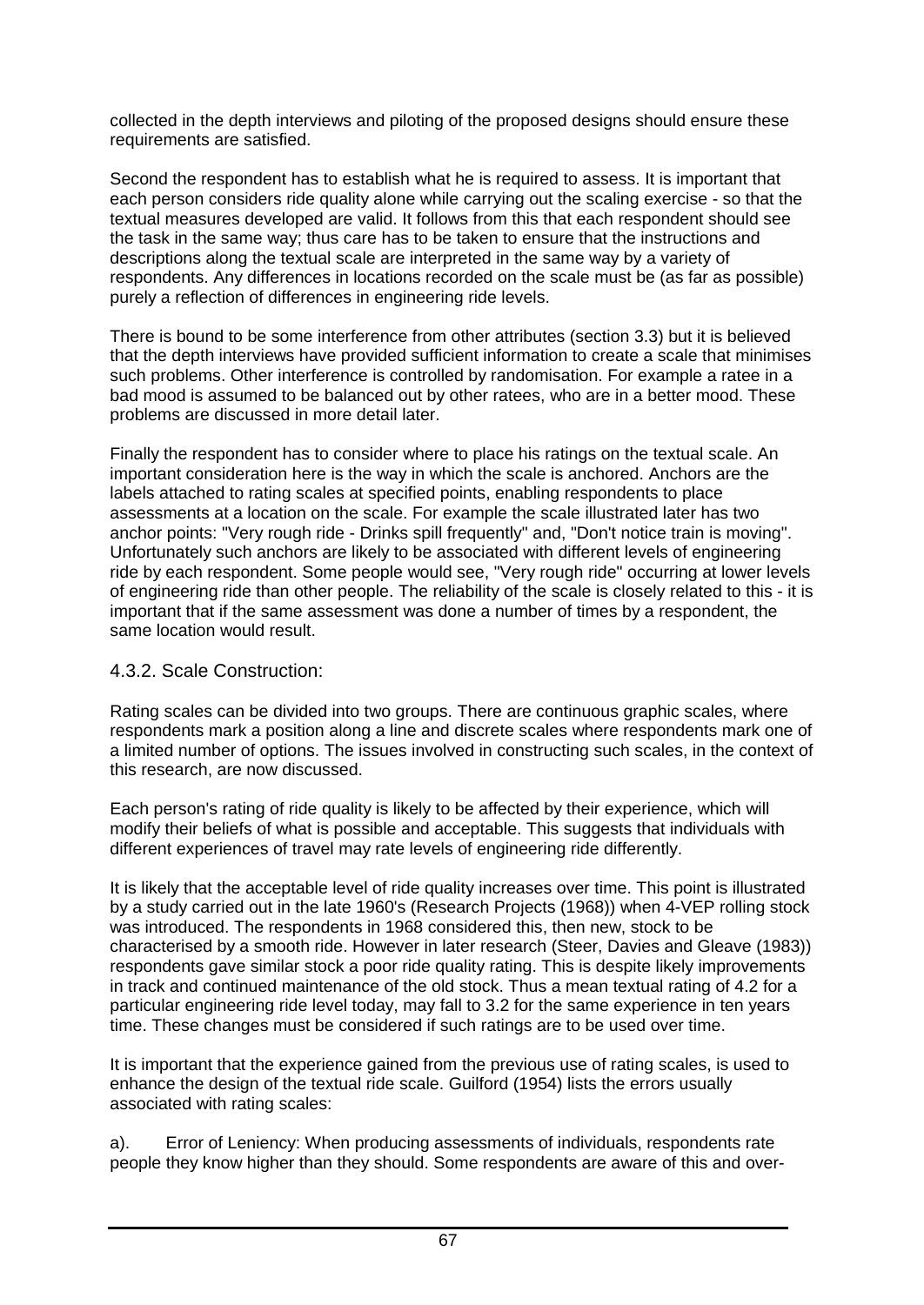compensate, giving lower ratings than they should. Leniency errors are greater if results are not confidential. Leniency increases with length of acquaintance and men are more lenient.

b). Error of Central Tendency: Raters hesitate to give extreme judgements, this is very common where the subject is not known that well. The scale can be developed to spread ratings further out.

c). Interference Effects: Described earlier.

d). Logical Error: This occurs where respondents feel that attributes are logically related, so if one attribute is high another, "Should be".

e). Contrast Error: When rating individuals there is a tendency for respondents to emphasise the differences from their character, so an orderly ratee would consider others to be disorderly. However an opposite bias is also possible where a respondent expects others to be like himself.

f). Proximity Error: Caused by the nearness of rating two traits in time, or space. One rating contaminates the other (otherwise known as order effects).

g). Un-trained Respondents: Lack of rating experience can reduce levels of accuracy. Respondents can be trained to reduce this problem. I.Q. is positively related to the quality of ratings.

Other findings noted by Meister (1985) and Guilford (1954) include: The more time available the more accurate the ratings. The sureness of a ratee is an indication of their accuracy. Knowledge of the purpose of the exercise can affect ratings and different ratees use different criteria in rating the same trait.

Considering graphic scales, Meister (1985) states that, "Variations in scale format (horizontal verses vertical etc) have produced statistically significant effects, but practically speaking the effects are unimportant".

However Guilford (1954) argues that vertical graphic scales are the most effective. With vertical scales there is more room for anchoring descriptions and the descriptions are not spread along the scale. Guilford states that, the line on the scale should be at least five inches long, but not much longer. Longer lines can lead to clustering, while short lines do not allow enough discrimination. The line should have no breaks or divisions, as a continuous line suggests continuity of the variable (scoring can then be decided by the interviewer).

Guilford states that with a vertical scale the good end should be at the top, which is what the respondent expects (like a thermometer). With a horizontal scale, the good end should be on the right. If a series of scales are to be used, it is sometimes suggested that the good and bad ends are alternated to reduce errors. But this has not been proved and it confuses respondents. To avoid subjectivity in coding, a stencil should be used for scoring positions on the scale.

Anchors have been found to improve scale reliability. But it can be difficult to develop anchors for the central part of scales. Behavioural anchors (developed by a group of judges) can further increase accuracy; but overall Meister (1985) concludes that the extra effort needed to produce such anchors, is not worth the minimal increase in accuracy. Guilford (1954) states that anchors should be:

a). Clear: Short and unambiguous. It is important that a respondent's interest in maintained. As more interested ratees give more valid ratings.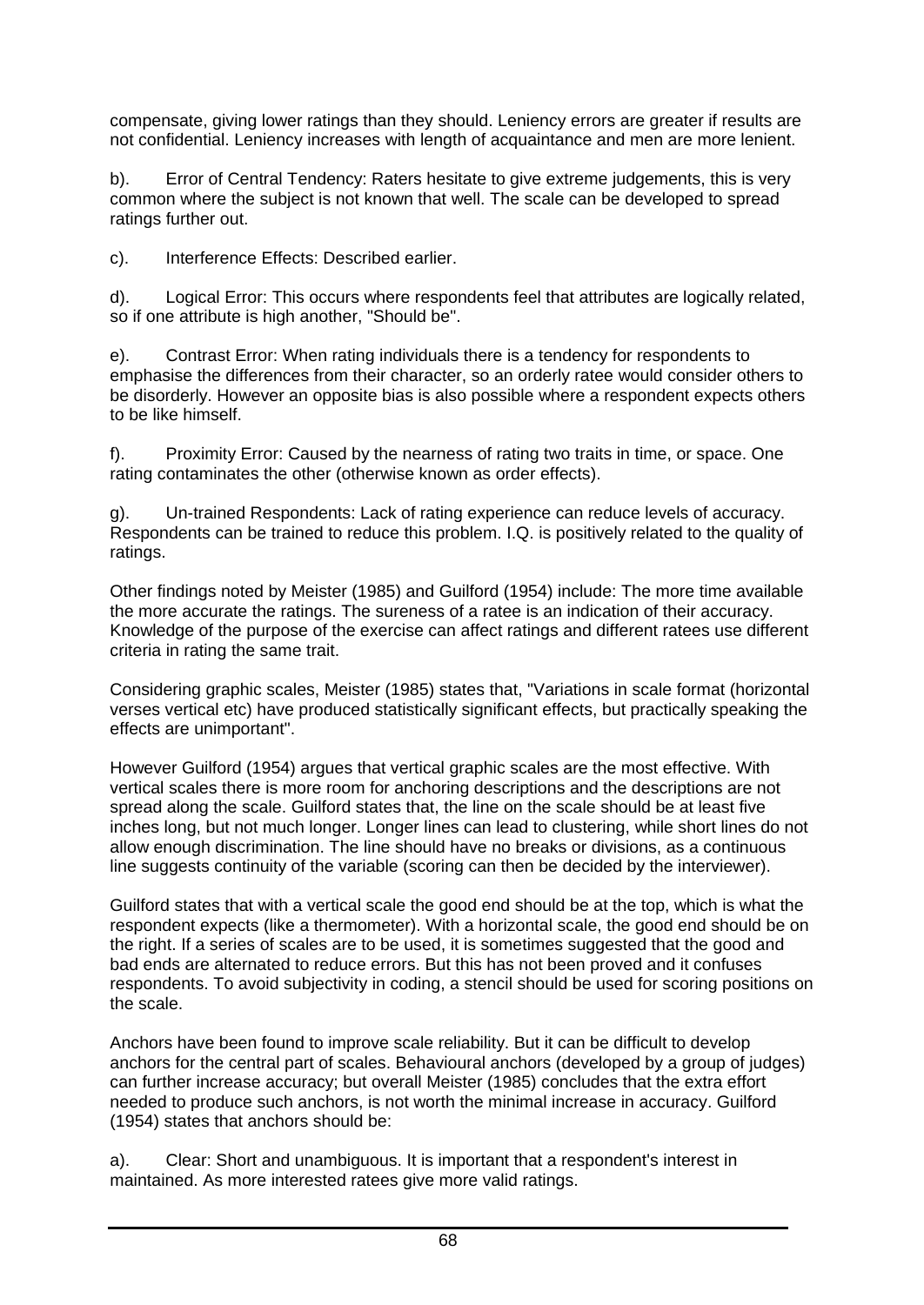- b). Relevant: Consistent with the trait name and conveying no implication of other traits.
- c). Precise: They should apply to a point, or short range on the continuum.
- d). Varied: Language should be varied at different points on the scale.

e). Objective: They should be not use moral terminology, implications of good or bad should be avoided. Descriptive scales suffer less leniency than evaluative scales.

f). Unique: Anchors should be unique to that trait.

Guilford (1954) makes some further points. There is a tendency with graphic scales, for assessments to cluster around the anchors. Anchors do not need to be evenly spaced and are sometimes spread more in the middle to counteract the error of central tendency. For this reason anchors must not be too extreme.

### **4.4. The Chosen Scale:**

With these issues in mind we now have to decide on the most effective form of rating scale. A continuous graphic textual ride scale rather than a discrete one, used conventionally and by M.V.A, appears the most promising.

A continuous graphic scale infers that the variable is continuous; respondents are able to place their assessments on the scale spatially - making a linear interpretation more valid than with discrete scale responses.

A continuous scale allows the respondent a greater degree of discrimination between ratings, this is especially important when considering attributes that may make only a small difference to satisfaction. Such a scale avoids the problem of how many categories to select. The difficulty of finding anchors for a discrete scale increases with precision, this is not the case with a continuous graphic scale. A continuous scale is not therefore as dependent on an individual's perceptions of language, as a discrete scale with many anchors. From this it seems that in those cases where a variable is to treated as continuous, a continuous scale provides the most effective form of rating.

It has been found that graphic scales can correlate as strongly as discrete scales with objective measures. Graphic scales can exhibit slightly more variation in measurement and they tend to be more difficult to administer and comprehend by the respondent (Friedman and Friedman (July 1986)). However in this case it is considered that the benefits of the graphic scales outweigh these disadvantages. The likely scale is shown below.

FIGURE 5.2: SUGGESTED RIDE SCALE.

How smooth is the ride on this train? (Mark a position on the scale with an X)

\_\_\_\_\_\_\_\_\_\_\_\_\_\_\_\_\_\_\_\_\_\_\_\_\_\_\_\_\_\_\_\_\_\_\_\_\_\_\_\_\_\_\_\_\_\_\_\_\_\_\_\_\_\_\_\_\_\_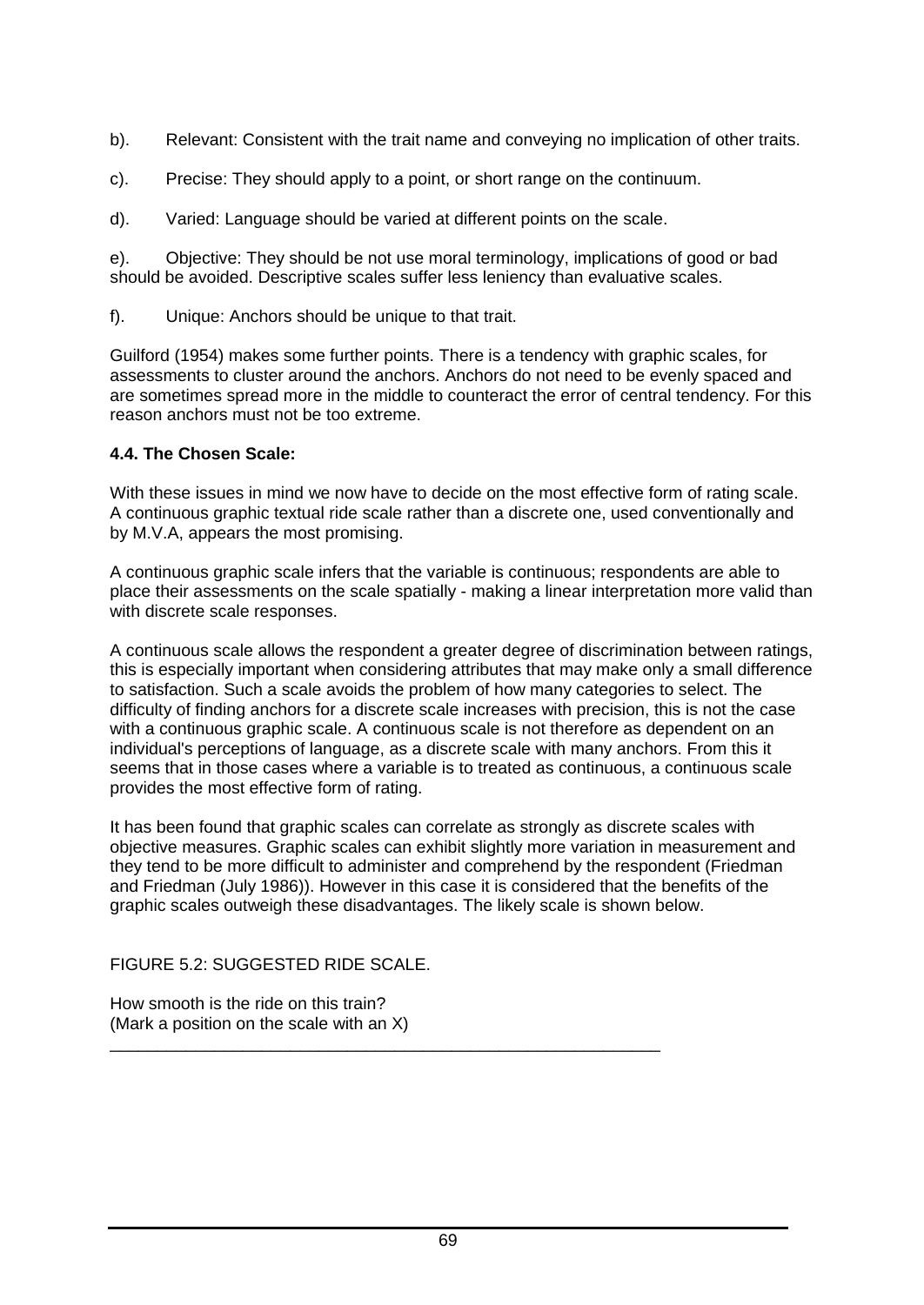```
Smooth Ride - Don't notice the train is moving.
Rough ride - Drinks spill frequently.
```
Every respondent would place each requested level of engineering ride experienced, at a location on the textual scale. If the textual scale is assumed to be linear a sample's mean location can be derived for each level of engineering ride desired. For example, the mean for a Sprinter may be located 6.3 units along the scale and a Pacer 4.2. These mean textual locations are directly related to engineering ride measures - which can be measured using a Macmeter.

The mean locations on the textual scale can be presented to respondents later in the same format, causing them to perceive engineering ride levels for valuation. This bi-directional process is only possible with a continuous scale of this type. It has to be assumed here that respondents are able to work in both directions with the textual scale: that is, they can perceive levels of engineering ride from locations on the scale as well as recording levels of engineering ride on it. This assumption is unavoidable if a ride valuation is to be extracted using the textual scale approach.

Two anchors will be used, one at each end of the textual scale. Although many rating scales use three or more anchors, there has always been difficulty in establishing anchors for the central part of scales. If a respondent does not perceive a central anchor to be in the correct location, this could make the rating task more difficult as the scale may appear to be kinked.

Any assumptions of linearity therefore become much more tenuous, when central anchors are used. Although having too few anchors on a rating scale can make rating less precise, it is considered that the problems caused by central anchors are greater than those caused by having too few anchors on the scale. Finally for the analysis to be successful, the difference between the anchors must be sufficient to generate a spread of ratings along the scale; it must also be ensured that everyones' assessments fall between the anchors.

The most effective approach to anchor design, is to use the information elicited from individuals in the depth interviews. This is similar to an approach described by Meister (1985) known as, Behaviourally Anchored Rating Scales (B.A.R.S). These differ from standard graphic scales because of the addition of anchoring illustrations which are, "Concrete and specific". B.A.R.S. are designed to standardise the raters observations and screen out idiosyncrasies.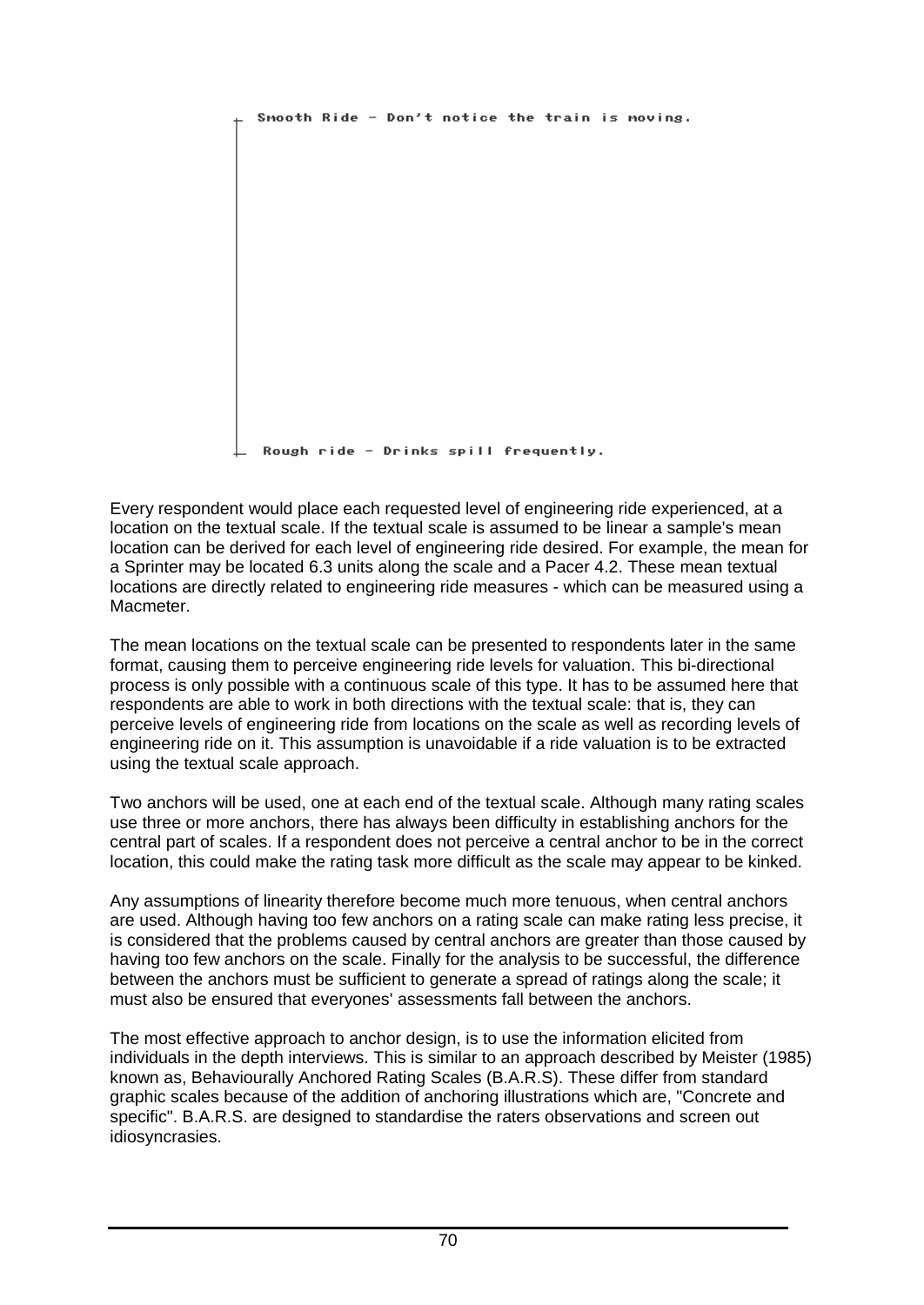"Smooth ride" was the most commonly used term in the depth interviews; it therefore seems sensible that the both anchors should be derived from this term. But, "Smooth ride" is very subjective and so it is proposed that the description. "Smooth ride - Don't notice the train is moving" will be initially selected as the first anchor. Although this latter phrase is still open to different interpretations, the range of perceptions will probably be substantially reduced.

Similarly at the other end of the scale, some universally accepted characteristic has to be found to reduce the range of perceptions and increase reliability. The most commonly mentioned characteristic of a very rough ride, during the depth interviews, was drinking. The initial anchor for the rough end of the scale will therefore be, "Rough Ride - Drinks Spill Frequently".

# **4.5. Application of the Textual Ride Scale:**

# 4.5.1. Importance Of Minimising Standard Errors:

As stated earlier each person is likely to perceive the relationship between the textual scale and engineering ride differently. It is therefore likely that any sample of individuals will generate mean locations, on the textual scale, that are different to those that would be generated by the population (all potential rail users).

It is important to minimise the possibility (standard error) of a sample's mean textual locations not matching those of the population. If this is done, when the sample's mean textual locations are used to establish a value for ride, the valuation sample are more likely to perceive the correct engineering ride levels. If the correct engineering levels are not perceived, the ride valuation extracted may not be appropriate.

If the relationship between engineering ride and the textual scale is very weak, this approach could be invalidated. Other proposed approaches directly compare engineering levels of ride (experienced by the individual on various journeys) and so would be immune from this problem. However alternative approaches are associated with other difficulties.

# 4.5.2. Size And Representativeness Of Sample:

The obvious way to ensure that a sample's mean scores on the textual scale match those of the population, is to use the largest practical sample. It is also wise to ensure that any sample is representative of the population. But the relationship between the textual scale and engineering ride would inevitably be established with (an) unrepresentative sample/s. Experienced travellers would dominate as respondents would be required to relate either previous, or the current trip/s, to the textual ride scale.

Establishing mean textual locations with (an) unrepresentative sample/s may not cause problems, if individual's ride perceptions are consistently better or worse than the population mean. If perceptions are consistent the valuation sample will always be considering similar sized changes on the textual scale, though at different points.

However if the value of a change in ride is not linear, such an unrepresentative textual scale could generate inaccurate ride values (section 3.4). It is therefore important to consider, whether peoples perceptions of engineering ride are consistently above or below the population mean and whether values of ride are linear.

4.5.3. Controlling For Changes Between Scale Construction And Application: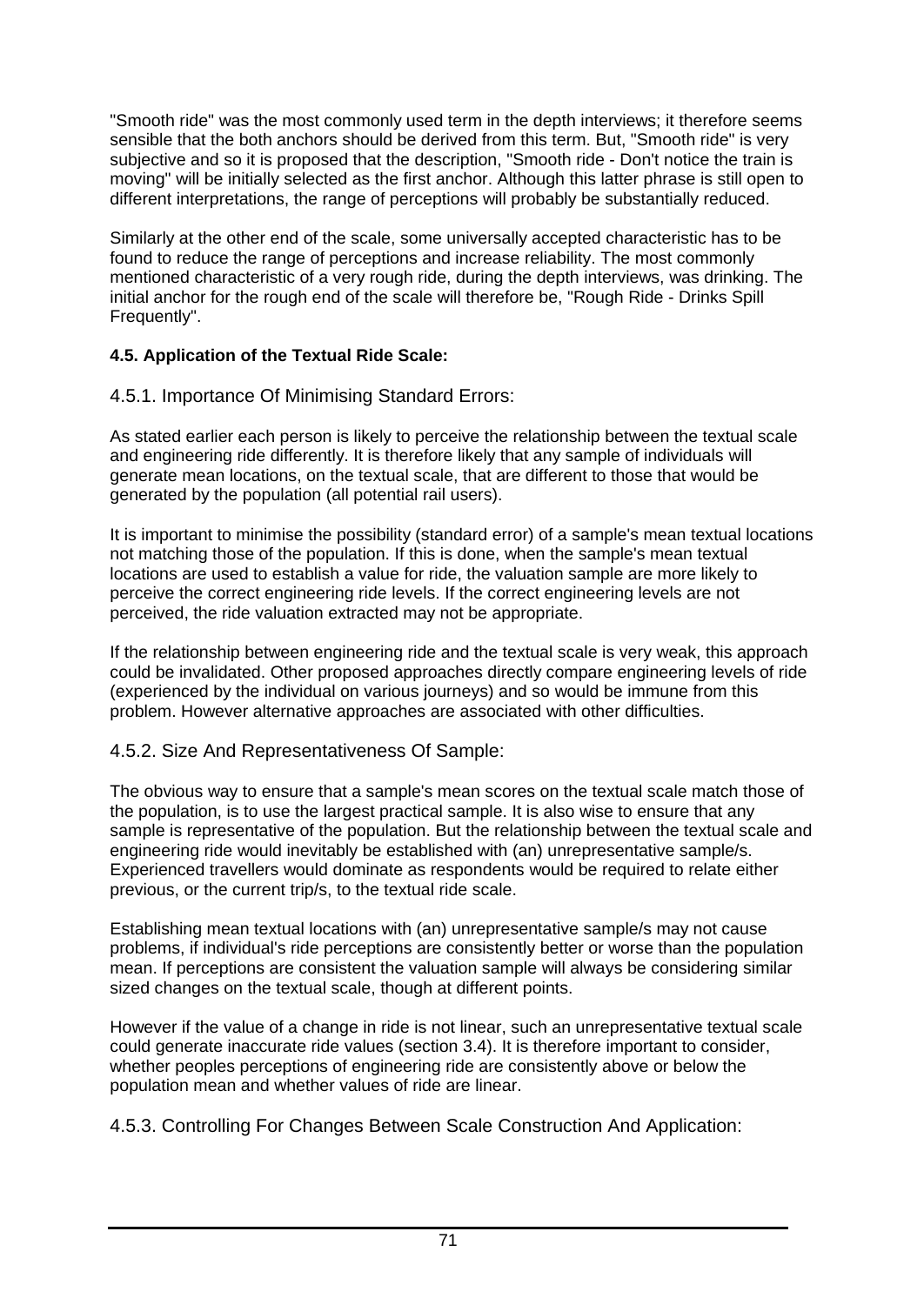For the valuation exercise to be successful, it may be important that the textual scale is related to engineering ride in the same environment as the ride valuation exercise. If this is not done, the valuation sample may not perceive the original engineering levels from locations on the textual scale.

As suggested in the previous section, it may be that such factors work consistently on all textual locations. So the differences between textual locations may be similar wherever the scale was developed. The accuracy of the ride valuation may therefore not be affected, unless the valuation is significantly non-linear.

Even so it would be wise to check the extent to which assessments of ride change with the environment. Generally we must try to keep all environmental and sample factors constant between the development of the mean textual ride locations and the valuation exercise.

### **4.6. Number of Textual Ride Levels to be Valued:**

The number of textual ride levels produced is limited by what can be achieved in the time available and the ability of the sample/s to accurately distinguish between engineering levels. If the same people are expected to consider all the selected engineering ride levels, the exercise is also limited by respondents' experience.

Two engineering levels have to be considered to produce a valuation - three or more if the linearity of ride values is to be investigated. The most likely number of levels to consider would be three or four (as used by M.V.A (May 1986)). As this research is directed at rural services, it may be appropriate to consider a number of Provincial trains, for example: Sprinters, Pacers and old Diesel Multiple Units. Further information is required before a final decision on this point can be made.

# **4.7. Alternative Research Designs:**

# 4.7.1. General:

To relate locations on the textual ride scale to engineering measures, we need respondents who have experienced specified levels of engineering ride. There are two groups of ways of selecting engineering ride experiences to establish this relationship. We can use repeated measures where one sample assesses all engineering levels of ride, or independent measures where each level of engineering ride is assessed by a different sample.

#### REPEATED/DEPENDENT MEASURES:

- a). Getting each individual to assess ride over various sections of one journey.
- b). Each individual assesses several alternative journeys, some or all from memory.

#### INDEPENDENT MEASURES:

c). Each individual assesses only one journey or section of track.

Each of these designs are now investigated in detail.

4.7.2. Repeated Verses Independent Measures:

The way in which the textual positions are generated can effect the scale's accuracy. It is therefore important to determine whether independent or repeated measures are most likely to generate representative positions on the textual scale.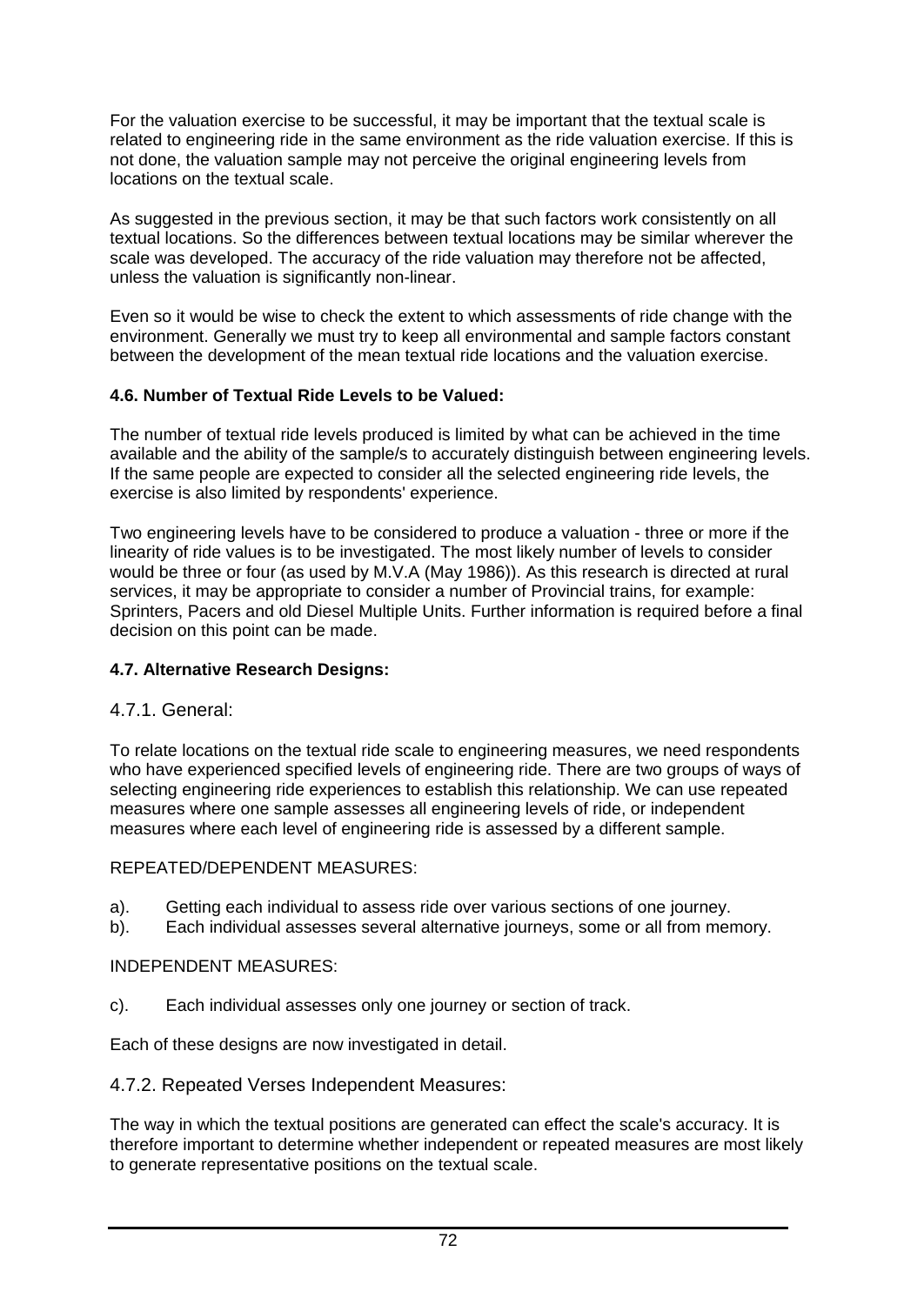#### FIGURE 5.3: INDEPENDENT MEASURES.



Figures 5.3. and 5.4. show the effects of sample type on the accuracy of the estimated textual locations. For both types of sample the first assessment is free to vary, so the distributions of possible mean locations are identical and both centered around the population's mean.

With an independent sample the second distribution of mean locations is again free to vary and is thus also centered around the population's mean (figure 5.3). However the distribution of mean locations for the second dependent location will be offset from the population's mean (figure 5.4) by the same amount as the first location was above/below the population's mean. This occurs because the personal characteristics that influence the severity of the first assessment are still present during the second assessment. Thus individuals who rate the first engineering ride level above the norm (b), are most likely to rate the second level above the norm (for example, Miller (1984)).

The extent to which individuals' ratings are consistent will determine the standard error of the distribution a/b. We do not know how consistent respondents will be in this context. We therefore cannot estimate the relative sizes of the standard errors for the dependent and independent distributions of second mean locations. This means that it is not possible to state which approach is likely to yield more accurate textual locations.

As we are valuing the difference in ride on the textual scale, it is important that the difference between the textual locations is perceived correctly. Repeated measures are more likely to do this, as any over/under assessment of the first engineering ride level will result in a similar over/under assessment of the next level. If an independent first assessment is over/under the population's mean this compensation not occur - generating an inappropriate difference on the textual ride scale.

FIGURE 5.4: DEPENDENT MEASURES.



**Textual Scale**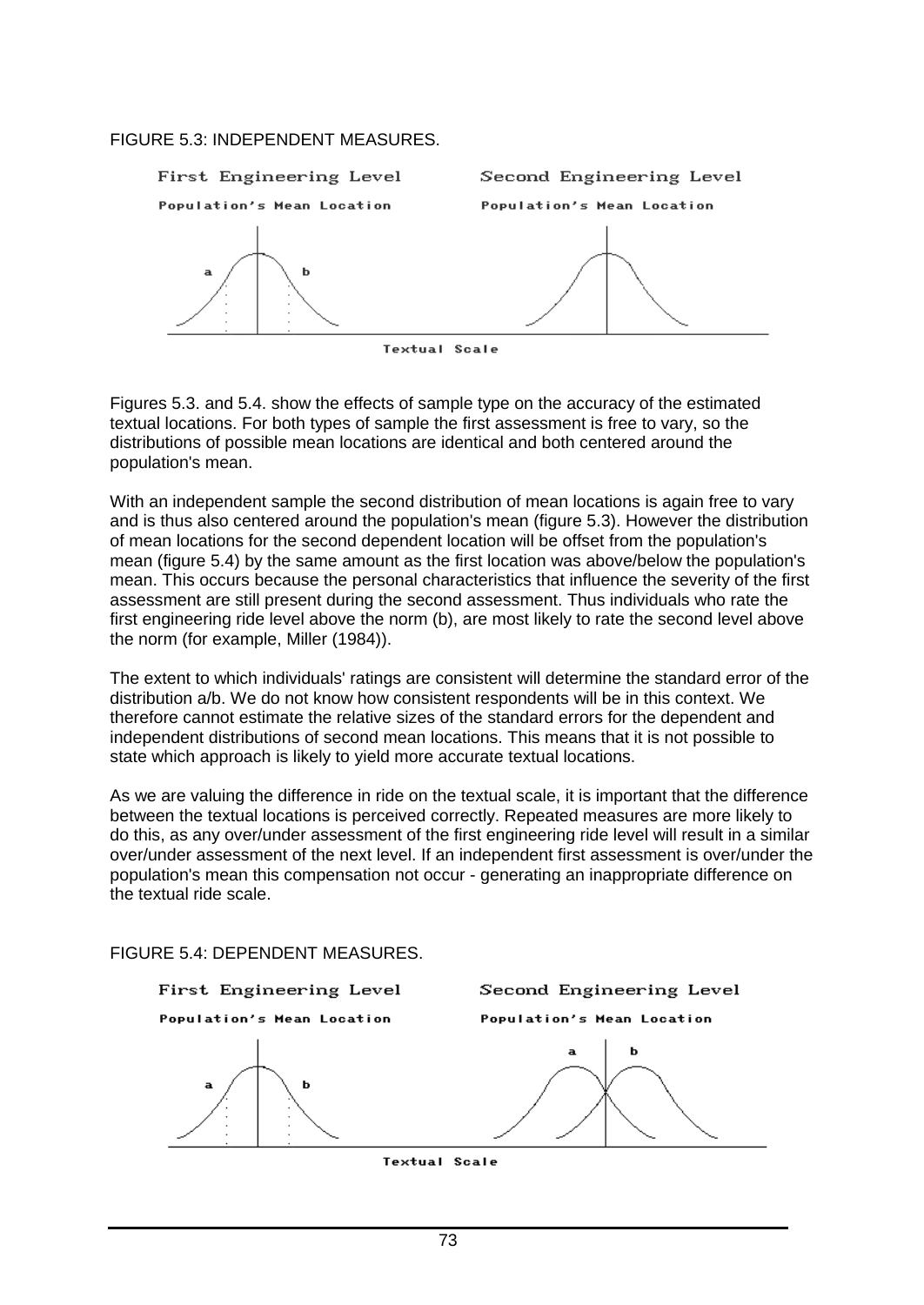From this discussion it is clear that repeated measures are just as likely to match the population's mean locations on the textual scale. They are also more likely to generate a representative difference on the textual scale for any pair of engineering ride levels. A textual scale generated by repeated measures, is therefore more likely to produce a value of ride appropriate to the change in engineering ride under consideration. But it should be remembered that there are other issues affecting the choice of sampling approach. These are now discussed during the development of the various experimental designs.

# 4.7.3. Dependent (One Journey):

This approach means finding a group of travellers on a route with a number of sections characterised by different levels of engineering ride. With this method each respondent is able to give a series of ride assessments, soon after the experience.

This approach is likely to suffer from order effects; these occur where a respondent is exposed to a series of experiences, each of which affects the perception of the following one. It may be that as the number of ride assessments, produced by a respondent, increases the more fatigued he becomes. Fatigue may bias the results either way. Order effects will probably be more severe, if assessments are made during the trip, rather than at its end.

If order effects are symmetrical, the problem can be reduced by testing one half of the respondents in the opposite order to the others (Miller (1984)). Such a compensation is unlikely to be effective in this case as it would involve interviewing passengers on trains travelling in both directions - engineering ride is likely to change with direction.

It is likely that respondents will have difficulty in distinguishing ride sections from each other. Even if respondents are asked immediately at the end of the section concerned, they will still be using their memories of that section to make an assessment. Memories of earlier sections of route will interfere with the current assessment. As all the experiences occur at a similar time and place, the memories will be less easy to distinguish than if the experiences occurred separately (Baddeley (1982)). This problem may be slightly worse if (to avoid hyper-sensitivity) respondents are asked about individual sections of route only after the whole trip. Apart from this major problem, recall should be more accurate with this design as the experiences are more recent.

The problem of hyper-sensitivity has been touched on earlier. If respondents are aware during the trip that they are assessing ride, it is suspected that they will be more critical. Hyper-sensitivity can be removed if all the assessments are done after the train has passed the sections concerned. Also, producing assessments of ride during each section requires a much greater effort from the respondent. They will be involved in the exercise for a much greater part of their trip. Unless each respondent is closely supervised (which would severely restrict sample size) we cannot be sure that each ride assessment has been done at the end of relevant section. Overall this suggests that assessments should be done after all relevant sections have been passed.

It may be difficult to get a sample of people that are riding all the sections of the route we are interested in. A line would thus have to be found with substantial through traffic; this may eliminate some routes with other beneficial characteristics. It may also be difficult to find a service that covers a number of sections of line, each with different engineering ride levels.

On the positive side engineering ride is the only attribute that will have changed between the assessments, which makes the isolation of ride relatively simple and thus more accurate. With other approaches, not all of the difference between textual ride locations may be due to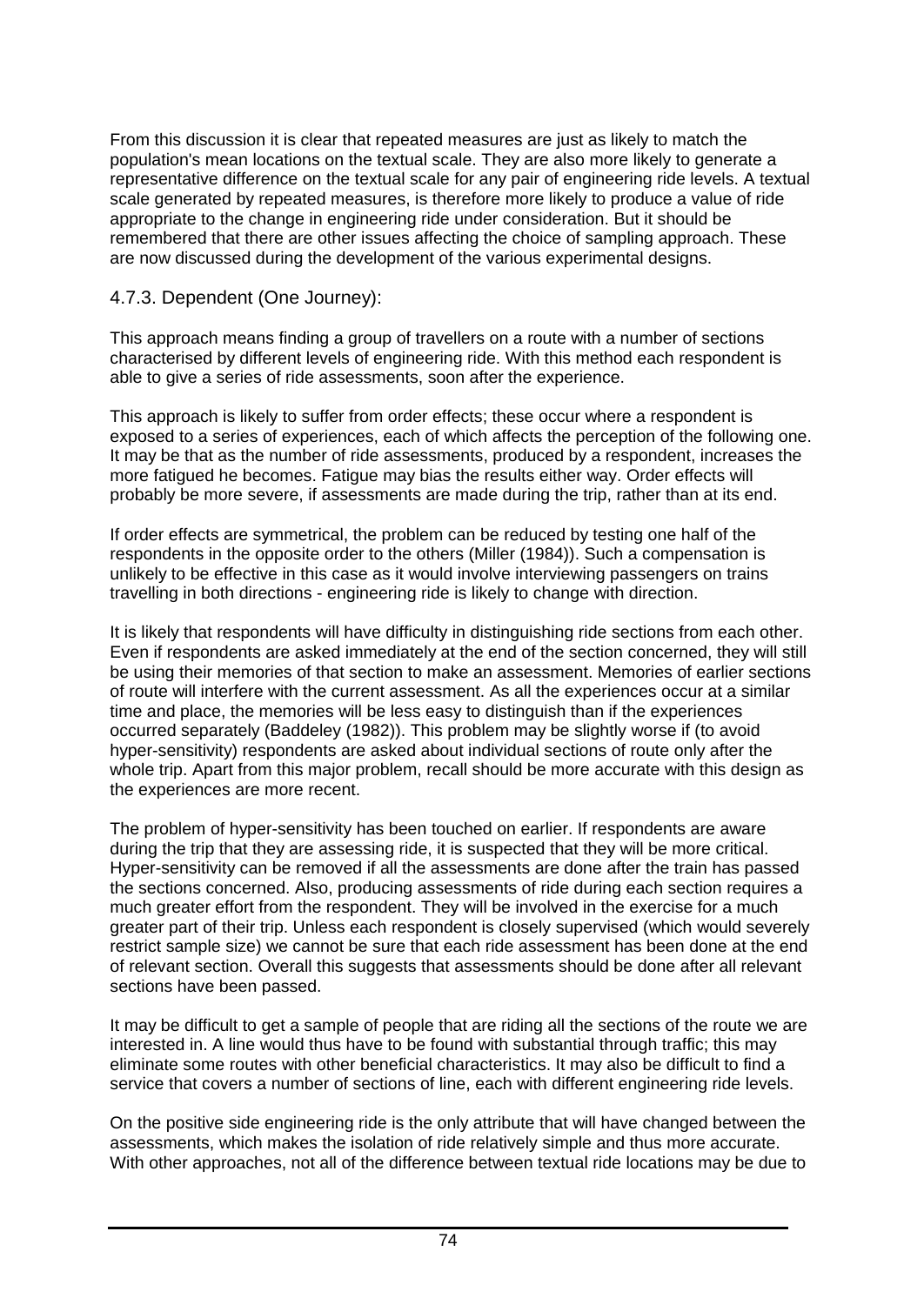different levels of engineering ride, some may be caused by changes in other stock attributes.

# 4.7.4. Dependent (Many Journeys):

Ideally this approach would be implemented with either all the individuals' assessments based on previous trips, or none at all. If only some assessments were based on previous trips an extra (unwanted) variation would be introduced into the experiment. Research has shown that our memory of events reduces rapidly, though the rate of memory loss slows considerably: 40% within 20 minutes, 55% in an hour, 65% in 24 hours and 70% in 31 days (Baddeley (1982)).

Basing all assessments on current trips has been discounted (apart from the previous method - section 4.7.3) as we do not have the resources to get the same people to experience various levels of engineering ride. As some assessments will have to be based on previous (different) ride experiences, we must use an experienced (biased - see section 4.5.2) sample of respondents.

Experienced travellers would not be efficiently picked up with a household survey. Contact thus has to be made on stations, or trains. Interviewing passengers on platforms is difficult time is limited as people have deadlines to meet. Further, only people with loose schedules would be successfully captured, which biases the sample in an unknown way. It would be possible to give out self-completion questionnaires, but there would be no control over the environment in which they were completed (which may affect the scaling of the results) and the response rate would be low as questionnaires would have to be returned by post (the returns may also be unrepresentative). This leaves two possibilities: collecting addresses on the platform and conducting interviews at home, or interviewing respondents on trains.

It may not be easy to get respondents to agree to be interviewed at home, it would also be difficult and time consuming to reach those who did agree. Home interviews also suffer as it is suggested (by Baddeley (1982)) that an environment appropriate to the topic makes recall easier. It is therefore likely to be more difficult for respondents to recall ride quality in a totally non-rail environment. If this dependent approach is to be used, the interviews will therefore take place on-train.

If all ride assessments were based on previous trips, the current train would not be used in the generation of the textual ride descriptions. Two or three other trips would be recalled for the interviews. This may confuse respondents. The best approach would probably be to ask for a rating of a section of the current trip immediately after it had occurred, as well as a series of assessments of previous trips.

With all assessments based on previous trips or an earlier part of the current trip, no hypersensitivity will be present with this approach. Respondents will have experienced ride levels in the past, before they were aware that they were important to anyone.

The recollection of previous trips is likely to suffer from interference, both from the current trip and memories of other previous trips (section 4.7.3). This means that respondents may not be able to relate memories of engineering ride to specific stock and routes. Generally, "Designers of surveys and questionnaires may be tempted to rely on our memories to a greater extent than is wise... expecting us to respond with a degree of detail that is totally unrealistic" (Baddeley (1982)).

To be able to aggregate any results we want all respondents to recall the same set of engineering ride experiences. It may be hard to find a group of respondents who have the required experience. Even if every respondent has ridden the same trains on the same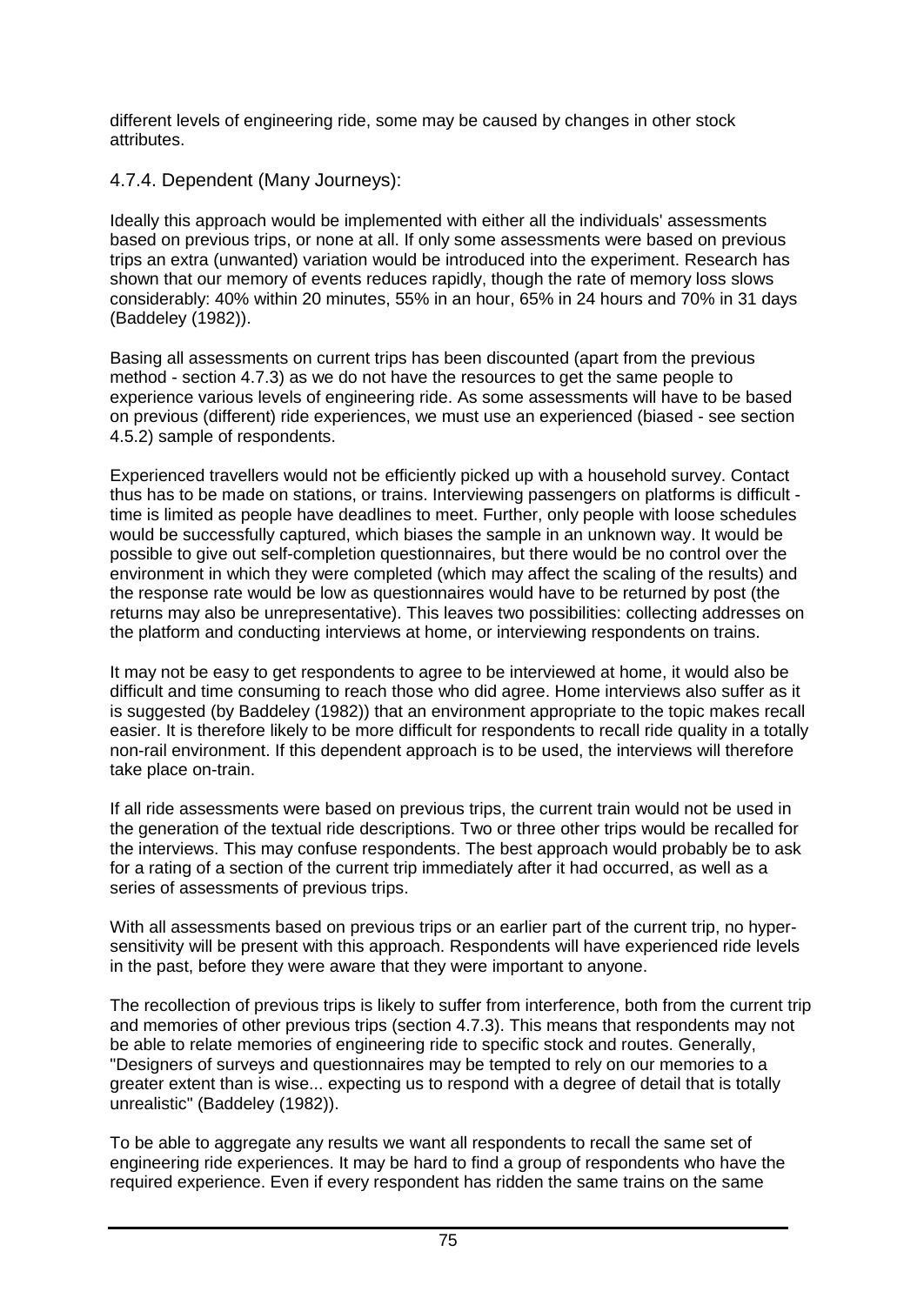routes, there may be some variation in the engineering ride quality experienced between individuals. Some passengers will have had worse ride experiences than others: for example, the track/suspension may have been particularly bad, or the train may have been running faster to recover time etc. As long as such variations are random across the routes/stock there should be no problem as any effects would balance out over a large sample.

There may be some difficulty in establishing the appropriate measures of engineering ride for the locations on the textual scale. Previous trips may have been made on stock that is no longer available on a given route (or at all) to measure.

The quality of track will vary along routes. If respondents are to assess the ride over whole routes, we cannot be sure that they have experience of the whole route. As patronage will also vary along a route, asking a group of respondents to give an overall assessment of ride may produce a biased result.

Asking respondents to recall ride on certain sections of routes is unlikely to be successful. We are not sure whether respondents could isolate ride on sections of the current trip. Recall error would make it even more difficult to isolate such similar experiences on previous trips (Baddeley (1982)).

We could ask respondents to compare the ride of different trains on specified routes. But this would require a line where stock is regularly mixed. This would also cause ride ratings to be interfered with by changes in other attributes (see section 3.3).

### 4.7.5. Independent:

With this approach each respondent assesses just one engineering ride level. Textual ride locations are produced for a number of engineering ride levels: by interviewing different sets of respondents for each engineering level.

The time required for an interview and finding respondents experienced in appropriate ride levels, again suggests an on-train approach. Respondents would be asked about the current trip rather than a previous one: asking about previous trips may confuse the respondent, reducing accuracy. Further, previous trips will not be recalled as accurately as the current one: the former will be a more distant memory and may be interfered with by current events. Asking about previous trips also makes sampling more difficult (and more biased) as we are increasing the level of experience needed by respondents to be able to answer the questions.

As we are asking about the current trip, we are certain that every respondent has adequate experience and knows what we are referring to. With memory based approaches we cannot be sure the respondent is thinking of the same situation that we are. The above means that this approach probably produces the most accurate recall of ride quality.

Ideally an assessment of the current trip would be made at its end to avoid hyper-sensitivity. This may be difficult as the respondent will be leaving the train and will not have time to complete a questionnaire. If questionnaires were issued at the end of the trip, they would have to be returned by mail later. But with a mailed return there is no control over when and where the assessment is made, or how much attention is paid to it. Further, it may not even be filled in by the respondent. A low response rate typical of such approaches may also cause difficulties. Such risks of off-train completion seem likely to cause more problems than hyper-sensitivity.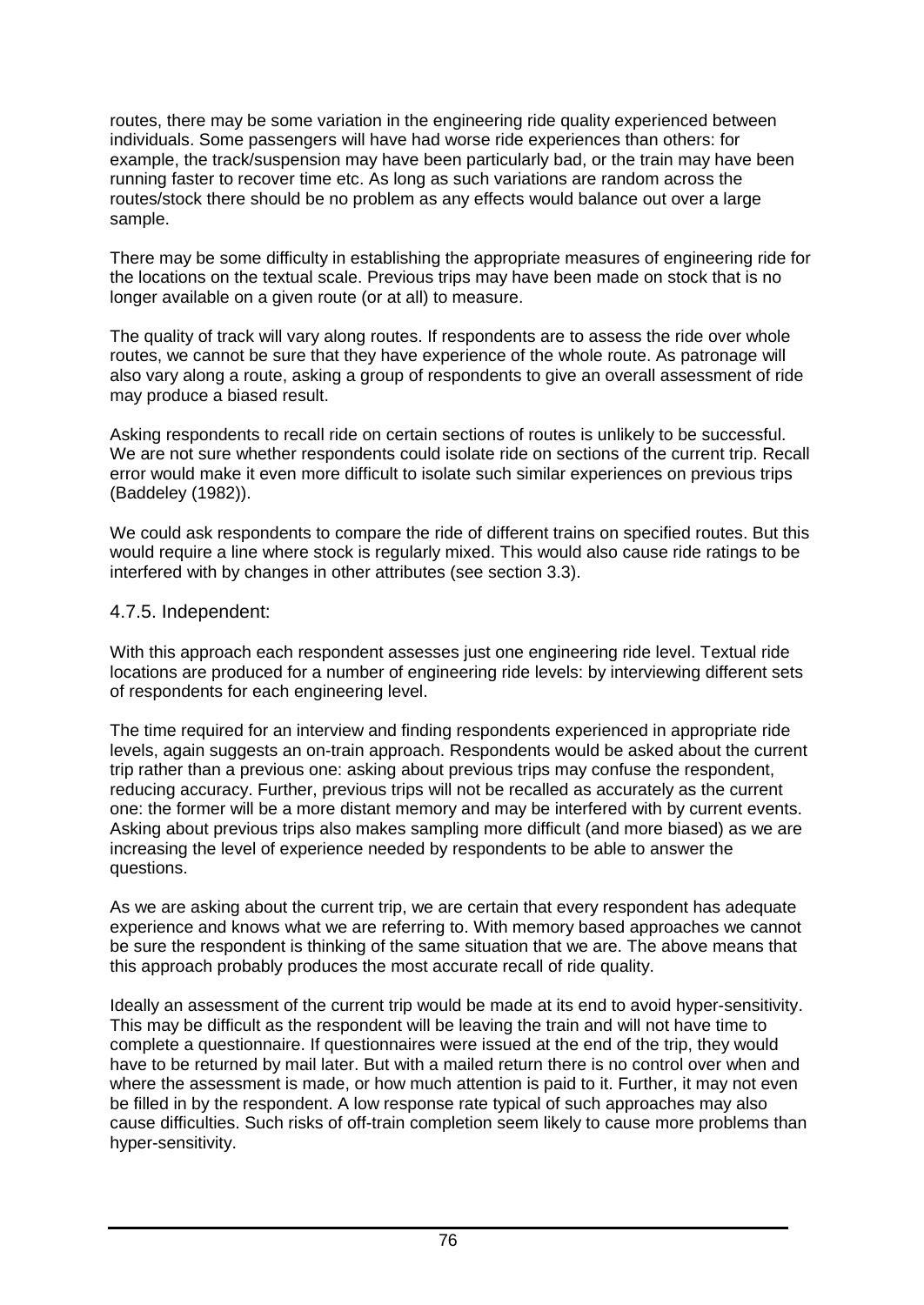One possible way around this difficulty would be to ask each respondent about one section of their current trip. People could then be asked for their opinion of the section before they left the train. This approach does however suffer if people are unable to isolate the ride of one section from earlier part of their trip.

If this approach is used, the assessments will therefore be done on-train for the current trip. However some portion of the questionnaire may be completed later, allowing responses under various conditions to be considered.

With an independent approach respondents do not make multiple assessments. This means that more interviews have to be done in order to achieve the same number of engineering ride assessments. However with single assessments more engineering ride levels can be considered, as we are not restricted by the experience of individuals. Also as each respondent is only concentrating on one experience, recall and accuracy may be improved. The lower emphasis on experienced respondents means that a broader (and more realistic) sample of people can be used.

One problem with this approach is that it does not allow an investigation of interpersonal variation in the perception of changes in engineering ride.

The questionnaire is likely to more straightforward with this approach as we are only dealing with one train. This also means the whole process will be quicker and less confusing as only one trip is considered.

# 4.7.6. Conclusions On Experimental Design:

With both dependent designs, as each person will have produced two comparable locations from memory, interpersonal comparisons of the perceived changes in ride quality can be made. As we wish to know whether people are consistent in their perceptions of engineering ride (see section 4.5.2) it is important that at least some textual locations are derived using a dependent approach. The dependent assessments also benefit over the independent ones as they require fewer interviews and a textual scale based on such assessments is believed to be more likely to produce an accurate value of ride (see section 4.7.2).

The best of the two dependent approaches is probably that based on different sections of one trip (section 4.7.3). Although this suffers from order effects, it is considered that the reduced recall error, lack of interference from changes in other factors, lower need for experienced respondents and lack of confusion as to which engineering ride levels are being assessed, makes this the more promising approach.

The difference in engineering ride between track sections may be smaller than that between trains or suspensions. This may mean that the preferred dependent approach (section 4.7.3) is unable to provide locations on the textual scale that are sufficiently discrete. If this proves to be the case, one of the dependent assessments can be treated as an independent assessment and further interviews can be conducted to allow locations to be developed on another type of train.

#### **5. ACTUAL CHANGE IN RIDE - STOCK CHANGE - STATED PREFERENCE - TIME-SERIES:**

# **5.1. Basic Approach:**

This approach estimates the value of a reduction in ride quality, by interviewing passengers on new trains which give an improved ride. Passengers are asked to remake their decision to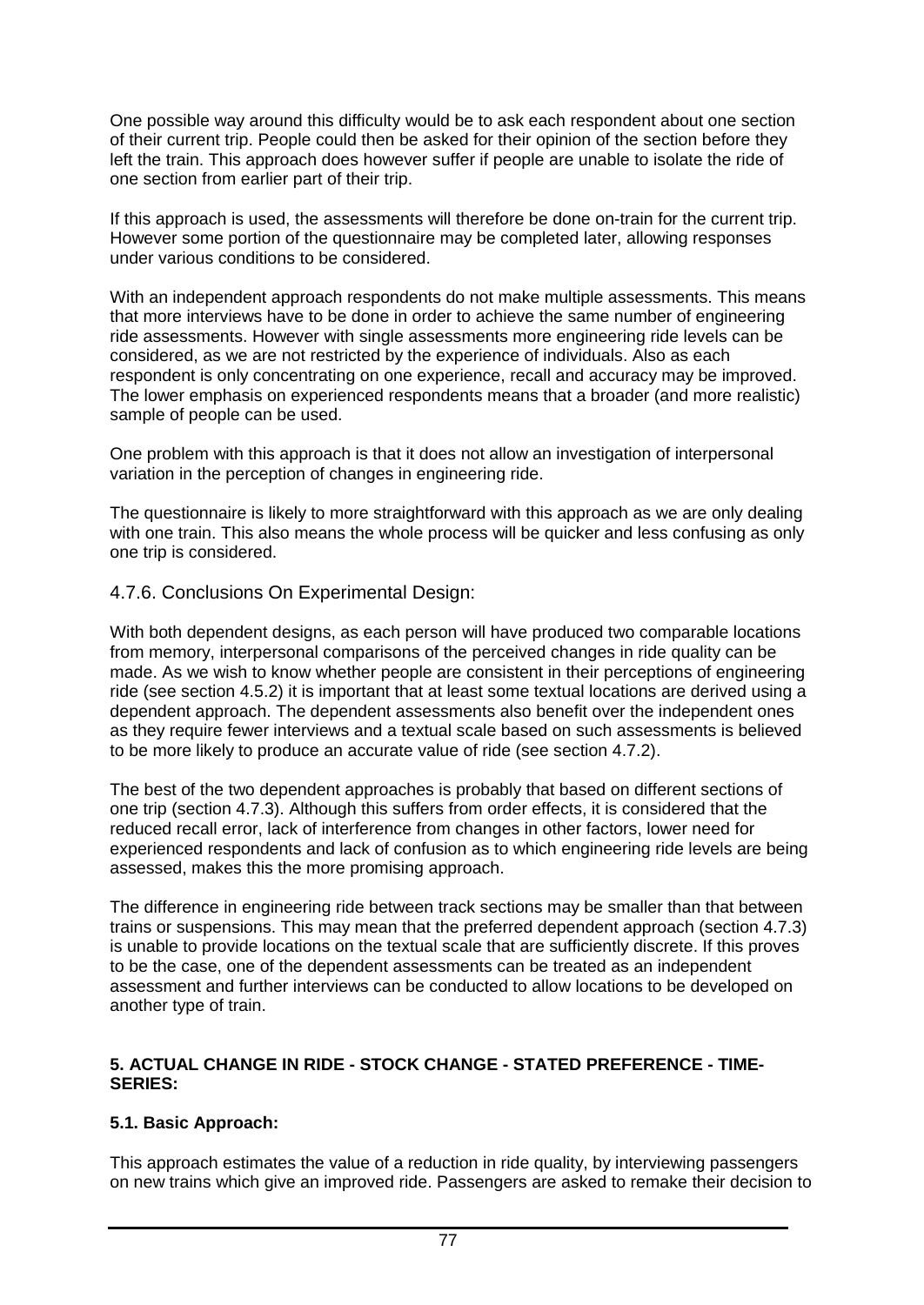travel today, but with the previous level of ride. The proportion of current passengers that would no longer make today's trip, would allow an estimate to be made of the value of ride.

Each respondent is asked to consider the effect of ride on one specific trip (rather than on their trip rates) as this makes the exercise simpler and less prone to error. It could be argued that considering only one trip per respondent may give an unrepresentative result. But as a large number of respondents' trips are to be considered, over different periods, any individual biases should cancel out. To ensure no overall bias exists, peculiar situations (such as late trains) are avoided.

# **5.2. Details of the Technique:**

A number of tasks have to be carried out with this approach, they are shown in the flow diagram below. The details of each task and the difficulties associated with it are discussed in the order in which they are presented in the diagram.



### FIGURE 5.5: VALUATION AFTER CHANGE IN STOCK.

5.2.1. Relationship Of Results To Engineering Ride:

A great advantage of this (and the following) approach/es is that the engineering ride levels have been directly experienced by all respondents. There is thus no need for elaborate descriptions to indicate levels of engineering ride. This means that any results will be directly related to measures of engineering ride.

Engineering ride would be measured over a series of runs for both old and new stock, for every section of a route. The levels of engineering ride associated with any respondent's journey could thus be estimated. A line therefore has to be selected before the complete transformation, so that measurements can be taken of the old stock (unless these are already available). Many lines have had a mixture of trains in the past which could make it difficult to establish the, "Old" level of engineering ride. To minimise this problem a Provincial route has to be selected, where new Sprinters have recently replaced a homogenous fleet of old D.M.U's or loco-hauled stock.

As this technique is based on a single rolling stock replacement, only two levels of engineering ride can be considered during a set of interviews. It is unlikely that more than one set of interviews can be managed in the time available, so the linearity of ride values cannot be investigated with this approach.

5.2.2. Obtaining A Sample Of Respondents: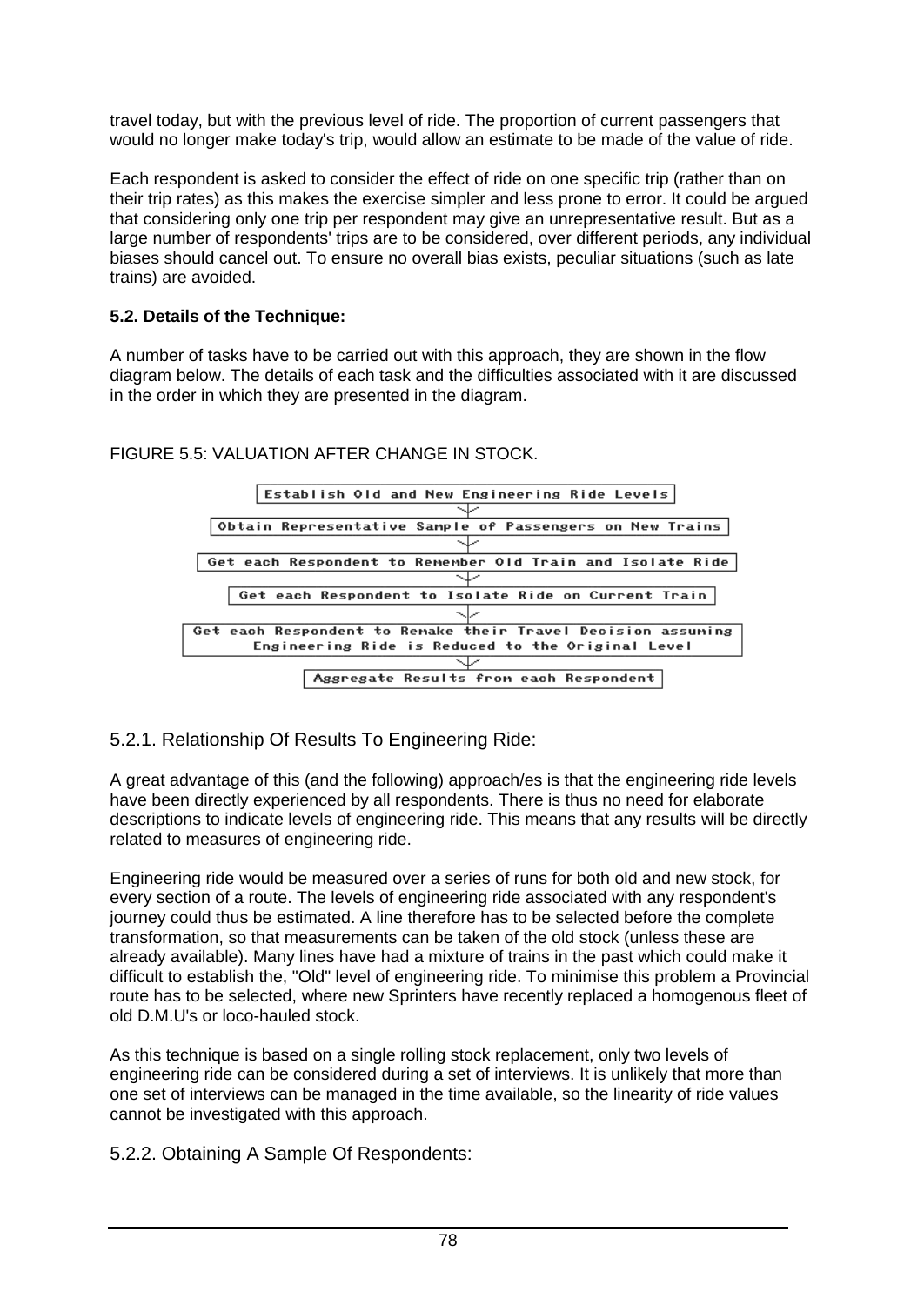The sample is taken from passengers travelling on the new trains. Passengers are first asked how much experience they have of the previous service. If their experience is inadequate, passengers are excluded from the survey. As such passengers could not give an accurate valuation of the change in ride.

The Centre for Transport Studies (1989) found that: 76% of passengers interviewed on a replacement Sprinter service had used the previous service, 6% of the sample having used it only once in the last year. So most people will have used the previous service (even if very infrequently) and thus should be able to produce some form of judgement.

Inaccuracy is likely to be more pronounced, if respondents are regular users of another rail service, which may interfere with their memories of past journeys on the current one (Baddeley (1982)). It is thus clear that previously infrequent users, whom this approach is designed to represent, may have difficulty with the task. This could mean their results are of limited value, reducing one of the main benefits of this approach.

The exclusion of such inexperienced passengers will not affect the results, unless this group have different values of ride from the rest of the passengers. This possibility is now considered.

A few respondents will have never used the service before. Most of these respondents are likely to be people who have changed their travel patterns: for example, people who have moved into the area recently, changed jobs or are making a one-off holiday trip etc. There is no reason to believe these people will have different values of ride from those people included in the exercise.

Some people will not have used the previous service, even though their travel patterns were compatible with it. Part of this group may have lost access to other modes, forcing them to use the new rail service. This part of the group will again be assumed to have ride values representative of the rest of the passengers and can therefore be ignored.

For the remainder of the group to be using the current service, they must have considerably improved their perception of the service, which suggests a peculiar value of ride. But the remainder of the group will not have based their travel decision on experience of the old stock, they are therefore likely to produce unreliable information. They will either have to be ignored, or be asked about their perception of the old service. The remainder of the group is likely to be small and their perception of the old service affected by contact with previous users and experience of other services. So their decisions may be best investigated by looking at the results of other passengers. This remainder of the group will therefore have to be ignored.

# 5.2.3. Recalling And Isolating Ride:

Respondents would be required to recall their experience/s of previous trains and isolate ride quality. Respondents would also have to isolate ride quality on the current stock to enable the two to be compared. Both these procedures would suffer from the interference effects described earlier (section 3.3).

By studying the effects of a coach refurbishment programme, M.V.A. (May 1986) have produced an indication of the size of newness effects (chapter two). Their results could be used to compensate for any Newness effect in a ride valuation approach. But some attributes were changed slightly between the trains they studied, meaning that Halo and Contamination effects would have also been incorporated into their results. The magnitude of the Newness effect would depend on how recently the stock was introduced (and probably to some extent,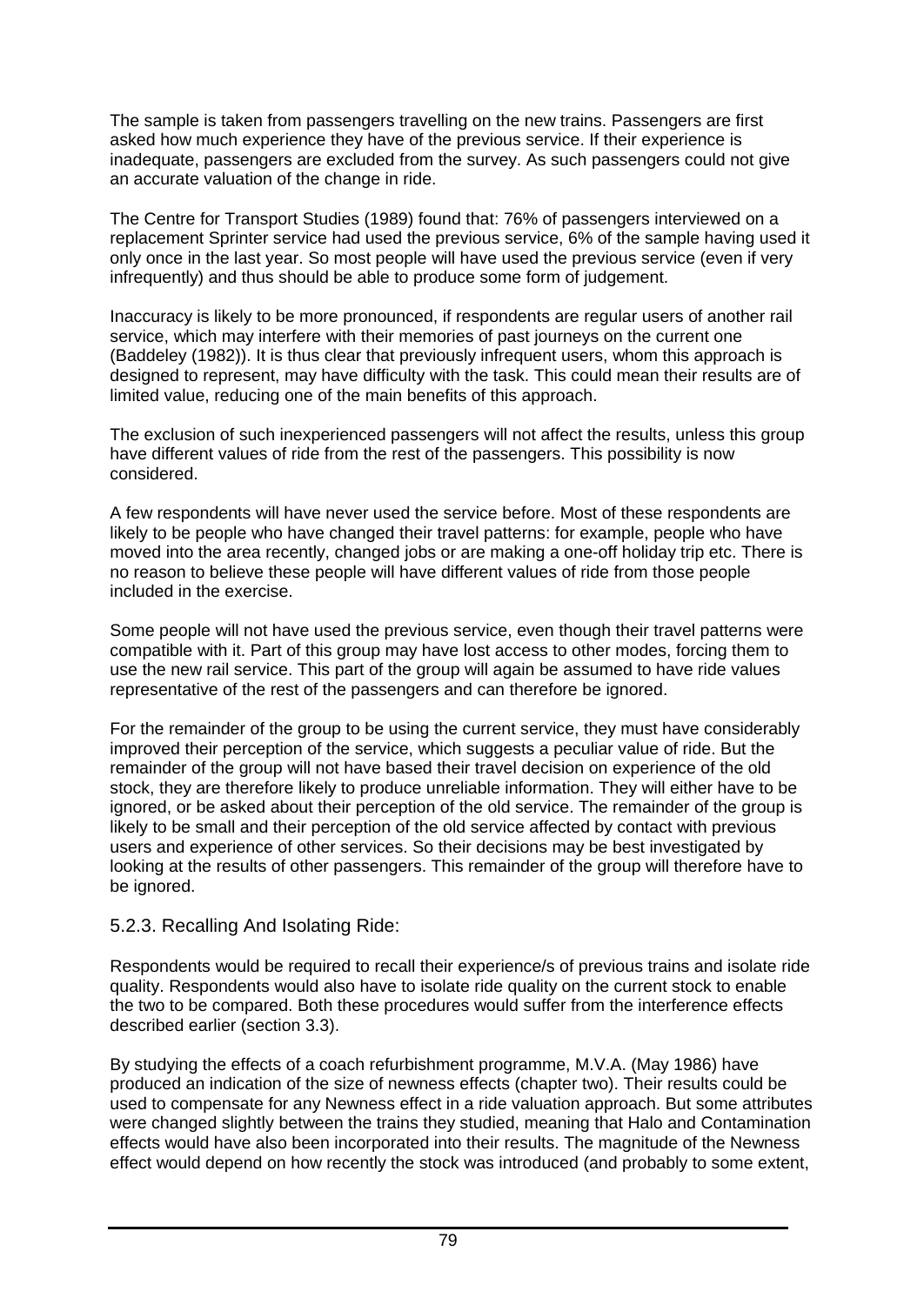the age of the previous stock). M.V.A. do not say how recent the refurbishment was and give no idea of the rate of decay of Newness effects.

Although valuing ride on a route with cascaded stock could reduce Newness errors, this practice is no longer common on Provincial routes. Some attempt therefore has to be made to estimate the size of interference effects, so that any ride values produced can be adjusted accordingly.

Interference effects may be reduced by comparing: the new train against the new train with the old ride - rather than simply comparing the ride on the old and new trains. This would be achieved with a question like, "If this train rode like the previous one...". Even so interference effects would still probably accentuate the value of ride, as passengers may associate the old ride with other un-desirable features of the old train and subconsciously include these features into their calculations.

Care must be taken with the choice of older stock, as it is likely to be neglected causing an over-valuation of the improvements with new stock. It is possible that interference effects will be lower with Provincial trains because of some poor features of modern stock like: fewer toilets, less luggage space and poor/cramped seating layouts.

This approach suffers as respondents may have difficulty in accurately recalling the old stock (discussed earlier in section 4.7). To minimise this problem, we should do the experiment as close as possible to the full introduction of the new stock. But the early days of a new service are often characterised by a lack of awareness and teething troubles. So the later the exercise is done, the more likely it is that the full patronage increase has occurred and that an adequate number of previous non-users are represented on the current service. It would be pointless asking passengers whether they would still make today's trip, with ride reduced to the previous level, if these passengers had expected to make today's trip on an old train.

All passengers should therefore have made their original decision to travel today, on the basis that they would be using the new trains. Such a situation could take six months or a year to emerge. Even then a few passengers will have expected to be travelling on an old train and should therefore show no response to a reduction in ride to the original level. For the results to be applicable to other services the proportion of such people in the sample should be representative of that found on a stable service. Finally, the longer we wait after the introduction of the new stock, the smaller the Newness effect. If this approach is to be used, some point has to be found to satisfy these various trade-offs.

# 5.2.4. Replicating The Original Travel Decision:

Respondents would be asked to think back to when their decision to travel was made, hypothetically giving them time to plan for alternatives. As commuters and habitual travellers are unlikely to make a decision for every trip, they will be required to think back to when they decided to buy their season ticket etc. Respondents would then be asked to remake this decision, but with the current train having the same ride quality as the old train. The proportion of respondents who would no longer make today's trip, should give us an indication of the value of ride.

When this approach was first developed (chapter three) it was thought that respondents should not be directly asked about the change in ride quality between trains as this infers that ride quality has changed. Such inferences could give rise to errors (Guilford (1954)) where respondents feel that they have to give a value for ride even though it may be unimportant to them. Such an error would produce an excess value of ride.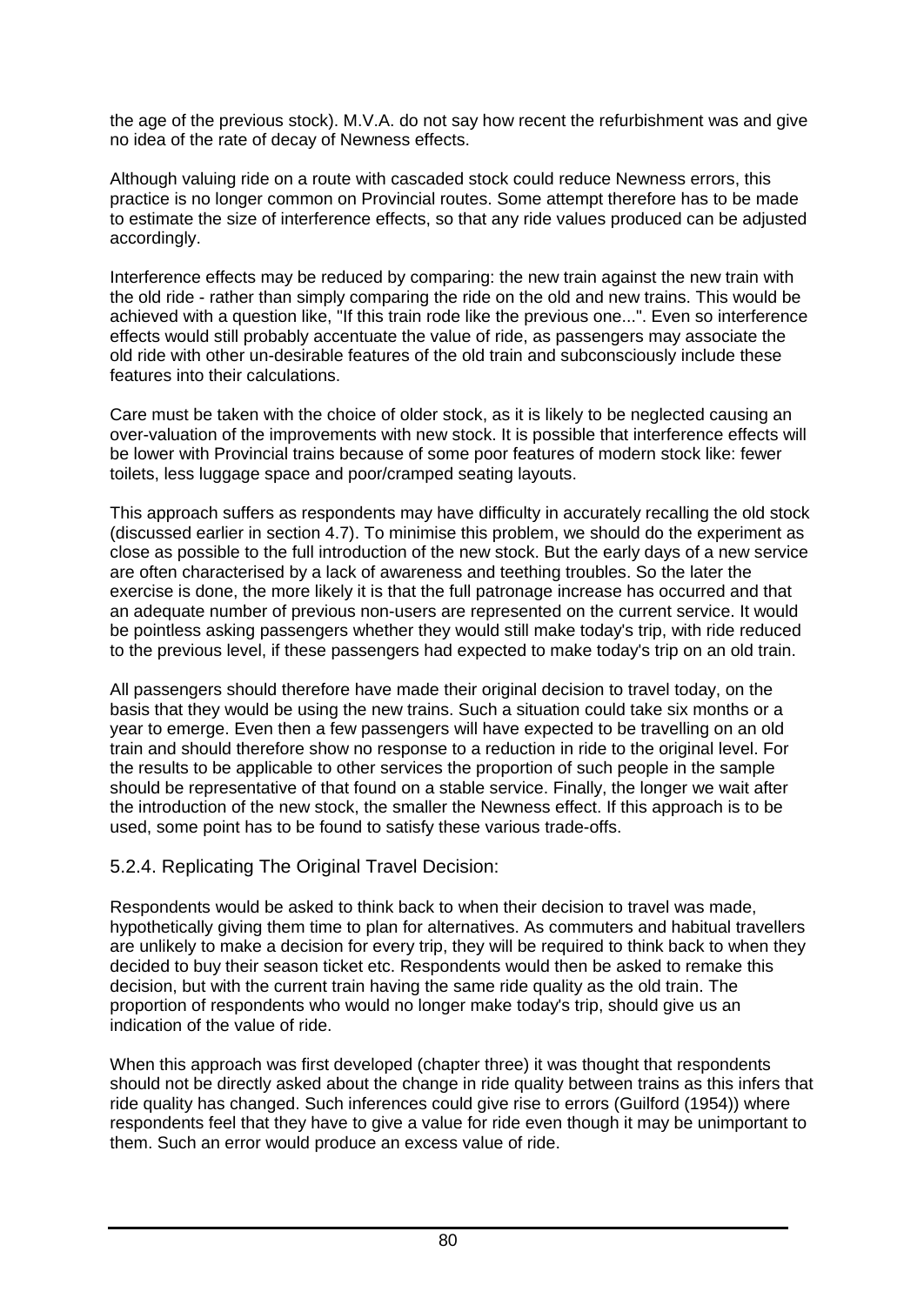However it was found in the depth interviews (chapter four) that most people who did not volunteer a change in ride, still considered there to be some difference. Eliminating people who do not volunteer a change is thus likely to produce an underestimate of the value of a ride change. It is therefore proposed that all respondents be asked to value any difference in ride between trains: this will be quicker and simpler than using a filter question without increasing error.

It was mentioned earlier, that the environment in which a decision is made may have an important effect (section 3.2). As the questions will have to be asked on-train, this means that we are not in the correct decision environment. As the individual is already making the planned journey his perception of rail travel may have changed from when he made the decision to travel. The original decision process may not therefore be exactly replicated.

With this approach each ride assessment is made under different conditions. The assessment of the old train will be based on memories of previous experiences, which to some extent will have been contaminated by other similar experiences. The assessment of the new train may be hyper-sensitised and heavily influenced by the current trip. It is not entirely clear how this will affect the results.

# 5.2.5. Applying Results To The Population:

Once the original travel decisions have been remade with the different level of ride, we want to be able to apply these individual results to the population. A range of valuation estimates for the population can be found by generating standard error statistics.

It is important to consider how well the valuation sample represents the population, as a poor representation could produce biased results (see section 3.1).

### **6. ACTUAL CHANGE IN RIDE - STOCK CHANGE - STATED PREFERENCE - CROSS-SECTIONAL:**

# **6.1. Basic Issues:**

This approach needs a number of stock types, with different engineering ride levels, running together in the same area. The most likely cause of this is where new stock has been only partially introduced on a service. It is unlikely that more than two significantly different stocks could be found in any Provincial area, meaning that only two levels of engineering ride can be considered with this approach.

Only people who have experience of both trains would be interviewed. It has to be assumed that those who are excluded from the sample have similar values of ride to those who are included. This is a reasonable assumption as most passengers will not know whether they will be travelling on a new or old train. As with the stock-replacement approach all respondents will be asked to value the change in ride.

Engineering ride would be measured over all sections of the route (in the same way as the after-replacement approach, section 5) allowing a close relationship between any ride values extracted and engineering differences.

Respondents would produce a valuation for the ride change between trains by playing some form of trade-off game. As with the after-replacement approach, respondents would choose between the new train and the new train with the old ride to minimise interference effects. The ride change would be traded against some known attribute, probably a change in fares.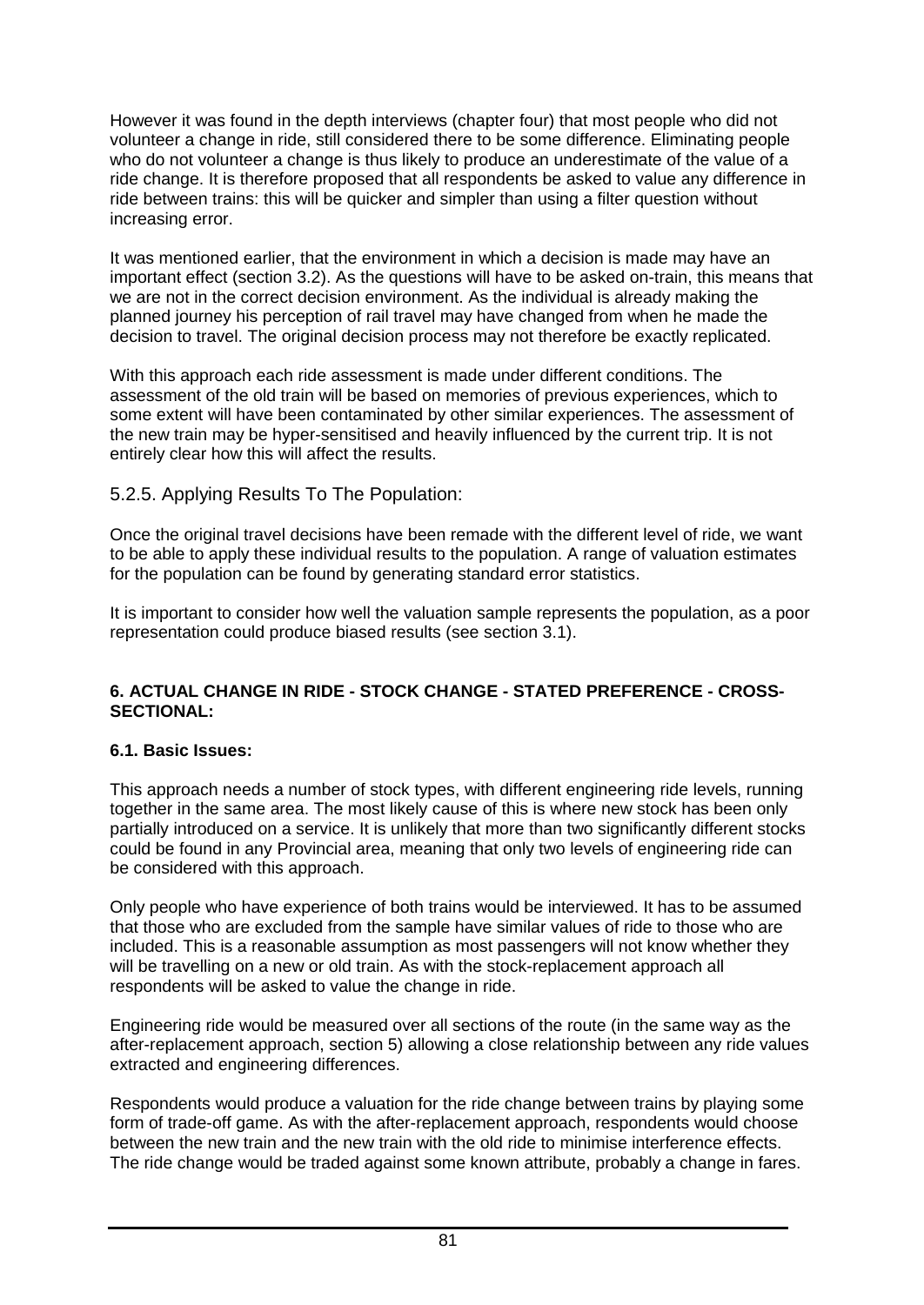Whether this approach is applied on a line undergoing stock replacement, or where stock is permanently running together, respondents' experiences should be more recent than with the old stock in an after-replacement approach. But with different stock running together, respondents are likely to be using more than one type of train in their area. Respondents will thus have made less use of each train, reducing the reliability of their assessments and making it more difficult to find a sample with adequate experience. Also having recent experience of a number of trains could increase the likelihood of recall interference (Baddeley (1982)).

# **6.2. Choice of Rolling-Stock Contrast:**

There are a number of issues to be considered, in choosing between a replacement scenario and a situation where two types of trains (of similar age) are permanently running together.

Assessments of differences between two trains of similar age, will not suffer from Newness effects. With a replacement scenario, Newness effects may be greater than with the afterreplacement approach (section 5) as differences will be highlighted with both stocks running together. As mentioned earlier, older stock is likely to be neglected causing a further overvaluation of the improvements with new stock.

Respondents may have more difficulty distinguishing between two trains of similar age, than between old and new trains. It may also be difficult to find two (or more) train types permanently running together that have significantly different levels of engineering ride. Where two or more types do permanently run together, it is likely that each stock is rostered according to some pattern (for example, the more comfortable trains may run the fast services). It is thus possible that respondents are experienced in only one of the types running on the line. Comparing stock designed for different journey types is also likely to increase Halo and Contamination effects.

For these reasons it has been decided to continue with the replacement scenario alone.

People could be interviewed on old or new trains. Obviously it would be unwise to interview on both as the results would not be comparable. It is perhaps best to interview on new trains as most passengers on the new trains will have experience of the old trains. A much smaller proportion of passengers on the old trains are likely to have experience of the new trains, making sampling difficult.

# **6.3. Choice of Survey Location:**

At this point we have to decide whether to develop an on-train or household technique. A summary of the factors behind the choice (discussed in detail in chapter three) is given below.

A household method provides: the correct decision environment, a sample of infrequent users and produces no hyper-sensitivity effects.

An on-train method provides: a captive audience, makes questions appear more relevant and thus interesting, is an appropriate environment - aiding recall and easily produces a sample of respondents with sufficient experience to accurately answer questions - thus saving time.

Whichever method is selected the sample will be biased towards experienced passengers, as they will be the only ones capable of giving an assessment of the ride on the new stock. Few infrequent users will have tested the new stock and so will be under-represented, even in a household survey. As mentioned before, we need to find whether infrequent users are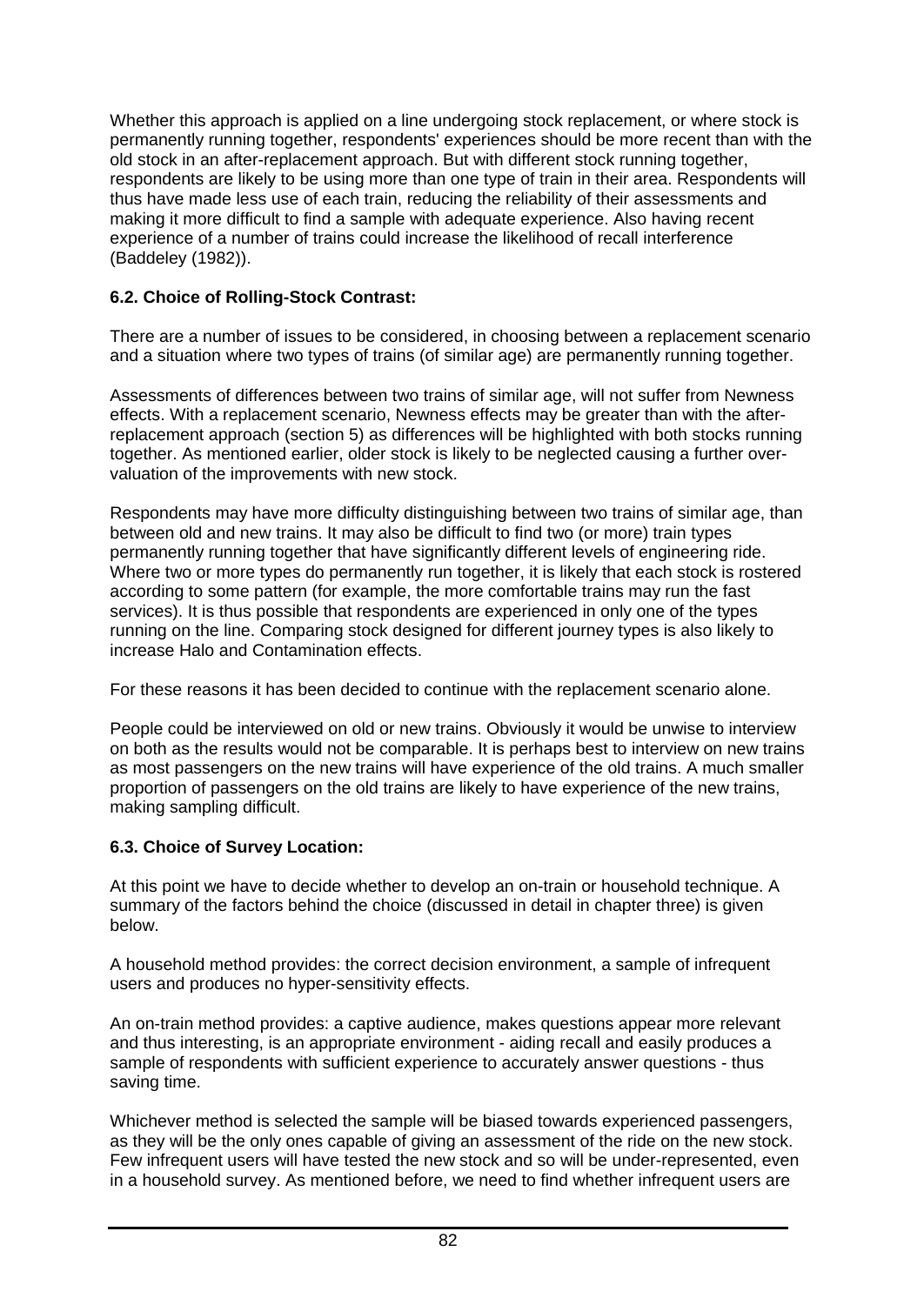differently critical of ride. It is also important to establish the size of the effects of hypersensitivity. The effect of the decision environment is crucial and thus has to be investigated before a decision can be made.

The above three factors represent the only advantages of a household approach and if no differences are apparent, it would be most beneficial to conduct the survey on-train.

#### **7. ACTUAL CHANGE IN RIDE - SUSPENSION/TRACK - STATED PREFERENCE - CROSS-SECTIONAL:**

### **7.1. Introduction:**

With this approach, passengers ride and assess one current stock, over different qualities of track. To achieve a valuation of ride in this way we must find a sample of the population who have experience of the required track sections.

There are two ways of satisfying this requirement. We can get people to compare the ride on different trips they have made using the same stock. Alternatively we can ask people who are currently travelling, to compare the ride on sections of this trip.

# **7.2. Choice of Technique:**

Choosing between the two techniques outlined involves similar arguments to those considered earlier, when the most effective ways of establishing a textual ride scale were considered (section 4.7.6). The relevant points are outlined below - for detail see the earlier section.

Considering sections of the current trip will produce order effects, reducing the accuracy of the individual assessments. It is likely to be easier for respondents to compare ride between different trips than sections of one trip (for example, Guilford (1954)). But it would be difficult to find respondents with experience of a number of trips using the same rolling stock, that have significantly different levels of engineering ride. A large number of people must have experienced the same trains on the same routes, to enable their responses to be aggregated. Such a situation is unlikely to be found. With the current-trip approach, we are at least sure that everyone has recent experience of the required sections.

A multi-trip approach assesses more distant memories than the single-trip technique. As ride quality is not a major issue, respondents are unlikely to retain much detail and information will be compressed and difficult to categorise (Baddeley (1982)). There is therefore likely to be significant interference with such specific recall. As the relevant ride experiences will be similar (being related to the same stock) there will be few cues to aid in the recall of ride on a particular section.

Asking about each section of a trip (with the current-trip technique) could lead to hypersensitivity, unless all assessments are done at the end of the relevant track sections resulting in increased recall error.

With a multi-trip technique ride may not be the only difference between services. Even if both lines have the same stock, it may be that one journey is associated with, say, less reliability this could bias any value extracted.

With a multi-trip technique we must make a large number of engineering ride measurements to account for all the experiences of passengers. We cannot be sure that all respondents' experiences relate to the current track standard.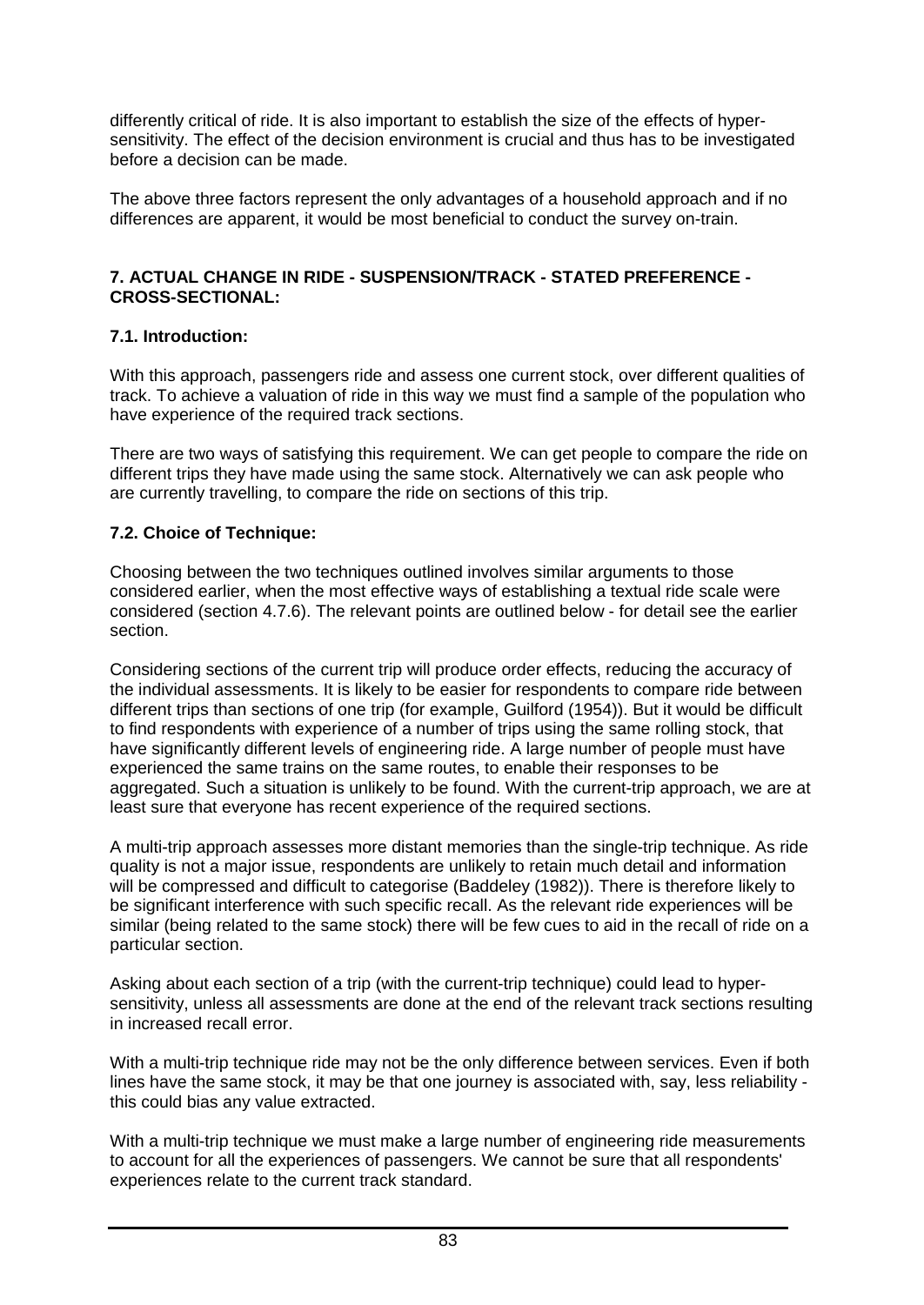Although these arguments seem fairly evenly balanced, the multi-journey technique's need for very experienced respondents makes this approach less likely to succeed. The currenttrip technique is therefore the only track-based valuation approach to be developed further.

# **7.3. Current-Trip Technique:**

With the current-trip technique passengers would be interviewed along a route representing a variety of track standards, so that different levels of ride are experienced in the same stock. With this technique engineering ride would be measured throughout the route. The route would then be divided into sections that would probably correspond to whether trains were running on or off main lines.

Average engineering ride would be derived for each section. As an example, with the Weymouth to Westbury service, the route uses a Network South East mainline from Weymouth to Dorchester West, Provincial track from Dorchester West to Castle Cary and InterCity track from Castle Cary to Westbury. At the end of the route passengers would be asked to trade-off the various levels of ride they had just experienced against a known attribute, like fares.

As ride is being compared between two identical trains there would be minimal interference effects. But for this technique to be successful, people will need to accurately detect the small differences in engineering ride between each track section. The difference between track sections is likely to be smaller than is immediately apparent as the worst track will be traversed at lower speeds.

The difficulty of finding a route and the need to make the respondents' task as simple as possible, means that three is probably the greatest number of sections that can be considered. Interviews would take place at the end of the last section to avoid hypersensitising respondents.

The most significant problem with this approach is the existence of order effects and recall interference. The succession of jolts etc. experienced by each respondent are bound to be amalgamated into an overall picture of the journey (Baddeley (1982)). As these experiences have occurred under very similar conditions this interference is likely to be significant. It may be very difficult for respondents to recall and isolate the events of one part of a journey and compare these with the events of another part of the same journey. Furthermore it is possible that respondents' mental subdivisions of the route, are different from those we are asking them about. If this were the case it would be even more difficult for respondents to isolate experiences.

As stated earlier it is important to ensure that each respondent has ridden over the whole of each section specified: so that they everyone is valuing the correct engineering ride levels. To minimise interference it would also be beneficial, if each respondent was only travelling over the relevant sections. However this would make sampling difficult and time consuming, even on a route with substantial through traffic.

# **8. CONCLUSIONS AND IMPLICATIONS FOR LATER RESEARCH:**

# **8.1. Introduction:**

In this chapter the ideas generated in earlier parts of the research have been developed. In particular we have produced a textual ride scale based on information from previous psychological research and the depth interviews described in chapter four. The proposed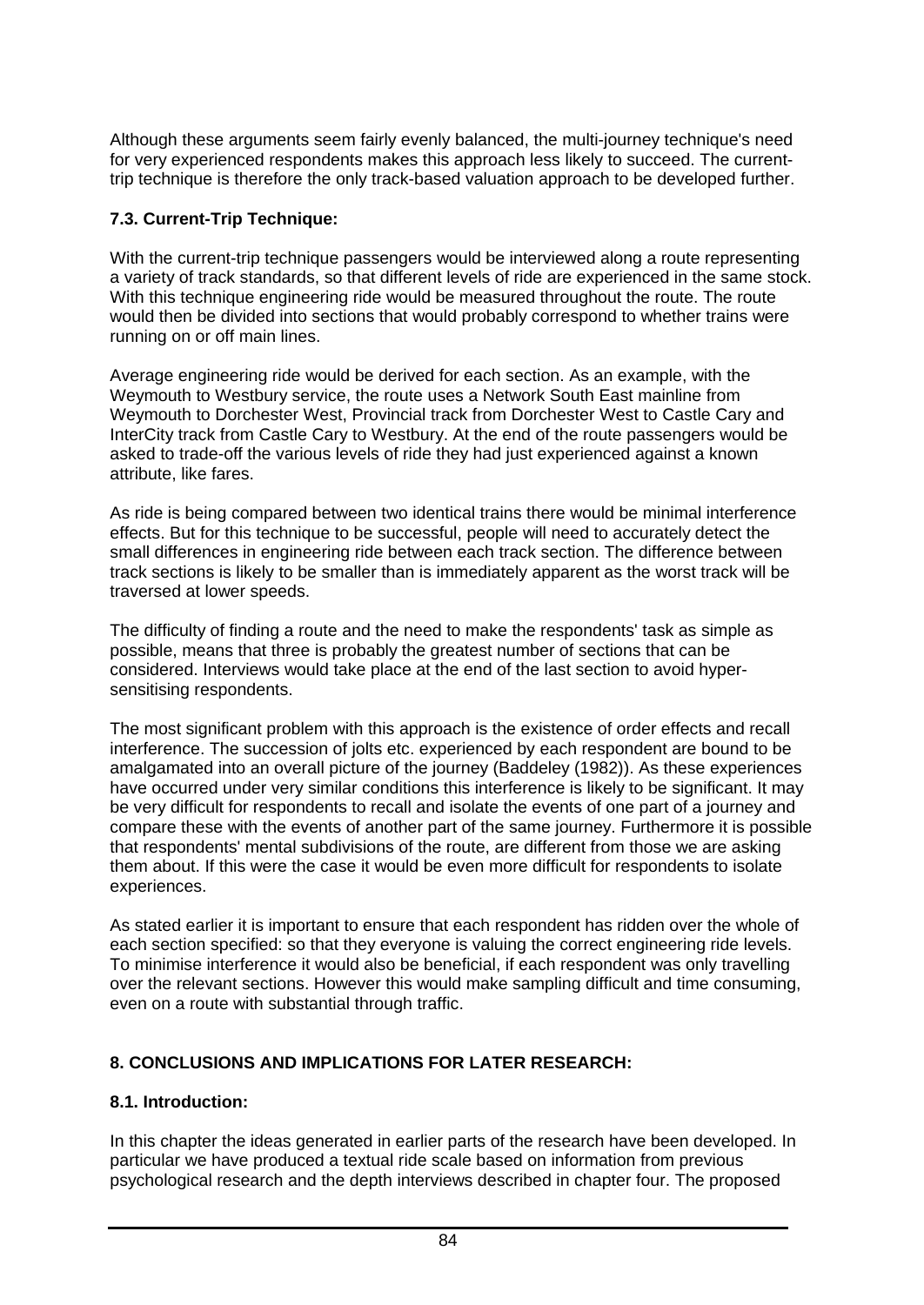scale is a continuous graphic scale with a vertical orientation and an anchor at either end. The ride valuation approaches (originated in chapter three) have also evolved in the light of information produced by the depth interviews.

It is clear from the discussion in this chapter that further information is required before the final selection and implementation of valuation approaches can take place. These needs and the ways of fulfilling them are now discussed.

### **8.2. Developing Textual Scale Locations:**

The main need at this stage is to develop a set of textual ride scale locations that can be valued later. This is best achieved by getting respondents to assess a number of specified sections of their current trip. These repeated assessments allow a number of issues to be investigated (section 8.3). Assessing the sections of one trip is considered the most effective dependent design (see section 4.7.6). With this design, individuals' results are comparable and amenable to aggregation. As stated previously (section 4.7.6) the use of this design does not preclude the development of independent textual locations later.

Engineering ride is measured throughout the route to enable its relationship to the textual locations to be established.

### **8.3. Other Information:**

The other approaches, for establishing a value of ride, are also considered in the design of this intermediate stage. The issues that need to be included are now considered.

#### 8.3.1. The Effects Of Personal And Other Characteristics:

Some types of people and trip could be more critical of ride than others. Each respondent is therefore asked for information about themselves and their trip. This should include: age, sex, use of car, origin-destination (trip length), trip purpose, regularity of rail use, whether they are standing and how often they have to stand when using rail generally.

#### 8.3.2. The Effects Of Hyper-Sensitivity:

An effective way to test the effects of hyper-sensitivity is to inform some of the sample that they will be assessing ride during the current journey, but not the rest.

One group of respondents is therefore given questionnaires at the beginning of the sections to be assessed, rather than at the end. This group thus rates ride while passing over the relevant sections - causing them to be hyper-sensitised.

# 8.3.3. The Effect Of The Decision Environment:

Initially it is important to ask where respondents were when they made the decision to travel. If the environment does appear to significantly affect decisions, the valuation can then be conducted in the appropriate place.

To establish the importance of the decision environment, respondents are first asked to rate the importance of ride on-train. The same respondents then produce a similar rating at home using a mail-back questionnaire (risking a low response rate). By the time respondents produce their second rating they should have forgotten the initial one.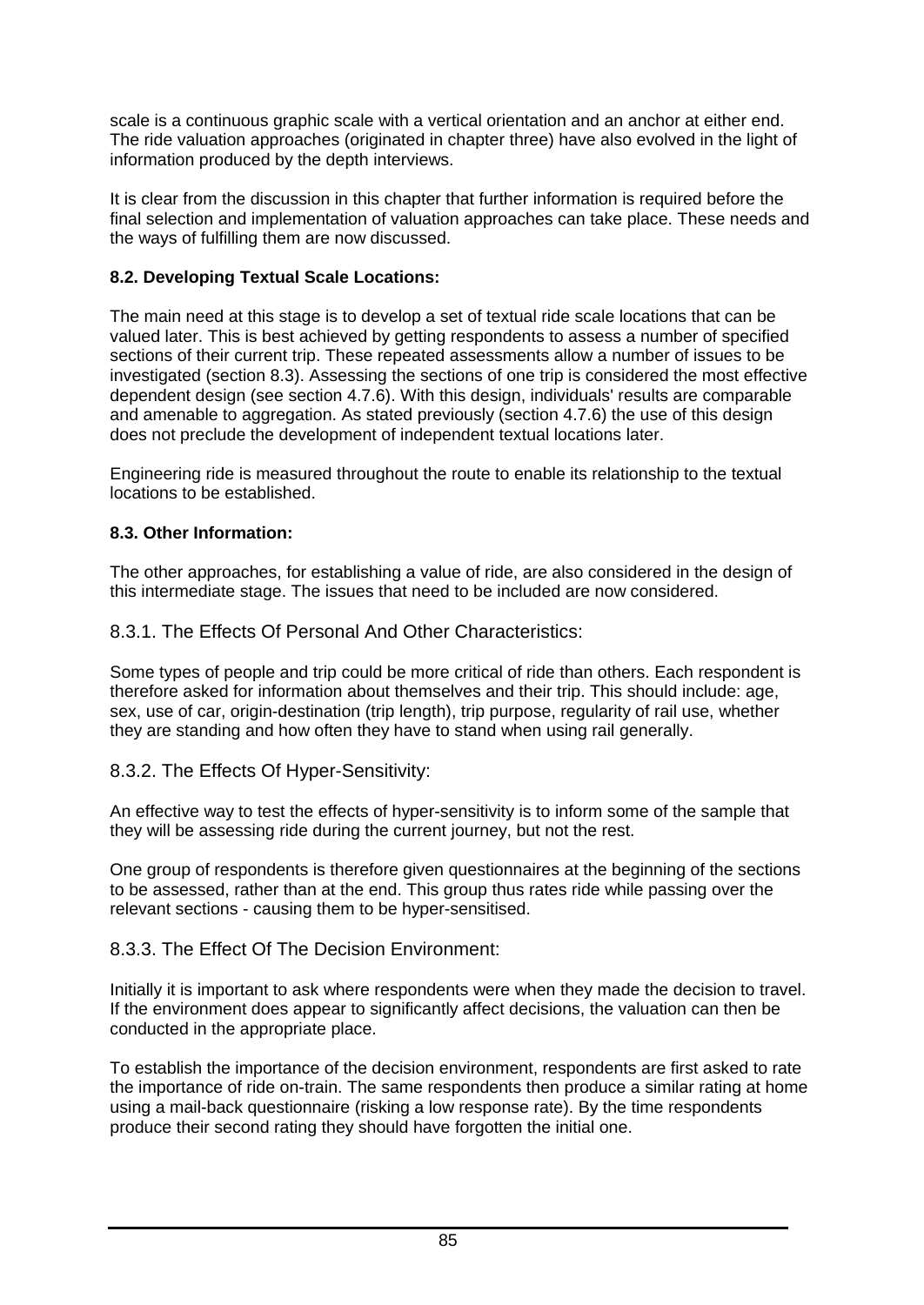# 8.3.4. The Consistency Of Respondents' Ratings:

To investigate the consistency of individual's estimates, relative to the population's estimates. Respondents must be asked to assess more than one level of engineering ride, this is a major reason for the choice of a dependent design (section 8.2).

8.3.5. The Distribution Of Perceptions For A Given Engineering Level:

No special effort is needed to gather this information. Positions on the textual scale produced by each respondent, for given levels of engineering ride, are all that is required.

8.3.6. The Ability To Detect Small Differences In Engineering Ride:

It is important to establish whether individuals are able to distinguish between the engineering ride levels of various track sections. Ideally respondents should be able to do this at the end of their trip. This is investigated by asking respondents to assess specific sections of the route they have just passed over. The inclusion of a don't know response further indicates respondents' abilities.

It is thought that individuals' overall ride assessments are more reliable than those of certain sections of a trip. Respondents are therefore expected to produce assessments of the overall ride on the train so far.

8.3.7. Level Of Respondents' Experience:

An indication of peoples' ability to compare different trains and routes can be found, by asking respondents about the local rail services used in the last year.

8.3.8. Linearity Of Ride Valuation:

The linearity of ride valuations is important as it may affect the level of error with the hypothetical technique. Linearity will also the affect the application of any ride values produced.

Linearity cannot be investigated until ride values have been extracted. By then it is too late to affect the decision whether to use the textual scale approach (section 4.5.2). Development of the textual scale approach will nevertheless continue and if valuations do appear significantly non-linear its results will be treated more cautiously.

8.3.9. Ride Values Of Previous Infrequent/Non-Users Different:

We need to establish whether the ride values of infrequent and non-users are significantly different from those of other users. If there is a difference, infrequent and non-users must be taken account of in the valuation survey design.

Again this cannot be investigated fully until the valuation exercises have been done, which is too late to affect the choice of valuation approach/es. However the importance of ride will be investigated, to establish the effect of the decision environment (section 8.3.3). This when related to the frequency of rail use should give a good indication of any differences with infrequent and non-users.

# **8.4. Interview and Sample Design:**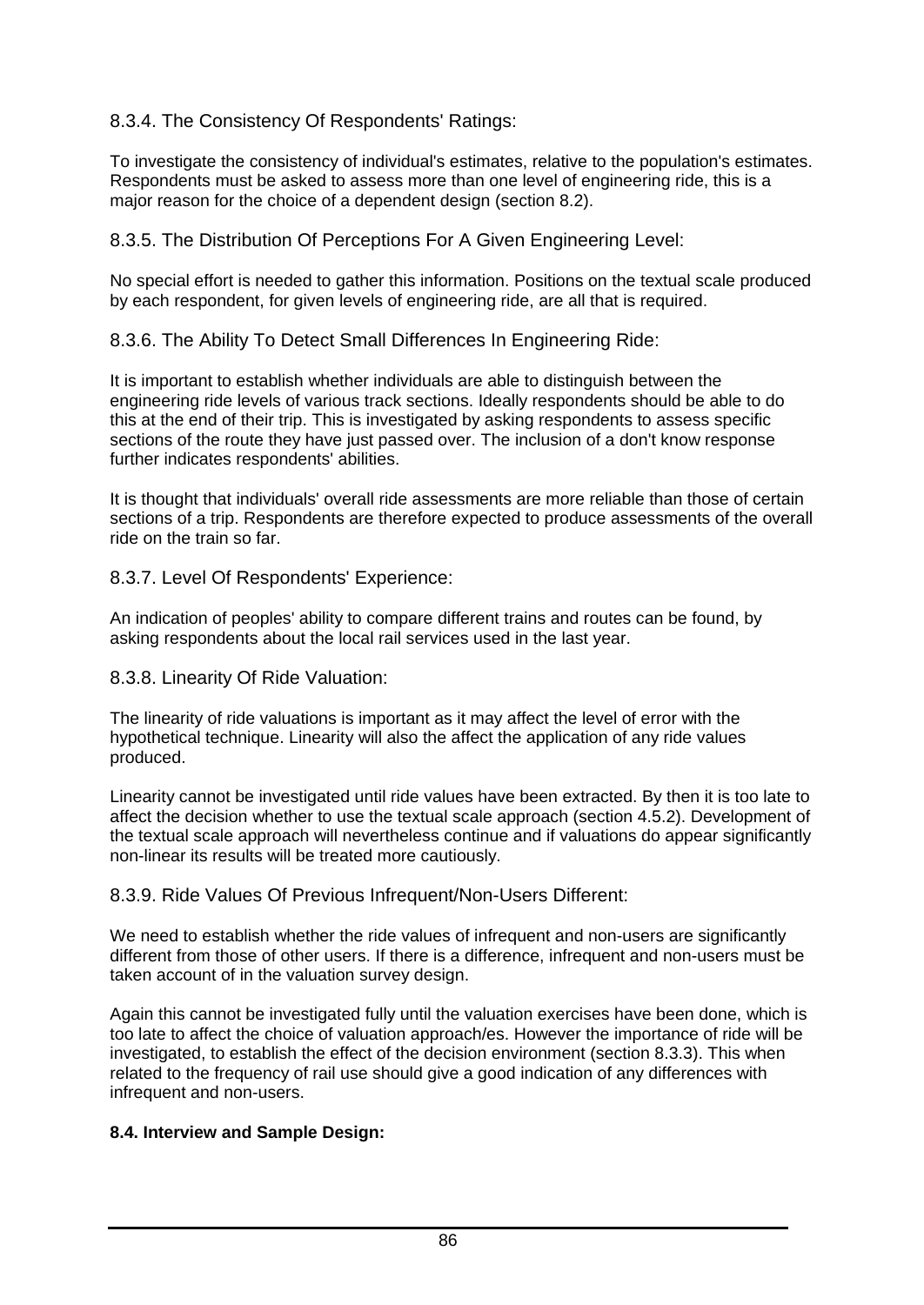The combination of the tasks considered above means that the main interviews have to be conducted on train. It is important that a line is chosen with several discrete sections characterised by different levels of engineering ride. Most passengers should be travelling over all these sections, ensuring that they have sufficient experience for the exercise. The implementation and results of these interviews are discussed in the following two chapters.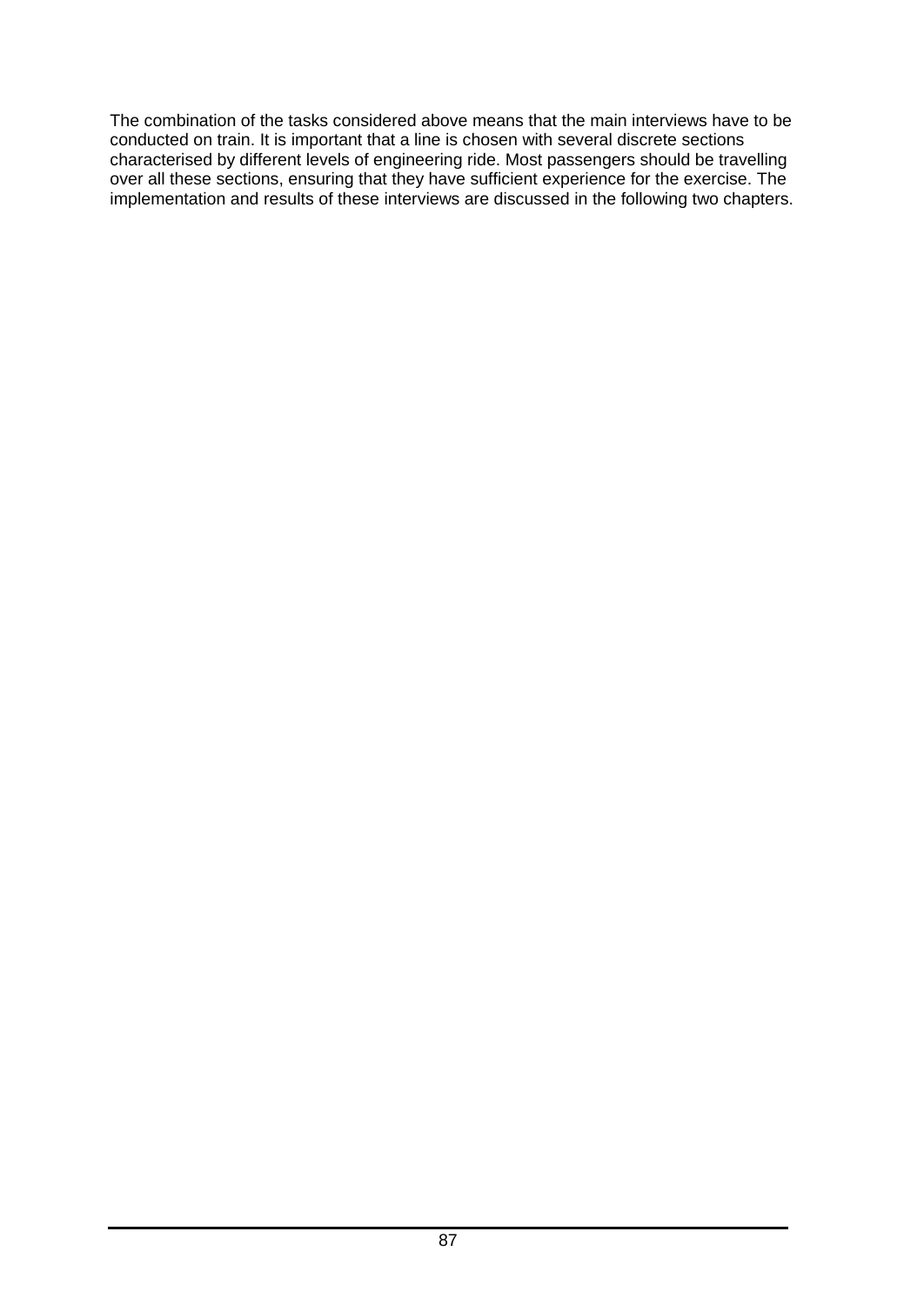# **Chapter Six Ride and Other Attributes**

### **1. INTRODUCTION:**

#### **1.1. The Opportunity for Further Analysis:**

At this stage of the work an opportunity arose to take part in a large scale British Rail (Provincial) passenger survey. This exercise was to investigate the change in passengers' perceptions, as a result of the introduction of new rolling stock. The analysis of this data for the Provincial contract generated some information on perceptions of ride, but detailed analysis was beyond the scope of the Provincial brief. Further analysis is therefore done (as part of this research) as this may provide some answers to the issues raised in chapter five.

This study was not specifically designed with the Ph.D. in mind and as a result the questionnaire used (appendix four) does not completely follow the guidelines laid down in the earlier chapters. Nevertheless the opportunity was taken to incorporate this large data set in the thesis as it would provide an opportunity to validate any results produced by the structured Ph.D. interviews (described in the next chapter) and may also provide further insights into the ride issue.

#### **1.2. Survey Detail and Structure of Analysis:**

Two sets of surveys were conducted on the Bristol-Weymouth service (see appendix three). The first survey was done on modernisation plan D.M.U.s, while the second was done on replacement Sprinters. Neither of these groups of rolling stock were completely homogeneous, though the old D.M.U.s were virtually indistinguishable from each other. There was a greater difference between the two Sprinters considered (the class 155 had improved layout and decor compared to the class 150/2). The old D.M.U.s were therefore treated as one group during the analysis, while the two types of Sprinter were treated separately.

The British Rail data sets are very large (900-1,000 subjects) and were collected over seven/eight days. The sample is considered a reasonable representation of the passengers on the line. This survey (unlike those specifically designed for the Ph.D) covered both short and long distance travellers.

The analysis conducted in this chapter falls broadly into two main sections. Initially general findings from the data, for example assessments of ride quality, are considered. In the second stage of the analysis the relationships between ride assessments, personal/trip characteristics and the ratings of other service attributes are investigated.

#### **2. GENERAL RESULTS:**

Various attributes were rated by respondents on a five point scale. Ride achieved the results shown in the table and graph below.

TABLE 6.1: ASSESSMENTS OF RIDE QUALITY.

|           | OLD D.M.U. FREQUENCY | VALID % | CUMULATIVE % |
|-----------|----------------------|---------|--------------|
| Very Good | .31                  | 3.6     | 3.6          |
| Good      | 162                  | 18.6    | -22.1        |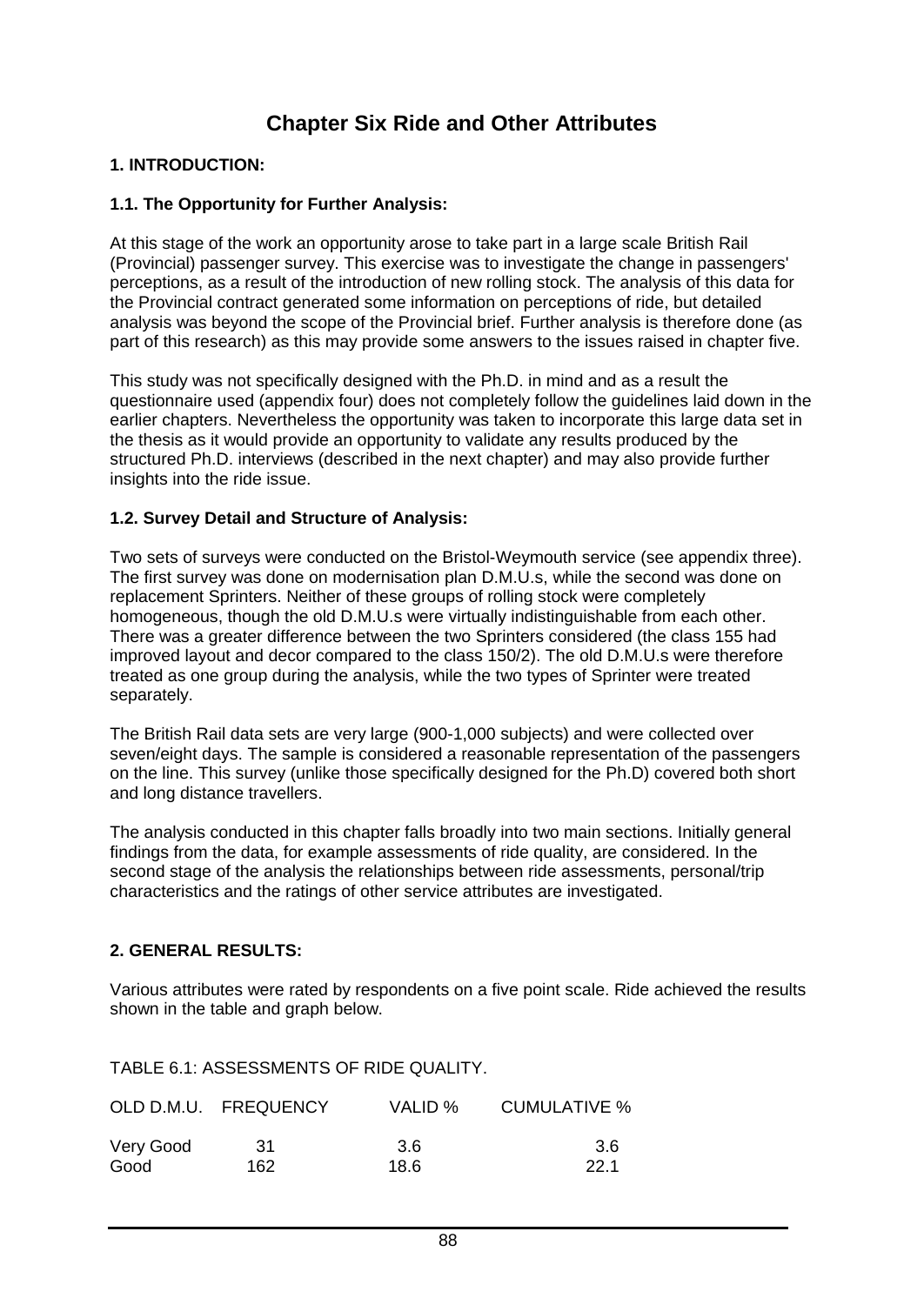| <b>Neither</b>      | 249              | 28.6 |         | 50.7                |
|---------------------|------------------|------|---------|---------------------|
| Bad                 | 324              | 37.2 |         | 87.8                |
| Very Bad            | 106              | 12.2 |         | 100.0               |
| 155 SPRINTER        | <b>FREQUENCY</b> |      | VALID % | <b>CUMULATIVE %</b> |
| Very Good           | 119              | 13.6 |         | 13.6                |
| Good                | 535              | 61.2 |         | 74.8                |
| <b>Neither</b>      | 159              | 18.2 |         | 93.0                |
| Bad                 | 56               | 6.4  |         | 99.4                |
| Very Bad            | 5                | 0.6  |         | 100.0               |
| <b>150 SPRINTER</b> | <b>FREQUENCY</b> |      | VALID % | <b>CUMULATIVE %</b> |
| Very Good           | 11               | 13.3 |         | 13.3                |
| Good                | 47               | 56.6 |         | 69.9                |
| <b>Neither</b>      | 16               | 19.3 |         | 89.2                |
| Bad                 | $\sqrt{5}$       | 6.0  |         | 95.5                |
| Very Bad            | $\overline{4}$   | 4.8  |         | 100.0               |

FIGURE 6.1: PASSENGER ASSESSMENTS OF RIDE QUALITY BRISTOL TEMPLE MEADS - WEYMOUTH (1989).



It is clear from the above that the ride on the old D.M.U.s was not considered very highly; "Bad", was the most commonly selected category. The mode for both the Sprinters was, "Good", little difference was apparent between the two Sprinters (the 155 should be slightly rougher than the 150/2). In order to test for differences in the perceptions of ride quality between the trains a Kruskall-Wallis non-parametric (because of the ordinal nature of the data) ANOVA. was used. A null hypothesis was constructed that, "There are no significant differences between the perceptions of ride on the various trains".

Kruskall-Wallis Statistic (corrected for ties) = 541.853

Significant @ 99.9% with 2 d.f.

The result clearly shows a difference in perceptions of ride quality between the various trains. The pairs of trains exhibiting differences can now be found using an adaptation of Scheffes technique of paired comparisons.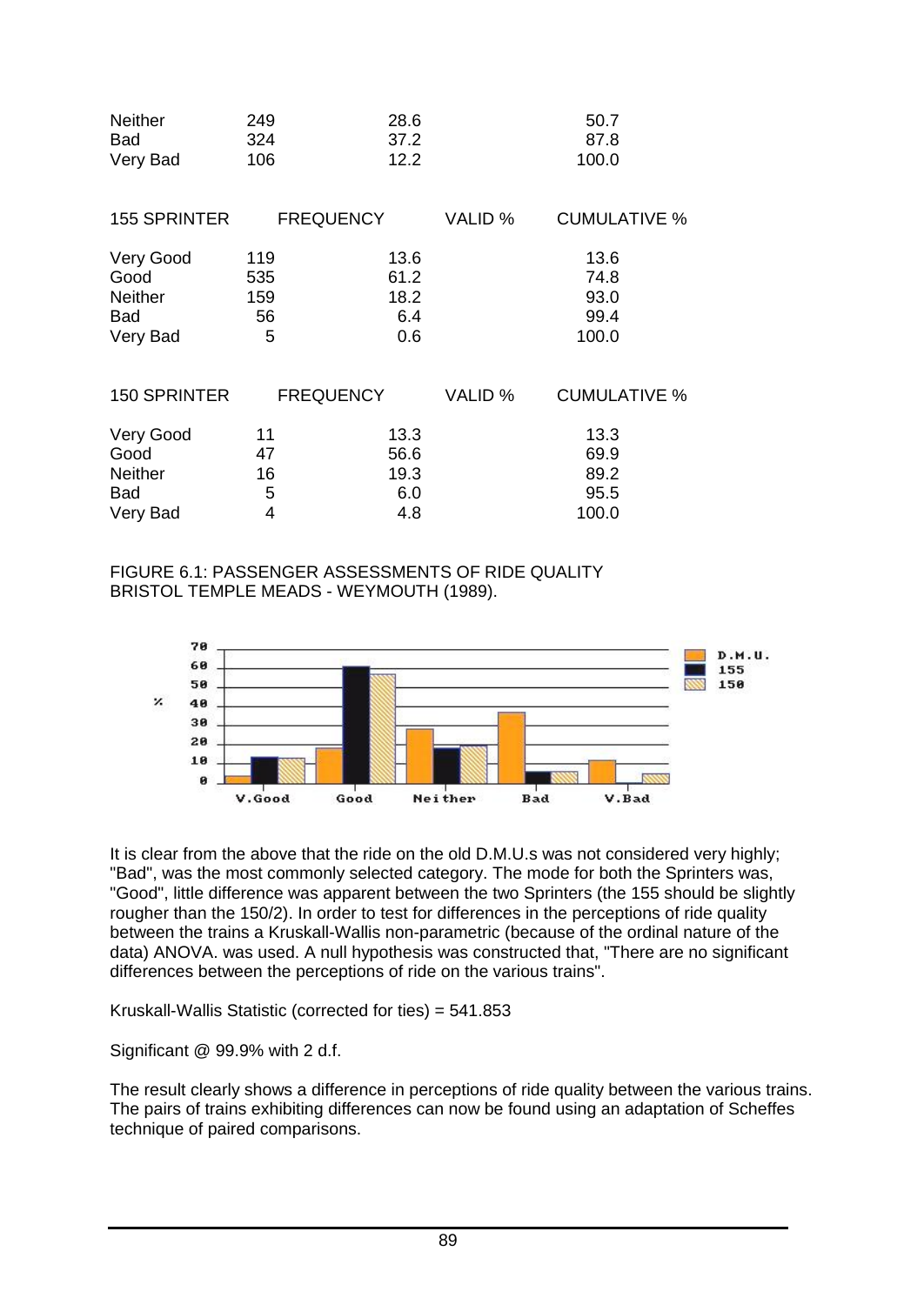#### TABLE 6.2: COMPARISONS OF RIDE PERCEPTIONS BETWEEN TRAINS.

|            | 155 | 150/2                    | Old D.M.U.               |
|------------|-----|--------------------------|--------------------------|
| 155        | ٠   | $\,$                     | -                        |
| 150/2      | N/S | $\overline{\phantom{a}}$ | $\overline{\phantom{a}}$ |
| Old D.M.U. | 99% | 99%                      | $\overline{\phantom{0}}$ |

From the table above it is clear that no significant difference emerges between the Sprinters, even with this large sample size (903 Class 155, 83 Class 150/2). Both the Sprinters are perceived to be significantly smoother than the old D.M.U.

The ratings of the attributes before and after the change can be seen in the tables below. The line across the tables represents the point where ratings changed from negative to positive. Ride was originally considered the third worse attribute in the study, better than only noise and catering. Ride's position improved to eighth with the introduction of the Sprinter service. In fact smoothness of ride is perceived to be the largest change to result from the introduction of the new trains. The introduction of the Sprinter service resulted in a significant improvement in the scores of all attributes, apart from view and luggage space (Centre for Transport Studies (1989)).

#### TABLE 6.3: ASSESSMENTS OF ATTRIBUTES - OLD D.M.U. SERVICE.

| <b>ATTRIBUTE</b>        | <b>RANK (Worst first)</b> | <b>NOTES</b>              |
|-------------------------|---------------------------|---------------------------|
| Catering                | 1                         | None Provided             |
| <b>Noise</b>            | 2                         |                           |
| Ride                    | 3                         |                           |
| Toilet                  | 4                         | Presence not always known |
| Cleanliness             | 5                         |                           |
| Seating                 | 6                         |                           |
| Luggage Space           |                           |                           |
| Ease of Operating Doors | 8                         |                           |
| Ability to Read         | 9                         |                           |
| Heating/Ventilation     | 10                        |                           |
| Lighting                | 11                        |                           |
| Ease of Entry           | 12                        |                           |
| View                    | 13                        |                           |
|                         |                           |                           |

#### TABLE 6.4: ASSESSMENTS OF ATTRIBUTES - SPRINTER SERVICE.

| Presence not always known |
|---------------------------|
|                           |
|                           |
|                           |
|                           |
|                           |
|                           |
|                           |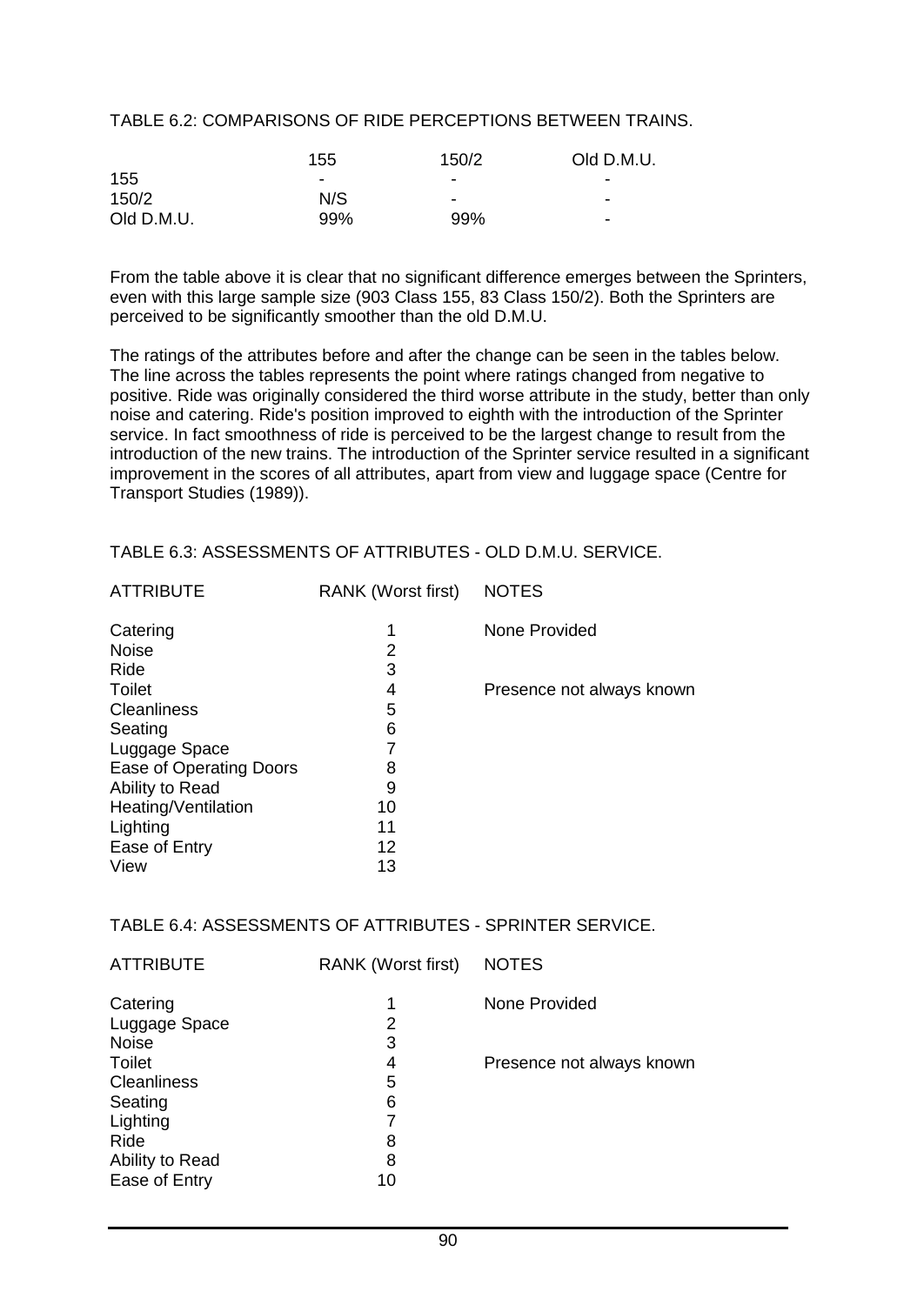| View                    | 11 |
|-------------------------|----|
| Ease of Operating Doors | 12 |
| Heating/Ventilation     | 13 |

### **3. RELATIONSHIPS WITH RIDE ASSESSMENTS:**

#### **3.1. General Issues:**

Previous research (described in chapter two) suggests that individuals' assessments of ride quality may be affected by the levels of other related attributes, like noise. Such relationships could have an important bearing on any findings produced by this investigation. In this section we therefore consider two groups of such relationships: firstly between ride assessments and personal/trip characteristics, secondly between ride assessments and the ratings of all other stock attributes.

For each relationship a number of cross-tabulations are produced. The cross-tabulations are tested statistically using Chi-Squared and (where applicable) Kendall's Tau-C rank correlation coefficient. Non-parametric measures are selected because of the nominal and ordinal nature of the data. Even with samples of around 900, some of the initial Chi-Squared results are invalid, as too many cells have expected values below five and/or the minimum expected frequency is less than one (Groebner and Shannon (1985) state that 80% of cells should have expected frequencies of greater than five and that all cells should have expected frequencies greater than one).

All relationships are examined twice: for the old D.M.U. data and also the 155 Sprinter data. As there are significant differences between the Sprinters, the class 150/2 respondents (the smallest group) are excluded from the analysis. All references to Sprinters that follow, therefore refer exclusively to class 155 units. This means that any variation in ratings is almost entirely a result of differences in perception between individuals.

Large sample sizes mean that even weak relationships are statistically significant. However, closer examination reveals that although most variables do exhibit some relationship with ride, few of them can be considered strong. The large number of significant results thus give an exaggerated impression of the relationships between ride assessments and those of other attributes. Each relationship is considered in detail below, 3-D barcharts were used to help pick-out any particular trends.

The following analysis is divided into three sections. Initially we consider the connections between ride assessments and personal characteristics; then we consider both the univariate and multivariate relationships between ride assessments and those of other attributes.

#### **3.2. Relationships with Personal Characteristics:**

#### 3.2.1. General:

As a result of the statistical problems mentioned in the previous section, some response categories have had to be merged. Care has been taken to combine the most similar categories, to minimise the loss of meaning that occurs with such techniques. Even after merging the Sprinter ride assessments are so bunched, that most of the Chi-Squared results are invalid.

3.2.2. Ride By Purpose:

OLD D.M.U. CHI-SQUARE 98.93% SIGNIFICANT. SPRINTER CHI-SQUARE INVALID.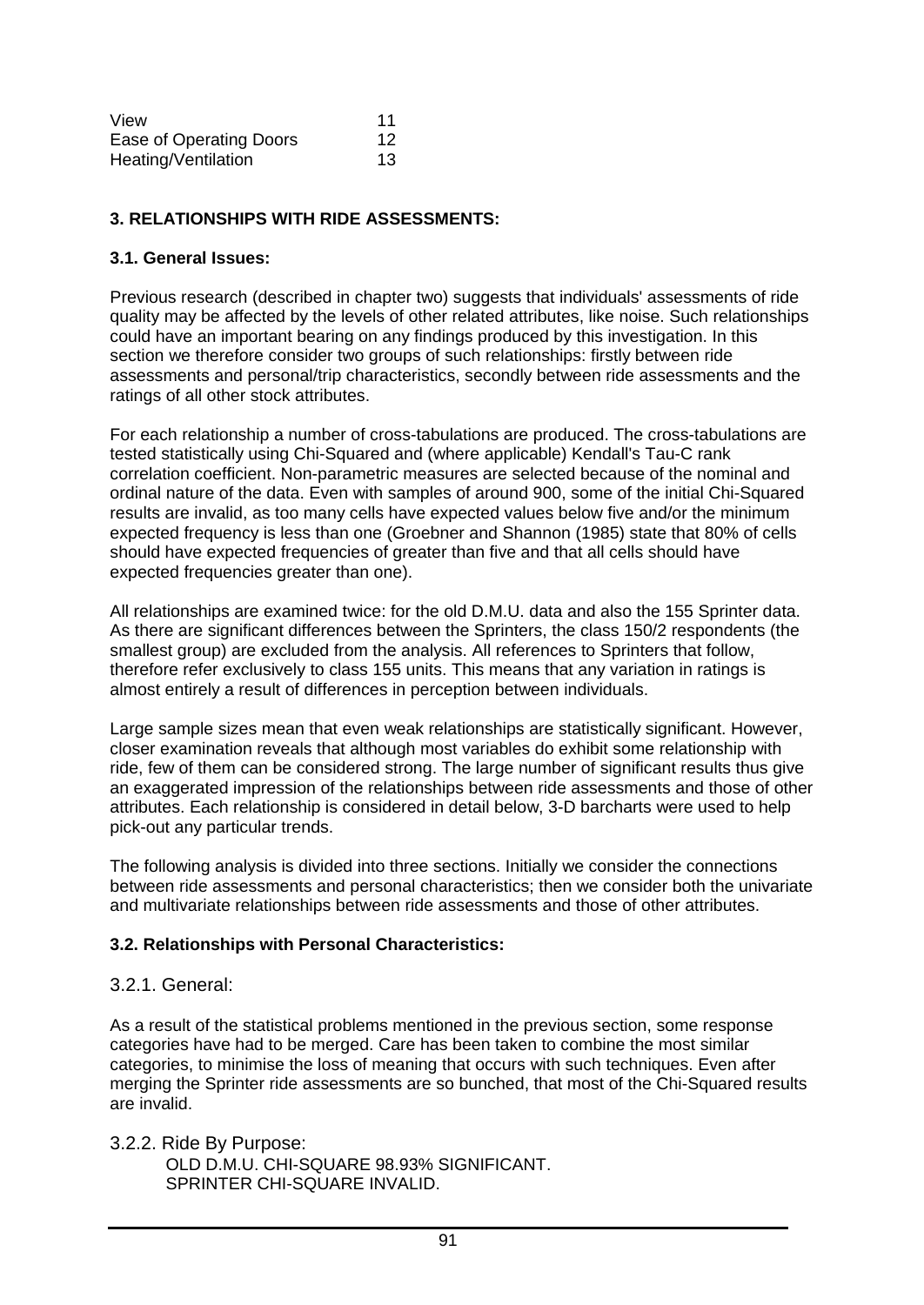To establish valid results it was necessary to merge the employers business category with forces duty. Holidays and visiting friends/relatives were also merged. Even after merging the Sprinter results were still invalid and so no conclusions can be drawn from this data.

Work, employers business (including forces duties) and education trips displayed similar results, being the most critical of ride. Shopping trips represented the other extreme (being considerably less critical). Personal business, day out and holiday trips (including visiting friends/relatives) were also less critical than the work etc. categories - falling between the two groups.

From this result there appears to be a distinction between discretionary and nondiscretionary trips. It seems that passengers making work/education trips are more critical, than those on trips of other purposes. It may be that passengers who have to make such journeys regularly, become less tolerant of ride.

#### 3.2.3. Ride By Sex:

OLD D.M.U. CHI-SQUARE 96%, TAU-C 99.14% SIGNIFICANT. SPRINTER CHI-SQUARE INVALID, TAU-C 99.76% SIGNIFICANT.

With the old D.M.U. data males are shown to be slightly more critical of ride quality, this was backed up by the Sprinter data. But sex produces only weak correlations (Old D.M.U: -0.089 and Sprinter: -0.097) and in the 3-D plots the relationship was not very clear.

#### 3.2.4. Ride By Age:

OLD D.M.U. CHI-SQUARE 99.99%, TAU-C 99.99% SIGNIFICANT. SPRINTER CHI-SQUARE INVALID, TAU-C 99.99% SIGNIFICANT.

With the old D.M.U. data the oldest two categories are much less critical of ride quality than the (two) 16-44 categories. The 45-59 and under 16 groups fall between these extremes. The Sprinter data also suggests older passengers are less critical, though the result is not as clear. The negative correlations produced are (Old D.M.U: -0.172 and Sprinter: -0.124).

The lower sensitivity of older people does seem to follow the experience of research into travel sickness, which is less common with ageing (for example, International Standards Organisation (1985)). But this should make the under 16 group very critical of ride. The under 16 result may be related to experience of other modes of travel, this group would have less experience of alternative modes of transport, which may lower their expectations. If the ride became much rougher, the elderly would be expected to be relatively more critical, because of the need to brace themselves against jolts etc.

# 3.2.5. Ride By Job:

OLD D.M.U. CHI-SQUARE 99.99% SIGNIFICANT. SPRINTER CHI-SQUARE INVALID.

In an attempt to establish valid results, it was necessary to merge the Keeping House and Unemployed categories. Ideally more obviously similar categories would have been merged, but this was the most effective way to remove the two small categories that were causing statistical difficulties. Even with this modification the Sprinter results were still invalid and so no conclusions can be drawn from this data.

Retired people prove less critical than the others, this may be related to older respondents being less critical (section 3.2.4). The Unemployed (including Keeping House) are also less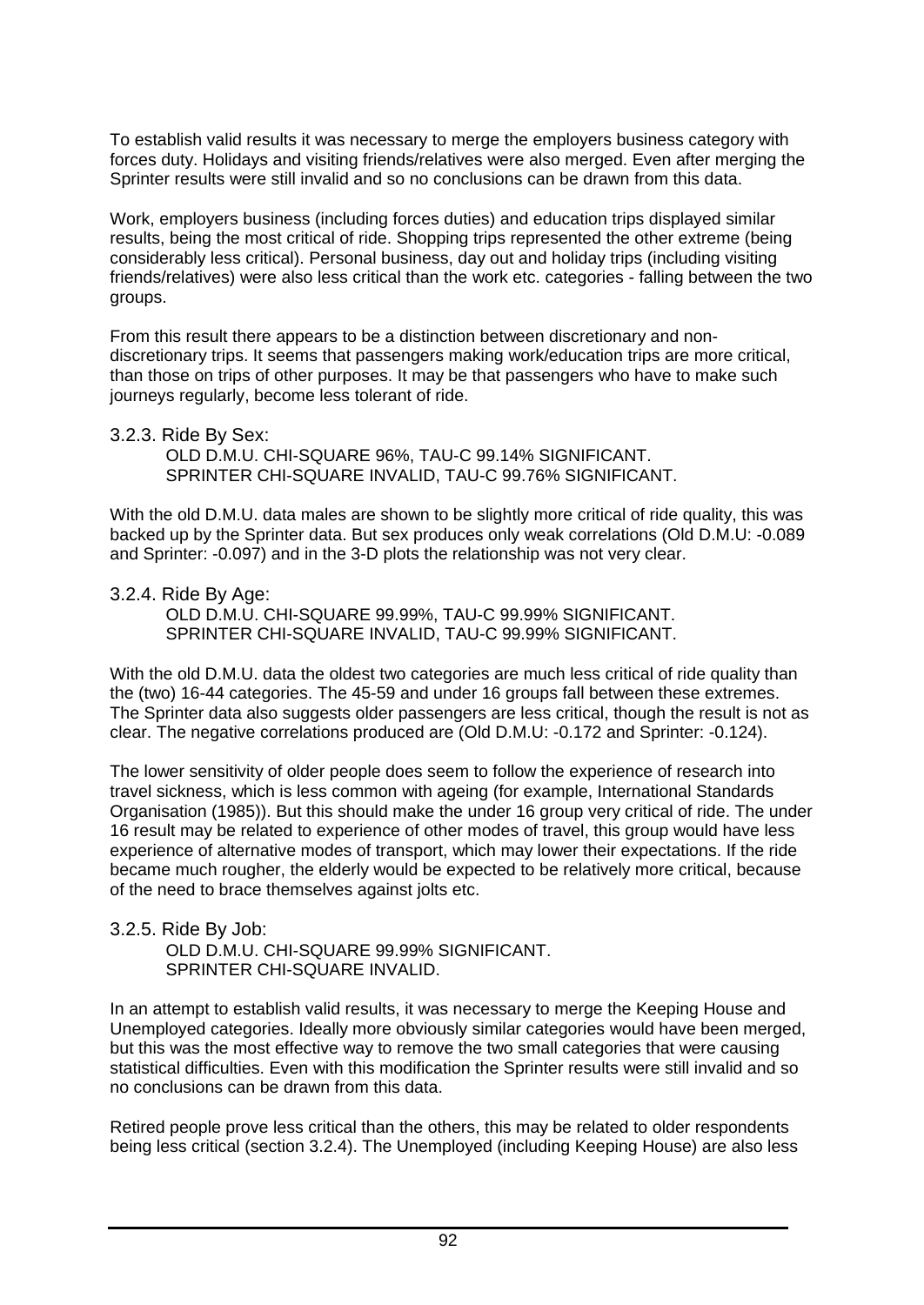critical - though not to the same extent. Full Time workers are the most critical of ride. These results may be related to those of trip purpose (section 3.2.2).

3.2.6. Ride By Travel Regularity: OLD D.M.U. CHI-SQUARE 99.85%, TAU-C 99.84% SIGNIFICANT. SPRINTER CHI-SQUARE INVALID, TAU-C 88% SIGNIFICANT.

There is an indication here, with both the old D.M.U. and Sprinter results, that more frequent users are more critical of ride; a very slight positive correlation (Old D.M.U: 0.081 and Sprinter: 0.029) is observed. This trend may tie in with the earlier observation that nondiscretionary trips may be more critical (section 3.2.2).

# 3.2.7. Overview:

Initially it appears that passengers on work, business and education trips are more critical of ride than passengers on other trips. Generally people in employment were more severe in when rating ride. There is an indication that males may be slightly more critical than females. Older people tend to be less critical - this lower sensitivity corresponds with travel sickness research (British Standards (1987), International Standards Organisation (1985)). Finally there is a suggestion that those who use the train most frequently are more critical.

Closer examination of the relationships just discussed suggests that there may be some underlying factor. Most of the personal/trip characteristics are intuitively related to each other as well as with assessments of ride quality. For example: middle aged people are most likely to be employed and are thus likely to be making work trips. Those making work trips will travel more frequently and are more likely to be male.

It is therefore clear that none of the characteristics considered in this section can be thought of as truly independent. This lack of independence suggests that some personal/trip characteristics may not be directly related to assessments of ride quality. One of these characteristics alone could be responsible for all the variations in ride assessments recorded above. Correlation does not necessarily indicate causation - each relationship recorded in this section could be a proxy for other indirect relationships. For example: a recorded relationship between ride assessments and frequency of travel could in reality be generated by differences in trip types.

Such inter-relationships make it very difficult to disentangle any underlying effect. Any attempt to do this statistically is made difficult because of the nominal nature of two of the variables (purpose and job). What is clear however, is that all these relationships point towards assessments of ride being more critical on suburban lines - characterised by frequent work trips and mainly middle aged, male passengers. It should be noted that commuters may not value ride any more highly - they may be less tolerant about everything. Such relationships would need to be taken account of, if any ride valuations are to be widely applicable.

A further issue to arise from this discussion is perhaps the redundancy of the job question in the ride valuation exercise. It is always difficult to ask members of the public about their employment and other variables, particularly trip type, do give a reasonable indication of whether someone is employed or not. These other characteristics are thus likely to act as a proxy for employment.

# **3.3. Univariate Relationships with Other Stock Attributes:**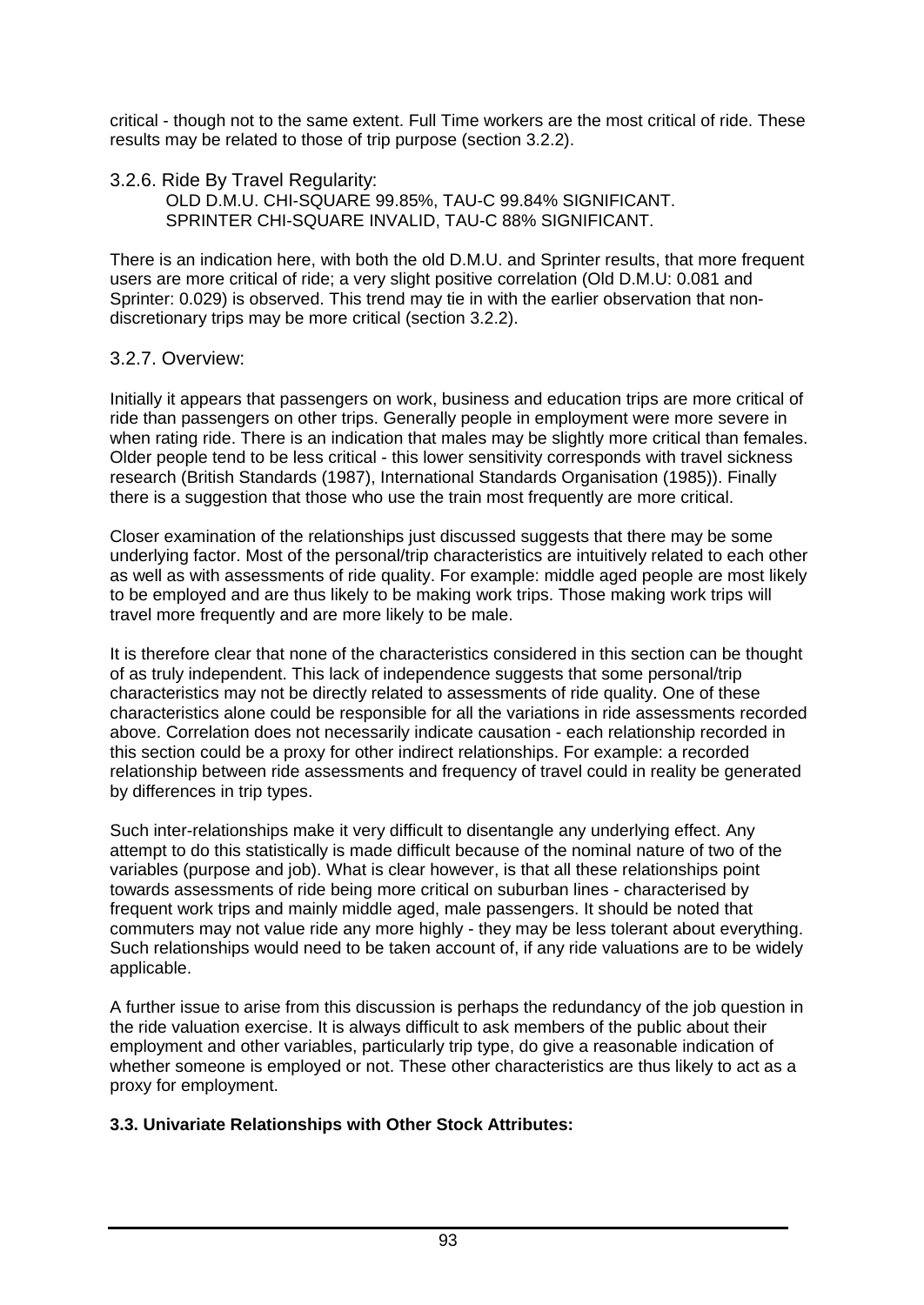# 3.3.1. General:

In this section relationships between ride and other attributes are examined, both where connections are expected from previous research and where they are not. Both forms of relationship are tested to enable comparisons with previous research and to investigate the possibility of interference effects - even from apparently unrelated attributes.

A main issue throughout this research is the possibility of ride quality ratings being interfered with by other attributes, for example noise. We want to establish the extent to which differences in non ride attributes affect peoples' assessments of ride quality. From this we can estimate the amount of interference in any ride values eventually produced. We may be able to get an indication of such relationships by comparing individuals' perceptions of ride with their perceptions of other service attributes. Thus we can tell whether people who consider a particular attribute bad, tend to consider ride to be bad and vice-versa.

It must be stressed that the results of such an analysis may not be the same, as a situation where ride assessments are taken while the engineering levels of other service attributes are varied. The correlations based on these perception relationships may not therefore indicate interference. Nevertheless an analysis of perceptions enables an investigation of far more relationships than would be possible in any real situation.

An attempt is therefore made to gauge interference effects using such an approach in this (univariate) and the following (multivariate) sections. In this section the six expected relationships are examined first.

3.3.2. Ride By Assessment Of Seating: OLD D.M.U. CHI-SQUARE 99.99%, TAU-C 99.99% SIGNIFICANT. SPRINTER CHI-SQUARE INVALID, TAU-C 99.99% SIGNIFICANT.

There is a strong relationship between individuals' ride assessments and their assessments of seating quality. Positive correlations of (Old D.M.U: 0.321 and Sprinter: 0.238) were observed. It was also observed that the higher passengers rated seating (Old D.M.U) the more spread were the ride assessments. With the Sprinter those who rated seating, "Very bad" exhibited more spread in their ride assessments.

This relationship would be expected from the relevant British and International Standards (British Standards (1987), International Standards Organisation (1985)). It may be that one way of slightly improving perceptions of ride quality would be to improve seating.

3.3.3. Ride By Assessment Of Heating/Ventilation: OLD D.M.U. CHI-SQUARE 99.99%, TAU-C 99.99% SIGNIFICANT. SPRINTER CHI-SQUARE INVALID, TAU-C 99.99% SIGNIFICANT.

A further strong relationship between individuals' ride assessments and their assessment of heating quality. Positive correlations of (Old D.M.U: 0.297 and Sprinter: 0.262) were observed. Again it was found that those who rated heating positively (Old D.M.U) or rated it, "Very bad" (Sprinter) showed more spread in their ride assessments. This relationship would be expected from the British and International Standards (British Standards (1987), International Standards Organisation (1985)). Again it may be possible to slightly improve perceived ride quality by improving heating.

3.3.4. Ride By Assessment Of Noise:

OLD D.M.U. CHI-SQUARE INVALID, TAU-C 99.99% SIGNIFICANT. SPRINTER CHI-SQUARE INVALID, TAU-C 99.99% SIGNIFICANT.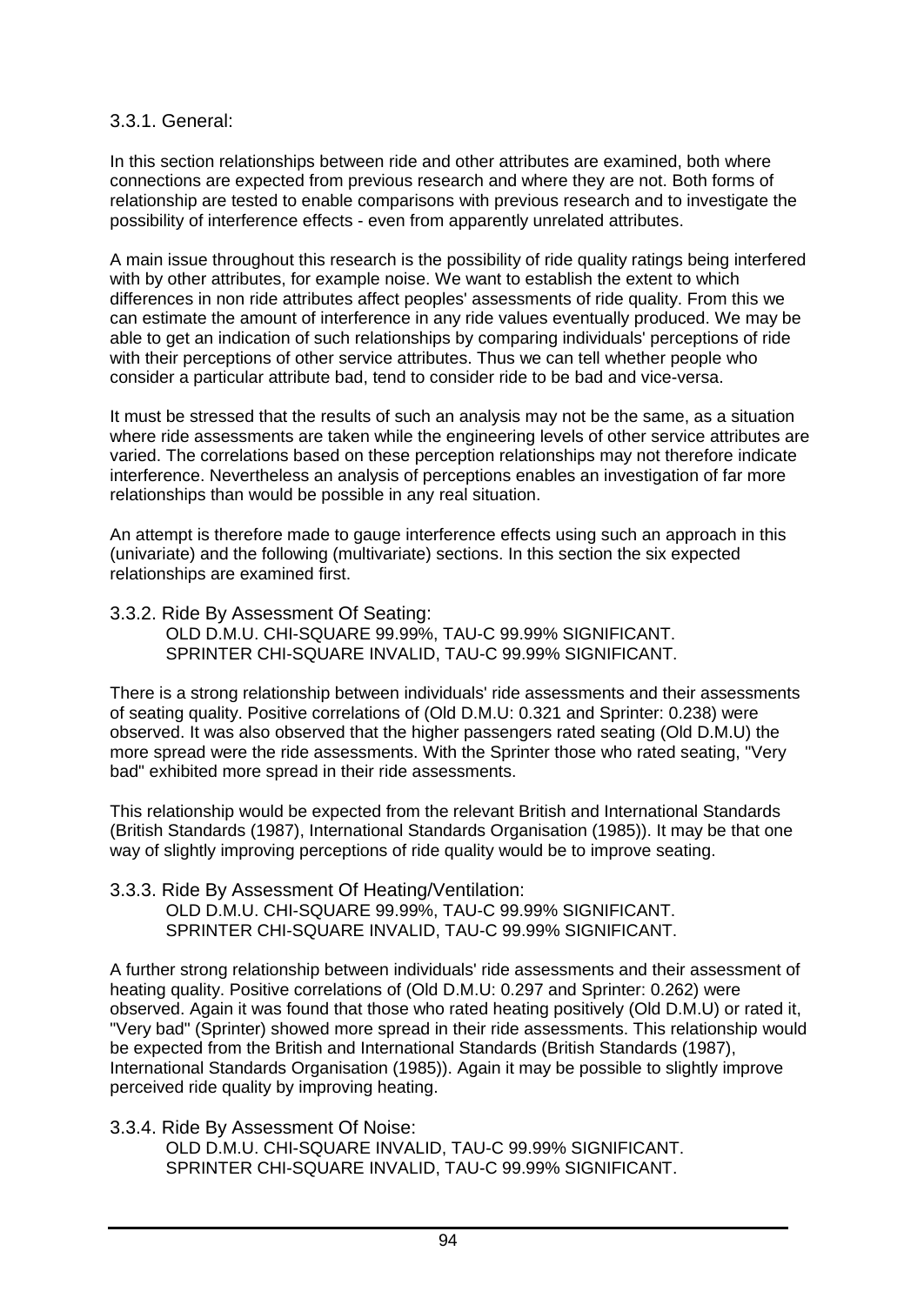This is the strongest relationship observed, with positive correlations of (Old D.M.U: 0.528 and Sprinter: 0.349). With the Sprinter data, those who assessed noise the most critically exhibited more variation in their ride assessments. This relationship would be expected from the British and International Standards (British Standards (1987), International Standards Organisation (1985)). Looking at the 3-D graph, much less spread is visible than with the other relationships.

The closeness of this relationship means that care must be taken when trying to isolate ride quality from noise. This relationship means that an effective way to improve perceptions of ride quality, may be to improve sound insulation on trains. It may also be cheaper to reach a certain perceived ride level, by improving sound insulation rather than improving the suspension of the train. Although respondents in the depth interviews seemed able to isolate noise from ride, it seems that subconsciously they may be less able to make such a clear division. More care will therefore have to be taken in holding noise constant between ride assessments.

3.3.5. Ride By Assessment Of Lighting: OLD D.M.U. CHI-SQUARE INVALID, TAU-C 99.99% SIGNIFICANT. SPRINTER CHI-SQUARE INVALID, TAU-C 99.99% SIGNIFICANT.

A clear positive relationship, with correlations of (Old D.M.U: 0.254 and Sprinter: 0.213). With the Old D.M.U. data, as respondent's light assessments got less critical their ride assessments became more variable. This relationship would be expected from the British and International Standards (British Standards (1987), International Standards Organisation (1985)).

3.3.6. Ride By Assessment Of Ability To Read: OLD D.M.U. CHI-SQUARE INVALID, TAU-C 99.99% SIGNIFICANT. SPRINTER CHI-SQUARE INVALID, TAU-C 99.99% SIGNIFICANT.

A strong positive relationship, with correlations of (Old D.M.U: 0.305 and Sprinter: 0.209). With the Old D.M.U. results, those individuals who gave the ability to read as, "Good" or, "Very good" gave more dispersed ride ratings. The ability to read does not represent a single attribute, it is a combination of attributes. The ease of reading, while on a train, is obviously closely related to ride quality, this relationship would therefore be expected to show higher correlations than it did. There was some difficulty with the ability to read question (some interpreting this as a question about eyesight) which may account for this weakening.

3.3.7. Ride By Assessment Of View: OLD D.M.U. CHI-SQUARE INVALID, TAU-C 99.99% SIGNIFICANT. SPRINTER CHI-SQUARE INVALID, TAU-C 99.99% SIGNIFICANT.

A positive relationship, with a correlations of (Old D.M.U: 0.125 and Sprinter: 0.146). Graphically the relationship is less clear than many of those previously discussed. With the old D.M.U. results individual's ride assessments are widely spread, except where view was considered, "Very bad" (which was not very often); with the Sprinter results those who considered view, "Very bad" exhibited most spread. Some relationship would be expected from the British and International Standards (British Standards (1987), International Standards Organisation (1985)).

3.3.8. Ride By Assessments Of Other Attributes: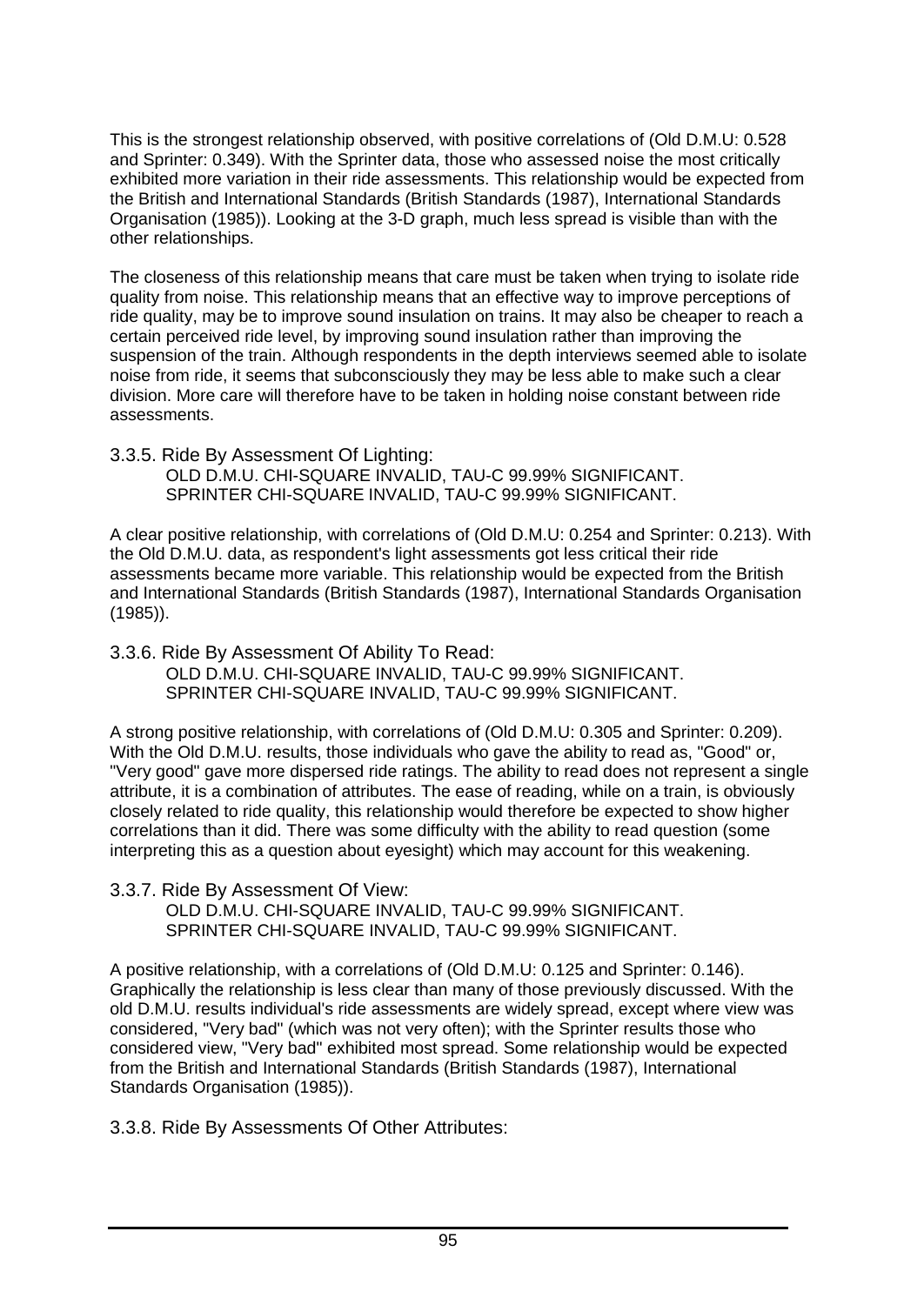Statistical tests were also performed to test the relationships between assessments of ride quality and those of other attributes - where a connection would not be expected. These tests were done to investigate the possibility of a Halo effect: where an overall impression of (un)favourableness colours a respondents view of the attribute under consideration. Tests were carried out on the following non-ride assessments: level of fares, frequency of service, reliability, cleanliness, luggage space, ease of enter/exit, ease of operating doors, toilet facilities and catering.

The large size of the data sets meant that every relationship proved very significant (nearly all reached 99.99%). Nevertheless all the relationships were very weak, displaying a maximum Tau-C correlation of 0.226. The results thus give some indication of a small Halo effect.

One feature of these results is that they suggest respondents were taking the exercise seriously. For example, the correlations between respondents' assessments of the level of fares and those of ride quality were negative. All other relationships exhibited positive relationships as expected. The far result is important as it tells us that respondents realised the good points of the ride and fare scales were at opposite ends. This implies that respondents were taking some care over their responses and did not just tick all the boxes down one side of the questionnaire.

In many cases respondents ride assessments were more spread where the other attribute was considered, "Good" or, "Very good". This suggests that people with strong opinions on a particular attribute were able, to some extent, to isolate their ride assessments from this.

### **3.4. Multivariate Analysis - General:**

The data is further analysed using both factor analysis and multiple correlation. Multivariate techniques are used at this stage to enable an examination of the interaction of the assessments of non-ride attributes. It is clear from the previous section that many assessments are significantly (although weakly) related to ride assessments. It may be that some of these weak relationships are cumulative. In such a case a combination of non-ride assessments may exhibit quite a strong relationship with ride assessments. Such an enhanced relationship could suggest more significant interference than that implied by examining non-ride assessments individually.

As mentioned earlier this data is not wholly suited to parametric analysis, as we cannot assume that assessments are on an interval scale. The difference between, "Neither good/bad" and, "Good" is unlikely to be of the same magnitude as the difference between, "Good" and, "Very good". However so that some indication of the extent of interference with ride assessments can be gained, parametric correlation coefficients have been calculated. The following analysis should therefore be treated with caution.

# 3.4.1. Factor Analysis:

Factor analysis is carried out to investigate the way assessments of each attribute vary together. This multivariate technique thus allows us to identify the most similar assessments. The procedure is based upon a correlation matrix and attempts to group the most similar assessments into a factor. As assessments of ride will be placed into one of these groups, factor analysis further indicates those attributes that may be difficult to isolate from ride.

All factors are extracted using Principle Components Analysis. Factor solutions are then rotated using the Varimax method, to make the solutions more interpretable (for example, Norusis (1988)). With both the old D.M.U. and Sprinter data four factors are extracted by the analysis. The factor loadings (after rotation) can then be interpreted to find the attributes that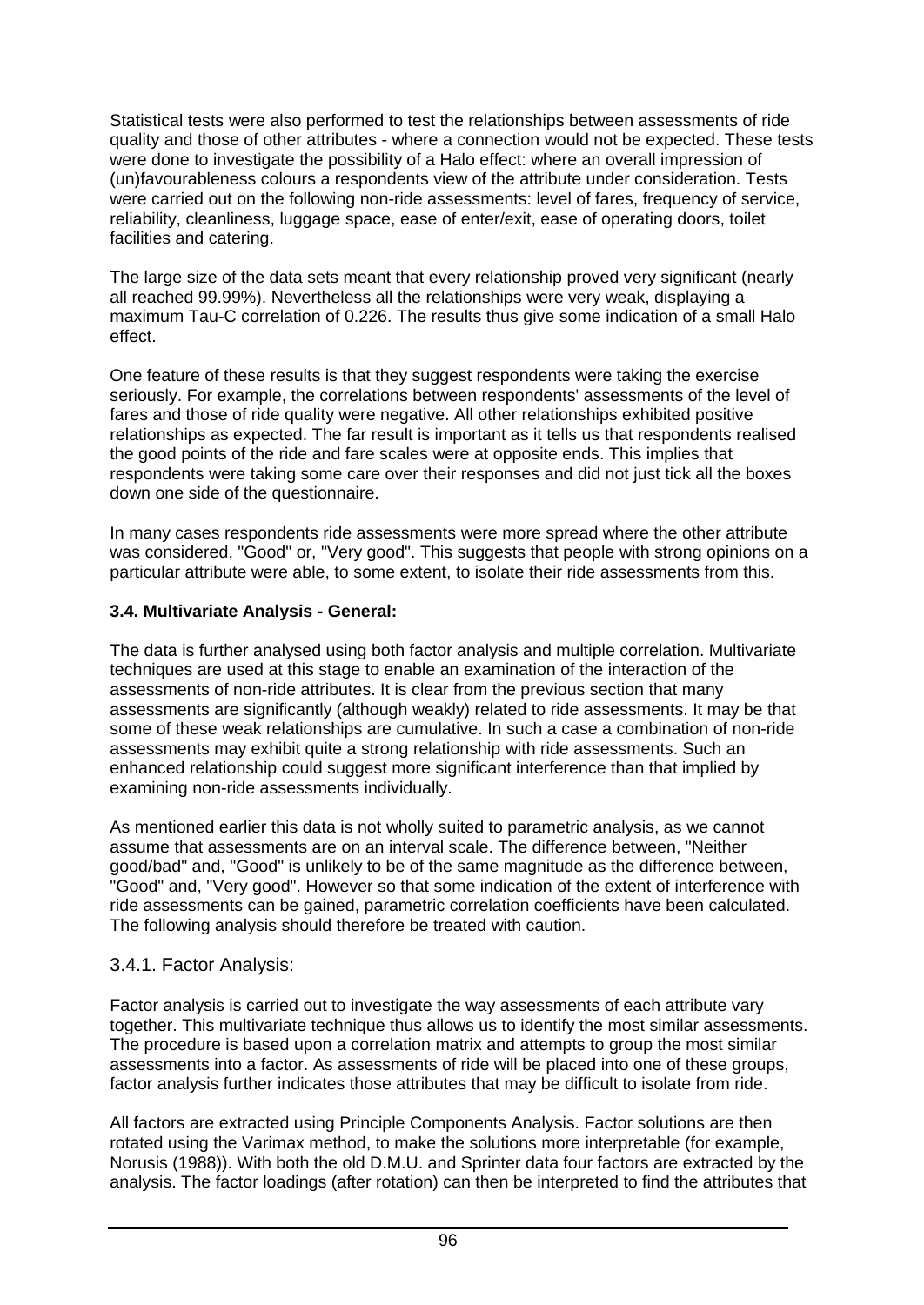vary together. The factors extracted from both data sets are broadly similar, cross-validating the results.

Each attribute is listed below (for both old D.M.U. and Sprinter data) under the factor with which it displayed the highest factor loading. The attributes are listed under each factor in the order of their factor loading (shown in brackets). The factor loading is a measurement of the closeness of an attributes relationship with that factor. The factor loadings can be interpreted as the standardised regression coefficients (that is between 0-1) or as an indication of the correlation between each attribute and that factor.

#### TABLE 6.5: OLD D.M.U. FACTOR ANALYSIS.

| <b>FACTOR 1</b>                                                                                  | <b>FACTOR 2</b>                                                                      | <b>FACTOR 3</b>                  | <b>FACTOR 4</b>               |
|--------------------------------------------------------------------------------------------------|--------------------------------------------------------------------------------------|----------------------------------|-------------------------------|
| Ride $(0.8)$<br>Noise $(0.8)$<br>Seats $(0.6)$<br>Read (0.6)<br>Light $(0.5)$<br>Heating $(0.5)$ | Doors $(0.8)$<br>Enter $(0.8)$<br>Luggage $(0.6)$<br>Clean $(0.5)$<br>Toilet $(0.5)$ | Frequent (0.8)<br>Reliable (0.8) | Fares $(-.7)$<br>View $(0.5)$ |

#### TABLE 6.6: SPRINTER FACTOR ANALYSIS.

| <b>FACTOR 1</b>                                                                            | <b>FACTOR 2</b>                                                   | <b>FACTOR 3</b>                                | <b>FACTOR 4</b>                  |
|--------------------------------------------------------------------------------------------|-------------------------------------------------------------------|------------------------------------------------|----------------------------------|
| Ride (0.8)<br>Noise $(0.8)$<br>Heating (0.6)<br>Light $(0.5)$<br>Seats (0.5)<br>Read (0.5) | Doors $(0.8)$<br>Enter $(0.8)$<br>Luggage $(0.4)$<br>View $(0.4)$ | Fares $(-.7)$<br>Clean $(0.5)$<br>Toilet (0.5) | Frequent (0.8)<br>Reliable (0.7) |

From the factor analysis it is clear that ride assessments are consistently associated with the same five non-ride assessments: noise, heating, lighting, seating and the ability to read. Of these, noise assessments appear to be the most strongly associated with the ride assessments. In fact, ride and noise appear to be the most closely related pair of assessments (other than doors/enter and frequency/reliability). If a relationship between ride and noise assessments suggests a relationship between ride assessments and engineering noise levels, this finding reinforces the view that the isolation of ride from noise requires considerable care. Even so, it seems likely that any ride values produced in this research will be contaminated to some degree by noise.

The other four assessments associated with the ride assessments exhibit a more distant relationship. Though it may still be wise to consider these attributes during the valuation exercise.

Ride's loading in the other three factors is very low (below 0.2 for both data sets) suggesting that contamination from the attributes represented in these factors is much less of a problem.

#### 3.4.2. Correlation Analysis:

It is clear from the foregoing analysis that passengers' ride assessments may not reflect ride alone - opinions of other attributes could have interfered with passengers' judgements of ride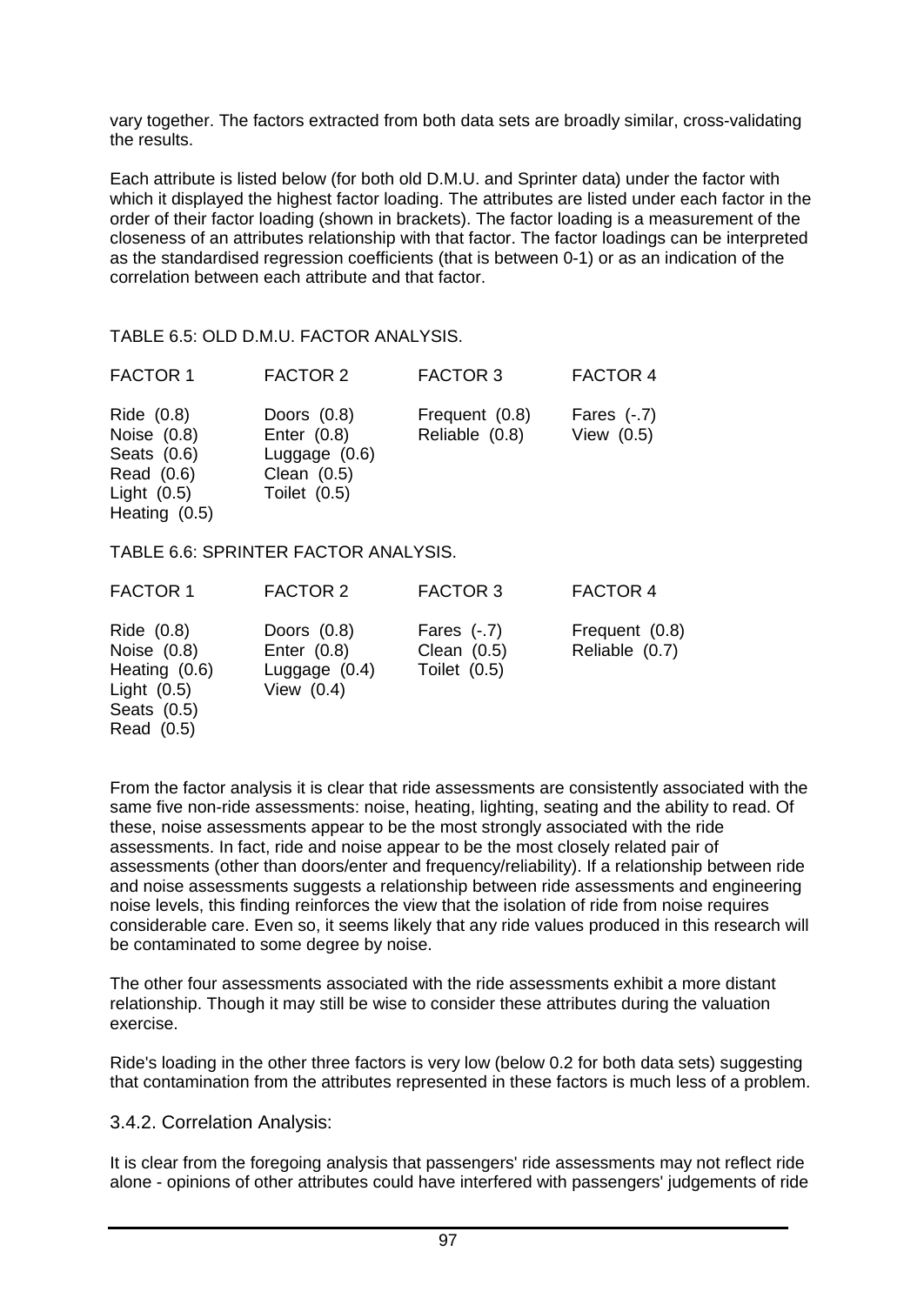quality. There are two aspects to this interference: firstly there is the Halo effect where assessments are contaminated by an overall favourableness towards the object in question. Secondly, there is the inability to completely isolate attributes from each other. As the eventual aim of this research is to estimate a value of ride, it would be useful to consider how much of the ride ratings are truly a reflection of ride and how much is due to such contamination. If this can be achieved, the eventual ride values may be adjusted to take account of this interference.

In this section an attempt is made to estimate the size of the overall interference in the ride ratings by those of other attributes. From this it is hoped that some indication of what would happen to ride ratings, if actual levels of non-ride attributes were varied, can be given. It must be remembered at this stage (see section 3.3) that the relationships between assessments of ride and those of non-ride attributes, do not necessarily prove a similar relationship between ride assessments and engineering changes in other attributes. Nevertheless analysis of the relationship between ride and other assessments should give some indication of any link between attributes. An attempt to estimate an overall interference figure is therefore made.

The best way to determine the extent of interference is to look at the square of each assessments correlation with the ride assessment. The squared correlation coefficient indicates the proportion of the variation in the dependent variable (in this case the ride assessment) that is accounted for by any independent variable. Multiple correlations can also be produced and squared, indicating the proportion of variance in the dependent variable accounted for by a group of independent variables. Unfortunately this interpretation of squared correlation coefficients is not acceptable, when using the non-parametric measures of correlation as reported in the above cross-tabulations (for example, Hayes (1988)).

There are a number of factors that suggest any interference value produced from this analysis will be exaggerated. The parametric correlations produced are generally higher (about 29% above) than the non-parametric measures. As already stated the parametric measures will be less valid, in this context, than the non-parametric measures used earlier.

Further, the anchors used on the British Rail ride scale are not very specific, for example, "Very good". The language used in these descriptions could be applied to any attribute and this may encourage respondents to make more general assessments than is desirable. The descriptions of ride levels that will be given to respondents in the ride valuation exercises, will be developed solely for this purpose. We would thus expect assessments based on the vague British Rail rating scale, to show a greater degree of interference than any valuations produced during this research.

Conducting repeated attribute assessments, with the same scale is also likely to increase interference (for example, Guilford (1954)). In the valuation exercises ride would be the only (or one of few) attribute/s that is being assessed.

Finally, the presence of the ability to read ratings in the correlations will also cause interference to be over-estimated, as ride quality may be a significant component of this rating.

According to the correlation analysis, between 35% (Sprinter) and 55% (Old D.M.U) of the variation in ride ratings can be explained by the scores of other attributes. Noise explains 87% of the accounted variance (Old D.M.U) and 77% of the accounted variance (Sprinter). The most effective regression equations produced during the analysis for both sets of data had: noise, ability to read, seat and heating as the prominent independent variables. With both old D.M.U. and Sprinter models, adding unexpected variables made no difference to the explanatory power of the equation.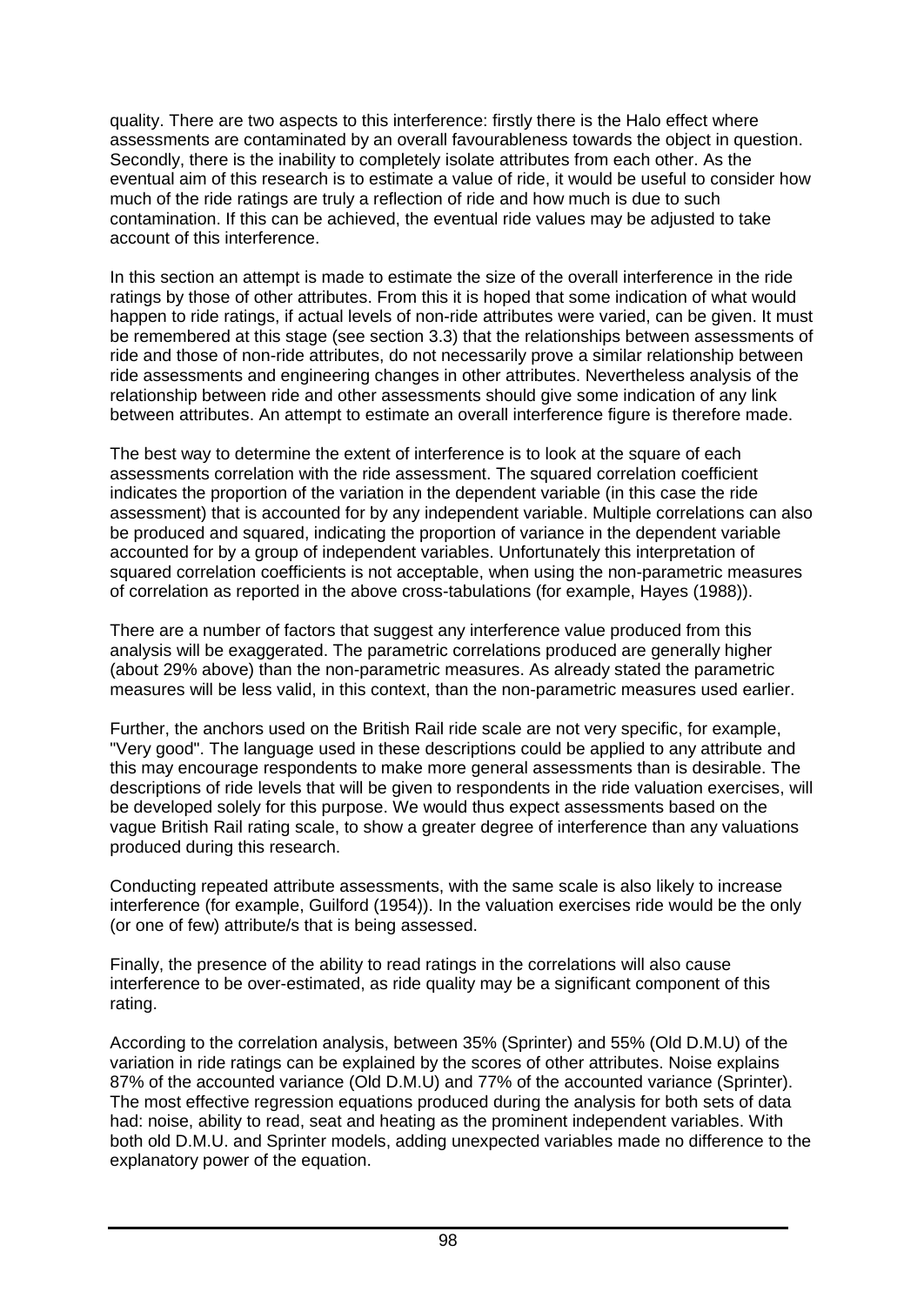From this analysis, we can say that (from the average of the two data sets) the level of interference could be as high as 45%; though relationships between individuals' assessments do not necessarily equate to interference effects (section 3.3). If ability to read is removed from the equations, we would expect this figure to fall by 2-3%. We can therefore say that, in the worst case, ride assessments may be contaminated by approximately 42%. Of this 42% approximately 4-5% is a result of the overall favourableness of the train (Halo), while the remainder is a result of the difficulty of isolating related attributes.

### **4. SUMMARY:**

Respondents clearly detect the ride difference between the old D.M.U.s and Sprinters (99% significant) though not between the 150/2 and 155 Sprinters. This gives some idea of the sensitivity of ride perceptions. The Sprinter's ride is generally seen as, "Good" while that of the old D.M.U.s is seen as, "Bad". Ride is the third worst attribute on the old D.M.U.s, improving to eighth on the Sprinters.

When looking at the relationships of ride ratings with personal characteristics and ride ratings with other attribute ratings, the very large samples mean that even weak relationships are statistically significant.

It is clear that those passengers making frequent, non-discretionary trips seem to be the most critical of ride quality. It was suggested earlier that trip purpose, age and job may be measuring the same thing to some extent; asking the difficult question about a respondents job is not therefore thought to be necessary during the valuation exercise.

Looking at the relationship between assessments of ride and those of other attributes, there may be a weak Halo affect explaining at most 4-5% of the variance of the ride assessments. Individuals' assessments of ride and some other attributes were closely related - these are the attributes one would expect to be related from previous research (British Standards (1987), International Standards Organisation (1985)). The closely related attributes appear to be (in approximate order of explanation) noise, seats, heating and ability to read. In the worst case we can say that the British Rail ride assessments have been contaminated by approximately 42%.

There are a number of reasons for believing such interference estimates are biased probably upwards. The estimates had to be made with parametric statistics (for which the data is not suited), the comparisons used to produce these estimates are based on differences in peoples' perceptions rather than changes in engineering levels (section 3.3) and the rating methods used involved a large number of repetitions using a very general scale.

One would have expected ability to read and view to be more important. The former was widely misunderstood and view perhaps never became restricted enough to interfere with passengers' adjustments to the motion of the train. Overall these results are what one would expect from previous research.

There are two related problems with this type of repeated attribute assessment. Respondents may assess all attributes in a similar way, either because they have taken little care with their responses and thus give only an overall impression, or because they are unable to isolate attributes. However results described earlier (section 3.2.8) suggest that most respondents have taken care over their assessments.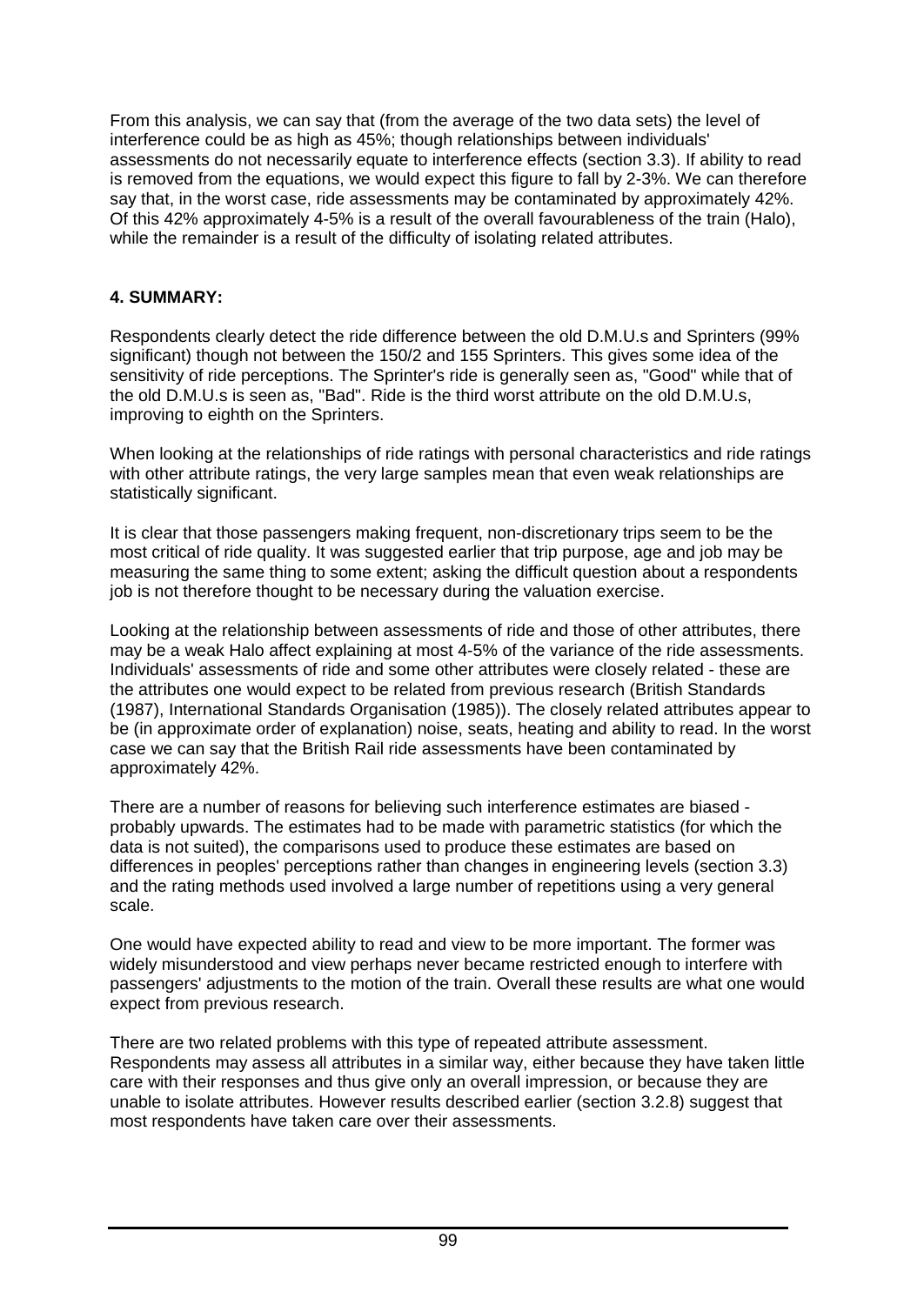### **5. CONCLUSIONS:**

The research described in this chapter has provided a number of useful insights into the ride issue. The relationship between assessments of ride and those of other attributes has been considered, generating an approximate overall value for an interference effect. An indication of the sensitivity of people in detecting differences in engineering ride has been gained. Finally some form of relationship between ride assessments and personal/trip characteristics has been discovered.

These findings, which have been developed from a very large data set, provide a useful background for the analysis contained in the next chapter: where a survey designed specifically for this thesis is analysed. The results of this section, even when considered in isolation, make a useful contribution to reaching the objectives of the research described in the first chapter.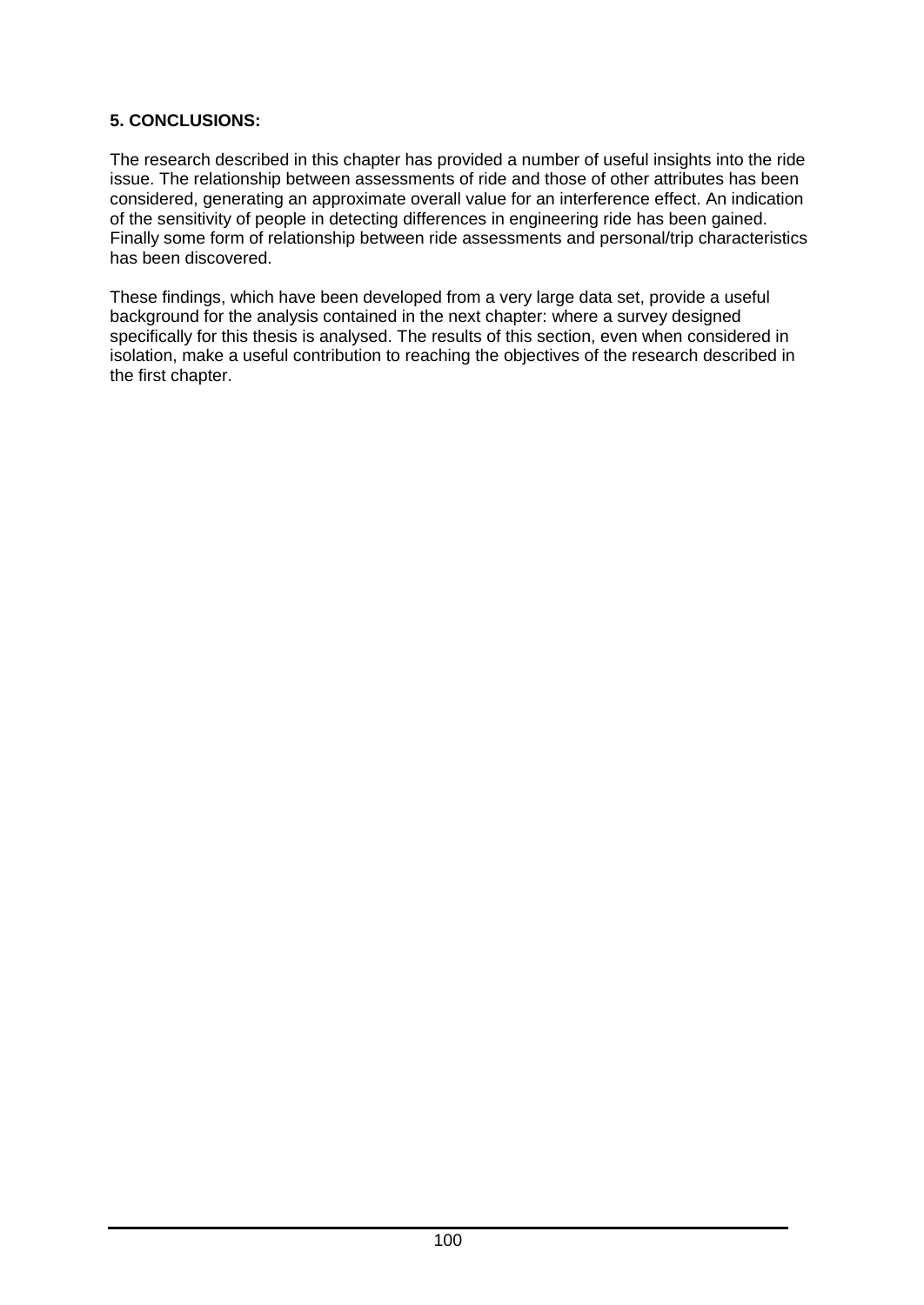# **Chapter Seven Detailed Ride Investigation**

### **1. INTRODUCTION:**

In chapter three a number of possible ride valuation approaches were identified. Some of these approaches have been eliminated as a result of the preliminary enquiry contained in chapter four. The approaches that remained were then discussed in detail and it became clear that each was associated with a series of unknowns, that could represent potential weaknesses. These unknowns and methods of investigating them are discussed in chapter five. In the current chapter a series of experiments are conducted in an attempt to solve these issues. The results coupled with the information generated in chapter six (where a more general investigation is undertaken) should allow the number of possible valuation approaches to be reduced to a manageable level, by eliminating those which appear the least promising.

Much of the investigation is centered around the relationship between engineering ride and perceptions of ride quality. The study was implemented in two parts (in April and July 1989) as this allows an investigation of ride on a number of types of stock.

The Bristol to Weymouth line in the South West of England was considered the most suitable for these investigations. It was chosen as the route contained a number of different track qualities and was long enough to allow effective interviewing. This line was also having its old trains replaced with Sprinters and could be surveyed with the limited resources available. This location is considered in more detail in appendix three.

### **2. DESIGN OF INITIAL SURVEY:**

#### **2.1. General Questionnaire Issues:**

Self-completion questionnaires were distributed and completed on-train, though some respondents completed a further section at home. All parts of each questionnaire were numbered, so that a record could be kept of when and where they were handed out. To check that respondents had the necessary experience, all were initially asked where they were travelling to/from. Only those passengers who would be (had been) travelling over the relevant sections of the route were given questionnaires.

Respondents were divided into two groups. Each group were given slightly different questionnaires, these are shown in appendix five and six. The first group completed their questionnaires while travelling over the sections being assessed (During assessments) and were therefore hyper-sensitised. The second group completed their questionnaires at the end of the sections (After assessments) to be assessed. Obviously the two types of questionnaire were not mixed on the same train, ensuring that After respondents were not alerted to the procedure by the actions of During respondents.

All questionnaires were piloted in early April 1989. The pilot was successful and only minor modifications had to be made to the questionnaires. The open question asking about the frequency of train travel was replaced by a closed question, as respondents kept giving unspecific replies (for example, occasionally or sometimes). This problem was expected, but not on such a scale. The questions asking for assessments of ride on specific sections of the route were clarified. Finally the statement, "This train" was underlined to stress that questions were not general.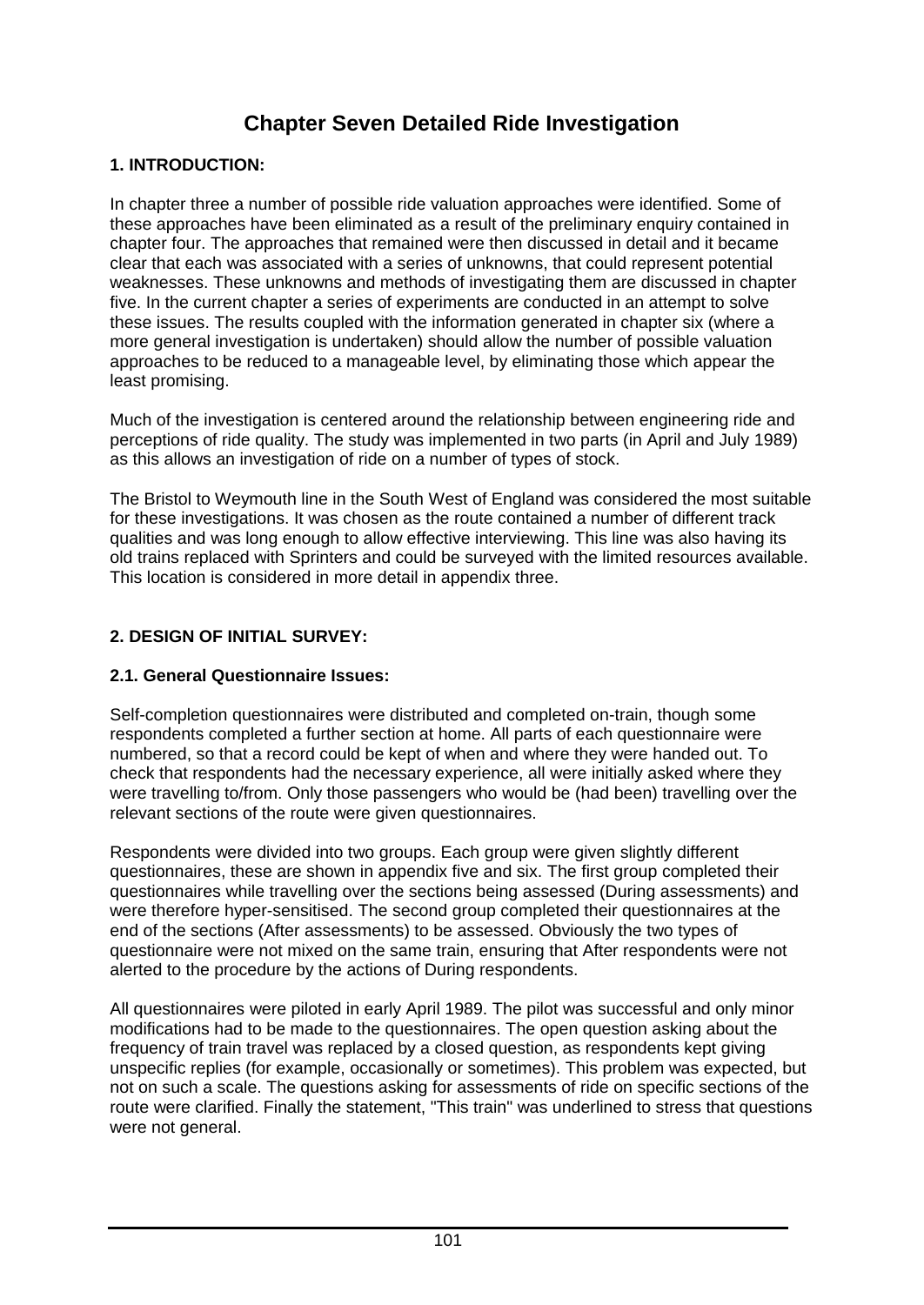After the real survey some other points were noticed, that would require modification if the questionnaire was to be used again. The quality of responses would have been improved, if an example had been put on the graphic scales. Of the initial batch of questionnaires approximately 20% were incorrectly completed. As a result an example was handwritten onto each of the final batch of questionnaires - this clearly improved the quality of the responses.

One part of the questionnaire asked respondents to assess certain track sections; this stated that if were unable to do this they should scribble the question out. Very few people did this (though one or two commented on the difficulty of the exercise). It is suspected that people were reluctant to appear unhelpful by not answering the question and so they made their best attempt. It may have been better to provide a box to tick if the task was considered too difficult.

One or two respondents thought the textual ride scale was a representation of the route and that they were supposed to mark rough sections of track. To combat this and any other misunderstandings, the task was explained to most respondents when the forms were handed out. But as attention spans could be short and there was a need to get the questionnaires out quickly (especially the During ones) this introduction had to be kept brief.

The timetable on the line made it very difficult to use resources efficiently and even after careful planning a number of hours were spent waiting for trains at various station on the route. During the week trains were lightly loaded on the southern section of the route with very few through passengers, this made it even more difficult to obtain an adequate sample.

Ideally the line should have been ridden on before the survey was designed, rather than relying on experience of past journeys and British Rail information. More piloting may also have been beneficial. There was also evidence of the line being over-surveyed, as another set of questionnaires were issued earlier in the week for a British Rail contract.

All data from the questionnaires was coded and entered into a computer for analysis. Positions on the textual ride scales were converted to values between one and nine using a specially designed stencil.

### **2.2. Choice of Engineering Ride Levels for Assessment:**

# 2.2.1. Initial Approach:

Initially 1960's era stock was assessed, as the line selected for the study had not then been allocated new trains. Textual locations were derived later for the new Sprinter trains. The various types of old D.M.U. operating the line have been treated as one group. Engineering ride was assumed to be the same for all these types of stock (most of these trains used the same or similar suspensions). The use of these different 1960's trains could have increased the variability of ride ratings because of interference effects though there were few differences between trains.

After an initial investigation it was decided that the Bristol-Weymouth line could be broadly divided into two types of track quality. For any investigation of the linearity of ride valuation to be made (which would need three or more textual locations) further ride assessments would have to be produced using different rolling stock. The two types of track were: high quality sections, characterised by flat-bottomed continuously welded rail and poorer quality sections using jointed (sometimes bullhead railed) track.

So that each respondent could consider both types of track a stretch of line had to be found that included both types. We also needed a location where a high proportion of passengers would be making long distance trips and were therefore likely to have experienced all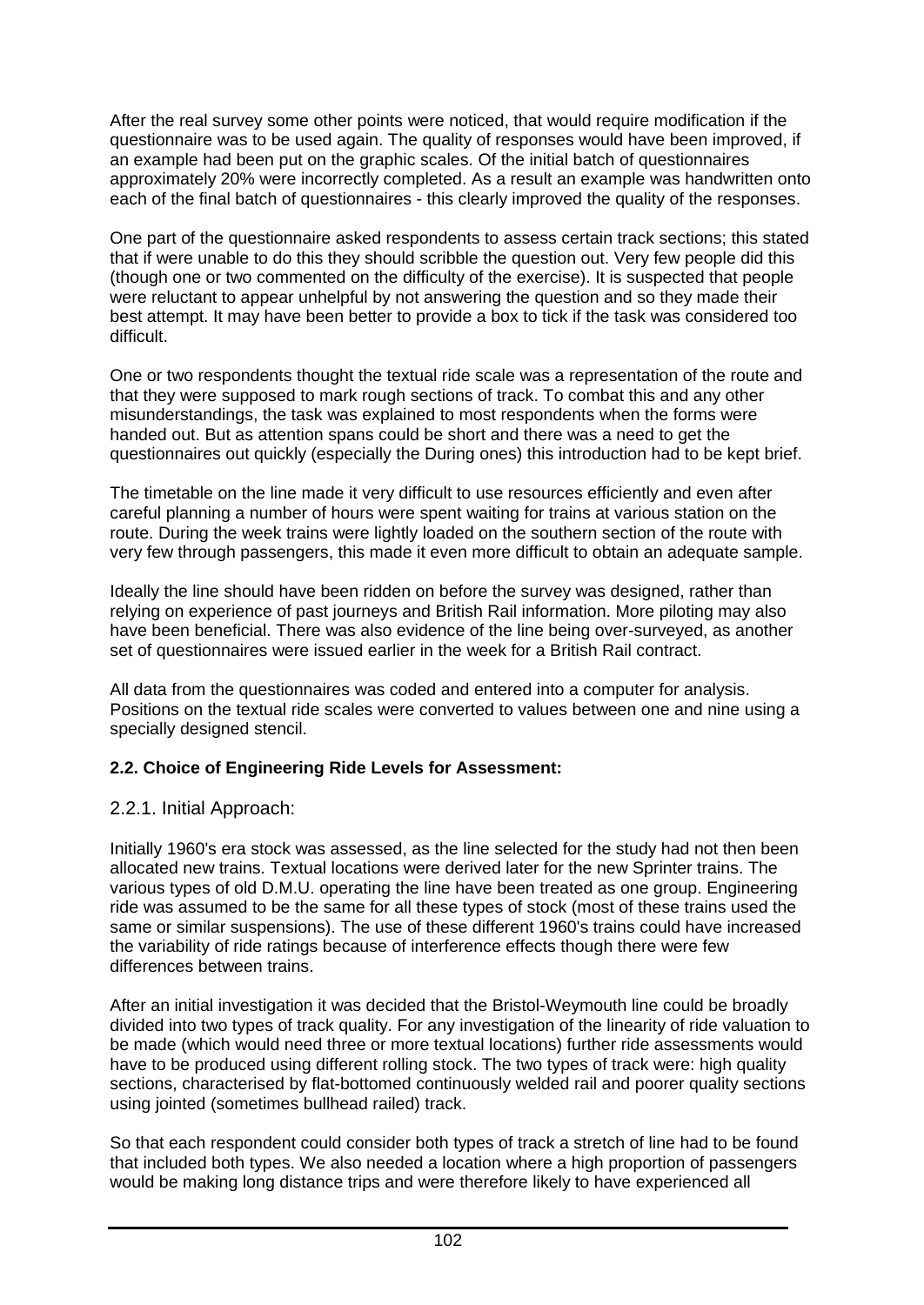sections. Finally it was important that a section of line was chosen where the trains were not usually full (biasing the response) so that interviewing would be practical.

As a result the line between Westbury and Yeovil Pen Mill was selected. The first part of the section (Westbury to Castle Cary) was considered to have track of higher quality than the second part (from Castle Cary to Yeovil Pen Mill).

As some respondents would be asked to assess ride while travelling these sections it was important that the sections were not too long. Travel between Westbury and Yeovil Pen Mill took forty-five minutes, it was thought that respondents would be able to concentrate for this period.

Some respondents may have known that the Westbury - Castle Cary section was mainline (and the Castle Cary - Yeovil Pen Mill section was not) this knowledge may have influenced their perceptions of ride. It has to be assumed that most people had insufficient railway knowledge for this to happen. The exercise also assumes that each respondent sat in the same position on the train, for the whole of his journey.

Ride was assessed on southbound trains only, so that passengers' ride experiences would be comparable. Southbound passengers would have come from a greater variety of origins, allowing the effects of trip length to be investigated. Covering southbound trains on the southern section of line, meant that all questionnaires would be retrieved, as the train terminated with the interviewer on-board at Weymouth. The interviewer could stay with the train and follow it north ready to start the next set of interviews: so no time was wasted waiting for another train.

It was also decided to avoid northbound assessments, as the very southern section of the route involves the train ascending a very steep gradient over good track: the excessive noise and vibration over this section could have interfered with ride assessments.

### 2.2.2. Findings From The Survey:

Although the chosen sections of line had track of different standards, the whole of the route was originally built as a main line. All sections therefore had similar curvature throughout their length, making the difference in engineering ride between sections small.

Jointed track did appear to make a significant difference to engineering ride measures. But it did not occur in sufficient concentrations to make the ride differences between sections as great as desired. In fact the interviewer could not really tell the difference between overall sections of track and some respondents commented on their inability to establish differences between sections of route.

With hindsight it may have been better to have considered a shorter section, to compare with Castle Cary to Yeovil Pen Mill. The first part of the Westbury to Castle Cary section (Westbury to Frome) exhibited quite poor ride and could have been omitted, giving a greater contrast with the poorer Castle Cary - Yeovil Pen Mill section. As the first section had two intermediate stops and the second none, this could have affected the assessments.

Considering shorter sections of route would have meant that more passengers had appropriate ride experience. It turned out that on weekdays very few passengers made through journeys, so obtaining a sample of travellers with sufficient experience to answer the questionnaires proved difficult. Generally on weekdays only three or four respondents were obtained on each train, though this rose to thirty on weekend trains.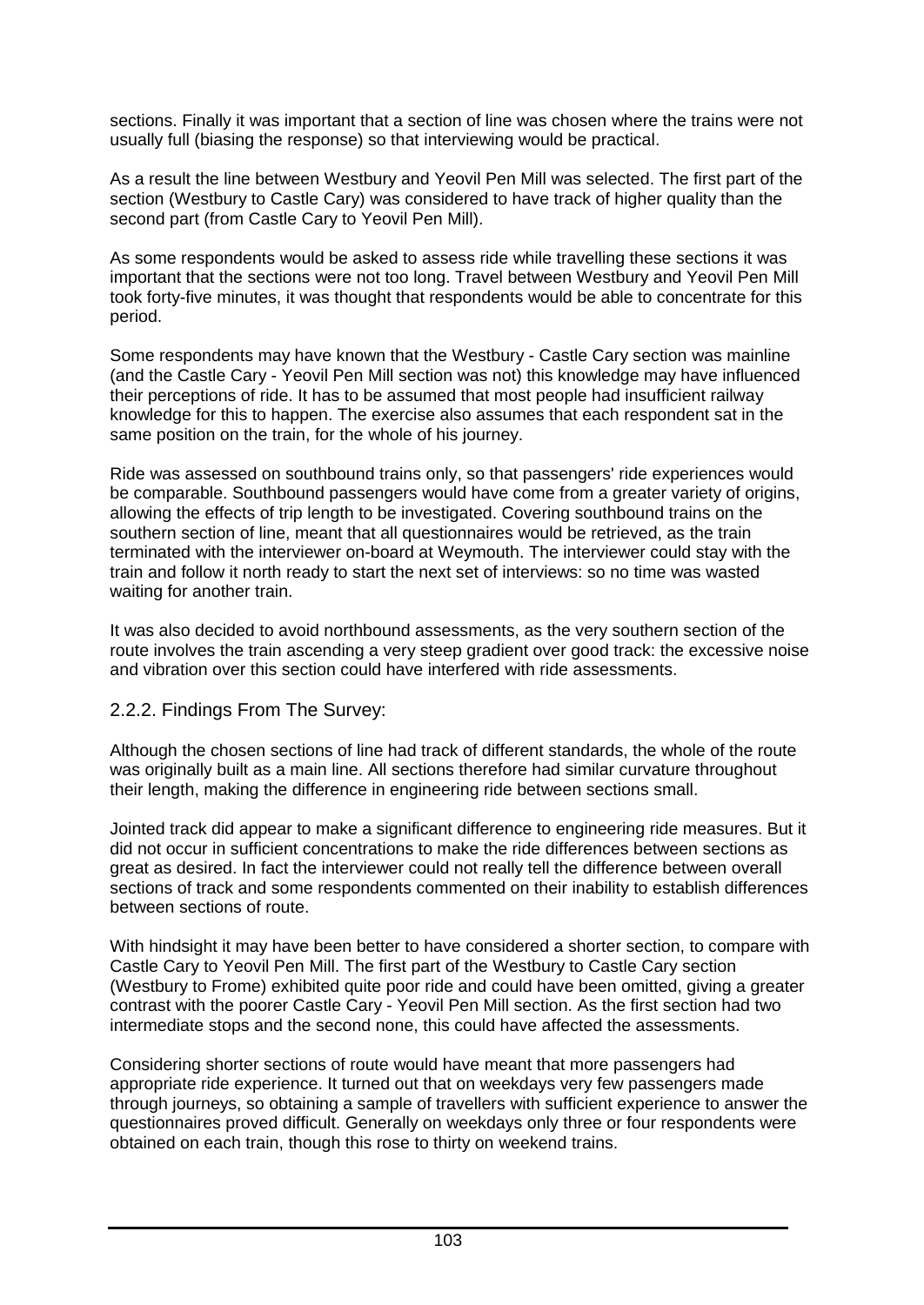It took approximately thirty minutes to travel from Westbury to Castle Cary; this may have been too long to retain the interest of respondents producing assessments while they experienced the section. A few respondents actually forgot about the exercise during this time.

If a shorter section had been selected it would have started at either Frome or Bruton. Neither of these stations are as important, or likely to be as easily remembered by respondents, as Westbury which is an interchange and big junction. It would also have been difficult to get all the During questionnaires out between Bruton and Castle Cary. Overall it would probably have been better to use Frome - Castle Cary (20 minutes) as the first section.

### **2.3. During Questionnaires:**

The During questionnaires were given out (southbound) as the train left Westbury and collected after Yeovil Pen Mill. As these questionnaires were given out during the first part of the route to be assessed, each respondent (on any train) would start the task at a slightly different time. Thus each respondent would be assessing slightly different sections of track. This also means that the After and During respondents are not strictly assessing the same track sections, as the former were done after respondents had ridden the whole section concerned.

Yeovil Pen Mill turned out to be the most effective place to get off southbound trains and switch to northbound trains for the next run. To make the most productive use of time, During questionnaires were collected as the train drew into Yeovil Pen Mill. This meant that it would have been better if the During questionnaire had the ride assessment as the very last question, so that they could be collected quicker under these new conditions.

Distributing all the questionnaires on a run rarely took more than ten minutes, collecting questionnaires was considerably quicker. This and the small ride differences within each section mean that it is assumed, there is no significant difference in respondents' ride assessments, as a result of questionnaire distribution and collection times.

A few respondents were observed filling in the During questionnaire too early, which would obviously make the results meaningless. The During survey really required too much effort and contained too many unreliabilities to be used with unpaid respondents.

# **2.4. After Questionnaires:**

With the After group the interviewer boarded southbound trains at Yeovil Pen Mill. The questionnaires were distributed between Yeovil Pen Mill and Dorchester West, so that none of the assessments were hyper-sensitised. The fact that the interviewer had not have been travelling throughout the route, should have also helped to contain hyper-sensitivity. There was fifty minutes before the train reached Weymouth, for the questionnaires to be completed.

Overall ride perceptions are likely to be significantly affected by the most recent experiences. To try and ensure recent experiences were controlled over all respondents, questionnaires were only issued between Yeovil and Dorchester West (which had similar track to the last section being assessed).

The After respondents produced two types of ride assessments. They assessed ride over the two sections and also gave an overall impression of ride up to the point they were given the questionnaire. For assessments to be comparable all questionnaires should have been completed at exactly the same time, this was clearly not possible. However the period during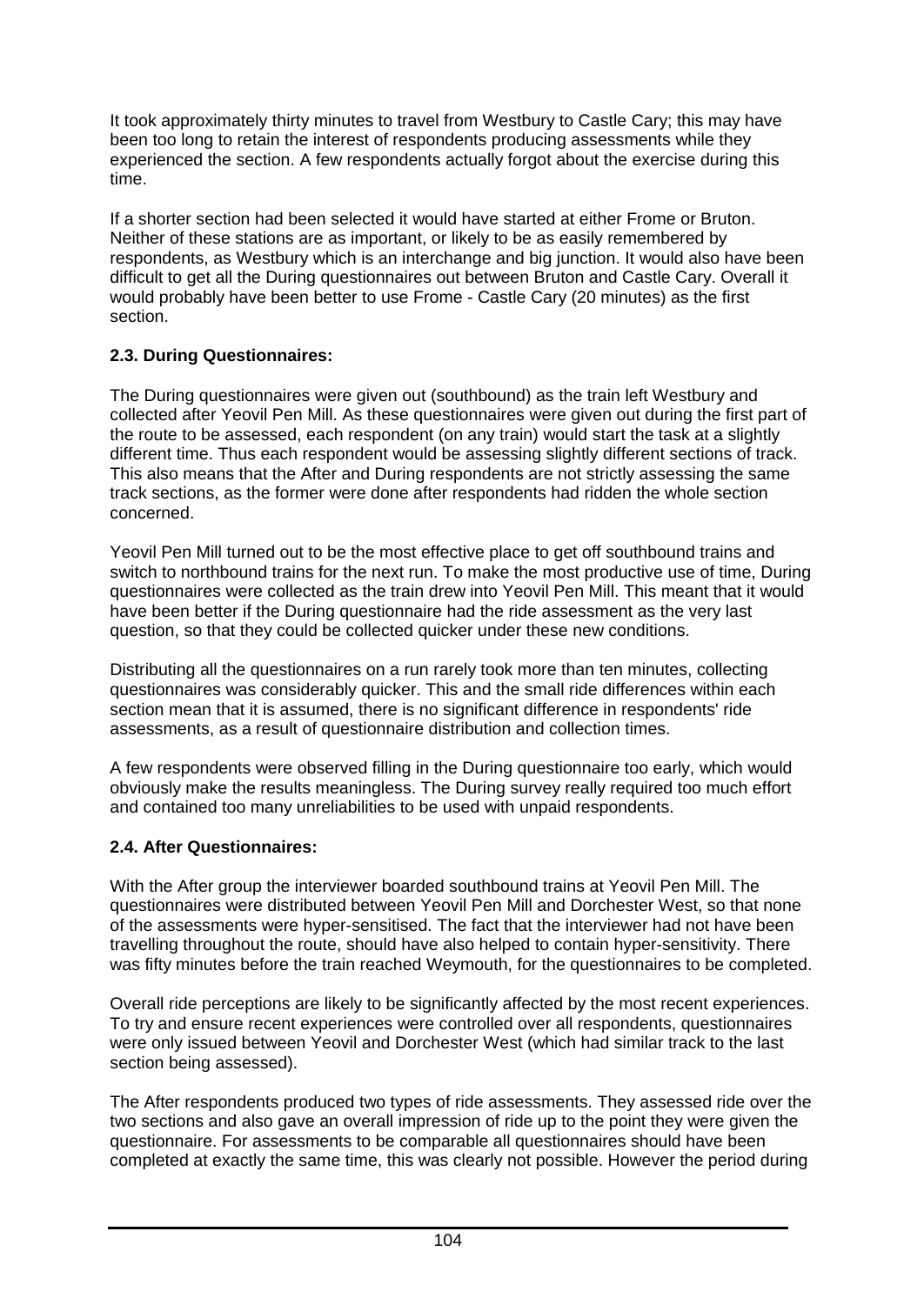which questionnaires were issued was small compared to the duration of overall trips and so any effect is likely to be small.

The After group were also given a take-home question, this asked them to assess the importance of ride off-train (appendix seven) and allowed a comparison with the same question asked on-train - allowing the importance of environmental effects to be estimated.

The take-home section was responsible for most of the problems with the After group. Some people looked at this section while on the train and some filled it in on-train and handed it back to the interviewer. These questionnaires had to be destroyed, as they no longer tested the effect of the decision environment. It may be that some people completed the take-home section on-train and then returned it by post. The extent of the resulting error will never be known, but it is thought to be small.

Passengers were instructed verbally, as well as on the take-home section to do the exercise at home and it is considered likely that someone who obeys the instruction to post that section, will also obey the instruction to complete it at home. Further, many passengers were observed putting the take-home section away at the beginning of the exercise. It was clear that those who did read the take-home questionnaire on-train, were confused as to why they would be answering the same question again. Even so the postal response rate was promising (54%).

### **2.5. Sampling:**

Samples were taken on a number of trains, representing peak and off-peak travel. A random sample of passengers was to be taken, but so few passengers were eligible for the survey that this proved unnecessary. The desired sample sizes could not be established during the design of the survey, as the variation of individuals' perceptions (for a given level of engineering ride) was unknown. As a result the biggest samples possible with the available resources, was obtained. Most passengers were happy to complete a questionnaire, only approximately 5-10% did refuse.

The full scale survey was carried out over two Saturdays (three trains in total), one Sunday (one train), a Monday (four trains), a Tuesday (four trains) and a Wednesday (four trains). All trains were covered during the survey except the 06.29 and 22.01 arrivals at Yeovil Pen Mill. According to staff on the line both these trains ran virtually empty down to Yeovil Pen Mill. The 6.29 was also rostered to a class 150/2 Sprinter during the period of the survey and so was not appropriate to this stage of the survey. For the second set of ride assessments, on replacement trains, attempts were made to cover trains at the same or similar times.

TABLE 7.1: QUESTIONNAIRES GIVEN OUT AND RESPONSE RATES.

| <b>TYPF</b>    |     | NUMBER ISSUED NUMBER RETURNED | % RETURN |
|----------------|-----|-------------------------------|----------|
| During         | 55  | 53                            | 96%      |
| After          | 119 | 119                           | 100%     |
| After - Postal | 119 | 64                            | 54%      |

It is believed that a reasonable representation of the longer distance passengers on the line has been obtained. It may be that shorter distance travellers have a different perception of ride quality, some indication of this should come from the variety of trip lengths considered in the data. Further the valuation of ride will use a better representation of the public and as long as perceptions are consistent this should not cause a problem.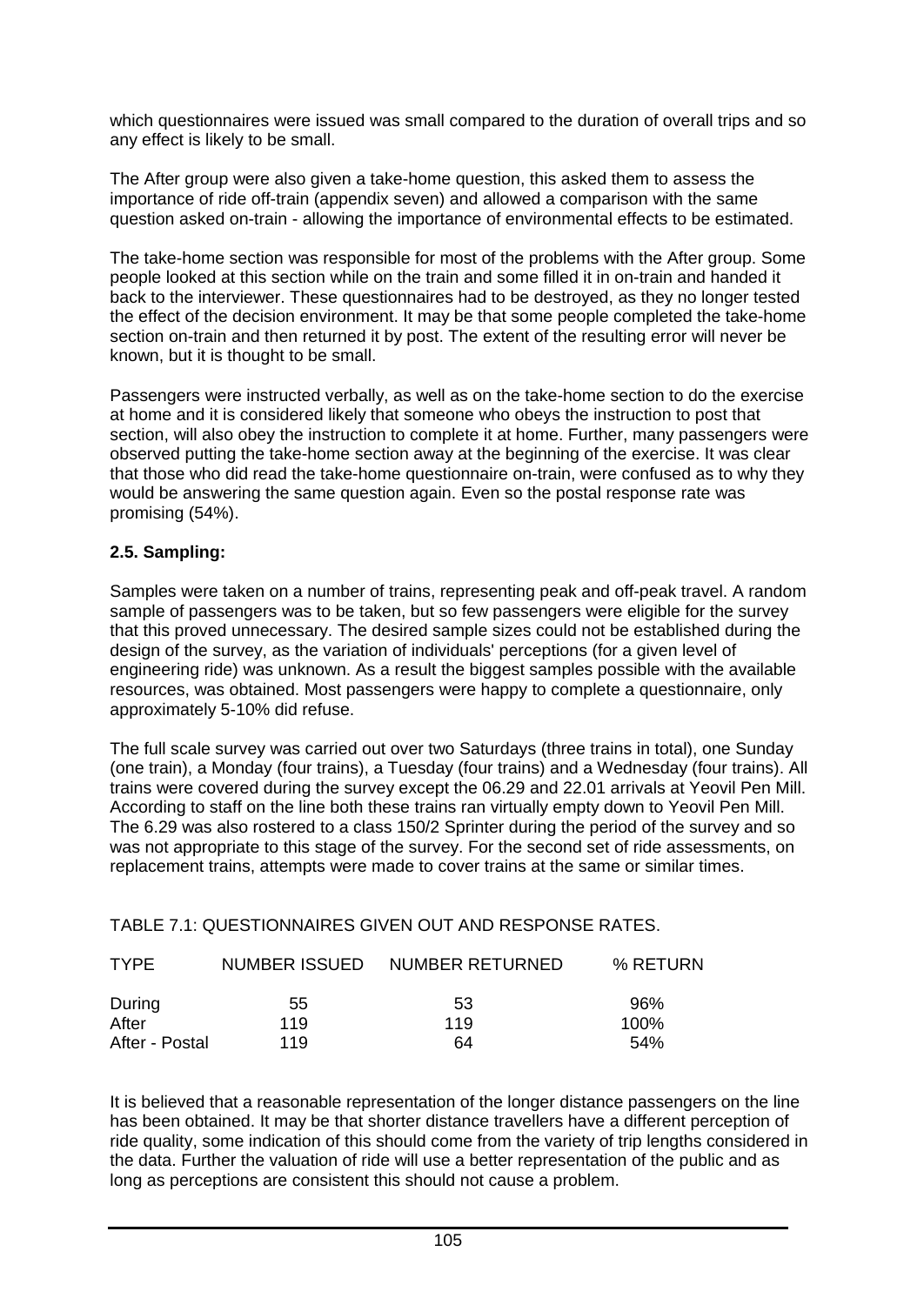# **3. INITIAL ENGINEERING RIDE MEASUREMENTS:**

# **3.1. General Approach:**

Engineering ride measurements were taken using a Macmeter (passenger ride comfort meter) borrowed from the Railway Technical Centre, Derby. This equipment provided ride measures for each section of track desired. All engineering measures are stated as I.S.O. weighted m/s2 R.M.S, as described in chapter two. Two runs were made with the Macmeter, both were taken on the same coach and in the same position within the coach. Measurements were taken between every pair of stops on the route.

Measuring began as soon as the guard sounded the buzzer, authorising the driver to pull away from each station. Measuring stopped and readings were taken immediately the train stopped at a station. These station to station figures can be aggregated to provide engineering ride measures for a longer stretch of the route. Such aggregation may give a slight bias, as an overall ride figure should include the ride while halted at stations. However, as all measurements were taken consistently and later measures were taken in the same way, all measures are comparable. Measures from sections of route were amalgamated by taking a weighted average of each section concerned. The average could be weighted by either distance, or time. Time has been selected as this indicates the duration of the experience the passenger has been exposed to, distance would not do this.

From the two sets of ride measurements, an average figure has to be obtained for each section of route, which is the best representation of engineering ride on that section at the time of the interviews. If any section, on either run, was affected by abnormal signal checks etc. that figure was not used in the calculations. For all other sections the mean was taken.

### **3.2. Limitations:**

It was important that measurements were made of every section of the route and to ensure equipment was not tampered with. Engineering measures of ride could therefore not be produced on the trains on which passengers were interviewed. There are a number of factors that could mean the engineering measures are unrepresentative of the levels felt by respondents.

Some intermediate stations were not included in the measurements, these were: Freshford, Avoncliff, Thornford, Yetminster and Chetnole. These stations were not always called at during the research and none of the through passengers, we are concerned with, boarded at these stops. Where one of these stops was encountered the Macmeter was kept running throughout the stop.

These stops and the associated periods of slowing and accelerating away, would reduce the severity of the ride figures over some sections. But, the time the train spent at these stops was small and so would not have had too dramatic an effect on the results. This effect can be seen between Bath Spa and Bradford on Avon, on the first run there were no intermediate stops (overall reading: 15 and 40), while on the second there were two (overall reading: 12 and 39). The second measurements are slightly lower as a result. The figures used in the analysis will have been affected less, as the two main sections considered (Westbury to Castle Cary and Castle Cary to Yeovil Pen Mill) did not cover any excluded stops. The other ride sections considered would be longer than Bath Spa to Bradford on Avon, diminishing the effects of excluded stops.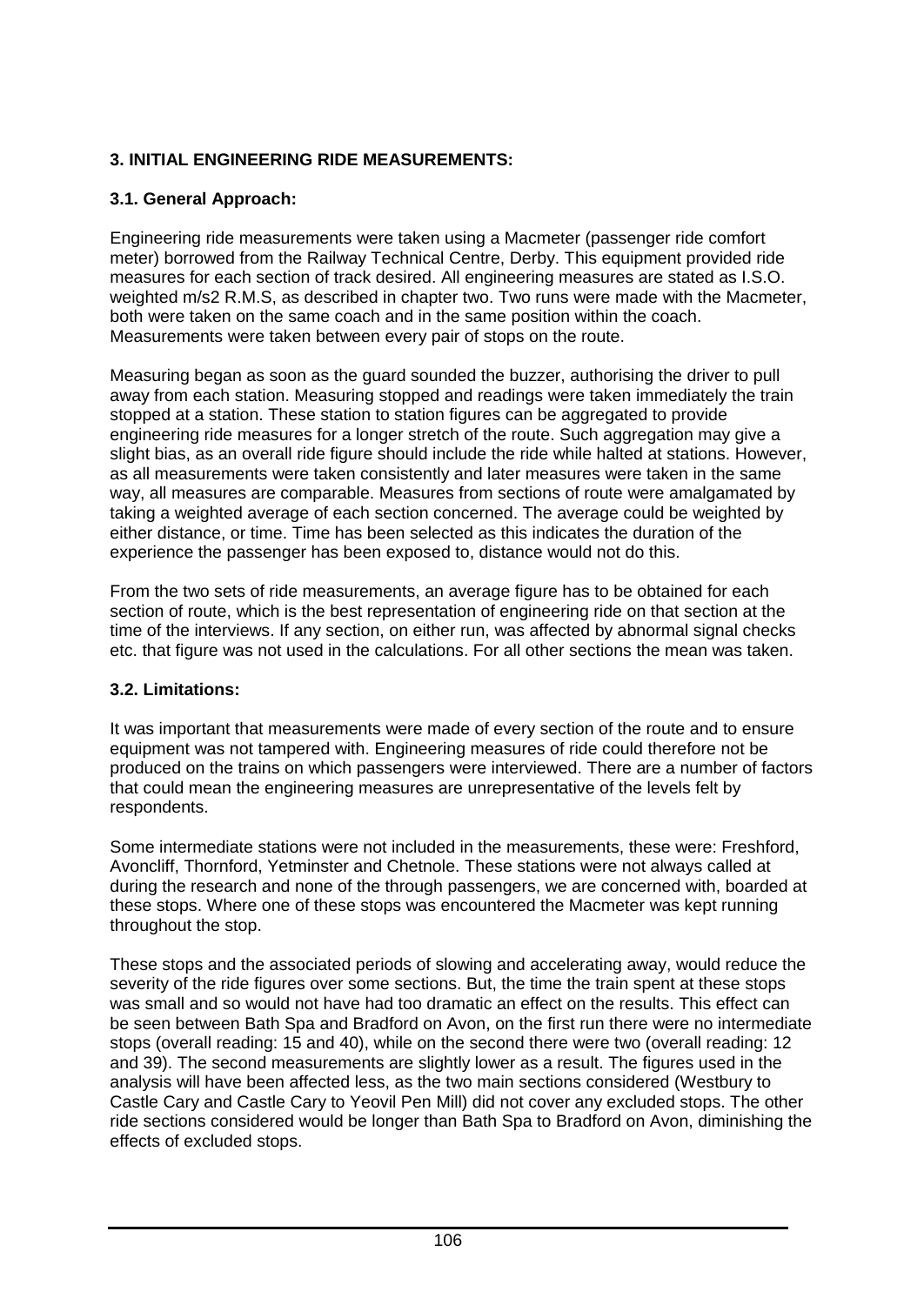During the setting up of this exercise, it was learnt from British Rail Derby that ride characteristics may be different between powered and unpowered coaches, of first generation D.M.U.s and within each coach. Ride was expected to be most lively in powered coaches because of the stiffer suspension and engine vibration. Ride was also expected to be rougher at the uncoupled ends of the coaches. Different classes of D.M.U. of the same era were not expected to display major differences in ride, though maintenance could have an effect.

The above factors meant that: the class of the unit, the seating position and whether the unit was powered or unpowered, were noted on each questionnaire. As the rolling stock on the line was in poor condition, units were often made up of coaches of different classes and so the class of each coach had to be noted. The seating position was placed into one of three categories: middle, loose-end (not coupled to another coach) or tight-end (coupled to another coach). Most of the ride assessments and all engineering ride measurements were done with powered cars, which were predominant on the line because of severe gradients.

It was confirmed during the ride measurements, that the passenger loading on each coach could also affect ride. This loading effect is apparent between Bristol Temple Meads and Bath Spa (table 7.2). The engineering ride measures may not be strictly representative, as most were taken on heavily loaded trains. Though most of the interviews took place in similar circumstances.

Track maintenance over the weekend of 22/23rd April 1989 improved the quality of the Westbury to Castle Cary section (new rails and ballast were installed). Forty After questionnaires were done before this improvement in ride occurred.

For the analysis to be continued it has to be assumed, the engineering measurements made are representative of the trains that passengers were interviewed on.

### TABLE 7.2: ENGINEERING LEVELS OF RIDE FOR WHOLE ROUTE.

Most representative engineering ride values, derived from appendix nine. Also the mean time taken over each section from the British Rail timetable.

| <b>SECTION</b>                  | LATERAL | <b>VERTICAL</b> | <b>MINUTES</b> |
|---------------------------------|---------|-----------------|----------------|
| Bristol Temple Meads - Keynsham | 15.5    | 38.5            |                |
| Keynsham - Oldfield Park        | 12.5    | 37.5            | 8              |
| Oldfield Park - Bath Spa        | 10      | 33              | 4.5            |
| Bath Spa - Bradford On Avon     | 12      | 39              | 15.5           |
| Bradford On Avon - Trowbridge   | 10      | 35              | 6.5            |
| Trowbridge - Westbury           | 9       | 32.5            | $\overline{7}$ |
| Westbury - Frome                | 14      | 36.5            | 10             |
| Frome - Bruton                  | 15      | 41.5            | 13             |
| <b>Bruton - Castle Cary</b>     | 10.5    | 32              | 6              |
| Castle Cary - Yeovil Pen Mill   | 23      | 40              | 15             |
| Yeovil Pen Mill - Maiden Newton | 14.5    | 37              | 23.5           |
| Maiden Newton - Dorchester West | 18.5    | 41.5            | 10.5           |
| Dorchester West - Upwey         | $12 \,$ | 39.5            | 9              |
| Upwey - Weymouth                | 11      | 34              | 4              |

TABLE 7.3: ENGINEERING LEVELS OF RIDE ON A MODERN TRAIN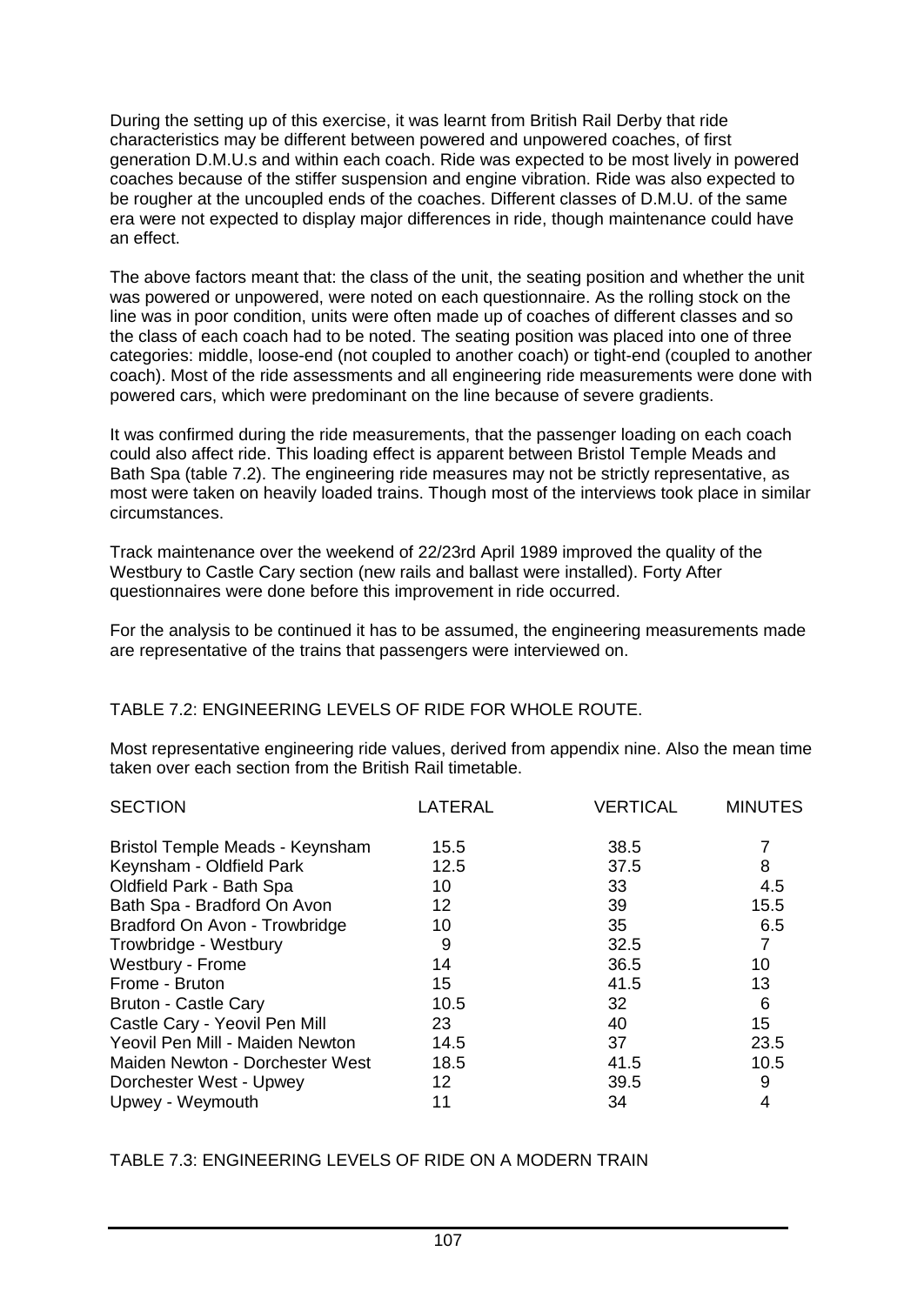For comparison, three readings taken on Class 442, "Wessex Electrics" over the same route (northbound).

| <b>SECTION</b>                        | LATERAI | VERTICAL |
|---------------------------------------|---------|----------|
| Weymouth - Upwey                      | 5       | 9        |
| Upwey - Dorchester South              | 5       | Q        |
| Dorchester South - Moreton (at speed) |         | 12       |

TABLE 7.4: ENGINEERING LEVELS OF RIDE DERIVED FOR SECTIONS OF INTEREST.

| <b>SECTION</b>                         | LATERAL | <b>VERTICAL</b> |
|----------------------------------------|---------|-----------------|
| Westbury - Castle Cary                 | 13.7    | 37.8            |
| Castle Cary - Yeovil Pen Mill          | 23.0    | 40.0            |
| Bristol Temple Meads - Yeovil Pen Mill | 14.2    | 37.6            |
| Keynsham - Yeovil Pen Mill             | 14.1    | 37.5            |
| Oldfield Park - Yeovil Pen Mill        | 14.2    | 37.5            |
| Bath Spa - Yeovil Pen Mill             | 14.5    | 37.8            |
| Bradford On Avon - Yeovil Pen Mill     | 15.1    | 37.4            |
| Trowbridge - Yeovil Pen Mill           | 15.8    | 37.7            |
| Westbury - Yeovil Pen Mill             | 16.9    | 38.6            |
| Frome - Yeovil Pen Mill                | 17.7    | 39.2            |
| Bruton - Yeovil Pen Mill               | 19.4    | 37.7            |

Looking at the two sections compared by respondents there is a clear difference in the Macmeter readings, especially laterally. Comparing individuals' perceptions of ride for overall journeys down to Yeovil Pen Mill was unlikely to produce any results, as there are only small differences in engineering ride over such long sections.

# **4. RESULTS OF INITIAL SURVEY:**

### **4.1. Effects of Personal and Other Characteristics:**

Previous research (outlined in chapter two) has identified a series of factors that may influence individuals' assessments of ride quality. It is important to gauge the extent of such relationships, in the present context, as they could have an important effect on any findings produced during this research. Cross-tabulations are therefore presented between respondents' ride assessments and other variables identified in previous research.

A number of ride assessments were produced by the research and so a choice had to be made of which one to use in the cross-tabulations. The chosen assessment was the After assessment of the Castle Cary to Yeovil Pen Mill section. This was selected as more assessments of this kind were made and because the variation of individuals' assessments seemed to be no greater than any other assessment - suggesting that these ride assessments were as reliable as any other (section 4.2.1). Of one hundred and nineteen After respondents ninety produced valid ride assessments.

Two statistics were used to test the relationship between ride and the other variables. These were the Chi-Squared test and Kendall's Tau-C correlation coefficient (where applicable). To ensure that the Chi-Squared results were valid it proved necessary in some cases to merge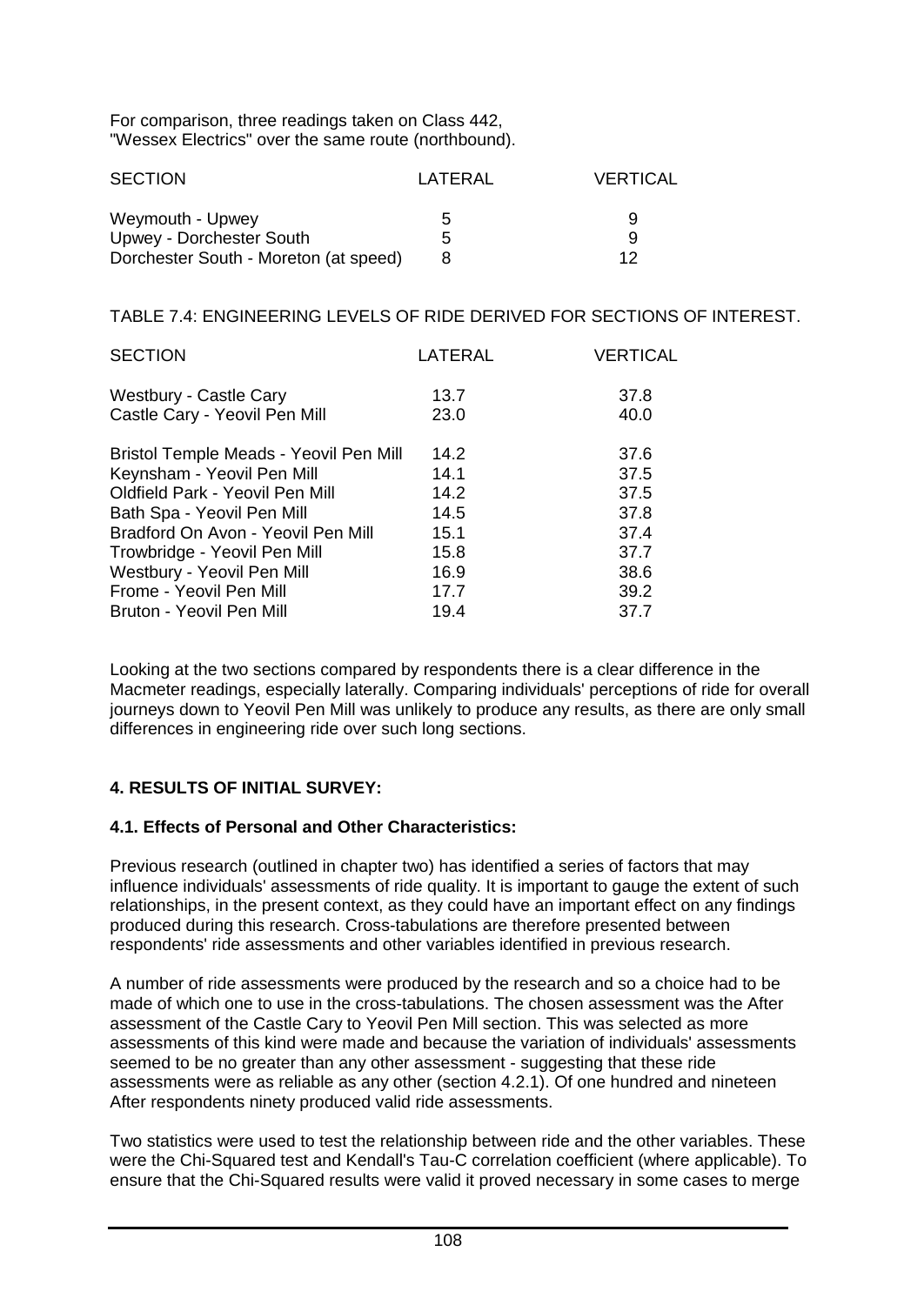groups. For all these comparisons a null hypothesis was constructed, "There is no significant relationship between the ride assessment and the other variable".

4.1.1. Ride By Type Of Unit: CHI-SQUARE INVALID.

An attempt was made to see if there was a relationship between powered and unpowered cars and the respondents assessment of ride quality. Unfortunately the data set proved too small for the test to give a valid result (Groebner and Shannon (1985)). The minimum expected frequency being less than one and 50% of the cells had an expected frequency below five. Most of the coaches used on the line were powered and so few respondents were interviewed on unpowered cars.

4.1.2. Ride By Position: CHI-SQUARE INVALID.

The result of this test again proved invalid, but only just, the minimum expected frequency being 0.978 and 20% of the cells having expected values below five. Some credence may therefore be attached to this result (which was 91% significant). This result suggests that assessments made by respondents at the end of the coach are more severe than those made by respondents in the middle of a coach. This is the result that would be expected, as engineering ride is worse at the end of a coach.

4.1.3. Ride By Experience Of Other Lines: CHI-SQUARED INVALID. TAU-C 86% SIGNIFICANT.

The result of the Chi-Squared test again proved invalid, but only just, the minimum expected frequency being 0.976 and 20% of the cells having expected values below 5. This result (which was 91% significant) may therefore have some value. The correlation proved valid (and significant) being 0.135. This suggests that people with less experience of rail, think ride is smoother.

4.1.4. Ride By Personal Characteristics:

A number of cross-tabulations were performed between assessments of ride quality and personal/trip characteristics, those considered were: age, sex, employment, regularity of rail use and trip purpose. Unfortunately the small size of the data set and that fact that many respondents were in the same category, meant that few results were valid. Only the age comparison gave any useful results (Tau-C 83% significant): this suggested that people in the 16-24 age group are considerably more critical of ride. This result is remarkably similar to that produced by the previous analysis in chapter six.

4.1.5. Ride By Need To Stand On The Current Trip: CHI-SQUARED INVALID. TAU-C NOT SIGNIFICANT @ 80%.

The low significance of the result and the small sample of standees means that no conclusions can be drawn here.

4.1.6. Ride By Experience Of Standing Generally: CHI-SQUARED INVALID. TAU-C 98% SIGNIFICANT.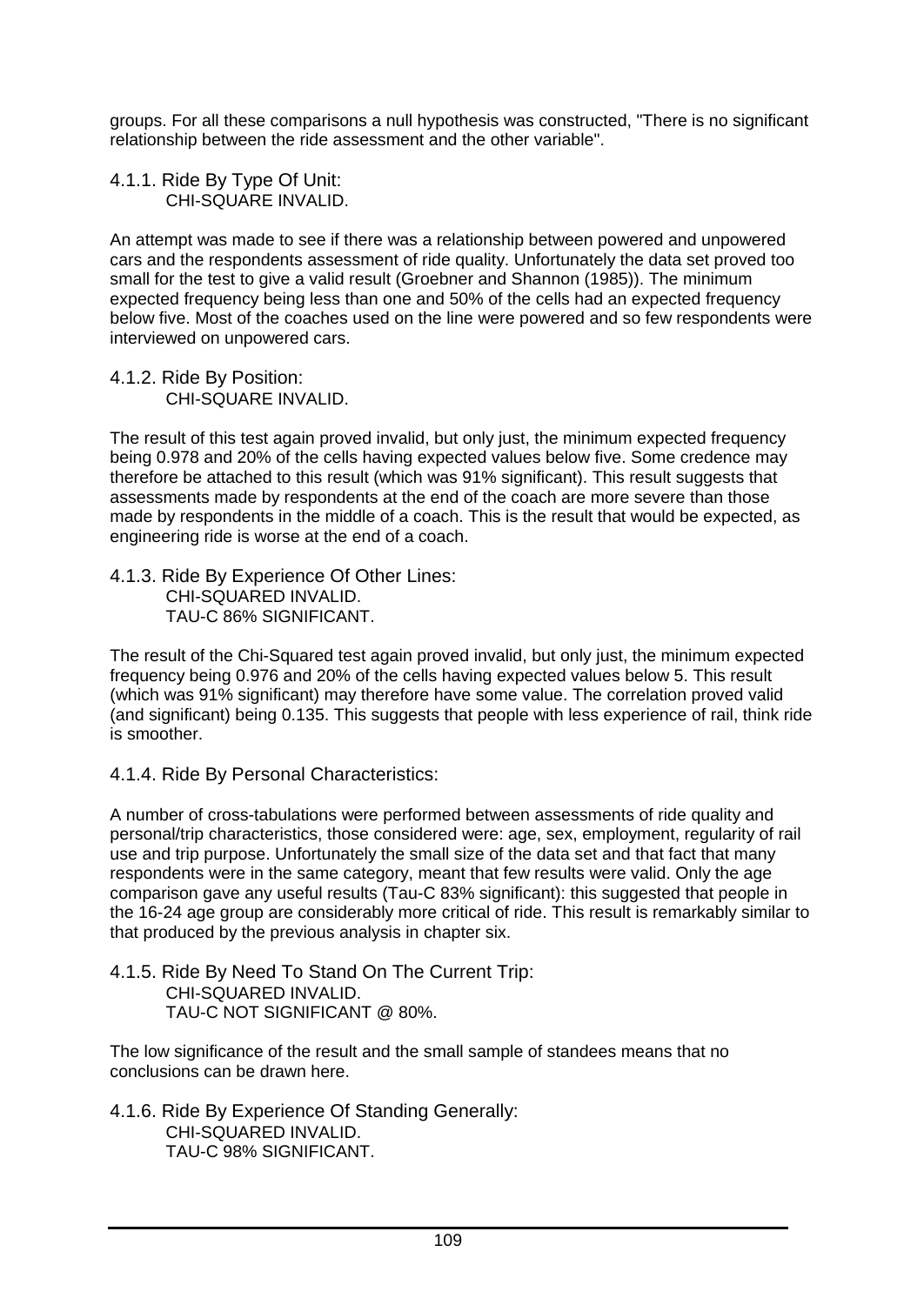This is a very significant relationship, suggesting that passengers with more experience of standing are more critical of ride quality. As standees experience greater accelerations we would expect this result.

4.1.7. Ride By Importance Of A Ride Improvement (On Train): CHI-SQUARED INVALID. TAU-C 99.1% SIGNIFICANT.

This is a very strong relationship. A strong negative correlation of -0.202 was recorded. This means that respondents who thought the current ride was smoother were less likely to desire an improvement. Although this seems obvious it does at least give an indication of respondents being consistent, increasing the validity of other results.

4.1.8. Ride By Importance Of A Ride Improvement (At Home): CHI-SQUARED INVALID. TAU-C NOT SIGNIFICANT @ 80%.

This relationship is not strong enough to produce any significant conclusions. This result is considerably weaker than the on-train relationship (section 4.1.7) suggesting a possible change in attitude between the first response and that recorded when the passenger reached home. But not all the respondents will have filled in the take-home questionnaire the same time after the journey. Some questionnaires may have been done on-train or on the way home, others may have been done several days after the event.

### **4.2. Effects of Hyper-Sensitivity:**

It was important to discover to what extent passengers being hyper-sensitised would affect their assessment of ride. It is also useful to know which form of assessment gives the most reliable results.

These aims were achieved by testing the difference between the variance of ride assessments with the F test, to see which form of measurement is associated with the least spread (thus which is the most reliable).

The difference between mean ride scores was originally to be tested using a t test, but the data was far from normally distributed (see figure 7.1) making a t test invalid. As a result, the (non-parametric) Mann-Whitney U test was used to distinguish between the two independent groups.

4.2.1. Difference Between Variances:

First a null hypothesis was created, "There is no significant difference between the variances of the After and During ride assessments".

### Castle Cary to Yeovil Pen Mill:

During Standard Deviation =  $1.91$  Variance =  $3.65$  $n = 52$ After Standard Deviation = 1.99 Variance = 3.96  $n = 90$ 

 $F$  RATIO = 1.09 D.f. Numerator =  $89$  D.f. Denominator =  $51$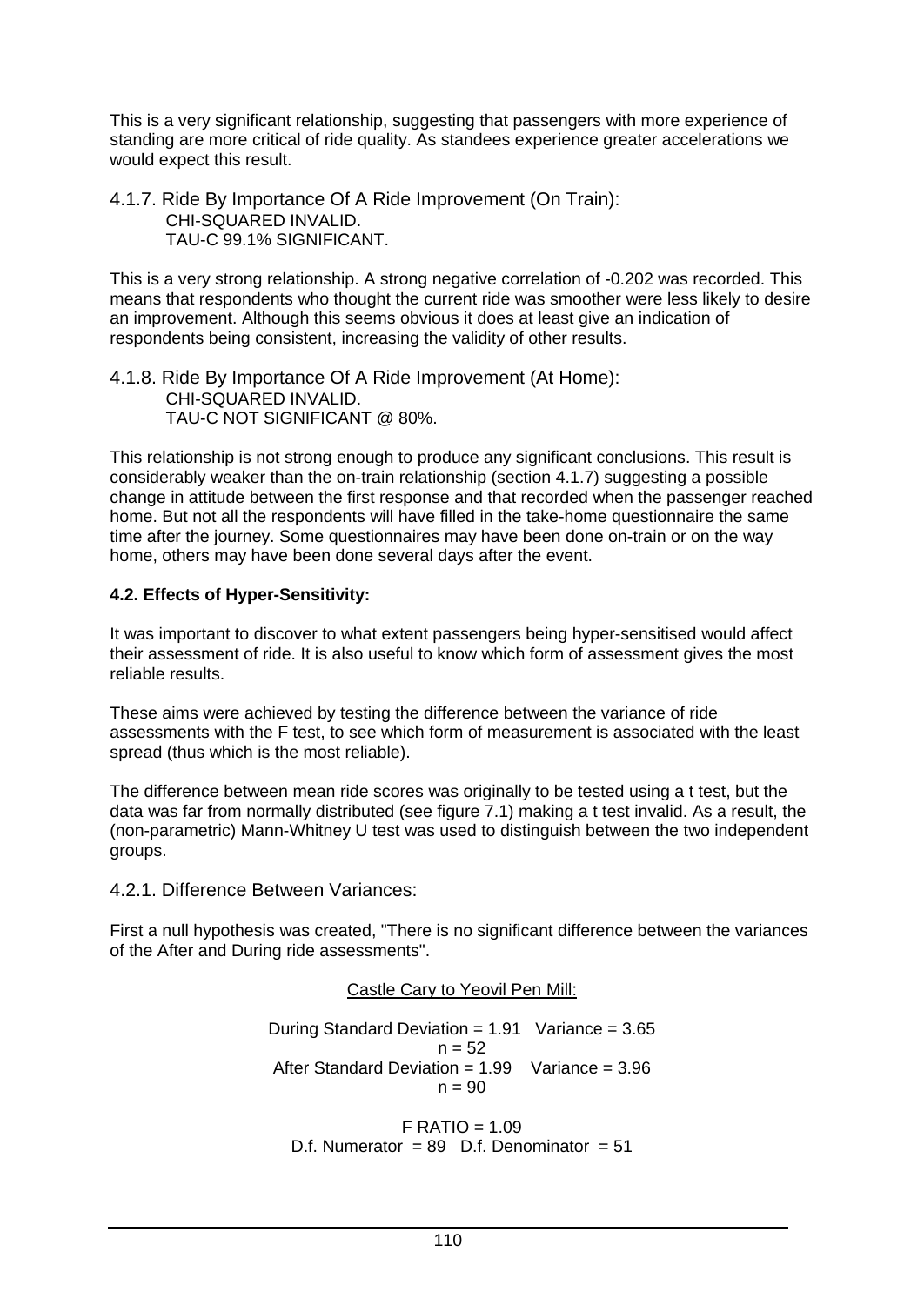### Not Significant @ 90%.

#### Westbury to Castle Cary:

During Standard Deviation =  $1.95$  Variance =  $3.80$  $n = 52$ After Standard Deviation =  $2.30$  Variance =  $5.29$  $n = 90$ 

 $F$  RATIO = 1.39 D.f. Numerator = 89 D.f. Denominator =  $51$ 

Not Significant @ 90% but close.

The During assessments would be expected to be more reliable, as passengers were aware what they were assessing throughout the journey. But there is no significant difference between the variation of the During assessments and those of the After assessments at a 90% level of confidence. The null hypothesis cannot therefore be rejected.

An F test was also done to see if there was a difference in the reliability of the first and second After assessments. No difference would be expected between the two During assessments as both were made under the same conditions. But with the After approach the first assessment involves a longer period of recall and thus potentially greater scope for error. A null hypothesis was created, "There is no significant difference between the variances of the first and second, After ride assessments".

> Castle Cary to Yeovil Pen Mill verses Westbury to Castle Cary:

Castle Cary to Yeovil Pen Mill (After) Standard Deviation =  $1.99$  Variance =  $3.96$  n =  $90$ 

Westbury to Castle Cary (After) Standard Deviation =  $2.30$  Variance =  $5.29$  n =  $90$ 

 $F$  RATIO = 1.36 D.f. Numerator =  $89$  D.f. Denominator =  $89$ 

Not Significant @ 90% but close.

Again the null hypothesis could not be rejected at a 90% level of confidence.

Two of the above F statistics (1.39 and 1.36) are close to the 90% confidence limits (1.48 and 1.39 respectively). We can thus say that there is some indication that the After assessments of the first section experienced by respondents, are less reliable than the After assessments of the last section experienced. We can also say that the After assessment of the first section experienced by respondents, is less reliable than both During assessments. This difference is probably a result of increased recall error, associated with the assessment of the first section experienced.

This result has important implications for the design of the rest of the study. The After assessments are likely to be closer to the decision process, as passengers will make their decision to travel after and not during a journey. As it seems possible to get results with an After assessment that are as reliable as a During assessment, the most realistic assessments can be used to generate ride values.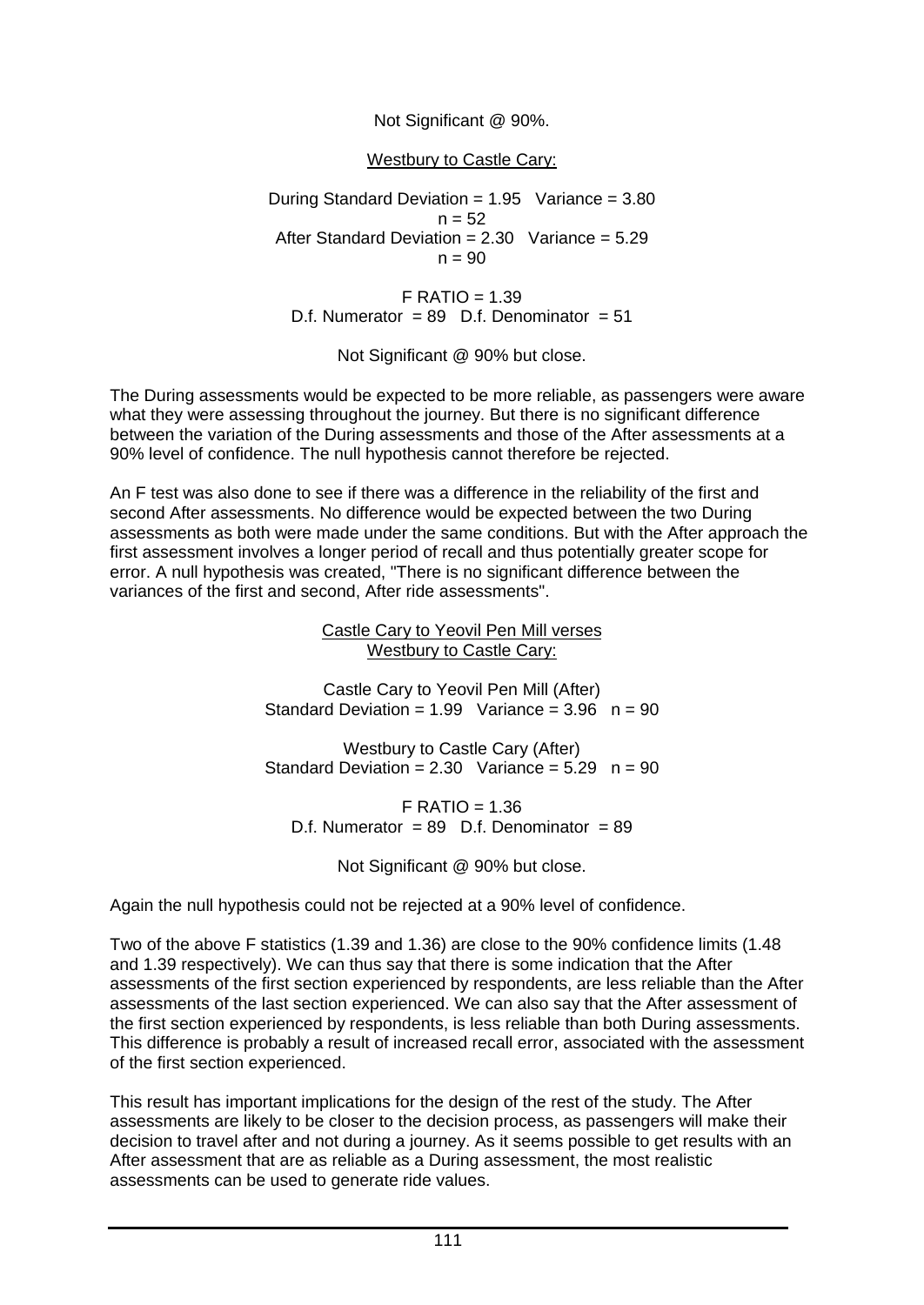4.2.2 Difference Between Means:

A null hypothesis was constructed, "There is no significant difference between the During and After sets of scores".

Castle Cary - Yeovil Pen Mill:

During Mean =  $3.29$  n =  $90$ , After Mean =  $4.06$  n =  $52$ 

Mann-Whitney value =  $2138.5$  M.W. Mean =  $2626$ Standard Deviation (Corrected for ties) = 256.29 Deviation from Mean = 487.5 1.90 of a Standard Deviation.

Significant @ 94%.

Westbury - Castle Cary:

During Mean =  $3.60$  n =  $90$ , After Mean =  $4.36$  n =  $52$ 

Mann-Whitney value =  $1854$  M.W. Mean =  $2385$ Standard Deviation (Corrected for ties) = 256.29 Deviation from Mean  $= 531 - 2.26$  of a Standard Deviation.

Significant @ 98%.

It is clear from the Mann-Whitney test that the null hypothesis can be rejected. There is a very significant difference between the two sets of scores. During assessments are more critical of ride (lower values) than After assessments done from memory. The Castle Cary to Yeovil Pen Mill During mean is 23% greater than the After mean. The Westbury to Castle Cary During mean is, similarly 21% greater than the After mean. These more critical During results are consistent with previous research.

#### **4.3. Sensitivity of Ride Perceptions:**

Each respondent was asked to assess two adjoining sections of track. Engineering ride measurements showed that there was a difference in ride quality between the sections. It is therefore important to find whether respondents were able to perceive this difference correctly. As the distributions appeared not to be normal, a (non-parametric) paired Wilcoxon test was used to test for significance. A null hypothesis was generated, "There is no significant difference between the respondents' assessments of the two track sections".

#### After Assessments:

| Westbury to Castle Cary:        | Mean = $4.36$ |
|---------------------------------|---------------|
| Castle Cary to Yeovil Pen Mill: | Mean = $4.06$ |

Wilcoxon value =  $333$  Wilcoxon Mean =  $473$  n =  $90$  pairs Standard Deviation (Corrected for ties) = 81.35 Deviation from Mean = 140 1.72 Standard Deviation.

Significant @ 91%.

During Assessments: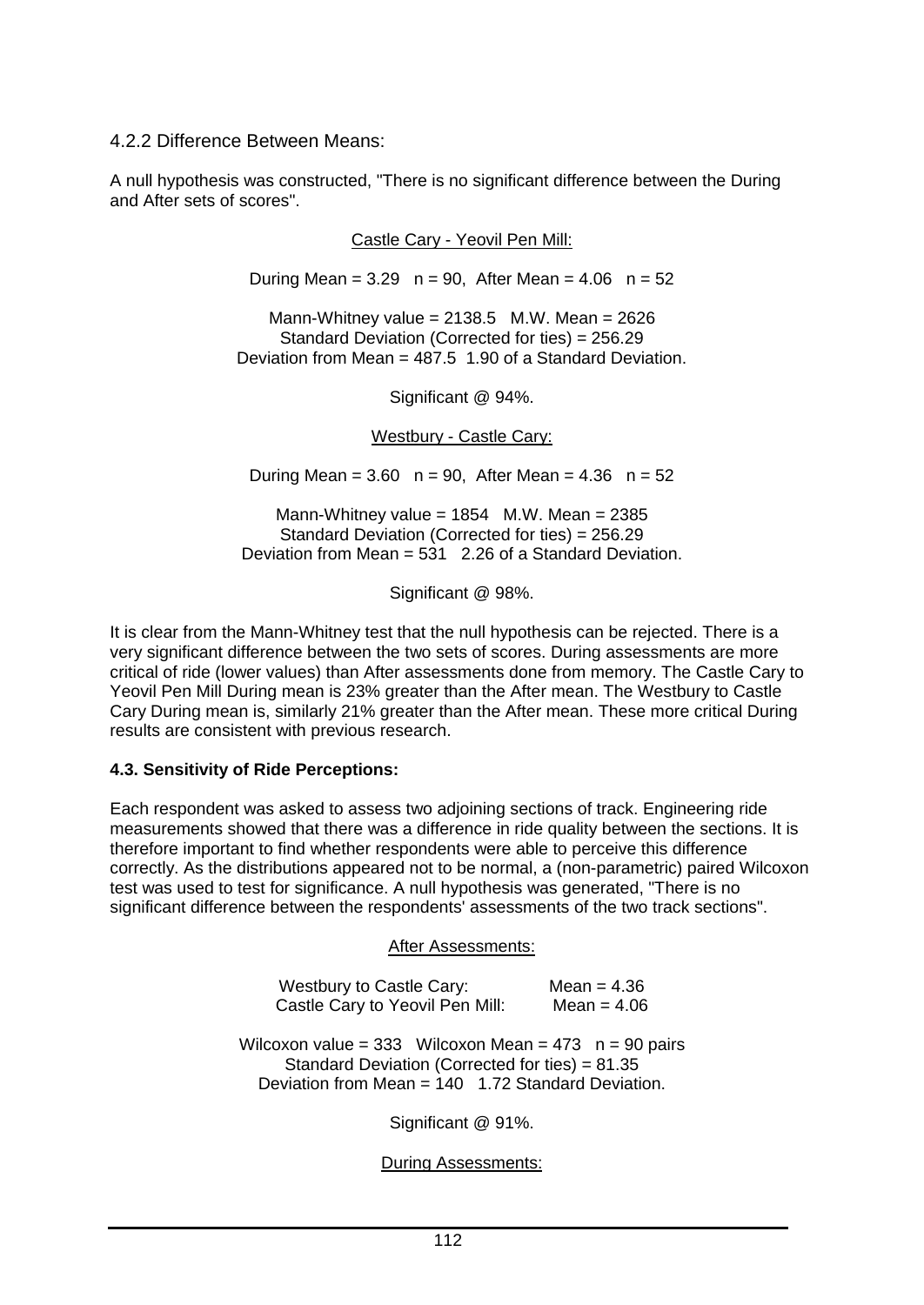Westbury - Castle Cary: Mean = 3.60 Castle Cary - Yeovil Pen Mill: Mean = 3.29

Wilcoxon value =  $180.5$  Wilcoxon Mean =  $232.5$  $n = 52$  pairs Standard Deviation (Corrected for ties) = 47.24 Deviation from Mean  $= 52$  1.10 of a Standard Deviation.

#### Not Significant @ 80%.

It is clear in both cases that Castle Cary to Yeovil Pen Mill was assessed most critically by respondents, this corresponds with the engineering measurements of ride. However the null hypothesis could only be rejected with the After approach. The non-significant During result could be a result of the smaller sample size or the perceptions of one section interfering with those of the other section.

#### **4.4. Consistency of Ride Perceptions:**

We wanted to find whether respondents ride perceptions were consistent - whether a respondent who perceived one section to be rougher than the mean, would perceive other sections to be rougher than the mean and vice-versa. Spearman's (non-parametric) rank correlation was used to establish the consistency of individuals estimates. The assessments of both sections of route were correlated, for After and During groups. A null hypothesis was generated, "There is no significant relationship between the first and second assessments, produced by each respondent".

During:

Spearman's Rank Correlation = 0.77

Significant @ 99.99%.

#### After:

Spearman's Rank Correlation = 0.63

Significant @ 99.99%.

The null hypothesis was easily rejected. It is clear from these very significant positive correlations that people are consistent in their assessments of ride quality. Someone who is more critical of one section of track will be more critical of any other section of track. This close relationship also infers that the results are valid, as people would be expected to be consistent in their perceptions.

#### **4.5. Effect of the Decision Environment:**

We wanted to establish whether the environment in which a travel decision was made, would affect the outcome of the travel decision. It may be that ride is assessed more or less critically when the respondent is off the train.

To investigate these effects respondents were first asked where they made their decision to travel today. The response would indicate the correct environment in which to replicate any travel decisions. The results showed clearly that most travel decisions were made at home, followed by work.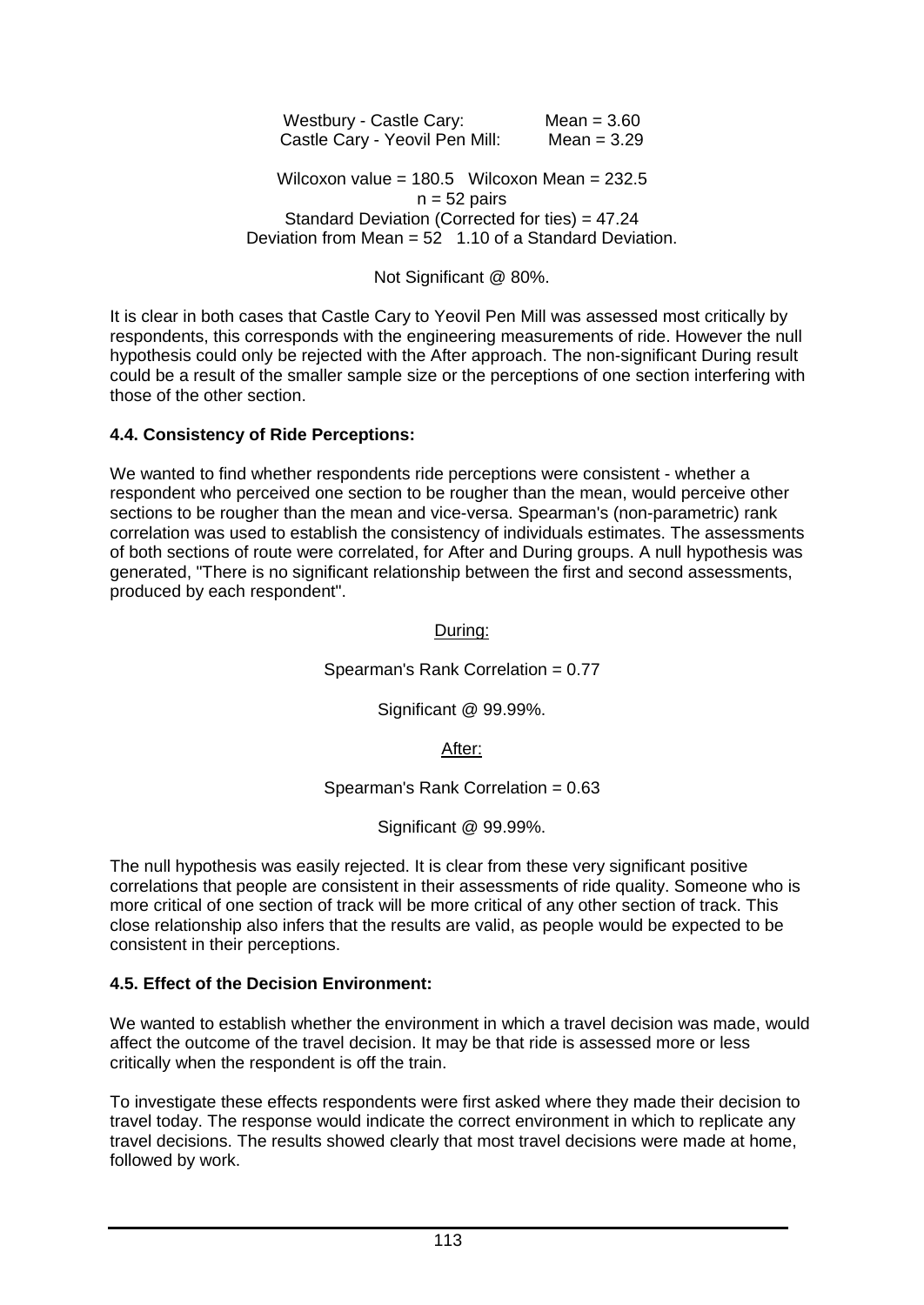#### TABLE 7.5: WHERE DECISION TO TRAVEL WAS MADE.

| <b>LOCATION</b> | <b>FREQUENCY</b> | $\%$ |
|-----------------|------------------|------|
| Home            | 32               | 63   |
| <b>Work</b>     | 9                | 9    |
| <b>Station</b>  |                  | 0    |
| <b>Street</b>   |                  | 0    |
| Other           | 10               | 10   |

Each respondents was next asked to assess the importance of an improvement in ride quality, both on-train and at-home. Any difference in ratings would indicate the effect of the decision environment. As the distributions appeared not to be normal a (non-parametric) paired Wilcoxon test was used to test for significance. A null hypothesis was constructed that, "There is no significant difference between the scores at home and on the train".

> At Home: Mean  $= 6.46$  $On-Train: Mean = 6.17$

Wilcoxon value = 186 Wilcoxon Mean = 232.5  $n = 52$  pairs Standard Deviation (Corrected for ties) = 47.68 Deviation from Mean = 52 0.98 of a Standard Deviation.

Not Significant @ 80%.

The null hypothesis could not be rejected and so we cannot say that the different environments had an effect on respondents' assessments of the importance of ride.

It interesting to note the response to the ride improvement question for its own sake. The values presented are the on-train results.

| <b>IMPORTANCE</b>  |   | <b>FREQUENCY</b> | %  |
|--------------------|---|------------------|----|
| Very Important     | 9 | 27               | 23 |
|                    | 8 | 16               | 13 |
|                    |   | 16               | 13 |
|                    | 6 |                  | 6  |
|                    | 5 | 11               | 9  |
|                    | 4 |                  | 6  |
|                    | 3 | 6                | 5  |
|                    | 2 |                  | 6  |
| Not Very Important |   | 15               | 13 |

TABLE 7.6: THE IMPORTANCE OF A RIDE IMPROVEMENT.

There is a clear desire for improvement on the ride quality provided by the old D.M.U.s then operating on the line.

#### **4.6. The effect of Trip Duration on Ride Assessments:**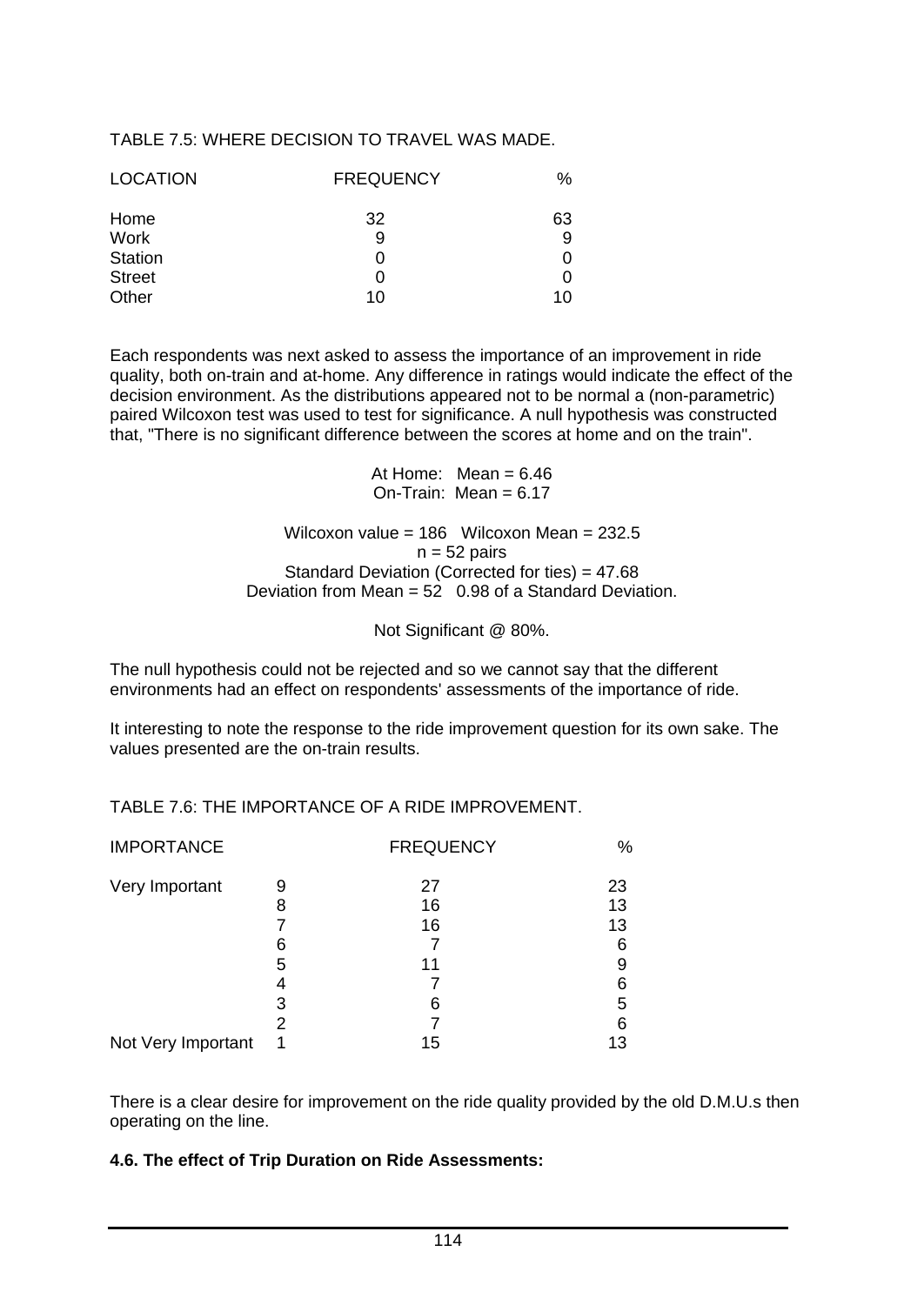Respondents were asked where they had got on the train so that an estimate of the duration of their trip (up to the point where they were interviewed) could be made. To see whether the duration of the trip made a difference, this was correlated with the two After ride assessments. Spearman's (non-parametric) rank correlation was used. A null hypothesis was generated, "There is no significant relationship between respondents' ride assessments and the duration of their trip".

> Westbury - Castle Cary:  $R = 0.06$ Not Significant @ 80%.

Castle Cary - Yeovil Pen Mill:  $R = 0.03$ Not Significant @ 80%.

The null hypothesis could not be rejected.

#### **4.7. Experience of other lines:**

We wanted to know how much experience respondents had of other local lines. This would give an indication of whether it would be possible to compare ride between different lines, in a ride valuation exercise.

TABLE 7.7: EXPERIENCE OF OTHER LINES.

| <b>RESPONSE</b> | <b>NUMBER</b> | %    |
|-----------------|---------------|------|
| Yes             | 81            | 50.3 |
| No.             | 80            | 49.7 |

Approximately half the sample had experience of other lines. But some of them may still have had insufficient experience to recall ride quality on the other lines.

#### **4.8. Comparisons of Overall Ride assessments:**

All After respondents provided an overall ride assessment for the whole of their journey up to Yeovil Pen Mill. Respondents were asked where they boarded the train, so that people who had travelled over the same sections of line could have their assessments grouped. Only some of the overall assessments could be used in the analysis, as the sample sizes were too small in many cases. The only three origins with sufficient numbers of passengers were: Bristol, Bath and Westbury.

It was thought that asking respondents to do an overall appraisal, would produce more reliable assessments of ride. But it is clear from comparing the standard deviations in the table below with those for the set sections of route (1.95 and 2.30) that this is not case.

TABLE 7.8: RIDE ASSESSMENTS FOR WHOLE JOURNEY.

| <b>ORIGIN</b>                                  | MEAN |              | <b>STANDARD DEVIATION</b> |          |
|------------------------------------------------|------|--------------|---------------------------|----------|
| <b>Bristol Temple Meads</b><br><b>Bath Spa</b> |      | 3.71<br>3.36 | 2.27<br>1.83              | 45<br>25 |
| Westbury                                       |      | 4.19         | 2.42                      | 27       |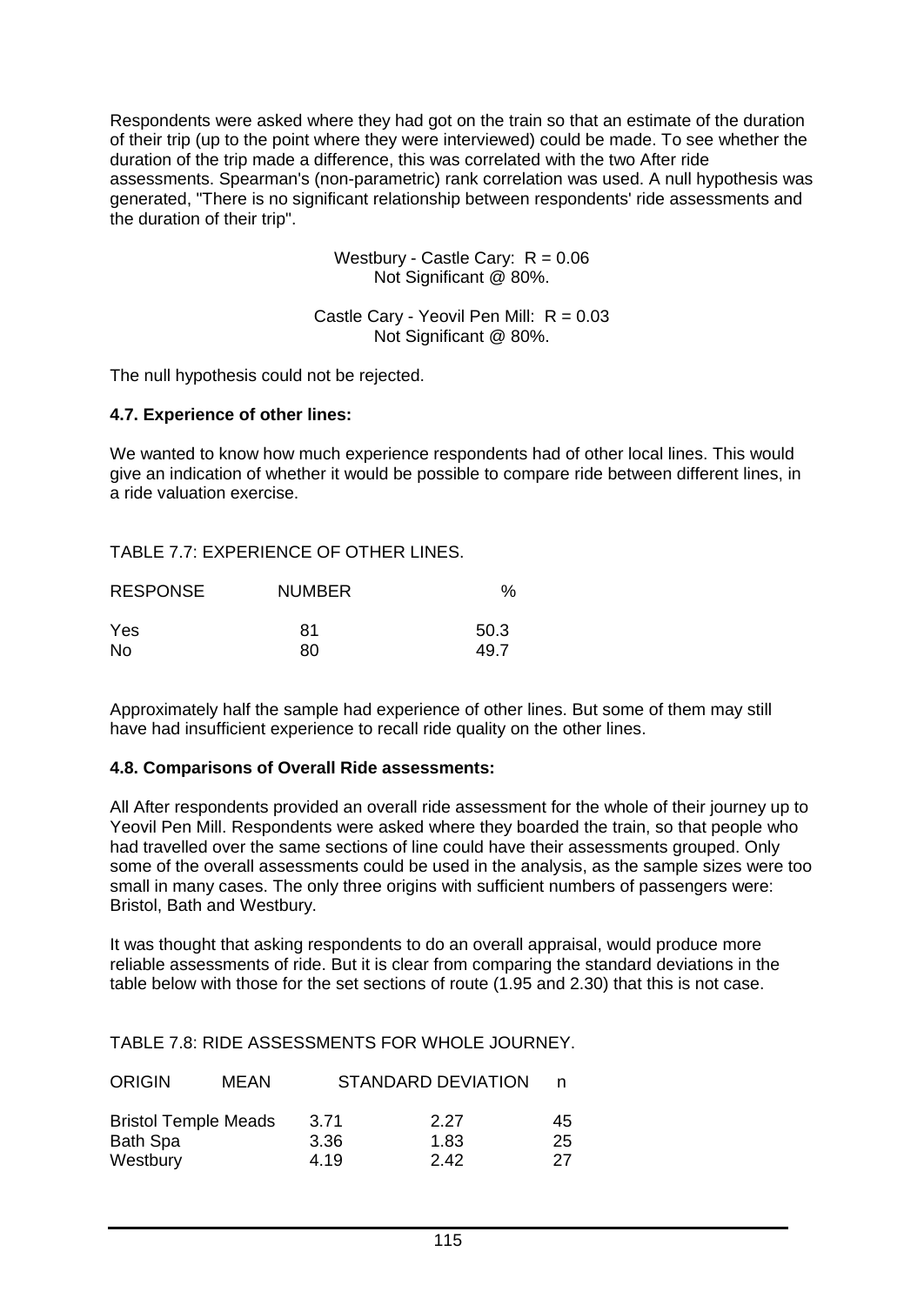To see if there was a significant difference between the three assessments, a (nonparametric) Kruskall-Wallis One-Way Analysis of Variance (ANOVA) was used. This was chosen rather than a series of Mann-Whitney U tests, to keep the possibility of a type I error low (Hayes (1988)). A null hypothesis was generated, "There is no significant difference between the scores of the three groups".

Kruskall-Wallis Statistic (corrected for ties) = 1.37

Not Significant @ 80% with 2 d.f.

The null hypothesis was not rejected. Overall no significant differences emerge. This is not surprising when one considers the small differences in the overall journeys considered (table 7.3). This result coupled with assessments of the difference between track sections, does give us some indication of the threshold of ride perceptions. It is clear that if different track sections are to be compared, large differences in engineering ride must be apparent between sections for respondents to notice. Even then the results may not be as clear as desired.

#### **5. SECOND SURVEY - ASSESSMENTS OF ENGINEERING RIDE FOR OTHER ROLLING STOCK:**

#### **5.1. Introduction:**

The next stage of the research was to get passengers to assess other types of rolling stock. This would allow us to see if the ride differences between trains, were more perceptible than between sections of track. This later set of data would also allow an investigation into the problems of isolating ride from other attributes.

In May 1989 most of the stock on the Bristol to Weymouth line was replaced. The replacement stock was a mixture of class 150/2 and 155 Sprinters, locomotive hauled Mark 2 abc and Mark 2 def coaches, a 4TC unit and some old D.M.U.s.

TABLE 7.9: ROLLING STOCK ASSESSED AND ABBREVIATIONS (Cooper (1984), Haresnape (1985), Haresnape (1986)).

| <b>NAME</b> | <b>DATE BUILT</b> | <b>DESCRIPTION</b>                |
|-------------|-------------------|-----------------------------------|
| Old D.M.U.  | 1956-60           | Old style Diesel Multiple Unit.   |
| Mk1 RMB     | 1951-63           | Buffet car.                       |
| Mk2 abc     | 1966-71           | Open coach with sliding windows.  |
| Mk2 def     | 1971-76           | Open coach with air conditioning. |
| 150/2       | 1986-88           | Original Sprinter.                |
| 155         | 1987-89           | <b>Enhanced Sprinter.</b>         |
|             |                   |                                   |

The Mark 2 coaches were either air conditioned (def) or conventionally ventilated with opening windows (abc). All Mark 2 coaches use the same underframe and bogies and are thus characterised by the same levels of engineering ride. Both types of Sprinter use the same bogies and are also characterised by very similar levels of engineering ride. Overall the Mark 2 coaches should be slightly smoother than a Sprinter. The 4TC unit uses the same bogies as the Mark 2 coaches and so should share their ride characteristics. Some difference would be expected between vehicles of the same type due to maintenance, but on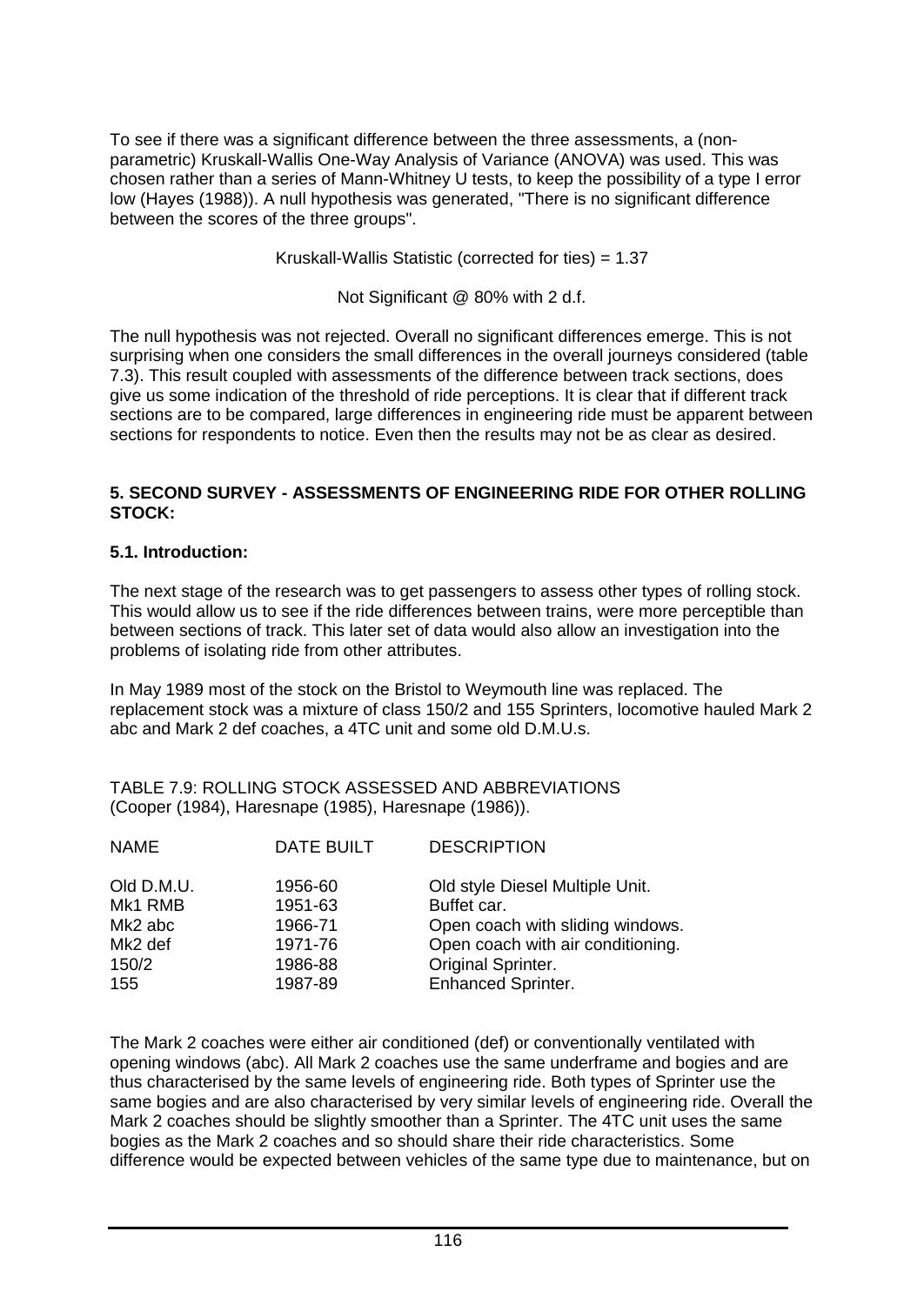average these generalisations are correct. These engineering ride measurements are reported in a Railway Technical Centre report (Frederick (October 1987)).

### **5.2. Survey Design:**

It was thought that some interesting comparisons could be made between the various types of stock. The two types of Mark 2 coach would allow the examination of the effect of noise on ride perceptions, as the air conditioned coaches are considerably quieter - having no opening windows. The two types of Sprinter have markedly different interiors and this may give some indication of interference effects.

The operating diagrams for the various stock types were obtained, so that a survey pattern could be established. It became clear that not all stock types could be covered. This was because some of the stock ran rarely and/or at awkward times. It was also important to try to maximise sample sizes. For these reasons it was decided to concentrate on, both classes of Sprinters and both types of Mark 2 coach. As the new trains had been in service for some time, any newness effect should have worn off.

For this survey, all that was required was the generation of ride perceptions, that were comparable with those produced in the previous survey. Data was therefore only required for one section of line. This was chosen as Castle Cary to Yeovil Pen Mill, as this was the section for which the most reliable ride measurements were obtained on the old D.M.U. Stock. The After, rather than the During approach, was used as this was felt to be more representative of the decision process. In the previous survey generating only one assessment from memory, proved just as reliable as the production of a single During assessment. For the second survey passengers were thus asked for their opinion, at the end of the appropriate track section (that is south of Yeovil Pen Mill).

Only assessing one section made sampling considerably easier than with the previous survey, as respondents did not need to have covered such a long stretch of route to be eligible for the exercise. The later questionnaire was much more straightforward as less information was required and much experience had been gained with the implementation of the previous survey. The questionnaire comprised of: a note of the unit on which the interview took place, a space for general comments about the service on the line and the ride assessment (appendix eight).

The ride assessment question was improved in the later survey and a clear example was incorporated into the question. This new form of question was tested on a number of students at Cranfield and was found to be successful. The new form of question was also found to be more effective in the full survey. The variation of the ride assessments was found to be considerably smaller with the new questionnaire (table 7.10). The only comparison that was not significant, was between the old D.M.U. and the Mark 1 RMB, this lack of significance is quite likely to be a result of the small sample size of the Mark 1 RMB.

| <b>COMPARISON</b><br>$(1 \vee 2)$ | VARIANCE<br>(1) | (1) | <b>VARIANCE</b><br>(2) | n<br>(2) | <b>F-RATIO</b> | SIG. |
|-----------------------------------|-----------------|-----|------------------------|----------|----------------|------|
| Old D.M.U. v Mk1 RMB              | 3.96            | 90  | 3.57                   | 11       | 1.11           | N/S  |
| Old D.M.U. v Mk2 def              | 3.96            | 90  | 0.24                   | 44       | 16.50          | 99%  |
| Old D.M.U. v Mk2 abc              | 3.96            | 90  | 0.61                   | 26       | 6.49           | 99%  |
| Old D.M.U. v 150/2                | 3.96            | 90  | 0.10                   | 64       | 39.60          | 99%  |
| Old D.M.U. v 155                  | 3.96            | 90  | 0.23                   | 43       | 17.22          | 99%  |

#### TABLE 7.10: VARIANCES FOR BOTH SURVEYS.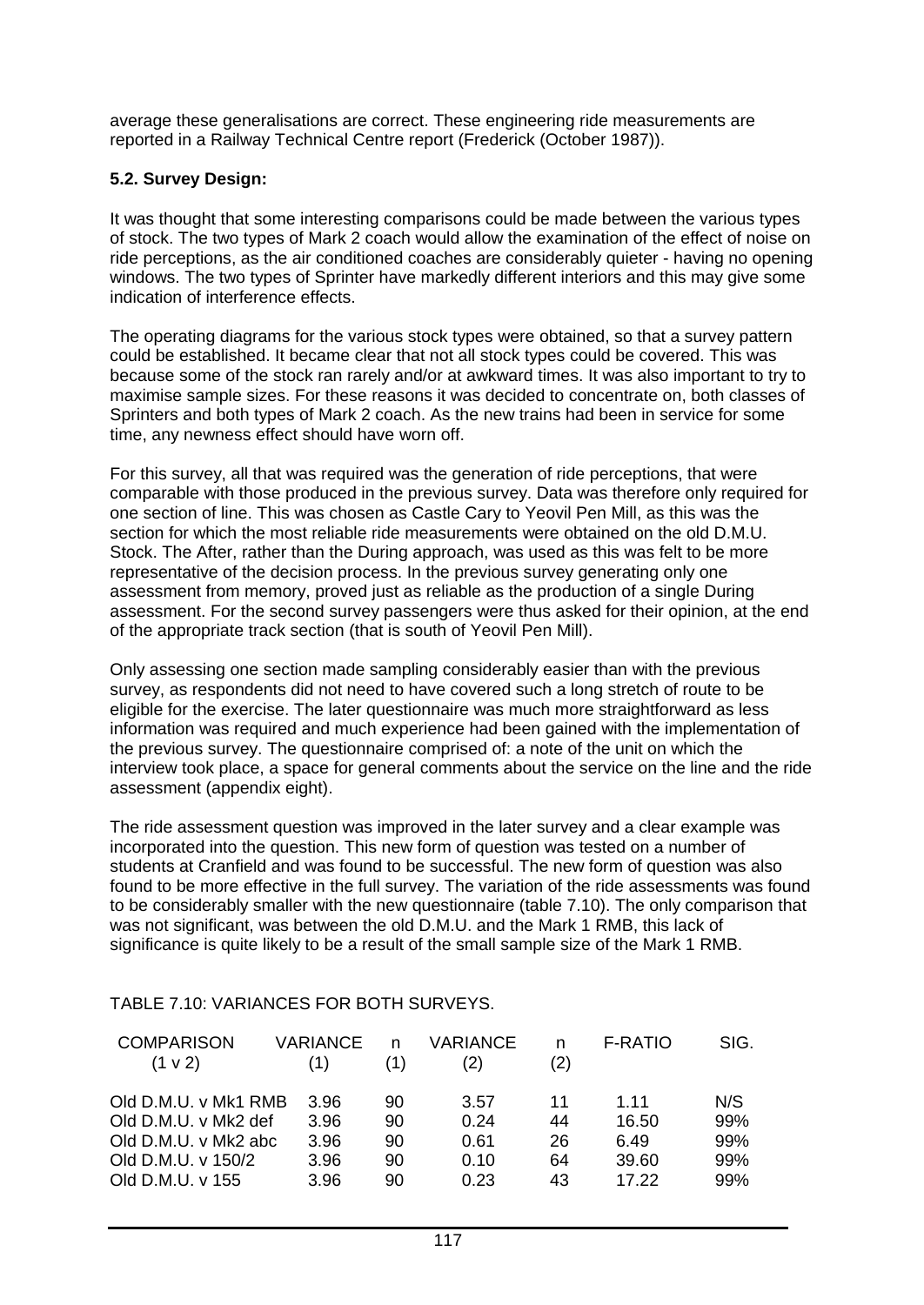# **5.3. Implementing the Survey:**

It was decided in both surveys that passengers would not be interviewed, if they were more than 10 minutes late. This decision is based on the Cranfield reliability study where a ten minute delay represented a significant jump in aggravation (Benwell (1985)). In both surveys trains were often delayed, setting off a cascade of delays and cancellations (because the line is single track). This meant that passengers could not be interviewed on some of the trains.

During the second surveys stock was often replaced at short notice and old D.M.U.s (which were not to be sampled) substituted. An overtime ban by A.S.L.E.F. also meant that some trains did not run with the expected stock. This also made it very difficult to travel to the survey area and considerable time was wasted waiting for cancelled trains. Finally the one day rail strike by the N.U.R, caused further difficulties for the research.

Some trains were replaced by old D.M.U.s with only one powered car (steep gradients mean that two were usually used) these trains got progressively later and disturbed the whole timetable. If the previous train had been cancelled interviews did not take place, as some very late passengers would be on-board and it would be impossible to distinguish these passengers from the on-time ones. Unfortunately the final attempt to get the quota on the Mark 2 abc stock had to be abandoned as this train was 20 minutes late and the previous one had been cancelled. As a result some of the sample sizes (particularly the class 155 and Mark 2 abc) are not as large as was desired.

Although the data was collected during the industrial action, most services on the Bristol to Weymouth line ran normally (trains that did not were ignored). It is possible that some passengers were interviewed on normally running trains, who had been delayed earlier that day/week and so would be biased against the service. In an attempt to counteract such biases, a general open question was placed at the start of the questionnaire. This open question (it was hoped) would allow respondents to get any grievances off their chest, before attempting the important ride assessment. Although this seems unfair, as it was not done with the previous survey, the latter survey did have a number of questions before the ride question that would have had the same effect. It should be noted that there were few comments about the rail strike in this open section.

The Mark 2 def stock was in generally better condition than the Mark 2 abc stock, the latter was dirty and had luggage racks missing and armrests loose. A number of the guards commented on the state of this stock, but it remained like this throughout the week. Part of the Mark 2 def rake contained a buffet car in which people were interviewed, this was actually a Mark 1 coach on commonwealth bogies that are approximately equivalent to the B4 bogies on the rest of the rake - though again with a markedly different interior.

To see if the samples are comparable, between this survey and the previous one, an attempt was made by the interviewer to establish the sex and age of the respondents. There may be some error here, as the characteristics were noted by the interviewer rather than being put on the questionnaire by the respondents. However it was considered important to keep the questionnaire down to one side of card and the age categories are so broad that there is likely to be little error.

The later survey will probably contain a greater proportion of leisure trips as it was nearer summer. The schools had not broken up, so any differences should not be that great. The more frequent summer timetable was operating during the second survey and this may have also affected the mix of passengers. Samples on some types of train may be biased towards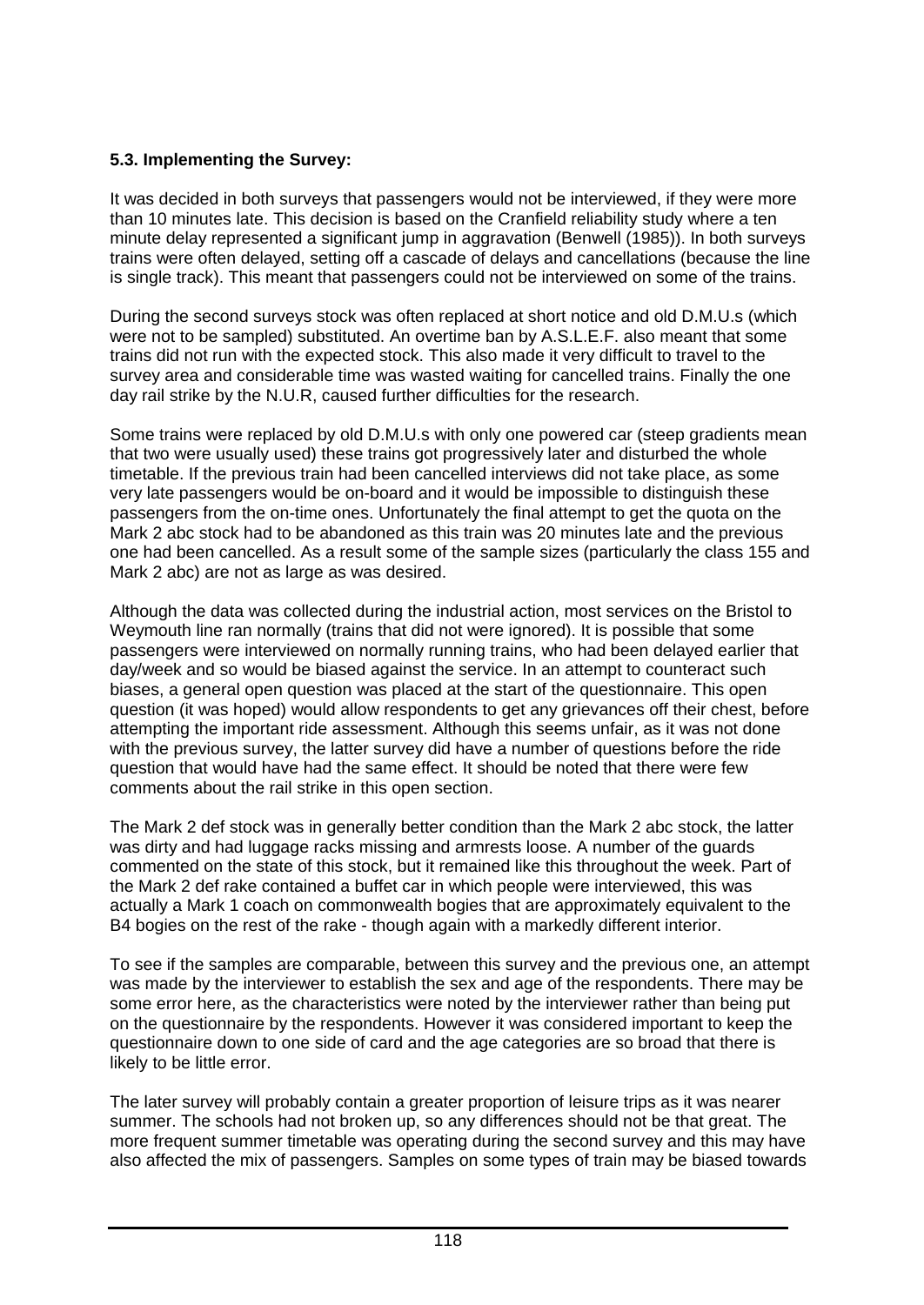certain groups, as some stock only ran at certain times of the day. For example, the Mark 2 def rake only ran on Saturday mornings.

#### **5.4. Engineering Ride Measurements:**

Macmeter readings were to taken on all types of rolling stock, it was intended to get at least two sets of readings for each type of stock. The ride measurements were (in all cases) taken just over the coupled bogey, to be compatible with the measurements taken with the old D.M.U.s in the previous survey.

It is possible that the quality of the track could have changed between the surveys, meaning that not all of the difference in engineering ride was due to the change in stock. Even so, as engineering ride measurements were taken during both surveys, perceptions can still be directly related to engineering measures.

Unfortunately it did not prove possible to get all the ride readings desired, as the Macmeter failed after giving four sets of readings. It was also proving very difficult to catch the desired trains, as the various types of Sprinter were sent down at random. It was not therefore possible to tell whether a 150/2, or a 155 would be coming down the line, making it very difficult to plan ahead.

TABLE 7.11: ENGINEERING MEASURES OF RIDE FOR CASTLE CARY TO YEOVIL PEN MILL.

| <b>STOCK</b> | LATERAL | <b>VERTICAL</b> | <b>NOTES</b>            |
|--------------|---------|-----------------|-------------------------|
| 150/2        | 5       | 11              | 3/4 Empty               |
| 150/2        | 10      | 16              | 3/4 Empty/Seemed Faster |
| 150/2        | 9       | 18              | 3/4 Empty               |
| Mark 2 abc   |         | 18              | 3/4 Empty               |

TABLE 7.12: MEAN ENGINEERING LEVELS OF RIDE DERIVED FOR CASTLE CARY TO YEOVIL PEN MILL.

| <b>STOCK</b> | LATERAL | <b>VERTICAL</b> | <b>NOTES</b>     |
|--------------|---------|-----------------|------------------|
| 150/2        |         | 15              |                  |
| Mark 2 abc   |         | 18              | Only one reading |
| Old D.M.U.   | 23      | 40              | From table 7.3   |

#### **5.5. Characteristics of Respondents:**

The sex and age of most respondents was available for both surveys. These are presented below for the main groups of stock.

TABLE 7.13: SEX AND AGE OF RESPONDENTS.

|     | Old D.M.U.* | <b>HAULED COACHES</b> | <b>SPRINTERS</b> |
|-----|-------------|-----------------------|------------------|
| AGE | %           | $\%$                  | $\%$             |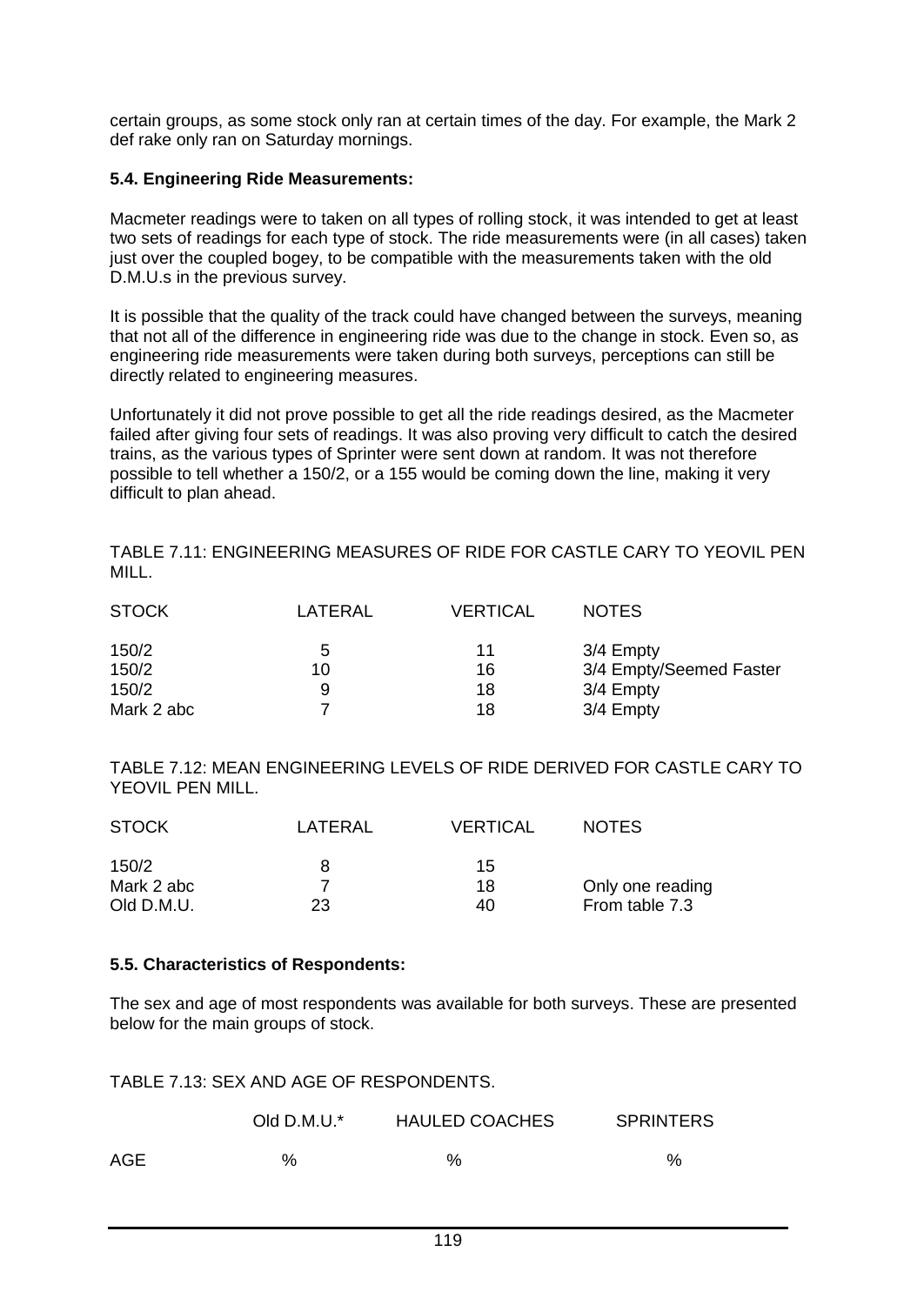| <16        | 8  | 14 | 15             |
|------------|----|----|----------------|
| 16-24      | 40 | 23 | 13             |
| 25-44      | 24 | 30 | 49             |
| 45-59      | 16 | 14 | 11             |
| 60-64      | 3  | 12 | 5              |
| $>65$      | 0  | 7  | $\overline{7}$ |
| <b>SEX</b> | %  | %  | %              |
| Male       | 48 | 58 | 61             |
| Female     | 52 | 42 | 39             |

\* After results for compatibility.

It is clear from the table above that the Sprinter (150/2 and 155) and hauled coach (Mark 2 abc, Mark 2 def and Mark 1 RMB) groups, have smaller proportions of respondents in the critical 16-24 (section 4.1.4) age group than the old D.M.U. group. The Sprinter and hauled coach group also have a greater proportion of people aged 60 and above, who tend to be more lenient in their assessments. The differing proportions of the sexes would not be expected to have much effect on the results (section 4.1.5).

#### **5.6. Comparisons of Ride Perceptions between Trains:**

From the previous discussion it is clear that we have two groups of trains, each with different levels of engineering ride. The old D.M.U. having an inferior ride to all the other stock. The mean ride scores for each train are shown in the table below, in order of smoothness. It is clear that the old D.M.U. has the worst score. There are also differences between the other types of stock, which are all supposed to have similar engineering ride levels. It is important to test whether these differences are significant.



FIGURE 7.1: PASSENGERS ASSESSMENTS OF RIDE QUALITY CASTLE CARY -



#### TABLE 7.14: MEAN RIDE SCORES FOR EACH TRAIN.

| <b>STOCK</b> | <b>MEAN SCORE</b> |
|--------------|-------------------|
| Mark 2 def   | 6.20              |
| Mark 1 RMB   | 5.82              |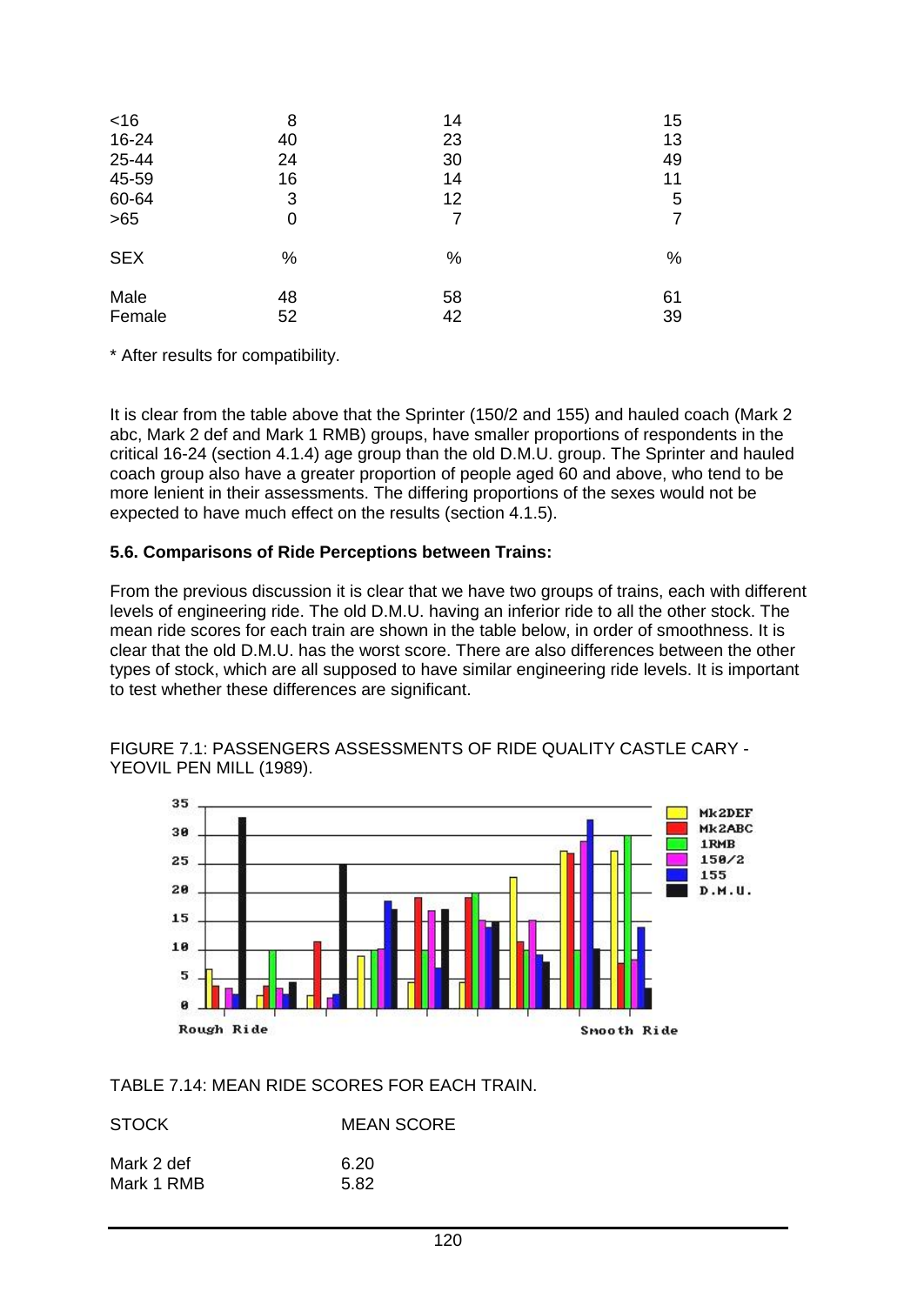| 150/2      | 5.70 |
|------------|------|
| 155        | 5.56 |
| Mark 2 abc | 5.19 |
| Old D.M.U. | 4.06 |

The non-normal nature of the data and the considerable differences in variance between the groups (see table 7.10) mean that the analysis was done using a (non-parametric) Kruskall-Wallis ANOVA. The number of paired comparisons to be done, meant that a series of Mann-Whitney tests would lead to an unacceptably high type I error. A null hypothesis was generated, "There is no significant difference between the scores of the six groups".

#### Kruskall-Wallis Statistic (corrected for ties) = 42.422

Significant @ 99.5% with 5 d.f.

The null hypothesis was easily rejected, meaning that it was clear that some of the paired comparisons were significant. All possible paired comparisons were now done using the nonparametric equivalent of Scheffe's technique (Marasculio and McSweeney (1977)). The table below shows the results.

|            | 2 def | 2 abc | 150/2 | 155 | 1 RMB | Old<br>D.M.U. |
|------------|-------|-------|-------|-----|-------|---------------|
| 2 def      |       |       |       |     |       |               |
| 2 abc      | N/S   | ۰     |       | -   |       |               |
| 150/2      | N/S   | N/S   |       |     |       |               |
| 155        | N/S   | N/S   | N/S   |     |       |               |
| 1 RMB      | N/S   | N/S   | N/S   | N/S | -     |               |
| Old D.M.U. | 99%   | N/S   | 99%   | 95% | N/S   | -             |

TABLE 7.15: COMPARISONS OF RIDE PERCEPTIONS BETWEEN TRAINS.

N/S = Not Significant @ 80%.

The only comparisons that proved to be significant were between the old D.M.U. and most other stock. Two of the other stock did not produce significant results, these are the Mark 1 RMB and the Mark 2 abc.

The Mark 1 RMB finding is probably a result of the small sample size  $(n = 11)$  as the result is almost significant at 80% and its mean perceived ride score is the second best. The Mark 2 abc result is more puzzling, as its ride should be same as the other replacement stock (which does show a significant difference with the old D.M.U). This lack of significance infers that the ride on the Mark 2 abc was perceived to be worse than all other replacement stock. However the comparison between the Mark 2 abc and other replacement stock was not statistically significant.

The slight difference between the scores of the Mark 2 abc and other replacement stock, could be due to interference effects. It has already been stated that the Mark 2 abc stock was in poor repair and dirty. The Mark 2 abc stock was also noisier than the the Mark 2 def stock, though it should not have been noisier than the Sprinters and the Mark 1 RMB. From this it could be suggested, that of the difference in scores between the Mark 2 abc and Mark 2 def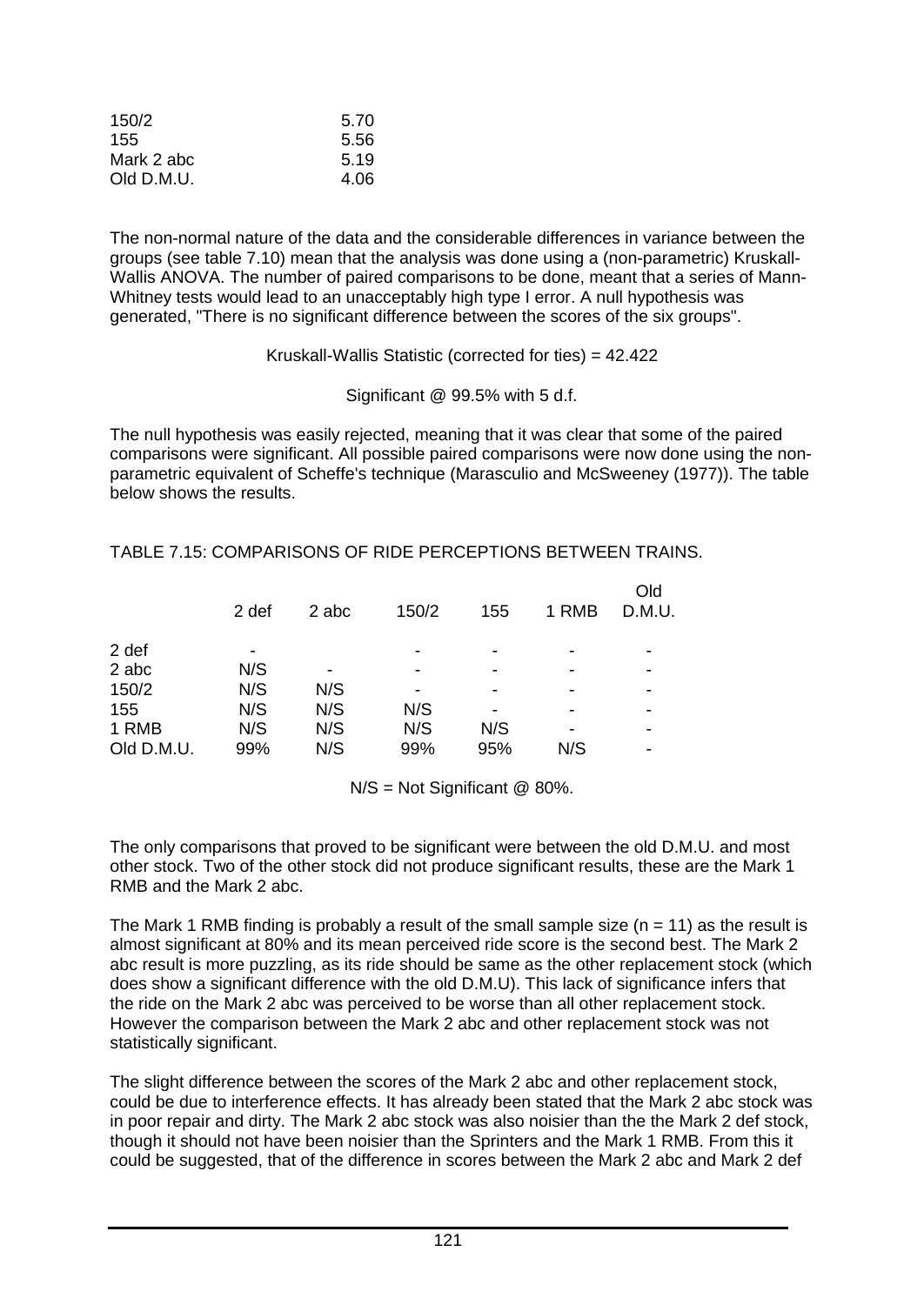(1.01) approximately (0.5) was due to noise and (0.5) due to the general condition of the stock.

The most likely stock comparison for any future ride valuation exercise would be between the old D.M.U.s and one of the Sprinters. Both these trains have similar noise levels. Looking at the difference in the ratings of these two (approximately 1.50) we can suggest that approximately 33% (0.50/1.50 x 100) is due to interference effects. This compares to a worst case estimate of 42% produced in the earlier work (chapter six).

If a difference in engineering ride between inappropriate stock is compared interference effects could be much greater. These issues emphasise the careful selection of stock for any comparisons. It is also clear that the effects of noise must be considered when comparing ride between stocks.

#### **5.7. Linearity of Ride Perceptions:**

As most of the ride perceptions represent very similar levels of engineering ride, it is difficult to make any conclusions about the linearity of ride perceptions. This problem is made more difficult, as there are two sets of engineering ride measures for each train and there is no accepted way of combining these into a single ride measure.

To establish linearity we need at least three sets of engineering ride measures and their associated perceptions. The nearest we can get to this, are the measures for the two sections of track with the D.M.U. and the measure for the 150/2. These are presented below.

#### TABLE 7.16: LINEARITY OF RIDE PERCEPTIONS.

| SECTION/STOCK                    | LATERAL | <b>VERTICAL</b> | MEAN<br><b>SCORE</b> |
|----------------------------------|---------|-----------------|----------------------|
| 150/2 Castle Cary - Yeovil P.M.  | 8.0     | 15.0            | 5.70                 |
| D.M.U. Westbury - Castle Cary    | 13.7    | 37.8            | 4.36                 |
| D.M.U. Castle Cary - Yeovil P.M. | 23.0    | 40.0            | 4.06                 |

If this data is graphed neither of the two ride measures when plotted against the mean scores is linear. Further both the plots are curved in different directions, suggesting that some combination of the two ride measures may give a linear result. However with this small amount of data, the question of linearity will have to remain open.

#### **6. SUMMARY OF FINDINGS:**

Data was collected on passengers' perceptions of ride for six types of rolling stock, representing two levels of engineering ride.

Two surveys were done, the first involved the collection of information on an old D.M.U. service. Data was collected on personal characteristics, the nature of the trip and the travel experience of the respondent. Perceptions of ride were measured for two sections of track and for the overall journey. Two different techniques were used to measure ride perceptions. An attempt was made to see if the importance of ride changed with the environment.

The second survey involved the collection of ride perceptions for five types of replacement stock, using the most successful techniques from the first survey. Engineering ride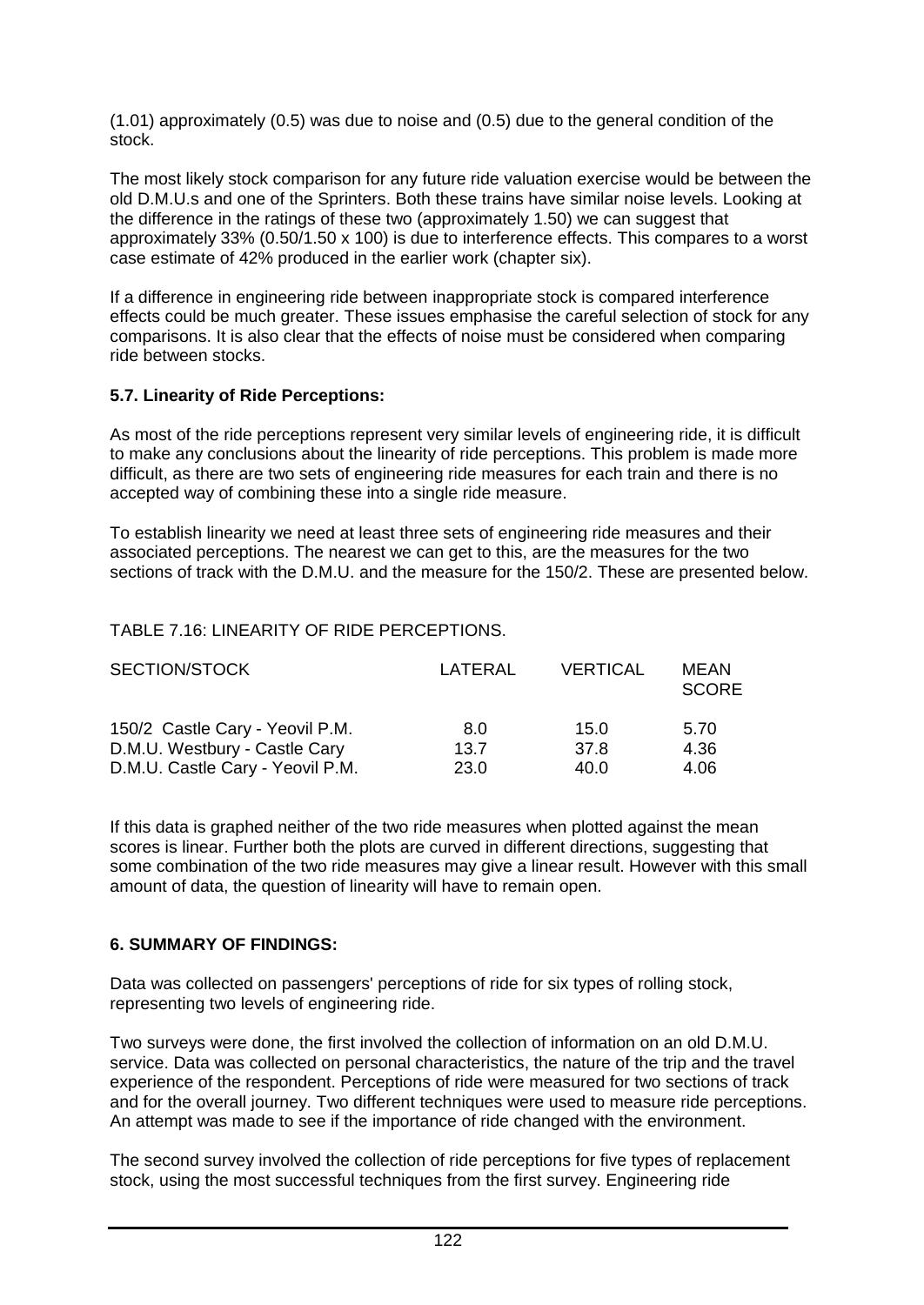measurements were made that represented all types of stock investigated over the relevant sections of track.

The two sections of track considered were of very different type: one was largely continuously welded flat bottomed rail and the other was a mixture of jointed bullhead and jointed flat bottomed rail. The former characterises mainline routes, while the latter is more common on rural routes. A significant difference was expected in engineering ride between the two sections. Measurements showed the expected difference, but it was not as large as predicted (sections 2.2.1 and 3).

The difference in engineering ride between the old D.M.U. and the Sprinters (the most realistic replacements) was of a greater magnitude than that between track sections. The relative size of these differences was reflected in the perceptions of ride. The difference between track sections was not always perceived (one test not significant, other test 91% significant) while that between the Sprinters and the old D.M.U. were (both tests 99% significant).

Two ways of measuring ride perceptions were used. With the During approach passengers assessed ride while it actually happened. With the After approach passengers were asked to assess ride at the end of the section/s concerned (section 4.2). As expected from previous research, the During assessments gave significantly more severe results (a result of hypersensitivity).

It was thought that the During assessments would be more reliable than the After ones, but this was only the case where two sections were held in memory (almost significant @ 90%). The After assessment of the last section experienced proved just as reliable, as either of the During assessments. But, the earliest section experienced with an After assessment (involving the greatest recall) proved to be less reliable (almost significant @ 90%) than both During and the most recent After assessment. After assessments are considered the closest to replicating an actual travel decision, the After assessments also suffered fewer implementation problems (sections 2.3. and 2.4). The After approach will therefore be used in the future, making assessments of multiple track sections less favourable.

Ride scores were also calculated and compared for individuals' overall journeys, but no significant results were found here (section 4.8). The differences in engineering ride were small between overall journeys, as good and bad sections evened out overall measures.

Mean ride scores were calculated for each train (table 7.14). As expected the old D.M.U. was perceived to be worst. Most stock reported a significant difference in perceived ride from the old D.M.U, though no significant differences emerged between the replacement stock (table 7.15). The mean ride ratings were spread in a way that suggested, a small interference effect from noise and overall condition of stock. Care must therefore be taken to control for differences when comparing engineering ride between stock.

The reliability of the ride assessments was found to have significantly improved in the second survey, this is thought to be the result of improvements in the questionnaire (table 7.10). There were some differences in the age and sex structure of each stock's sample (table 7.13) this may make the assessments of the second survey slightly more lenient.

Respondents were found to have some experience of other lines in the area, but this is probably not sufficient to allow comparisons of engineering ride on different routes in a later stage (table 7.7).

It was found that nearly all passengers made their decision to travel while at home. Previous research has suggested that the environment in which a decision is made can affect the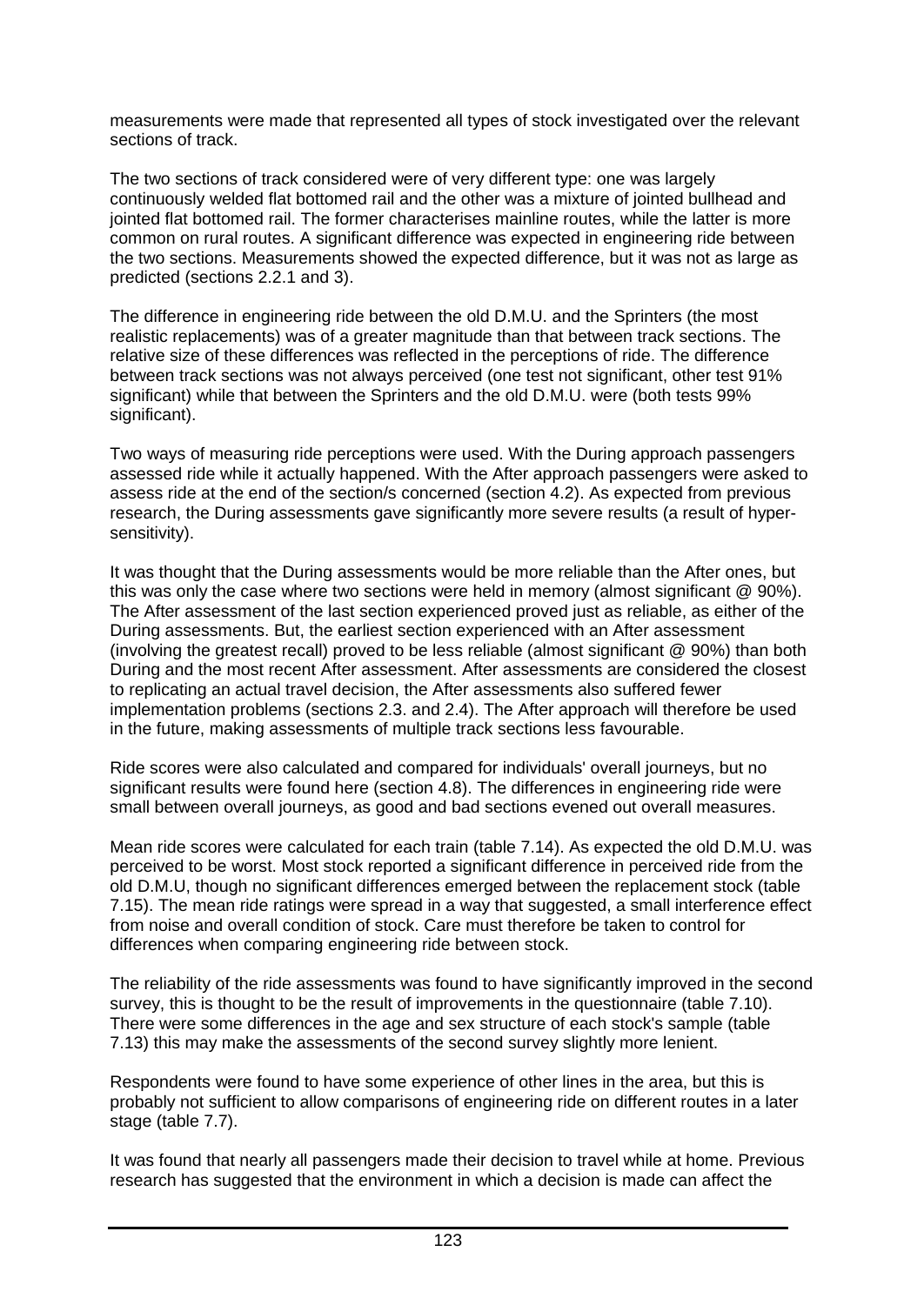outcome of the decision. To see if ride was affected in this way, respondents were asked about the importance of ride both on the train and at home. No significant environmental effect was found. This may be partly due to imperfections in the method, but even so this partly removes one of the justifications for a household valuation survey (section 4.5).

It was found that respondents are consistent in their ride assessments. Someone who assesses one section of track more critically than the mean, is likely to assess any other section of track more critically than the mean and vice-versa (section 4.4). There is an indication that respondents sat at the end of an old D.M.U are more critical of ride than those sat in the centre, this corresponds with engineering ride measures.

Unfortunately no firm conclusions can be drawn about the linearity of ride assessments (section 4.10).

It was thought that the duration of a respondent's trip may affect their perceptions of ride, making them more or less critical. But no significant results emerged (section 4.6).

A number of personal and other characteristics were found to be significantly related to ride perceptions (section 4.1). These broadly correspond with those found in an earlier investigation (chapter six). Experience of other lines was found to make passengers slightly more critical (86% significant). People aged 16-24 seemed more critical than other age groups, generally older respondents were less critical (83% significant). Passengers with more experience of standing were more critical of ride (98% significant). A respondent's perception of ride is not surprisingly closely related to their assessment of ride's importance.

It was thought that non/infrequent users may be differently critical of ride compared to other passengers. This would mean that special attention would have to be paid to the former group in generating values of ride. But the relationship between the frequency of rail travel and ride assessments did not prove significant.

Originally it was intended to produce engineering ride measures for all types of stock, on all sections of the route. Thus in a valuation exercise based on direct experience of ride, each respondent could be asked where they had travelled so that an engineering measure could be directly associated with their valuation. But difficulties with measurement (section 5.4) meant this was not possible.

All ride valuations will therefore have to be based on the engineering measures taken so far. A stock change valuation would have to be related to the levels of engineering ride measured between Castle Cary and Yeovil Pen Mill. As this section is of relatively poor quality it could slightly exaggerate the difference in engineering ride associated with a valuation (shown in chapter two).

The limited number of engineering measures could cause more serious problems if the differences in engineering ride between track sections were to be valued. However there are now good reasons for abandoning this approach. These reasons are discussed in the next section.

Further the main aim of this thesis is to produce values for a change in ride that can be related to engineering ride, rather than concentrating on engineering measures themselves. If the ride values produced by this thesis were to be applied, more engineering measures could easily be taken by British Rail.

#### **6.1. The Problems of the Track Sections Approach:**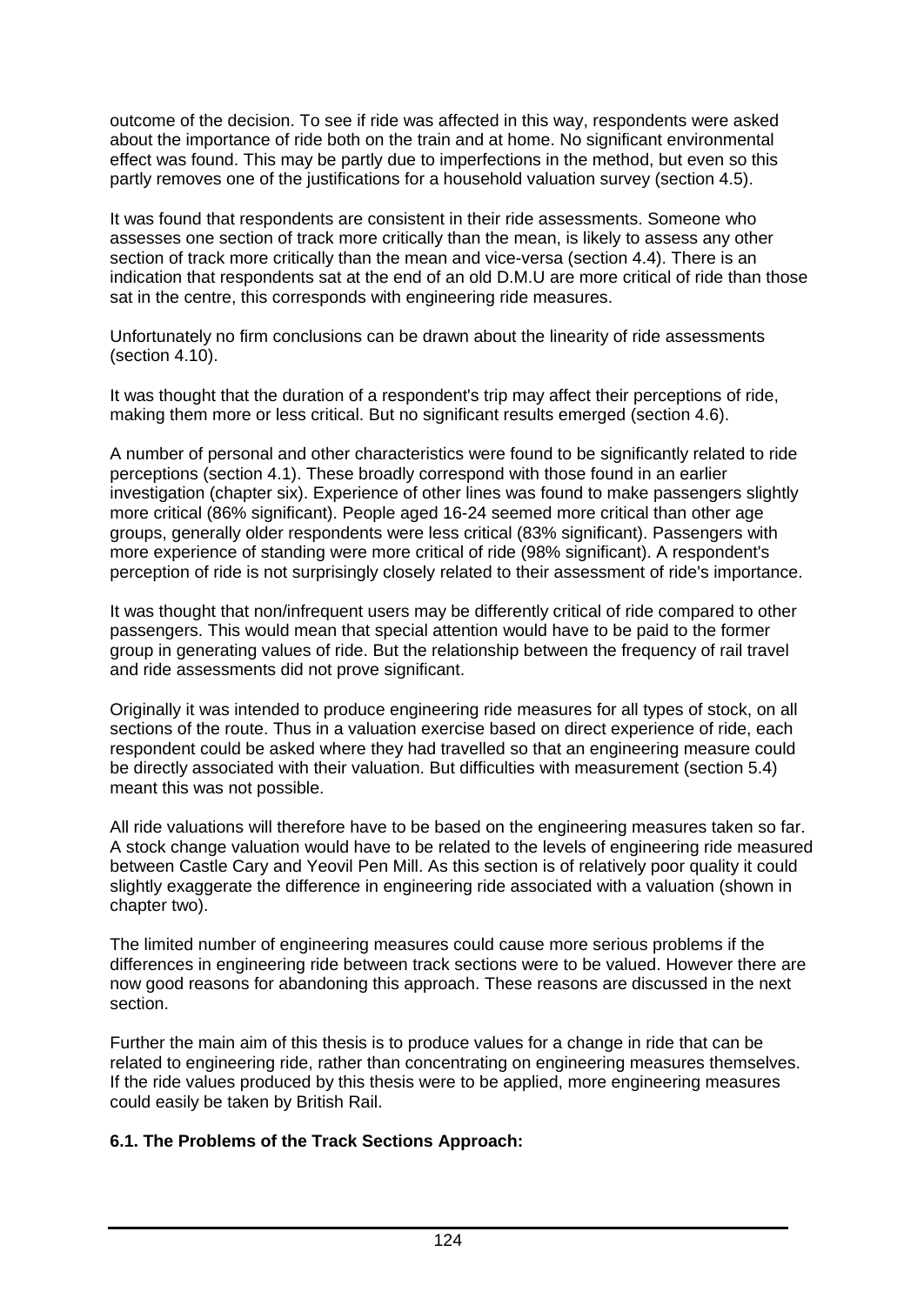# 6.1.1. Size Of Changes In Engineering Ride:

It is clear that the difference in engineering ride between the two track sections examined was not always detected by respondents: while that between the old D.M.U. and the 150/2 Sprinter was. It is useful to look at the differences in engineering ride for both the track sections and the above stock comparisons. The two track sections tested were Westbury to Castle Cary and Castle Cary to Yeovil Pen Mill.

> Between Tracks: Lateral =  $9.3$  Vertical =  $2.2$ . Between Trains: Lateral =  $15$  Vertical =  $25$ .

The engineering ride difference between the stock was considerably greater than the difference between the track sections. However as mentioned earlier (sections 2.2. and 3) the smoother track section contained some poor track where loops to intermediate stations were encountered. With hindsight a smoother section of route could have been found, to compare with the roughest section of the line between Castle Cary and Yeovil Pen Mill. As an example, the difference between the best (Trowbridge to Westbury) and worst track section on the line was:

Between Tracks: Lateral =  $15$  Vertical =  $7.5$ 

This is clearly an improvement over the sections originally used, being much closer to the difference between the two types of rolling stock. But the vertical difference is still only a third of the difference between the Sprinters and the old D.M.U.s. Ideally a valuation exercise would be based on two adjacent track sections - maximising the number of passengers who have travelled over both sections and reducing recall interference. The biggest difference between two adjacent track sections (Bruton to Castle Cary and Castle Cary to Yeovil Pen Mill) was:

Between Tracks: Lateral =  $12.5$  Vertical = 8

Although it would have been possible to find two adjacent track sections with a greater difference in engineering ride; the difference may still not have been great enough to be discernible to respondents. This can be shown by a rough calculation. The result is only approximate as there is no correct way of combining lateral and vertical ride measurements.

The mean perceived ride scores for the 150/2 Sprinter and the old D.M.U. were 5.82 and 4.06 respectively. The mean perceived ride scores for the two track sections, with the old D.M.U. were 4.36 and 4.06. The difference in engineering ride between the most different adjacent track sections was approximately 2.3 times that between the sections used in the research. So we would expect the difference in perceived ride scores to be approximately 2.3 times greater than with the original track sections, that is 0.70 (0.3 x 2.3).

Adding this difference to the mean score for the roughest section would give a prediction of the score for the smoother section  $(4.06 + 0.70 = 4.76)$ . This higher score is still below that of the worst improved rolling stock (Mark 2 abc) and so the difference between the extreme track sections, may still not always be perceived by respondents. It may be that the only way to find a large enough difference in track quality is to use specially altered track.

6.1.2. Implementation Of A Track Section Approach:

A comparison of engineering ride between two track sections does not obviously suffer from interference effects. So if a significant number of passengers regularly travel over both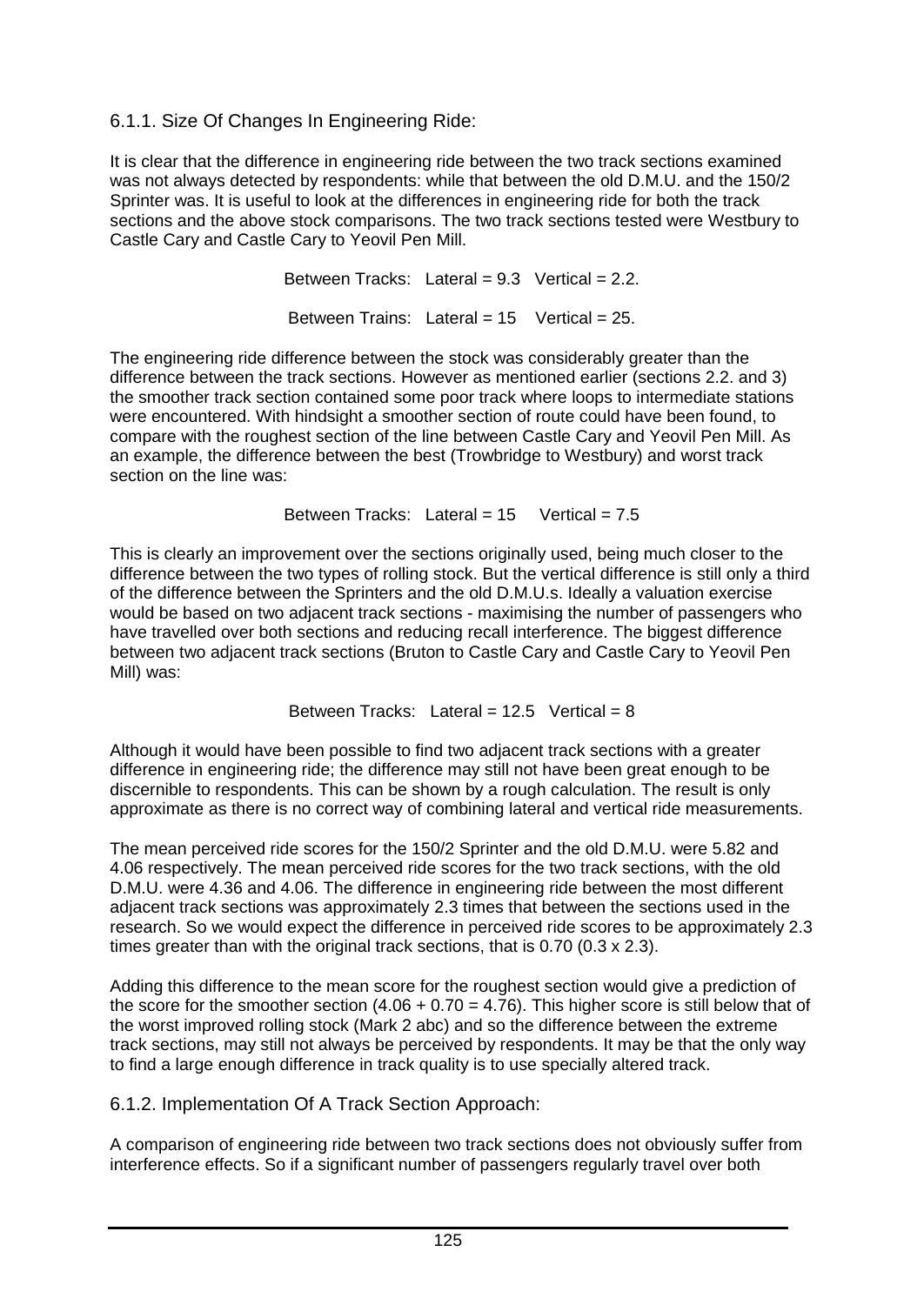sections being considered and there are good memory cues at the section ends, a ride valuation approach could be attempted.

But there is a further problem with the track section approach - the difficulty of translating it into a ride valuation experiment. The only effective way of doing this would be to get respondents to compare hypothetical trips, where the ride was all like section X or section Y. Such trips would not be close to the respondent's previous experience and this is likely to cause significant inaccuracy in the results.

It has been shown that as hypothetical situations deviate from the respondent's experience, the accuracy of the response is reduced (for example, Kroes and Sheldon (January 1988), Fowkes and Wardman (January 1988), Barnard et al (January 1988), Bradley (January 1988)). The difference in engineering ride between stocks is much closer to the experience of the respondent.

On the basis of this discussion, valuation approaches based on the differences in engineering ride between track sections are not to be developed further. By eliminating the track section approach, the remaining approaches will all be valuing the same change in engineering ride making the results more comparable.

### **7. IMPLICATIONS OF RESULTS:**

Before this stage of interviews was completed a number of possible ways of establishing a ride value had been developed (chapter three). The practical value of each of these approaches was dependent on a number of unknown factors. This and the previous chapter have produced firm indications on a number of issues that will now allow a series of valuation exercises to be developed. It is now clear that the number of valuation approaches can be reduced significantly. The extra work involved with household surveys cannot be justified. It is also likely that any approaches involving the difference in ride, between track sections are no longer feasible. This leaves the following approaches, which are developed in the following chapter.

- a). Valuation of the mean positions on the textual ride scale using a trade-off analysis.
- b). Valuation of ride after a significant change in rolling stock (that is old D.M.U. by Sprinter) seeing how many passengers would be lost after a reduction in engineering ride to the previous level.
- c). Valuation of ride with different stock running together using a trade-off analysis.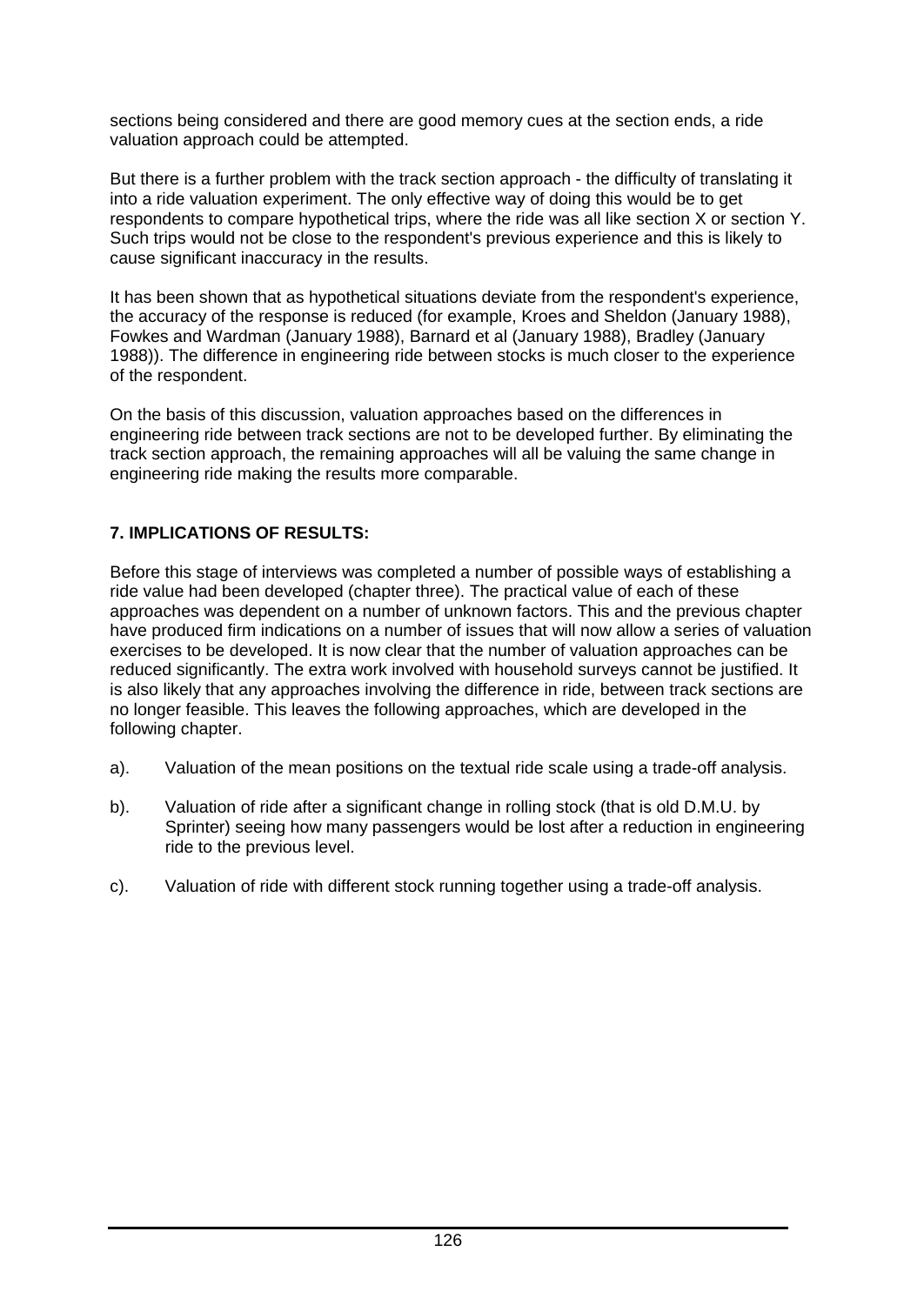# **Chapter Eight Valuation of Ride - Method**

### **1. INTRODUCTION:**

From the previous results (chapter seven) we were left with three ways to determine a value of ride. Two of these approaches involve a trade-off analysis and so share many characteristics. The first trade-off illustrated the ride levels, by referring to the ride of the current train and the ride of the (previous) train shown in a photograph (the photograph trade-off). The second trade-off illustrated the same ride levels, using positions on a textual ride scale (textual scale trade-off) developed earlier in the research (chapter five). The third approach was more straightforward and simply asked respondents whether they would still have travelled today, if ride was reduced to its previous level (stock replacement approach).

It had become clear in chapter seven that all ride valuations would be done on-train. The implementation of each approach is considered in detail below. The pre-testing and piloting of each technique is also considered and finally the results of each valuation exercise are presented.

### **2. BASIC SURVEY DESIGN:**

#### **2.1. Pre-testing and Piloting:**

A series of pre-tests were done on members of staff and students at Cranfield to ensure that piloting would commence with no obvious flaws. All three valuation approaches were tested in this way. Pre-test respondents completed the tasks by imagining they were on a Thameslink service to London (which they would be familiar with) as this represented a travel environment close to a Sprinter. All three approaches were then piloted on the Bristol-Weymouth line on September 29/30th 1989 (Friday and Saturday).

Many aspects of the research design were changed as a result of this testing - these are described in the following sections.

#### **2.2. Selection of the Study Environment:**

Both the pilot and the valuation interviews were carried out on the Bristol to Weymouth line, as this was one of the few Provincial lines that involved long journeys and where Sprinters had recently replaced old D.M.U.s. By conducting the valuation exercises on this line the previously taken engineering measures (chapter seven) would be applicable to the changes in engineering ride being valued. The author also had considerable experience of this line and it was convenient for the surveys.

Class 150/2 and 155 Sprinters were introduced on the selected line from May 1989, the valuation interviews took place in October 1989. All approaches therefore measured the value of a reduction in ride, to the level of an old D.M.U. (chapter three).

Valuation interviews were executed on both types of Sprinter, as the difference in ride quality between them was not found to be significant (chapter seven). Although there was some difference between the Sprinters in other attributes, most of the main ride contaminants (for example, noise) were very similar between trains. Sampling would have become even more difficult and time consuming, if only one type of Sprinter had been concentrated on.

The response rate for all three approaches was very high. The fact that the survey was being done by a student for a Ph.D, seemed to encourage people to participate and perhaps give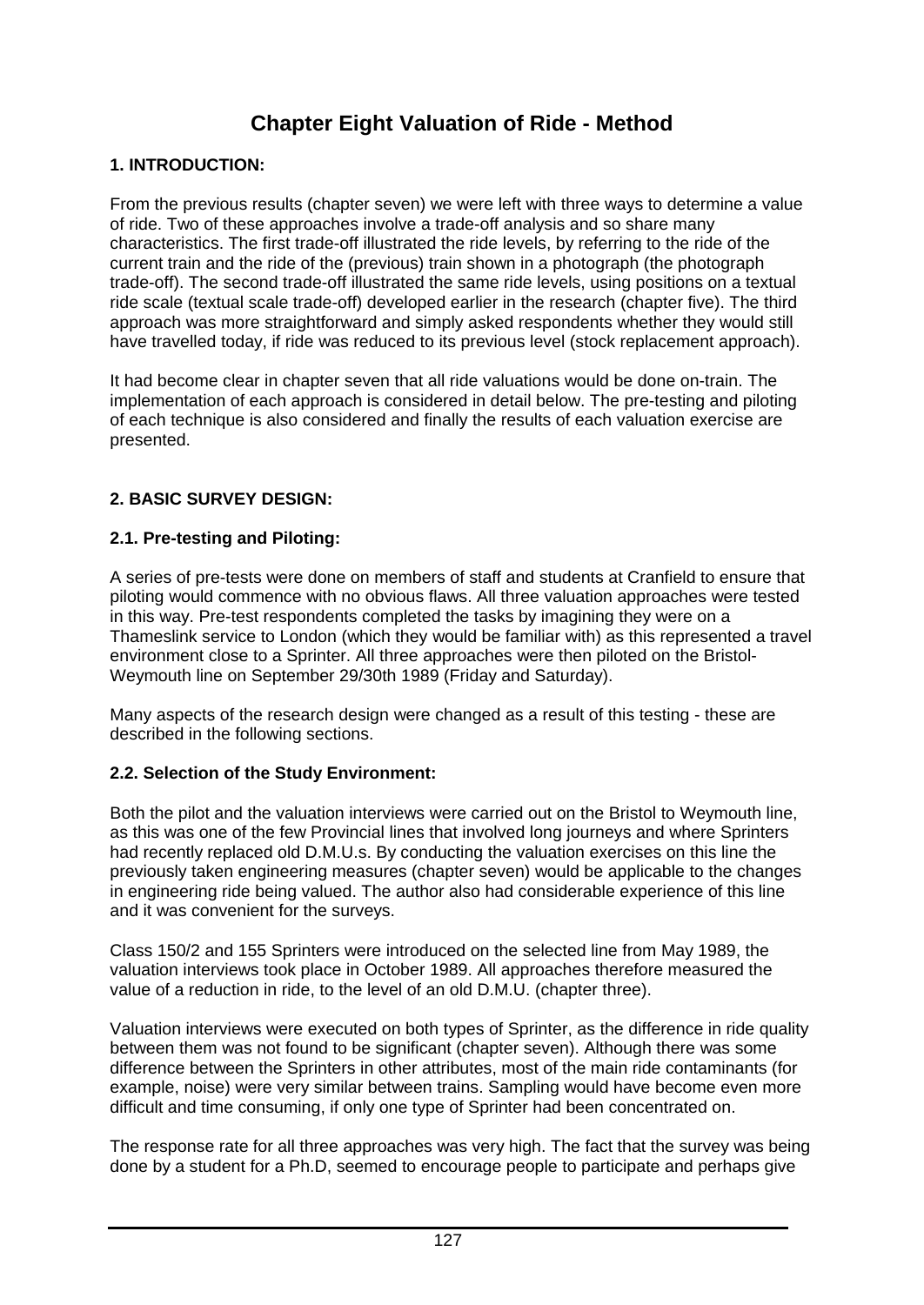more honest answers than if it was a purely commercial survey. A number of comments were made to this effect.

# **2.3. Selection of Services:**

Passengers were sampled on all practical Sprinter services during weekdays. Weekends were avoided as many people were changing trains (making them ineligible for the study, section 2.4.1). All trains on the weekday winter timetable were sampled at least once. An effort was made to sample evenly throughout the day and to avoid repeatedly interviewing on the same services. This was done, both to ensure a representative sample and to avoid approaching the same passengers.

The only exceptions to this were the last two trains out of Weymouth, as it was not possible to return if these trains were sampled.

As with previous surveys trains were also avoided where passengers' journeys would not have been as expected. People were therefore not interviewed: on trains running more than 10 minutes late, or where facilities were out of order (catering or toilets). By following this procedure: the response rate was kept high, the exercise was likely to be more accurate and taken more seriously.

To conduct the trade-offs effectively, the interviewer needed somewhere to sit, without invading the personal space of the respondent. The cramped unidirectional seating layout of the Sprinters made this difficult. It was therefore not possible to interview on very busy trains (generally in the peak, north of Trowbridge).

# **2.4. Selection of Passengers:**

Originally it had been intended to select passengers using random numbers. Each passenger on the train was to be allocated a random number, only those passengers with numbers above some cut-off (depending on the sampling rate) would have been selected for interview. However so few passengers proved eligible for the survey that this form of sampling was abandoned.

# 2.4.1. Passengers Changing Trains:

Passengers were only interviewed if they did not have to change trains, "Today". This was done as passengers would be remaking their travel decision, during the valuation exercise, on the basis of a change in today's ride quality. In the pilot (done on a Friday evening and a Saturday) it proved extremely difficult to find passengers who were not changing trains; approximately 70% of the passengers approached in the pilot were ineligible for this reason. A number of ways were considered to reduce this loss of potential respondents.

It would have been possible to redesign the approaches, so that people who were changing trains could have been included in the sample. But to cater for passengers who had experienced several different trains (levels of engineering ride) that day, would have made the valuation exercises very complex or too unrealistic.

Changing passengers could have been asked to consider only the current part of their trip. But the results would have been much more difficult to interpret and their assessment of the current ride would have been contaminated by the ride on other lines they had experienced that day.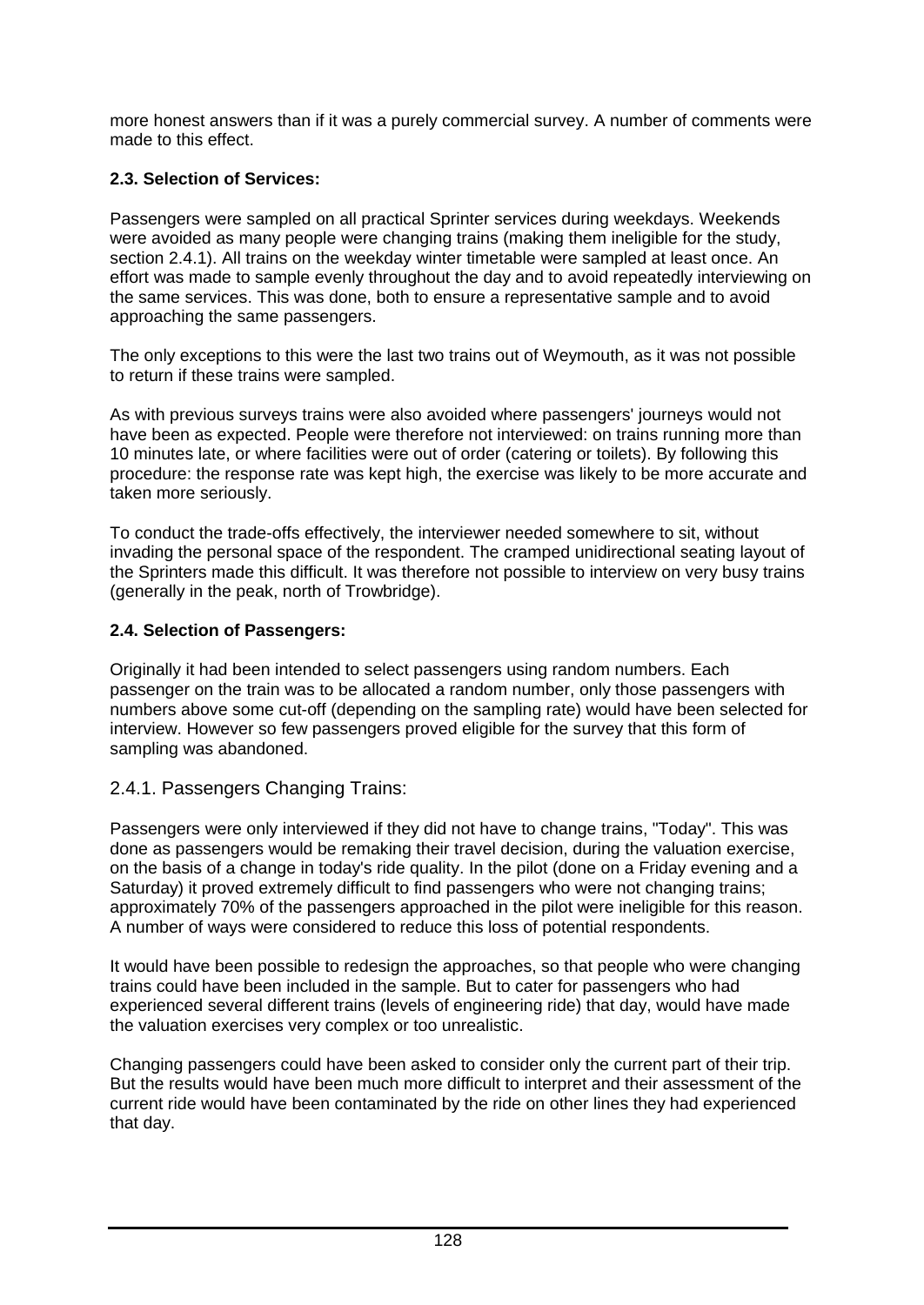The approaches could have been altered so that they considered totally hypothetical trips though previous research has shown such designs to be significantly less accurate (section 5.3).

Finally a new line could have been selected, where there were fewer people changing. Such a line would need to have been associated with similar engineering ride levels as the Bristol to Weymouth line and long enough journey times to allow trade-offs to be completed. As mentioned earlier (section 2.2) there were few such lines available.

It was therefore considered unwise to redesign the approaches and impossible to change the line. The solution adopted was to do the final survey on weekdays, when there was expected to be fewer changing passengers. The real survey was also done during the winter timetable (with fewer services) further reducing the numbers of interchanging passengers. These actions meant that the proportion of passengers lost because of this filter, fell to only 30-40% in the real interviews.

During the pilot, it seemed that respondents were finding it disconcerting to be given the introduction to the survey and then left because of the filter question. As a result of this difficulty, rejected respondents were asked some further questions (and the answers written down) to make the process seem less sudden. Respondents were usually asked where they had changed and where they got on the train originally. Obviously using this approach increased the time taken to sample respondents.

# 2.4.2. Approaches Referring To The Previous Train:

All potential respondents were asked whether they could remember travelling on an old D.M.U. (shown in a photograph). If people could not remember the old train, the interview was terminated, as respondents had to recall the previous train to be able to value its engineering ride. During the interviews, this filter question was expanded, to also ask whether the previous ride was any rougher or smoother than today; as some people could remember the old train, but not its engineering ride. Some passengers even suggested, that the old D.M.U.s were smoother than the Sprinters. All respondents who could remember the previous level of engineering ride were asked to value it (chapter four).

Newness effects have been contained, or even eliminated, as the replacement Sprinters were not introduced from new - they were transferred from other lines. There was also a six month gap between the first introduction of the cascaded trains and the valuation interviews.

It is believed that other interference effects were controlled by comparing ride between similar types of stock (chapter seven). It would not have been wise to compare perceptions of ride between an InterCity 125 and an old D.M.U. Ideally only Class 150/2 Sprinters would have been selected for the interviews, as these present the worst Sprinter passenger environment (in some ways poorer than the old D.M.U.s). Such a comparison would have helped to further reduce interference effects. However it did not prove possible to concentrate solely on one type of Sprinter. This may slightly increase the variation in the results (section 2.2).

It was noted when using the photographs to refer to the old D.M.U.s, that some respondents seemed to have difficulty in concentrating on the ride of the old train. This was less of a problem in the depth interviews, completed earlier in the research (chapter four). The most likely explanation of this difference would be recall difficulties. The depth interviews were done quite soon after the introduction of the new stock; with the valuation interviews, the new stock has been gradually introduced over the last year. It is also likely that users of the London to Bournemouth line travel more frequently, increasing their experience of the old stock.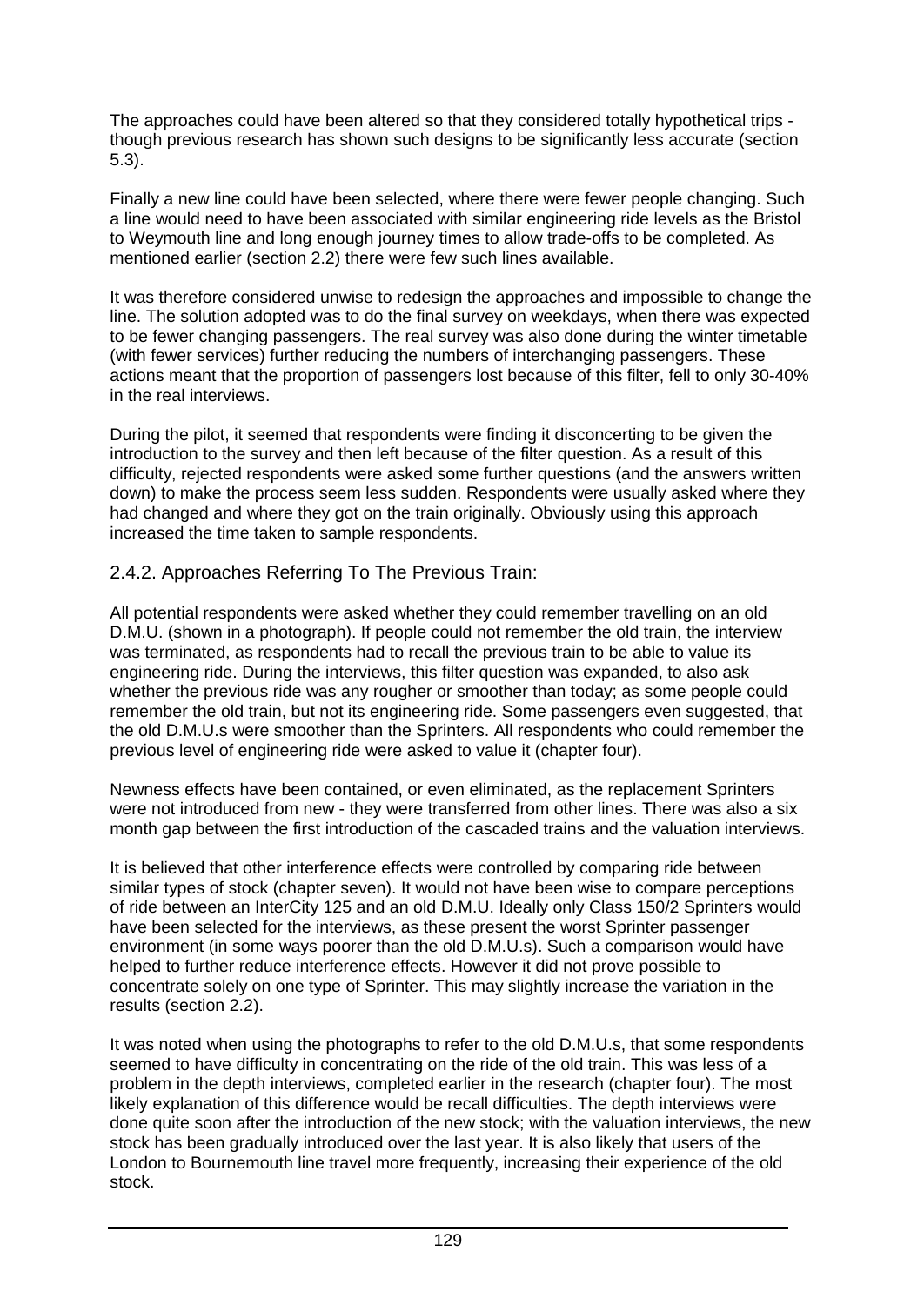The photograph based trade-off was intended to be applied, where Sprinters and old D.M.U.s were running side-by-side in sufficient numbers for everyone to have recent experience of both. But this would have meant conducting these interviews on a different line from the other approaches - greatly increasing the time taken and making the results incompatible. This means that some degree of recall error has been introduced into this trade-off's results, though there will now be smaller Newness effects and fewer teething problems (associated with new services).

With both, "Previous train" based approaches the old D.M.U. was always referred to as, "The train in the photograph", to avoid using emotive words, like old and new. Each respondent was shown photographs of inside and outside of the old trains to assist recall. The photographs were carefully taken during previous surveys, ensuring that the units were portrayed in a neutral condition. But even with the care taken over these pictures interference effects may be accentuated by the images of attributes other than ride. It is believed that any interference effects generated by these photographs is likely to be smaller than the errors caused by leading descriptions and poor/incorrect recall.

### 2.4.3. Other Issues:

Passengers were not interviewed if they were travelling on a free pass; as the idea of paying more or less for the current trip would be unrealistic. Care had to be taken in the phrasing the free-pass question, so as not to infer that the passengers was travelling illegally. Very few people were found to be were travelling on passes.

To make sampling more effective, all three types of questionnaire were carried and those with the most restrictive sampling criteria (the previous train based techniques) were given out first. So if a passenger could remember engineering ride on the old D.M.U, he was given either a stock replacement questionnaire, or a photograph based trade-off. If a passengers could not remember the ride of the old D.M.U, they were given a textual scale trade-off.

### **2.5. Sampling Bias:**

# 2.5.1. The Need To Identify Bias:

When conducting research into consumer preferences, we would ideally like a sample that is representative of all potential product users (the whole population). Time and money constraints mean that this is not usually possible. It is important, as far as possible, to identify any groups that are under-represented in the sample, to see how this may affect the results of the study. There are a number of such groups in the valuation sample.

### 2.5.2. Sources Of Bias:

Firstly, it was decided in previous stages (chapter seven) that a household based valuation of ride would not be attempted. This means that infrequent rail users (mostly car owners/users) will be under-represented. Previous work (chapters six and seven) suggests only a weak positive relationship between the severity of ride ratings and frequency of rail use. Attempts to produce a model based on personal and trip characteristics (chapter nine) showed no significant relationship between respondent's ride valuations and their frequency of rail use.

Passengers making journeys that involved changes were not included in the survey. It may be that these passengers were more fatigued and thus had different values of ride. No direct evidence has been produced in the research, to confirm or deny this. What can be said is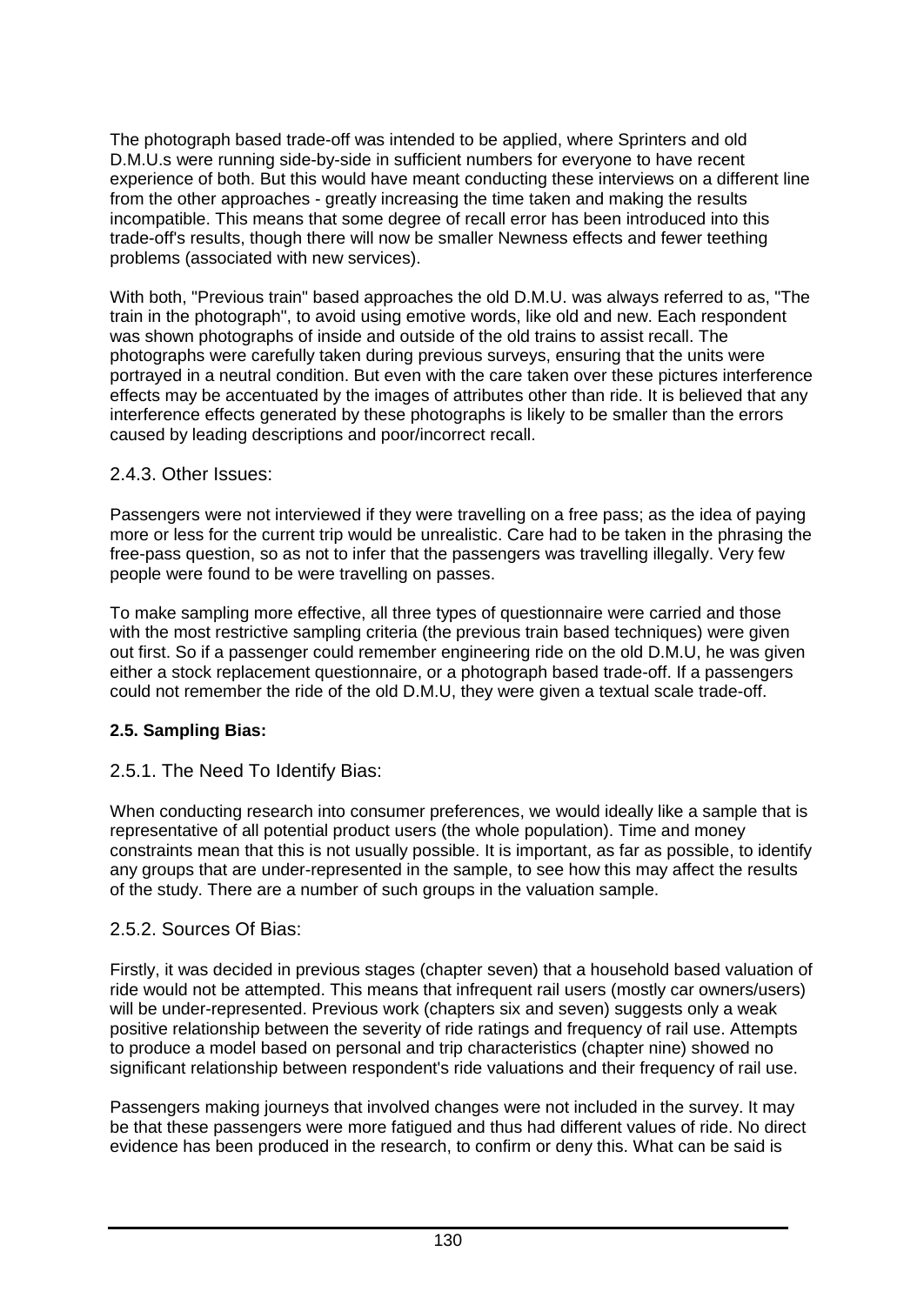that the relationship between trip length and ride assessments (chapter seven) as well as that between trip length and ride value (chapter nine), proved insignificant.

Passengers who could not remember the ride on the old D.M.U.s were excluded from the previous train based approaches. To make sampling more productive (section 2.4.3) these passengers were often given textual scale trade-offs. These people may have been less frequent travellers with different views. Previous work (chapters six and seven) has suggested that infrequent users may be slightly less critical of ride, though no significant relationship was found between people's ride values and their frequency of rail use (chapter nine). The textual scale trade-off sample probably has a greater representation of infrequent users than the two previous train based approaches. The results of the textual scale trade-off may therefore be slightly less critical than the others.

Passengers travelling on free passes were not interviewed, but this is unlikely to affect the results as very few were encountered.

Those who refused to be interviewed may have had different opinions. Intuitively one would expect such people to be more critical of ride, but no evidence is presented for this. As so few people refused to be interviewed this effect can be safely ignored.

The last two trains out of Weymouth were not sampled. But very few people used these trains and so it is not expected to have affected the results.

Weekend travellers were not sampled. One would expect more leisure trips during weekends and also longer trips characterised by changes of trains. As stated previously no evidence can be found for the effects of interchange on passengers' ride values. The relationships between trip length and ride assessments (chapter seven) as well as that between trip length and ride values proved insignificant (chapter nine). No significant relationship was found between passengers' ride values and their trip purpose (chapter nine). However there was an indication (chapter six) that passengers on work trips are more critical of ride.

Passengers were not interviewed when the train was crowded. Peak users, who are likely to be slightly more critical of ride (chapter six) would be under-represented because of this. This bias should to some extent counteract the one discussed previously.

The stock replacement questionnaires tended to be given to passengers on busier trains and making shorter trips. This would suggest that the ride assessments generated from this exercise were slightly more critical than the others.

#### 2.5.3. Conclusions:

The difficulties of sampling meant that the planned sample sizes of a hundred each for the trade-offs and two-hundred for the stock replacement approach had to be halved. The original sample sizes were clearly impractical under the circumstances.

From the discussion above it is clear that there are a number of biases in the valuation samples. However from previous work (chapters six and seven) few of the biases are likely to have significantly affected the results. Although there are indications that certain groups are more/less critical of ride, these biases seem to counteract each other and none of the groups showed significantly different values of ride (chapter nine).

#### **2.6. General Questionnaire Design:**

Great care was taken with the design of all three questionnaires to ensure that they looked interesting and professional. All questionnaires were set out on headed paper and printed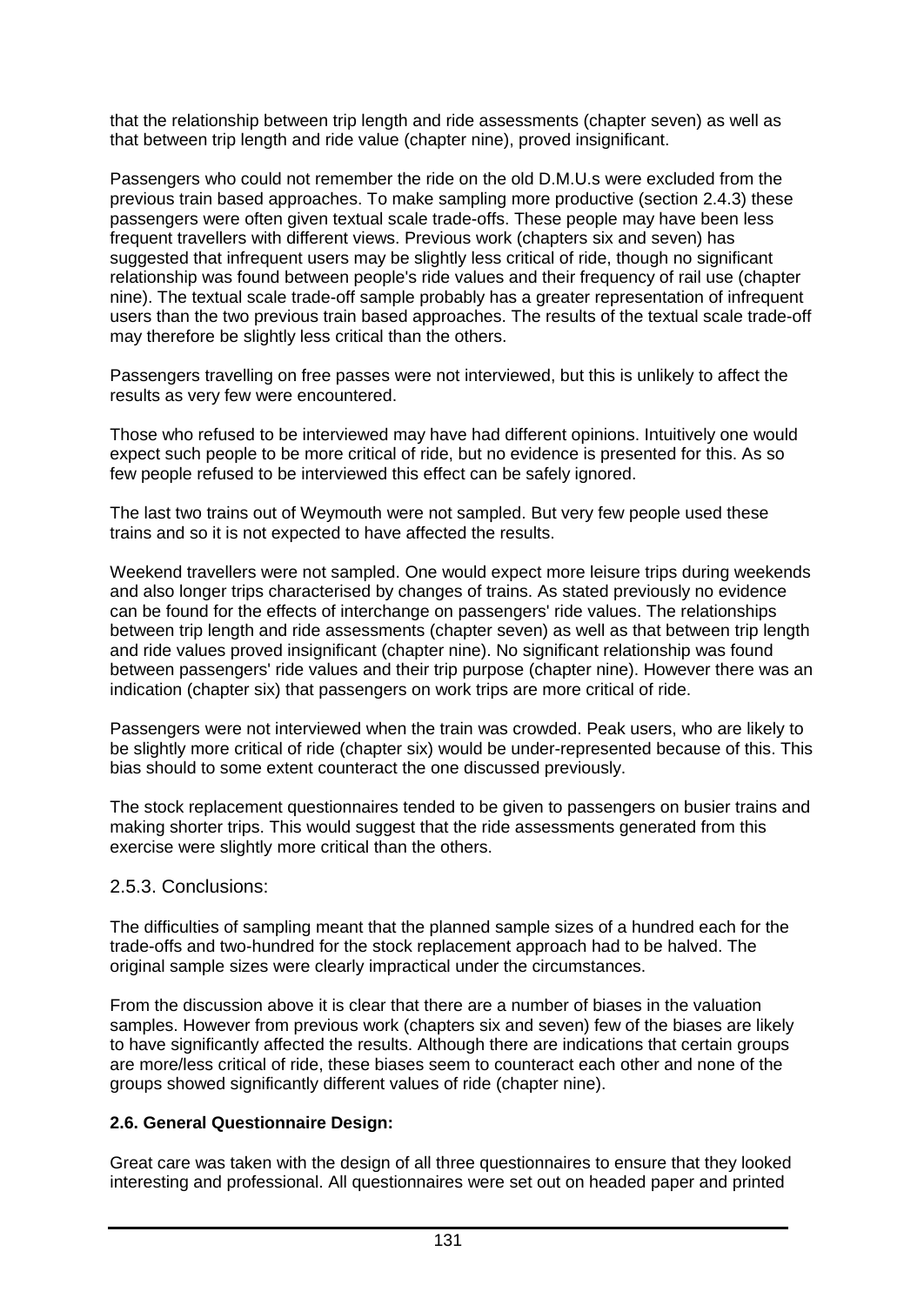onto coloured card. Each approaches' questionnaire was coloured differently, so that they could be easily distinguished by the interviewer. Printing onto card also made it easier for respondents to write without support, ensuring that answers could be easily interpreted during coding.

Once selected all respondents were asked preliminary questions about their: age, sex, trip purpose and frequency of rail use, this information was used later in the construction of a model.

# **3. ECONOMIC BACKGROUND:**

### **3.1. The Utility Model:**

The additive utility model illustrated below (based on those used conventionally, see chapter three) was adopted as the foundation for all three valuation exercises. It is hypothesised that an individual gains some benefit from moving to another location, from this is deducted the disbenefit associated with travel to the other location. For example, someone may gain X utils from going to the cinema in the next town, but loses Y utils in travelling there. If the value of X - Y exceeds the value of the alternative courses of action (for example, watching T.V. at home) that trip will be made. It is therefore assumed, from basic microeconomic theory, that the consumer adopts the solution which maximises his utility (chapter three).

The disutility associated with the travel involved in any course of action, is an additive combination of the utilities associated with the attributes that make it up.

# FIGURE 8.1: THE UTILITY MODEL.

|               | - Ride, - Fare, - Journey Time, |
|---------------|---------------------------------|
| UTILITY = $f$ | - Other Attributes,             |
|               | + Benefit from moving           |

For the analysis to be successful we must be able to control certain factors in the model. "Other attributes" are held constant by stating that all unmentioned factors are the same as the current trip. "Benefit from moving" is controlled across the alternatives, by only comparing different ways of making the same trip. Thus in the trade-offs by examining the way overall utility varies along with the levels of ride, fare and journey time, we were able to determine the relative importance (value) of each attribute in the choice process.

### **3.2. The Relationship between Demand and the Values of Attributes:**

Two forms of ride valuation approach have been developed, each of these produces different types of result. The stock replacement approach gives a result in terms of the change in demand for a service that would result from a change in ride quality. The trade-off approaches generate results in terms of the financial value of individual attributes.

At this stage it is therefore important to clarify the relationship between the demand for a good or service and the value of changes in individual attributes that make up any good or service.

From basic economic utility theory we can state that demand is the quantity of a good/service (choice) that will be bought at any given price. Further that a consumer will demand the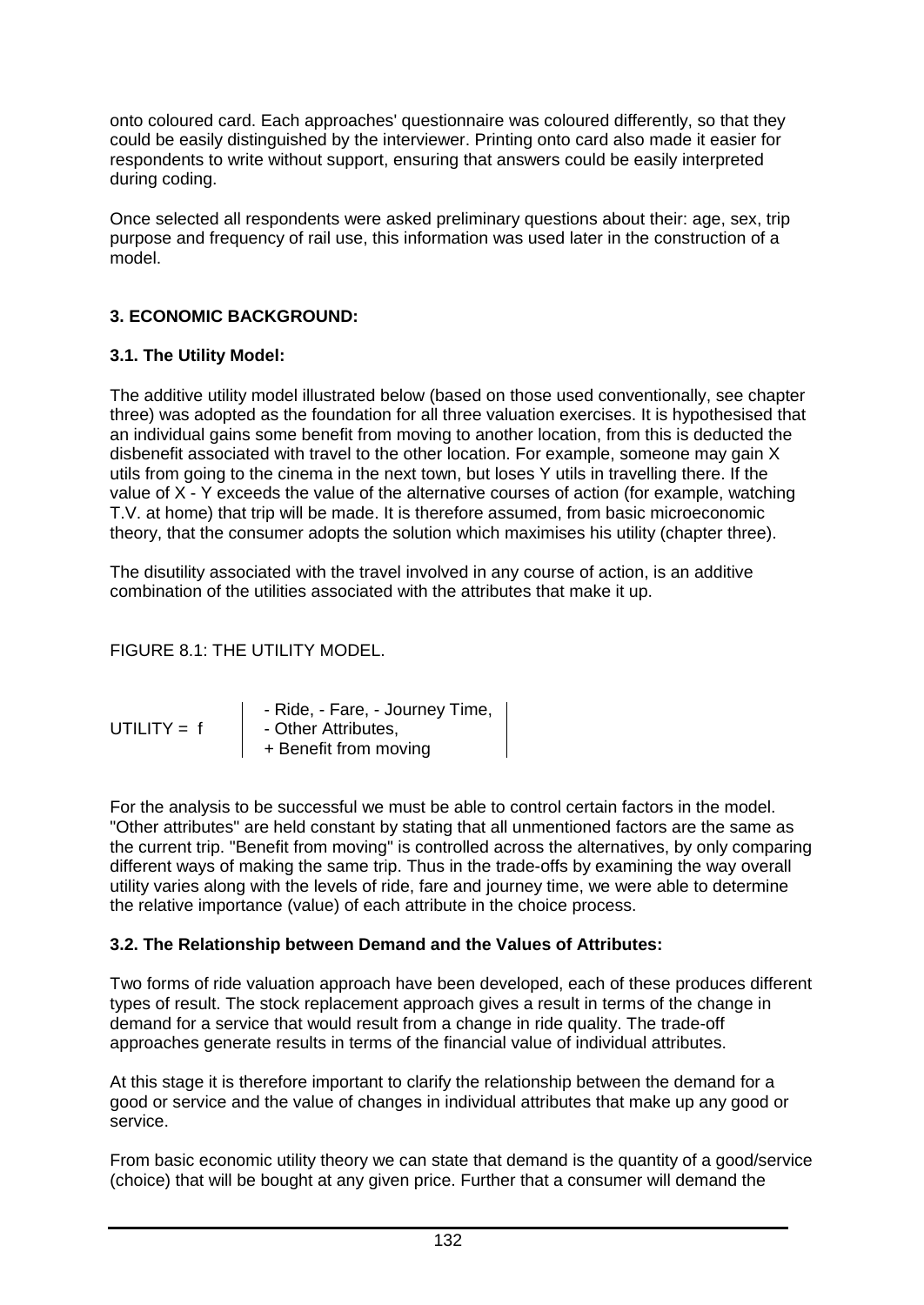choice which yields the maximum amount of utility. The utility associated with any choice is some combination of the utilities associated with the levels of the various attributes that make it up. Thus any change in the level of an attribute is likely to change the overall level of utility associated with that choice. The size of this effect depends on the value consumers place on changes in that particular attribute. Thus if an attribute is changed that has a high value with consumers, the overall level of utility and thus demand for that particular choice will be affected more than if an attribute with a low value were changed.

# **4. VALUATION OF RIDE AFTER A SIGNIFICANT CHANGE IN ROLLING STOCK:**

This method was explained in detail earlier (chapters three and five). This approach attempted to establish a value of a change in engineering ride, by seeing how many of the current passengers would be lost if ride quality was reduced to some specified level. Respondents were asked to think back to when they made the decision to travel today. They were then asked whether they would still make today's trip, if they had expected the ride to be like that of an old D.M.U. This question was phrased in a way that should reduce interference effects (chapter five). The proportion that would no longer make today's trip, would allow us to produce an indication of the value of ride.

To make the exercise as valid as possible there are a number of factors that had to be accounted for.

For this exercise to be successful we needed a line where Sprinters had completely replaced a fairly standard fleet of old D.M.U.s. It was therefore clear to respondents' what the old trains were. Ideally the replacement would have been completed two or three months before the interviews, reducing Newness effects and ensuring that all respondents expected to travel on a Sprinter, "Today". If the replacement happened too long ago recall error would cause the assessments to be unreliable. There is clearly a trade-off here between recall error and Newness effects.

The line selected for the valuation broadly fulfilled these needs, though there were one or two old D.M.U.s still running occasionally. As these old trains only ran to cover for failures and on small sections of the route very early in the morning, this is not expected to have affected the results.

The six month gap between the introduction of Sprinters and the valuation interviews was probably too great, as some passengers had difficulty in recalling ride on the old trains. This problem was accentuated as most respondents used the service infrequently. This infrequent use may mean that not all respondents had expected to travel by Sprinter. Nevertheless the long lag after Sprinter introduction should mean that most people had expected to be using the new trains. Anyone who did complete the questionnaire and had expected to be travelling on the old D.M.U. would probably have stated that the reduction in ride quality would not affect their trip - which is a valid response.

The stock replacement approach was so straightforward that the questionnaires were designed for self-completion. Each respondent was left a photograph of the old train and a questionnaire, these were collected later in the journey. After rewording the main question during the pre-tests this approach was successful.

The low expected value of ride (chapter two) meant that only a small proportion of the sample would no longer make today's trip. This meant that a large sample was required for this approach to be successful. As we were dealing with a large change in engineering ride it was decided that a sample of between a hundred and a hundred and fifty would produce an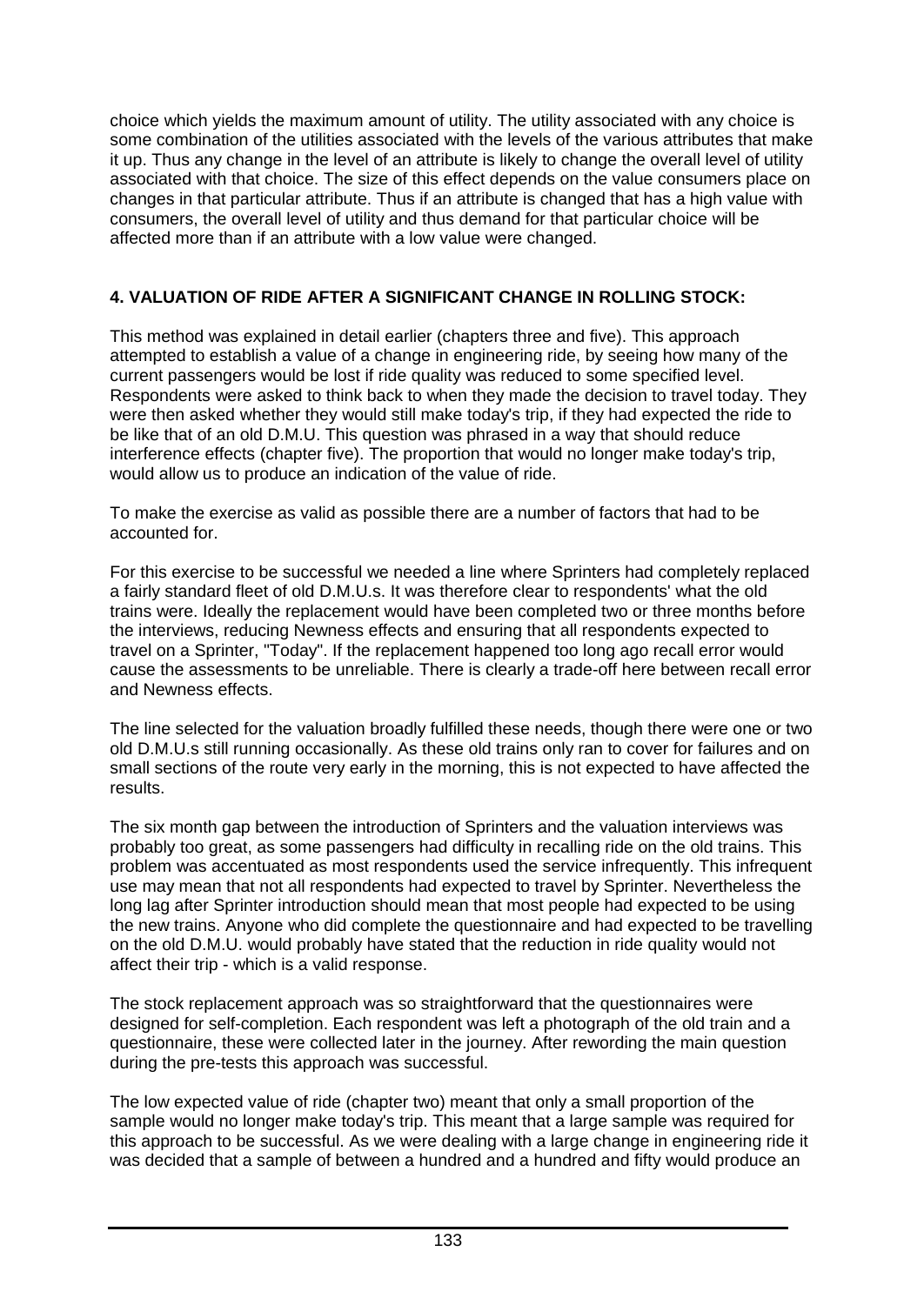accurate result. The questionnaire was very straightforward and suitable for self-completion (appendix eleven) so a sample of this size was considered attainable.

## **5. PRINCIPLES OF TRADE-OFF ANALYSIS:**

## **5.1. Foundation:**

Trade-off analysis is based on the premise that people gain utility from consuming goods and services, in this case travelling by rail. This utility associated with a good/service is the sum of the utilities associated with its various attributes, for example: journey time, comfort etc. Individuals' resources are finite and they thus have to choose between alternative goods and services. Each person chooses by selecting the good/service that maximises their utility (Laidler (1981)). From this it follows, that it should be possible to simulate the choice process under controlled conditions and extract from individuals the utility value associated with any attribute of a good/service.

## **5.2 Implementation:**

The choice process is usually simulated, by giving selected individuals a series of hypothetical goods/services (options) each with different levels of attributes. Individuals are then asked to choose between the options, causing them to trade-off attributes for each other. In this thesis the options are a series of rail journeys and ride quality is one of the attributes to be traded by respondents. As this form of stated preference design is more efficient than revealed preference, samples can be smaller than would otherwise be the case (Bradley (January 1988)).

Respondents can compare options by: choosing between pairs (choice), giving a rating to each (rating) or ranking the options in terms of favourableness (ranking). If rating or ranking methods are used, we have to assume that the highest rating/ranking constitutes first choice (Louviere (January 1988)). The latter two methods do not produce actual choices and so it is argued that the results may be less valid than sets of choices made by respondents (Louviere (January 1988)). It is believed that ranking and choice are the easiest for respondents, making them more accurate (Green and Srinivasan (September 1978)). But choice tasks are more difficult to design and less efficient than rating or ranking. Rating produces more information than ranking and when coupled with a continuous (utility) scale, the results are more amenable to regression. Although regression can be applied to ranked data (with rank being the dependent variable) the results are not as valid as with a (metric) rating dependent variable (Aaker and Day (1986)).

## **5.3. Design:**

To design a trade-off, one initially selects the attributes and levels of attributes. The next stage is to decide on the experimental design - the number of different options (combination of attributes) to be assessed. The design can either use repeated measures (with each respondent assessing a number of options) or cross-sectional measures (with each respondent assessing only one option). A substantial amount of among-person variation is expected in consumer preferences (Green and Srinivasan (September 1978)) so trade-off analysis is generally carried out at the individual level. With repeated assessments a model is calibrated for each individual, the form of the model is generally the same for all individuals though the parameters vary between them (Green and Srinivasan (September 1978)). The resulting values are aggregated to represent the sample (and estimate the population). With a cross-sectional approach a model is calibrated across the respondents.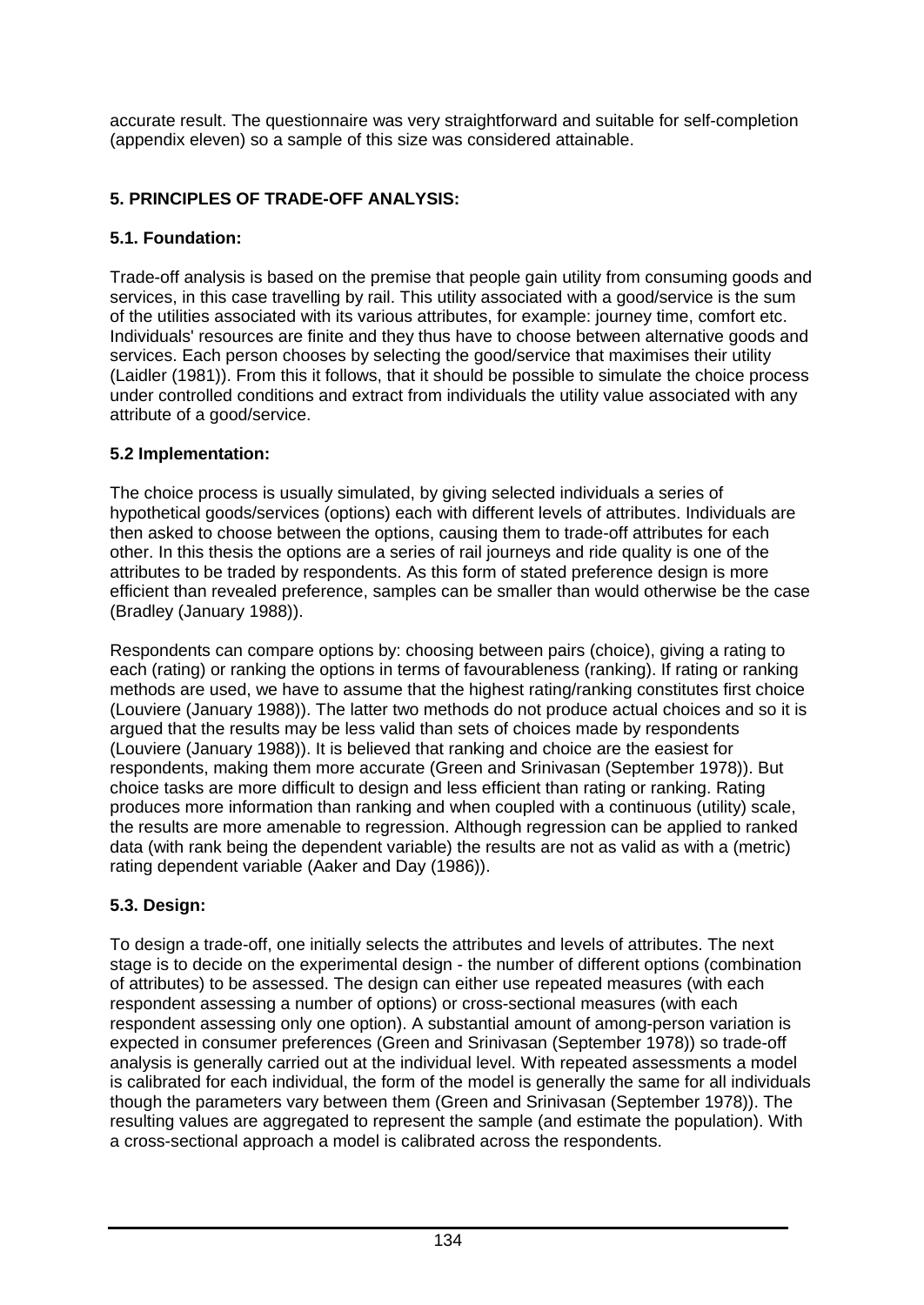Green and Srinivasan (September 1978) describe a number of possible experimental designs and the difficulties associated with them. Obviously the more data that is collected, the greater (cet.par) the accuracy of the results. For the best results we must maximise the  $n/T$  ratio, where n is the number of options evaluated and  $T$  the number of of attributes (Green and Srinivasan (September 1978)).

Ideally a full factorial (all possible combinations are presented) orthogonal (no correlations between attributes) design is chosen, as this maximises the accuracy of parameter estimation. But such a design is rarely possible as it requires too much effort from respondents - a design with three attributes each with three levels would require the assessment of  $(3 \times 3 \times 3)$  twenty-seven options. The number of comparisons required from each respondent, must be kept to a minimum to avoid boredom/fatigue (resulting in lower accuracy) and to keep the response rate high (Green and Srinivasan (September 1978)). For these reasons most trade-off research uses fractional factorial approaches, which with careful design can still be orthogonal.

As far as possible the design should present options that are not dominated. If the result of a comparison is dominant (with all attributes the same or better, or all the same/worse) little is learnt from the exercise. With a rating approach dominant options compress other ratings on the scale, reducing the difference relative to the measurement error (Bradley (January 1988)). It has been found that choices between competitive options are more interesting for the respondent, resulting in more accurate responses (Bradley (January 1988)).

To achieve an orthogonal design, it may be necessary to add some dominant combinations into the exercise. This also allows a test for irrational responses (Barnard et al (January 1988)). But care must be taken with this, as orthogonal designs can present unbelievable combinations of attributes - causing respondents to make inaccurate assessments.

To obtain valid responses, the attribute levels must be close to the respondent's experience, or be related to the current trip (Kroes and Sheldon (January 1988), Fowkes and Wardman (January 1988), Barnard et al (January 1988), Bradley (January 1988), Green and Srinivasan (September 1978)). It is also important that the options are realistic (Bradley (January 1988), Green and Srinivasan (September 1978)) or the results will not be valid. Respondents would, for example, find it difficult to believe that an InterCity 125 has a greater journey time than an old D.M.U.

Contrasts between options should be typical, so that results can be applied to other populations. Options should be presented to respondents in random order to counteract order effects (Barnard et al (January 1988)).

Ideally face-to-face interviews should be used, as the tasks can be complex and this allows the survey form to be customised (Kroes and Sheldon (January 1988)). It has been found that respondents find options with more than three attributes difficult to understand and the results may be unreliable (Barnard et al (January 1988)).

A design will be more efficient if the attributes are presented at levels at which respondents will be willing to trade (Bradley (January 1988)). It would be no use asking a respondent to trade a 50% increase in fares, for a 5% reduction in journey time. Attribute values should be rounded to the nearest five, as respondents have been found to report cost/time differences in these units. Preliminary work is important to determine attribute levels and choice contexts (Bradley (January 1988)). It is important to minimise complexity, as people give the most reliable results when assessing changes in only two or three factors simultaneously. Generally the more complex the exercise, the greater the error (Bradley (January 1988)). Greater complexity tends to to cause respondents to abandon trading choice rules (Bradley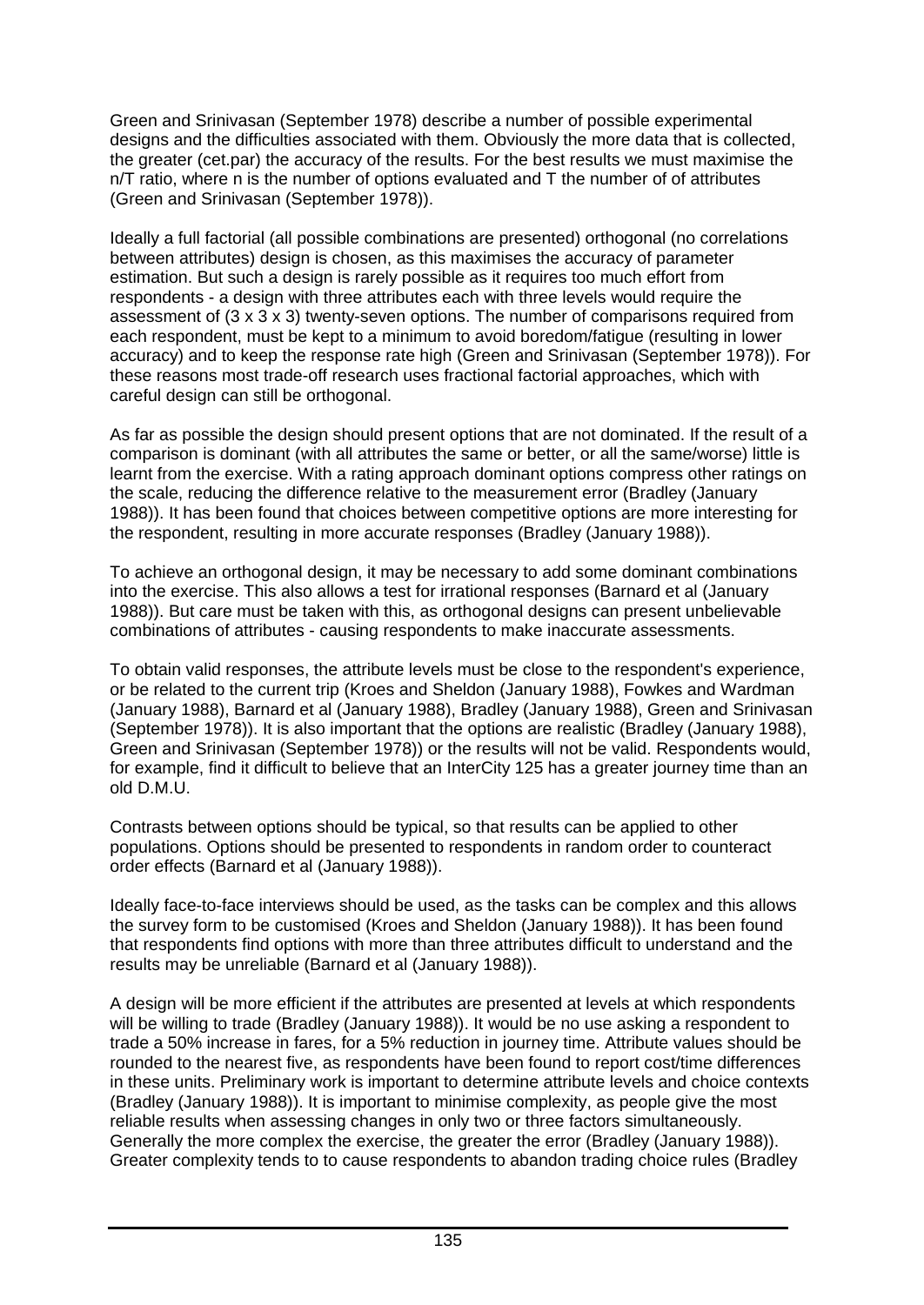(January 1988)). Bradley suggests starting respondents with the simplest tasks as a warm up (perhaps not using the results) but this is likely to lead to order effects or fatigue/boredom.

With repeated measure designs, respondents are usually presented options on a series of stimulus cards - allowing the presentation sequence to be varied with respondents, to counteract order effects. It has been found that the importance of an attribute can be related to its position on the stimulus card (Green and Srinivasan (September 1978)) this order must therefore also be varied. Pictorial based approaches have been found to produce quicker results, as they reduce information overload, make the task more interesting and increase the homogeneity of perceptions across respondents (Green and Srinivasan (September 1978)). However the attributes studied in this thesis are not amenable to pictorial representation. Pictures may also convey unexpected signals to respondents, which may interfere with the attributes being measured (Green and Srinivasan (September 1978)).

Once a design has been finalised it is very important to pre-test it to ensure that it is working as expected (Green and Srinivasan (September 1978)). De-briefing after piloting is important to identify any difficulties with the design (Bradley (January 1988)).

## **5.4. Analysis:**

Utility values are usually extracted using: MONANOVA, Maximum likelihood, or (metric or non-metric) regression techniques - depending on the nature of the data and the availability of software (Kroes and Sheldon (January 1988)). Metric regression is the most readily available and can be used, if a utility measure is generated as a dependent variable. Models can be estimated for individuals, as well as groups of individuals, if respondents do enough trade-offs.

The use of repeated measures can cause statistical problems (Kroes and Sheldon (January 1988)). For example, using regression with repeated measures (Groebner and Shannon (1985), Aaker and Day (1986), Open University (1976)) can result in hetroscedasticity (where the variance of assessments is not constant) and autocorrelation (where residuals are correlated) producing inefficient and/or inaccurate parameter estimates. Making inferences about the population from the standard F and t tests is not appropriate with repeated measures; as repeated assessments from one individual will show less variation than a group of independent assessments from several individuals (on which the tests are based). This incompatibility would make the results seem more accurate than they really are. The difficulty of making population estimates can be avoided when a number of individuals give repeated measures (as is usually the case). When a number of individuals are involved the mean and standard deviation of the individuals' estimated utilities can be calculated - from these population estimates can be obtained. This technique has been found to work very effectively in the simulations (section 6.4).

In choosing between techniques, "As a practical matter most analysts use regression analysis to obtain attribute weight utilities since it provides very similar results (to other techniques) and is much easier and cheaper to use than an iterative procedure" (Aaker and Day (1986)). Aaker and Day (1986) also note that studies comparing the alternative methods of trade-off data analysis typically find that the estimated utilities are, "Largely similar".

Cattin and Wittink (July 1989) have recently completed a survey on the commercial use of trade-off analysis - investigating trends since the techniques were first developed. They report median sample sizes of three-hundred (clearly not possible within the scope of this research) and a median number of judgements per respondent of sixteen (not possible with unpaid respondents on a train). The median number of attributes used in the analysis is eight.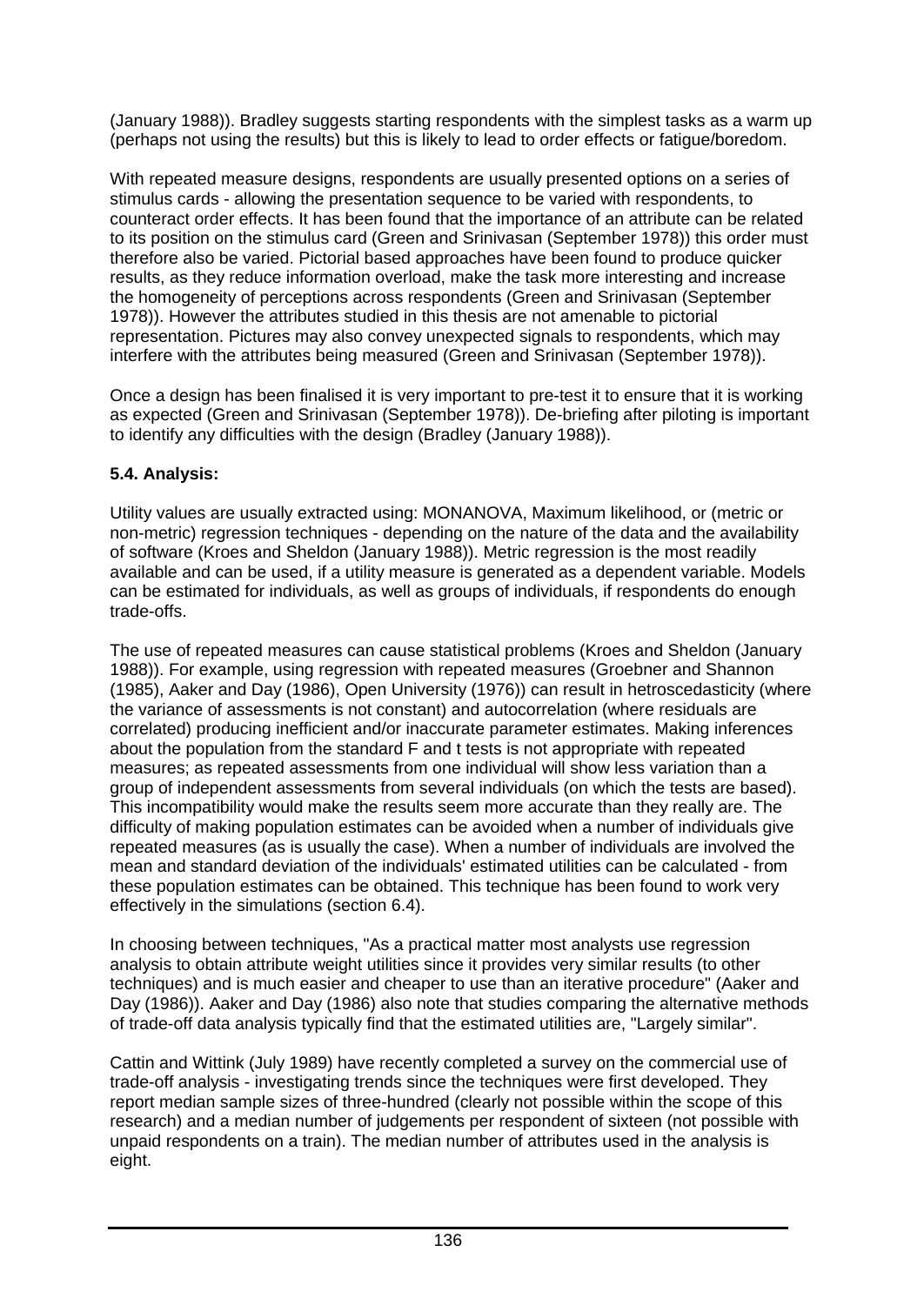Cattin and Wittink (July 1989) state that there is an increasing tendency to use interactive computer programmes, with respondents, to establish attribute values. The use of computers provides: more flexibility, a more interesting task for the respondent, built in checks for consistency, and immediate results. However the cost of the equipment means computerised data collection would be unsuitable for this research. There has been a move away from ranking towards rating approaches and an increasing reliance placed on regression for the analysis of the results.

## **5.5 Critique:**

Louviere (January 1988) criticises some of the assumptions of trade-off analysis. He makes a distinction between judgement and real choice data, stating that these are not necessarily the same. Difficulties have been reported in mode choice comparisons, respondents may try to justify their current mode, or air grievances by complaining about it (Bradley (January 1988)). But this should not be a problem when comparing alternatives services for one mode. Louviere also states that the utility specification may not be additive - there may be interactions between attributes or non-additivities. The existence of nesting and elimination strategies can invalidate the analysis. Such processes may mean that subsets of choice do not give the same results, as the full set of options. Trade-off models can give false results: as they assume that respondents have full knowledge of the alternatives, there is no bias in the estimated parameters, individuals are transitive and consistent, and there are no other constraints to cause respondents to fail to choose the maximum utility solution.

However Louviere (January 1988) later states that there is considerable evidence of the external validity of these techniques. It has been found that predictions of behaviour from aggregate trade-off models correlate well with the behaviour of aggregates of real people other than those studied.

The possibility of errors mean that it is important to check the accuracy of any designs developed in this thesis. This can be achieved by looking at the results of dominant choices and by comparing any results to those of previous work.

## **6. THE GENERAL TRADE-OFF DESIGN:**

## **6.1. Introduction:**

The previous discussion above and the peculiar circumstances of this investigation, meant that the following procedures were adopted.

## **6.2. Number and Levels of Attributes:**

The only attributes this research is specifically concerned with are ride and fare (as this allows us to establish a financial value of ride). However to establish the validity of the tradeoff results, it was decided to include another attribute with a known value. The most effective such attribute, as it is not correlated with ride or fare and has been studied in detail, is journey time. Although an exact value of journey time has not been established a sufficiently well defined range has emerged to allow meaningful comparisons with the thesis results. It was therefore decided to use these three attributes in the trade-off. A further reason for including an extra attribute into the trade-off was so that ride did not stand out too clearly as the attribute we were interested in.

Each option displayed all three attributes, though each attribute did not always vary between options. However it was important that more than one attribute was varied between options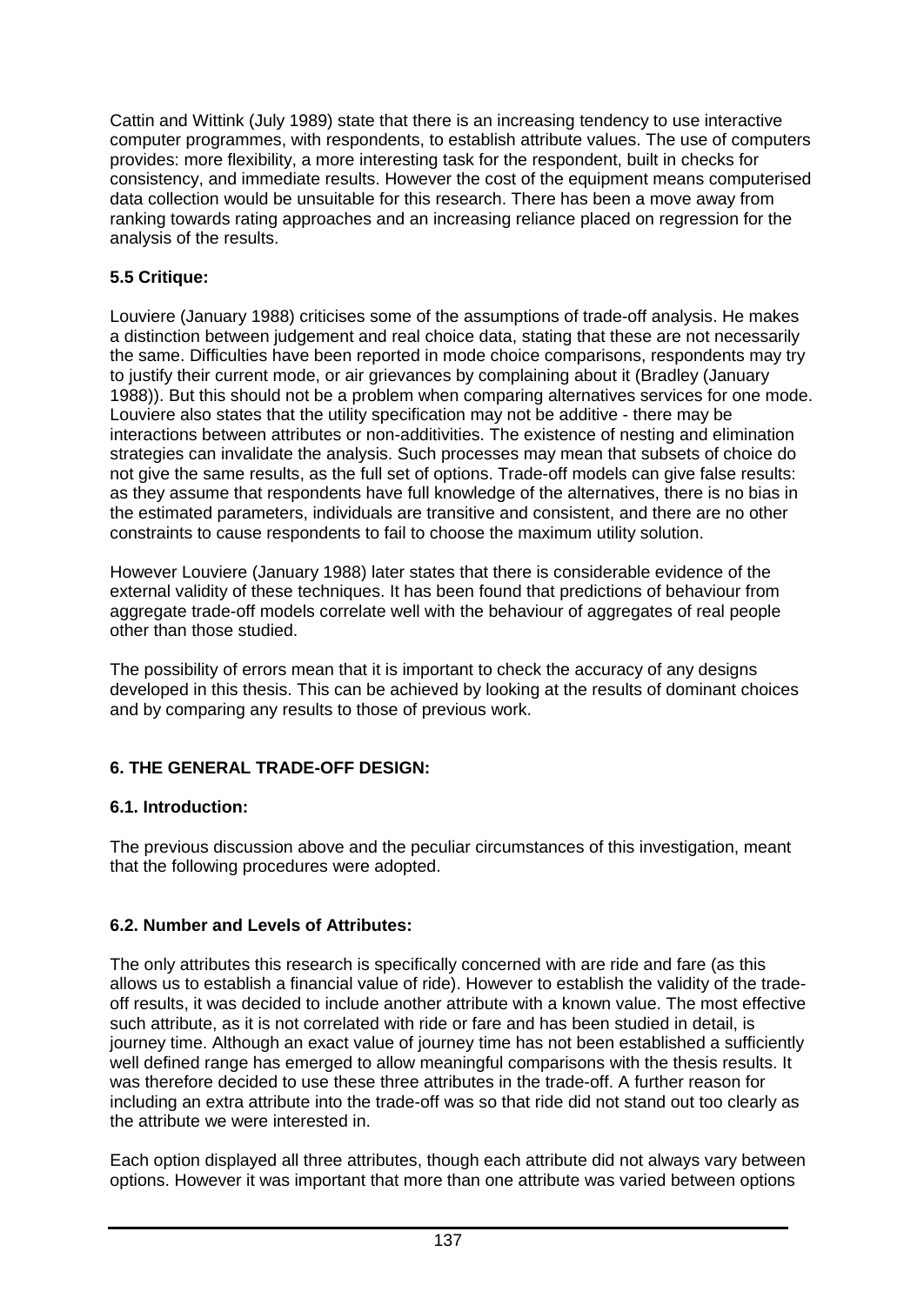(as far as possible) to further disguise our intentions. Further attributes could have been added for this reason, but the increase in complexity would have outweighed any other advantages (section 5.3). Two engineering levels of ride were presented (only two clear levels were established during the previous work - chapter seven) these were based on the 150/2 Sprinter and the old D.M.U.s. There were three levels of fare and journey time - the current levels, one above and one below.

The exact levels of the attributes presented to respondents were determined from the values extracted by previous work in this area. To ensure an efficient design it was important that the levels of the attributes presented caused respondents to trade. It was difficult to do this with ride, as little was known about its value - the only available information was from M.V.A. (chapter two).

We know that the three jumps on M.V.A's ride scale were worth 0.99% (level 1-2), 2.33% (2- 3) and 3.69% (3-4) of fare for second class passengers. The major difficulty with these values is that they are not associated with any engineering measures of ride. We therefore had to approximate the value of the change in ride between an old D.M.U. and a Sprinter (on the Bristol to Weymouth route). On M.V.A's scale the ride on an old D.M.U. would be approximately level one, "Rough ride with frequent jerks sufficient to spill drinks from a cup". The Sprinter would be similar in ride to the Mark 3 coaches on which M.V.A's passengers were interviewed and so should fall between levels 2 and 3. This would suggest the ride improvement between the old D.M.U. and the Sprinter is worth roughly  $0.99\% + 1/2(2.33\%) =$ 2.17% of fare.

The journey time elasticity for Provincial is approximately -0.4, while the fare elasticity is approximately -1 (British Railways Board (1986)). From these elasticities we can say that a given % change in journey time is worth  $40\%$  ( $(-0.4/-1) \times 100$ ) of the same % change in fare.

The expected size of the ride value meant that the difference between fare's and journey time's levels had to be very small, for respondents to trade these attributes with ride. Although the trade-off was designed with these values in mind, it was robust to wide variations in these values (shown by simulation, section 6.4).

## **6.3. Choice of Assessment:**

## 6.3.1. Priority Evaluator:

One way to establish a value for a change in engineering ride would be to use a priority evaluator technique, similar to that developed by M.V.A. (chapter two) but with improved ride descriptions. But M.V.A. applied this technique on an InterCity route, a priority evaluator may be difficult to apply in the context of this thesis. A priority evaluator is perhaps too complex to use on many Provincial lines where journeys are likely to be shorter. Provincial trains are also more cramped and do not generally have tables where which such equipment could be set out.

## 6.3.2. Chosen Approach:

It was decided to base the trade-off design on an adapted rating approach, which incorporated elements of ranking and choice. Each respondent produced six ratings (section 6.4) based on the current trip and five alternatives. The alternative options were rated relative to the trip currently being undertaken by the respondent (placed at the centre of the scale). Assessments were related to the current journey, as this was relevant to the respondent and fresh in his mind.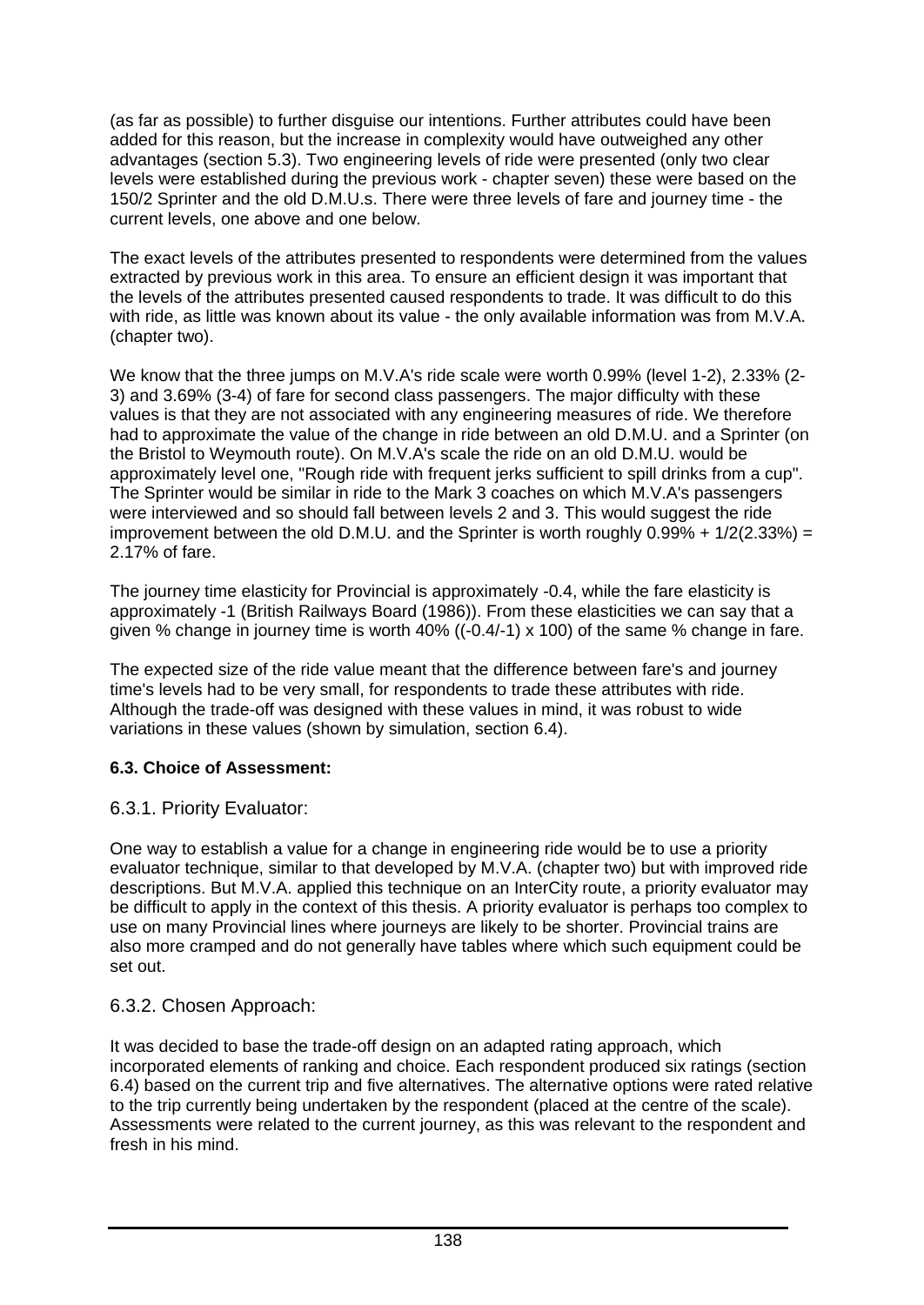The idea of relating all the options to one base case was expected to make the rating task easier for respondents. This design, being nearer a choice, should be more realistic and thus accurate. All five rating scales were closely placed side-by-side allowing respondents to rank the options in order of preference as well as indicating the size of the difference between ranks. The output from this design was also easily analysed with multiple regression. With each respondent doing multiple assessments it was easier to produce effective disaggregate models later on.

Originally it had been intended that each respondent would only compare one alternative to their current trip, so that only a cross-sectional design would be developed. This was thought useful as: it removes the problems of repeated measures in regression, there would be no order effects, less effort would be required of respondents (keeping the response rate high and each assessment more accurate), the exercise could be designed for self-completion and a full factorial orthogonal design could be used.

It was decided to give each respondent multiple assessments allowing both forms of calibration, as repeated measures benefit from less interpersonal variation and need fewer respondents. Repeated measures also allow the development of more effective disaggregate models. Finally, it was found that a semi-factorial orthogonal design was just as accurate as a full factorial orthogonal design (section 6.4).

The above points meant that it was too risky to proceed with a cross-sectional design alone. A cross-sectional calibration was still tried using one different assessment from each respondent. To make the cross-sectional calibration orthogonal, the sample sizes should have been in multiples of five (section 6.4) but in practical terms this was impossible to ensure.

## 6.3.3. Customisation Of Trade-Offs:

The trade-off options were to be customised for each individual according their current trip and the overall experimental design. This approach was used in the pilot, but for the reasons discussed below it was not possible in the final interviews.

Each respondent's journey time and fare were established from the first part of the questionnaire. Ideally 2.17% would then have been added/subtracted from the fare and (-1/- 0.4 x 2.17) 5.43% added/subtracted from the journey time to produce the high/low fare and high/low journey time levels. But the need to rapidly calculate these percentages by hand during each respondent's interview, meant that more easily calculated figures (2.5% fare and 5% journey time) were used in practice. These values were then rounded to the nearest five units (down for fare and up for journey time). If respondents were travelling on period tickets (Rover/Season) the new fares were to be based on the overall value of their ticket, as this would be more relevant to the respondent than the equivalent daily value (this never occurred during piloting).

Using this customised approach it was hoped that the exercise would be more realistic, relevant to the passengers experience and thus more accurate. Unfortunately a number of difficulties emerged during the pilot which meant that customisation had to be abandoned.

The small percentages used and the effects of rounding meant that the customised fare and journey time levels varied little between respondents. It became clear during the pilot that the whole trade-off procedure was too long (the task took each respondent seven to ten minutes). Some respondents were finding it difficult to concentrate over this period. Customising the cards meant that each respondent had to wait while their fare and journey time was read from their questionnaire, trade-off levels calculated and then written onto each of their cards. The need to do this quickly meant that the correct rounding up/down for each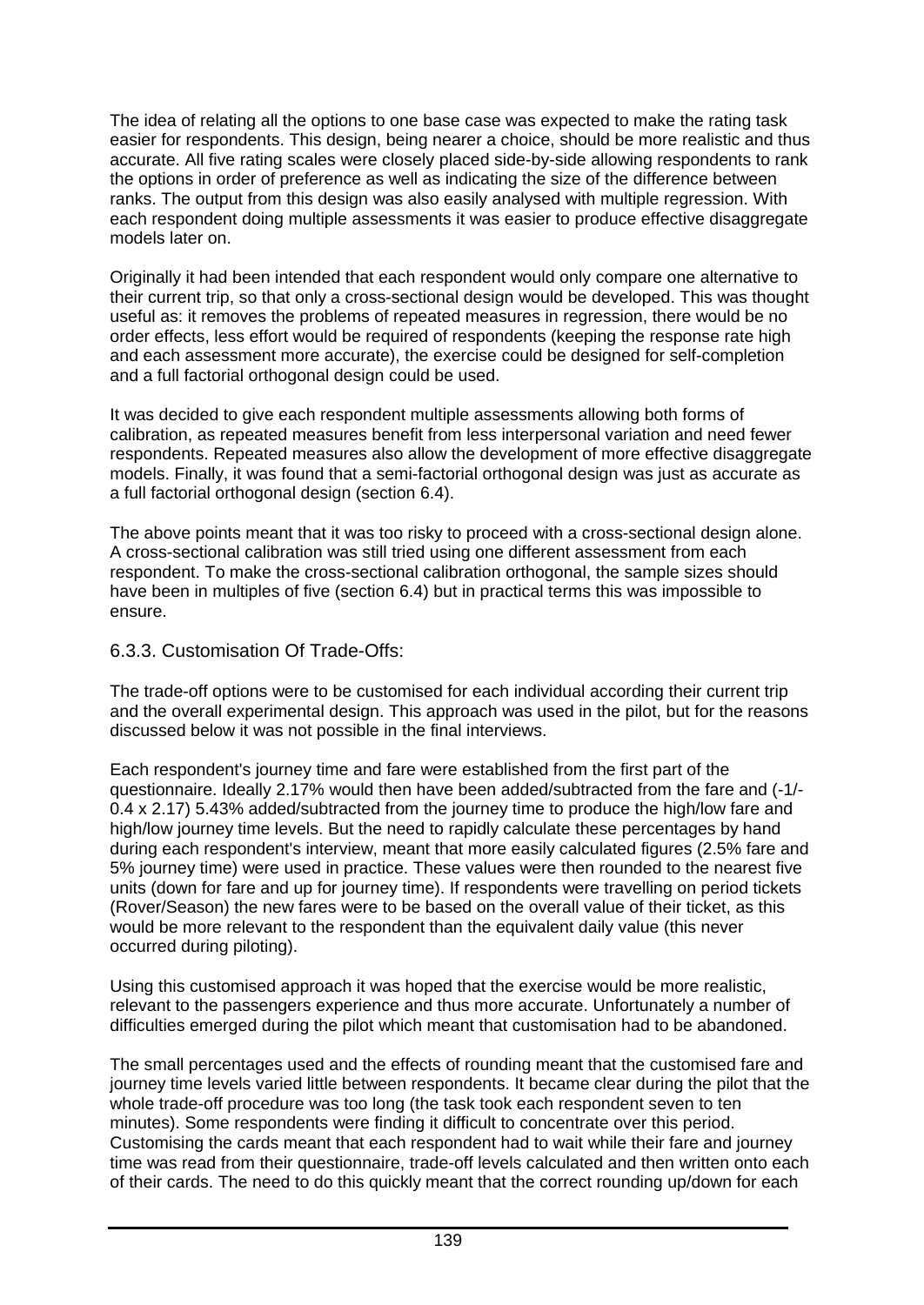attribute was not consistently done. A programmable calculator was sometimes carried in an attempt to make the calculations quicker and more accurate, but it made little difference.

It is important when interviewing on a train to minimise the intrusion on passengers. This is best achieved by working systematically through a coach without having to return for supplies. Enough equipment therefore has to be carried to allow this; the use of customised cards limited the number of trade-off sets that could be carried. Removing customisation greatly reduced the amount of material that had to be carried and the amount of photocopying. Further the clarity of the handwriting (without proper support) could make the trade-off cards more difficult to understand.

For these reasons it was decided to abandon the customised trade-off design. Although it would have been possible to calculate the custom fare and journey time values, whilst the respondent was filling in the questionnaire; this would have meant looking over the respondent's shoulder while they filled in the questionnaire, which is not generally possible without being intrusive.

Standard attribute values were therefore presented to respondents in the final survey. These levels were determined from the average journey lengths and fares established during the pilot (a very small sample). The fare change was plus/minus fifteen pence and the journey time plus/minus five minutes. These levels proved very successful.

Each respondent was still asked their fare and journey time, as this allowed us to establish the percentage change they were considering in the standardised trade-off.

Alternative levels of fare and journey time were stated as differences from the current levels (for example, 15p extra) rather than absolute values (for example, new fare £5). This was expected to make the task easier for respondents.

## 6.3.4. The Rating Scale:

The above discussion meant that the rating scale was bipolar: the centre of the scale represented a journey as good as today, while the extremes represented journeys better or worse than today. Ratings were produced on a continuous graphic scale similar to those developed earlier in the research (chapter five), but uses three anchors. The central anchor represents the utility associated with the current trip, while the other two suggest an improvement and a worsening.

Originally positions on the rating scale were to be coded from minus five to plus five with, "No difference from today" being coded as zero. But it was found during the pre-tests, that respondents were much more precise. During testing interviewees were encouraged to talk about the task while completing it, from this it was clear that some respondents were discriminating by as little as two millimeters. This level of discrimination is equivalent to a forty-five point scale scored as +22/-22.

Pre-test responses were measured at both levels of precision and the results were found to be best when measured at the two millimeter level. Obviously measuring some peoples responses at this level could suggest variation that does not exist. But overall two millimeters appeared to be a sensible level of discrimination and so was used for the final analysis. The fact that such a change could be made so easily after the collection of data is one of the strengths of a graphic scale. It would clearly be impossible to have a discrete scale with enough anchors to work at this level of precision.

The scale's anchors were originally, "No difference from today" in the centre, "Much better than today" at the top and, "Much worse than today" at the bottom. But it was found that the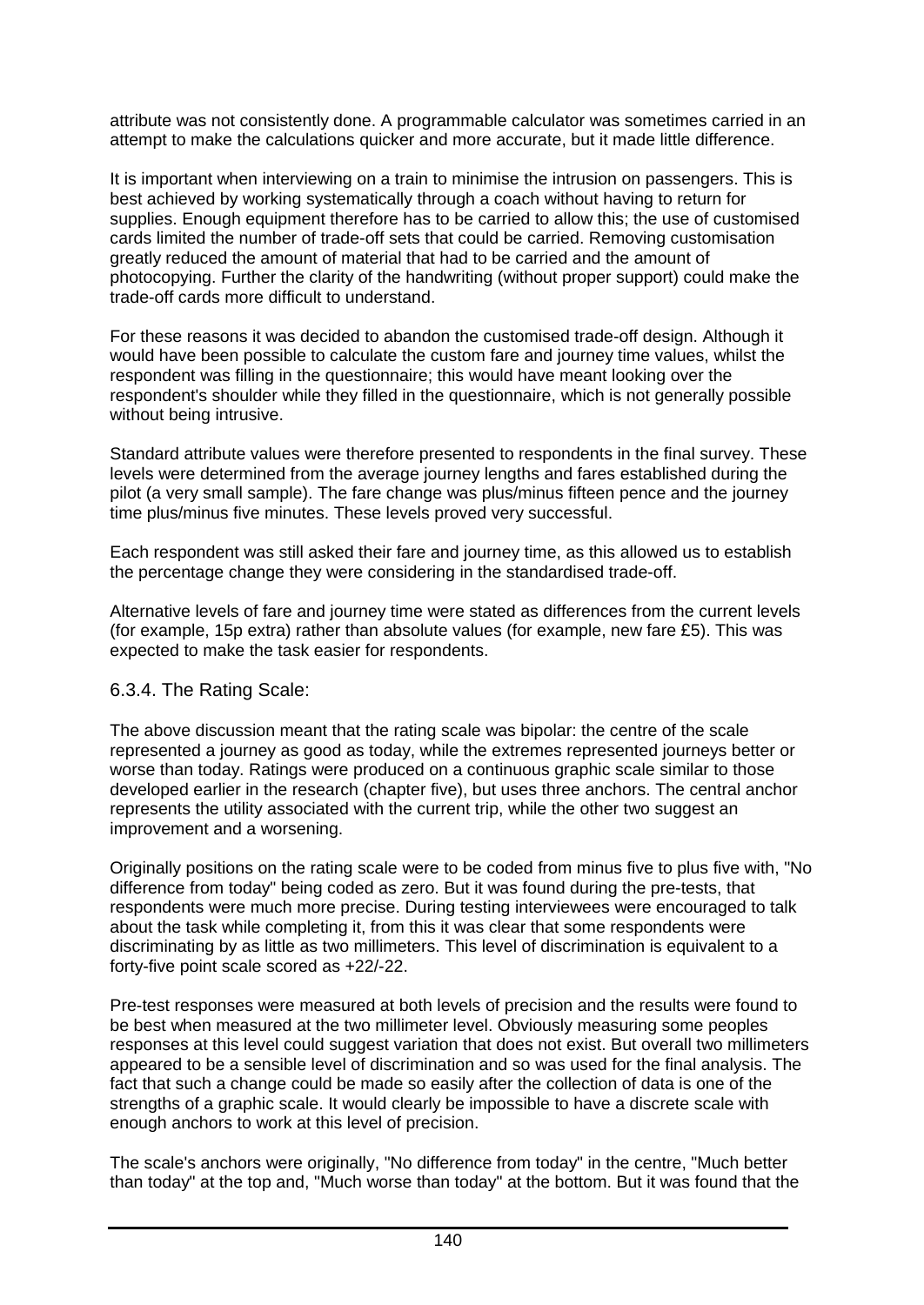top and bottom anchors were too extreme, causing some bunching of assessments towards the centre of the scale. For this reason the, "Much" statement was removed from the top and bottom anchors.

Experience from the final survey suggests that these anchors would be changed once more, if the technique were used again. The scale that was used is shown on the left in figure 8.2, while the modified version is shown on the right. The scale would have been improved by emphasising, "Than" today as a number of respondents interpreted the scale wrongly and tried to rate today's trip relative to the one on the card. Some respondents took the anchors to mean that better/worse ratings could only be placed at the extremes of the scale. It would therefore have been better to have the anchors on the side of the scale, approximately halfway down.

## FIGURE 8.2: ALTERNATIVE GRAPHIC SCALES.



## **6.4. NUMBER OF OPTIONS AND SIMULATION:**

6.4.1. Introduction:

A simulation was developed on a spreadsheet to test the effectiveness of various experimental designs, which are developed in this section. The simulation operated by generating sets of imaginary choice data, that could be investigated using each experimental design. The accuracy with which each design was able to reproduce coefficients (representing the value of the attributes) could then be established.

## 6.4.2. Experimental Designs:

With three attributes (Ride, Fare and journey time) at two, three and three levels respectively, a full factorial design would involve presenting eighteen (2 x 3 x 3) different options to respondents. The use of attributes with different levels makes this an asymmetric design. The benefits of a full factorial design are that it is orthogonal (with no correlation between the attributes) and that all main and interaction effects can be estimated from the results. But as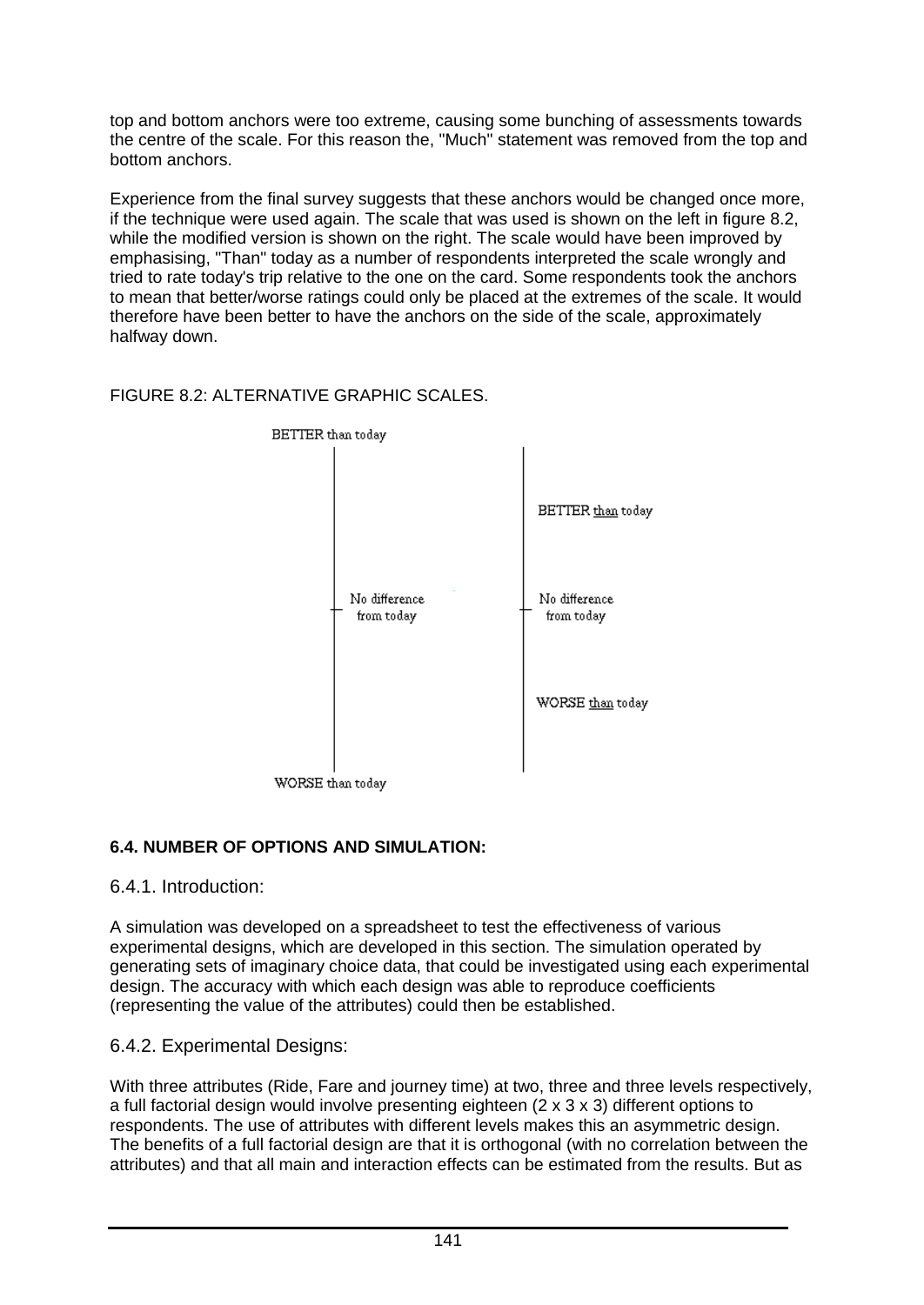it was intended to ask each respondent to assess all options, this design was clearly unacceptable. This was especially the case when using unpaid respondents on a train. The full factorial design is shown below:

| <b>RIDE</b> | <b>FARE</b>      | <b>JOURNEY TIME</b> |
|-------------|------------------|---------------------|
| 0           | 0                |                     |
| 0           | Ω                |                     |
| 0           | O                | 2                   |
| 0           |                  | ∩                   |
| 0           |                  |                     |
| 0           |                  | 2                   |
| 0           | 2                | ∩                   |
| 0           | $\boldsymbol{2}$ |                     |
| U           | $\overline{c}$   | 2                   |
|             | 0                | ი                   |
|             | O                |                     |
|             | 0                | 2                   |
|             |                  | በ                   |
|             |                  |                     |
|             |                  | 2                   |
|             | 2                |                     |
|             | $\overline{c}$   |                     |
|             | $\overline{2}$   | 2                   |

#### TABLE 8.1: ORTHOGONAL FULL FACTORIAL DESIGN (A).

By following the rules outlined by Green (September 1974) it was possible to create a fractional factorial design which was also orthogonal. Using this procedure the eighteen options above can be reduced to six. One of these options (the null option) represents the current attribute levels and all options are rated relative to this. This means that only five options have to be individually presented to respondents, as the null option is automatically rated as zero. Using a fractional factorial design means that interaction effects can no longer be estimated from the results. However in this research we are only interested in finding the size of the main effects and so this loss of information is not important. The reduced design means that some dominant choices are presented to respondents, but these are few and they will allow a test of the validity of respondents' choices. The orthogonal fractional factorial design is presented below:

#### TABLE 8.2: ORTHOGONAL FRACTIONAL FACTORIAL DESIGN (C).

| <b>COLOUR CODE</b> | <b>RIDE</b> | <b>FARE</b> | <b>JOURNEY TIME</b> |
|--------------------|-------------|-------------|---------------------|
|                    |             |             |                     |
| B                  |             |             |                     |
| G                  |             |             |                     |
|                    |             |             |                     |
| <b>NULL OPTION</b> |             |             |                     |
|                    |             |             |                     |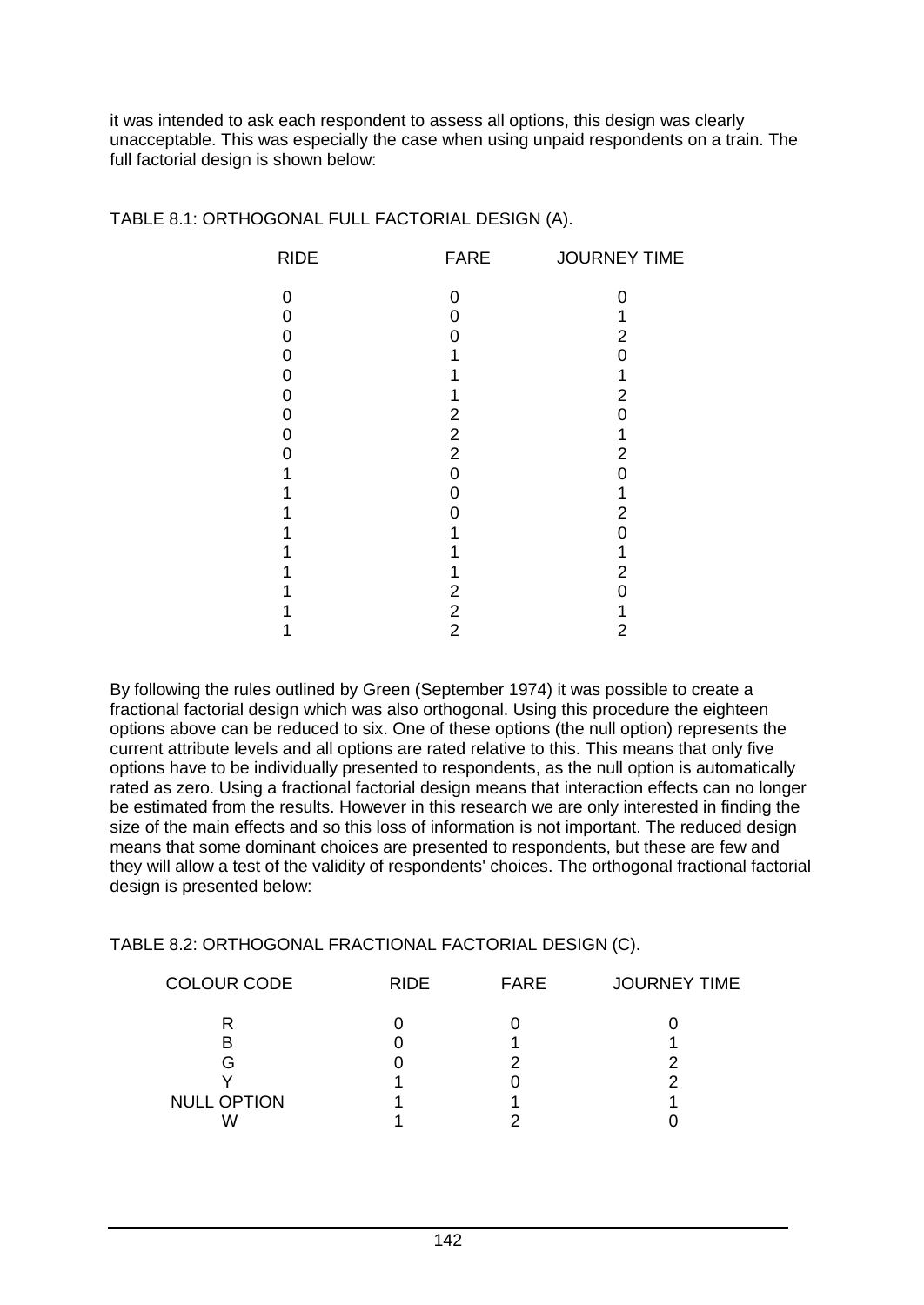A non-orthogonal fractional factorial design (B) was also developed that avoided dominant comparisons. Design (B) had the highest relative information content, but suffered from having correlated independent variables (B). The three designs were tested by simulating a number of responses on the spreadsheet model.

TABLE 8.3: NON-ORTHOGONAL FRACTIONAL FACTORIAL DESIGN (B).

| 2              |  |
|----------------|--|
| $\mathcal{P}$  |  |
| 2              |  |
| 2              |  |
| $\overline{2}$ |  |
|                |  |
|                |  |

## 6.4.3. The Simulation Procedure:

A number of different simulations were tried, all based on the equation below. This model states that the utility associated with any option, is an additive combination of the utilities associated with the ride, fare and journey time levels that make it up. This form of model is the most commonly used in trade-off analysis and is generally considered to be a valid representation of choice behaviour (chapter three and section 3).

#### FIGURE 8.3: SIMULATION MODEL.

| Ut = RW x Ride + RanW x (Ran -0.5) + Fare |                |
|-------------------------------------------|----------------|
|                                           | + Journey Time |

| Ut           | $=$ Utility of option.             |
|--------------|------------------------------------|
| <b>RW</b>    | $=$ Ride value weight.             |
| Ran          | $=$ Random number between 0-1.     |
| RanW         | $=$ Size of random effect.         |
| Ride         | $=$ Ride level -1 or 0.            |
| Fare         | $=$ Fare level -1, 0 or 1.         |
| Journey Time | $=$ Journey Time level -1, 0 or 1. |

In each simulation a series of options (or assessments) were presented on a spreadsheet. The above equation was used to generate an amount of utility for each level of every attribute within these options. An overall level of utility for each option could then be established. Utility values for each attribute were generated (figure 8.3) based on the level of each attribute presented (Ride), around this level was a variable effect (representing the variation between individuals) produced by random numbers (Ran -0.5). The relative importance of these two effects could be changed by weights (RW and RanW) in the equation.

The utilities generated by the simulation were interpreted in two ways. Firstly data was analysed as if each option was being considered by a different fictitious individual (crosssectional calibration). Secondly the analysis was done as if one individual had considered a series of repeated assessments (repeated measures). The random effect in the model was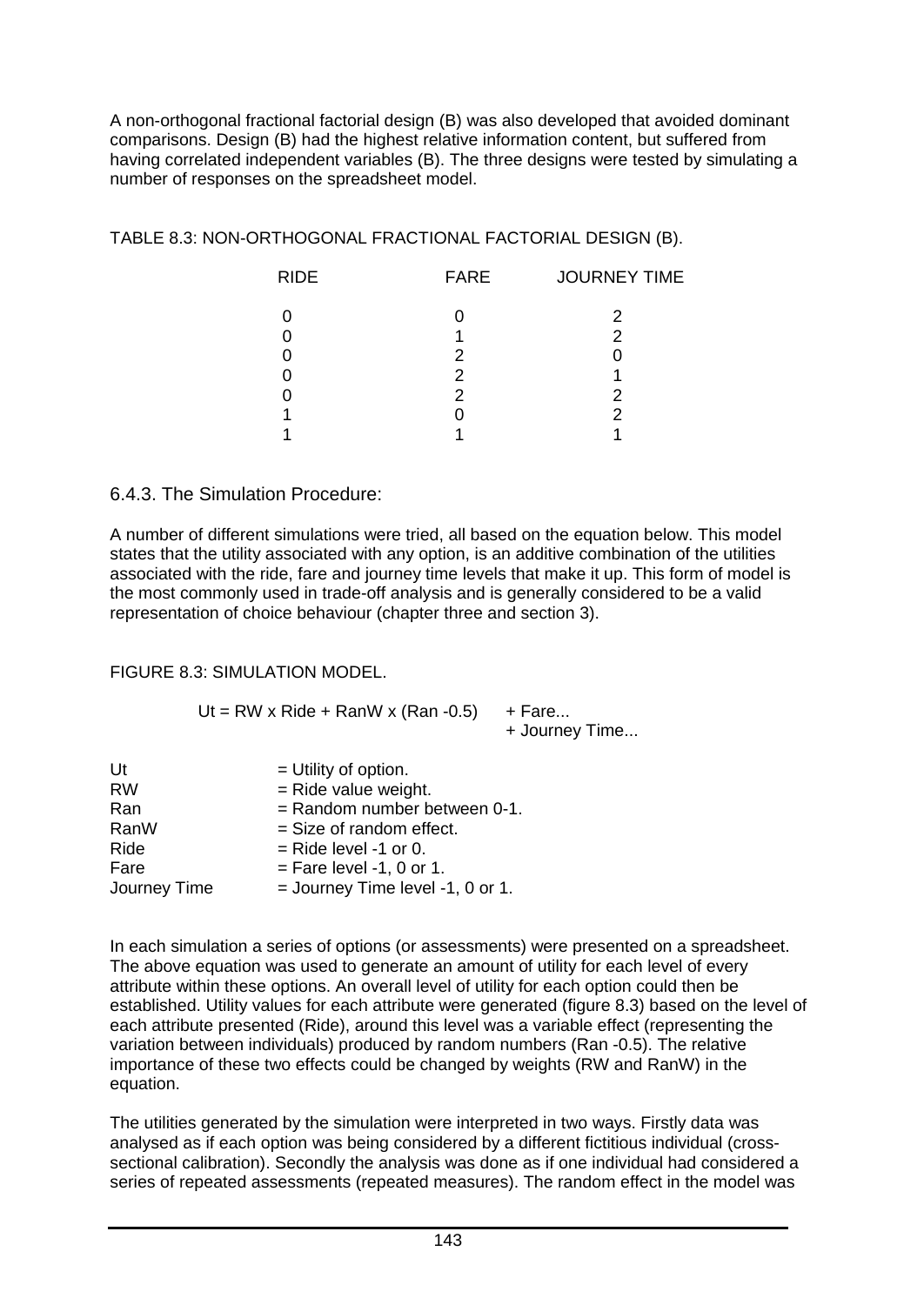of the same magnitude for both cross-sectional and repeated assessments. Although it is likely that a series of repeated assessments would show less variation than a series of crosssectional assessments; it is difficult to know how much less. Furthermore the main purpose of the simulation was to investigate the difference in the effectiveness of the various designs presented to respondents, rather than to establish the relative merits of a repeated or crosssectional implementation.

Option utilities were produced for a variety of sample sizes and with different levels of variation. As ride is the least tangible attribute, it was considered realistic to associate its utilities with a greater variation than with fare and journey time. The size of the variation used in most of the simulations, was based on that found during earlier ride assessments. For safety a pessimistic view of the expected variation was taken - the value being slightly greater than the most varied original ride assessments described in chapter seven.

In the final stage of the analysis the total level of utility associated with each option was regressed against the levels of the attributes presented, in an attempt to estimate the utilities associated with each attribute. The effectiveness with which these utilities are estimated indicates the efficiency of the experimental designs.

#### 6.4.4. Simulation Results:

The simulation results were compared on the basis of the R2 values and the standard errors of the estimated coefficients. For successful estimation the former must be maximised and the latter minimised. Tests were done to see the effects of: changes in the deviation of assessments, differences in the relative values of the attributes, the three different experimental designs and the bunching of assessments on the utility scale. The main results were:

#### TABLE 8.4: SIMULATION RESULTS.

#### A. ORTHOGONAL FULL FACTORIAL DESIGN: (108 assessments - cross-sectional)

Mean  $R2 = 0.66$ Standard Error: Ride =  $0.172$  Fare =  $0.106$  J. Time =  $0.106$ 

B. NON-ORTHOGONAL FRACTIONAL FACTORIAL DESIGN: (105 assessments - cross-sectional)

Mean  $R2 = 0.40$ Standard Error: Ride =  $0.218$  Fare =  $0.146$  J. Time =  $0.146$ 

(7 assessments - repeated measures)

Standard Error: Ride =  $0.684$  Fare =  $0.452$  J. Time =  $0.452$ 

C. ORTHOGONAL FRACTIONAL FACTORIAL DESIGN: (102 assessments - cross-sectional)

Mean  $R2 = 0.70$ Standard Error: Ride = 0.162 Fare = 0.100 J.Time = 0.100

(6 assessments - repeated measures)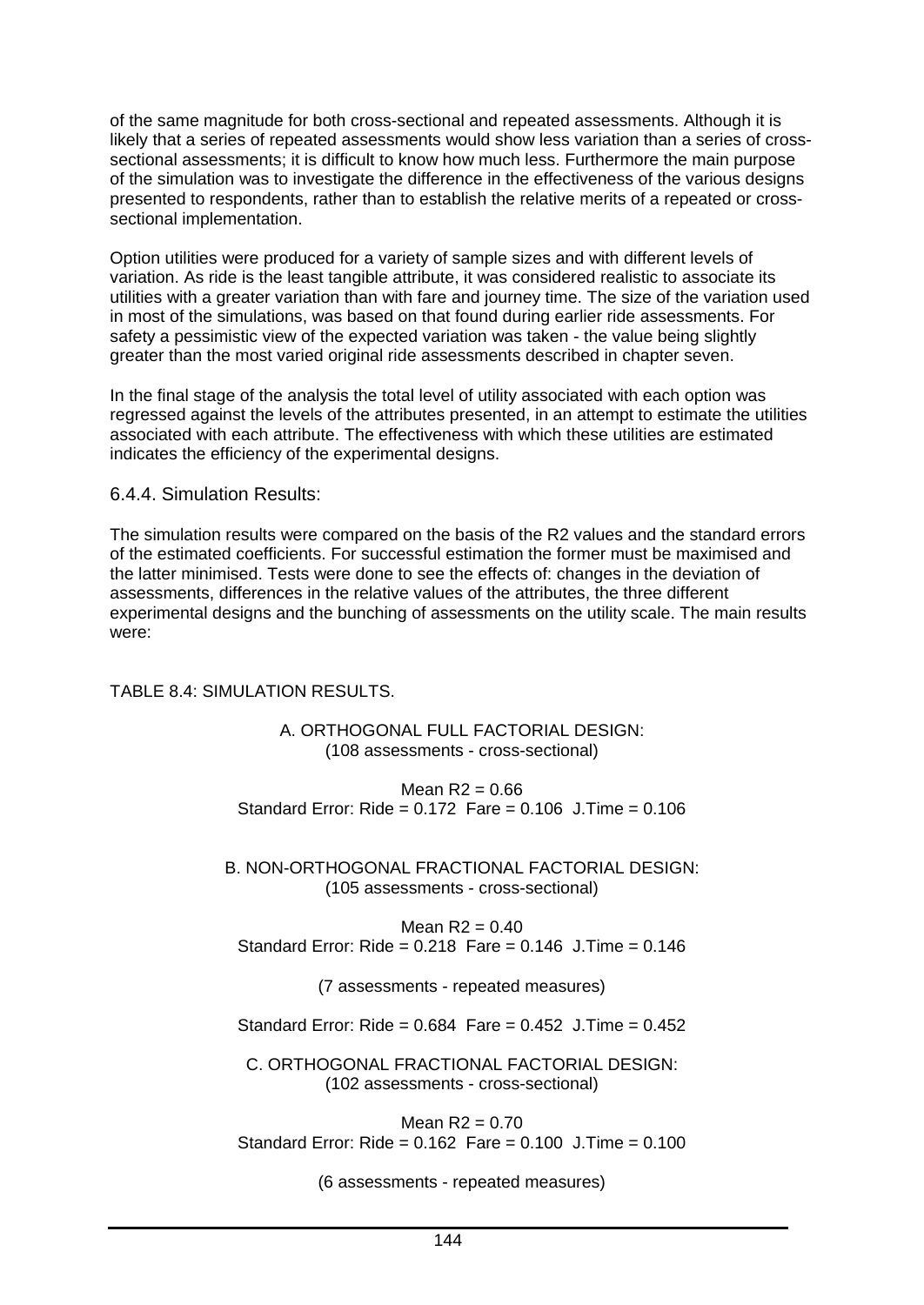The non-orthogonal design (B) was clearly the least effective at estimating the attributes' coefficients: this is a result of multicollinearity (correlations between the attributes). It was also apparent that the smaller orthogonal design (C) was just as effective as the full factorial design (A). Only the fractional factorial designs can be realistically used with repeated measures, which makes the orthogonal design (C) appear the most effective.

All the changes made during the simulations produced the expected results. The bunching of assessments (represented by small differences between the utilities associated with each option) was found to significantly reduce the quality of the results and it is therefore important to ensure that anchors on the utility scale cause assessments to be spread throughout the scale's length. All the designs appeared robust and were able to return realistic coefficient values even with ride at a quarter, or four times the value found by M.V.A.

It should be remembered that these were only simulation results involving a limited number of runs (typically three to five). However the small variations in results between runs, suggest that the general pointers derived from the results were sound.

From the above results and the previous discussion, it was decided to adopt the orthogonal fractional factorial design (C) for the trade-offs. This design kept the trade-off exercise manageable for respondents, while the results appeared as accurate as the full factorial design. By using this fractional factorial design, the same data can be calibrated in crosssectional and repeated ways. Although it would be possible to develop a design with a greater information content, this would either exhaust the respondent or be non-orthogonal and (from the results of the simulation) this is clearly less accurate than an orthogonal design.

## **6.5. Trade-Off Implementation:**

#### 6.5.1. General:

The complexity of a trade-off approach and the desire to obtain more than one rating from each respondent (while avoiding order effects), meant that data had to be collected in the form of an interview.

Respondents were initially asked to complete a questionnaire about themselves and their trip. The trade-off task was then explained to them. Respondents rated each of the five tradeoff cards (representing alternative trips) on five scales placed side-by-side on the back of the questionnaire they had just completed (appendix twelve).

Respondents seemed to have more difficulty with the photograph based trade-off. The textual scale trade-off, surprisingly, appeared to work more effectively.

#### 6.5.2. Order Of Card Presentation:

It was found (in the pre-tests and pilot) that it took some time for the respondents to get going; this was especially the case where respondents were initially presented with one of the more difficult trade-off options.

As respondents were only considering five cards, it was thought that another easy card could be added to the beginning of each test - that would not be used in the valuation of ride. This card could have been used to illustrate the exercise without the interviewer having to worry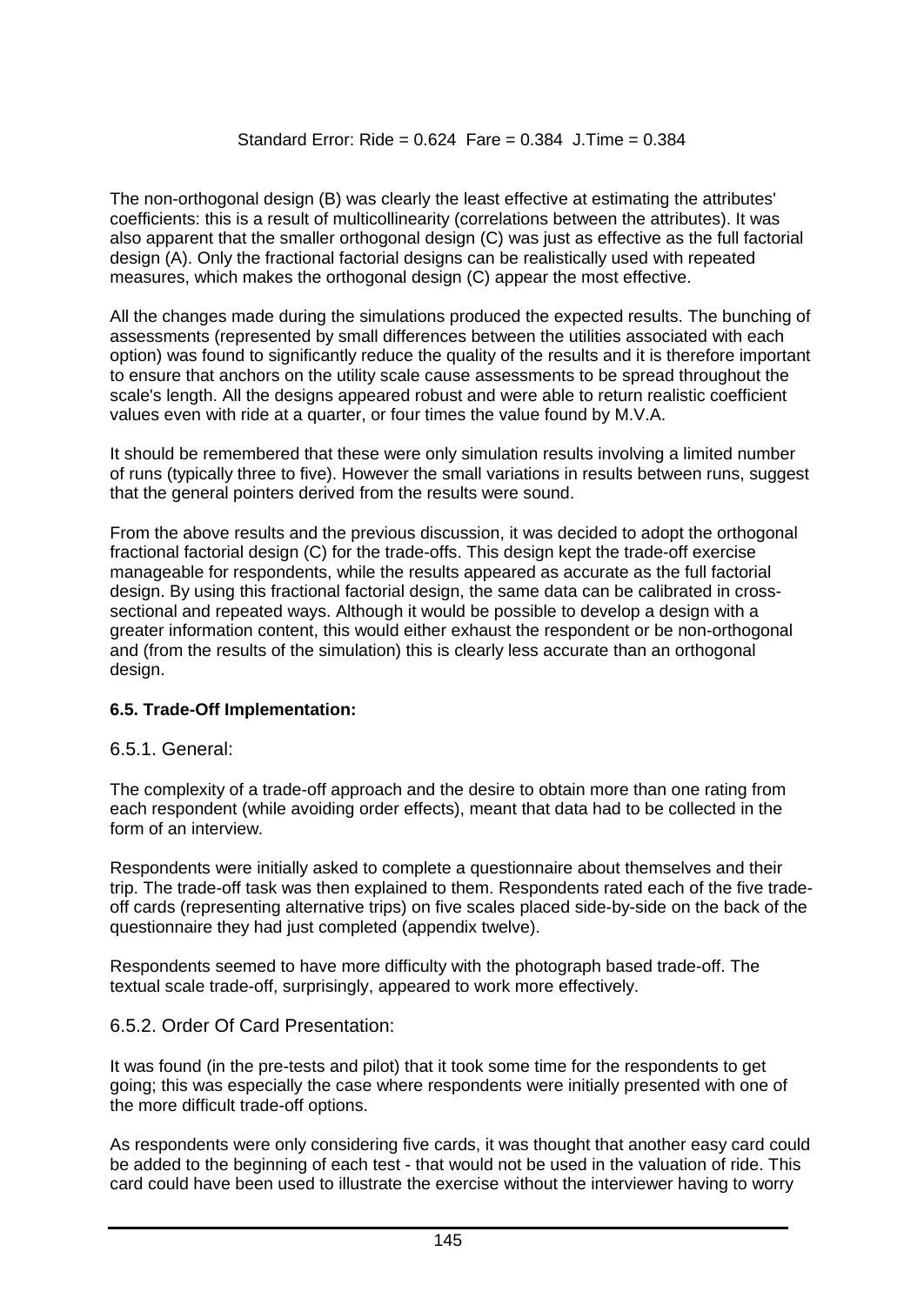about leading the respondent while explaining the task. But it was clear that the trade-off procedure took too long; respondents in the pre-tests and pilot tended to lose interest after five cards. Adding another card would have further increased the task.

It was therefore decided to always present respondents with the simplest of the five cards (Red) first, where all attributes were worse, risking a small order effect. The other four cards were still presented in random order.

The presentation order for each respondent was established using random numbers and the algorithm below. This order was written on to each questionnaire, before the interviews took place to save time. Once presented the cards were accessible to the respondent throughout the exercise; this should not have presented any difficulties as ranking approaches involve the respondent having access to all cards simultaneously. Respondents were allowed to alter their initial ratings if they wished to, later in the exercise. Few respondents volunteered changes; though a number were encouraged to consider it if they had appeared inconsistent.

#### FIGURE 8.4: CARD ORDERING ALGORITHM.

DRAW 1:

0.000-0.250: Blue, 0.251-0.500: Green, 0.501-0.750: Yellow, 0.751-1.000: White

DRAW 2:

#### 0.000-0.333: Colour 1, 0.334-0.666: Colour 2, 0.667-1.000: Colour 3

#### DRAW 3:

#### 0.000-0.500: Colour 1, 0.501-1.000: Colour 2

The trade-off cards were colour coded - not numbered or lettered so as not to give any indication of order. The colour was written on each card to avoid any psychological effects from colour preferences. The cards were coded as: Red (R), Blue (B), Green (G), Yellow (Y) and White (W). These colour codes are shown in table 8.2 (section 6.4). The order of the attributes was varied across the trade-off cards, as this has been found to affect results (section 6.2).

It was found that the process could be speeded up considerably by conducting group interviews. This was only possible where passengers were sitting close together, which could mean that respondents interfered with each others results. With group interviews each respondent assessed the cards in the same order - which may have caused some order effects. However group interviewing was not conducted on a large scale - despite being much more efficient.

6.5.3. Trade-Off Card Design:

As the attributes were in different places on each card, some respondents had difficulty referring to them. To rectify this, recognisable images were printed for each attribute. A clock was chosen for journey time and a piggy bank for fare. Initially a, "£" sign was to be chosen for fare, but this would have inferred larger changes in fare than were actually.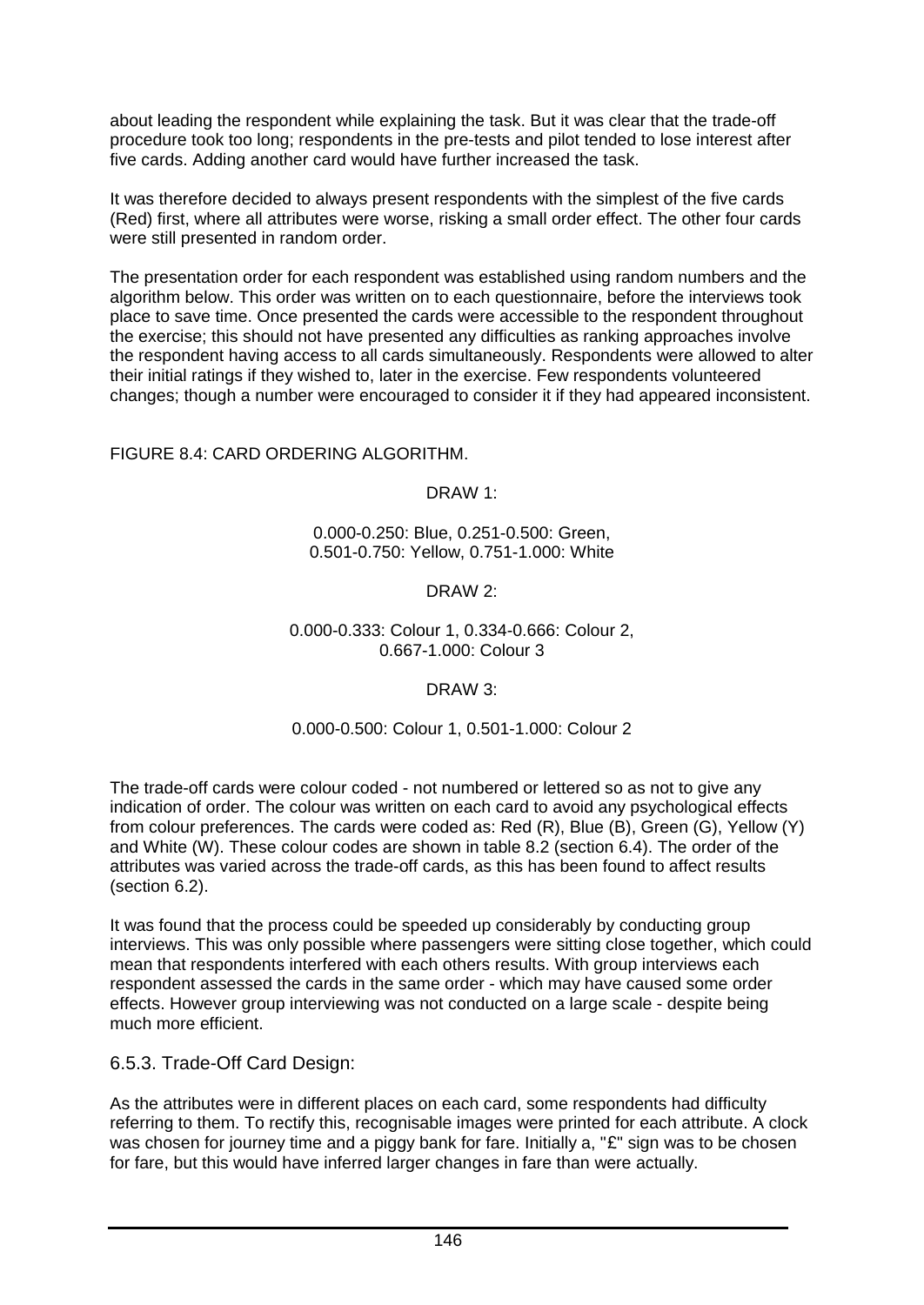Some people had difficulty in establishing that each card represented an alternative trip (thinking that they had to trade-off attributes within cards). As a result of this, the titles of the cards were changed from, "COLOUR CARD" to, "COLOUR TRIP".

With the textual scale based trade-off, both ride levels were presented on one graphic scale making it easier for the respondent to see the difference between them (appendix fourteen). One difficulty with this approach was that, if the representation of today's trip on the ride scale did not match the respondents beliefs, he may have been confused. If this had happened on a wide scale this approach was unlikely to be successful.

With the photograph based trade-off (appendix fifteen) ride was described as being, "The same as today" or, "Like the train shown in the photograph".

## 6.5.4. Error Trapping:

With minimal supervision approximately 20-30% of respondents made significant errors in the trade-off process. However, with the improved supervision techniques that evolved during the interviews, wastage was reduced to perhaps 10%.

Some of the trade-offs done incorrectly in the early interviews were erased (they were done on pencil) and used again to maximise the valid sample size.

As the exercise progressed the interviewer became more skilled in spotting mistakes when they happened. Respondents could then be talked through apparent misjudgements to see what they really meant. It was clear that for the trade-off to be done effectively, respondents should be referred back to their previous assessments; as not all respondents were able to scale consistently unless this was the case. These processes significantly improved the results.

Most respondents managed the task eventually, generally older respondents appeared to have most difficulty. Some respondents who initially appeared too young to be interviewed gave the best responses. If it was clear that a respondent was not going to manage the task (very rare) they were asked some general questions about their journey and the interview was gently terminated.

The Yellow and White cards caused the most difficulty, as the same attributes changed (in different directions) on both cards. Some passengers failed to distinguish between these cards.

## 6.5.5. Conclusions:

Although the trade-offs were successful, the experience gained during their application means that the results would be significantly better if the exercise were repeated. However in practical terms doing a trade-off (even a very simple one like this) is perhaps pushing the limits of what is possible with unpaid respondents in such a difficult environment.

## **6.6. Coding:**

Data from both trade-offs were entered into spreadsheets (appendix sixteen). The percentages of fare and journey time that the standardised trade-offs represented, for each person, were then calculated. Where respondents had failed to indicate their fare the tradeoff data could not be used, as everything was measured in terms of fare in the analysis (two of each trade-off approach were lost because of this).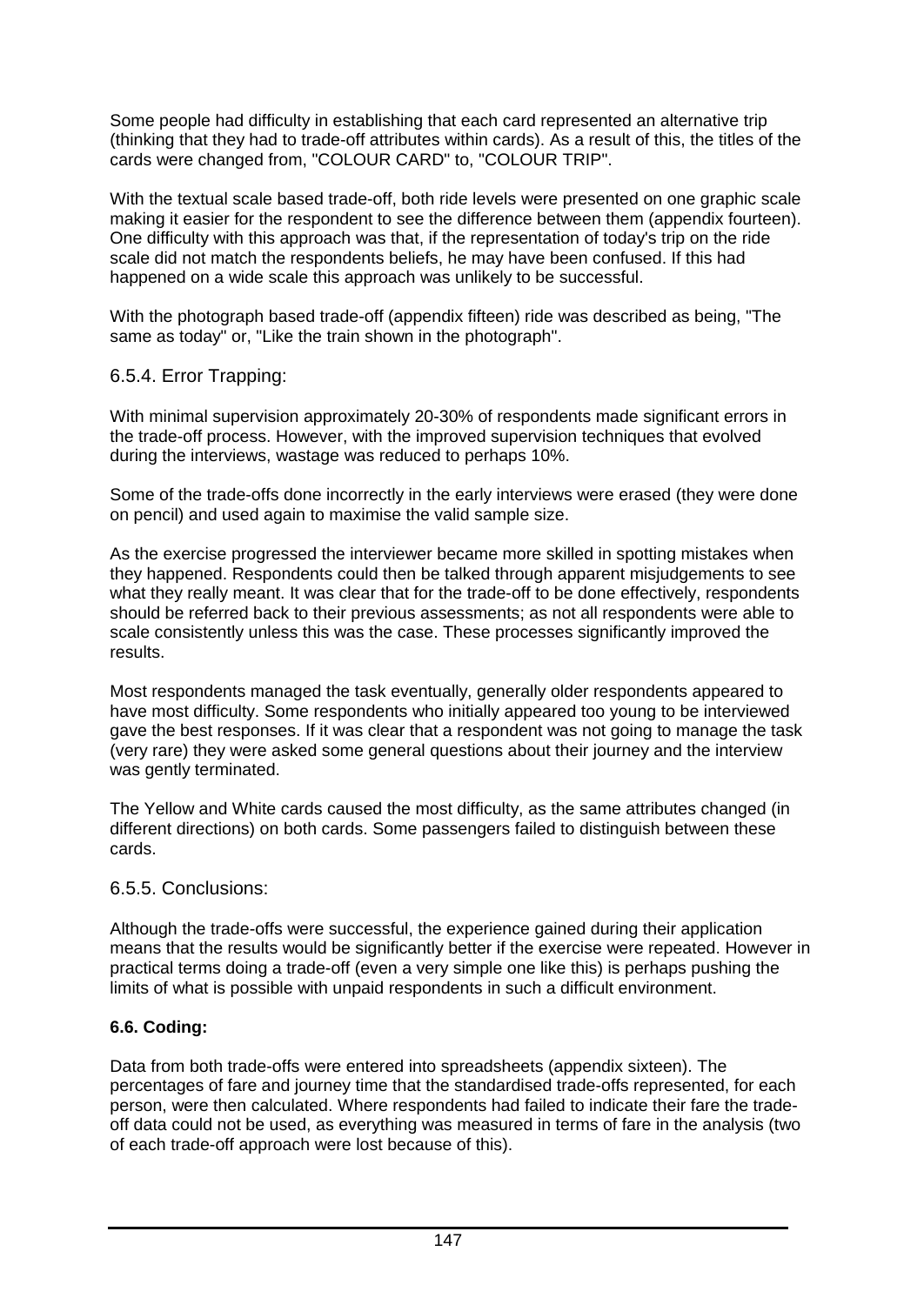Irrational ratings were corrected as far as possible. This was sometimes necessary with the earlier trade-offs done before the interviewer had established an effective error trapping procedure (section 6.5.4). Alterations were only made that would not require any assumptions about a respondent's relative value of any attribute.

The most frequent problem was inconsistent scaling. The Red trip (always assessed first) was clearly the worst alternative and so a respondent's Red scores should have been the most negative. But some respondent's scaling became more severe after the Red assessment and so a later alternative could be assessed more severely. In such cases the analysis would often produce negative values for attributes.

The solution was to increase the Red score to match the later alternative's score. As long as the Red score was not placed any lower than this no judgement was being made for the respondent. Of the seventy-six valid trade-offs produced by the analysis, four of the (thirtyeight valid) photograph and nine of the (thirty-eight valid) textual scale based trade-offs had to be altered in this way. More of the textual scale trade-offs were altered, as they were generally the first to be administered.

The commonest demonstration of inconsistent scaling, was respondents giving both White and Yellow cards similar ratings (section 6.5.4). Where this occurred the trade-off data was not used in the analysis, as these ratings could not be adjusted without making considerable assumptions about the respondent's tastes (six textual scale and seven photograph based trade-offs were lost because of this).

## **6.7. Analysis:**

## 6.7.1. General Procedure:

Multiple Regression was used to estimate the value of each attribute (section 5.4). The trip ratings formed the dependent variable, while the levels (-1, 0, +1) of the three attributes (ride, fare and journey time) formed the independent variables. The relative sizes of the attributes' coefficients produced by the regression indicated their effect on the trip rating (utility). The ride and journey time coefficients were then related to the % changes considered by each respondent (figure 8.5) so that an estimate could be made of each attributes value in terms of fare.

## FIGURE 8.5: EXTRACTION OF RIDE AND JOURNEY TIME VALUES.

| Ride Value (% of fare) = ${}^{RCO}/_{\text{FCo}}$ x %ChFare |  |
|-------------------------------------------------------------|--|
|-------------------------------------------------------------|--|

| Journey Time Value (% of fare) $=$ |     |                                                                | JTCo/<br>%ChJTime<br>FCo <sub>/%ChFare</sub> | x 100 |
|------------------------------------|-----|----------------------------------------------------------------|----------------------------------------------|-------|
| RCo                                |     | Ride Coefficient.                                              |                                              |       |
| FCo                                | $=$ | Fare Coefficient.                                              |                                              |       |
| %ChFare                            |     | Percentage Change in Fare<br>considered by Respondent          |                                              |       |
| %ChJTime                           |     | Percentage Change in Journey<br>Time considered by Respondent. |                                              |       |
| JTCo                               |     | Journey Time Coefficient.                                      |                                              |       |
|                                    |     |                                                                |                                              |       |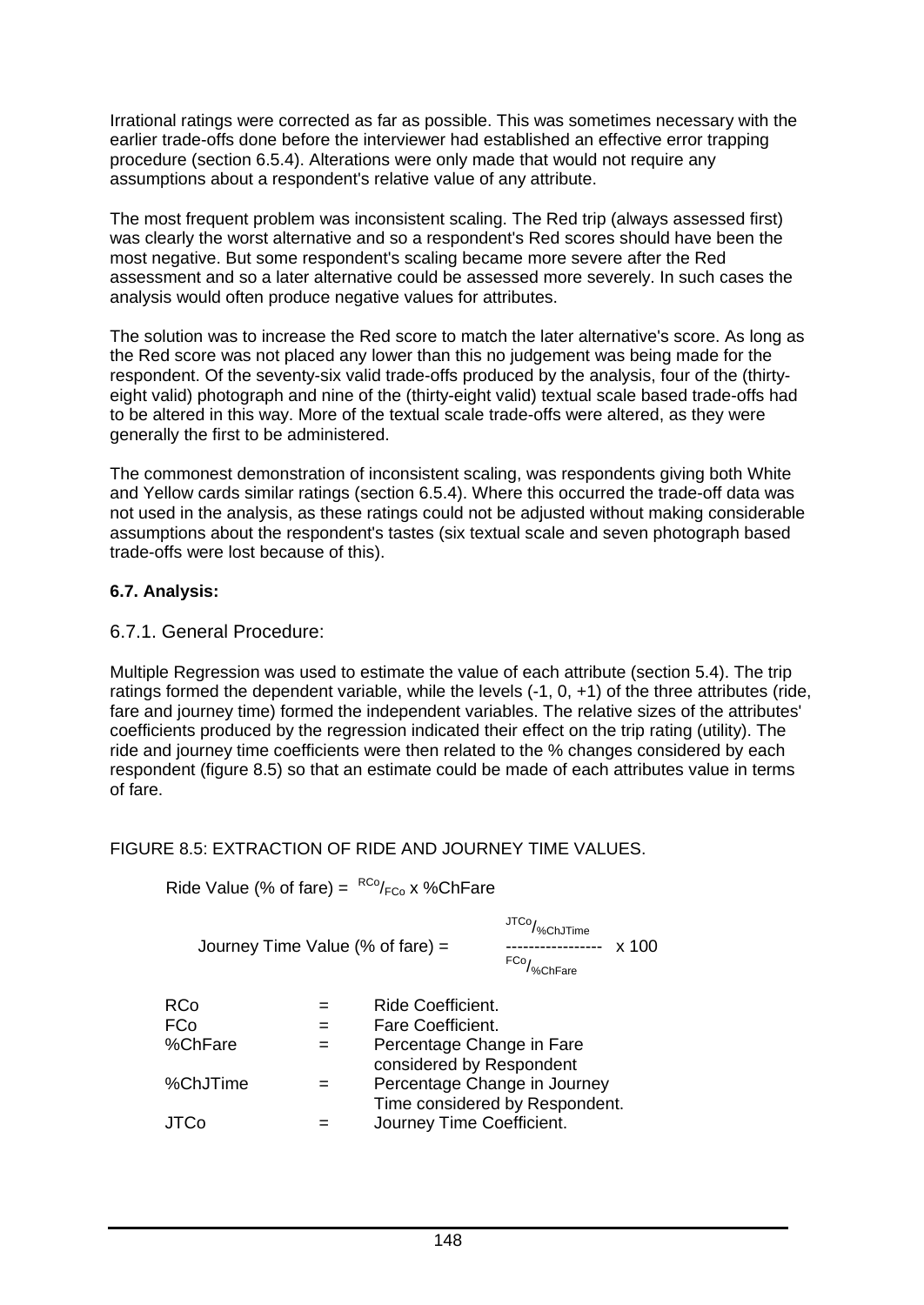Two methods of calibration were used. Firstly, one assessment from each respondent (plus eight null assessments, to make the data set more orthogonal (section 6.4)) was regressed to obtain a cross-sectional valuation. Population values for each attribute were estimated using the standard errors of the regression coefficients.

Repeated measures calibrations were also done. The five assessments produced by each respondent (plus one null assessment) were regressed to estimate each person's attribute values. The mean of these estimates was taken and the standard error calculated, to provide estimates of the population's values.

#### 6.7.2. Repeated Measures V' Cross-Sectional Calibration:

A cross-sectional calibration of this data uses only one rating from each respondent; we would therefore expect these results to be less valid than any produced using a repeated measure calibration - which would be based on a all the respondents' ratings.

To use multiple regression, we must have a sample size of at least one more than the number of independent variables. In practical terms the sample size should be at least four times the number of independent variables (Groebner and Shannon (1985)). This latter criterion could not be met while using repeated measures (six assessments and three independent variables). However by combining a large number of individuals' results, the likelihood of extreme values should be greatly reduced.

One problem with a cross-sectional calibration, is interpersonal variation in scaling. Each respondent may perceive a different level of utility from the same position on a rating scale. This will cause the valuation estimates from a cross-sectional calibration to be less precise (section 5.3) than with repeated measures.

One aim of this study was to be able to produce different ride values according to personal characteristics - to allow ride values to be generated for different lines in the future. This is much easier with an individually calibrated model, as groups of certain types of individuals ride values can be aggregated. If a cross-sectional calibration is used, isolating certain types of individuals, means that the design is no longer orthogonal leading to less predictive accuracy in the model.

Finally as the number of valid respondents was not in multiples of five, a cross-sectional calibration of this data would not be orthogonal (sections 5.4.1. and 5.5) making the regression estimates less precise.

It is clear from this discussion that the repeated measures calibrations are likely to produce the most useful results.

## **7. CONCLUSIONS:**

This chapter has seen the detailed development of three methods for establishing values of a change in engineering ride. In the following chapter the results of the implementation of these methods are described and discussed.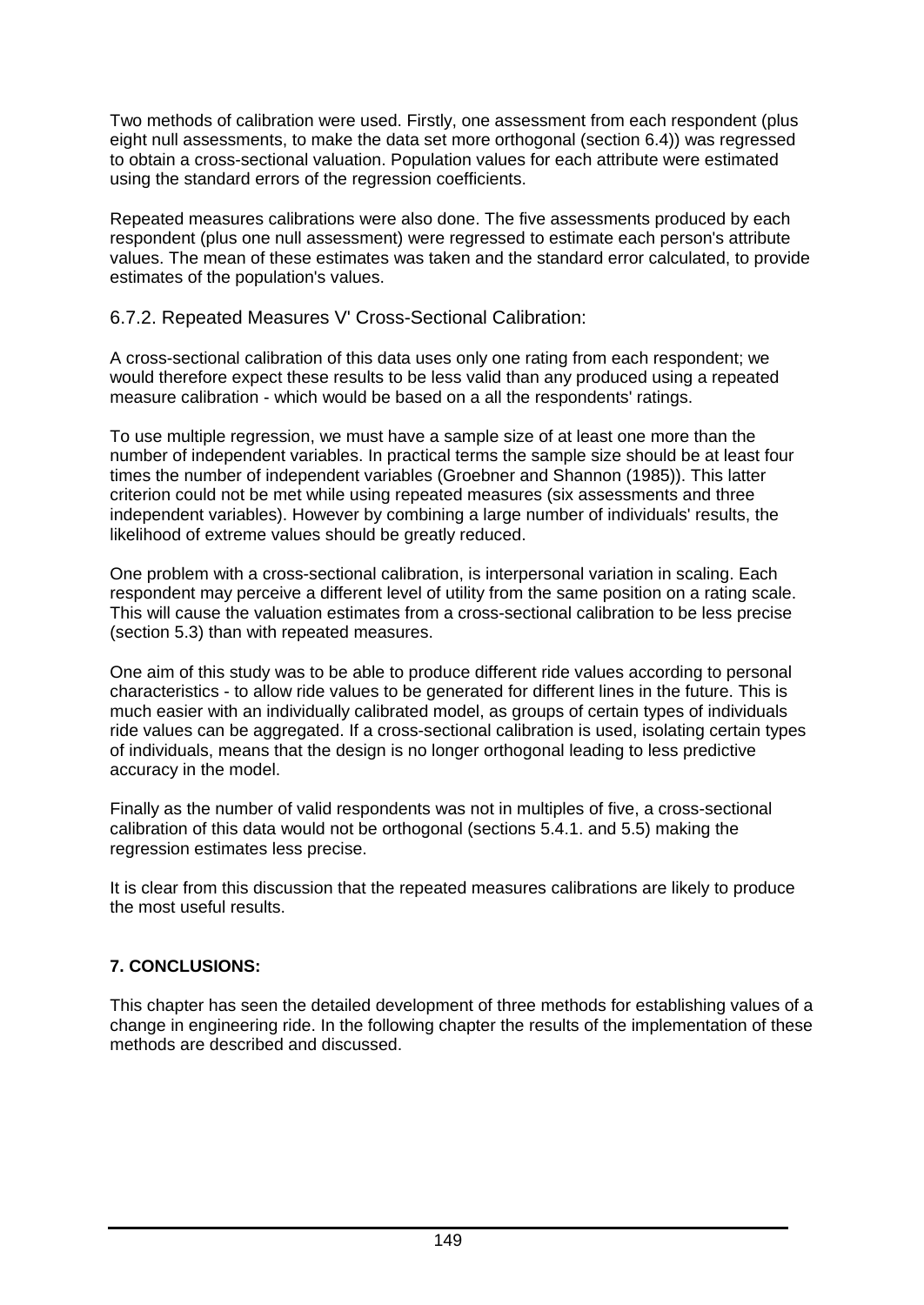## **Chapter Nine Valuation of Ride - Results**

#### **1. INTRODUCTION:**

In this chapter the final valuation results are presented and discussed. The results from all three approaches are considered in the light of previous research and compared with each other. An attempt is made to produce some form of model based on these results. Finally there is an effort to produce a single figure for the value of a change in engineering ride quality.

## **2. COMPARABILITY OF RESULTS:**

The results from all three techniques are reported in terms of % of fare, so that they may be compared with each other and the previous results produced by M.V.A. It should be remembered that the weak relationship between M.V.A's ride values and engineering measures means that comparisons must be treated cautiously.

All three valuation approaches were based on the same two trains, old D.M.U.s and replacement Sprinters. These broadly represent the two levels of engineering ride that were valued by respondents (chapter eight). As mentioned earlier (chapter seven) there were a number of problems that limited the number of engineering measurements taken after the introduction of the Sprinters. This means that engineering measurements for both the old D.M.U.s and Sprinters are only available for the Castle Cary to Yeovil Pen Mill section. The relationship between ride values and engineering measures cannot therefore be specified as closely as was hoped.

The locations on the textual ride scale are precisely related to engineering ride, as these were generated from assessments of ride on the Castle Cary to Yeovil Pen Mill section only.

Respondents doing the other two tasks (photograph trade-off and stock replacement) were valuing the difference in ride between the Sprinters and the old D.M.U.s for the whole of their trip. As each of these approaches was based on a different sample, there is likely to be some difference in the engineering measures valued with each approach. Very few passengers were making trips from Castle Cary to Yeovil Pen Mill.

Castle Cary to Yeovil Pen Mill was one of the poorer sections of track. As differences in engineering ride between stock may vary according to track quality (chapter two) this could mean that most respondents were assessing different changes in engineering ride than our measurements indicate.

This unrepresentative measurement of engineering ride does not substantially reduce the value of the findings, as the ride valuations are nevertheless directly related to engineering ride (unlike M.V.A's findings). The main aim of this thesis was not to concentrate on the taking of engineering measurements. If required further engineering measurements could be taken to provide more representative figures.

It should be noted from this discussion that the results of the three valuation approaches are not strictly comparable, as they could all be valuing different changes in engineering ride. However it was shown in chapter seven that the levels of engineering ride associated with different overall trips varied little (as good and bad sections even each other out). It is thus believed that the results of the photograph based trade-off and the stock replacement approaches are compatible. Comparisons of these approaches with the textual scale tradeoff must be treated with more caution.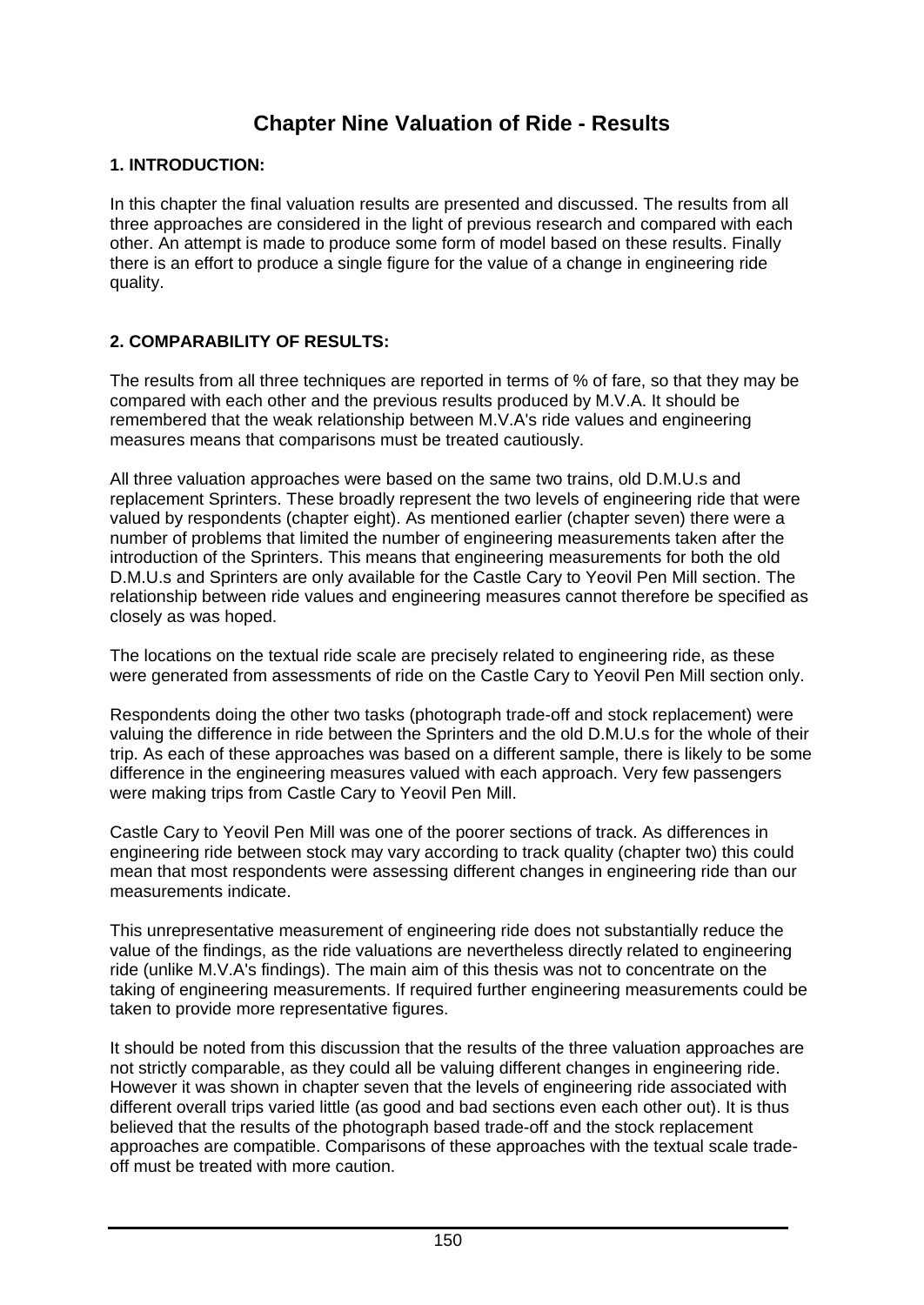## **3. CHANGE IN STOCK APPROACH:**

## **3.1. Results:**

One hundred and four questionnaires were distributed to eligible passengers, who seemed to have little difficulty with the exercise. Only six of these respondents stated that they would not have made today's trip if it had been associated with the lower ride quality of the old D.M.U. This represents a loss of 5.77% of passengers.

To estimate the proportion of passengers that would be lost, if we had interviewed the whole population of rail users, we need to look at the standard error of the population proportion (Harper (1982)):

 $\sqrt{(P^*q/2)}$ Standard Error  $=$ 

We have  $p = 0.0577$ ,  $q = 0.9433$  and  $n = 104$ , so the equation is:

$$
\sqrt{\left( \left( \frac{0.0577^{*}0.9433}{\sqrt{104}} \right) = 0.023 \right)}
$$

Applying this standard error to the proportion of passengers lost in the sample, produces a population estimate of: 1.17% - 10.37%.

To be able to compare this result to those of other approaches (and M.V.A's) we need to convert the 5.77% estimated change in patronage into a value in terms of fare. From previous work (British Railways Board (June 1986)) we know that a 5.77% reduction in patronage could be caused by a 5.77% increase in fare (elasticity of -1) we can therefore say that this change in ride is equal to a 5.77% change in fare. The population's value of this change in ride thus lies between 1.17 and 10.37% of fare.

## **3.2. Validity of Result:**

The broad band of the population estimate illustrates one of the major problems with this technique. As so few respondents indicated a change, just one more/less person deciding not to travel would have had a significant effect on the results. The population band would be most effectively reduced, by increasing the sample size. As this technique is so straightforward, this would not be difficult.

A further difficulty with this approach is, that it is obvious to respondents what their answers are meant to show. It is therefore easy for a respondent who wants an improvement to the service to exaggerate their response to the ride change. As this approach was designed for self completion, we have little indication of what went through the minds of the respondents while they completed the task. However from speaking to respondents before and after the exercise and reading their comments on the questionnaires, it appears that the technique has been successful. It was interesting to note that a number of people stated that they would still make today's trip with the rougher ride, but would not like it. This implies that any, "Protest vote" has been contained.

Although this technique was designed to minimise contamination, there is bound to be some element of this in the results. All respondents will to some extent have been affected by other differences between the two trains. One of the questionnaires was rejected as the respondent's comments showed indications of this.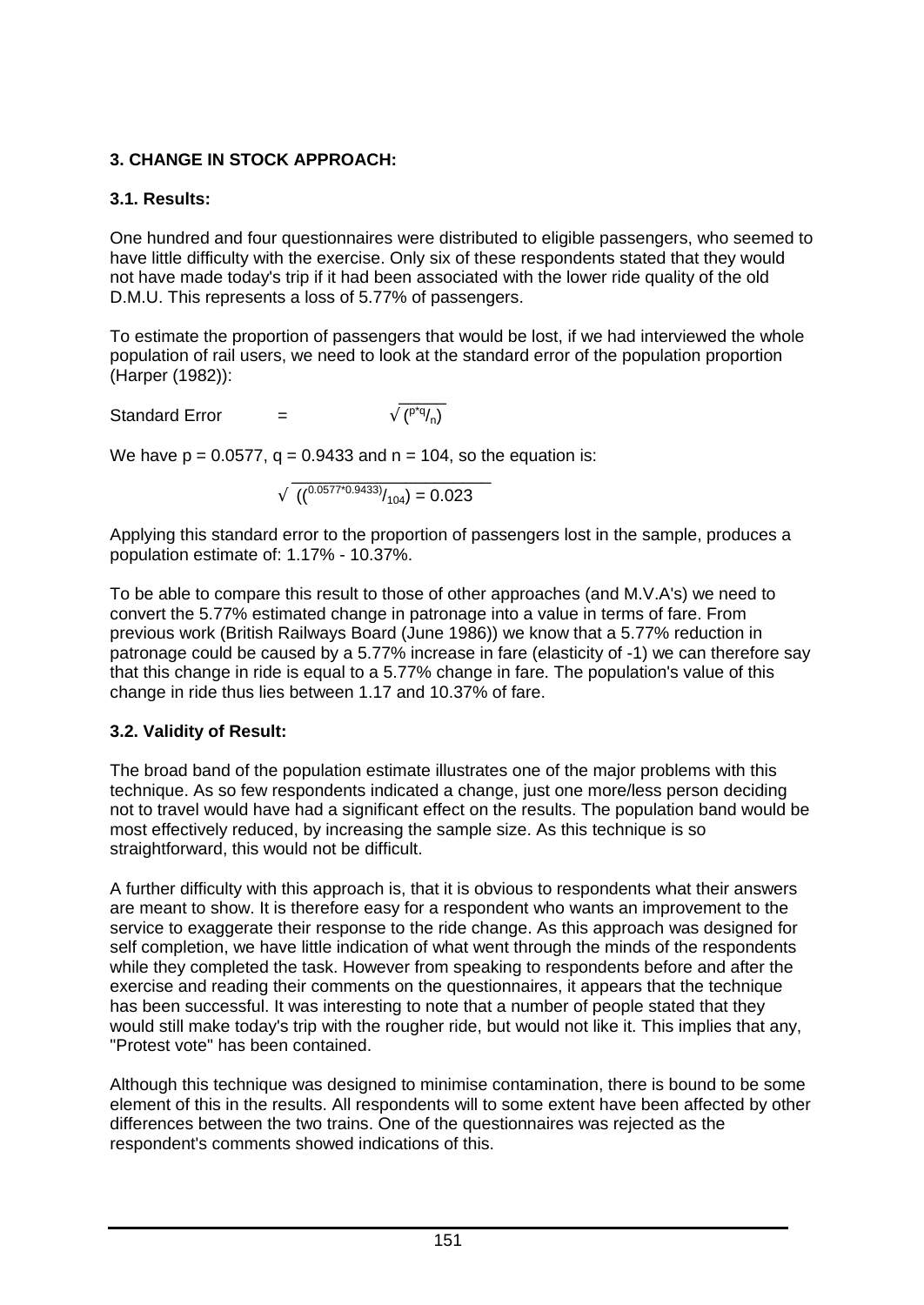Perhaps the best indication of the effectiveness of the technique is the value of ride that it produced. If the biases just discussed had been important we would have expected a very high value of ride; but this approach produced the lowest value of ride.

## **4. TRADE-OFF APPROACHES:**

## **4.1. General:**

After coding and analysis the final valid sample sizes for both trade-offs emerged as: thirtyeight photograph (out of fifty) and thirty-eight textual scale (out of forty-nine) based trade-offs.

## **4.2. Repeated Measures Results:**

The results of the repeated measure calibration (for detail see appendix sixteen) were:

#### PHOTOGRAPH TRADE-OFF.

Ride: 8.29% fare - Range @ 95%: 4.55-12.03% fare. Journey time: 59.8% fare - Range @ 95%: 35.44-84.16% fare.

#### TEXTUAL SCALE TRADE-OFF.

Ride: 8.47% fare - Range @ 95%: 3.53-13.29% fare. Journey time: 54.62% fare - Range @ 95%: 23.64-85.6% fare.

The population estimates were produced using:

```
\overline{\phantom{a}}Standard Error = Standard deviation/\sqrt{n}
```
as recommended in (Groebner and Shannon (1985), Harper (1982)).

## **4.3. Cross-Sectional Results:**

Although valuations were extracted using a cross-sectional calibration these are not presented below. For the reasons discussed previously (chapter eight) it was found that the results of this calibration were unreliable. The results varied considerably with the selection of individuals' ratings. For example, in three different cross-sectional calibrations (using the photograph based trade-off) ride values varied between: 4.06 - 8.29% of fare and journey time between: 32.43 - 41.76% of fare. All cross-sectional estimates were characterised by greater standard errors than the repeated measures results. This meant that less precise estimates of the population's values of ride and journey time could be made.

This result does not necessarily mean that a cross-sectional approach is inferior. It would be possible to design a trade-off specifically for cross-sectional application, where each person rates only one alternative trip using a self-completion approach (as was originally intended in this research). This would make a large sample practical, offsetting some of the disadvantages previously discussed (chapter eight). However for this research the risk of pursuing a solely cross-sectional approach was considered too great.

## **4.4. Validity of Results:**

The results of the cross-sectional calibrations are not considered reliable enough to attach any significance to. However the repeated measures results are more significant. Even so,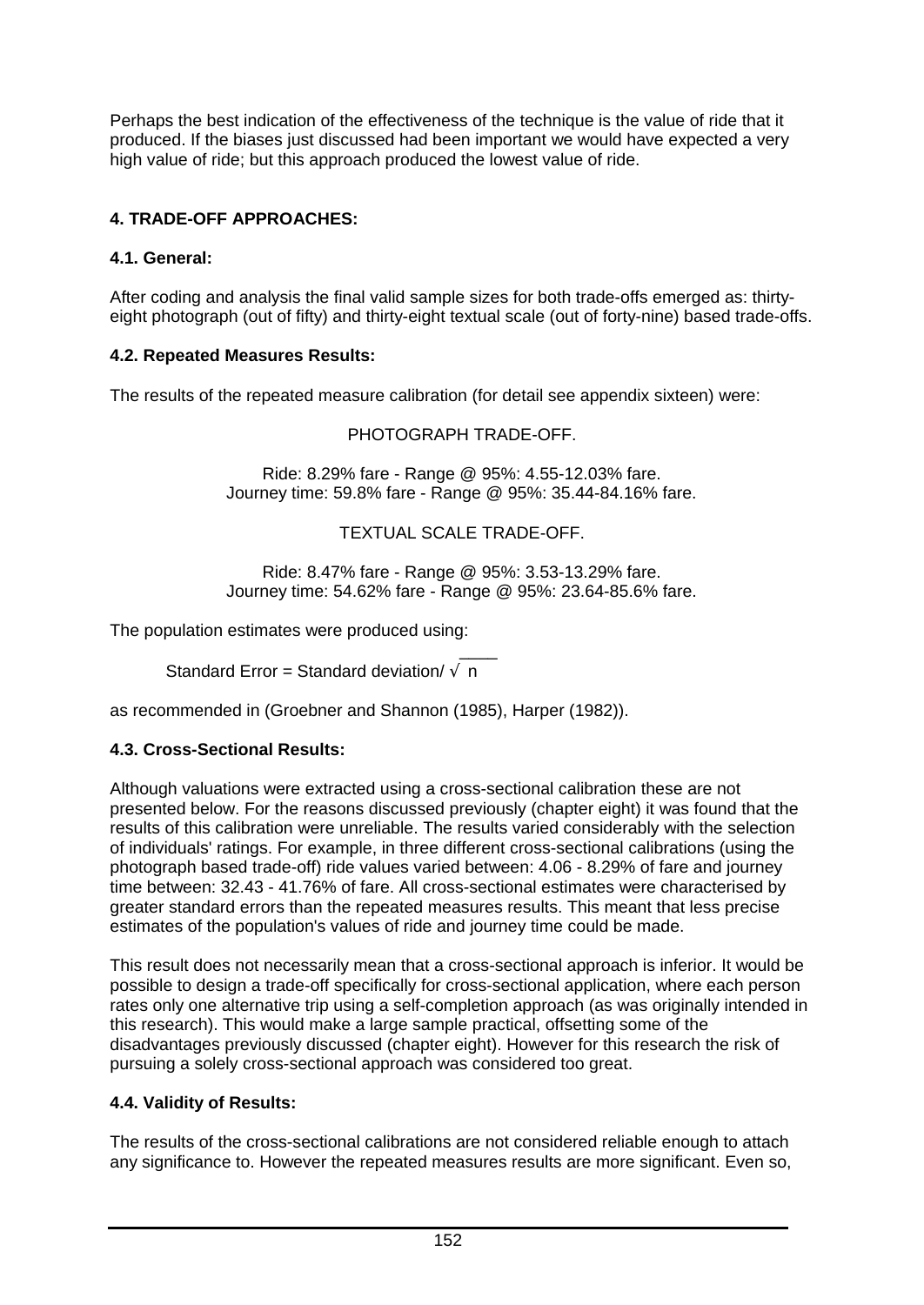the trade-offs exhibited a wide range of valuation estimates for the population, a larger sample would have reduced this.

The two ride values extracted by the trade-off approaches are very similar (and not statistically different @ 95%). This implies that there was little difference in the changes in engineering ride valued by each group (section 2). The photograph based approach produced a value of: 8.29% of fare and the textual scale approach: 8.47% of fare. Both ride values are significantly (@ 95%) above the 2.17% (rough estimate - chapter eight, section 6.2) found by M.V.A. on InterCity services.

One effective way of establishing the validity of the ride values extracted from the trade-offs is to look at the journey time values produced by the same process and see how these compare with previous research. One difficulty with this is that, although considerable research has been done on the value of time, there is no specific Provincial journey time value. The most applicable value is that for InterCity services (British Railways Board (1986)) which is 40% of fare (an elasticity of -0.4).

The journey time values extracted from the trade-off are greater (though not significantly) than would be expected from the InterCity value (59.8% of fare for the photograph based trade-off and 54.62% of fare for the textual scale based trade-off). The difference between the journey time values extracted by each trade-off is not statistically significant (@ 95%). An obvious explanation for the trade-offs' higher values is that trains on InterCity routes are generally faster and thus more competitive. The route on which the trade-offs were done, was particularly uncompetitive and so one would expect journey time to be more highly valued by passengers. A number of comments were made to this effect during the interviews.

The population estimates of the textual scale approach are marginally less precise than those of the photograph based technique. The difference in precision of the ride values implies that the textual scale was a slightly less precise way of referring to levels of ride quality. However the journey time value, generated with the textual scale approach, was also less precise. Journey time values were produced in the same way with both trade-offs, suggesting that the results of the photograph based trade-off are generally more precise. The photograph based trade-offs tended to be done towards the end of the interview period. As the quality of the trade-off data improved during the interviews, the differences in precision are probably a reflection of this (chapter eight).

It is important to realise that people may respond differently to positive and negative changes of attributes. There was some some indication of this during the the research. A worsening of an attribute was nearly always associated with a lower rating. An improvement in an attribute did not always result in a higher rating. The trade-off values presented in this research are averages and may be higher if a reduction is being considered, or lower with an improvement.

The plausible journey time values and the fact that the results of both trade-offs are so close, suggests that the results are valid. However care should be taken in their implementation, because of the wide range of population estimates, resulting from small sample sizes.

#### **5. MODELLING RIDE VALUES:**

An attempt was made to develop a model, that would estimate ride values for lines with specified characteristics. This was done with the data from both trade-off approaches. But the relationships between ride values and personal/trip characteristics were so weak (table 9.1) that no significant regression models could be constructed. The coefficients in all the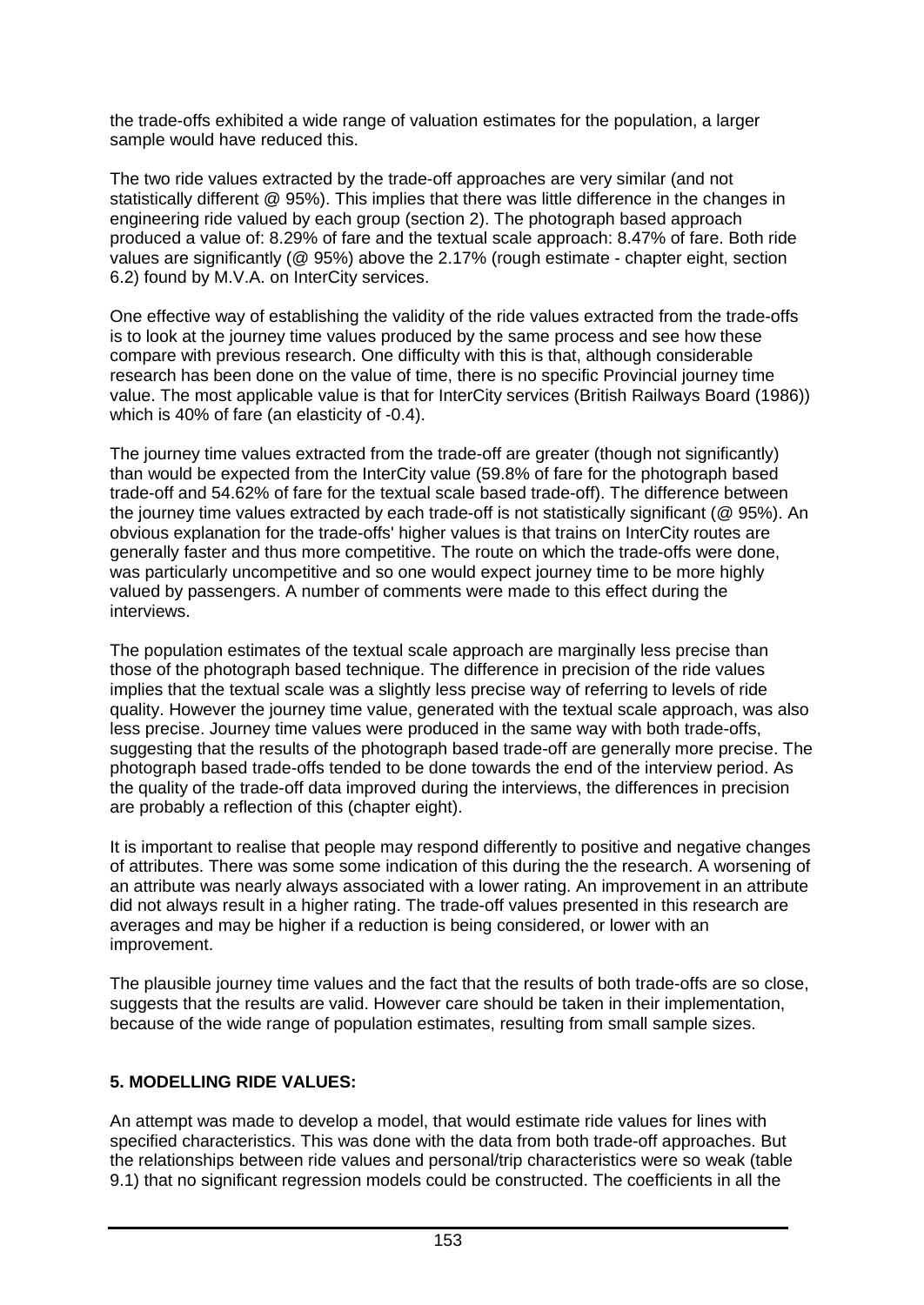models developed were insignificant, while the maximum R2 value achieved was: 0.07. The main cause of this was the small sample sizes.

TABLE 9.1: CORRELATIONS BETWEEN RIDE VALUES AND PERSONAL/TRIP CHARACTERISTICS.

PHOTOGRAPH TRADE-OFF:

Ticket Price: - 0.03, Journey Time: - 0.00, Passenger's Age: 0.10, Passenger's Sex: 0.12, Regularity of Rail Use: - 0.03

#### TEXTUAL SCALE TRADE-OFF:

#### Ticket Price: - 0.15, Journey Time: - 0.24, Passenger's Age: 0.01, Passenger's Sex: 0.09, Regularity of Rail Use: 0.04

The relationship between ride values and trip type was also examined, using an ANOVA. First the variances of each trip type had to be compared, as a standard ANOVA works on the assumption of each group having equal variances. It was found that there were significant differences in the variances of the trip types (@ 99%) and A Kruskall-Wallis Non-parametric ANOVA was used. A null hypothesis was generated that, "There is no significant difference between the ride values of passengers on different trip types". This was done for both sets of trade-off data.

PHOTOGRAPH TRADE-OFF:

Kruskall-Wallis Statistic (corrected for ties) = 3.25.

Not significant @ 80% with 4 d.f.

TEXTUAL SCALE TRADE-OFF:

Kruskall-Wallis Statistic (corrected for ties) = 3.92.

Not significant @ 80% with 4 d.f.

Again no significant differences were found, probably as a result of the small sample sizes.

#### **6. SUMMARY AND CONCLUSIONS:**

Values of a change in engineering ride have been generated by each of the three approaches developed in this research. The best estimate of the change in engineering ride that has been valued by respondents, in all three approaches, is based on measurements taken between Castle Cary and Yeovil Pen Mill (section 2). The lateral difference is 15 (23 - 8) and vertical difference 25 (40 - 15). These measurements are all in I.S.O. weighted m/s2 R.M.S. There is no agreed way of combining lateral and vertical accelerations, so these have to be reported separately. The inability to provide a reliable single measurement of a change in ride quality, makes it almost impossible to produce an elasticity for ride.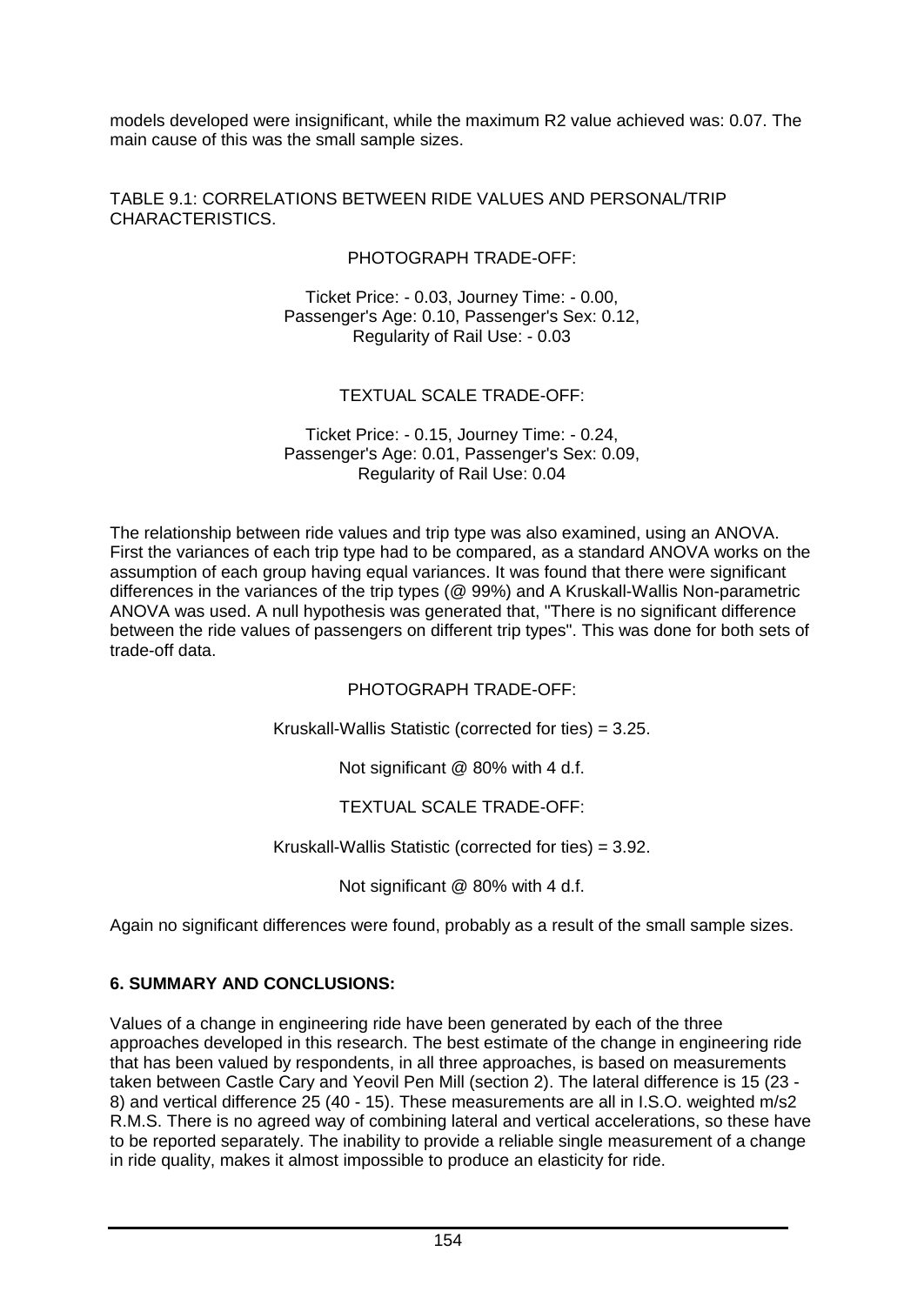The lowest ride value, 5.77% of fare, was found using the stock replacement approach. The photograph based trade-off produced a value of 8.29% of fare and the textual scale based trade-off 8.47% of fare. All these estimates are associated with large standard errors, as a result of small sample sizes and so there is no significant difference between them. The fact that the three values are so close does to some extent validate the results.

The possible policy implications of these results, means that it is important to compare the values produced in this research with those of earlier work. But as stated earlier (chapter two) the only previous values of a change in ride quality (produced by M.V.A) are not unambiguously related to engineering measures. Comparisons have thus been made on the basis of the assumptions made in chapter eight (section 6.2). Considerable care must be taken in the interpretation of such comparisons, as the loose relationship between M.V.A's results and engineering measures of ride could easily account for a large part of any discrepancy.

The ride values produced by both the trade-offs are significantly higher (@ 95%) than the approximate values produced by M.V.A. for InterCity. The value produced by the stock replacement approach is also higher (though not significantly). Some of this difference is probably a results from interference in the ride ratings. As the M.V.A. approach was not related to any particular stock, we would not expect their results to so affected. However the textual scale trade-off was less closely related to stock types and this produced the greatest value of ride. M.V.A's estimates were produced on InterCity services where ride quality is generally higher and perhaps therefore less of an issue.

In chapters six and seven attempts were made to estimate the size of interference effects, by comparing passengers assessments of ride quality with their perceptions of the levels of other attributes. If this earlier work is valid in this context, interference could be responsible for up to 42% of the ride values extracted in this chapter. In such a case the average ride value, produced by this thesis, of approximately 7% of fare would be reduced to 4-5%.

Journey time values were also extracted from the trade-offs. Although these values are higher (not significantly) than those found in previous InterCity research, they do appear plausible - further validating the ride results.

Attempts to relate ride values to personal and trip characteristics proved unsuccessful, because of the small sample sizes.

It should be remembered that all stated preference research (in dealing with people) is vulnerable to mistakes and even deliberate misinformation. There are many such factors that may cause the results of this research to be inaccurate. A number of these are discussed in chapter five when the principles of scaling are discussed. For example, the presence of the interviewer may have caused respondents to over/understate their reactions.

Overall the best estimate of the value of the difference in ride, between a Sprinter and an old D.M.U. would between 4-7% of fare. If a single figure has to be chosen, a pessimistic value of 5% of fare is suggested. It therefore seems that M.V.A's vague ride values currently used by Provincial may be too low (and definitely capable of too broad an interpretation). As all three of this study's approaches have produced similar results that are directly related to engineering ride measures, these values appear more valid in a rural Provincial context. It also appears that the previous values of journey time used by Provincial, may be too low.

This ride value can be directly related to levels of passenger demand. The change in engineering ride between and old D.M.U. and a Sprinter has 5% of the effect of a fares change. Any change in fares is thought to have a unitary (100%) effect on patronage, this change in ride would thus be expected to have a 5% effect on patronage.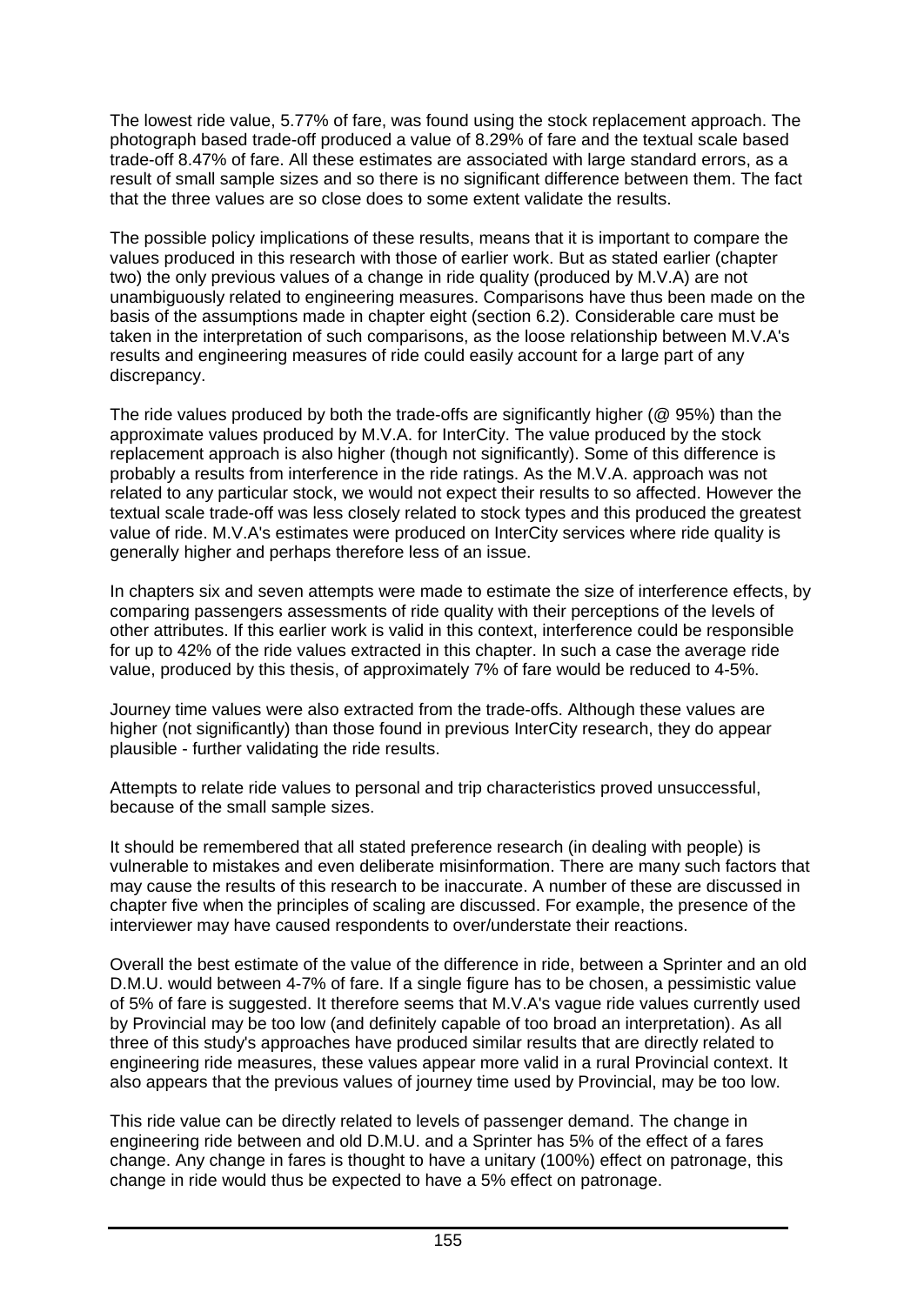## **Chapter Ten Summary and Conclusions**

#### **1. INTRODUCTION:**

This research has examined the way in which intangible product attributes and in particular ride quality affects the demand for rail travel.

In an attempt to improve the financial position of rural routes, British Rail Provincial have decided to try and optimise the relationship between track maintenance and revenue. Provincial knew the costs involved in providing a certain level of engineering ride, but they did not know about the relationship between engineering ride and the demand for the service. There was thus a need for further information about this relationship.

One of the main aims of the study was thus, to find a method that could establish the financial value individuals attached to changes in intangible attributes like ride. This has been achieved.

#### **2. METHOD USED:**

#### **2.1. General:**

The work has been done using stated preference techniques. A series of interviews were carried out which got progressively more structured and specific as the topic developed.

Initially all the possible methods of producing a value for a change in engineering ride were considered (chapter three). Some of these could be immediately eliminated because of knowledge from previous research (chapter two). Depth interviews were carried out (chapter four) allowing an investigation into the general issues involved with intangible attributes. This process allowed a form of language to be developed that was comprehensible to the public.

Once this information had been processed the remaining methods of generating a ride value were developed in more detail (chapter five). A ride scale that could be comprehended by the public was developed at this point. A series of interviews were then conducted in which the relationships between intangible attributes were studied (chapters six and seven). Some of the remaining approaches were eliminated on the basis of information obtained during this stage.

Finally the three remaining valuation approaches were implemented (chapter eight). All three approaches were broadly compatible, so that their results could be compared. Two of the approaches involved a trade-off exercise, while the third asked passengers to remake their travel decision on the basis of a reduction in ride quality. Results were produced in a form that allowed comparisons with the only previous study that had attempted to estimate a value for a change in ride quality.

#### **2.2. Applicability of the Method:**

The valuation methods developed during this research could be applied to other intangible attributes in other areas.

Intangible attributes are characterised by a scale of measurement that is not readily comprehended by the layman. Thus for a change in the level of an intangible attribute to be valued, some alternative form of measurement has to be developed that is meaningful to the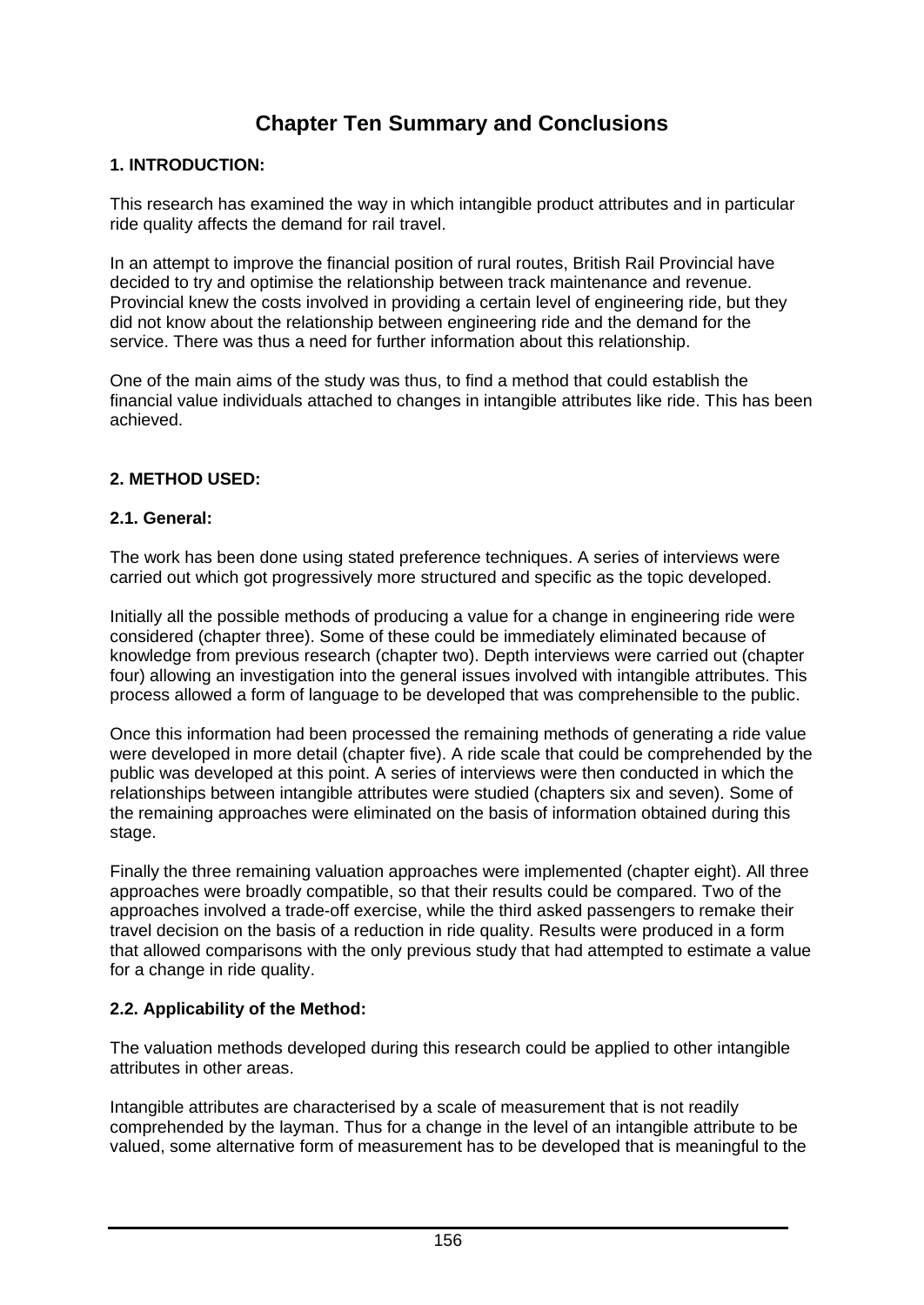public. This scale should be related to technical measurements, so it is clear to the researcher what changes are being valued.

Two main forms of alternative scaling were developed during the thesis. Levels of attributes were referred to in terms of the levels associated with a certain product, for example the ride on the Sprinter. A textual scale was also developed (chapter five) using the language and ratings of the public. This second scale consisted of a straight line with anchors at each end, for example, "Smooth ride - don't notice the train is moving". Levels of the attribute could be represented by a point along the line.

Both these forms of scaling could be used in other areas. Though the textual scale would need to have new anchors developed, based on a typical form of language obtained from depth interviews. As an example consider the comfort of seating. We could refer respondents to the levels of seating comfort on various trains, cars etc. Alternatively we could generate a textual scale using anchors such as, "Very comfortable, even after a long journey".

A second problem when establishing a value for changes in an intangible attribute is the difficulty of isolating these changes, from changes in other attributes. Some attempt has been made in this study to isolate and contain such Interference effects. Although ride may be particularly susceptible to such effects because of its close relationship with noise; account should still be taken of Interference effects if these methods are to be applied elsewhere.

Once a form of scaling is established, an attempt could be made to value any intangible attribute using similar techniques to those developed in this thesis. One could ask current users of a product whether they would continue to use it, if an attribute level was worsened. Alternatively respondents could participate in some form of trade-off exercise, in which the values they attach to various attributes are revealed.

One interesting issue to arise from the application of the three valuation approaches is that the simplest approach produced similar (slightly lower) results to the more complex trade-off approaches. Fears that asking respondents directly for their response to a change in ride may produce exaggerated results, appear unfounded in this case. If similar results occurred with larger samples it could have important implications for the design of future research.

## **3. GENERAL FINDINGS OF THE RESEARCH:**

The best phrase found to describe ride quality was, "Smoothness of ride" (chapter four). This was used successfully throughout the research.

Relationships between ride values and personal/trip characteristics could not be established because of the small size of the valuation samples (chapter eight). Relationships were established between the severity of ride ratings and personal/trip characteristics (chapters six and seven).

Generally it was found that frequent, work type trips were the most critical of ride and that men may be slightly more critical. Older people and those with less experience of standing were slightly less critical. From this one would expect people on commuter type services to be the most critical of ride quality.

There was an indication that assessments of intangible attributes interfere with each other. Noise could be a strong contaminant in ratings of ride quality, this relationship was expected from previous work on ride quality. Other attributes were also found to interfere with ride assessments, but their effects were small compared to noise. Some indication was provided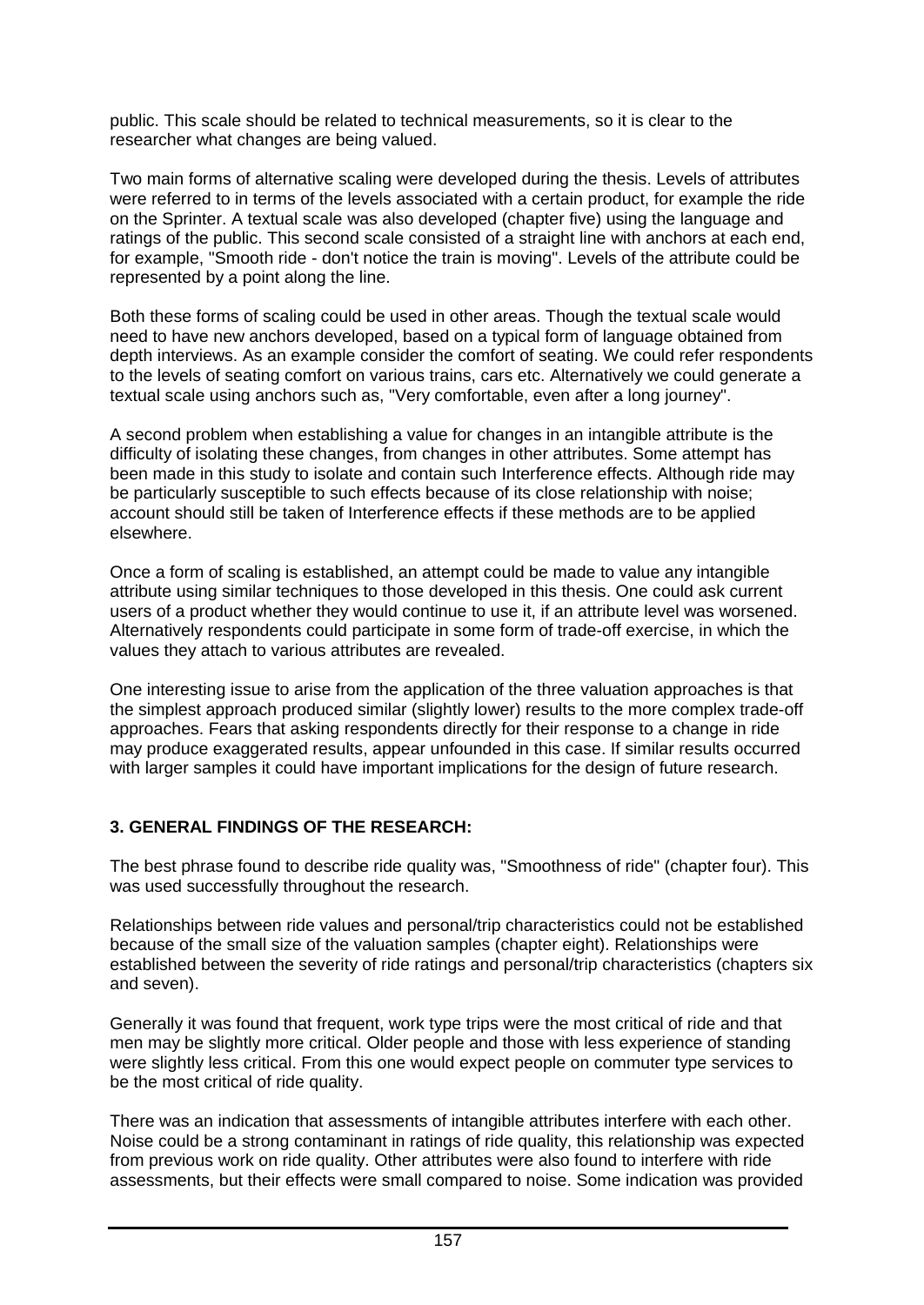of the size of these interference effects, but the limited data on which this estimate is based should be stressed. In the worst case as much as 42% of ride ratings could be a result of such interference effects.

Passengers were able to distinguish between the engineering ride of trains of a different generation (for example, old D.M.U's and Sprinters) but their ability to distinguish between the ride of various track sections is questionable. People were found to give more severe ratings (approximately 20% higher) if they knew in advance what they would be assessing (hyper-sensitivity).

Individuals' asked to assess the previous section of line (after they had experienced it) produced assessments that were just as reliable, as those produced while the section was being experienced.

Most passengers were found to have made their decision to travel at home. Each respondent produced an assessment of the importance of a ride improvement on-train and at-home. No significant difference was found between these two assessments, indicating little or no environmental effect (though there were weaknesses in the method).

It was found that people were able to fairly accurately perceive levels of engineering ride from positions on the textual ride scale developed. This has important implications for the study of other intangible attributes.

Values of journey time were produced by the research, no such value has been produced for Provincial services in the past. Previously Provincial have based the development of their services on the InterCity value of time (40% of fare). Both values produced by this research are higher (but not significantly @ 95%) than the InterCity values (average 57% of fare). There is thus an indication that journey time on Provincial services may be more important than was thought. As speeds on Provincial services are lower than those of InterCity this result is plausible.

## **4. THE RIDE VALUES:**

Financial values for a change in engineering ride were produced using three different approaches. All the approaches produced ride values that were close: 5.77% of fare, 8.29% of fare and 8.47% of fare. There were wide standard errors around these estimates. Even so the latter two values were significantly different from the value found in previous research of approximately 2.17% of fare (though the latter figure is not closely related to engineering measures and so may not be strictly comparable).

The existence of interference effects means that these ride values are probably exaggerated. It is suggested that the best single estimate of the value of the change in engineering ride considered (lateral 15, vertical 25, I.S.O. weighted m/s2 R.M.S) is 5% of fare.

Care should be taken in the implementation of this figure, as it is based on a small sample of approximately two-hundred. It is also likely that increases and reductions in attribute levels are treated differently. The figure produced in this thesis (5%) is based on a reduction in engineering ride. M.V.A's (May (1986)) approximate figure of 2.17% is based on an improvement in ride quality. It was found during the valuation exercises that respondents tended to consider reductions in attribute levels more severely than improvements. This may partly explain the difference between the ride values produced in this research and those of M.V.A. If a value is needed for an improvement in ride quality, 5% could therefore be too high.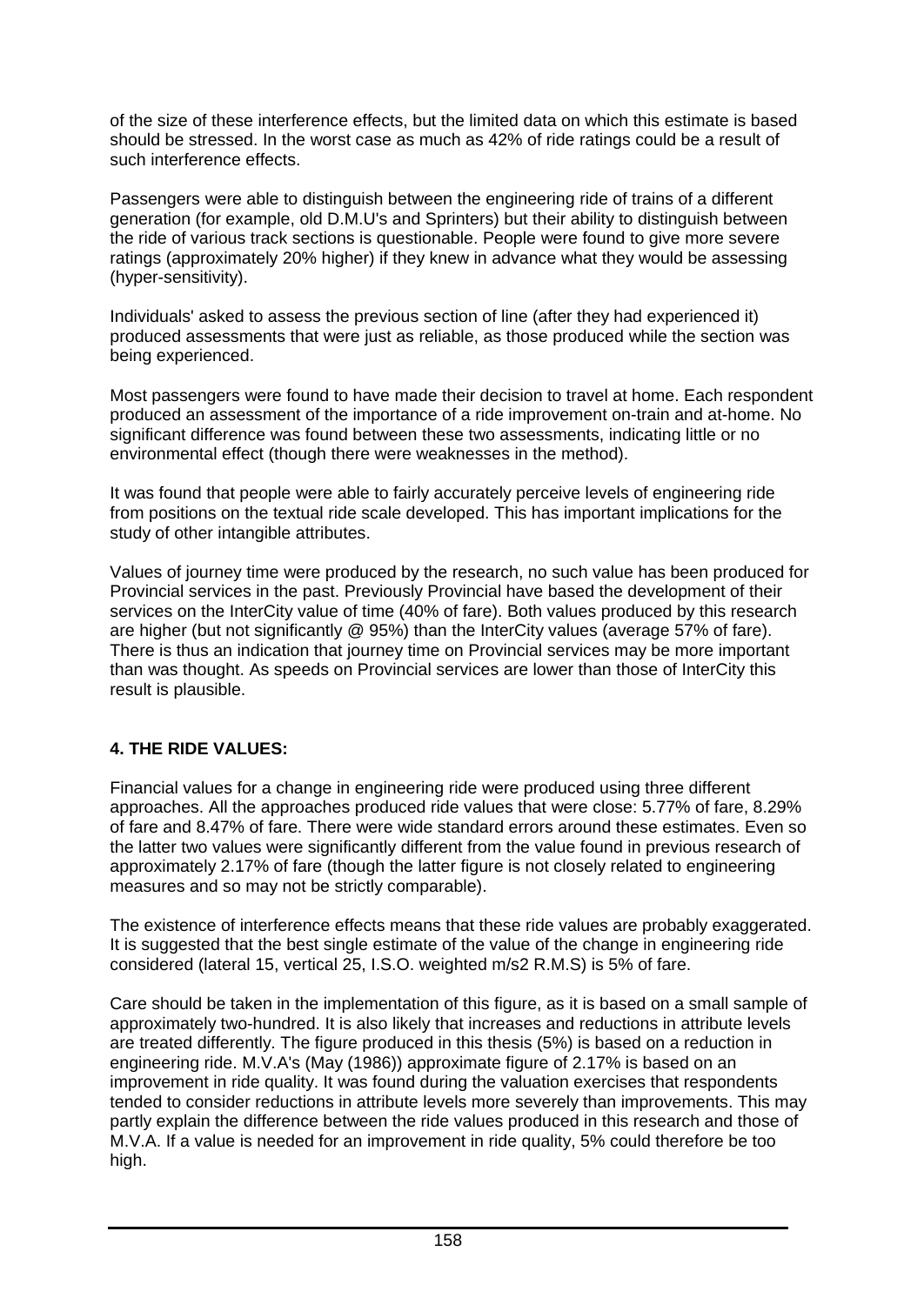## **5. APPLICATION OF RESULTS:**

If the values produced by this research were to be used in any financial context, it would probably be wise to expand the size of the sample. This would reduce the standard errors of the estimates and establish more precise values.

Some of the findings suggest that certain groups of people and types of trip are more critical of ride quality. It may be that such people/trips have different values of ride. This research was unable to establish a relationship between ride values and person/trip characteristics because of the small sample size. If ride values are to be applied to any lines that are significantly different from the one where this research was done (Bristol to Weymouth) it would be wise to study these relationships in more detail.

It would be difficult to choose one particular technique for further use, as they all appeared to work equally well. If the exercise was to be done with very limited resources a selfcompletion technique would be most appropriate: either the stock replacement approach, or maybe some form of cross-sectional trade-off. If considerably more resources were available, it may be possible to modify the techniques developed in this research and alter the suspensions of trains or coaches.

The survey location would also be important in deciding which technique to use. If stock with different levels of engineering ride was not available for respondents to assess, the textual scale trade-off would have to be used.

## **6. IMPLICATIONS OF THE RESULTS:**

The main need for a financial valuation of ride was so that Provincial could optimise track standards. Engineering ride has recently been significantly improved on most routes by the introduction of new Sprinter trains. It may now be possible to reduce track maintenance and the costs associated with it, without loosing many passengers. Costs would thus be reduced by a greater amount than revenue.

As the ride value produced by this thesis may be higher than previously thought, a reduction in ride quality may have a greater effect on patronage than was expected. This would make the idea of a reduction in track standards less attractive, reducing the scope for cost savings on Provincial services.

As a reduction in ride quality may have a more severe effect on patronage than an increase, it may have been better to reduce track quality when the Sprinters were introduced. Passengers would then have experienced a small improvement in engineering ride, rather than a big improvement and then a reduction (section 4).

## **7. RECOMMENDATIONS FOR FURTHER WORK**

The small sample sizes used in the valuation exercises have already been mentioned. Further work is therefore necessary to provide more robust estimates of a ride value based on larger samples.

An investigation also needs to be done into how ride values vary with personal and trip characteristics. Ideally some form of model would be produced to generate ride values for various types of service. An attempt was made to develop such a model in this thesis, but the small sample sizes meant that no significant relationships emerged.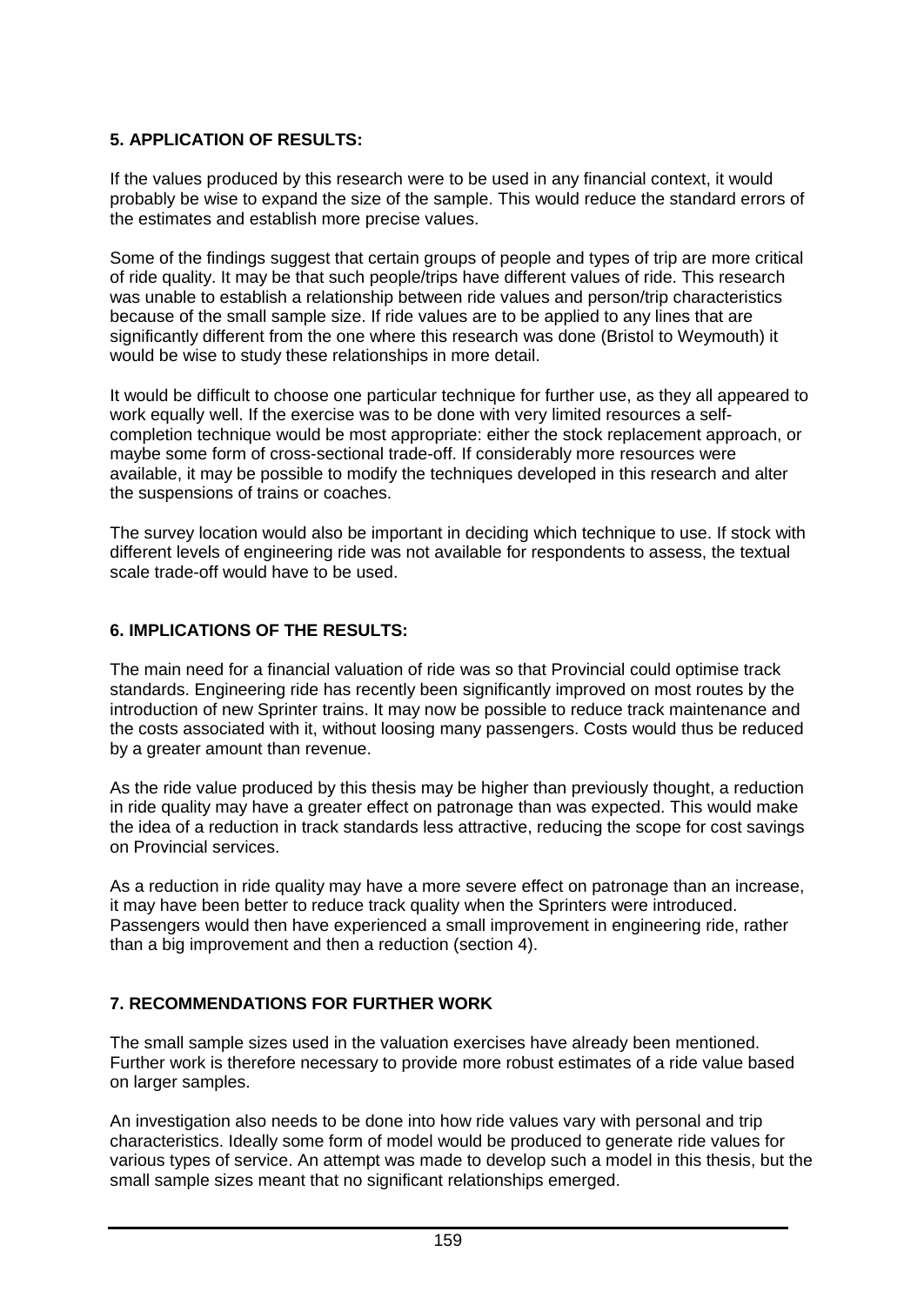It was mentioned in the previous section that a reduction in ride quality may be judged more severely than an improvement. This phenomena suggests that if a service is improved and then reduced to its original level, there may be a net loss of passengers. It may be that once passengers have experienced a higher level of quality their expectations are raised and they become less tolerant of the original level. Further research may provide some interesting insights into this issue.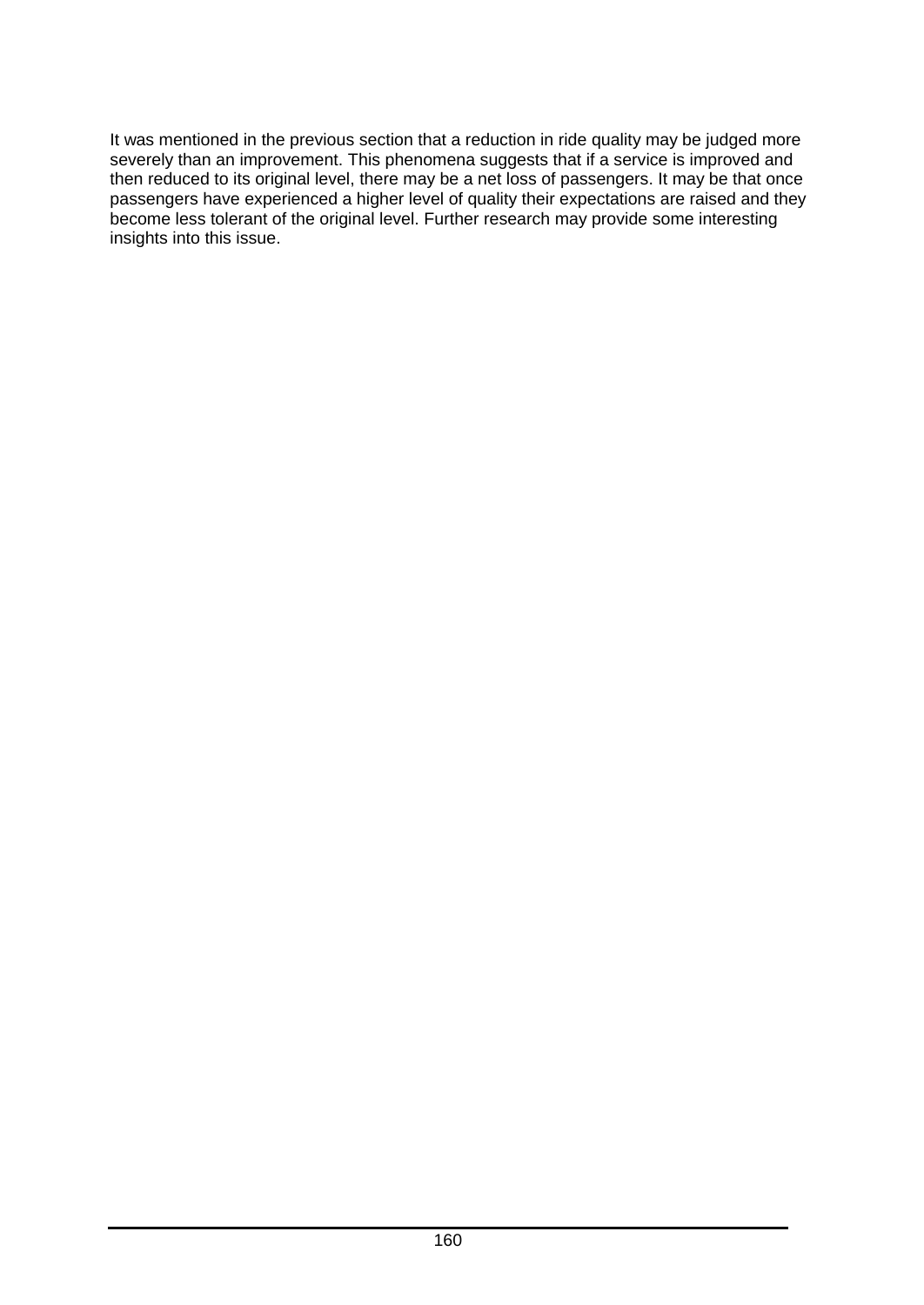# **References**

| Aaker D.A. &<br>Day G.S.                                                 | Marketing Research, 3rd Edition.<br>Wiley, New York (1986).                                                                                     |
|--------------------------------------------------------------------------|-------------------------------------------------------------------------------------------------------------------------------------------------|
| Abbott J.                                                                | Resurgence in the Valleys. Modern Railways, Pages 138-142<br>(March 1986).                                                                      |
| Abbott Stan.                                                             | To Kill a Railway. Leading Edge Press, Hawes (February 1986).                                                                                   |
| A.B. Group Ltd.                                                          | A Comparative Attitude Survey Response to Class 141 D.M.U's.<br>Consultants Report (June 1984).                                                 |
| Ackerman L.J,<br>Brinberg D. &<br>Jaccard J.                             | Assessing Attribute Importance: A<br>Comparison of Six Methods. Journal of<br>Consumer Research, Pages 463-468 (March 1986).                    |
| Advertising<br>Principles Ltd.<br>1986).                                 | A Comparative Attitude Survey on the<br>Response to Class 143 D.M.U's. Consultants Report (November                                             |
| Allan Ian.                                                               | Sectional Maps of Britain's Railways, Third Edition. Ian Allan,<br>Shepperton (1989).                                                           |
| Apperson J.                                                              | The Radio Electronic Token Block Signalling System Rail<br>International, Pages 45-49 (February 1987).                                          |
| Applied<br>Psychology Unit.                                              | Conducting a Survey. Applied<br>Psychology Unit, Cranfield - Student Notes (1988).                                                              |
| Aspinall D.T.                                                            | Vehicle Riding Comfort: A Comparison of Subjective and Objective<br>Measures. M.I.R.A. Report 1960/4, Lindley (1960).                           |
| Aspinall D.T. &<br>Oliver R.J.<br>(1964).                                | Vehicle Riding Comfort: Correlation<br>of Subjective and Physical Measures. M.I.R.A. Report 1964/10, Lindley                                    |
| Association of<br><b>County Councils</b><br>& British<br>Railways Board. | Review of Rural Railways. A.C.C. and<br>British Rail (1984).                                                                                    |
| Baddeley A.                                                              | Your Memory - A Users Guide. Penguin, New York (1982).                                                                                          |
| Baker S.K.                                                               | Rail Atlas of Britain and Ireland, Fourth Edition. Oxford Publishing Co.,<br>Poole (1984).                                                      |
| Barnard P.O.<br>Hensher D.A &<br>Truong T.P.                             | The Role of Stated Preference Methods in<br>Studies of Travel Choice. Journal of<br>Transport Economics and Policy, Pages 45-58 (January 1988). |
| Beazley D,<br>Lunn T. &<br>Westwood D.                                   | The Trade-off Model and it's<br>Extensions. Journal of the Market<br>Research Society, Pages 227-241, Number 3 (1974).                          |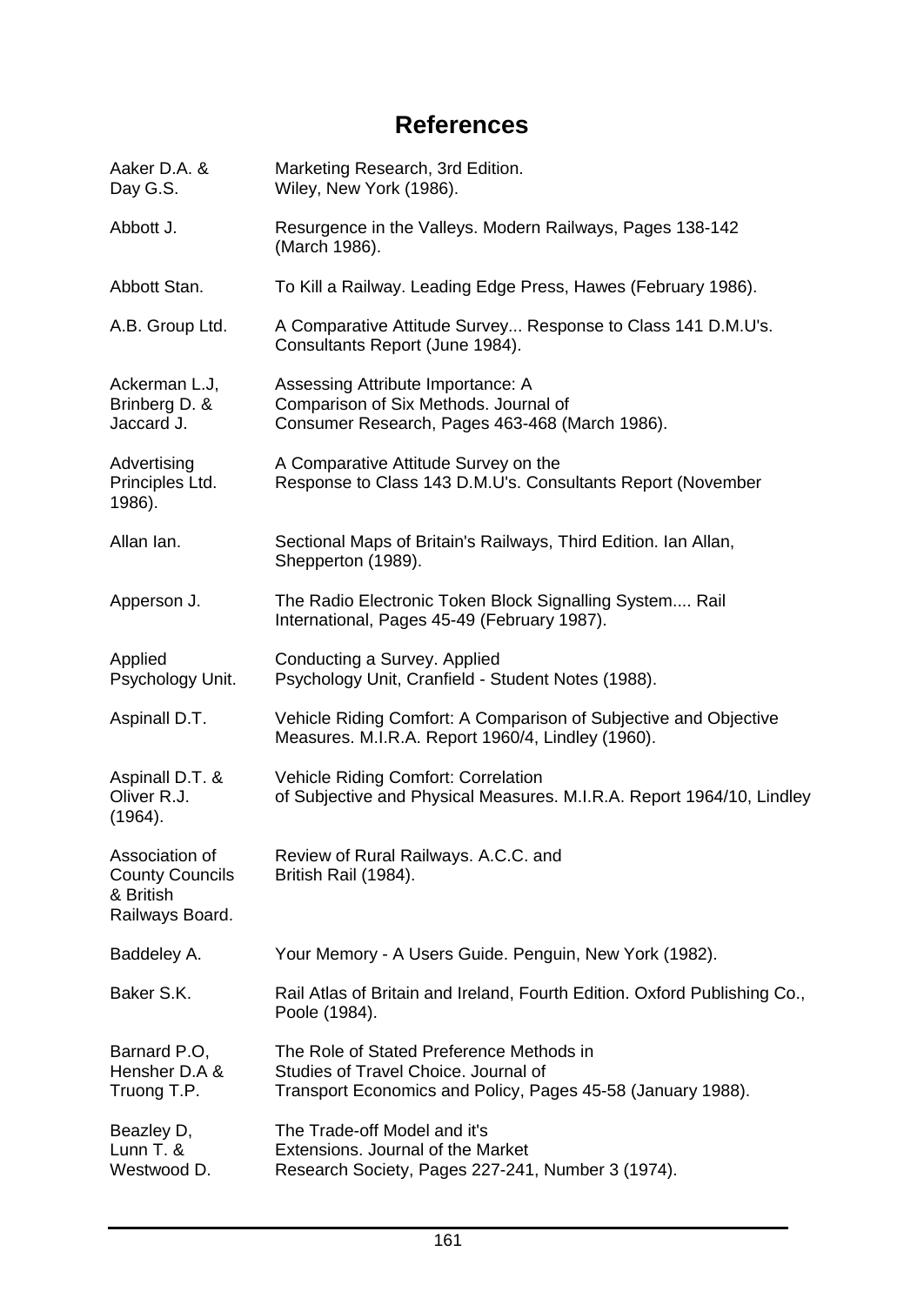| Beeseley &<br>Kettle.                                       | Improving Railway Financial<br>Performance. Gower, Aldershot (1984).                                                                                                                               |
|-------------------------------------------------------------|----------------------------------------------------------------------------------------------------------------------------------------------------------------------------------------------------|
| Bell, Bowen &<br>Fawcett.                                   | The Business of Transport. Macdonald<br>and Evans, Plymouth (1984).                                                                                                                                |
| Ben-Akiva M. &<br>Lerman S.R.                               | Discrete Choice Analysis. M.I.T.<br>Press, Cambridge Mass. (1985).                                                                                                                                 |
| Benwell M,<br>Black I.G,<br>Hannan T.R.D &<br>Seaton R.A.F. | Train Service Reliability on British<br>Rail InterCity Services. Centre for<br>Transport Studies, Cranfield (1985).                                                                                |
| Beresford P. &<br>Welsh E.                                  | Trouble on Tracks for B.R. as<br>Lightweight Trains Crack Up, Sunday Times (1986).                                                                                                                 |
| Best R. &<br>McCullough J.                                  | <b>Conjoint Measurement: Temporal</b><br>Stability and Structural Reliability. Journal of Marketing Research<br>Special Section - Measurement and Market Research, Pages 26-31<br>(February 1979). |
| Bither S.W. &<br>Klein N.M.                                 | An Investigation of Utility Directed<br>Cut-off Selection. Journal of Consumer Research, Pages 240-256<br>(September 1987).                                                                        |
| <b>Bly P.H. &amp;</b><br>Webster F.V.                       | The Demand for Public Transport,<br><b>Transport Reviews. Pages 23-46</b><br>(April 1981).                                                                                                         |
| Bly P.H. &<br>Webster F.V.                                  | The Demand for Public Transport,<br>Transport Reviews. Pages 323-351 (January 1982).                                                                                                               |
| Bonavia M.R.                                                | The Birth of British Rail. George Allen and Unwin Ltd., London (1979).                                                                                                                             |
| Bonavia M.R.                                                | Twilight of British Rail. David and Charles, Newton Abbott (1985).                                                                                                                                 |
| Bradley M.                                                  | Realism and Adaptation in Designing Hypothetical Travel Choice<br>Concepts. Journal of Transport Economics and Policy, Pages 121-137<br>(January 1988).                                            |
| Bradley U. (etd.)                                           | Applied Marketing and Social Research, First Edition. Van Nostrand<br>Reinhold Co., New York (1982).                                                                                               |
| <b>British Rail</b><br><b>Education Service.</b>            | An Introduction to British Rail.<br>Public Relations Hand-out (1985).                                                                                                                              |
| British Rail,<br>Provincial.                                | Reactions to New Rolling Stock.<br>Internal Report (1982).                                                                                                                                         |
| British Rail,<br>Provincial.                                | Perfect Escapes by Rail and Ferry.<br>Promotional Leaflet (1985).                                                                                                                                  |
| British Rail,                                               | What is British Rail Provincial?                                                                                                                                                                   |
|                                                             |                                                                                                                                                                                                    |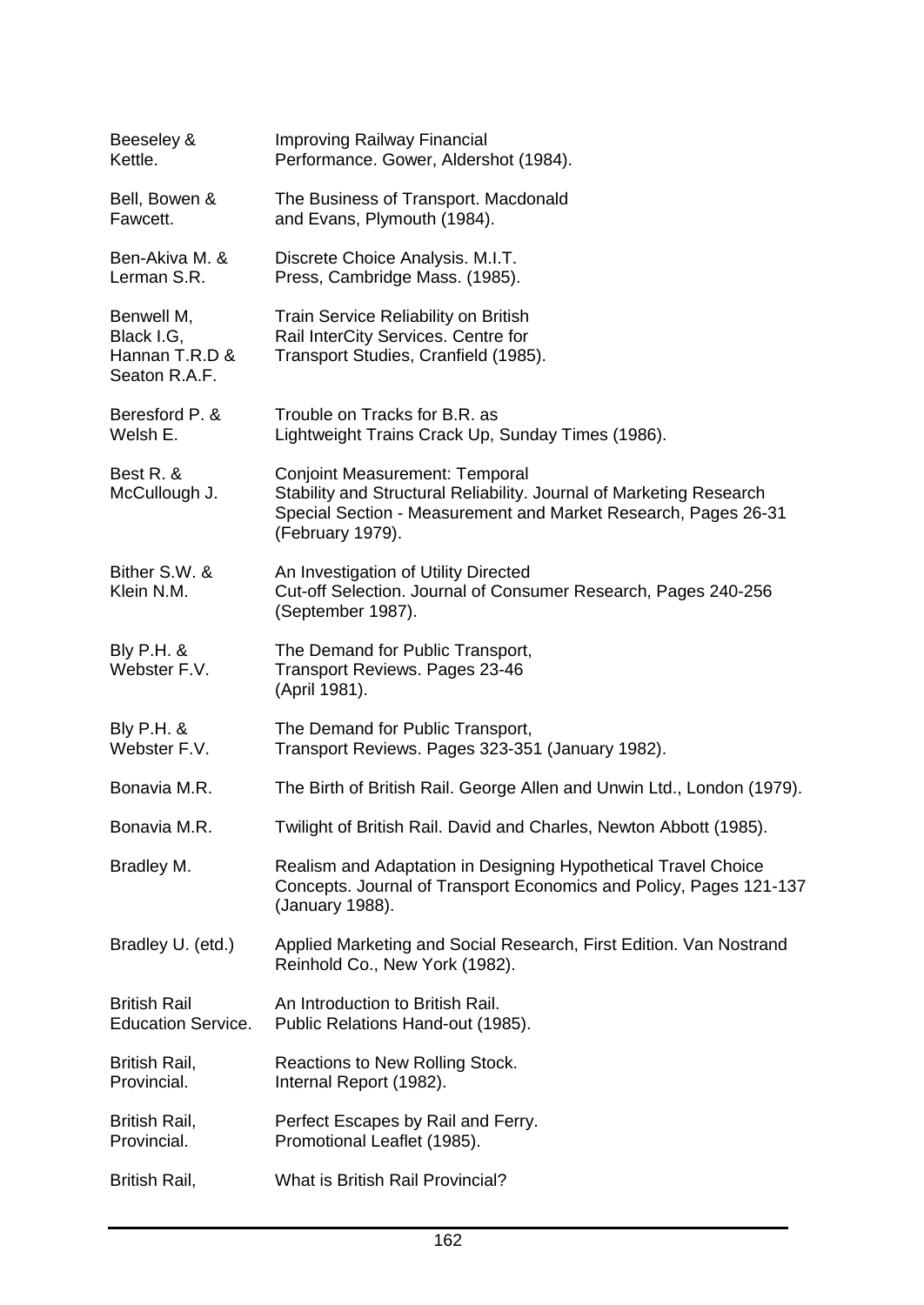| Provincial.                       | Promotional Leaflet (April 1986).                                                                                                                                   |
|-----------------------------------|---------------------------------------------------------------------------------------------------------------------------------------------------------------------|
| British Rail,                     | Sprint to the Hills. Promotional                                                                                                                                    |
| Provincial.                       | Leaflet (1987).                                                                                                                                                     |
| British Rail,                     | Britain's Scenic Rail Journeys.                                                                                                                                     |
| Provincial.                       | Promotional Leaflet (1987).                                                                                                                                         |
| British Rail,                     | <b>Network South East Ride Quality</b>                                                                                                                              |
| Railway                           | Study - Preliminary findings. B.R.                                                                                                                                  |
| <b>Technical Centre.</b>          | Internal Report, Derby (1987)                                                                                                                                       |
| British Rail,                     | Evaluation of the Effects of Easing                                                                                                                                 |
| Railway                           | the Allowable Cant Deficiency -                                                                                                                                     |
| <b>Technical Centre.</b>          | W.C.M.L. B.R. Internal Report, Derby (date unknown).                                                                                                                |
| <b>British Railways</b>           | The Reshaping of British Railways.                                                                                                                                  |
| Board.                            | H.M.S.O., London (1963).                                                                                                                                            |
| <b>British Railways</b><br>Board. | A Comparative Study of European<br>Railway Performance. British Railways Board, London (December<br>1979).                                                          |
| <b>British Railways</b>           | Corporate Plan 1985. British Railways                                                                                                                               |
| <b>Board</b>                      | Board, London (1985).                                                                                                                                               |
| <b>British Railways</b>           | Sprinter and Pacer. Promotional                                                                                                                                     |
| <b>Board</b>                      | Leaflet, British Railways Board, London (1985).                                                                                                                     |
| <b>British Railways</b><br>Board. | <b>Sprinter and Pacer Diesel Multiple</b><br>Units - Technical Description. Public Relations Hand-out, British<br>Railways Board, London (1986).                    |
| <b>British Railways</b>           | New Look at B.R's Provincial Sector.                                                                                                                                |
| <b>Board</b>                      | Public Relations Hand-out, British Railways Board, London (1986).                                                                                                   |
| <b>British Railways</b>           | Passenger Demand Forecasting                                                                                                                                        |
| Board.                            | Handbook. British Railways Board, London (June 1986).                                                                                                               |
| <b>British Railways</b>           | Annual Report and Accounts. British                                                                                                                                 |
| <b>Board</b>                      | Railways Board, London (1989).                                                                                                                                      |
| <b>British Standards.</b>         | British Standard 6841 - Measurement and Evaluation of Human<br>Exposure to Whole-Body Mechanical Vibration and Repeated Shock.<br>British Standards, London (1987). |
| Carroll J.D,                      | A General Approach to Design Optimisation                                                                                                                           |
| Green P.E. &                      | via Conjoint Analysis. Journal of                                                                                                                                   |
| Goldberg S.M.                     | Marketing (Summer 1981).                                                                                                                                            |
| Cattin D.R. &                     | <b>Commercial Use of Conjoint Analysis -</b>                                                                                                                        |
| Wittink P.                        | A Survey. Journal of Marketing, Pages 44-53 (Summer 1982).                                                                                                          |
| Cattin D.R. &                     | <b>Commercial Use of Conjoint Analysis:</b>                                                                                                                         |
| Wittink P.                        | An Update. Journal of Marketing, Pages 91-96 (July 1989).                                                                                                           |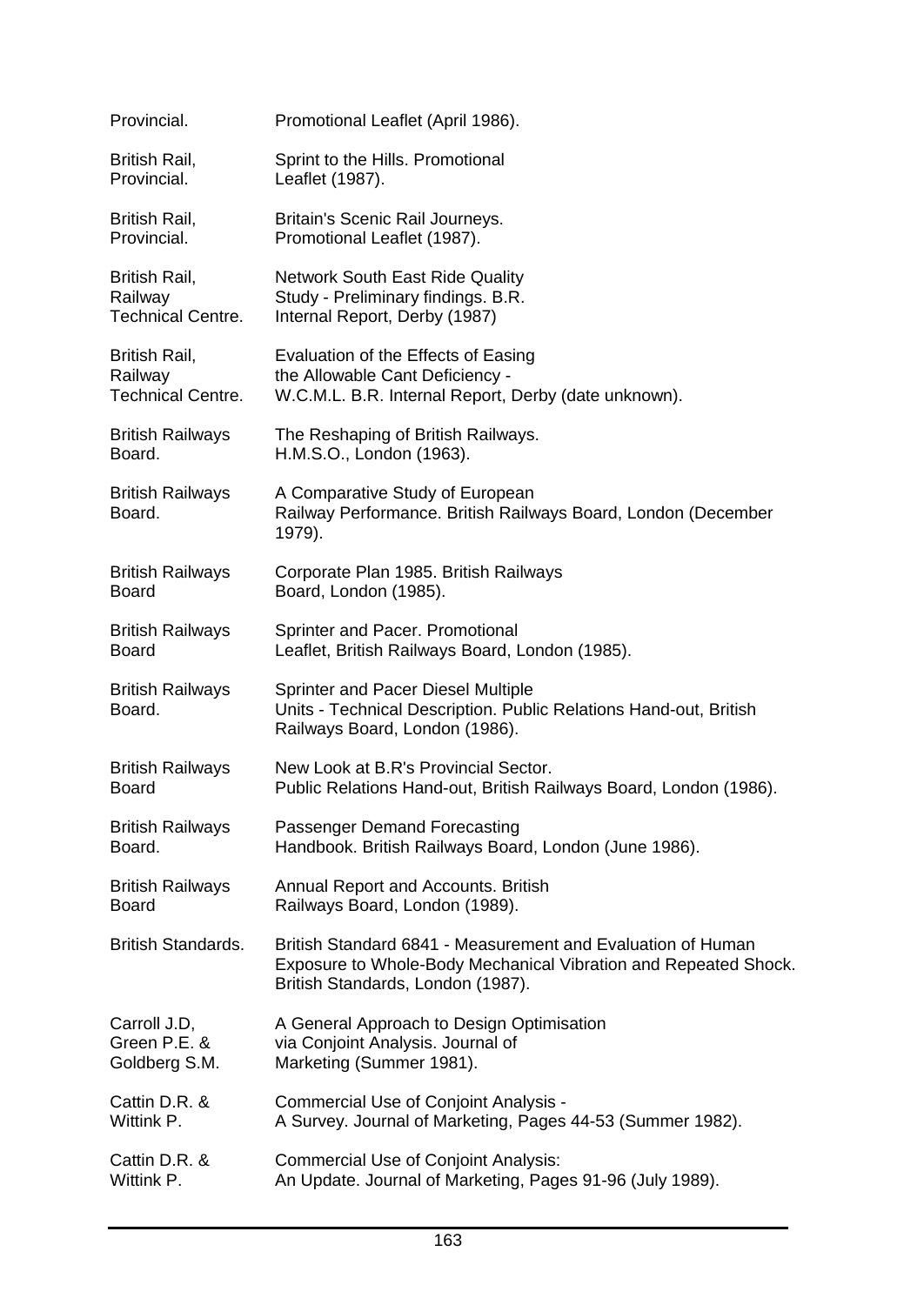| <b>Central Transport</b><br>Consultative<br>Committee. | Annual Report. C.T.C.C., London<br>(April 1979).                                                                                                                               |
|--------------------------------------------------------|--------------------------------------------------------------------------------------------------------------------------------------------------------------------------------|
| <b>Central Transport</b><br>Consultative<br>Committee. | Rural Railways. C.T.C.C., London<br>(September 1979).                                                                                                                          |
| <b>Central Transport</b><br>Consultative<br>Committee. | Annual Report. C.T.C.C., London<br>(June 1987).                                                                                                                                |
| <b>Central Transport</b><br>Consultative<br>Committee. | Annual Report. C.T.C.C., London<br>(June 1988).                                                                                                                                |
| Centre for<br><b>Transport Studies.</b>                | <b>Customer Reaction to the Introduction</b><br>of Sprinter Units on the Cardiff to Weymouth Line. Centre for Transport<br>Studies, Cranfield<br>(1989).                       |
| Centre for<br><b>Transport Studies,</b>                | Report on Crewe-Cardiff Line, M.Sc.<br>Group Project. Centre for Transport Studies, Cranfield (1989).                                                                          |
| Chappell T.A.                                          | Passenger Comfort Tests of June<br>1983 - Planning and Conduct. British Rail Railway Technical Centre<br>Internal Report, Derby (April 1984).                                  |
| Chappell T.A.                                          | Passenger Comfort Tests (A.P.T.) of April 1984 - Planning and<br>Conduct. British Rail Railway Technical Centre Internal Report, Derby<br>(February 1986).                     |
| Clayton G. &<br>Rees J.H.                              | The Economic Problems of Rural<br>Transport in Wales. Wales University Publications, Cardiff (1967).                                                                           |
| Cohen L. &<br>Holliday M.                              | <b>Statistics for Social Scientists.</b><br>Harper and Row, London (1982).                                                                                                     |
| Cohen J.B. &<br>Miniard P.W.                           | <b>Isolating Attitudinal and Normative</b><br>Influences in Behavioural Intentions Models, Journal of Marketing<br>Research Special Section - Measurement and Market Research, |
| Pages                                                  | 102-110 (February 1979).                                                                                                                                                       |
| Cooper B.K. (etd.)                                     | British Rail Handbook. Ian Allan, Shepperton (1984).                                                                                                                           |
| Cooper D.R,<br>Jordan P.G. &<br>Young J.C.             | Road Surface Irregularity and Vehicle<br>Ride - Part 1. T.R.R.L. SR 341,<br>Crowthorne (1978).                                                                                 |
| Cooper D.R.<br>& Young J.C,                            | Road Surface Irregularity and Vehicle<br>Ride - Part 2. T.R.R.L. SR 400, Crowthorne (1978).                                                                                    |
| Cooper D.R. &<br>Young J.C.                            | Road Surface Irregularity and Vehicle<br>Ride - Part 3. T.R.R.L. SR 560, Crowthorne (1980).                                                                                    |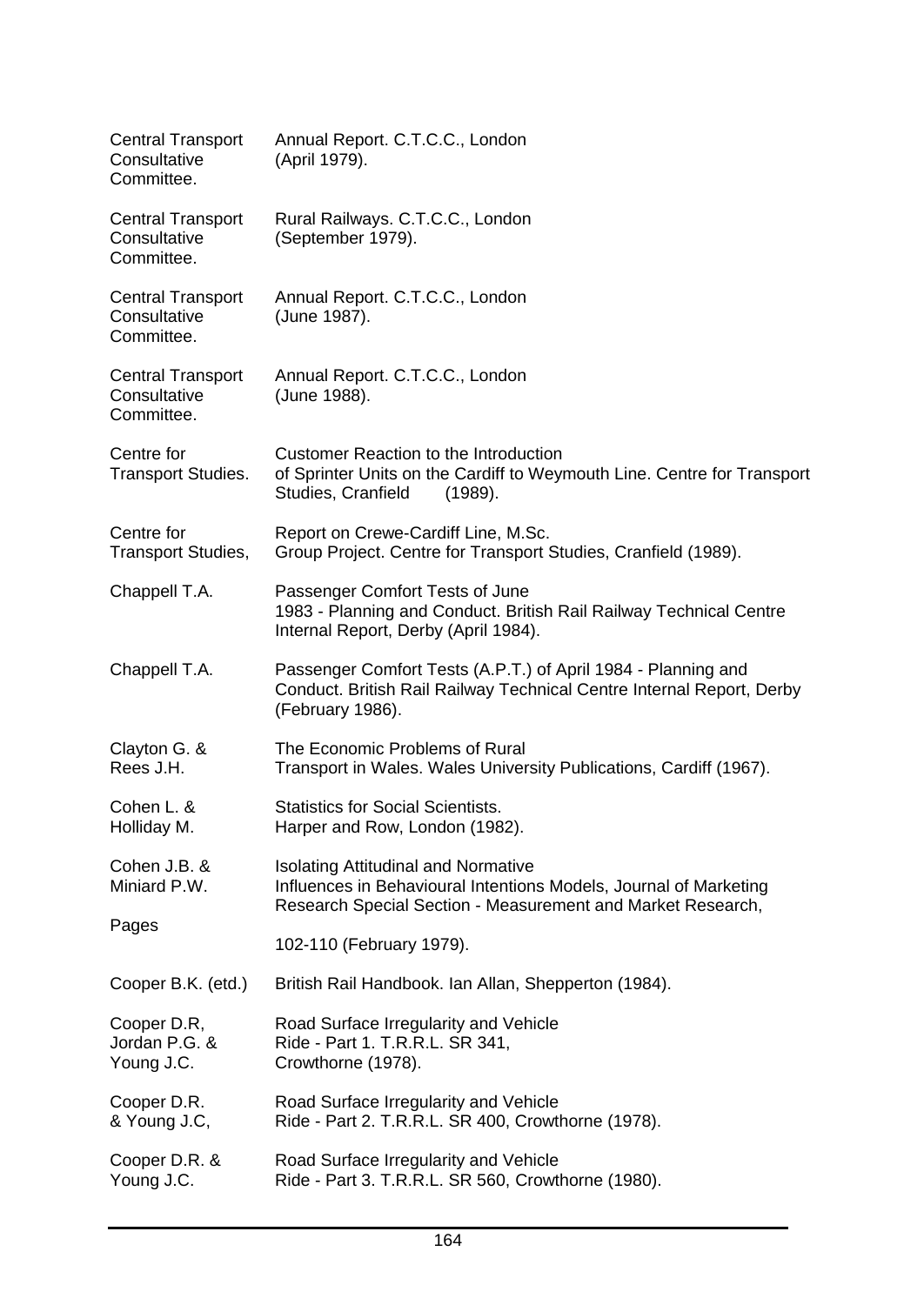| Copley G. et al                     | Station Investment: Priorities and Values. Energy Transportation<br>and the Environment, Proceedings from the ESOMAR Conference,<br>Montreux, Switzerland, Pages 21-45 (1987).                       |
|-------------------------------------|------------------------------------------------------------------------------------------------------------------------------------------------------------------------------------------------------|
| Dare A.                             | Radical Changes on Local Rail Services in the Netherlands. Eleventh<br>Annual Seminar on Rural Public Transport P.C.L., London (1983).                                                               |
| David G,                            | B.R. faces Writ as Trains Fail. Sunday Times (January 1988).                                                                                                                                         |
| Department of<br>Transport.         | The Cambrian Coast Line. H.M.S.O.,<br>London (1969).                                                                                                                                                 |
| Dorset County<br>Council            | Passenger Flows on the Dorchester-<br>Yeovil Line. Unpublished Tables (1983).                                                                                                                        |
| <b>Dorset County</b><br>Council.    | Public Transport Plan. D.C.C.,<br>Dorchester (1986).                                                                                                                                                 |
| Edwards A.L.<br>W.H.                | Multiple Regression and the Analysis of Variance and Covariance.                                                                                                                                     |
|                                     | Freeman, San Francisco (1979).                                                                                                                                                                       |
| Fenwick I.                          | A Users Guide to Conjoint Measurement in Marketing, European                                                                                                                                         |
| Journal                             | of Marketing, Pages 203-211, Part Two (1978).                                                                                                                                                        |
| Ford R.                             | The D.M.U. Replacement Story, Modern Railways. Pages 315-320<br>(June 1986).                                                                                                                         |
| Fowler D.                           | Financial Analysis of Rail Transport (May 1979).                                                                                                                                                     |
| Fowkes T. &<br>Wardman M.           | The Design of Stated Preference<br>Travel Choice Experiments with Special Reference to Inter-personal<br>Taste Variations. Journal of Transport Economics and Policy,<br>Pages 27-44 (January 1988). |
| Foxall G.R.                         | Consumer Choice. St. Martins Press, New York (1983).                                                                                                                                                 |
| Frederick C.O.                      | Optimised Track Standards, Paper to Provincial Sector/Civil                                                                                                                                          |
| Engineering                         | Conference, British Rail<br>(14th October 1987).                                                                                                                                                     |
| Freeman-Allen G.<br>$(\text{etd.})$ | Janes World Railways 1985-6. Janes<br>Publishing Co., London (1986).                                                                                                                                 |
| Freeman-Allen G.<br><b>Books</b>    | The Illustrated History of Railways in Britain. Marshall Cavendish                                                                                                                                   |
|                                     | Ltd., London (1985).                                                                                                                                                                                 |
| Friedman L.W. &<br>Friedman H.H.    | Comparison of Itemised v's Graphic<br>Rating Scales Journal of the Market Research Society, Pages 285-<br>289 (July 1986).                                                                           |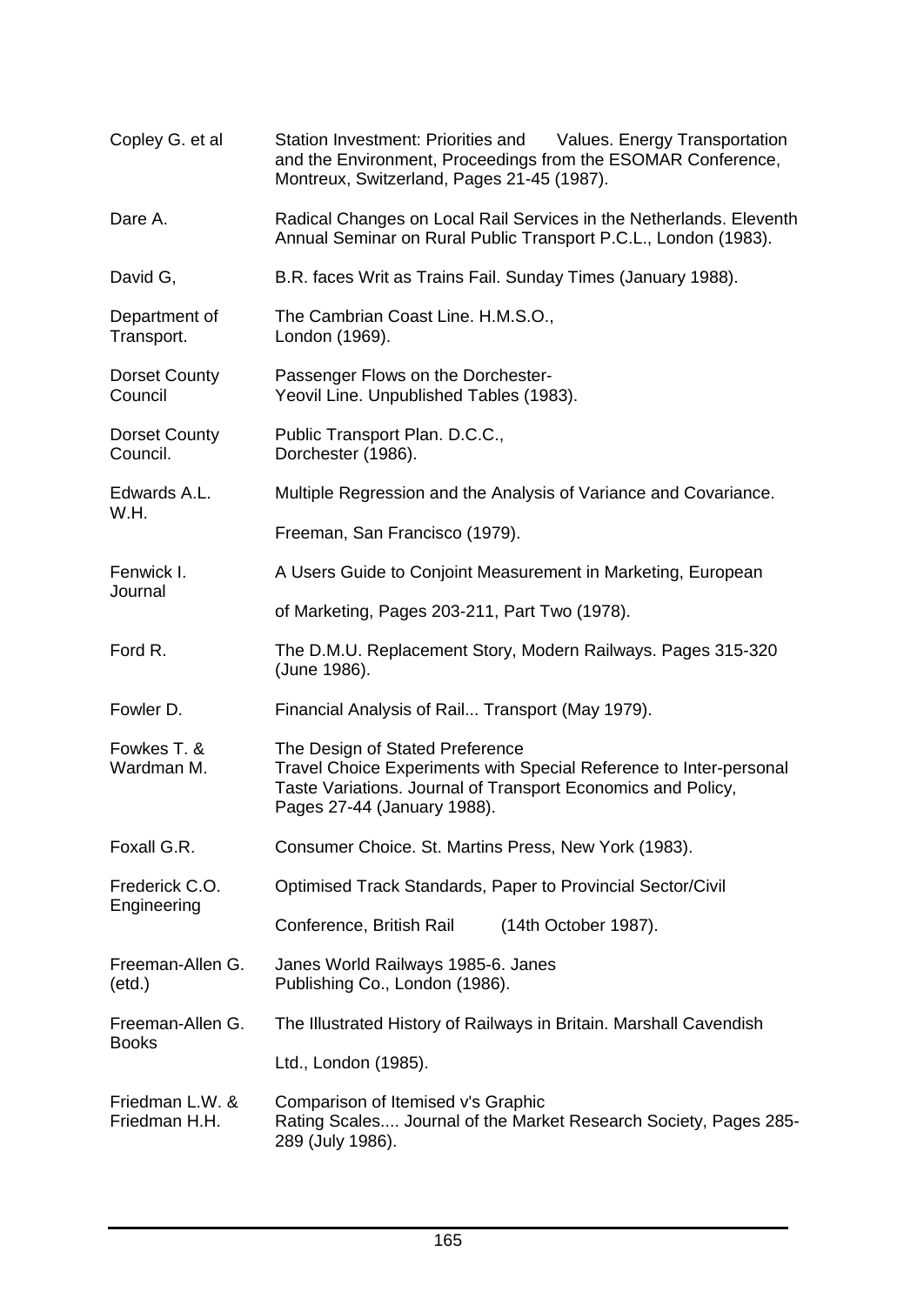| Gammell C.J.                                 | The Rural Railway. G.R.Q. Publications, London (1983).                                                                                                                   |
|----------------------------------------------|--------------------------------------------------------------------------------------------------------------------------------------------------------------------------|
| Ginter J.L. &<br>Miller K.E.                 | An Investigation of Situational<br>Variation in Brand Choice Behaviour and Attitude. Journal of Marketing<br>Research Special Section - Measurement and Market Research, |
| Pages                                        | 111-123 (February 1979).                                                                                                                                                 |
| Glover J.                                    | B.R. Diary 1958-67. Ian Allan, Shepperton (1987).                                                                                                                        |
| Glover J.                                    | B.R. Diary 1978-85. Ian Allan, Shepperton (1985).                                                                                                                        |
| Glover J.                                    | The Cost of the Social Railway. Modern Railways, Pages 52-53<br>(January 1988).                                                                                          |
| Government<br><b>Statistical</b><br>Service. | United Kingdom in Figures. H.M.S.O.,<br>London (1989).                                                                                                                   |
| Green P.E &<br>Rao V.R.                      | <b>Conjoint Measurement for Quantifying</b><br>Judgmental Data. Journal of Marketing Research, Pages 355-363<br>(August 1971).                                           |
| Green P.E.                                   | On the Design of Choice Experiments involving Multifactor                                                                                                                |
| Alternatives.                                | Journal of Consumer Research, Pages 61-68 (September 1974).                                                                                                              |
| Green P.E. &<br>Srinivasan V.                | <b>Conjoint Analysis in Consumer</b><br>Research: Issues and Outlook. Journal of Consumer Research, Pages<br>103-123 (September 1978).                                   |
| Groebner D &<br>Shannon P.                   | <b>Business Statistics. Charles E.</b><br>Merrill Pub. Co., Columbus Ohio (1985).                                                                                        |
| Guilford J.P.                                | Psychometric Methods. Mc Graw-Hill, New York (1954).                                                                                                                     |
| Hamilton K. &<br>Potter S.                   | Losing Track. Routledge and Kegan<br>Paul, London (1985).                                                                                                                |
| Harborough P.R.                              | Passenger Comfort During High Speed Curving - Summary Report.<br>Railway Technical Centre, British Rail Internal Report (May 1986).                                      |
| Harborough P.R.                              | Passenger Comfort During High Speed Curving - Analysis and<br>Conclusions. Railway Technical Centre, British Rail Internal Report<br>(July 1986).                        |
| Haresnape B.                                 | British Rail Fleet Survey - 8 D.M.U's The First Generation. Ian Allan,<br>Shepperton (1985).                                                                             |
| Haresnape B.                                 | British Rail Fleet Survey - 9 D.M.U's The Second Generation and<br>D.E.M.U's. Ian Allan, Shepperton (1986).                                                              |
| Harrell L.                                   | The Future Potential of Rural Railways. (B.A. dissertation)<br>Bournemouth Polytechnic (1986).                                                                           |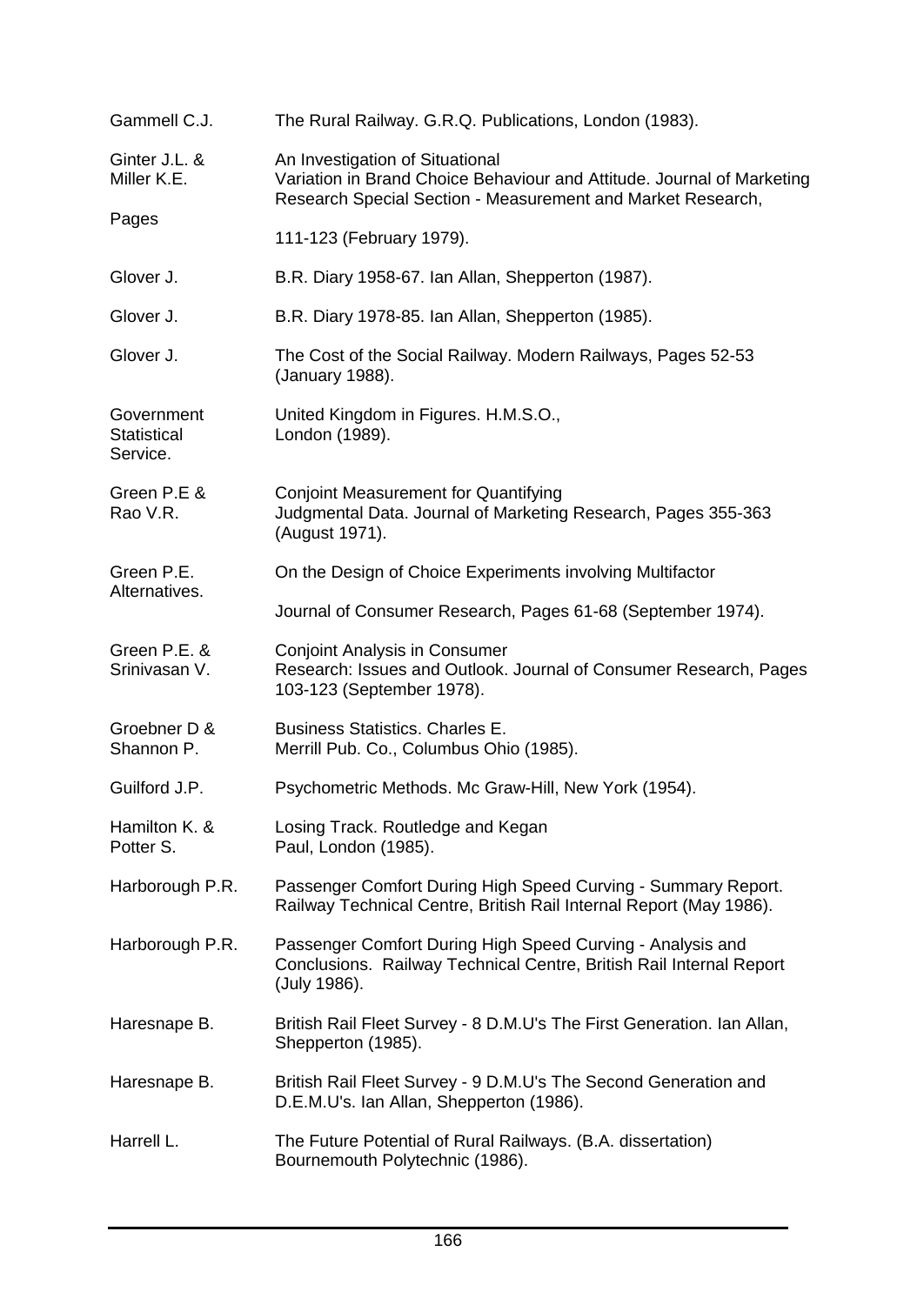| Harrell L.                                         | The Effects of the Frequency and Timing of Secondary Rail Services.<br>(M.Sc. thesis) Centre for Transport Studies, Cranfield (1987).                                                                                         |
|----------------------------------------------------|-------------------------------------------------------------------------------------------------------------------------------------------------------------------------------------------------------------------------------|
| Harris N.G.                                        | Perceptions of Provincial Rail Services. Modern Railways, Page 14<br>(January 1987).                                                                                                                                          |
| Harper W.M.                                        | Statistics. Macdonald and Evans, Plymouth (1982).                                                                                                                                                                             |
| Hawkins D.I. &<br>Tull D.S.                        | Marketing Research - Measurement and<br>Method. Macmillan, New York (1984).                                                                                                                                                   |
| Hayes W.L.                                         | Statistics. Holt Reinhart and Winston, Orlando Florida (1988).                                                                                                                                                                |
| Heeler, Okechuku<br>& Reid.                        | <b>Attribute Importance Contrasting</b><br>Measurements. Journal of Marketing Research Special Section -<br>Measurement and Market Research, Pages 60-63 (February 1979).                                                     |
| Heels P. &<br>Williams S.R.                        | A Survey and Review of the Exeter-<br>Barnstaple Railway Service. Polytechnic of Central London, London<br>(February 1976).                                                                                                   |
| Hedges M. &<br>Whitehouse P.                       | 150 Years of British Railways. Hamlyn<br>Publishing Group Ltd., London (1980).                                                                                                                                                |
| Hewgill M.                                         | An Examination of Minibus Design. (M.Sc. thesis) Centre for Transport<br>Studies, Cranfield (September 1974).                                                                                                                 |
| Hillman M. &<br>Whalley A.                         | The Social Consequences of Rail<br>Closures. Policy Studies Institute, London (1980).                                                                                                                                         |
| Hudson, Payne &<br>Iddiols.                        | B.R. Sprinter Research. Consultants<br>Report (August 1987).                                                                                                                                                                  |
| Hughes Prof. J.                                    | <b>Rural Transport Policy. Lecture</b><br>notes - Centre for Transport Studies, Cranfield (date unknown).                                                                                                                     |
| International<br><b>Standards</b><br>Organisation. | International Standard 2631/1 -<br>Evaluation of Human Exposure to<br>Whole-body Vibration, Part 1 General Requirements. I.S.O. (1985).                                                                                       |
| International<br><b>Standards</b><br>Organisation. | International Standard 2631/3 -<br>Evaluation of Human Exposure to<br>Whole-body Vibration, Part 3: Evaluation of Exposure to Whole-body Z<br>axis Vertical Vibration in the Frequency Range 0.1 to 0.63 Hz. (1985).<br>LS.O. |
| International<br>Union of<br>Railways.             | Colloquium on Lines with Low Traffic<br>Density. Rail International, Page 34                                                                                                                                                  |
|                                                    | (May 1986).                                                                                                                                                                                                                   |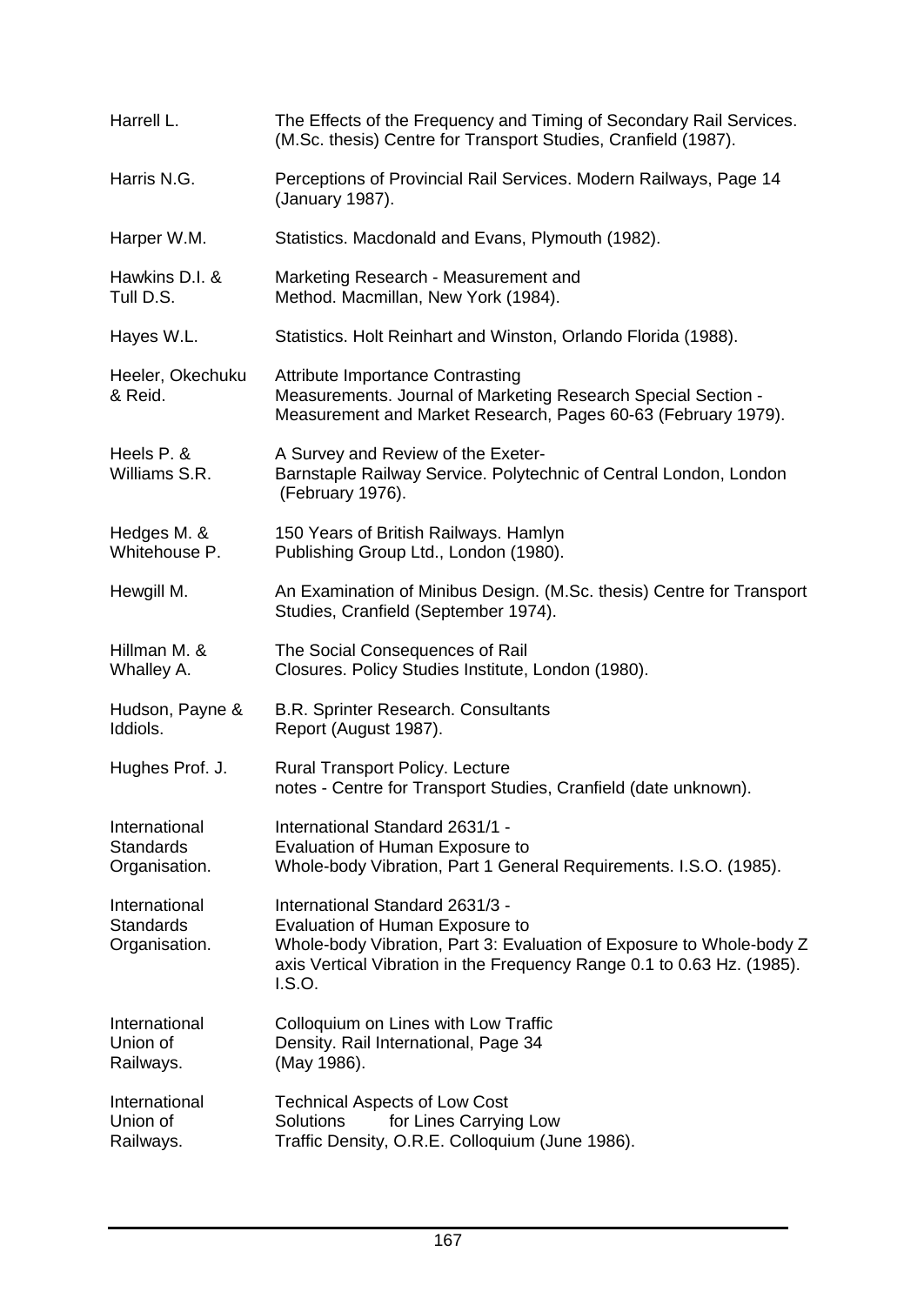| Jarman D.<br>1986).                                              | ScotRail Comes to Bathgate. Modern Railways, Pages 324-325 (June                                                                                                                                         |
|------------------------------------------------------------------|----------------------------------------------------------------------------------------------------------------------------------------------------------------------------------------------------------|
| Jenkins S.C &<br>Quayle H.I.                                     | Branch Lines into the Eighties. David<br>Charles, Newton Abbott (1980).                                                                                                                                  |
| Joy Stewart.                                                     | The Train that Ran Away. Ian Allan, Shepperton (1973).                                                                                                                                                   |
| Keen P.A.                                                        | Rural Rail Services. In: Rural Transport and Country Planning, etd.<br>Cresswell R. Leonard Hill, Glasgow (1978).                                                                                        |
| Kendall & Smith.                                                 | Retranslation of Expectations: An Approach to the Construction of<br>Rating Scales. Journal of Applied Psychology, Pages 149-155, No. 2<br>(1963).                                                       |
| Kilvington R.<br>$\mathsf{I}$                                    | Railways in Rural Areas. In: International Railway Economics Studies                                                                                                                                     |
|                                                                  | Management and Efficiency. etd. Button K.J. and Pitfield D.E. (1983).                                                                                                                                    |
| Koffman J.L.                                                     | A Scientific Way to Assess Passenger Comfort. Modern Railways,<br>Pages 511- (October 1968).                                                                                                             |
| Kroes & Sheldon.                                                 | Article on Stated Preference Techniques. Journal of Transport<br>Economics and Policy (January 1988).                                                                                                    |
| Leach C.                                                         | Introduction to Statistics, A Nonparametric Approach for the Social<br>Sciences. Wiley, Chichester (1979).                                                                                               |
| Leatherwood J.D.<br>et al.                                       | <b>Ride Quality Criteria of Multifactor</b><br>Environments. Source Unknown, Pages 24-31 (1979).                                                                                                         |
| Laidler D.                                                       | Introduction to Microeconomics. Philip Allan Pub. Ltd., Oxford (1981).                                                                                                                                   |
| Lee M. &<br>Round Dr. D.J.<br>(1988).                            | Notes of Meeting with Representatives<br>of British Rail, Railway Technical Centre and Network South East                                                                                                |
| Leyland Vehicles,<br>Transport &<br>Road Research<br>Laboratory. | Passenger Problems on Moving Buses.<br><b>British Leyland, Preston</b><br>(September 1978).                                                                                                              |
| Louviere J.J.                                                    | Conjoint Analysis Modelling of Stated Preferences, A Review of<br>Theory, Methods, Recent Developments and External Validity. Journal<br>of Transport Economics and Policy, Pages 93-120 (January 1988). |
| Louviere J.J.<br>Beverley                                        | Analyzing Decision Making, Sage University Paper Number 67,                                                                                                                                              |
|                                                                  | Hills California (1988).                                                                                                                                                                                 |
| MacBriar Dr. I.D.                                                | Bristol-Weymouth, National Bus Company Internal Report (1983).                                                                                                                                           |
| MacBriar Dr. I.D.                                                | Cost Estimates for B.R. Passenger Services in 1982, National Bus<br>Company Internal Report (July 1983).                                                                                                 |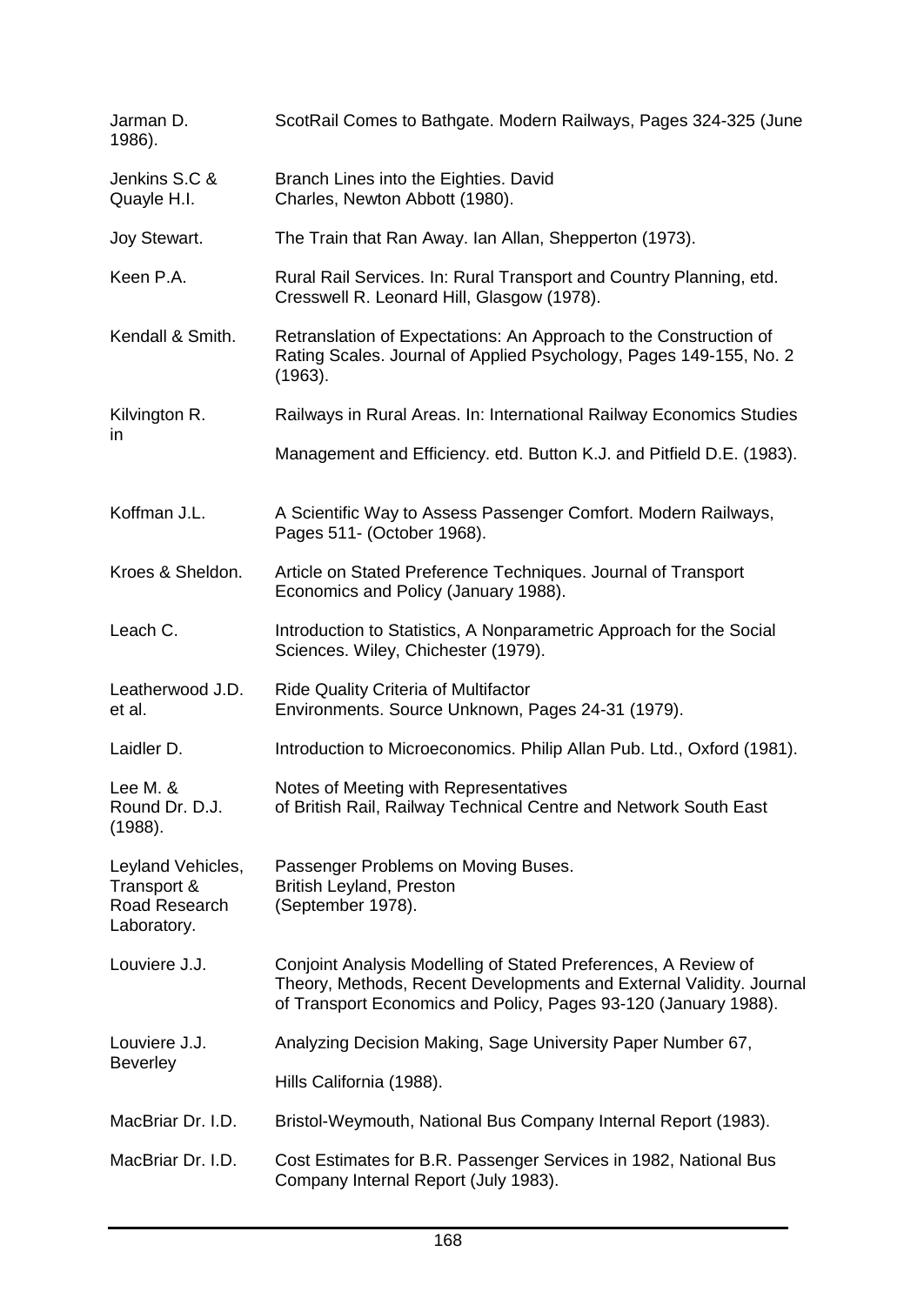| Marasculio L.A. &<br>McSweeney M.<br>Monterey | NonParametric and Distribution-Free<br>Methods for the Social Sciences. Brooks/Cole Publishing Co.,                             |
|-----------------------------------------------|---------------------------------------------------------------------------------------------------------------------------------|
|                                               | California (1977).                                                                                                              |
| Marshall J.                                   | Guinness Factbook Rail. Guinness Superlatives Ltd., London (1985).                                                              |
| Meister D.<br>(1985).                         | Behavioural Analysis and Measurement Methods. Wiley, New York                                                                   |
| Miller S.                                     | Experimental Design and Statistics. New Essential Psychology,<br>Methuen, London (1985).                                        |
| M.I.L. Research.<br>Factors.                  | London and South East Rail Services: Price Elasticity of Quality                                                                |
|                                               | Consultants Report (1982).                                                                                                      |
| M.I.L. Research.                              | <b>InterCity Service Quality. Consultants Report</b><br>(April 1984).                                                           |
| Modern Railways.                              | The Provincial Sector Today. Modern Railways, Pages 307-310 (June<br>1986).                                                     |
| Monopolies and<br>Mergers Board.              | Report into the Provincial Sector of<br>British Rail. H.M.S.O., London (1989).                                                  |
| Moseley M.J.                                  | Accessibility: The Rural Challenge. Methuen, London (1979).                                                                     |
| Moser & Kalton.<br>London (1971).             | Survey Methods in Social Investigation. Heinemann Educational,                                                                  |
| M.V.A.                                        | InterCity Rolling Stock Research - Proposal. Consultants Report<br>(April 1985).                                                |
| M.V.A.                                        | Passenger Reaction to New Suburban Carriages. Consultants Report<br>(May 1985).                                                 |
| M.V.A.                                        | Evaluation of InterCity Rolling Stock Improvements. Consultants<br>Report (May 1986).                                           |
| M.V.A.                                        | Interim Report, Network South East Quality of Service Study.<br>Consultants Report (January 1988).                              |
| Nash C.A.                                     | Economics of Public Transport. Longman Group Ltd., Harlow (1982).                                                               |
| Nash C.A.                                     | Prime User Costing. In: Transport<br>UK 1985. Pages 113-119, Policy Journals, Newbury (1985).                                   |
| Nash C.A. &<br>Preston J.                     | Some Guidelines for Evaluating New<br>Local Rail Stations. Institute for Transport Studies, University of Leeds<br>(June 1986). |
| Nock O.S.                                     | Branch Lines. B.T. Batsford Ltd., London (1957).                                                                                |
| Norusis M.J.                                  | SPSS-X Advanced Statistics Guide. McGraw-Hill, New York (1988).                                                                 |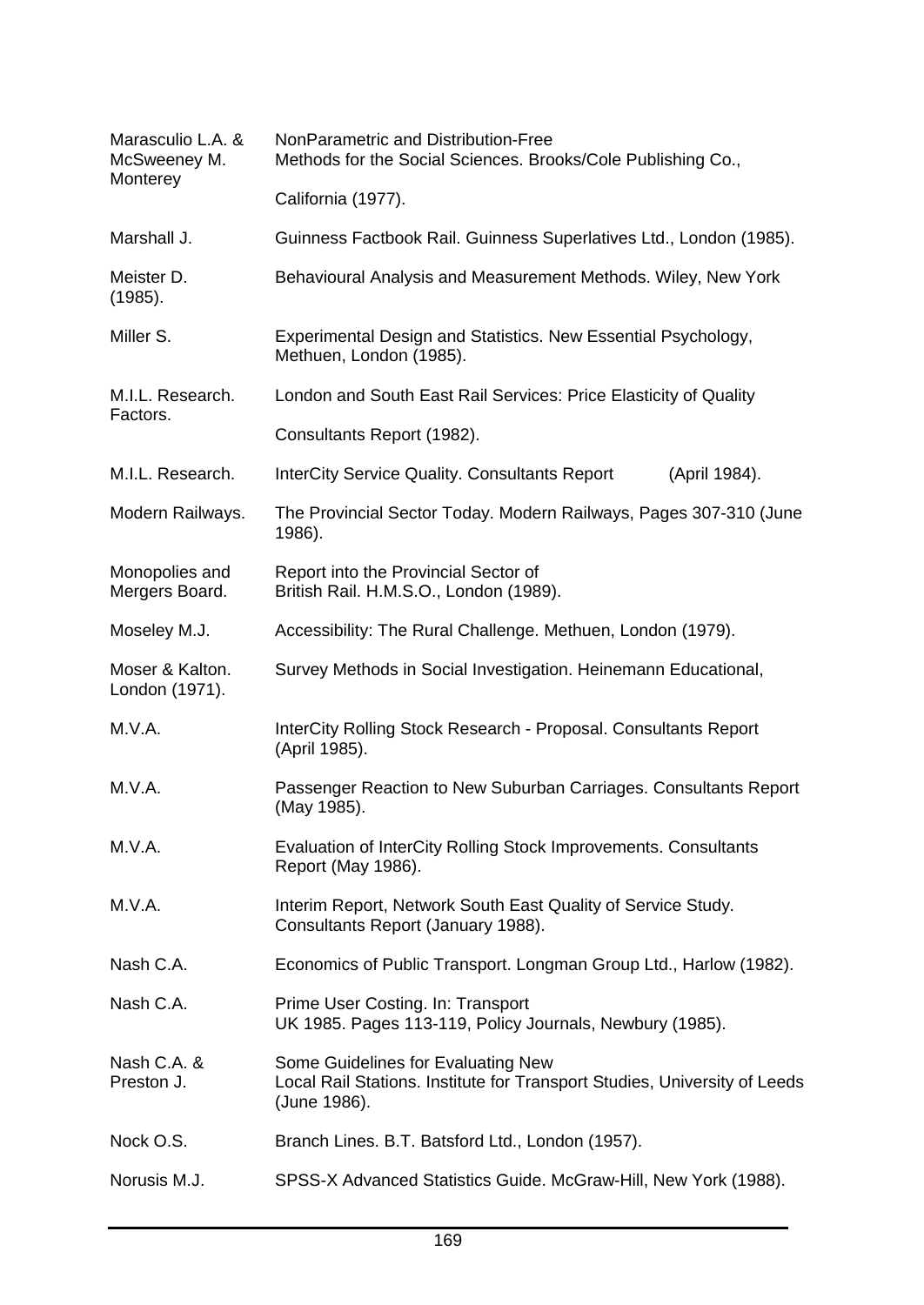| Open University.                                                                           | Modelling for Understanding: A Case Study in Econometrics. Open<br>University Press, Milton Keynes (1976).                                  |
|--------------------------------------------------------------------------------------------|---------------------------------------------------------------------------------------------------------------------------------------------|
| Open University.                                                                           | Data Collection Procedures, Research Methods in Education and the<br>Social Sciences. Open University Press, Milton Keynes (1979).          |
| Oppenheim A.N.                                                                             | Questionnaire Design and Attitude Measurement. Heinemann<br>Educational Books Ltd., London (1966).                                          |
| Pearmain D.                                                                                | The Measurement of Passenger Valuations towards Rail Station<br>Facilities. Oxford Polytechnic Report, Oxford (January 1989).               |
| P.E.I.D.A.                                                                                 | The Settle and Carlisle Railway. P.E.I.D.A., Edinburgh (1985).                                                                              |
| Perren B.<br>1986).                                                                        | New D.M.U.s Enter Service, Modern Railways, Pages 321-323 (June                                                                             |
| <b>Policy Studies</b><br>Institute.                                                        | The Future of Rural Railways.<br>Conference Proceedings P.S.I., London (1981).                                                              |
| Pollard Dr. M.G.                                                                           | Passenger Tolerance of High Speed Curving. Railway Gazette<br>International, Pages 870-873 (November 1984).                                 |
| Preston J.                                                                                 | The Evaluation of New Local Rail Stations in West Yorkshire, (Ph.D.<br>thesis) Institute for Transport Studies, University of Leeds (1987). |
| Prideaux Dr. J.                                                                            | InterCity - Passenger Railway Without Subsidy. Lecture given to the<br>Railway Study Association (24th May 1989).                           |
| Planning and<br><b>Transport and</b><br>Research and<br>Computation<br>(International) Co. | The National Rail Network in Britain.<br>P.T.R.C. Summer Annual Meeting,<br>University of Sussex, Brighton<br>(1983).                       |
| Rail Power.                                                                                | Wide-body Railbus Enters Service. Rail Power No. 47, Page 17<br>(October 1985).                                                             |
| Rail Power.                                                                                | Metro-Cammell's Prototype D.M.U. Rail Power No.47, Pages 14-15<br>(October 1985).                                                           |
| Rail Power.                                                                                | British Rail Expands Railbus Order. Rail Power No. 48, Page 7<br>(July 1986).                                                               |
| Railway<br>Development<br>Society.                                                         | Bring Back the Trains. R.D.S., London<br>(1984).                                                                                            |
| Railway<br>Development<br>Society.                                                         | A New Future for Local Trains.<br>Promotional Leaflet, R.D.S., London<br>(date unknown).                                                    |
| <b>Railway Gazette</b>                                                                     | Four Elements in the Low Cost                                                                                                               |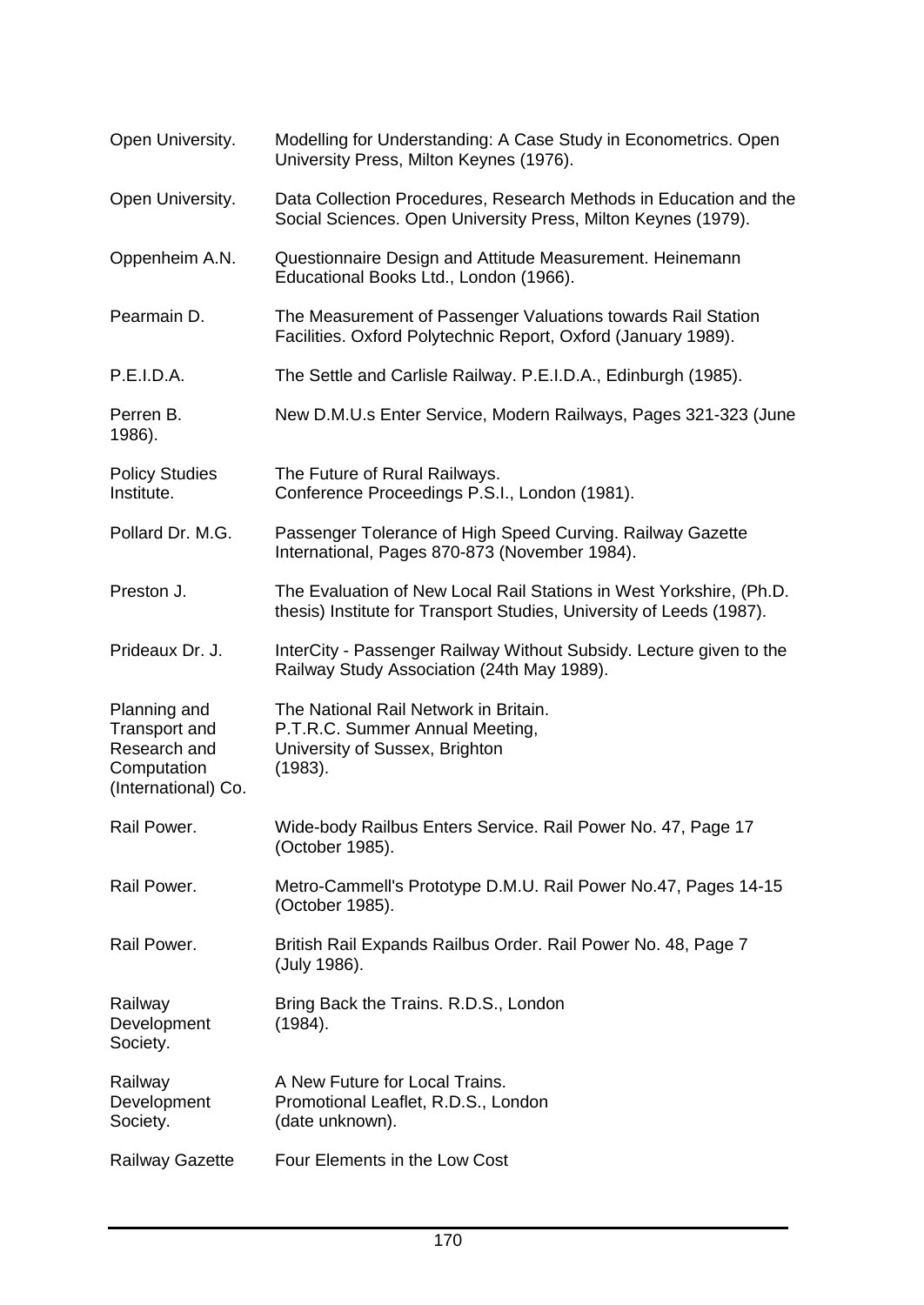| International<br>1981).                       | Railway. Railway Gazette International, Pages 130-131 (February                                                                                         |
|-----------------------------------------------|---------------------------------------------------------------------------------------------------------------------------------------------------------|
| <b>Railway Gazette</b><br>International.      | Diesel-Hydraulic Trains part of Rural<br>Economy Package. Railway Gazette International, Pages (November<br>1981).                                      |
| <b>Railway Gazette</b><br>International.      | <b>B.R. Tries Another Railbus Tack.</b><br>Railway Gazette International, Page 561 (July 1982).                                                         |
| <b>Railway Gazette</b><br>International.      | Radio Data Links can replace Low-<br>Intensity Signalling. Railway Gazette International, Pages 909-912<br>(November 1982).                             |
| <b>Railway Gazette</b><br>International.      | Railbus is Last Chance to get Local<br>Services Right. Railway Gazette International, Page 53<br>(January 1983).                                        |
| <b>Railway Gazette</b><br>International.      | D.M.U. Prototypes on Trial. Railway<br>Gazette International, Page 442<br>(July 1984).                                                                  |
| <b>Railway Gazette</b><br>International       | Highland Rail gets Results. Railway<br>Gazette International, Page 360<br>(May 1985).                                                                   |
| Railway<br>Invigoration<br>Society.           | Can Bus Replace Train. R.I.S., London<br>(1977).                                                                                                        |
| Reeves R. (etd.)                              | Product Development Cases Collection (Advanced Passenger Train),<br>School of Mechanical Engineering, Cranfield (date unknown).                         |
| Reid Sir R.B.<br>(June 1982).                 | Railway Business Management by Sector. Rail International, Page 3                                                                                       |
| Research<br>Projects.                         | Replacement of pre-war E.M.U. stock.<br>Consultants Report (December 1968).                                                                             |
| Richards K.<br>Economics                      | Economics of the Cambrian Coast Line. Journal of Transport                                                                                              |
|                                               | and Policy, Page 308 (1972).                                                                                                                            |
| Round Dr. D.J.                                | The Current Work of the Vehicle/Track Systems Group (Track<br>Research Unit). B.R. Internal Report, Railway Technical Centre, Derby<br>(November 1987). |
| Serpell Committee.                            | Railway Finances. H.M.S.O., London (1983).                                                                                                              |
| Social and<br>Community<br>Planning Research. | Depth Interviews and Group<br>Discussions. S.C.P.R., London (1972).                                                                                     |
| St John Thomas D.                             | The Rural Transport Problem. Routledge and Kegan Paul, London<br>(1963).                                                                                |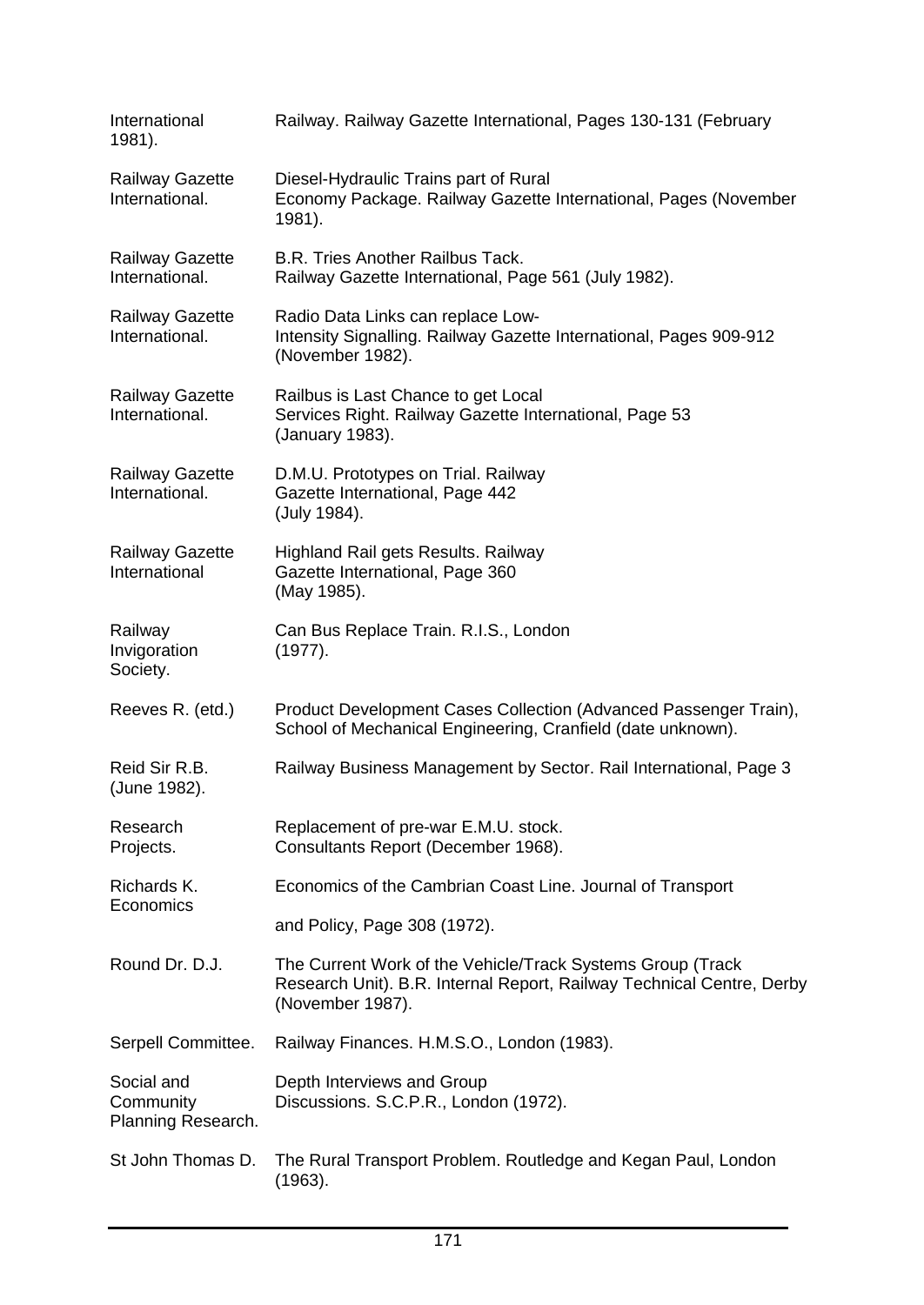| St John Thomas D.                              | The Country Railway. Book Club Associates, London (1977).                                                                               |  |  |  |
|------------------------------------------------|-----------------------------------------------------------------------------------------------------------------------------------------|--|--|--|
| St John Thomas D,<br>& Whitehouse P.           | The Great Days of the Country<br>Railway. David and Charles, Newton Abbott (1986).                                                      |  |  |  |
| St John Thomas D.                              | A Regional History of the Railways of Great Britain, Volume One - The<br>West Country. David and Charles, Newton Abbott (date unknown). |  |  |  |
| <b>Steer Davies &amp;</b><br>Gleave et al.     | <b>B.R. Passenger Rolling Stock</b><br>LEV/140/210: Stage 2 Report. Consultants Report (November 1981).                                 |  |  |  |
| <b>Steer Davies &amp;</b><br>Gleave.           | Passenger Reaction to the Class 140<br>Unit on Central Wales Line. Consultants Report<br>(August 1982).                                 |  |  |  |
| <b>Steer Davies &amp;</b><br>Gleave.           | <b>B.R. Passenger Rolling Stock</b><br>LEV/140/210: Stage 3 Report. Consultants Report (January 1983).                                  |  |  |  |
| <b>Steer Davies &amp;</b><br>Gleave.           | London-Bournemouth Rolling Stock<br><b>Evaluation. Consultants Report</b><br>(April 1983).                                              |  |  |  |
| <b>Steer Davies &amp;</b><br>Gleave.<br>1984). | Passenger Reactions to a Mark<br>One/Leyland Body Passenger Coach. Consultants Report (March                                            |  |  |  |
| Stewart M.L,<br>et al.                         | Ride Quality Ratings as a Function of<br>Sensory Input, Ergonomics No 4,<br>Pages 399-405 (1979).                                       |  |  |  |
| Taylor W. (etd.)                               | The Vibration Syndrome. Academic Press, London (1974).                                                                                  |  |  |  |
| T.D.M.                                         | MacMeter Mark II - Operating and Service Manual. T.D.M., Long Eaton<br>(January 1986).                                                  |  |  |  |
| T.D.M.<br>Eaton                                | MacMeter Mark II - Passenger Ride Comfort Meter. T.D.M., Long                                                                           |  |  |  |
|                                                | (date unknown).                                                                                                                         |  |  |  |
| Thomas R.L.                                    | Introductory Econometrics, Theory and Applications. Longman Group<br>Ltd., London (1985).                                               |  |  |  |
| Towriss Dr. J.G.                               | The New Car Buyer: The Determinants of Choice, Centre for Transport<br>Studies, Cranfield (July 1981).                                  |  |  |  |
| Towriss Dr. J.G.<br>the                        | A New Approach to the Use of Expectancy Value Models, Journal of                                                                        |  |  |  |
|                                                | Market Research Society, Pages 63-75 (January 1984).                                                                                    |  |  |  |
| Transmark.                                     | Highland Rail Study. Consultants Report (1984).                                                                                         |  |  |  |
| Transport &<br>Road Research<br>Laboratory.    | The Demand for Public Transport.<br>T.R.R.L., Crowthorne (1980).                                                                        |  |  |  |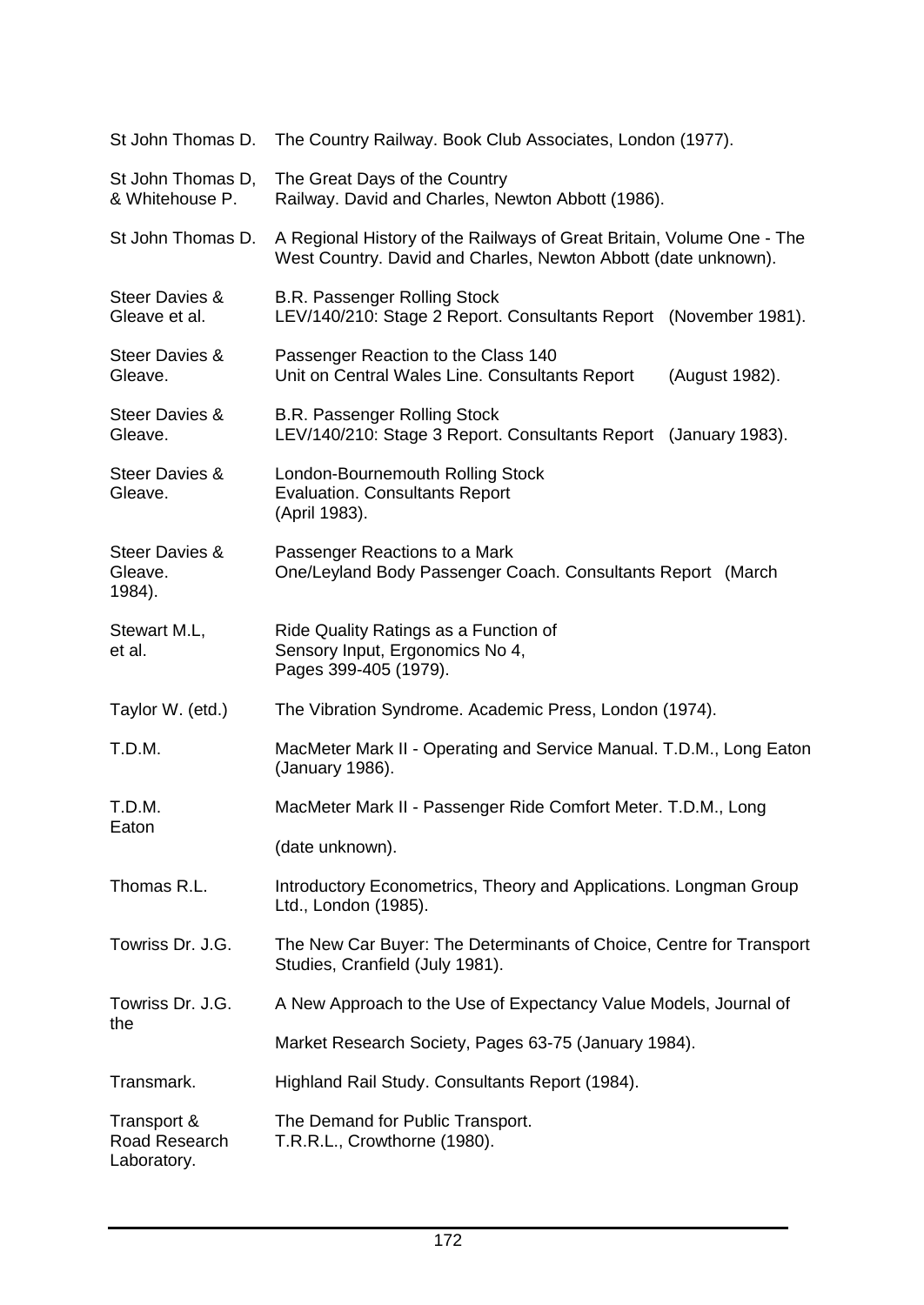| <b>Transport Users</b><br>Consultative<br>Committee. | Annual Report. H.M.S.O., London<br>(September 1987).                                                        |
|------------------------------------------------------|-------------------------------------------------------------------------------------------------------------|
| Tuck M.<br>London (1976).                            | How do we Choose - A Study in Consumer Behaviour. Methuen,                                                  |
|                                                      | Van Wouden E.F.H. Simplified Operation of Secondary Lines, Rail International, Pages 5-9<br>(January 1987). |
| Vorhees A.M. &<br>Associates.                        | Proposed Investment in Edinburgh<br>(Waverley) Station. A.M.V., London (March 1971).                        |
| Winters D.I.                                         | An Examination of Bus Design. (M.Sc. thesis) Centre for Transport<br>Studies, Cranfield (1979).             |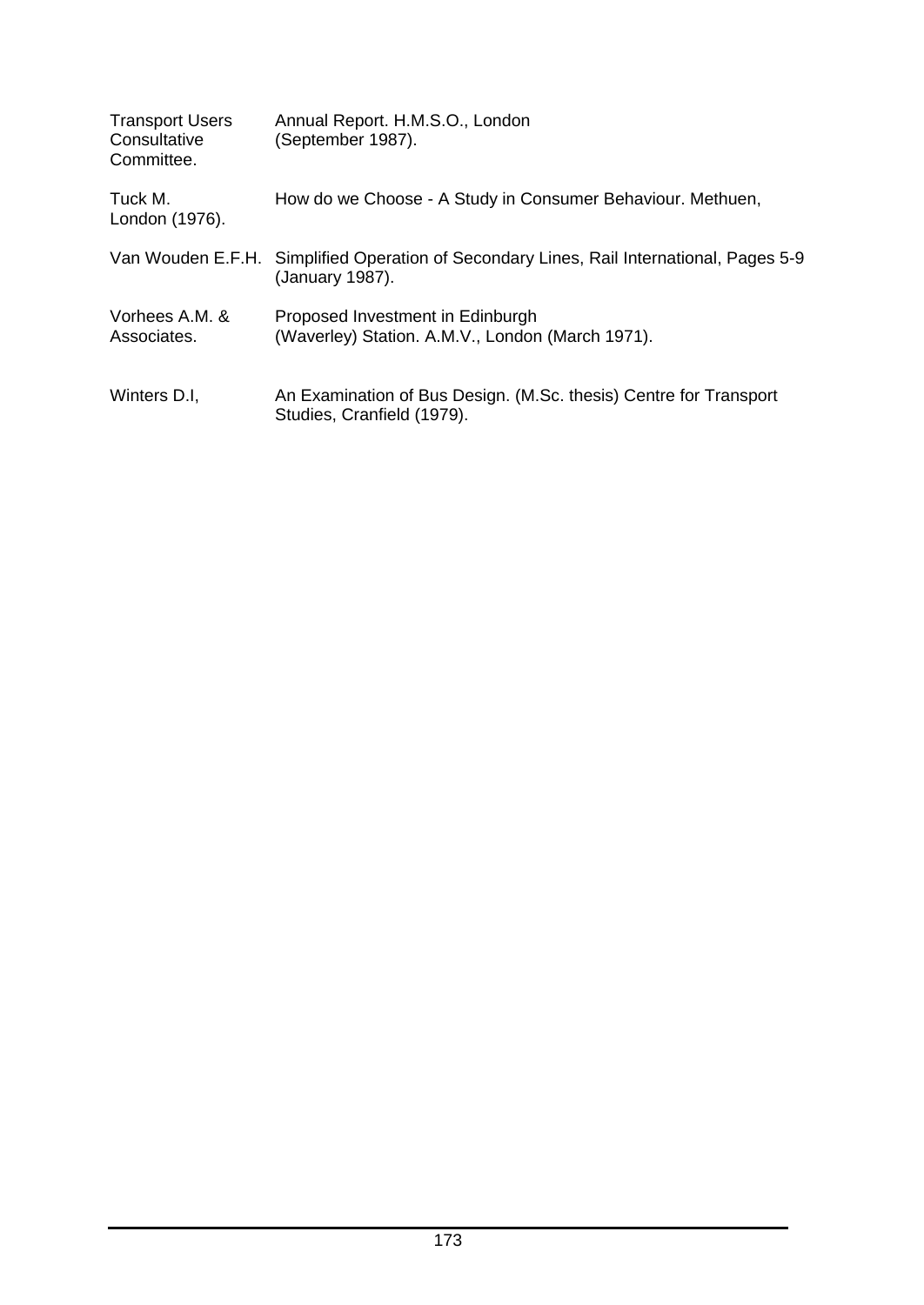## **Appendices**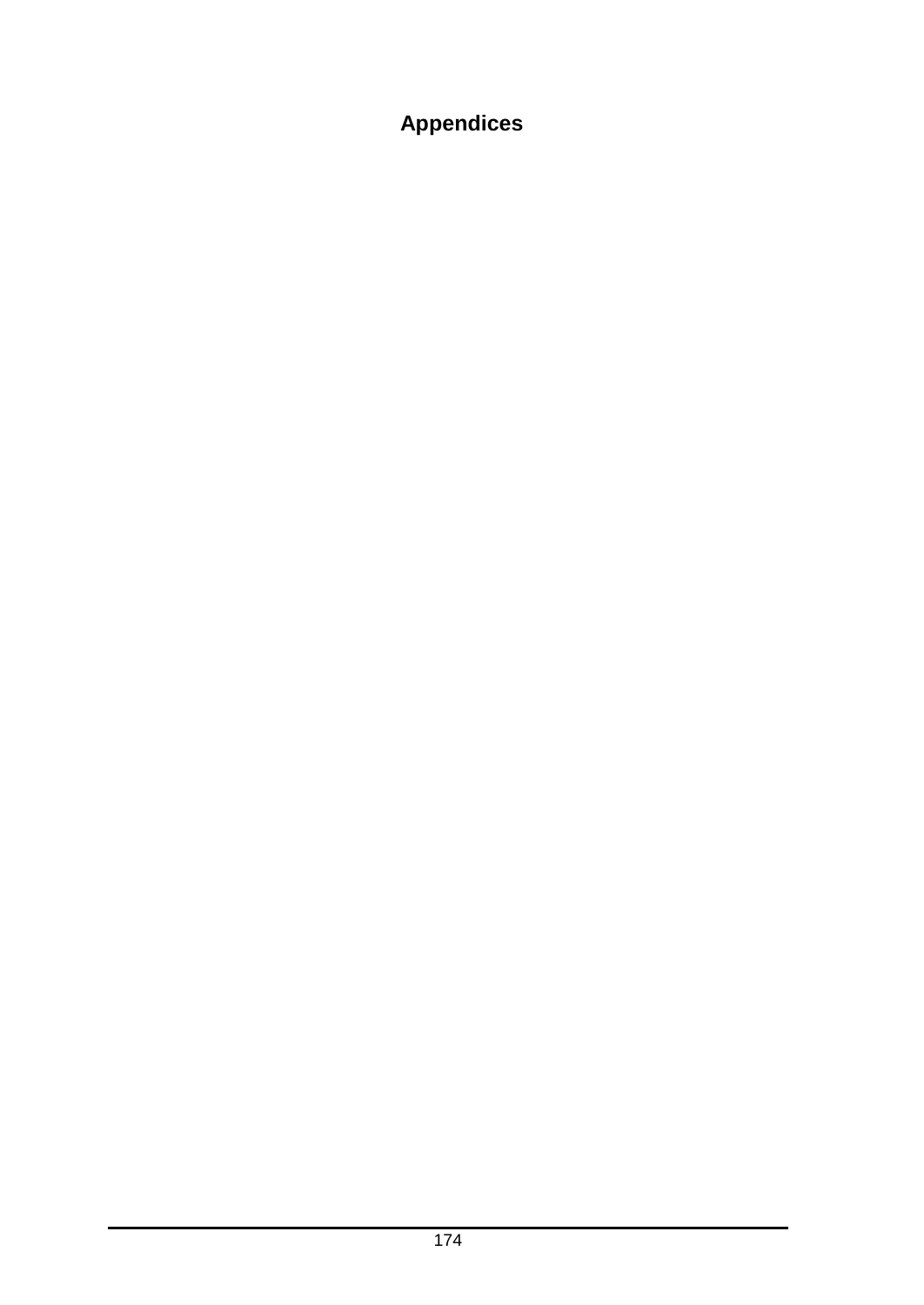## **Glossary of Terms.**

| Cant                      | The amount a railway track is banked, to reduce the effects of<br>lateral acceleration on passengers.                                             |
|---------------------------|---------------------------------------------------------------------------------------------------------------------------------------------------|
| Cant<br>Deficiency        | The amount of extra cant needed on<br>a corner to offset lateral forces at a given speed.                                                         |
| <b>Conjoint Analysis</b>  | Examines utility and preference formulation to understand choice<br>decisions.                                                                    |
| Contamination             | A rating is affected by otherobjects that are in some way<br>related to it - the inability to isolate feelings for one object.                    |
| <b>Engineering Ride</b>   | Ride quality measured using I.S.O. weighted MS-2 R.M.S.                                                                                           |
| Halo                      | The rating of an object is biased by an overall un/favourableness<br>towards the object.                                                          |
| <b>Hyper-Sensitivity</b>  | It is suggested that respondents who know they will be assessing<br>an experience, before it has happened, will produce more critical<br>ratings. |
| Interference              | The overall bias in a rating, some combination of Halo, Newness<br>and Contamination effects.                                                     |
| <b>Newness</b>            | An object's rating is biased by a feeling of novelty, extreme<br>cleanliness etc.                                                                 |
| <b>Priority Evaluator</b> | Establishes the relative importance of something.                                                                                                 |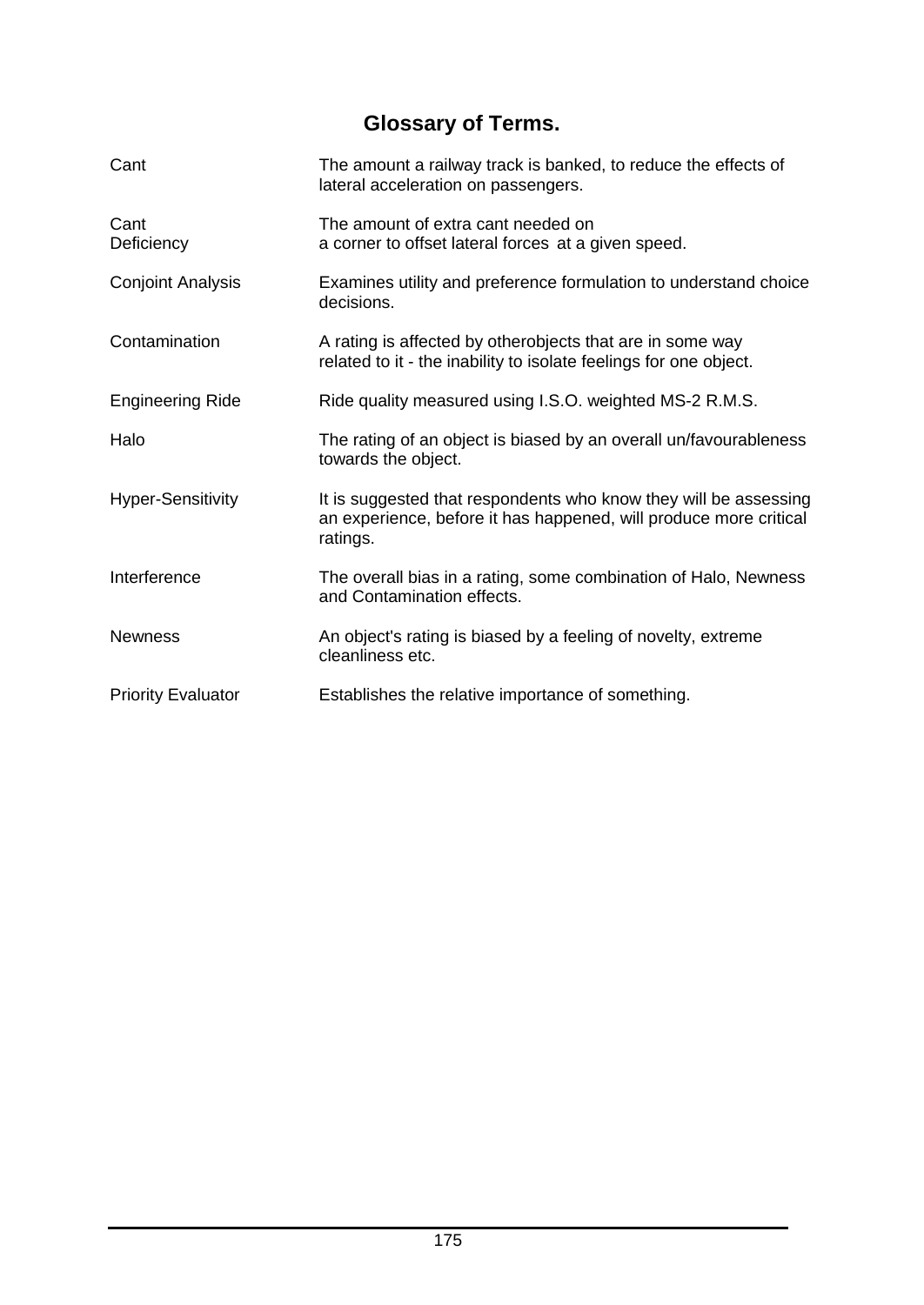## **Engineering Levels Of Ride For Whole Route.**

Lateral and vertical I.S.O weighted R.M.S. ride measurements in guards van over coupled bogey in class 101 (powered) driving coach. 24/4/89.

Bristol Temple Meads 09.00 hours to Weymouth (southbound).

| LATERAL | <b>VERTICAL</b> | LOAD         | <b>SPEED</b> |
|---------|-----------------|--------------|--------------|
| 17      | 37              | Full         |              |
| 14      | 33              | п            |              |
| 5       | 18              | п.           | Slowed       |
| 15      | 40              |              | Caution      |
| 11      | 36              |              |              |
| 9       | 34              |              |              |
| 14      | 37              |              |              |
| 16      | 44              |              |              |
| 11      | 32              |              |              |
| 22      | 38              |              | Slowed       |
| 15      | 37              | п.           |              |
| 19      | 41              | $\mathbf{H}$ |              |
| 12      | 37              | $\mathbf{H}$ |              |
| 10      | 32              | "            |              |
|         |                 |              |              |

Bristol Temple Meads 16.08 hours to Weymouth (southbound).

| <b>SECTION</b>                  | LATERAL | <b>VERTICAL</b> | <b>LOAD</b> | <b>SPEED</b> |
|---------------------------------|---------|-----------------|-------------|--------------|
| Bristol Temple Meads - Keynsham | 14      | 40              | Empty       |              |
| Keynsham - Oldfield Park        | 11      | 42              |             |              |
| Oldfield Park - Bath Spa        | 10      | 33              |             |              |
| Bath Spa - Bradford On Avon     | 12      | 39              | Full        |              |
| Bradford On Avon - Trowbridge   | 9       | 34              |             |              |
| Trowbridge - Westbury           | 9       | 31              |             |              |
| Westbury - Frome                | 14      | 36              |             |              |
| Frome - Bruton                  | 14      | 39              |             |              |
| <b>Bruton - Castle Cary</b>     | 10      | 32              |             |              |
| Castle Cary - Yeovil P.M.       | 23      | 40              | "           |              |
| Yeovil P.M. - Maiden Newton     | 14      | 37              | $1/2$ Full  |              |
| Maiden Newton - Dorchester West | 18      | 42              |             |              |
| Dorchester West - Upwey         | 12      | 42              |             |              |
| Upwey - Weymouth                | 12      | 36              |             |              |